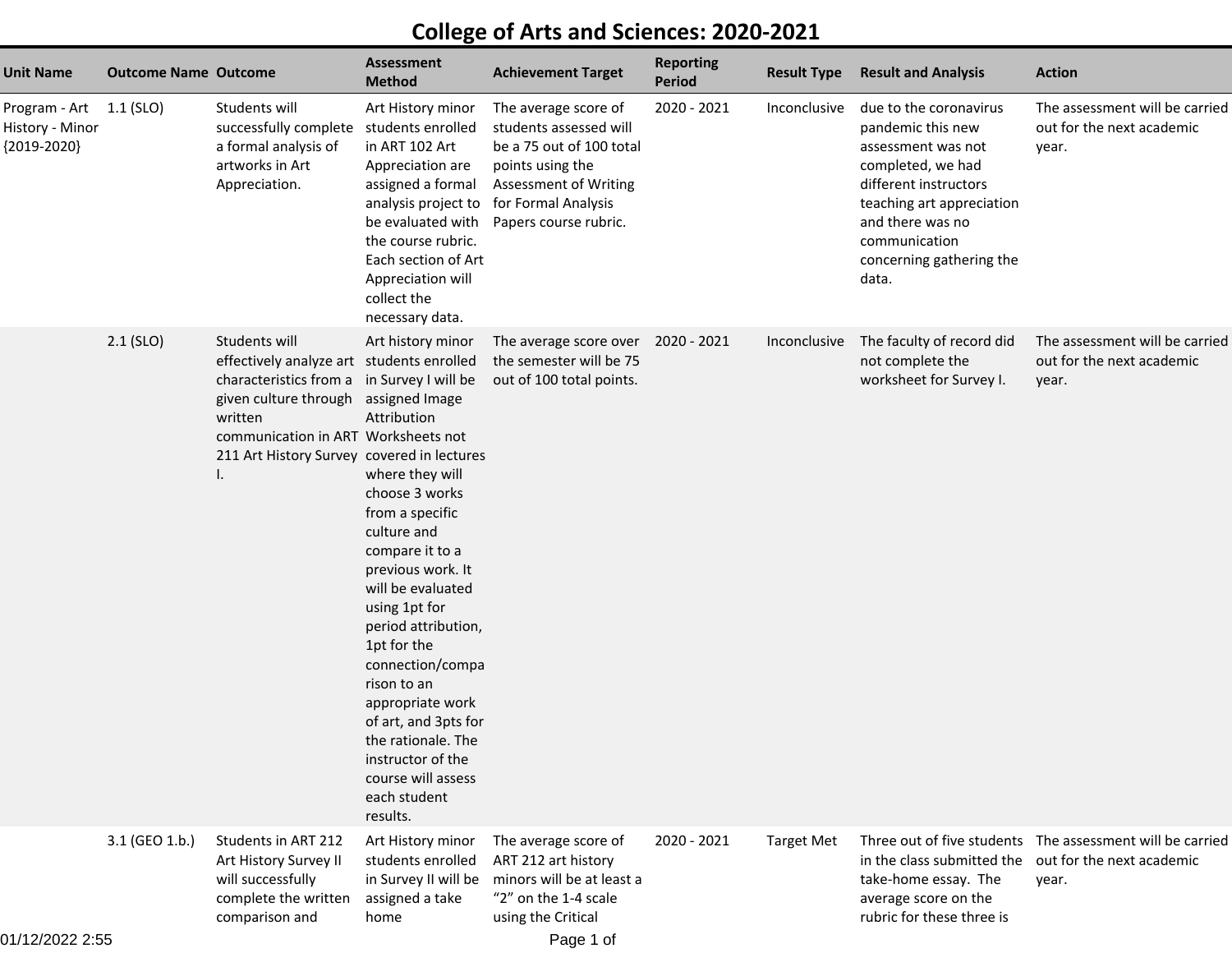| <b>Unit Name</b> | <b>Outcome Name Outcome</b> |                                                                                                                                                                                                                                                                                                     | <b>Assessment</b><br><b>Method</b>                                                                                                                                                                                                          | <b>Achievement Target</b>                                                                                                                | <b>Reporting</b><br><b>Period</b> | <b>Result Type</b>       | <b>Result and Analysis</b>                                                                                                                                                                                                                                                                                                                                                                                                                                                                                                                                                                                                                                                                                        | <b>Action</b>                                                                                                                                                                   |
|------------------|-----------------------------|-----------------------------------------------------------------------------------------------------------------------------------------------------------------------------------------------------------------------------------------------------------------------------------------------------|---------------------------------------------------------------------------------------------------------------------------------------------------------------------------------------------------------------------------------------------|------------------------------------------------------------------------------------------------------------------------------------------|-----------------------------------|--------------------------|-------------------------------------------------------------------------------------------------------------------------------------------------------------------------------------------------------------------------------------------------------------------------------------------------------------------------------------------------------------------------------------------------------------------------------------------------------------------------------------------------------------------------------------------------------------------------------------------------------------------------------------------------------------------------------------------------------------------|---------------------------------------------------------------------------------------------------------------------------------------------------------------------------------|
|                  | 3.1 (GEO 1.b.)              | contrast portion of<br>the final exam.                                                                                                                                                                                                                                                              | st essay that is<br>part of their final<br>exam. The<br>evaluation will<br>only assess the<br>student's position,<br>the evidence and<br>the conclusion<br>portions of the<br>rubric.                                                       | comparison/contra Thinking VALUE Rubric.                                                                                                 | 2020 - 2021                       | <b>Target Met</b>        | 2.58, thereby achieving<br>Target 3.1.<br>The Critical Thinking<br>VALUE Rubric did not<br>exactly correspond to the<br>essay instructions and<br>may have decreased the<br>assessment score. This<br>course will need a more<br>tailored rubric in the<br>future.                                                                                                                                                                                                                                                                                                                                                                                                                                                | The assessment will be carried<br>out for the next academic<br>year.                                                                                                            |
|                  | 4.1 (SAO)                   | Students enrolled in<br>the ART 313 Modern<br>and Contemporary Art will be assessed as<br>course will be<br>assessed according to defended their<br>the take-home essay<br>portion of their final<br>exam. This will be a<br>comparative essay in<br>which they will have<br>to argue their thesis. | Using a course<br>rubric, students<br>to how well they<br>thesis statement<br>by discussing a)<br>the external<br>historical context<br>b) the artistic<br>movement c) the<br>stylistic<br>advancements;<br>and d) the<br>aesthetic impact. | The average score of art 2020 - 2021<br>history minors in ART<br>313 will be 2.5 in the 1-4<br>point scale used by the<br>course rubric. |                                   | <b>Target Not</b><br>Met | The average for these<br>three was 2.46, almost<br>meeting Target 4.1.<br>The areas where these<br>students fell short were<br>the historical context of<br>the artist and the<br>influences. More<br>emphasis will be placed on<br>these areas throughout<br>the semester. Typically,<br>when asked about<br>historical context on a<br>semester test, many<br>students skip this<br>question. Requiring<br>students to study this for<br>tests does not work<br>(apparently, history is for<br>history class). The teacher<br>will devise homework<br>assignments and/or in-<br>class activities specifically<br>geared to these areas so<br>that student comprehend<br>that art is not created in a<br>vacuum. | students will be individually<br>questioned on the essay<br>instructions prior to the final<br>exam via Canvas to make sure<br>they understand what they<br>are supposed to do. |
|                  | 4.2 (PO 3.e.)               | Students enrolled in<br>Art History Survey II<br>will complete a pre<br>and post course<br>questionnaire<br>assessment of their<br>knowledge and                                                                                                                                                    | post course<br>questionnaires,<br>students will rate<br>their level of<br>understanding/fa<br>miliarity of the                                                                                                                              | Using both pre and An improvement score<br>of at least 50% based on<br>the averages of the pre<br>and post surveys.                      | 2020 - 2021                       | Inconclusive             | Faculty member was not<br>able to complete this<br>review- we will diligently<br>pursue completion in the<br>next year's review.                                                                                                                                                                                                                                                                                                                                                                                                                                                                                                                                                                                  | The assessment will be carried<br>out for the next academic<br>year.                                                                                                            |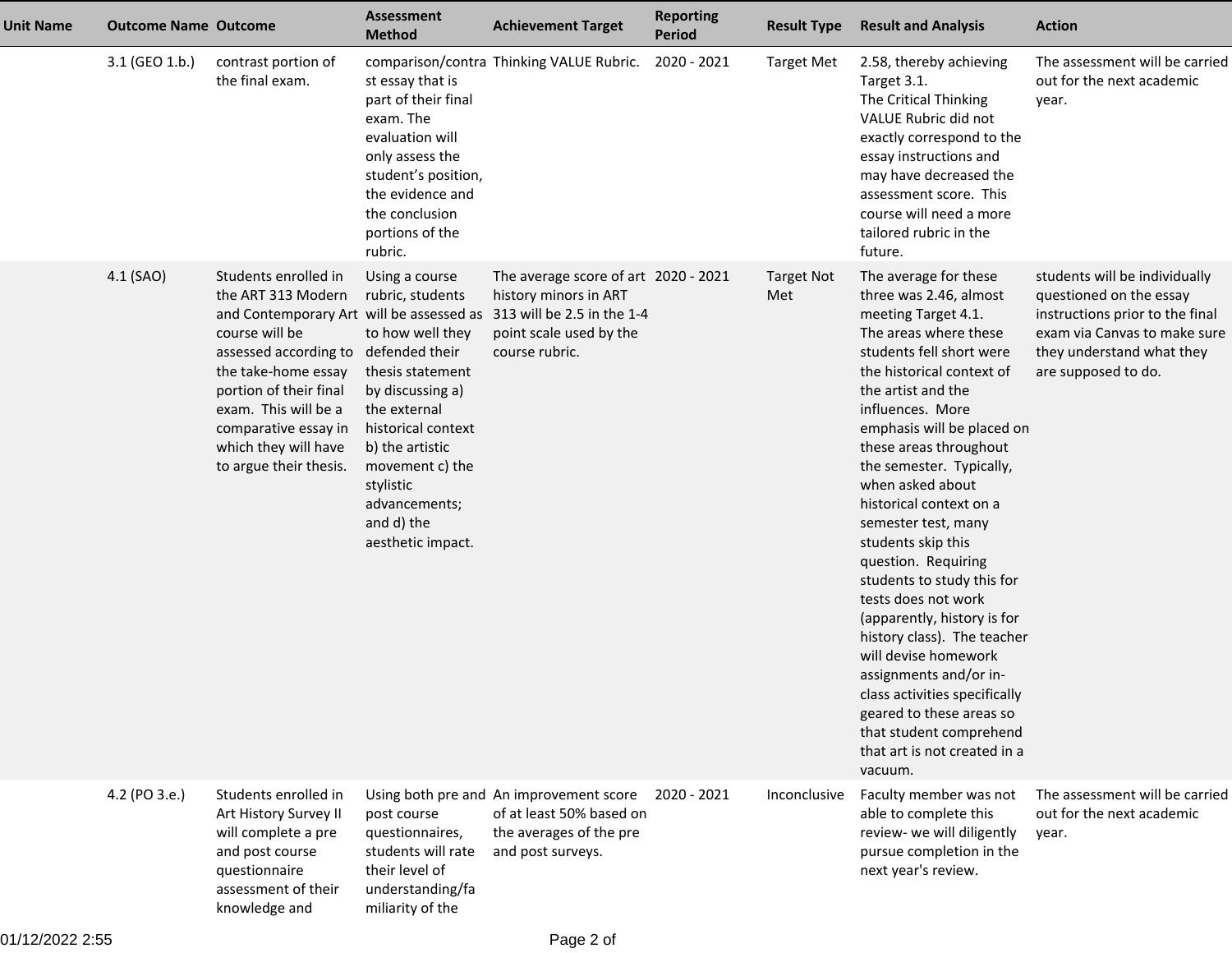| <b>Unit Name</b>                                                                                                | <b>Outcome Name Outcome</b> |                                                                                                                                                                                    | <b>Assessment</b><br><b>Method</b>                                                                                                                       | <b>Achievement Target</b>                                                                                                                                                                                                                                                                                           | <b>Reporting</b><br><b>Period</b> | <b>Result Type</b>       | <b>Result and Analysis</b>                                                                                                                                                                          | <b>Action</b>                                                                                                                                                                                                                                                                                                                                                                                                                                                                                                                                                                                                                                                                                                                                                                                                                                                                                                                                                                                                                        |
|-----------------------------------------------------------------------------------------------------------------|-----------------------------|------------------------------------------------------------------------------------------------------------------------------------------------------------------------------------|----------------------------------------------------------------------------------------------------------------------------------------------------------|---------------------------------------------------------------------------------------------------------------------------------------------------------------------------------------------------------------------------------------------------------------------------------------------------------------------|-----------------------------------|--------------------------|-----------------------------------------------------------------------------------------------------------------------------------------------------------------------------------------------------|--------------------------------------------------------------------------------------------------------------------------------------------------------------------------------------------------------------------------------------------------------------------------------------------------------------------------------------------------------------------------------------------------------------------------------------------------------------------------------------------------------------------------------------------------------------------------------------------------------------------------------------------------------------------------------------------------------------------------------------------------------------------------------------------------------------------------------------------------------------------------------------------------------------------------------------------------------------------------------------------------------------------------------------|
|                                                                                                                 | 4.2 (PO 3.e.)               | familiarity of 4<br>primary art<br>periods/movements<br>between the 1400's-<br>1880.                                                                                               | Renaissance, the<br>Baroque, Neo-<br>Classicism and<br>Impressionism<br>periods/movemen<br>ts of art.                                                    | An improvement score<br>of at least 50% based on<br>the averages of the pre<br>and post surveys.                                                                                                                                                                                                                    | 2020 - 2021                       | Inconclusive             | Faculty member was not<br>able to complete this<br>review- we will diligently<br>pursue completion in the<br>next year's review.                                                                    | The assessment will be carried<br>out for the next academic<br>year.                                                                                                                                                                                                                                                                                                                                                                                                                                                                                                                                                                                                                                                                                                                                                                                                                                                                                                                                                                 |
| Program -<br>Biology<br>(including<br>Minor and<br>Secondary<br>Education<br>Certification) -<br>BS {2016-2017} | $1.1$ (SLO)                 | The student will<br>accurately interpret<br>and draw conclusions<br>from data presented<br>scientific articles to<br>show they can<br>"critically evaluate<br>existing knowledge." | Work done by<br>students in this<br>junior-level class<br>(BSB 310) will be<br>using<br>departmental<br>rubrics created for<br>this learning<br>outcome. | More than 75% of the<br>students in BSB 310<br>General Ecology will<br>score satisfactory or<br>in tables and graphs in assessed by faculty better (as measured by<br>the departmental<br>assessment rubric) on<br>assignments requiring<br>graph interpretation<br>and concept mapping of<br>a scientific article. | 2020 - 2021                       | <b>Target Not</b><br>Met | 18/28 students scored<br>satisfactory or better -<br>64%<br>9/28 students scored<br>proficient - 32%<br>9/28 students scored<br>satisfactory - 32%<br>10/28 students scored<br>unsatisfactory - 36% | Both the percentage of<br>students who met the target<br>and the percentage of<br>students who were scored<br>proficient in this target were<br>down dramatically from the<br>previous couple of years. (For<br>a graph of trends in this<br>assessment, see the attached<br>document<br>"BioAssessment_1.1a_BSB<br>230_BSB310_Trends.xlsx.)<br>It is likely that this drop, like<br>that seen in the same<br>assessment in BSB 230,<br>reflects the significant<br>percentage of students who<br>struggled with all online<br>instruction. As we return to<br>face-to-face instruction, the<br>percentage of students<br>struggling in general will<br>decrease and we will see a<br>concurrent rise in satisfactory<br>and better scores in this<br>assessment. Of course, we will<br>also continue to incorporate<br>figure analysis in lectures and<br>assignments in multiple<br>biology courses to train<br>students in how to approach,<br>analyse, and think critically<br>about the data presented in<br>tables and graphs. |
|                                                                                                                 |                             |                                                                                                                                                                                    | Work done by<br>students in this<br>sophomore-level                                                                                                      | More than 75% of the<br>students in BSB 230<br><b>General Genetics will</b><br>class (BSB 230) will score satisfactory or                                                                                                                                                                                           | 2020 - 2021                       | <b>Target Not</b><br>Met | 15/21 students were<br>scored satisfactory or<br>better - 68%<br>13/21 students were                                                                                                                | This is probably another<br>example of students not<br>adapting well to online<br>learning. Both the percentage                                                                                                                                                                                                                                                                                                                                                                                                                                                                                                                                                                                                                                                                                                                                                                                                                                                                                                                      |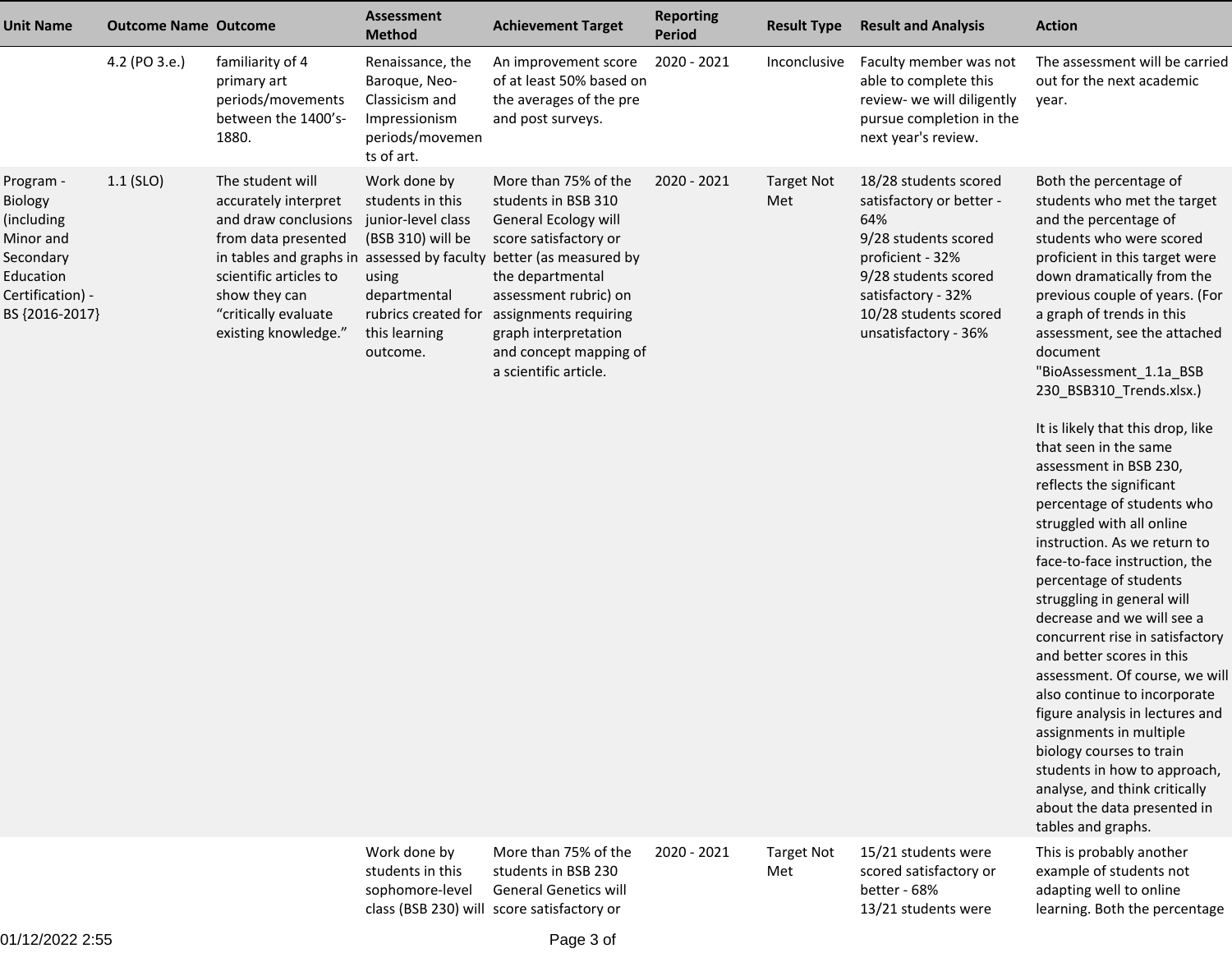| <b>Unit Name</b> | <b>Outcome Name Outcome</b> |                                                                                                                                                                                                                                                                                                                                                                                                                                                                                 | <b>Assessment</b><br><b>Method</b>                                                                  | <b>Achievement Target</b>                                                                                                                                                                                                                                                                                     | <b>Reporting</b><br><b>Period</b> | <b>Result Type</b>       | <b>Result and Analysis</b>                                                                                             | <b>Action</b>                                                                                                                                                                                                                                                                                                                                                                                                                                                                                                                                                                                                                                                                                                                                                                |
|------------------|-----------------------------|---------------------------------------------------------------------------------------------------------------------------------------------------------------------------------------------------------------------------------------------------------------------------------------------------------------------------------------------------------------------------------------------------------------------------------------------------------------------------------|-----------------------------------------------------------------------------------------------------|---------------------------------------------------------------------------------------------------------------------------------------------------------------------------------------------------------------------------------------------------------------------------------------------------------------|-----------------------------------|--------------------------|------------------------------------------------------------------------------------------------------------------------|------------------------------------------------------------------------------------------------------------------------------------------------------------------------------------------------------------------------------------------------------------------------------------------------------------------------------------------------------------------------------------------------------------------------------------------------------------------------------------------------------------------------------------------------------------------------------------------------------------------------------------------------------------------------------------------------------------------------------------------------------------------------------|
|                  |                             |                                                                                                                                                                                                                                                                                                                                                                                                                                                                                 | be assessed by<br>faculty using<br>departmental<br>rubrics created for<br>this learning<br>outcome. | better (as measured by<br>the departmental<br>assessment rubric) in an<br>assignment question<br>interpreting a single<br>table or figure taken<br>from a scientific paper.                                                                                                                                   | 2020 - 2021                       | <b>Target Not</b><br>Met | scored proficient -- 62%<br>satisfactory - 5%<br>6/21 students were scored proficient declined<br>unsatisfactory - 19% | of students who met the<br>2/21 students were scored target and the percentage of<br>students who were scored<br>significantly from the previous<br>year. (For a graph of trends,<br>see the attached document<br>"BioAssessment_1.1a_BSB230<br>_BSB310_Trends.xlsx".)<br>With the return of face-to-<br>face offerings of most upper-<br>year biology courses,<br>including this one, we hope<br>that students who struggled<br>with all aspects of online<br>learning will do better in<br>general and that will be<br>reflected in the assessment<br>results. To help train students<br>in the skills needed to<br>understand and interpret<br>figures, we will continue to<br>incorporate figure analysis in<br>lectures and assignments in<br>multiple biology courses. |
|                  | 1.2 (GEO 4.c.)              | The student will apply Work done by<br>the scientific method<br>to a research<br>question. This reflects course will be<br>the General Education assessed by faculty VALUE Inquiry &<br>Goal 4.c "To<br>demonstrate<br>understanding of self, Analysis rubric.<br>society, and the<br>natural world,<br>students will<br>demonstrate the<br>ability to apply the<br>scientific method to<br>solve problems." It<br>also reflects the<br>Biology program's<br>mission to develop | students in the<br>biology capstone<br>using the AAC&U<br><b>VALUE Inquiry &amp;</b>                | Students in BS 400<br>Senior Seminar will<br>average "2.5" or higher<br>on the 0-4 scale of the<br>Assessment rubric used<br>to evaluate a capstone<br>project in which each<br>students selects a<br>published journal article<br>and writes a research<br>proposal based on the<br>research in the article. | 2020 - 2021                       | <b>Target Met</b>        | The average score was<br>2.6.                                                                                          | The average score was down<br>compared to previous years.<br>(For the trends in this<br>assessment since 2017, see<br>the graph in the attached<br>document<br>"BioAssessment 1.2 VALUE<br>Rubric_400.xlsx".)<br>This, once again, is probably<br>due to the struggles students<br>have with all-online learning.<br>The activity being assessed is<br>one that is one that is being<br>encountered at this depth for<br>the first time in this course. It<br>is a topic that benefits from<br>the class discussions that are                                                                                                                                                                                                                                                |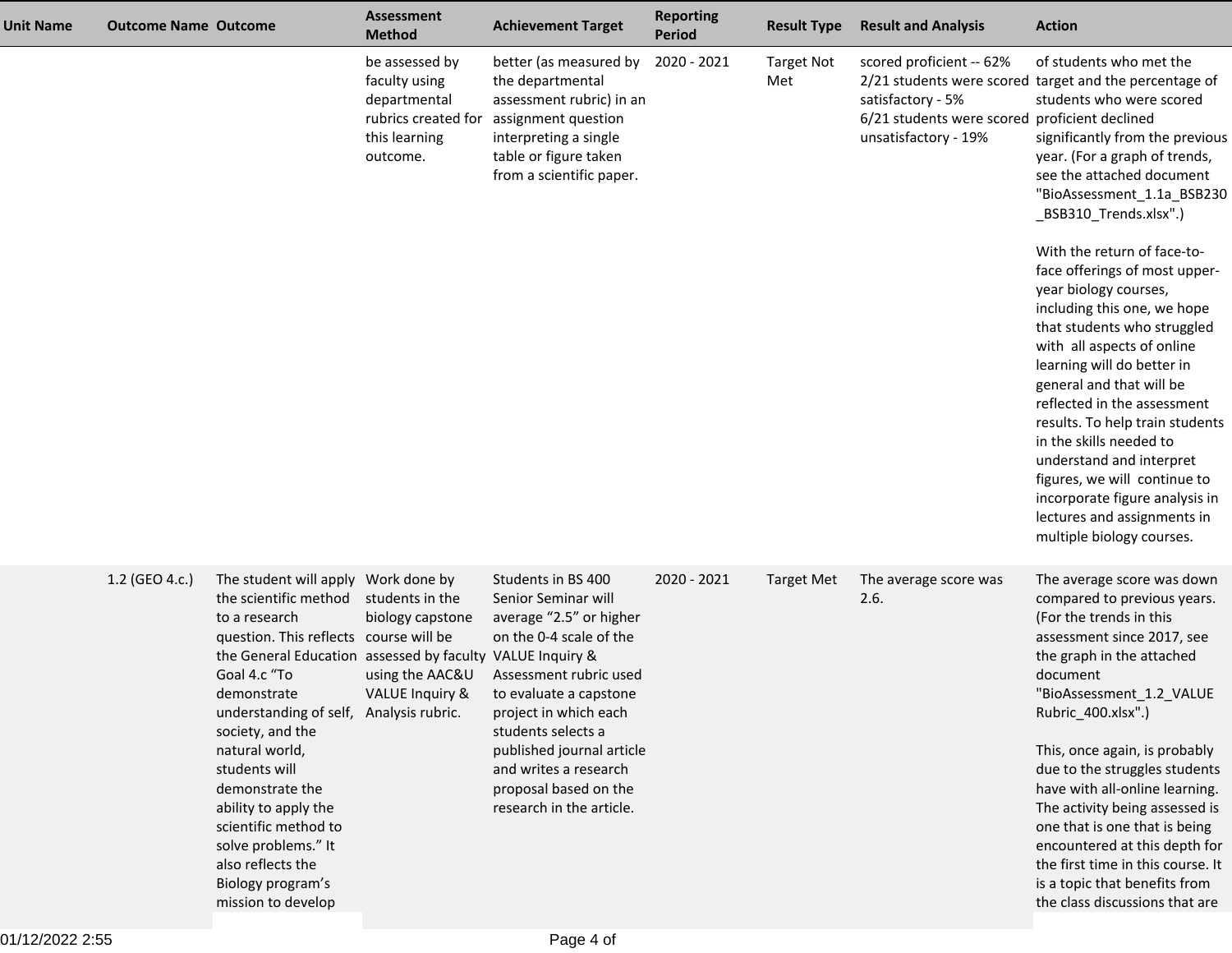| <b>Unit Name</b> | <b>Outcome Name Outcome</b> |                                                                                                                                                       | <b>Assessment</b><br><b>Method</b>                                                                                                                                                                          | <b>Achievement Target</b>                                                                                                                                                                                                                                                                                     | <b>Reporting</b><br><b>Period</b> | <b>Result Type</b>       | <b>Result and Analysis</b>                                                                                                                                                                                                                                                                       | <b>Action</b>                                                                                                                                                                                                                                                                                                                                                                                                                                                                                                                                             |
|------------------|-----------------------------|-------------------------------------------------------------------------------------------------------------------------------------------------------|-------------------------------------------------------------------------------------------------------------------------------------------------------------------------------------------------------------|---------------------------------------------------------------------------------------------------------------------------------------------------------------------------------------------------------------------------------------------------------------------------------------------------------------|-----------------------------------|--------------------------|--------------------------------------------------------------------------------------------------------------------------------------------------------------------------------------------------------------------------------------------------------------------------------------------------|-----------------------------------------------------------------------------------------------------------------------------------------------------------------------------------------------------------------------------------------------------------------------------------------------------------------------------------------------------------------------------------------------------------------------------------------------------------------------------------------------------------------------------------------------------------|
|                  | 1.2 (GEO 4.c.)              | students with "the<br>ability to apply the<br>process of science", as biology capstone<br>stated in the Biology<br><b>Mission Statement</b><br>above. | Work done by<br>students in the<br>course will be<br>assessed by faculty VALUE Inquiry &<br>using the AAC&U<br>VALUE Inquiry &<br>Analysis rubric.                                                          | Students in BS 400<br>Senior Seminar will<br>average "2.5" or higher<br>on the 0-4 scale of the<br>Assessment rubric used<br>to evaluate a capstone<br>project in which each<br>students selects a<br>published journal article<br>and writes a research<br>proposal based on the<br>research in the article. | 2020 - 2021                       | <b>Target Met</b>        | The average score was<br>2.6.                                                                                                                                                                                                                                                                    | detailed when this course is<br>offered face-to-face.<br>However, Bio faculty can help<br>prepare students for this<br>assessed skill by making<br>incorporating into our classes<br>occasional descriptions of<br>classic and state-of-the-art<br>experiments in fields relevant<br>to the courses, with emphasis<br>on the logic of the design<br>behind the experiments.                                                                                                                                                                               |
|                  | $2.1$ (SLO)                 | The student will apply<br>concepts from<br>previous courses to<br>current courses.                                                                    | Work done by<br>students in BSB<br>310, typically<br>taken in the 4th<br>year, will be<br>assessed by faculty the departmental<br>using<br>departmental<br>rubrics created for<br>this learning<br>outcome. | More than 75% of the<br>students in BSB 310<br>General Ecology will<br>score satisfactory or<br>better (as measured by<br>assessment rubric) on<br>activities requiring the<br>application of<br>knowledge gained in<br>first-year general<br>biology and quantitative<br>chemistry courses.                  | 2020 - 2021                       | <b>Target Not</b><br>Met | 21/29 students met the<br>target by scoring<br>satisfactory or better -<br>73%<br>13/29 students were<br>scored proficient - 45%<br>8/29 students were scored scoring in the "proficient"<br>satisfactory - 28%<br>8/29 students were scored attribute this to disparate<br>unsatisfactory - 28% | As with several other<br>assessments, we saw both the<br>percentage of students not<br>making the target increase<br>from previous years and the<br>percentage of students<br>category increasing. Again, we<br>student responses to both the<br>pandemic environment and<br>the switch to all-remote<br>learning. A significant<br>percentage of our students<br>were significantly<br>handicapped by these<br>changes and did not learn or<br>perform as well as they would<br>under more traditional<br>circumstances.<br>As we return to face-to-face |
|                  |                             |                                                                                                                                                       |                                                                                                                                                                                                             |                                                                                                                                                                                                                                                                                                               |                                   |                          |                                                                                                                                                                                                                                                                                                  | learning, we expect students<br>to perform better for that<br>reason alone. However, the<br>biology faculty will still try to<br>encourage students to<br>connect concepts across                                                                                                                                                                                                                                                                                                                                                                         |

 courses and topics. Biology faculty in as many courses as possible will continue to pointout in lectures when course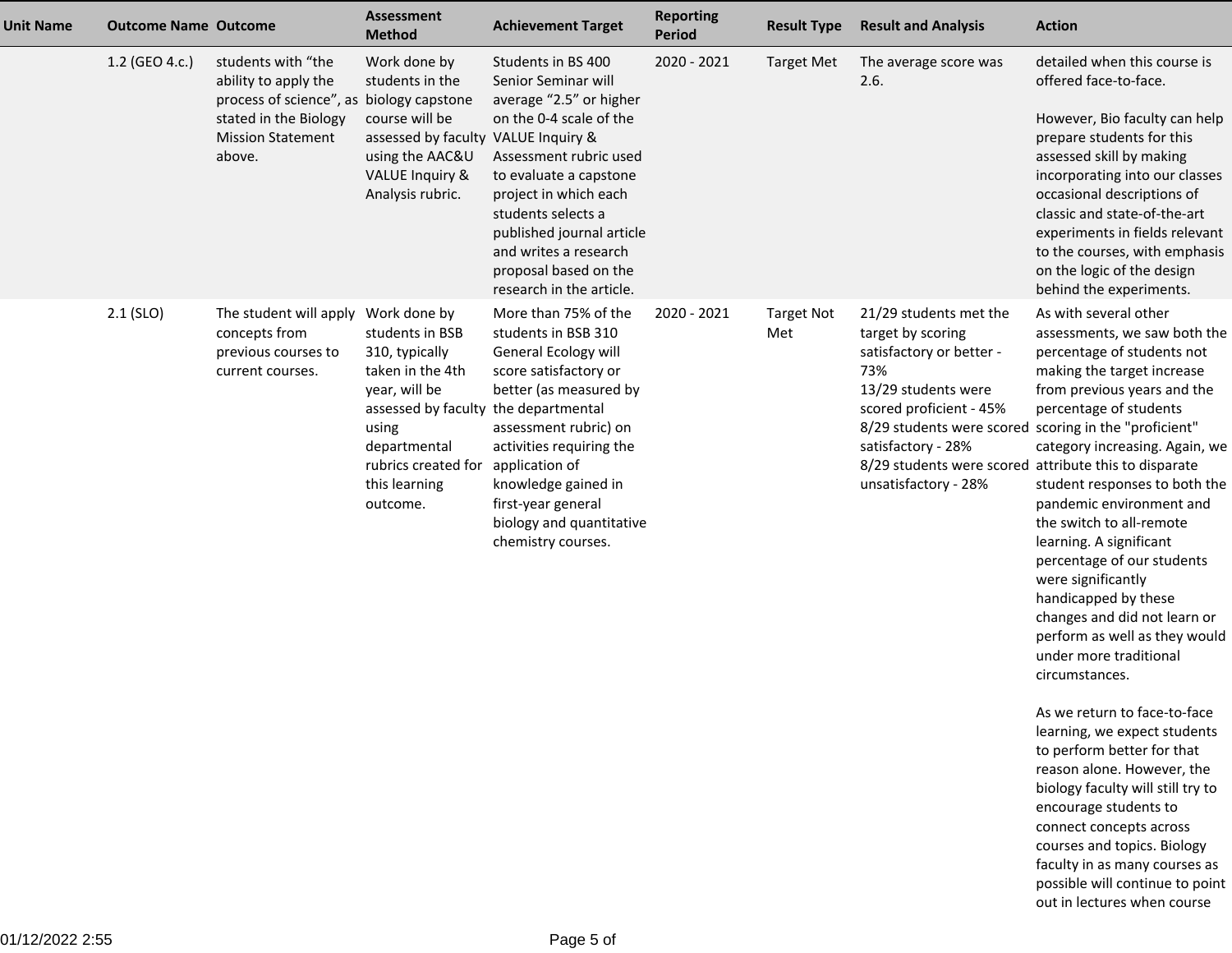| <b>Unit Name</b> | <b>Outcome Name Outcome</b> |                                                                                    | <b>Assessment</b><br><b>Method</b>                                                                                                                                                                          | <b>Achievement Target</b>                                                                                                                                                                                                                                                                          | <b>Reporting</b><br><b>Period</b> | <b>Result Type</b>       | <b>Result and Analysis</b>                                                                                                                                                                          | <b>Action</b>                                                                                                                                                                                                                                                                                                                                                                                                                                                                                                                                                                                                                                                                                 |
|------------------|-----------------------------|------------------------------------------------------------------------------------|-------------------------------------------------------------------------------------------------------------------------------------------------------------------------------------------------------------|----------------------------------------------------------------------------------------------------------------------------------------------------------------------------------------------------------------------------------------------------------------------------------------------------|-----------------------------------|--------------------------|-----------------------------------------------------------------------------------------------------------------------------------------------------------------------------------------------------|-----------------------------------------------------------------------------------------------------------------------------------------------------------------------------------------------------------------------------------------------------------------------------------------------------------------------------------------------------------------------------------------------------------------------------------------------------------------------------------------------------------------------------------------------------------------------------------------------------------------------------------------------------------------------------------------------|
|                  | $2.1$ (SLO)                 | The student will apply<br>concepts from<br>previous courses to<br>current courses. | Work done by<br>students in BSB<br>310, typically<br>taken in the 4th<br>year, will be<br>assessed by faculty the departmental<br>using<br>departmental<br>rubrics created for<br>this learning<br>outcome. | More than 75% of the<br>students in BSB 310<br>General Ecology will<br>score satisfactory or<br>better (as measured by<br>assessment rubric) on<br>activities requiring the<br>application of<br>knowledge gained in<br>first-year general<br>biology and quantitative<br>chemistry courses.       | 2020 - 2021                       | <b>Target Not</b><br>Met | 21/29 students met the<br>target by scoring<br>satisfactory or better -<br>73%<br>13/29 students were<br>scored proficient - 45%<br>satisfactory - 28%<br>unsatisfactory - 28%                      | concepts build upon or relate<br>to concepts students have<br>seen in other courses. And,<br>where possible, Biology<br>faculty will build into<br>assignments and tests<br>8/29 students were scored problems where students are<br>tasked with finding<br>8/29 students were scored connections to concepts seen<br>in previous courses.<br>The trend in this assessment<br>target since 2011 is graphed<br>in the file named<br>"BioAssessment_2.1_346_310<br>_Trends.xlsx" attached in<br>related documents.                                                                                                                                                                              |
|                  |                             |                                                                                    | Work done by<br>students in BSB<br>346, typically<br>3rd year, will be<br>assessed by faculty the departmental<br>using<br>departmental<br>rubrics created for<br>this learning<br>outcome.                 | More than 75% of the<br>students in BSB 346<br><b>Evolutionary Biology will</b><br>taken in the 2nd or score satisfactory or<br>better (as measured by<br>assessment rubric) on<br>an exam question that<br>relates DNA sequence<br>changes to evolutionary<br>relationships between<br>organisms. | 2020 - 2021                       | <b>Target Met</b>        | 19/25 students scored<br>satisfactory or better -<br>76%<br>14/25 students scored<br>proficient - 56%<br>5/25 students scored<br>satisfactory - 20%<br>6/25 students scored<br>unsatisfactory - 24% | Despite this course being all<br>online, the students did meet<br>the achievement target,<br>although just barely.<br>Biology faculty in as many<br>courses as possible will<br>continue to point out in<br>lectures when course<br>concepts build upon or relate<br>to concepts students have<br>seen in other courses. And,<br>where possible, Biology<br>faculty will build into<br>assignments and tests<br>problems where students are<br>tasked with finding<br>connections to concepts seen<br>in previous courses.<br>The trend in this assessment<br>target since 2013 is graphed<br>in the file named<br>"BioAssessment_2.1a_346_Tr<br>ends.xlsx" attached in related<br>documents. |
|                  | 2.2 (SAO)                   | In keeping with the                                                                |                                                                                                                                                                                                             | All Biology majors More than 50% of the                                                                                                                                                                                                                                                            | 2020 - 2021                       | <b>Target Not</b>        | 1/20 students scored                                                                                                                                                                                | The percentage of students                                                                                                                                                                                                                                                                                                                                                                                                                                                                                                                                                                                                                                                                    |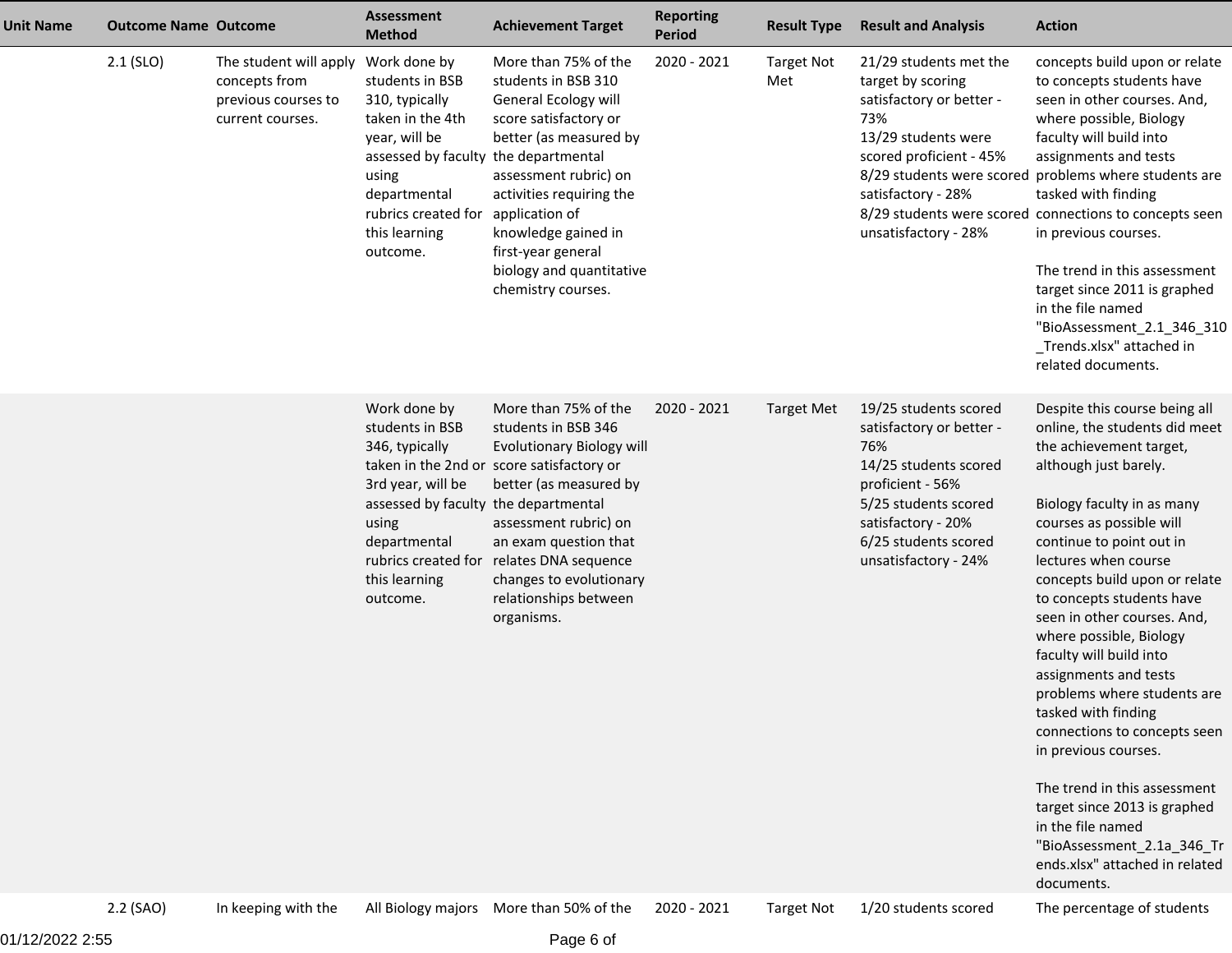| <b>Unit Name</b> | <b>Outcome Name Outcome</b> |                                                                                                                                                                                                                                                                                                                                                                                                                                                     | <b>Assessment</b><br><b>Method</b>                                                                                                                                                                                                                                                                                                                                                                                                                                 | <b>Achievement Target</b>                                                                                                                                                                                                                         | <b>Reporting</b><br><b>Period</b> | <b>Result Type</b>       | <b>Result and Analysis</b>                                                                                                                                                        | <b>Action</b>                                                                                                                                                                                                                                                                                                                                                                                                                                                                                                                                                                                                                                                                                                                                                                                                                                                                                                                                                                                                                                                                                                                                                                                                                |
|------------------|-----------------------------|-----------------------------------------------------------------------------------------------------------------------------------------------------------------------------------------------------------------------------------------------------------------------------------------------------------------------------------------------------------------------------------------------------------------------------------------------------|--------------------------------------------------------------------------------------------------------------------------------------------------------------------------------------------------------------------------------------------------------------------------------------------------------------------------------------------------------------------------------------------------------------------------------------------------------------------|---------------------------------------------------------------------------------------------------------------------------------------------------------------------------------------------------------------------------------------------------|-----------------------------------|--------------------------|-----------------------------------------------------------------------------------------------------------------------------------------------------------------------------------|------------------------------------------------------------------------------------------------------------------------------------------------------------------------------------------------------------------------------------------------------------------------------------------------------------------------------------------------------------------------------------------------------------------------------------------------------------------------------------------------------------------------------------------------------------------------------------------------------------------------------------------------------------------------------------------------------------------------------------------------------------------------------------------------------------------------------------------------------------------------------------------------------------------------------------------------------------------------------------------------------------------------------------------------------------------------------------------------------------------------------------------------------------------------------------------------------------------------------|
|                  | 2.2 (SAO)<br>2.3 (SPG C.3)  | University Mission to<br>provide "a high-<br>quality undergraduate graduation, take a<br>education" and in<br>keeping with the<br>Biology program goal<br>of having students<br>understand "material<br>across disciplines,"<br>the student will learn<br>the concepts covered<br>by a commercial,<br>nationally-<br>administered Major<br>Fields Test in biology,<br>taken in their final<br>semester before<br>graduation.<br>In keeping with the | will, as a<br>requirement for<br>nationally-<br>administered<br>Major Fields Test<br>in biology from<br>ETS in Princeton,<br>NJ, in their last<br>semester of study.<br>The tests will be<br>graded by ETS and<br>returned along<br>with information<br>comparing scores<br>to test-takers at<br>other 4-year<br>institutions nation-<br>wide. ETS will<br>provide<br>information about<br>each student's<br>percentile ranking<br>for the test.<br>All graduating | students taking the<br>Major Fields Test will<br>score above the 50th<br>percentile ranking when<br>comparing their<br>performance to those of<br>students across the<br>nation taking the same<br>test in the same year.<br>More than 75% of the | 2020 - 2021<br>2020 - 2021        | Met<br><b>Target Not</b> | above the 50th percentile who met the target in this<br>- 5%<br>19/20 students scored<br>below the 50th percentile<br>- 95%<br>3/16 students participated During a pandemic it is | assessment is the lowest it<br>has ever been (with the<br>exception of last year, when<br>the test was only<br>administered to 4 students)<br>and the average and median<br>scores on this year's test are<br>also the lowest they have<br>been since 2007 when we first<br>started keeping track of the<br>scores. (Trends since 2007 are<br>graphed in the attached file<br>named<br>"BioAssessment_2.2_ExitExa<br>m_Trands.xlsx.)<br>One probably reason for this<br>is that this was a stressful year<br>for students due to the<br>pandemic. There were a lot of<br>extra stresses in their lives,<br>both financial and social.<br>Hopefully those stresses will<br>be reduced next year and<br>students will be able to<br>concentrate more fully when<br>being tested like this.<br>On the other hand, we have<br>consistently been failing to<br>meet this target, even before<br>the start of the pandemic. Our<br>students do need guidance in<br>learning to study for<br>retention. Biology faculty will<br>continue to include activities<br>and training in as many<br>courses as possible that give<br>students techniques for<br>studying in new ways that<br>emphasise retention rather<br>than short-term |
|                  |                             |                                                                                                                                                                                                                                                                                                                                                                                                                                                     |                                                                                                                                                                                                                                                                                                                                                                                                                                                                    |                                                                                                                                                                                                                                                   |                                   |                          |                                                                                                                                                                                   |                                                                                                                                                                                                                                                                                                                                                                                                                                                                                                                                                                                                                                                                                                                                                                                                                                                                                                                                                                                                                                                                                                                                                                                                                              |

University Strategic

Biology seniors will

students participating in

 Target Not Met

in two or more different difficult for students to

3/16 students participated During a pandemic it is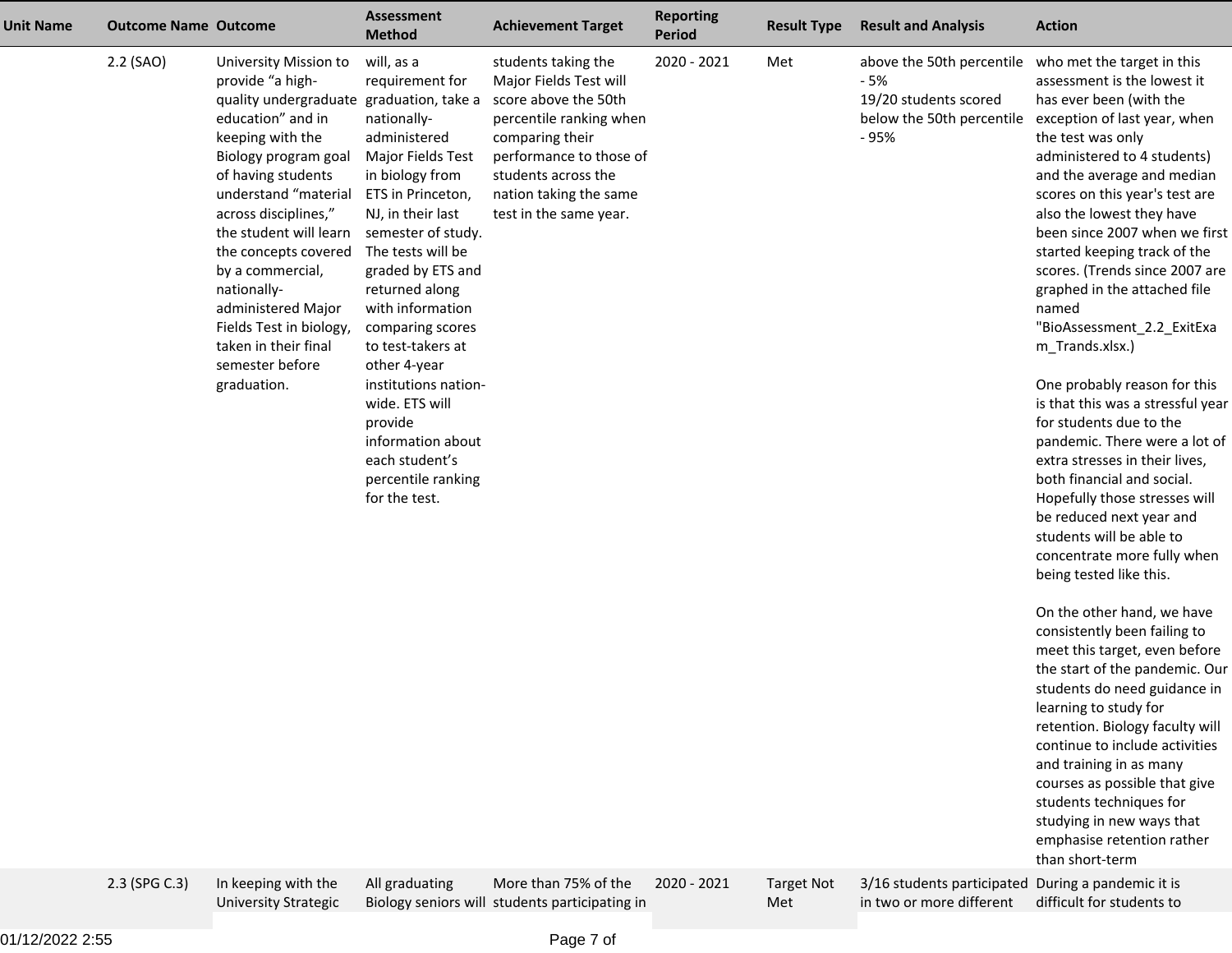| <b>Unit Name</b>                                                     | <b>Outcome Name Outcome</b> |                                                                                                                                                                                                                                                                                              | <b>Assessment</b><br><b>Method</b>                                                                                                                                                                                                                                                                      | <b>Achievement Target</b>                                                                                                                                                                                                                                                                              | <b>Reporting</b><br><b>Period</b> | <b>Result Type</b>       | <b>Result and Analysis</b>                                                                                                                                                                                                                                                                                                                                                                                                                                                                                                                                                                                              | <b>Action</b>                                                                                                                                                                                                                                                                                                                                                                                                                                                                                                                                                                                                                                                                            |
|----------------------------------------------------------------------|-----------------------------|----------------------------------------------------------------------------------------------------------------------------------------------------------------------------------------------------------------------------------------------------------------------------------------------|---------------------------------------------------------------------------------------------------------------------------------------------------------------------------------------------------------------------------------------------------------------------------------------------------------|--------------------------------------------------------------------------------------------------------------------------------------------------------------------------------------------------------------------------------------------------------------------------------------------------------|-----------------------------------|--------------------------|-------------------------------------------------------------------------------------------------------------------------------------------------------------------------------------------------------------------------------------------------------------------------------------------------------------------------------------------------------------------------------------------------------------------------------------------------------------------------------------------------------------------------------------------------------------------------------------------------------------------------|------------------------------------------------------------------------------------------------------------------------------------------------------------------------------------------------------------------------------------------------------------------------------------------------------------------------------------------------------------------------------------------------------------------------------------------------------------------------------------------------------------------------------------------------------------------------------------------------------------------------------------------------------------------------------------------|
|                                                                      | 2.3 (SPG C.3)               | Priority and Goal C.3<br>of forging "meaningful as part of a<br>and engaged<br>partnerships that<br>provide real-life<br>experiences for<br>students", the student that survey will ask<br>will participate in<br>community service<br>opportunities while<br>enrolled in the<br>department. | be given a Survey<br>required Exit<br>Department Chair. community service<br>One question on<br>students to<br>enumerate the<br>types of<br>community service<br>activities they<br>have participated<br>in while an MUW<br>undergraduate.<br>Faculty will review<br>and analyze the<br>survey results. | the Exit Interview<br>Survey will have<br>participated in at least<br>Interview with the two different types of<br>activities.                                                                                                                                                                         | 2020 - 2021                       | <b>Target Not</b><br>Met | types of community<br>service - 19%<br>in one type of community<br>service - 53%<br>6/16 students participated<br>in no community service -<br>38%                                                                                                                                                                                                                                                                                                                                                                                                                                                                      | volunteer for community<br>service, and this probably<br>7/16 students participated brought the numbers down.<br>As new community service<br>volunteer opportunities arise<br>as pandemic restrictions are<br>lifted, it is important the<br>Biology faculty let students<br>know what those<br>opportunities are, and<br>demonstrate commitment to<br>community service<br>themselves. So, Biology<br>faculty will make an effort to<br>announce service<br>opportunities in course<br>Canvas messages and will<br>publicize when they or their<br>students participate in such<br>activities.                                                                                          |
| Program -<br>Chemistry<br>(including<br>Minor) - BS<br>${2016-2017}$ | 1.1 (GEO 3.a.)              | The student will (TSW) Stoichiometry,<br>successfully execute<br>problem-solving<br>related to basic<br>stoichiometry,<br>equilibrium,<br>thermodynamics/qua<br>ntum mechanics, and<br>quantitative analysis<br>techniques.                                                                  | equilibrium, and<br>questions from<br>in PSC 111 will be<br>evaluated by<br>faculty using the<br>AAC&U<br>Quantitative<br><b>Literacy VALUE</b><br>Rubric.                                                                                                                                              | The average score of<br>PSC 111 students should<br>thermodynamics/q be at least a "3" on the<br>uantum mechanics 0-4 scale used in the<br>AAC&U Quantitative<br>quizzes and exams Literacy VALUE Rubric in<br>performing calculations<br>and answering<br>questions related to<br>basic stoichiometry. | 2020 - 2021                       | <b>Target Met</b>        | 86 PSC 111 students<br>and two semesters (4<br>sections in fall 2020, 1<br>section in spring 2021)<br>were assessed on their<br>knowledge of basic<br>stoichiometry and the<br>relevant calculations.<br>Stoichiometry questions<br>and calculations (from<br>several quizzes and<br>exams) were evaluated<br>using the AAC&U<br>Quantitative Literacy<br>VALUE rubric. The<br>average rubric score of the<br>86 students evaluated was<br>"3.1" with the following<br>breakdown (18 students,<br>$score = 1$ ; 9 students,<br>score = 2; 1 student, score during the 2019-2020<br>$=$ 3; 58 students, score $=$<br>4). | While we are pleased to have<br>across five lecture sections met our target, it is difficult to<br>base future actions on this<br>result because our teaching<br>and testing formats were so<br>unusual this academic year.<br>The normally face-to-face<br>sections were taught<br>synchronously via Zoom. The<br>normally instructor-proctored<br>exams and quizzes were often<br>open-book. For this reason,<br>we plan to base future actions<br>on results from the 2021-2022<br>academic year and treat this<br>result as a possible anomaly.<br>When face-to face offerings<br>return in 2021-2022, we will<br>resume our strategies used<br>academic year and re-assess<br>then. |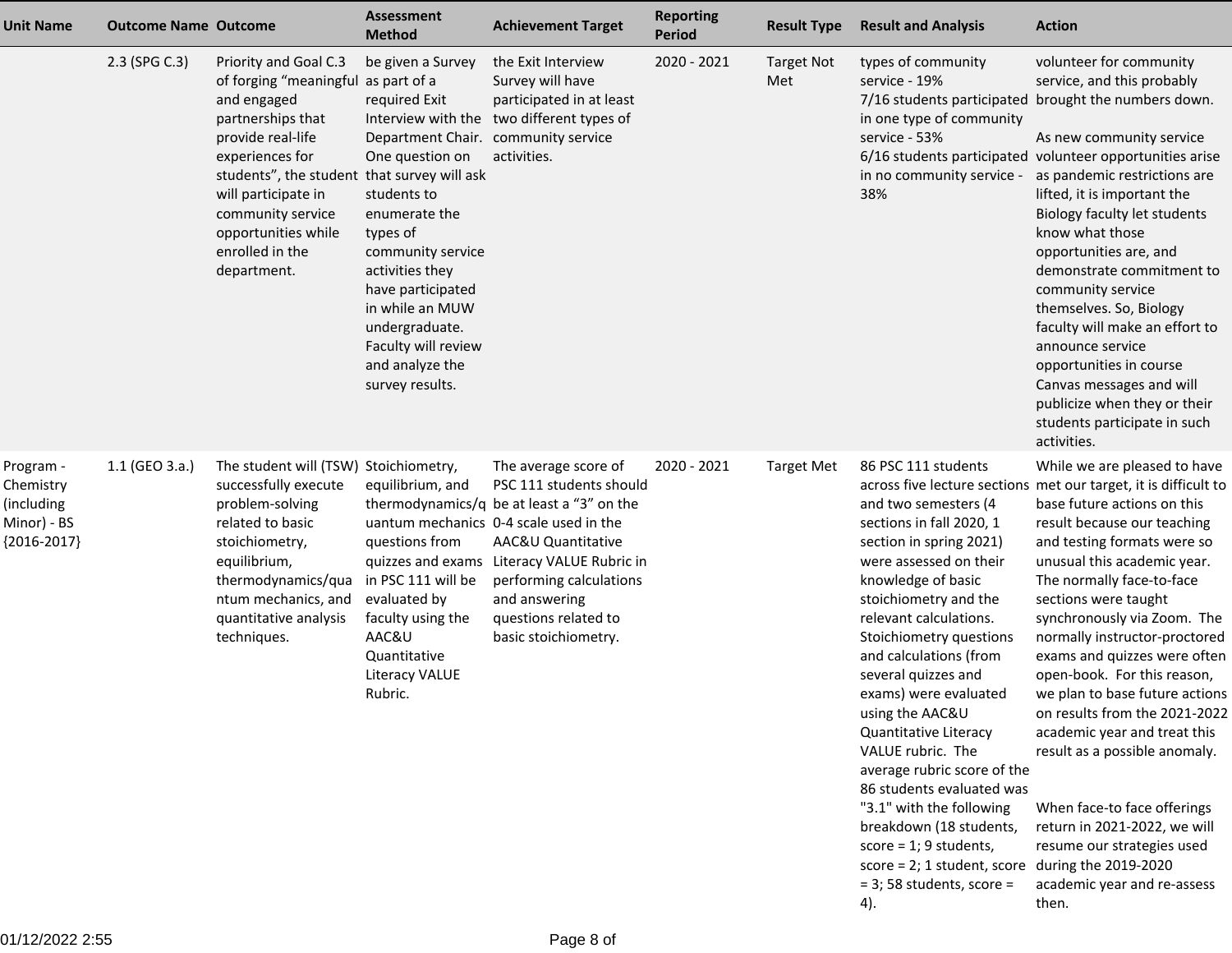| <b>Unit Name</b>                                                      | <b>Outcome Name Outcome</b> |                                                                                                                                                                                                                             | <b>Assessment</b><br><b>Method</b>                                                                                                                                                                | <b>Achievement Target</b>                                                                                                                                                                                                                                                                              | <b>Reporting</b><br><b>Period</b> | <b>Result Type</b> | <b>Result and Analysis</b>                                                                                                                                                                                                                                                                                                                                                                                                                                                                                                        | <b>Action</b>                                                                                                                                                                                                                                                                                                                                                                                                                                                                                                                                                                                                                                                                       |
|-----------------------------------------------------------------------|-----------------------------|-----------------------------------------------------------------------------------------------------------------------------------------------------------------------------------------------------------------------------|---------------------------------------------------------------------------------------------------------------------------------------------------------------------------------------------------|--------------------------------------------------------------------------------------------------------------------------------------------------------------------------------------------------------------------------------------------------------------------------------------------------------|-----------------------------------|--------------------|-----------------------------------------------------------------------------------------------------------------------------------------------------------------------------------------------------------------------------------------------------------------------------------------------------------------------------------------------------------------------------------------------------------------------------------------------------------------------------------------------------------------------------------|-------------------------------------------------------------------------------------------------------------------------------------------------------------------------------------------------------------------------------------------------------------------------------------------------------------------------------------------------------------------------------------------------------------------------------------------------------------------------------------------------------------------------------------------------------------------------------------------------------------------------------------------------------------------------------------|
| Program -<br>Chemistry<br>(including)<br>Minor) - BS<br>${2016-2017}$ | 1.1 (GEO 3.a.)              | The student will (TSW) Stoichiometry,<br>successfully execute<br>problem-solving<br>related to basic<br>stoichiometry,<br>equilibrium,<br>thermodynamics/qua<br>ntum mechanics, and<br>quantitative analysis<br>techniques. | equilibrium, and<br>questions from<br>in PSC 111 will be<br>evaluated by<br>faculty using the<br>AAC&U<br>Quantitative<br><b>Literacy VALUE</b><br>Rubric.                                        | The average score of<br>PSC 111 students should<br>thermodynamics/q be at least a "3" on the<br>uantum mechanics 0-4 scale used in the<br>AAC&U Quantitative<br>quizzes and exams Literacy VALUE Rubric in<br>performing calculations<br>and answering<br>questions related to<br>basic stoichiometry. | 2020 - 2021                       | <b>Target Met</b>  | Target was achieved.<br>[more]                                                                                                                                                                                                                                                                                                                                                                                                                                                                                                    | While we are pleased to have<br>met our target, it is difficult to<br>base future actions on this<br>result because our teaching<br>and testing formats were so<br>unusual this academic year.<br>The normally face-to-face<br>sections were taught<br>synchronously via Zoom. The<br>normally instructor-proctored<br>exams and quizzes were often<br>open-book. For this reason,<br>we plan to base future actions<br>on results from the 2021-2022<br>academic year and treat this<br>result as a possible anomaly.<br>When face-to face offerings<br>return in 2021-2022, we will<br>resume our strategies used<br>during the 2019-2020<br>academic year and re-assess<br>then. |
|                                                                       |                             |                                                                                                                                                                                                                             | Stoichiometry,<br>equilibrium, and<br>questions from<br>quizzes and exams<br>in PSC 112 will be<br>evaluated by<br>faculty using the<br>AAC&U<br>Quantitative<br><b>Literacy VALUE</b><br>Rubric. | The average score of<br>PSC 112 students should<br>thermodynamics/q be at least a "3" on the<br>uantum mechanics 0-4 scale used in the<br>AAC&U Quantitative<br>Literacy VALUE Rubric in<br>performing calculations<br>and answering<br>questions related to<br>equilibrium.                           | 2020 - 2021                       | <b>Target Met</b>  | 36 PSC 112 students<br>across two lecture<br>sections in spring 2021<br>were assessed on their<br>knowledge of the basic<br>concepts of equilibrium<br>and the relevant<br>calculations. Conceptual<br>questions and calculations<br>on equilibrium (from a<br>quiz and an exam) were<br>evaluated using the<br>AAC&U Quantitative<br>Literacy VALUE rubric.<br>The average rubric score<br>of the 36 students<br>evaluated was "3.1" with<br>the following breakdown<br>(4 students, score = $1; 5$<br>students, score = $2; 12$ | While we are pleased to have<br>met our target, it is difficult to<br>base future actions on this<br>result because our teaching<br>and testing formats were so<br>unusual this academic year.<br>The normally face-to-face<br>sections were taught<br>synchronously via Zoom. The<br>normally instructor-proctored<br>exams and quizzes were often<br>open-book. For this reason,<br>we plan to base future actions<br>on results from the 2021-2022<br>academic year and treat this<br>result as a possible anomaly.<br>(06/29/2021)<br>When face-to face offerings                                                                                                               |

students, score = 3; 15

return in 2021-2022, we will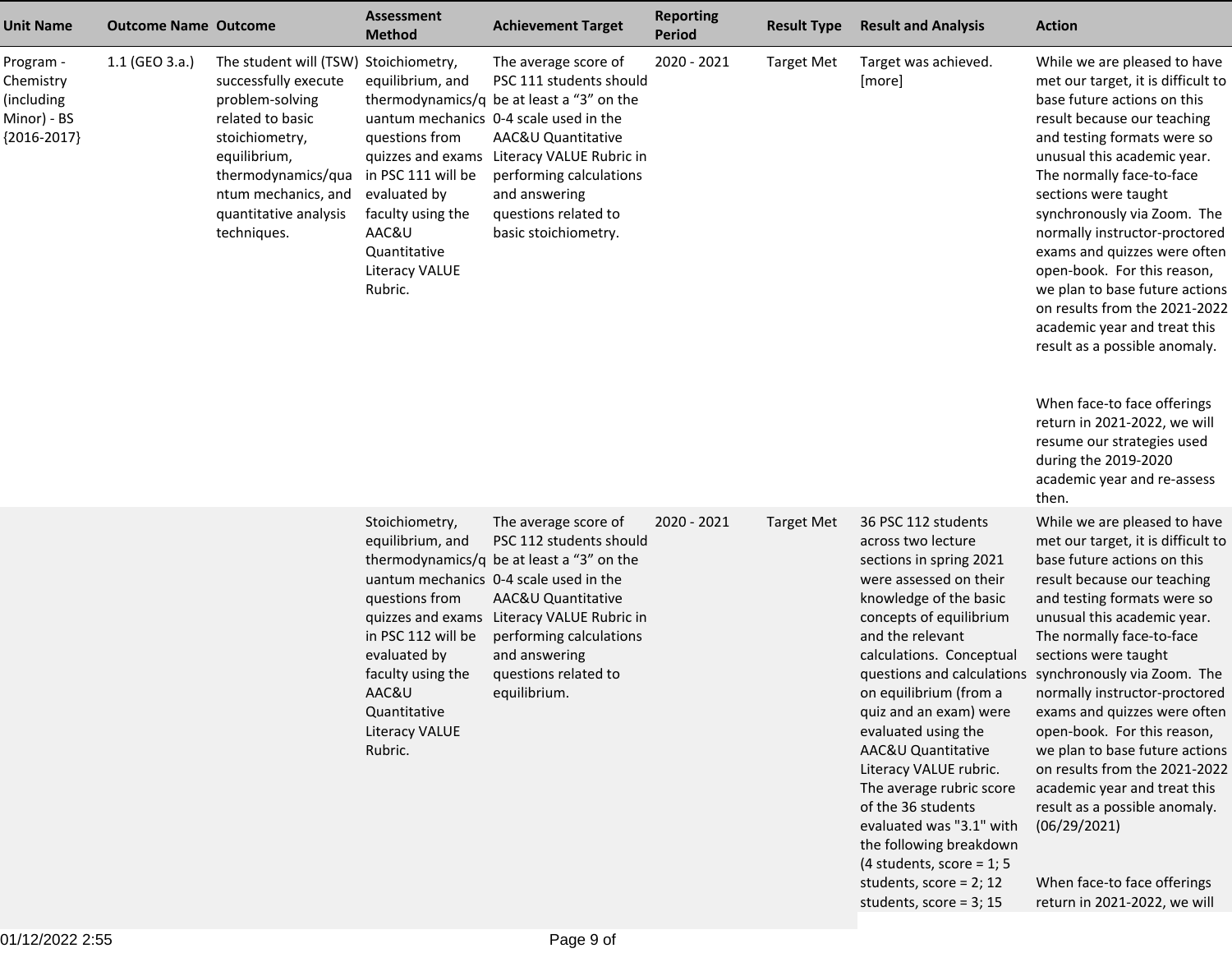| Unit Name | <b>Outcome Name Outcome</b> |                                                                                                                                              | <b>Assessment</b><br><b>Method</b>                                                                                                                                                        | <b>Achievement Target</b>                                                                                                                                                                                                                                                                                       | <b>Reporting</b><br><b>Period</b> | <b>Result Type</b> | <b>Result and Analysis</b>                                   | <b>Action</b>                                                                                                                                                                                                                                                                                                                                                                                                                                                                                                       |
|-----------|-----------------------------|----------------------------------------------------------------------------------------------------------------------------------------------|-------------------------------------------------------------------------------------------------------------------------------------------------------------------------------------------|-----------------------------------------------------------------------------------------------------------------------------------------------------------------------------------------------------------------------------------------------------------------------------------------------------------------|-----------------------------------|--------------------|--------------------------------------------------------------|---------------------------------------------------------------------------------------------------------------------------------------------------------------------------------------------------------------------------------------------------------------------------------------------------------------------------------------------------------------------------------------------------------------------------------------------------------------------------------------------------------------------|
|           |                             |                                                                                                                                              | Stoichiometry,<br>equilibrium, and<br>questions from<br>in PSC 112 will be<br>evaluated by<br>faculty using the<br>AAC&U<br>Quantitative<br><b>Literacy VALUE</b><br>Rubric.              | The average score of<br>PSC 112 students should<br>thermodynamics/q be at least a "3" on the<br>uantum mechanics 0-4 scale used in the<br>AAC&U Quantitative<br>quizzes and exams Literacy VALUE Rubric in<br>performing calculations<br>and answering<br>questions related to<br>equilibrium.                  | 2020 - 2021                       | <b>Target Met</b>  | students, score = $4$ ).<br>Target was achieved.<br>[more]   | resume our strategies used<br>during the 2019-2020<br>academic year and re-assess<br>then.                                                                                                                                                                                                                                                                                                                                                                                                                          |
|           |                             |                                                                                                                                              | Stoichiometry,<br>equilibrium, and<br>questions from<br>in PSC 450/451 will VALUE Rubric in<br>be evaluated by<br>faculty using the<br>AAC&U<br>Quantitative<br>Literacy VALUE<br>Rubric. | The average score of<br>PSC 312/450/451<br>thermodynamics/q students should be at<br>uantum mechanics least a "3" on the 0-4<br>scale used in the AAC&U<br>quizzes and exams Quantitative Literacy<br>performing calculations<br>and answering<br>questions related to<br>thermodynamics/quant<br>um mechanics. | 2020 - 2021                       | Inconclusive       | Neither PSC 312 nor PSC<br>450/451 were taught this<br>year. | PSC 450/451 was scheduled<br>to be offered during this<br>academic year. Students in<br>PSC 450/451 were supposed<br>to have been assessed this<br>year. However, PSC 450/451<br>did not make because of low<br>enrollment. Since the courses<br>were not offered, this<br>assessment was mot done.<br>The assessment will be done<br>in the 2021-2022 academic<br>year with PSC 312.                                                                                                                               |
|           | 1.2 (SLO)                   | TSW exhibit effective<br>written<br>communication in the in PSC 112L by<br>areas of inorganic and faculty using the<br>analytical chemistry. | Formal lab reports 75% of PSC 112<br>will be evaluated<br>AAC&U Written<br>Communication<br><b>VALUE Rubric.</b>                                                                          | students should score at<br>least a "3" on the 0-4<br>scale used in the AAC&U<br><b>Written Communication</b><br>VALUE Rubric in writing<br>a formal lab report.                                                                                                                                                | 2020 - 2021                       | Inconclusive       | The assessment was not<br>done.                              | This lab and the<br>corresponding lecture were<br>taught via Zoom during this<br>academic year. It was decided<br>that since both sections of<br>PSC 112 lecture were being<br>taught via Zoom, it might be<br>more beneficial to students to<br>use some of the PSC 112L<br>meetings as recitations (study<br>sessions) instead of actual lab<br>meetings.<br>In a normal, face-to-face<br>offering of PSC 112, students<br>would be encouraged to<br>attend weekly study sessions,<br>however, since meeting with |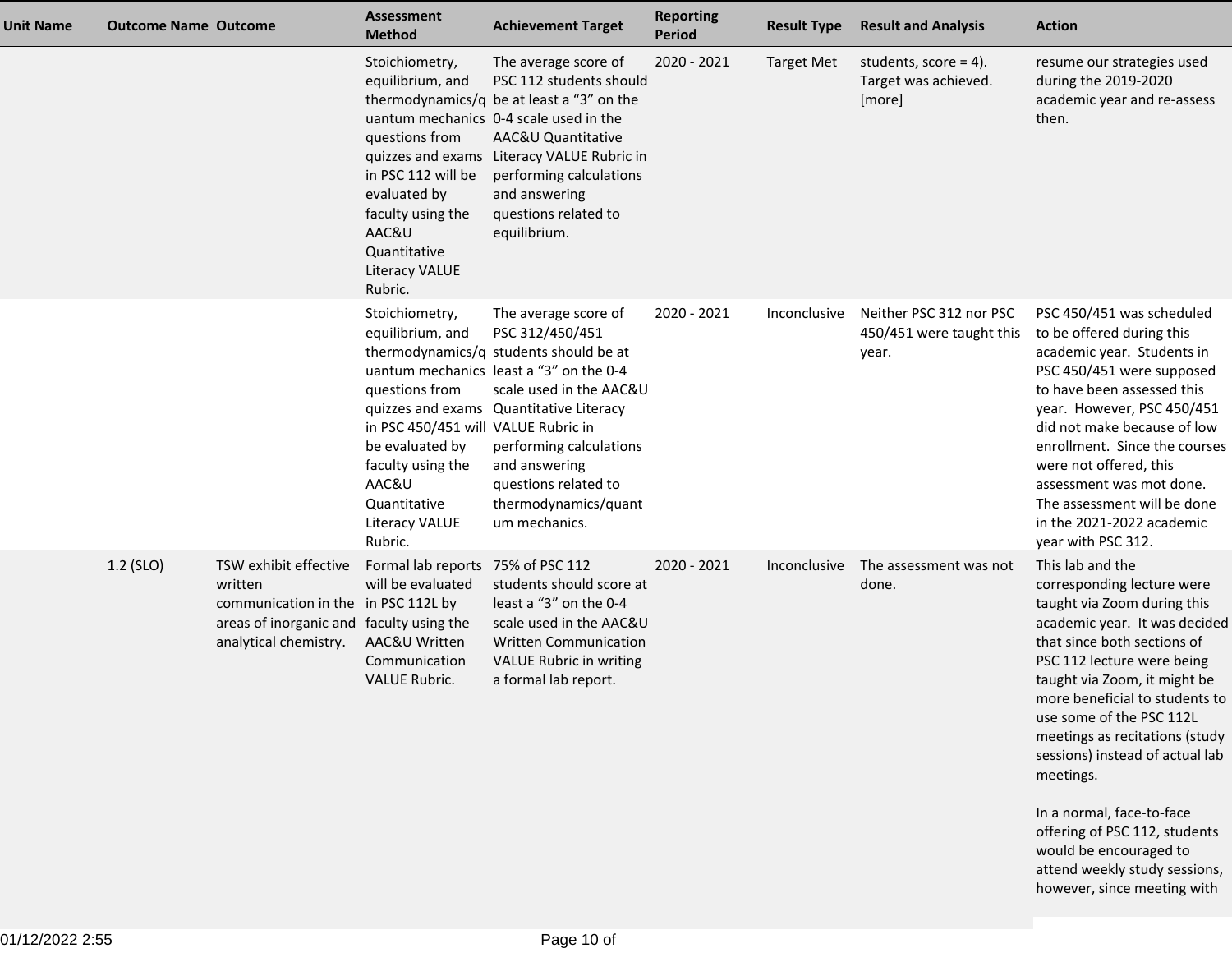| Unit Name | <b>Outcome Name Outcome</b> |                                                                                                                                              | <b>Assessment</b><br><b>Method</b>                                                                                                                    | <b>Achievement Target</b>                                                                                                                                                           | <b>Reporting</b><br><b>Period</b> | <b>Result Type</b>       | <b>Result and Analysis</b>                                                                                                                                                                                                                                                                                                                                                                                                                                                                                                                                                                                                                                                | <b>Action</b>                                                                                                                                                                                                                                                                                                                                                                                                                                                                                                                                                                                                 |
|-----------|-----------------------------|----------------------------------------------------------------------------------------------------------------------------------------------|-------------------------------------------------------------------------------------------------------------------------------------------------------|-------------------------------------------------------------------------------------------------------------------------------------------------------------------------------------|-----------------------------------|--------------------------|---------------------------------------------------------------------------------------------------------------------------------------------------------------------------------------------------------------------------------------------------------------------------------------------------------------------------------------------------------------------------------------------------------------------------------------------------------------------------------------------------------------------------------------------------------------------------------------------------------------------------------------------------------------------------|---------------------------------------------------------------------------------------------------------------------------------------------------------------------------------------------------------------------------------------------------------------------------------------------------------------------------------------------------------------------------------------------------------------------------------------------------------------------------------------------------------------------------------------------------------------------------------------------------------------|
|           | 1.2 (SLO)                   | TSW exhibit effective<br>written<br>communication in the in PSC 112L by<br>areas of inorganic and faculty using the<br>analytical chemistry. | Formal lab reports<br>will be evaluated<br>AAC&U Written<br>Communication<br><b>VALUE Rubric.</b>                                                     | 75% of PSC 112<br>students should score at<br>least a "3" on the 0-4<br>scale used in the AAC&U<br><b>Written Communication</b><br>VALUE Rubric in writing<br>a formal lab report.  | 2020 - 2021                       | Inconclusive             | The assessment was not<br>done.                                                                                                                                                                                                                                                                                                                                                                                                                                                                                                                                                                                                                                           | students for study sessions<br>was not encouraged, some<br>Zoom lab meetings were used<br>as recitations. This decreased<br>the number of labs offered<br>and decreased the amount<br>time available for writing lab<br>reports.<br>Assuming that face-to-face<br>courses will be offered during<br>the 2021-2022 academic year,<br>this assessment will be done<br>then.                                                                                                                                                                                                                                     |
|           | 1.3 (SLO)                   | TSW demonstrate<br>competency in both<br>theoretical and<br>practical aspects of<br>instrumentation and<br>analytical techniques.            | Qualitative and<br>quantitative<br>questions (quizzes,<br>exams,<br>assignments)<br>related to<br>instrumentation<br>will be evaluated<br>by faculty. | 75% of PSC 211/212<br>students should be at<br>the satisfactory level<br>(70%) or higher in<br>answering questions<br>and performing<br>calculations related to<br>instrumentation. | 2020 - 2021                       | <b>Target Not</b><br>Met | Students who obtained<br>90% or more of the points<br>were rated "proficient".<br>Students who obtained<br>between 70 and 89% of<br>the points were rated<br>"satisfactory". Students<br>who obtained less than<br>70% of the points were<br>rated "unsatisfactory".<br>19 PSC 211 students were<br>attached in the "Related<br>documents" section. 74%<br>of PSC 211 students<br>scored at least<br>"satisfactory" on the<br>rubric. 19 students were<br>evaluated on an exam<br>with questions related to<br>instrumentation and<br>analytical techniques (5 at<br>unsatisfactory, 6 at<br>satisfactory, 8 at<br>proficient). Target of 75%<br>was not achieved. [more] | It is difficult to base future<br>actions on this result because<br>our teaching and testing<br>formats were so unusual this<br>academic year. The normally<br>face-to-face sections were<br>taught synchronously via<br>Zoom. This could have had a<br>negative effect on student<br>performance. For this reason,<br>we plan to base future actions<br>on results from the 2021-2022<br>evaluated using the rubric academic year. (06/29/2021)<br>When face-to face offerings<br>return in 2021-2022, we will<br>resume our strategies used<br>during the 2019-2020<br>academic year and re-assess<br>then. |
|           | $2.1$ (SLO)                 | TSW recognize and<br>interpret structure,<br>reactions,<br>mechanisms, and                                                                   | <b>Questions related</b><br>to reactions and<br>synthesis from<br>quizzes and exams (70%) or higher in                                                | 60% of PSC 211/212<br>students should be at<br>the satisfactory level                                                                                                               | 2020 - 2021                       | <b>Target Met</b>        | Students who obtained<br>were rated "proficient".<br>Students who obtained                                                                                                                                                                                                                                                                                                                                                                                                                                                                                                                                                                                                | While we are pleased to have<br>90% or more of the points met our target, it is difficult to<br>base future actions on this<br>result because our teaching                                                                                                                                                                                                                                                                                                                                                                                                                                                    |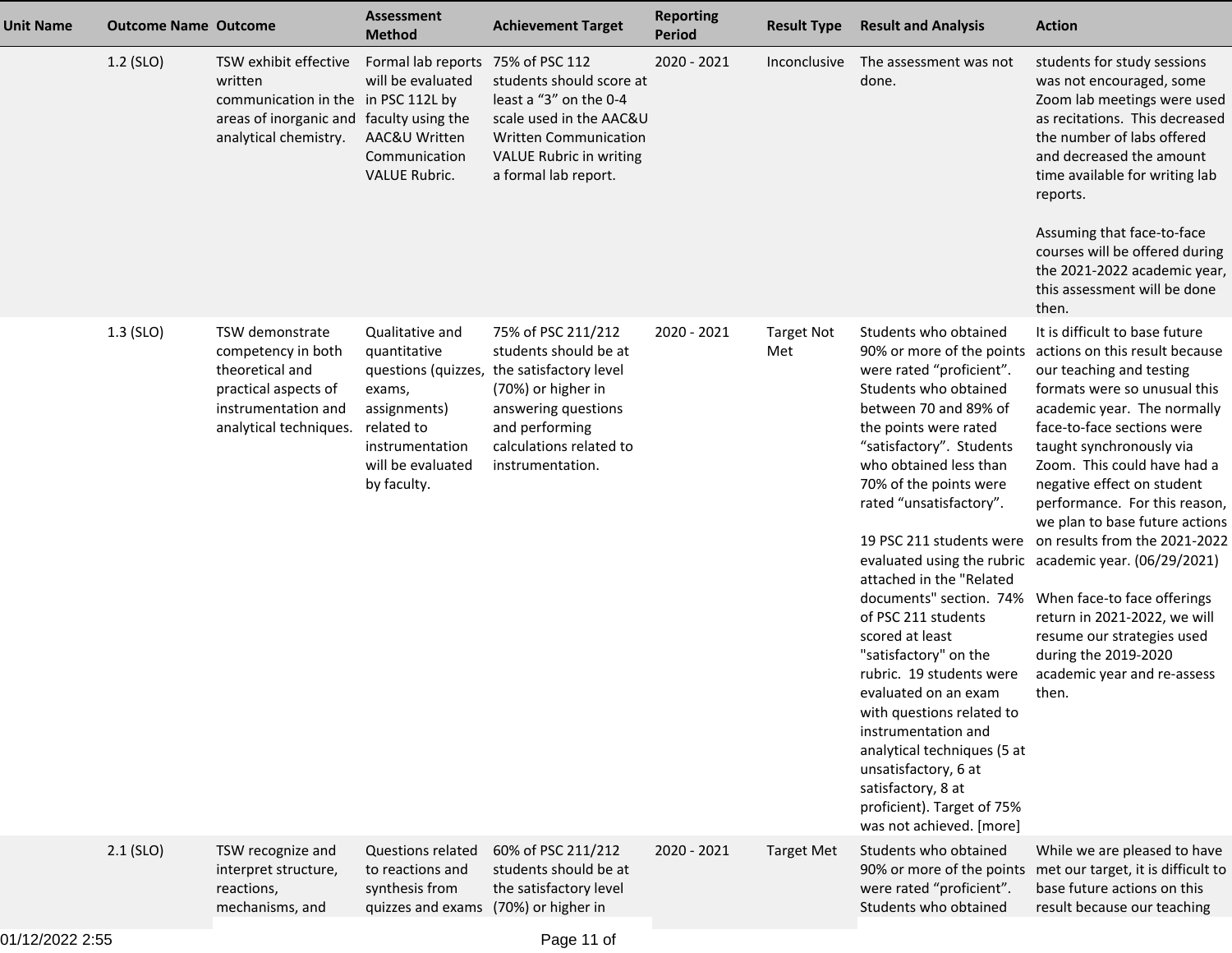| <b>Unit Name</b> | <b>Outcome Name Outcome</b> |                                                                                                                                                                  | <b>Assessment</b><br><b>Method</b>                                   | <b>Achievement Target</b>                                                                                                                                                              | <b>Reporting</b><br><b>Period</b> | <b>Result Type</b> | <b>Result and Analysis</b>                                                                                                                                                                                                                                                                                                                                                                                                                                                                                                                                                         | <b>Action</b>                                                                                                                                                                                                                                                                                                                                                                                                                                                                                                                                                                                                                                                            |
|------------------|-----------------------------|------------------------------------------------------------------------------------------------------------------------------------------------------------------|----------------------------------------------------------------------|----------------------------------------------------------------------------------------------------------------------------------------------------------------------------------------|-----------------------------------|--------------------|------------------------------------------------------------------------------------------------------------------------------------------------------------------------------------------------------------------------------------------------------------------------------------------------------------------------------------------------------------------------------------------------------------------------------------------------------------------------------------------------------------------------------------------------------------------------------------|--------------------------------------------------------------------------------------------------------------------------------------------------------------------------------------------------------------------------------------------------------------------------------------------------------------------------------------------------------------------------------------------------------------------------------------------------------------------------------------------------------------------------------------------------------------------------------------------------------------------------------------------------------------------------|
|                  | $2.1$ (SLO)                 | synthesis of organic<br>compounds.                                                                                                                               | in PSC 211/212 will answering basic<br>be evaluated by<br>faculty.   | questions related to<br>organic chemistry<br>reactions and synthesis.                                                                                                                  | 2020 - 2021                       | <b>Target Met</b>  | between 70 and 89% of<br>the points were rated<br>"satisfactory". Students<br>who obtained less than<br>70% of the points were<br>rated "unsatisfactory".<br>21 PSC 211 students were<br>assessed using the rubric<br>attached in the "Related<br>documents" section. 95%<br>of PSC 211 students<br>scored at least<br>"satisfactory" on the<br>rubric. 21 students were<br>evaluated on quizzes and<br>an exam with questions<br>related to reactions and<br>synthesis (1 at<br>unsatisfactory, 7 at<br>satisfactory, 13 at<br>proficient). Target of 60%<br>was achieved. [more] | and testing formats were so<br>unusual this academic year.<br>The normally face-to-face<br>sections were taught<br>synchronously via Zoom. The<br>normally instructor-proctored<br>exams and quizzes were often<br>open-book. For this reason,<br>we plan to base future actions<br>on results from the 2021-2022<br>academic year and treat this<br>result as a possible anomaly.<br>When face-to face offerings<br>return in 2021-2022, we will<br>resume our strategies used<br>during the 2019-2020<br>academic year and re-assess<br>then. (06/29/2021)                                                                                                             |
|                  | $2.2$ (SLO)                 | TSW effectively<br>present information in presentation will<br>oral and written forms be evaluated in<br>in the area of organic PSC 212 by faculty<br>chemistry. | An oral<br>using the AAC&U<br>Oral<br>Communication<br>VALUE Rubric. | 75% of PSC 212<br>students should score at<br>least a "3" on the 0-4<br>scale used in the AAC&U<br><b>Oral Communication</b><br>VALUE Rubric in<br>delivering an oral<br>presentation. | 2020 - 2021                       | <b>Target Met</b>  | 15 PSC 212 students were<br>assessed on delivering an<br>oral presentation. The<br>presentation was<br>evaluated using the<br>AAC&U Oral<br><b>Communication VALUE</b><br>rubric. 100% of PSC 212<br>students scored at least a<br>the AAC&U Oral<br><b>Communication VALUE</b><br>Rubric (15 students<br>evaluated on one<br>presentation; 0 at level 1,<br>at level 4). Target was<br>achieved. [more]                                                                                                                                                                           | While we are pleased to have<br>met our target, it is difficult to<br>base future actions on this<br>result because our teaching<br>and testing formats were so<br>unusual this academic year.<br>The normally face-to-face<br>sections were taught<br>synchronously via Zoom.<br>"3" on the 0-4 scale used in Students were also able to do<br>their presentations via Zoom,<br>using Power point slides,<br>which might have had a false-<br>positive effect.<br>0 at level 2, 3 at level 3, 12 When face-to face offerings<br>return in 2021-2022, we will<br>resume our strategies used<br>during the 2019-2020<br>academic year and re-assess<br>then. (06/29/2021) |
|                  |                             |                                                                                                                                                                  | Formal lab reports 75% of PSC 211L                                   |                                                                                                                                                                                        | 2020 - 2021                       | <b>Target Not</b>  | 17 PSC 211L students                                                                                                                                                                                                                                                                                                                                                                                                                                                                                                                                                               | It should be noted that,                                                                                                                                                                                                                                                                                                                                                                                                                                                                                                                                                                                                                                                 |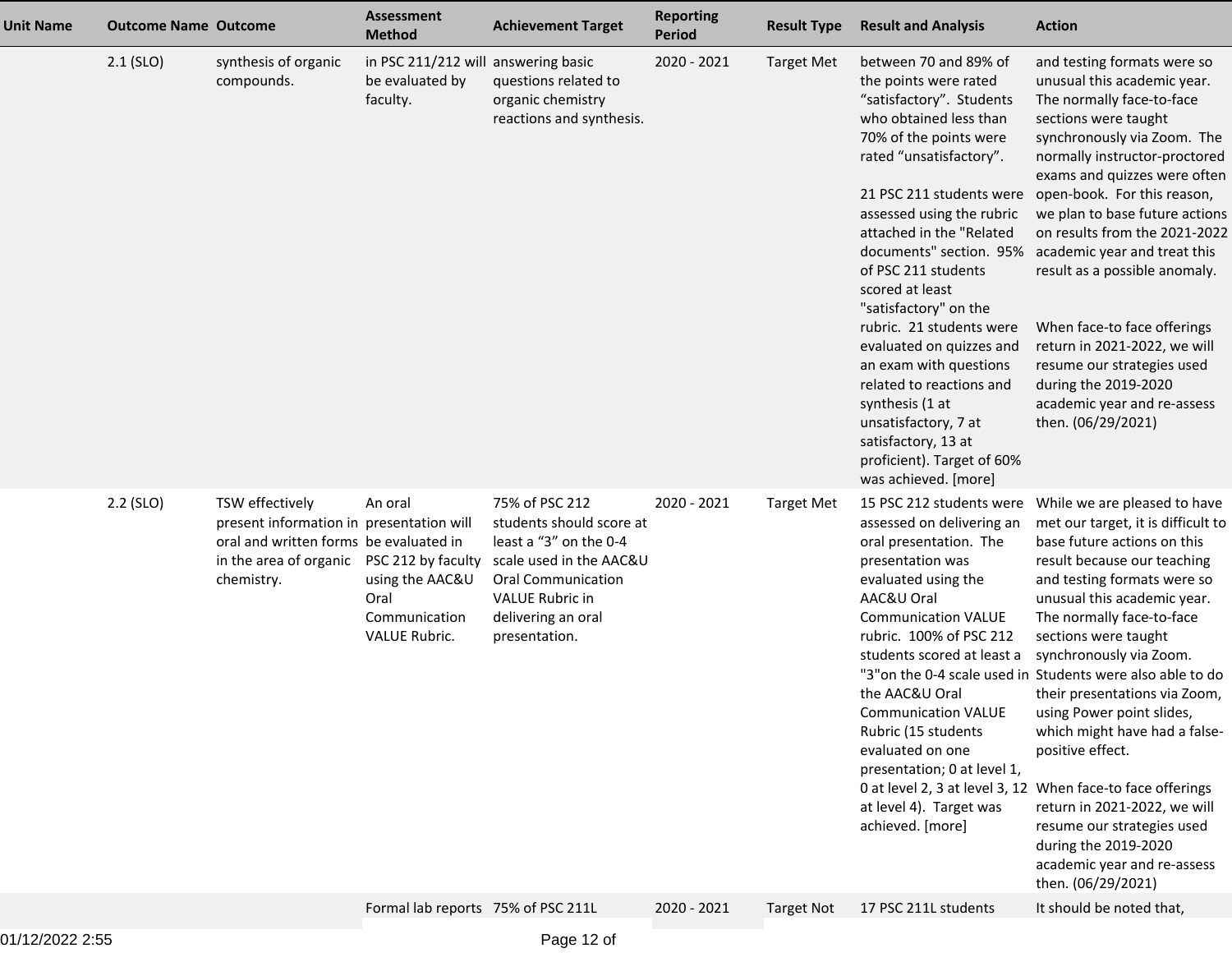| <b>Unit Name</b> | <b>Outcome Name Outcome</b> |                                                                                                                                                                                                                                                       | <b>Assessment</b><br><b>Method</b>                                                                                                                                                                                                                                                        | <b>Achievement Target</b>                                                                                                                                                    | <b>Reporting</b><br><b>Period</b> | <b>Result Type</b> | <b>Result and Analysis</b>                                                                                                                                                                                                                                                                                                                                                                                                                       | <b>Action</b>                                                                                                                                                                                                                                                                                                                                                                                                                                                                                                                                                                                                                                                  |
|------------------|-----------------------------|-------------------------------------------------------------------------------------------------------------------------------------------------------------------------------------------------------------------------------------------------------|-------------------------------------------------------------------------------------------------------------------------------------------------------------------------------------------------------------------------------------------------------------------------------------------|------------------------------------------------------------------------------------------------------------------------------------------------------------------------------|-----------------------------------|--------------------|--------------------------------------------------------------------------------------------------------------------------------------------------------------------------------------------------------------------------------------------------------------------------------------------------------------------------------------------------------------------------------------------------------------------------------------------------|----------------------------------------------------------------------------------------------------------------------------------------------------------------------------------------------------------------------------------------------------------------------------------------------------------------------------------------------------------------------------------------------------------------------------------------------------------------------------------------------------------------------------------------------------------------------------------------------------------------------------------------------------------------|
|                  |                             |                                                                                                                                                                                                                                                       | will be evaluated<br>in PSC 211L by<br>faculty using the<br>AAC&U Written<br>Communication<br><b>VALUE Rubric.</b>                                                                                                                                                                        | students should score at 2020 - 2021<br>least a "3" on the 0-4<br>scale used in the AAC&U<br><b>Written Communication</b><br>VALUE Rubric in writing<br>a formal lab report. |                                   | Met                | across two lab sections<br>were assessed on their<br>written communication<br>using one formal lab<br>evaluated using the<br>AAC&U Written<br><b>Communication VALUE</b><br>rubric. 65% of PSC 211L<br>students scored at least a<br>the AAC&U Written<br><b>Communication VALUE</b><br>Rubric (17 students<br>evaluated on one lab<br>report; 2 at level 1, 4 at<br>level 2, 7 at level 3, 4 at<br>level 4). Target was not<br>achieved. [more] | because this course was<br>offered synchronously instead<br>of face-to-face, only one lab<br>report was assigned, instead<br>report. The lab report was of the usual two lab reports.<br>Normally students perform<br>markedly better on the<br>second lab report than they<br>do on the first, as would be<br>expected. The improved<br>"3" on the 0-4 scale used in performance on the second<br>report increases the average<br>assessment score.<br>We believe that, when face-<br>to-face offerings return in<br>2021-2022, and the normal<br>assessment is done on two lab<br>reports (instead of one), we<br>will see an improvement in<br>the results. |
|                  |                             | 3.1 (SAO & SLO) TSW demonstrate a<br>general knowledge of majors will take<br>the major branches of the Chemistry MFT<br>chemistry covered on during the<br>the Chemistry Major<br>Field Test (MFT) from<br>the Educational<br>Testing Service (ETS). | All Chemistry<br>semester of their<br>graduation. The<br>MFT is graded by<br>ETS and the results<br>compared to other<br>scores nationally.<br>These results are<br>sent to the<br>department and<br>will be evaluated<br>by faculty to<br>determine if<br>achievement<br>target was met. | 90% of Chemistry<br>majors taking the<br>Chemistry MFT will<br>score in the satisfactory<br>level (25th percentile)<br>or higher.                                            | 2020 - 2021                       | Inconclusive       | Because there were no<br>graduating Chemistry<br>majors in 2020-2021, no<br>Chemistry majors took the<br>MFT.                                                                                                                                                                                                                                                                                                                                    | Chemistry majors graduating<br>in 2021-2022 will take the<br>MFT.                                                                                                                                                                                                                                                                                                                                                                                                                                                                                                                                                                                              |
|                  | 4.1 (PO 2.c.)               | Chemistry majors will<br>participate in<br>activities that<br>strengthen and<br>expand K-12<br>partnerships.                                                                                                                                          | Chemistry major<br>students will<br>complete an Exit<br>Survey during the<br>semester of their<br>graduation. On the                                                                                                                                                                      | 100% of Exit Survey<br>participants (Chemistry<br>majors) will participate<br>in at least one outreach<br>activity.                                                          | 2020 - 2021                       | Inconclusive       | Because there were no<br>Chemistry majors<br>graduating in 2020-2021,<br>no Chemistry majors<br>completed the Ext Survey<br>to answer questions about activities.                                                                                                                                                                                                                                                                                | Chemistry majors graduating<br>in 2021-2022 will complete<br>the Exit Survey and answer<br>questions about their<br>participation in K-12 outreach                                                                                                                                                                                                                                                                                                                                                                                                                                                                                                             |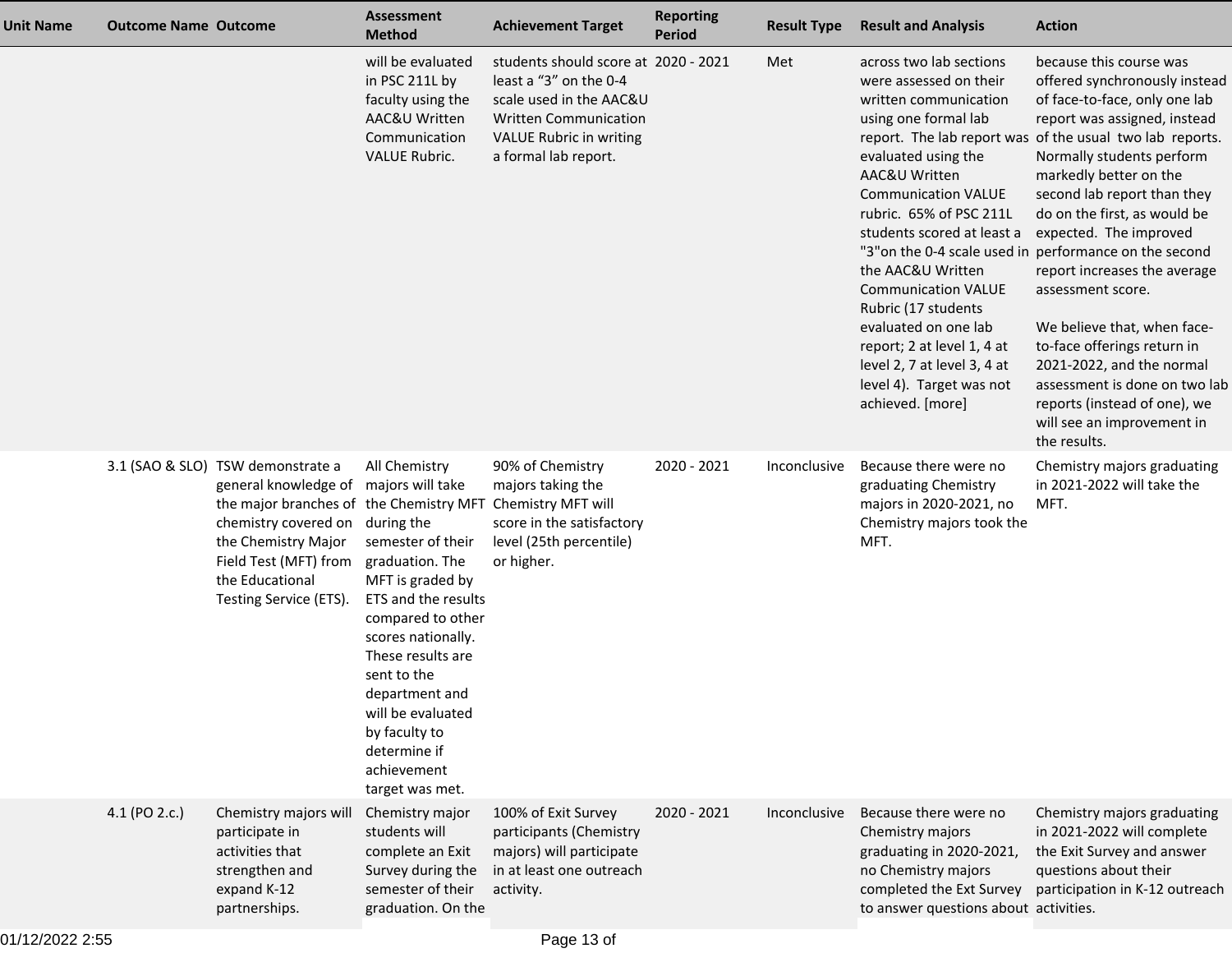| <b>Unit Name</b>                                                              | <b>Outcome Name Outcome</b> |                                                                                                              | <b>Assessment</b><br><b>Method</b>                                                                                                                                                                                                                                                             | <b>Achievement Target</b>                                                                                                                                                | <b>Reporting</b><br>Period | <b>Result Type</b>       | <b>Result and Analysis</b>                                                                                                                                                                                                                                                                                                                                                                                                                                                                                                                                                                                                                                                                                                                                                                                                     | <b>Action</b>                                                                                                                                                     |
|-------------------------------------------------------------------------------|-----------------------------|--------------------------------------------------------------------------------------------------------------|------------------------------------------------------------------------------------------------------------------------------------------------------------------------------------------------------------------------------------------------------------------------------------------------|--------------------------------------------------------------------------------------------------------------------------------------------------------------------------|----------------------------|--------------------------|--------------------------------------------------------------------------------------------------------------------------------------------------------------------------------------------------------------------------------------------------------------------------------------------------------------------------------------------------------------------------------------------------------------------------------------------------------------------------------------------------------------------------------------------------------------------------------------------------------------------------------------------------------------------------------------------------------------------------------------------------------------------------------------------------------------------------------|-------------------------------------------------------------------------------------------------------------------------------------------------------------------|
|                                                                               | 4.1 (PO 2.c.)               | Chemistry majors will<br>participate in<br>activities that<br>strengthen and<br>expand K-12<br>partnerships. | Exit Survey,<br>students will<br>answer questions<br>concerning their<br>participation in K-<br>12 outreach<br>activities. Faculty<br>will review and<br>analyze the Exit<br>Survey to<br>determine if<br>Chemistry major<br>students<br>participated in at<br>least one outreach<br>activity. | 100% of Exit Survey<br>participants (Chemistry<br>majors) will participate<br>in at least one outreach<br>activity.                                                      | 2020 - 2021                | Inconclusive             | their participation in K-12<br>outreach activities. Also,<br>with the pandemic, there<br>were not very many<br>outreach activities<br>offered.                                                                                                                                                                                                                                                                                                                                                                                                                                                                                                                                                                                                                                                                                 | Chemistry majors graduating<br>in 2021-2022 will complete<br>the Exit Survey and answer<br>questions about their<br>participation in K-12 outreach<br>activities. |
| Program -<br>Communicatio<br>n (including<br>Minor) - BA, BS<br>${2016-2017}$ | 1.1 (GEO 1.c.)              | Students will<br>demonstrate clear,<br>correct, goal-directed<br>writing skills.                             | Using the AAC&U<br>Written<br>Communication<br>VALUE rubric,<br>departmental<br>faculty will assess<br>student writing<br>samples from<br>relevant courses                                                                                                                                     | The average score of<br>assessed student writing<br>samples from upper-<br>level courses will be at<br>least 3 on the 4-point<br><b>Written Communication</b><br>rubric. | 2020 - 2021                | <b>Target Not</b><br>Met | The overall mean score for Coordinator didn't enter<br>writing samples from<br>upper-level courses was<br>2.92 on the 4-point<br><b>Written Communication</b><br>rubric. The mean score for<br>samples from COM 307<br>was 2.71 ( $n = 7$ ), and the<br>mean score from samples<br>from COM 465 was 3.17 (n<br>= 6). These courses differ<br>in the type of writing<br>required. Whereas COM<br>307 is an upper-level<br>course focused on<br>journalistic writing, COM<br>465 is a theory-focused<br>course that requires<br>students to write research<br>and analysis papers using<br>APA (American<br><b>Psychological Association)</b><br>writing guidelines and<br>citation style. Thus, it is<br>not possible to make a<br>course-to-course<br>comparison between<br>these two courses as<br>representative of a direct | action statement.                                                                                                                                                 |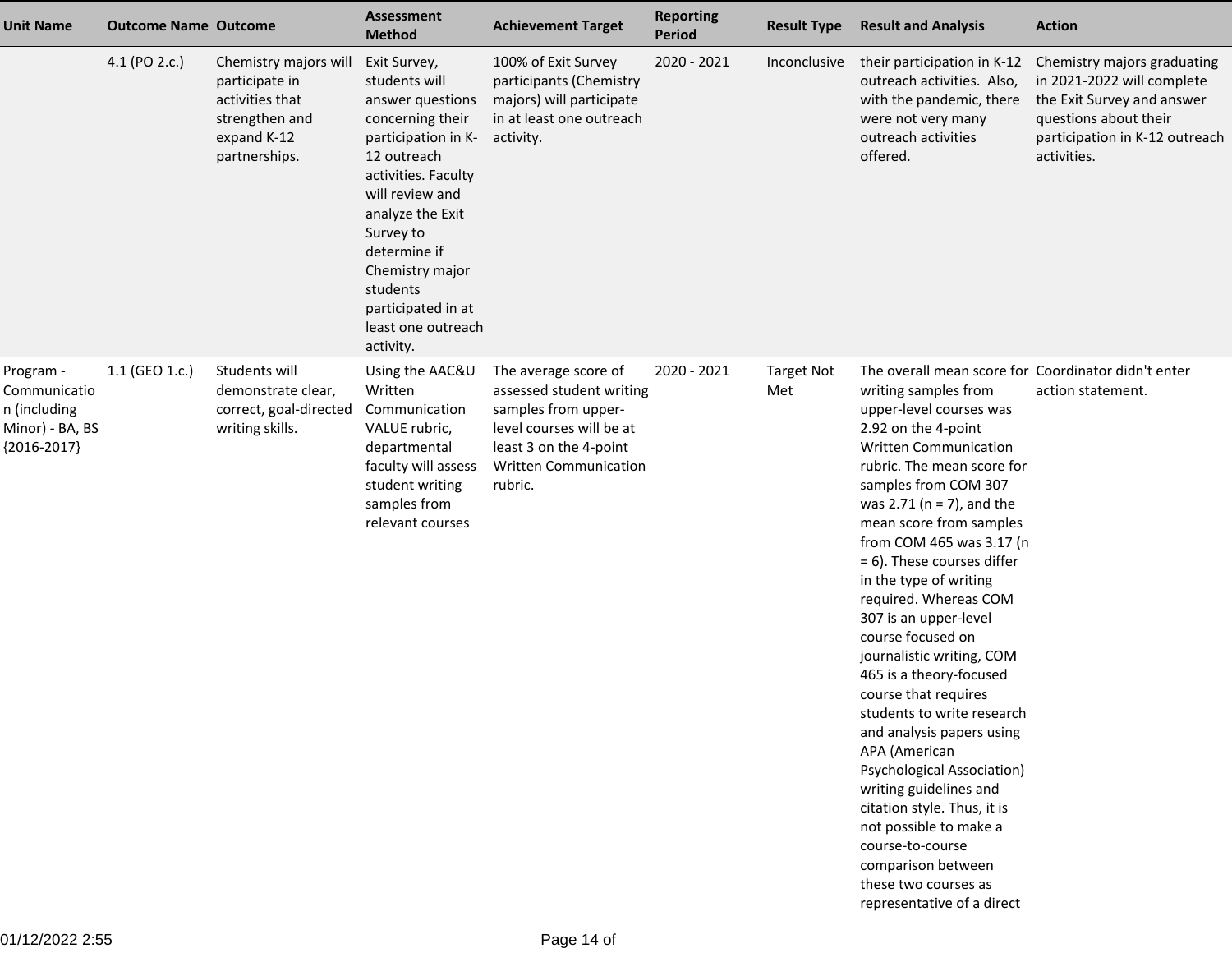| <b>Unit Name</b>                                                              | <b>Outcome Name Outcome</b> |                                                                                  | <b>Assessment</b><br><b>Method</b>                                                                                                                          | <b>Achievement Target</b>                                                                                                                                                | <b>Reporting</b><br><b>Period</b> | <b>Result Type</b>       | <b>Result and Analysis</b>                                                                                                                                                                                                                                                                                                                                                                                                                                                                                                                                                                                                                                                                                                                              | <b>Action</b>                                 |
|-------------------------------------------------------------------------------|-----------------------------|----------------------------------------------------------------------------------|-------------------------------------------------------------------------------------------------------------------------------------------------------------|--------------------------------------------------------------------------------------------------------------------------------------------------------------------------|-----------------------------------|--------------------------|---------------------------------------------------------------------------------------------------------------------------------------------------------------------------------------------------------------------------------------------------------------------------------------------------------------------------------------------------------------------------------------------------------------------------------------------------------------------------------------------------------------------------------------------------------------------------------------------------------------------------------------------------------------------------------------------------------------------------------------------------------|-----------------------------------------------|
| Program -<br>Communicatio<br>n (including<br>Minor) - BA, BS<br>${2016-2017}$ | 1.1 (GEO 1.c.)              | Students will<br>demonstrate clear,<br>correct, goal-directed<br>writing skills. | Using the AAC&U<br>Written<br>Communication<br>VALUE rubric,<br>departmental<br>faculty will assess<br>student writing<br>samples from<br>relevant courses  | The average score of<br>assessed student writing<br>samples from upper-<br>level courses will be at<br>least 3 on the 4-point<br><b>Written Communication</b><br>rubric. | 2020 - 2021                       | <b>Target Not</b><br>Met | progression in<br>demonstrated skill.<br>However, the comparison<br>between mean scores<br>from lower-level courses<br>(2.75) and upper-level<br>courses (2.92) does<br>demonstrate<br>improvement in skills as<br>students progress through<br>the curriculum. COM 307<br>was more heavily affected<br>by Covid protocols than<br>COM 465, because COM<br>307 requires students to<br>interview sources (via<br>phone or Zoom during this<br>time).                                                                                                                                                                                                                                                                                                    | Coordinator didn't enter<br>action statement. |
|                                                                               |                             |                                                                                  | Using the AAC&U<br>Written<br>Communication<br>VALUE rubric,<br>departmental<br>faculty will assess<br>student writing<br>samples from<br>relevant courses. | The average score of<br>assessed student writing<br>samples from<br>sophomore-level<br>courses will be at least 2<br>on the 4-point Written<br>Communication rubric.     | 2020 - 2021                       | <b>Target Met</b>        | The overall mean was 2.75 Coordinator didn't enter<br>on the 4-point Written<br>Communication rubric.<br>The mean score for<br>writing samples drawn<br>from COM 200 was 2.25 (n<br>$= 4$ ), and the mean score<br>for writing samples drawn<br>from COM 250 was 3.25 (n<br>$= 4$ ). These results indicate<br>students are<br>demonstrating generally<br>clear writing and that their<br>demonstrated proficiency<br>is improving from one<br>course to the next. This<br>offering of COM 250<br>(Newgathering) was<br>affected by Covid<br>protocols. Student<br>interviews of story sources<br>were limited to phone and<br>Zoom interviews, and<br>scheduling issues limited<br>the number of stories<br>required during the<br>semester. (Students | action statement.                             |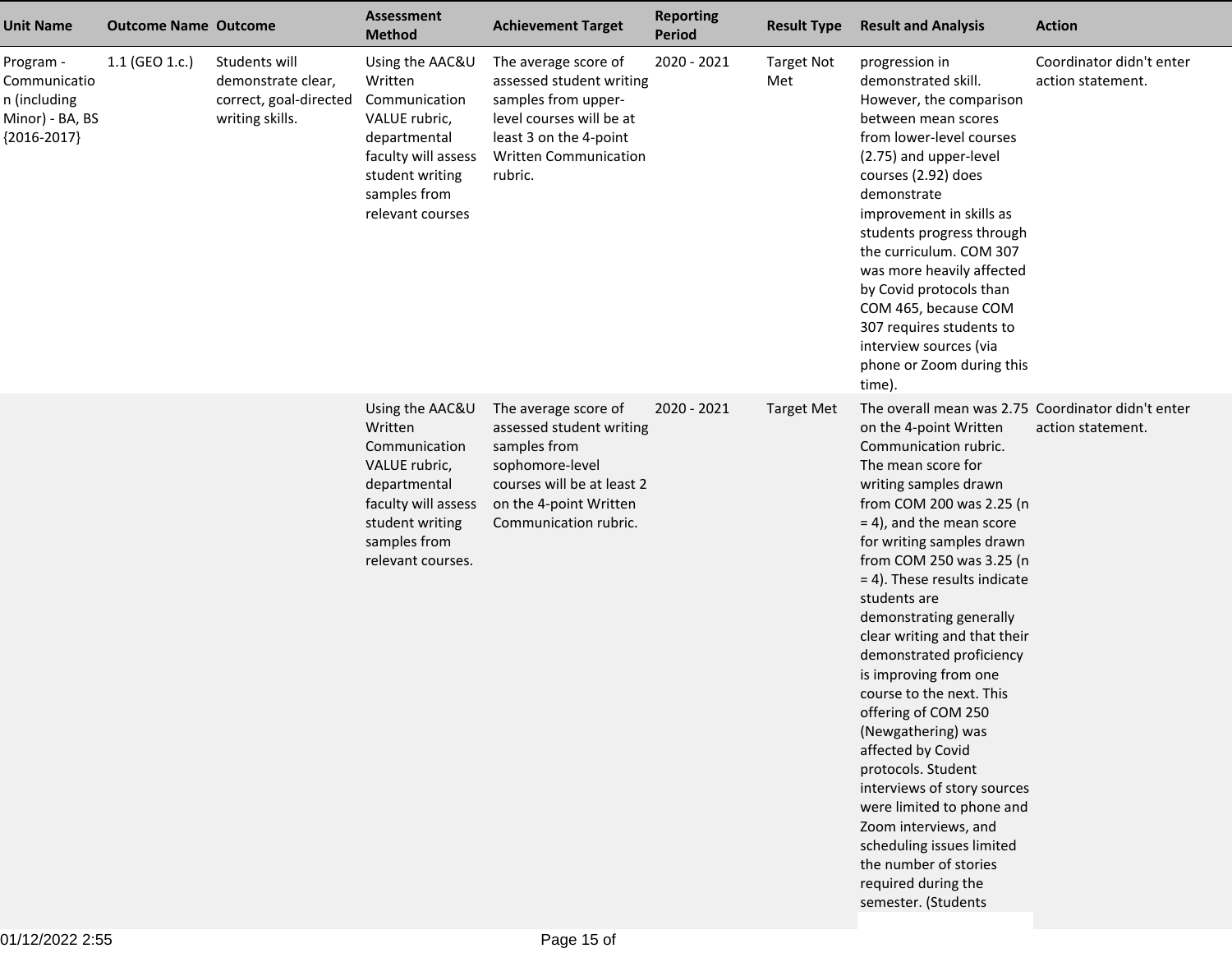| <b>Outcome Name Outcome</b><br><b>Unit Name</b> |                                                                                      | <b>Assessment</b><br><b>Method</b>                                                                                                                          | <b>Achievement Target</b>                                                                                                                                            | <b>Reporting</b><br>Period | <b>Result Type</b>       | <b>Result and Analysis</b>                                                                                                                                                                                                                                                                                                                                                                                                                                                                                                                                                                                                                                                                                                                                                                                                                                                                                                                       | <b>Action</b>                                 |
|-------------------------------------------------|--------------------------------------------------------------------------------------|-------------------------------------------------------------------------------------------------------------------------------------------------------------|----------------------------------------------------------------------------------------------------------------------------------------------------------------------|----------------------------|--------------------------|--------------------------------------------------------------------------------------------------------------------------------------------------------------------------------------------------------------------------------------------------------------------------------------------------------------------------------------------------------------------------------------------------------------------------------------------------------------------------------------------------------------------------------------------------------------------------------------------------------------------------------------------------------------------------------------------------------------------------------------------------------------------------------------------------------------------------------------------------------------------------------------------------------------------------------------------------|-----------------------------------------------|
|                                                 |                                                                                      | Using the AAC&U<br>Written<br>Communication<br>VALUE rubric,<br>departmental<br>faculty will assess<br>student writing<br>samples from<br>relevant courses. | The average score of<br>assessed student writing<br>samples from<br>sophomore-level<br>courses will be at least 2<br>on the 4-point Written<br>Communication rubric. | 2020 - 2021                | <b>Target Met</b>        | therefore had more time<br>per assignment than in a<br>typical semester, to allow<br>extra time for interview<br>scheduling.)                                                                                                                                                                                                                                                                                                                                                                                                                                                                                                                                                                                                                                                                                                                                                                                                                    | Coordinator didn't enter<br>action statement. |
| $2.1$ (SLO)                                     | Students will<br>demonstrate<br>appropriate use of<br>video production<br>equipment. | Using the Video<br><b>Production Skills</b><br>rubric,<br>departmental<br>faculty will assess<br>student<br>production<br>samples from<br>relevant courses. | At least 80 percent of<br>assessed student<br>production samples will<br>score at least 3 on the<br>4-point Video<br>Production Skills rubric.                       | 2020 - 2021                | <b>Target Not</b><br>Met | The mean score on Video<br>Production rubric was<br>3.00 on a 4-point scale.<br>Five out of 7 production<br>samples scored at least 3<br>out of 4, which is 71<br>percent of the total<br>sampled (below the 80<br>percent threshold).<br>Production projects<br>sampled were drawn<br>solely from the<br>introductory course (COM<br>103) because the intended<br>production project from<br>COM 431 (the advanced<br>production course) was<br>affected by Covid<br>protocols. (The video<br>footage that was to be<br>shot and edited for the<br>project was intended to<br>be from a dramatic<br>theatrical performance<br>staged by another<br>academic department.<br>However, it became<br>impossible to gather this<br>footage following a<br>necessary restructuring of<br>the performance. Other<br>projects from the course<br>were not suitable for this<br>specific analysis.) This<br>skews the analyzed<br>sample and reduces the | Coordinator didn't enter<br>action statement. |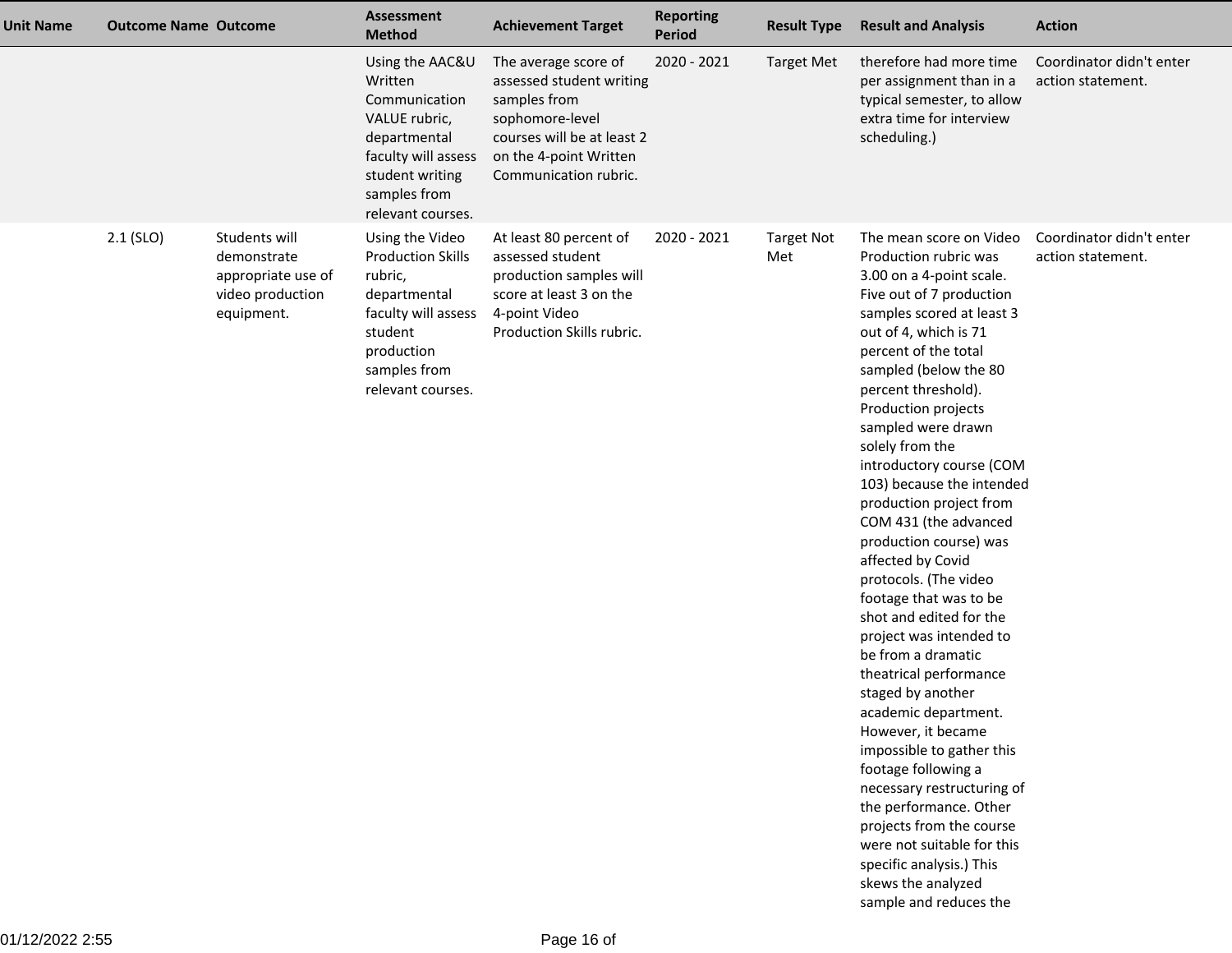| <b>Unit Name</b> | <b>Outcome Name Outcome</b> |                                                                                      | <b>Assessment</b><br><b>Method</b>                                                                                                                          | <b>Achievement Target</b>                                                                                                                      | <b>Reporting</b><br><b>Period</b> | <b>Result Type</b>       | <b>Result and Analysis</b>                                                                                                                                                                                                                                                                                                                                                                                                                                                                                                                                                                                                                                                                                                                                                                                                                                                                                                                    | <b>Action</b>                                 |
|------------------|-----------------------------|--------------------------------------------------------------------------------------|-------------------------------------------------------------------------------------------------------------------------------------------------------------|------------------------------------------------------------------------------------------------------------------------------------------------|-----------------------------------|--------------------------|-----------------------------------------------------------------------------------------------------------------------------------------------------------------------------------------------------------------------------------------------------------------------------------------------------------------------------------------------------------------------------------------------------------------------------------------------------------------------------------------------------------------------------------------------------------------------------------------------------------------------------------------------------------------------------------------------------------------------------------------------------------------------------------------------------------------------------------------------------------------------------------------------------------------------------------------------|-----------------------------------------------|
|                  | $2.1$ (SLO)                 | Students will<br>demonstrate<br>appropriate use of<br>video production<br>equipment. | Using the Video<br><b>Production Skills</b><br>rubric,<br>departmental<br>faculty will assess<br>student<br>production<br>samples from<br>relevant courses. | At least 80 percent of<br>assessed student<br>production samples will<br>score at least 3 on the<br>4-point Video<br>Production Skills rubric. | 2020 - 2021                       | <b>Target Not</b><br>Met | reliability of conclusions to Coordinator didn't enter<br>be drawn from the data.                                                                                                                                                                                                                                                                                                                                                                                                                                                                                                                                                                                                                                                                                                                                                                                                                                                             | action statement.                             |
|                  | $2.2$ (SLO)                 | Students will<br>demonstrate<br>appropriate use of<br>audio production<br>equipment. | Using the Audio<br><b>Production Skills</b><br>rubric,<br>departmental<br>faculty will assess<br>student<br>production<br>samples from<br>relevant courses. | At least 80 percent of<br>assessed student<br>production samples will<br>score at least 3 on the<br>4-point Audio<br>Production Skills rubric. | 2020 - 2021                       | <b>Target Not</b><br>Met | The mean score on the<br>Audio Production rubric<br>was 2.57 on a 4-point<br>scale. Of the 7 production<br>samples drawn from COM<br>103, 4 scored 3 or better<br>(an overall rate of 57<br>percent, which is below<br>the threshold of 80<br>percent). No data was<br>collected from COM 431<br>because Covid protocols<br>prevented shooting and<br>editing of source audio for<br>the intended production<br>sample. COM 331 was not<br>offered during this<br>academic.<br>Audio production was<br>hampered by the need for<br>students to wear masks in<br>enclosed settings. Masks<br>muffle voices, which<br>makes recording of clear<br>dialogue more difficult.<br>Additionally, because the<br>production samples are<br>drawn solely from the<br>introductory production<br>course (COM 103), it is<br>difficult to drawn<br>meaningful conclusions<br>from the data about the<br>development of student<br>skills across courses. | Coordinator didn't enter<br>action statement. |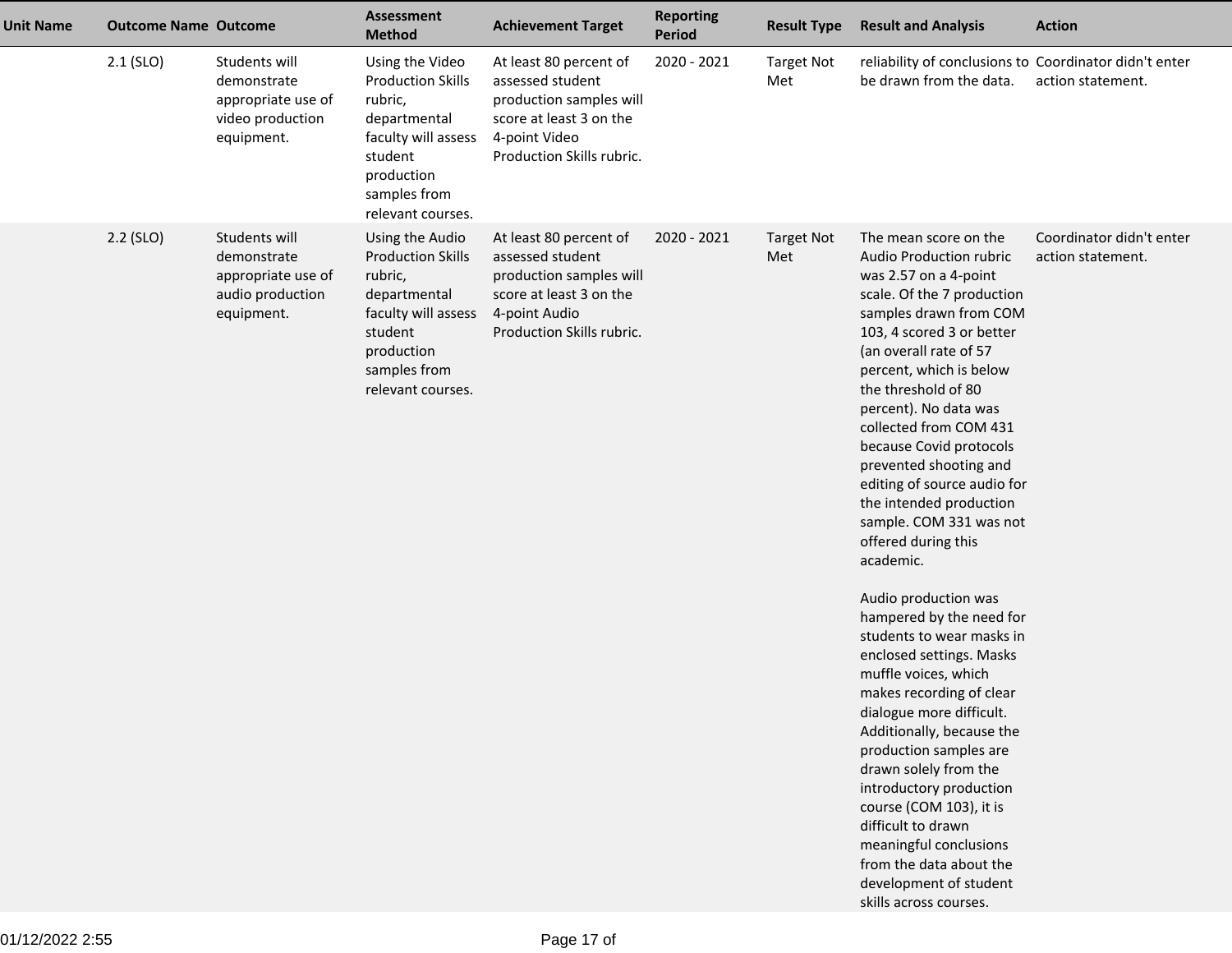| <b>Unit Name</b> | <b>Outcome Name Outcome</b> |                                                                                                                                          | <b>Assessment</b><br><b>Method</b>                                                                                                                                                                                                                          | <b>Achievement Target</b>                                                                                                                                                        | <b>Reporting</b><br><b>Period</b> | <b>Result Type</b>       | <b>Result and Analysis</b>                                                                                                                                                                                                                                                                                                                                                                                                                                                                                                                                                                                                                                                                                                                                                                | <b>Action</b>                                 |
|------------------|-----------------------------|------------------------------------------------------------------------------------------------------------------------------------------|-------------------------------------------------------------------------------------------------------------------------------------------------------------------------------------------------------------------------------------------------------------|----------------------------------------------------------------------------------------------------------------------------------------------------------------------------------|-----------------------------------|--------------------------|-------------------------------------------------------------------------------------------------------------------------------------------------------------------------------------------------------------------------------------------------------------------------------------------------------------------------------------------------------------------------------------------------------------------------------------------------------------------------------------------------------------------------------------------------------------------------------------------------------------------------------------------------------------------------------------------------------------------------------------------------------------------------------------------|-----------------------------------------------|
|                  | 3.1 (SAO)                   | Students will<br>complete professional<br>portfolios that<br>showcase their skills<br>for potential<br>employers or<br>graduate schools. | Faculty will use a<br>departmental<br>rubric<br>(Communication<br>Student Portfolio<br>Rubric) to assess<br>portfolios<br>produced by<br>students in<br>Communication<br>Senior Seminar<br>(COM 465).                                                       | At least 90 percent of<br>assessed student<br>portfolios will score at<br>least 80 on the 100-<br>point Communication<br>Student Portfolio rubric.                               | 2020 - 2021                       | <b>Target Met</b>        | The mean score for the<br>sampled student<br>portfolios was 86.7 on a<br>100-point scale using the<br>departmental<br><b>Communication Student</b><br>Portfolio rubric. Of the 6<br>portfolios sampled, 6<br>scored 80 or better, for a<br>total of 100 percent<br>(above the 80 percent<br>threshold). Overall, these<br>results are positive,<br>especially given the<br>limitations imposed by the<br>Covid pandemic during<br>the last year. Once again,<br>a potential area of<br>improvement is in the<br>breadth of work<br>presented (some<br>portfolios suffered<br>because prior work had<br>been misplaced or not<br>saved), but these<br>portfolios were heavily<br>affected by Covid<br>restrictions, so it is<br>difficult to draw<br>conclusions from this<br>year's data. | Coordinator didn't enter<br>action statement. |
|                  | 3.2 (PO 2.e.)               | Students will engage<br>in meaningful, real-life Communication<br>experiences within<br>the Communication<br>field.                      | Students in<br>Internship (COM<br>460) will complete their internship<br>an Exit Survey at<br>the end of their<br>internship.<br>Departmental<br>faculty will review<br>and analyze the<br>results to<br>determine if the<br>achievement<br>target was met. | At least 85 percent of<br>students participating in<br>the Exit Survey will rate<br>experience positively as<br>defined by a score of 4<br>or greater, on a scale of<br>$1 - 7.$ | 2020 - 2021                       | <b>Target Not</b><br>Met | Students enrolled in COM<br>460 (Internship) were<br>asked to evaluate their<br>internship experience at<br>the end of the course. On<br>a scale of $1 - 7$ , with $1$<br>being least positive and 7<br>being most positive, 60<br>percent of students rated<br>their internship<br>experience 4 or greater,<br>with a mean of 4.6 ( $n = 5$ ).<br>This is below the target<br>threshold of 85 percent                                                                                                                                                                                                                                                                                                                                                                                    | Coordinator didn't enter<br>action statement. |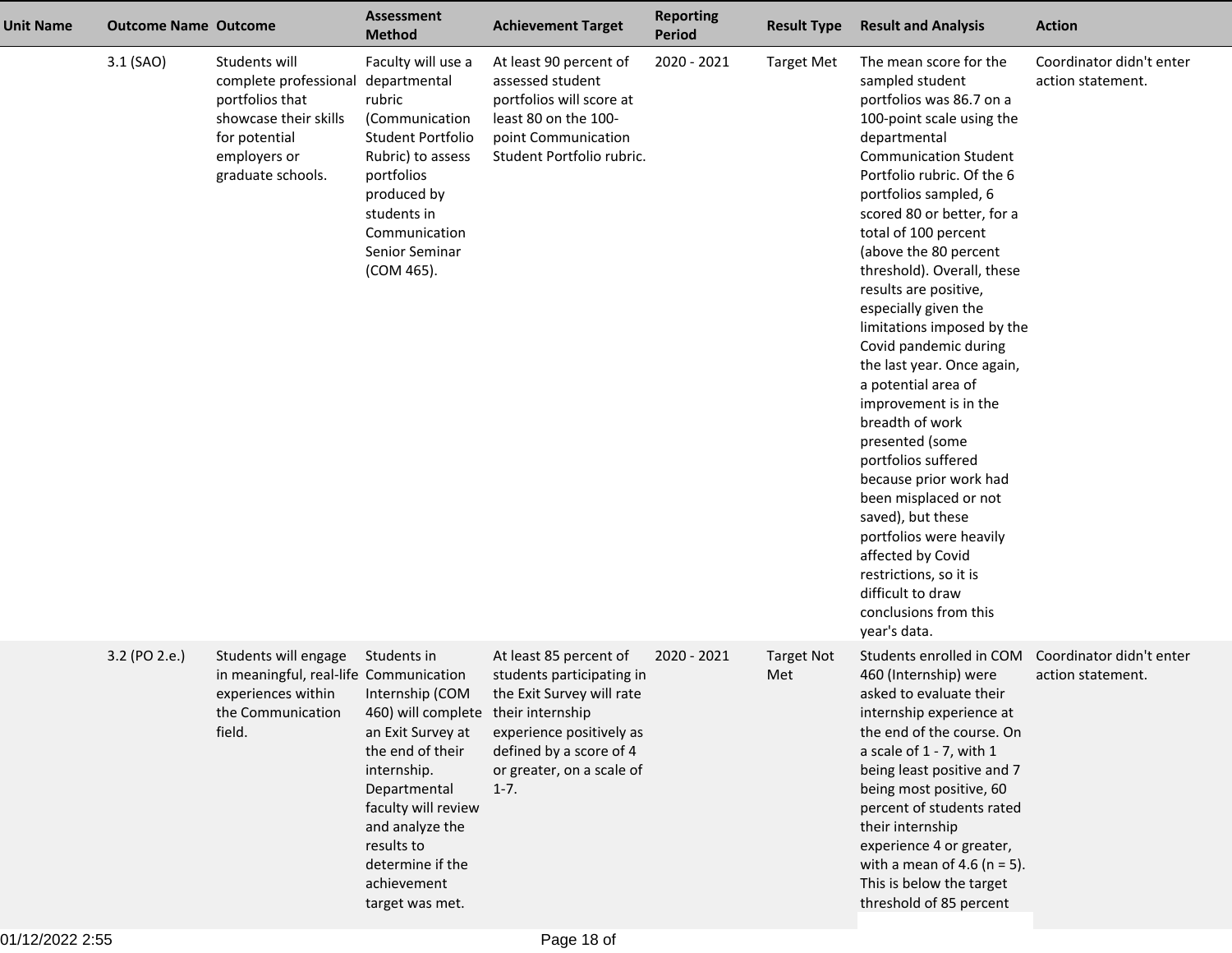| <b>Unit Name</b>                                        | <b>Outcome Name Outcome</b> |                                                                                                                                                   | <b>Assessment</b><br><b>Method</b>                                                                                                                                                                                                         | <b>Achievement Target</b>                                                                                                                                                                            | <b>Reporting</b><br><b>Period</b> | <b>Result Type</b>       | <b>Result and Analysis</b>                                                                                                                                                                                                                                                                                                                                                                                                                                                                                                                                                                                                                                       | <b>Action</b>                                                                                                                                                                                                                                                                                                                                                                                                                                                                                                                                       |
|---------------------------------------------------------|-----------------------------|---------------------------------------------------------------------------------------------------------------------------------------------------|--------------------------------------------------------------------------------------------------------------------------------------------------------------------------------------------------------------------------------------------|------------------------------------------------------------------------------------------------------------------------------------------------------------------------------------------------------|-----------------------------------|--------------------------|------------------------------------------------------------------------------------------------------------------------------------------------------------------------------------------------------------------------------------------------------------------------------------------------------------------------------------------------------------------------------------------------------------------------------------------------------------------------------------------------------------------------------------------------------------------------------------------------------------------------------------------------------------------|-----------------------------------------------------------------------------------------------------------------------------------------------------------------------------------------------------------------------------------------------------------------------------------------------------------------------------------------------------------------------------------------------------------------------------------------------------------------------------------------------------------------------------------------------------|
|                                                         | 3.2 (PO 2.e.)               | Students will engage<br>in meaningful, real-life Communication<br>experiences within<br>the Communication<br>field.                               | Students in<br>Internship (COM<br>460) will complete<br>an Exit Survey at<br>the end of their<br>internship.<br>Departmental<br>faculty will review<br>and analyze the<br>results to<br>determine if the<br>achievement<br>target was met. | At least 85 percent of<br>students participating in<br>the Exit Survey will rate<br>their internship<br>experience positively as<br>defined by a score of 4<br>or greater, on a scale of<br>$1 - 7.$ | 2020 - 2021                       | <b>Target Not</b><br>Met | rating the internship<br>experience 4 or greater.<br>Internship experiences<br>during this academic year<br>were heavily affected by<br>the Covid pandemic.<br>Health protocols reduced<br>the number of available<br>internships greatly and<br>also limited the amount<br>and types of interaction<br>between interns and<br>mentors at the available<br>internships.<br>Unfortunately, students<br>enrolled in internship<br>during this year coincided<br>with an unusually negative<br>historic event. It is difficult<br>to draw conclusions from<br>this year's collected data.                                                                           | Coordinator didn't enter<br>action statement.                                                                                                                                                                                                                                                                                                                                                                                                                                                                                                       |
| Program -<br>Creative<br>Writing - MFA<br>${2016-2017}$ | $1.1$ (SLO)                 | Students will<br>complete a portfolio<br>of work that<br>demonstrates mastery MFA Writing Skills<br>of language and<br>conventions of a<br>genre. | Faculty will assess<br>the students'<br>theses using the<br>Rubric that<br>measures skill with<br>the mechanics of<br>language,<br>aesthetic use of<br>language, and use<br>of conventions of<br>the genre being<br>studied.               | Thesis students will<br>achieve on their theses<br>an average of at least<br>88% on the MFA Writing<br>Skills Rubric.                                                                                | 2020 - 2021                       | <b>Target Met</b>        | Of the ten students who<br>completed EN 599 Thesis<br>and graduated in August<br>2020 or December 2020,<br>all earned an 88 or higher<br>on the Writing Skills<br>Rubric. 6 earned 93%<br>$(14/15)$ and 4 earned<br>100%. Students complete<br>book-length publishable<br>manuscripts that exhibit<br>very accomplished writing. Given the strength of the<br>One of the students who<br>graduated in the past year we need to continue to<br>has already gone on to<br>publish a collection of<br>poetry. Others are<br>publishing their work in<br>literary magazines. This is<br>a testament to the<br>strength of the program<br>and its individual writers. | Students will continue to<br>produce theses, which we will<br>assess using the MFA Writing<br>Skill Rubric. Already there are<br>10 students ready to defend<br>their theses in Summer 2021<br>and at least 4 who are<br>planning to defend in Fall<br>2021, though they may<br>extend their thesis and opt to<br>finish later.<br>thesis aspect of our program,<br>support students through this<br>process and to have faculty in<br>the MFA program discuss the<br>strategies that have been<br>most successful for them in<br>directing theses. |
|                                                         |                             |                                                                                                                                                   | Students in<br>courses                                                                                                                                                                                                                     | 80% of students<br>assessed will achieve on                                                                                                                                                          | 2020 - 2021                       | <b>Target Met</b>        | As always, students in the<br>program are assessed in                                                                                                                                                                                                                                                                                                                                                                                                                                                                                                                                                                                                            | Writing Skills are clearly one<br>of the main skills taught in a                                                                                                                                                                                                                                                                                                                                                                                                                                                                                    |
|                                                         |                             |                                                                                                                                                   |                                                                                                                                                                                                                                            |                                                                                                                                                                                                      |                                   |                          |                                                                                                                                                                                                                                                                                                                                                                                                                                                                                                                                                                                                                                                                  |                                                                                                                                                                                                                                                                                                                                                                                                                                                                                                                                                     |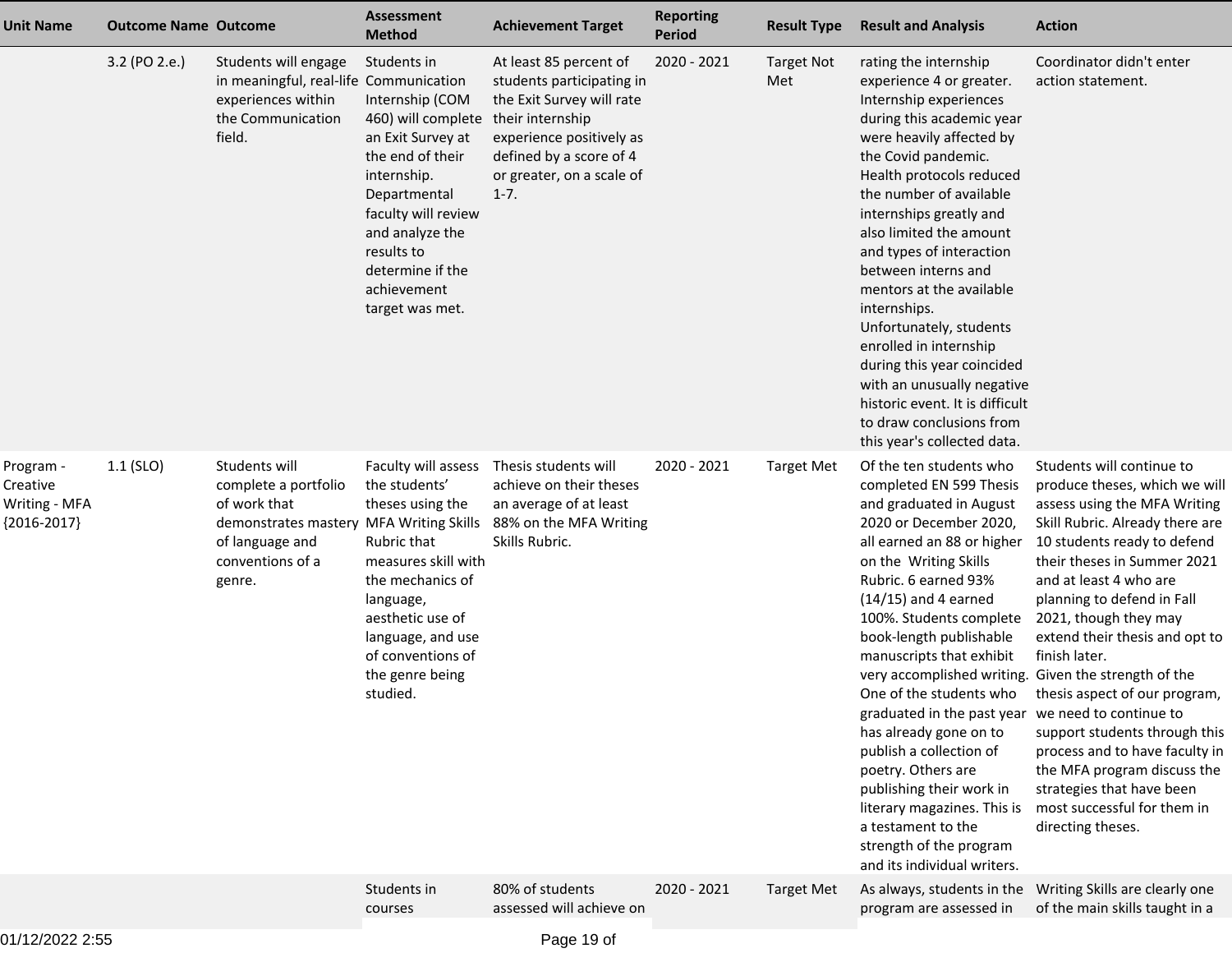| <b>Unit Name</b> | <b>Outcome Name Outcome</b> |                                                                        | <b>Assessment</b><br><b>Method</b>                                                                                                                                                                                                                                                                                                                             | <b>Achievement Target</b>                                                                  | <b>Reporting</b><br>Period | <b>Result Type</b> | <b>Result and Analysis</b>                                                                                                                                                                                                                                                                                                                                                                                                                                                                                                                                                                                                                                                                                                                                                                                                                                                                                                                                                                                                                                                                                        | <b>Action</b>                                                                                                                                                                                                                                                                                                                                                                                       |
|------------------|-----------------------------|------------------------------------------------------------------------|----------------------------------------------------------------------------------------------------------------------------------------------------------------------------------------------------------------------------------------------------------------------------------------------------------------------------------------------------------------|--------------------------------------------------------------------------------------------|----------------------------|--------------------|-------------------------------------------------------------------------------------------------------------------------------------------------------------------------------------------------------------------------------------------------------------------------------------------------------------------------------------------------------------------------------------------------------------------------------------------------------------------------------------------------------------------------------------------------------------------------------------------------------------------------------------------------------------------------------------------------------------------------------------------------------------------------------------------------------------------------------------------------------------------------------------------------------------------------------------------------------------------------------------------------------------------------------------------------------------------------------------------------------------------|-----------------------------------------------------------------------------------------------------------------------------------------------------------------------------------------------------------------------------------------------------------------------------------------------------------------------------------------------------------------------------------------------------|
|                  |                             |                                                                        | designated as<br>Workshop will be<br>assessed with a<br>rubric that<br>measures skill with<br>the mechanics of<br>language,<br>aesthetic use of<br>language, and use<br>of conventions of<br>the genre being<br>studied. Each<br>instructor will<br>complete the MFA<br><b>Writing Skills</b><br>Rubric after<br>grading final<br>portfolios for the<br>class. | their final portfolios an<br>average of 80% on the<br><b>MFA Writing Skills</b><br>Rubric. | 2020 - 2021                | <b>Target Met</b>  | semester. In Fall 2020<br>times across 5 workshop<br>classes, and in Spring 2021 faculty coming into the<br>they were assessed 35<br>times across 5 workshop<br>classes. For each of these<br>68 times that students<br>were assessed, they<br>always earned 80 (12/15)<br>or higher on the MFA<br>Writing Skills rubric. In all<br>68 assessments, only 2<br>were awarded a 12 (80%),<br>6 were awarded a 13<br>(87%), 23 were awarded<br>14 (93%), and 36 were<br>awarded 15 (100%).<br>Students in our program<br>are writing at a<br>consistently high level.<br>Scores in Spring 2021<br>were slightly lower than in<br>Fall 2021. However, since<br>we admitted six new<br>students for Spring (and<br>11 in the Fall), this could<br>be due to differences in<br>the entering classes or<br>due to a change in the<br>instructors who were<br>doing the assessment of<br>individual students. Some<br>students try a new genre<br>of writing and may not<br>show as much skill in it as<br>in their main genre, too.<br>The differences are not<br>significant enough to be of<br>concern, in other words. | multiple workshop classes, creative writing program. We<br>often more than once per need to continue to assess<br>students with this rubric to<br>students were assessed 33 ensure that we maintain the<br>quality we desire. With new<br>program, it will also be<br>important to train them in<br>using the rubric and to see<br>how our students perform<br>with new faculty evaluating<br>them. |
|                  | 2.1 (RO & SLO)              | Students will conduct Students<br>research in literary<br>scholarship, | completing<br><b>Masters Theses</b>                                                                                                                                                                                                                                                                                                                            | Students will achieve on 2020 - 2021<br>their Thesis<br>Bibliographies an                  |                            | <b>Target Met</b>  | assessed using the<br>Research Skills rubric,                                                                                                                                                                                                                                                                                                                                                                                                                                                                                                                                                                                                                                                                                                                                                                                                                                                                                                                                                                                                                                                                     | Of the 10 theses that were Students writing thesis met or<br>exceeded our expectations for<br>the bibliography and the craft                                                                                                                                                                                                                                                                        |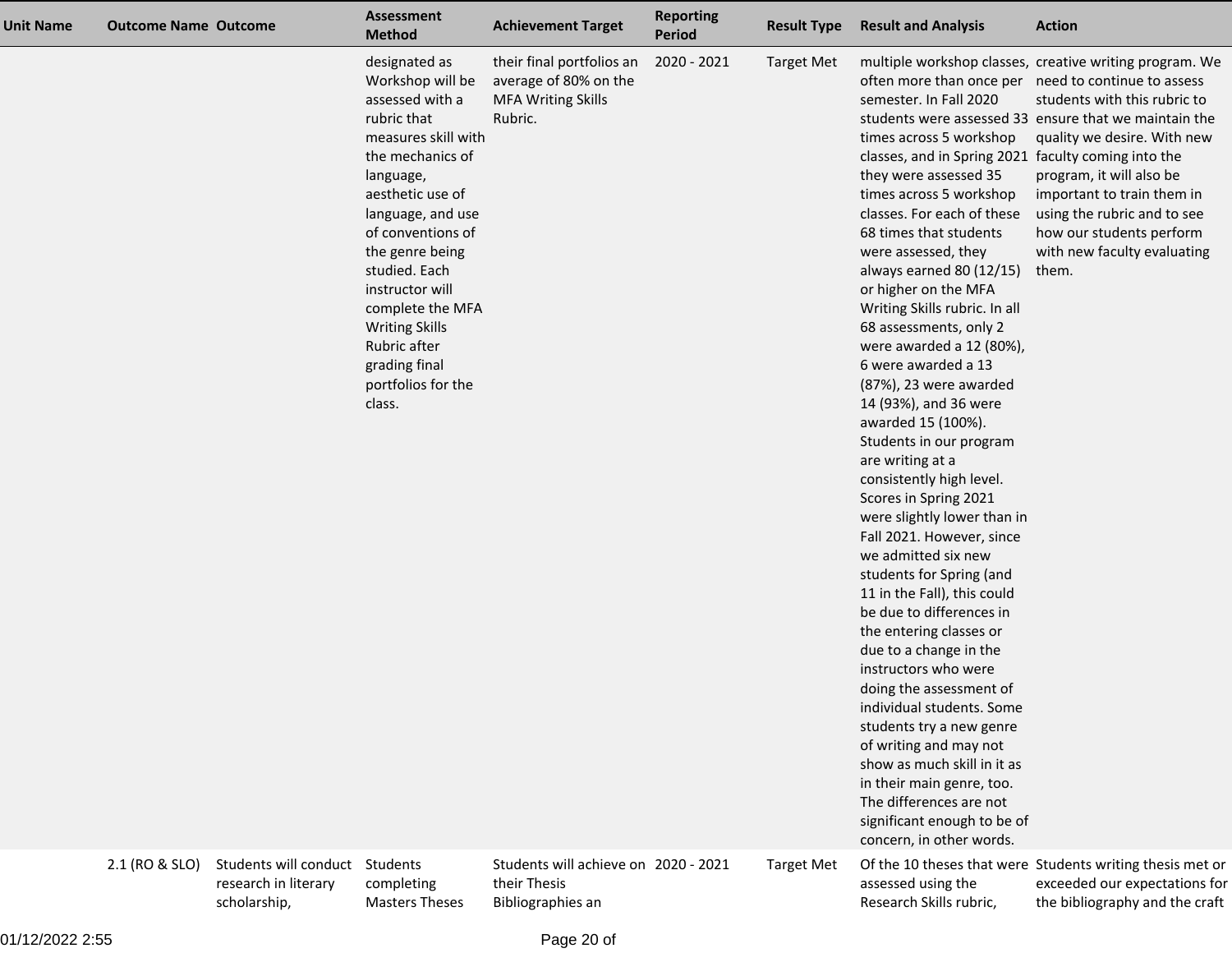| <b>Unit Name</b> | <b>Outcome Name Outcome</b> |                                                                                                                           | <b>Assessment</b><br><b>Method</b>                                                                                                                                                                                                                                                                 | <b>Achievement Target</b>                                                                                                                                             | <b>Reporting</b><br><b>Period</b> | <b>Result Type</b> | <b>Result and Analysis</b>                                                                                                                                                                                                                                                                                                                                                                                                                                                                                                                                                                                                                                 | <b>Action</b>                                                                                                                                                                                                                                                                                                                                                                                                                                                                                                                                                                                                                                                                             |
|------------------|-----------------------------|---------------------------------------------------------------------------------------------------------------------------|----------------------------------------------------------------------------------------------------------------------------------------------------------------------------------------------------------------------------------------------------------------------------------------------------|-----------------------------------------------------------------------------------------------------------------------------------------------------------------------|-----------------------------------|--------------------|------------------------------------------------------------------------------------------------------------------------------------------------------------------------------------------------------------------------------------------------------------------------------------------------------------------------------------------------------------------------------------------------------------------------------------------------------------------------------------------------------------------------------------------------------------------------------------------------------------------------------------------------------------|-------------------------------------------------------------------------------------------------------------------------------------------------------------------------------------------------------------------------------------------------------------------------------------------------------------------------------------------------------------------------------------------------------------------------------------------------------------------------------------------------------------------------------------------------------------------------------------------------------------------------------------------------------------------------------------------|
|                  | 2.1 (RO & SLO)              | pedagogy, or the craft will include a<br>of writing and<br>produce essays or<br>other projects based<br>on that research. | bibliography of<br>works related to<br>the genre of the<br>thesis. Faculty will<br>assess the<br>students' thesis<br>bibliographies<br>using the MFA<br><b>Research Skills</b><br>Rubric.                                                                                                          | average of at least 88%<br>on the MFA Research<br>Skills Rubric.                                                                                                      | 2020 - 2021                       | <b>Target Met</b>  | 100% earned 88% or<br>higher. 3 students earned<br>15/15. In reviewing the<br>essays, it is clear that<br>students generally do not<br>refer to specific passages<br>from texts on the<br>bibliography. The essays<br>are largely personal<br>reflection on the process<br>and the form of the thesis<br>with more general<br>reflections on the<br>bibliography than direct<br>references to their texts.<br>purpose of the essay,<br>though students might be if we decide to add more<br>encouraged to incorporate scholarship to the essay.<br>quotes or summary from<br>some of their sources, if<br>their essays take a more<br>scholarly direction. | essay. Faculty in the program<br>will discuss the use of specific<br>a score of 14 and 7 earned references to works on the<br>bibliography to decide<br>whether we should encourage<br>a more scholarly approach to<br>the essay portion of the<br>thesis. The essay is often a<br>part of the thesis that<br>students are stressed about or<br>that is written towards the<br>end of the process.<br>Understandably, the creation<br>of a book-length creative<br>influence of writers on the project for thesis is significant<br>enough without adding too<br>many requirements for the<br>This is appropriate for the essay, so we would need to be<br>careful about how we did this, |
|                  |                             |                                                                                                                           | <b>Students in Forms</b><br>and Literature<br>classes will be<br>assessed with a<br>rubric that<br>of scholarly<br>sources<br>appropriate to<br>their topic. Each<br>instructor will<br>complete the MFA<br>Research Skills<br>Rubric after<br>grading the<br>designated project<br>for the class. | 80% of students<br>assessed will achieve on<br>their Forms and<br>Literature project an<br>average of 80% on the<br>measures their use MFA Research Skills<br>Rubric. | 2020 - 2021                       | <b>Target Met</b>  | As with the Writing Skills<br>rubric, students are<br>assessed multiple times in<br>different forms or<br>literature classes each<br>semester on their<br>research skills. Students<br>were assessed 29 times in craft make for informed<br>4 classes in Fall 2020 and<br>19 times in 3 classes in<br>Spring 2021. 46 out of 48<br>students earned 80% or<br>higher on the rubric,<br>which means 96% of<br>students met our target.<br>the target earned 11/15 or conduct research.<br>73%, which is not bad,<br>especially considering that the program, it will be                                                                                      | The value of research for our<br>students is very high. Some<br>will go on to teach at the<br>university level and others will<br>go on to work in writing-<br>related fields. Both literary<br>scholarship and research on<br>writers and scholars. Though<br>we can be pleased that we<br>have met our target, the<br>number fo students who are<br>at or below 80% is evidence<br>that we need to continue to<br>assess literature and forms<br>The two who did not meet classes on students' ability to<br>With new faculty coming into                                                                                                                                               |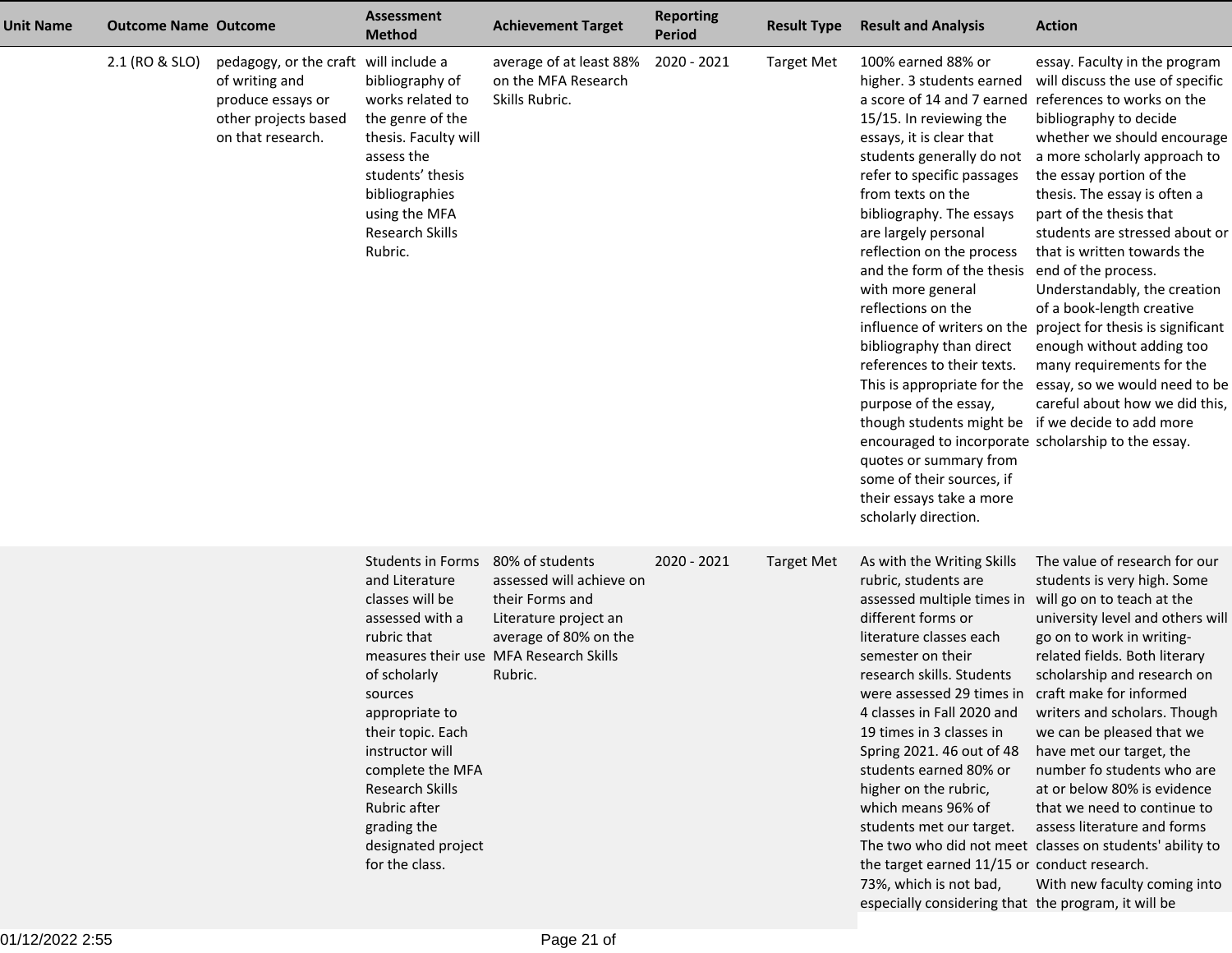| <b>Unit Name</b> | <b>Outcome Name Outcome</b> |                                                                                                           | <b>Assessment</b><br><b>Method</b>                                                                                                                                                                                                                                                                        | <b>Achievement Target</b>                                                                                                                                                                                                                                                                                                                              | <b>Reporting</b><br><b>Period</b> | <b>Result Type</b>       | <b>Result and Analysis</b>                                                                                                                                                                                                                                                                                                                                                                                                                                                                                                                                                                                                                     | <b>Action</b>                                                                                                                                                                                                                                                                                                                                                                                                                                                                                                                                                                                                                                                                                                                                                                            |
|------------------|-----------------------------|-----------------------------------------------------------------------------------------------------------|-----------------------------------------------------------------------------------------------------------------------------------------------------------------------------------------------------------------------------------------------------------------------------------------------------------|--------------------------------------------------------------------------------------------------------------------------------------------------------------------------------------------------------------------------------------------------------------------------------------------------------------------------------------------------------|-----------------------------------|--------------------------|------------------------------------------------------------------------------------------------------------------------------------------------------------------------------------------------------------------------------------------------------------------------------------------------------------------------------------------------------------------------------------------------------------------------------------------------------------------------------------------------------------------------------------------------------------------------------------------------------------------------------------------------|------------------------------------------------------------------------------------------------------------------------------------------------------------------------------------------------------------------------------------------------------------------------------------------------------------------------------------------------------------------------------------------------------------------------------------------------------------------------------------------------------------------------------------------------------------------------------------------------------------------------------------------------------------------------------------------------------------------------------------------------------------------------------------------|
|                  |                             |                                                                                                           | <b>Students in Forms</b><br>and Literature<br>classes will be<br>assessed with a<br>rubric that<br>of scholarly<br>sources<br>appropriate to<br>their topic. Each<br>instructor will<br>complete the MFA<br><b>Research Skills</b><br>Rubric after<br>grading the<br>designated project<br>for the class. | 80% of students<br>assessed will achieve on<br>their Forms and<br>Literature project an<br>average of 80% on the<br>measures their use MFA Research Skills<br>Rubric.                                                                                                                                                                                  | 2020 - 2021                       | <b>Target Met</b>        | many of our students<br>come to us without a<br>background in English, so<br>they have a lot to learn in<br>their first forms or<br>literature class.<br>2 students earned 11/15,<br>6 students earned 12/15,<br>7 students earned 13/15,<br>and 22 earned 15/15. This<br>indicates that students are<br>able to handle literary<br>research and research on<br>the craft of creative<br>writing. It also suggests<br>there is improvement,<br>since there are more<br>better scores than lower<br>scores.                                                                                                                                     | important o train them on the<br>rubric and to provide<br>suggestions for how to<br>incorporate research,<br>especially in forms classes,<br>where the challenge is to find<br>assignments and source texts,<br>such as craft essays and<br>interviews for students to use<br>11 students earned 14/15, in their writing about form.                                                                                                                                                                                                                                                                                                                                                                                                                                                     |
|                  | C.4)                        | 3.1 (SAO & SPG Students will publish<br>their work in<br>appropriate<br>publications for their<br>genres. | The program<br>director will<br>the Master's<br><b>Thesis Survey</b><br>results to<br>determine<br>students'<br>publication<br>history.                                                                                                                                                                   | 90% of students<br>participating in the<br>review and analyze Master's Thesis Survey<br>will report that by the<br>time they defend their<br>thesis they have<br>published at least one<br>work in a literary journal<br>or had a play published<br>or produced or had<br>their writing published<br>in another outlet<br>appropriate to the<br>genre. | 2020 - 2021                       | <b>Target Not</b><br>Met | Of the 10 students who<br>completed thesis, 5<br>completed the Thesis<br>survey. 3 of the five<br>reported that they had<br>published a story, poem,<br>they had not. One of these a week before graduation.<br>responded Strongly<br>Disagree on every<br>question, yet in written<br>comments was quite<br>positive about the<br>program, which might<br>suggest that this student<br>was confused about the<br>meaning of the numerical<br>ranking. In any case, at<br>least 1 out of 5 had not<br>published, which would<br>mean only 80% had, As in<br>previous years, the other<br>concern is the low<br>response rate to the<br>survey. | In order to increase the<br>response rate to the Thesis<br>Survey, we will push it out at<br>least a month prior to<br>graduation and remind<br>students to take the survey if<br>etc. and 2 responded that they haven't done so at least<br>Additionally, faculty will<br>encourage students to submit<br>their work for publication in<br>workshop classes, and the<br>program will continue to have<br>seminars at Full Residency on<br>submitting to magazines. We<br>will make resources available<br>to students, including mailing<br>lists and newsletters that post<br>calls for submissions, and we<br>will continue to send calls for<br>submission out by email to<br>students and alumni and to<br>share about student<br>publication successes on<br>Facebook and Twitter. |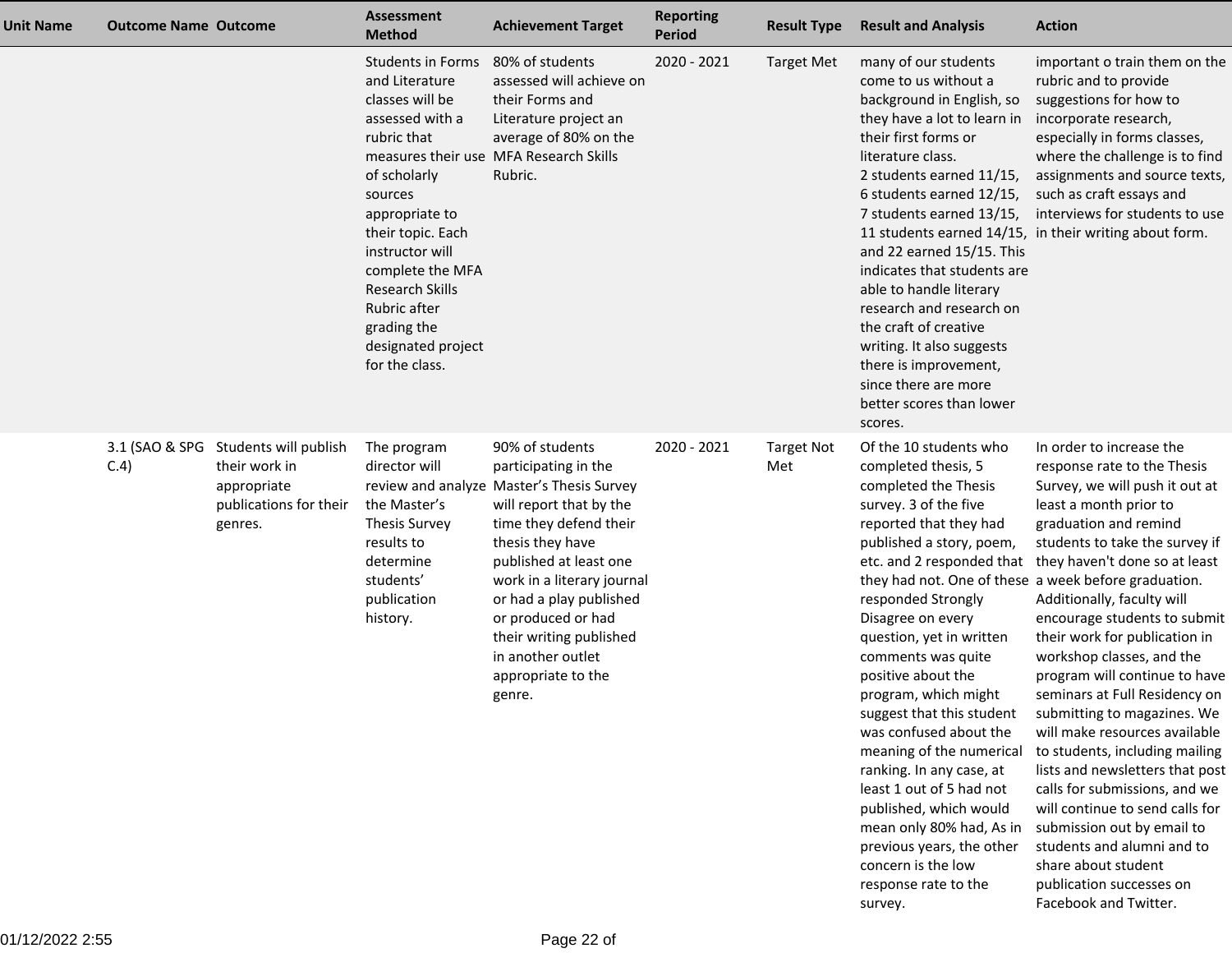| <b>Unit Name</b> | <b>Outcome Name Outcome</b> |                                                                                                     | <b>Assessment</b><br><b>Method</b>                                                                                                                                                                                                                         | <b>Achievement Target</b>                                                                                                                                                                                                                                     | <b>Reporting</b><br><b>Period</b> | <b>Result Type</b>       | <b>Result and Analysis</b>                                                                                                                                                                                                                                                                                                                                                                                                                                                                                                                                                                                                                                                                                                                                                                                            | <b>Action</b>                                                                                                                                                                                                                                                                                                                                                                                                                                                                                                                                                                                                                                              |
|------------------|-----------------------------|-----------------------------------------------------------------------------------------------------|------------------------------------------------------------------------------------------------------------------------------------------------------------------------------------------------------------------------------------------------------------|---------------------------------------------------------------------------------------------------------------------------------------------------------------------------------------------------------------------------------------------------------------|-----------------------------------|--------------------------|-----------------------------------------------------------------------------------------------------------------------------------------------------------------------------------------------------------------------------------------------------------------------------------------------------------------------------------------------------------------------------------------------------------------------------------------------------------------------------------------------------------------------------------------------------------------------------------------------------------------------------------------------------------------------------------------------------------------------------------------------------------------------------------------------------------------------|------------------------------------------------------------------------------------------------------------------------------------------------------------------------------------------------------------------------------------------------------------------------------------------------------------------------------------------------------------------------------------------------------------------------------------------------------------------------------------------------------------------------------------------------------------------------------------------------------------------------------------------------------------|
|                  | $3.2$ (SLO)                 | Students will<br>understand the<br>literary marketplace<br>and other career<br>options for writers. | <b>Full Writing</b><br>Residency will<br>complete a<br>Professional<br>Knowledge Survey<br>measuring their<br>knowledge of the<br>literary<br>marketplace and<br>other career<br>options on a 5-<br>point Likert<br>scale<br>where 5 is Strongly<br>Agree. | Students in EN 502 85% of EN 502 students 2020 - 2021<br>participating in the<br>Professional Knowledge<br>Survey will have an<br>average score of greater<br>than 3 (Satisfied) on a<br>scale on 1-5.                                                        |                                   | <b>Target Met</b>        | 89% of students (25 out of We need to offer the<br>28) ranked their<br>satisfaction with their<br>knowledge of publishing<br>and careers with an<br>average of 3 (Satisfied) or<br>higher. Only 3 students<br>averaged under 3, 6<br>students averaged<br>between 3 and 4, 14<br>averaged between 4 and<br>of 5 (Very Satisfied for<br>every question). There is<br>not a clear pattern<br>regarding which question<br>or questions students<br>scored higher or lower<br>than, though book<br>publishing and alternate<br>careers for writers<br>(outside of academia) may<br>have slightly lower scores<br>overall. Though we can<br>always improve ons the<br>information we provide<br>and exposure we give on<br>the practical side of<br>creative writing, this is an<br>area where we are doing<br>quite well. | Professional Knowledge<br>Survey again in Summer 2021<br>at the Full Residencies. We<br>have done this and students<br>have a few more days to<br>complete the survey. We can<br>then review the results and<br>make suggestions for how we<br>can improve our scores by<br>exposing students even more<br>5, and 5 averaged a score to the professional side of the<br>field. Besides offering<br>Professional Writer and<br>Literary Magazine Production,<br>it might be good to strategize<br>about ways playwrights can<br>be better served. Publishing is<br>inherently different for<br>playwrights, so they may need<br>more professional guidance. |
|                  |                             |                                                                                                     | Students<br>Master's Thesis<br>Survey<br>will answer the<br>same questions as<br>on the<br>Professional<br>Knowledge Survey<br>to determine if<br>students improved<br>from their time in<br>the EN 502 Full<br><b>Writing Residency</b>                   | 90% of students<br>participating in the participating in the<br>Master's Thesis Survey<br>will have an average<br>score of greater than 3<br>(Satisfied) on a scale of<br>1-5 on the "Professional<br>Knowledge" portion of<br>the Master's Thesis<br>Survey. | 2020 - 2021                       | <b>Target Not</b><br>Met | Of the 10 students who<br>completed a thesis in<br>Summer 2020 and Fall<br>2020, 5 completed the<br>Thesis Survey. Of those, 1<br>rated their satisfaction<br>less than 3 (with an<br>average of 1.2), 1 rated<br>their satisfaction with a<br>3.6 average, 1 with a 4.4,<br>and 1 with a 5. From the<br>written comment of the<br>student who rated their<br>satisfaction as Strongly                                                                                                                                                                                                                                                                                                                                                                                                                                | Administer the Thesis survey<br>in summer and fall to every<br>student who defends their<br>thesis. Send a reminder at<br>least a month before<br>graduation and again at least<br>a week before graduation to<br>try to increase participation<br>and get more thorough<br>results.                                                                                                                                                                                                                                                                                                                                                                       |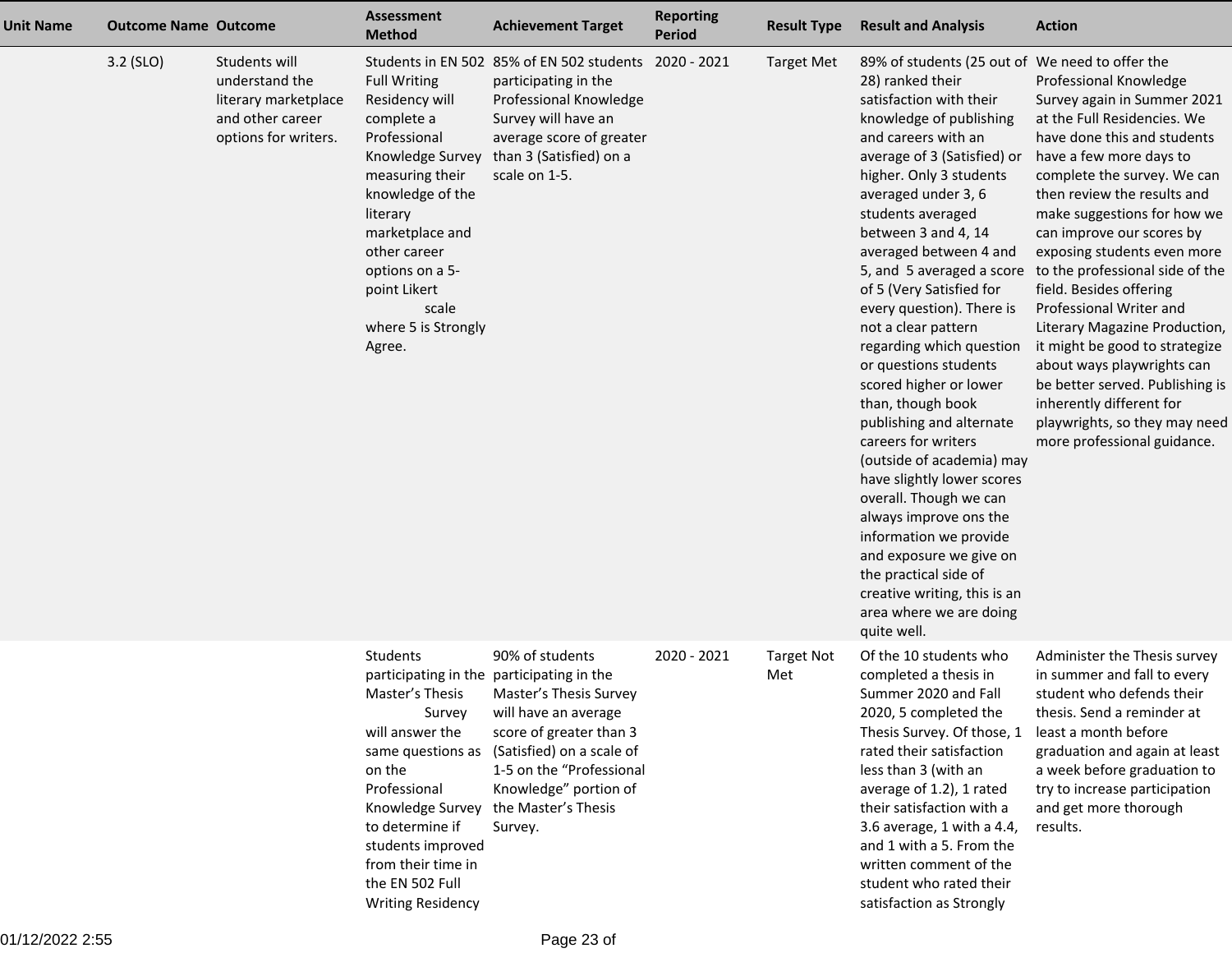| <b>Unit Name</b>                                               | <b>Outcome Name Outcome</b> |                                                                                                  | <b>Assessment</b><br><b>Method</b>                                                                                                                                                                                                                                                                        | <b>Achievement Target</b>                                                                                                                                                                                                                | <b>Reporting</b><br><b>Period</b> | <b>Result Type</b>       | <b>Result and Analysis</b>                                                                                                                                                                                                                                                                                                                                                                                                                                                                                                                                                                  | <b>Action</b>                                                                                                                                                                                                                                          |
|----------------------------------------------------------------|-----------------------------|--------------------------------------------------------------------------------------------------|-----------------------------------------------------------------------------------------------------------------------------------------------------------------------------------------------------------------------------------------------------------------------------------------------------------|------------------------------------------------------------------------------------------------------------------------------------------------------------------------------------------------------------------------------------------|-----------------------------------|--------------------------|---------------------------------------------------------------------------------------------------------------------------------------------------------------------------------------------------------------------------------------------------------------------------------------------------------------------------------------------------------------------------------------------------------------------------------------------------------------------------------------------------------------------------------------------------------------------------------------------|--------------------------------------------------------------------------------------------------------------------------------------------------------------------------------------------------------------------------------------------------------|
|                                                                |                             |                                                                                                  | course to the end<br>of the program.<br>Faculty will review<br>and compare the<br>surveys' results.                                                                                                                                                                                                       | 90% of students<br>participating in the<br>Master's Thesis Survey<br>will have an average<br>score of greater than 3<br>(Satisfied) on a scale of<br>1-5 on the "Professional<br>Knowledge" portion of<br>the Master's Thesis<br>Survey. | 2020 - 2021                       | <b>Target Not</b><br>Met | Disagree, it appears that<br>they were very satisfied<br>with the program, so<br>either they were confused thesis. Send a reminder at<br>about how to fill out the<br>survey or they were<br>dissatisfied with<br>professional knowledge<br>but satisfied with<br>everything else. Other<br>student's responses were<br>more typical and within<br>the range that we might<br>expect.<br>As in previous years, the<br>most disappointing aspect<br>of the survey is the 50%<br>response rate. We would<br>like to get more students<br>to complete the survey by<br>sending more reminders. | Administer the Thesis survey<br>in summer and fall to every<br>student who defends their<br>least a month before<br>graduation and again at least<br>a week before graduation to<br>try to increase participation<br>and get more thorough<br>results. |
| Program -<br><b>Digital Studies</b><br>- Minor {2019-<br>2020} | 1.1 (GEO 3.b.)              | Students will analyze<br>quantitative<br>information presented includes<br>in different formats. | Completion of LIB<br>201, which<br>assignments that<br>deconstruct and<br>evaluate existing<br>digital scholarship<br>projects, create<br>original datasets,<br>use available tools<br>to quantitatively<br>explore digital<br>artifacts, and use<br>existing data to<br>construct research<br>questions. | Students (on average)<br>will earn a C or higher in<br>the class.                                                                                                                                                                        | 2020 - 2021                       | Inconclusive             | No minors declared prior<br>collected.                                                                                                                                                                                                                                                                                                                                                                                                                                                                                                                                                      | The assessment will be carried<br>to Spring 2021, so no data out in 2021-2022, assuming<br>there are students who have<br>declared the minor.                                                                                                          |
|                                                                |                             |                                                                                                  | Completion of<br>required MIS<br>course(s) (297 or<br>322), which<br>include<br>assignments that<br>assess<br>foundational                                                                                                                                                                                | Students, as a whole,<br>will score an average of<br>2.5 or higher on the<br>AAC&U Quantitative<br><b>Literacy and Analysis</b><br>Rubric for one of the<br>course assignments.                                                          | 2020 - 2021                       | Inconclusive             | No minors declared prior<br>collected.                                                                                                                                                                                                                                                                                                                                                                                                                                                                                                                                                      | The assessment will be carried<br>to Spring 2021, so no data out in 2021-2022, assuming<br>there are students who have<br>declared the minor                                                                                                           |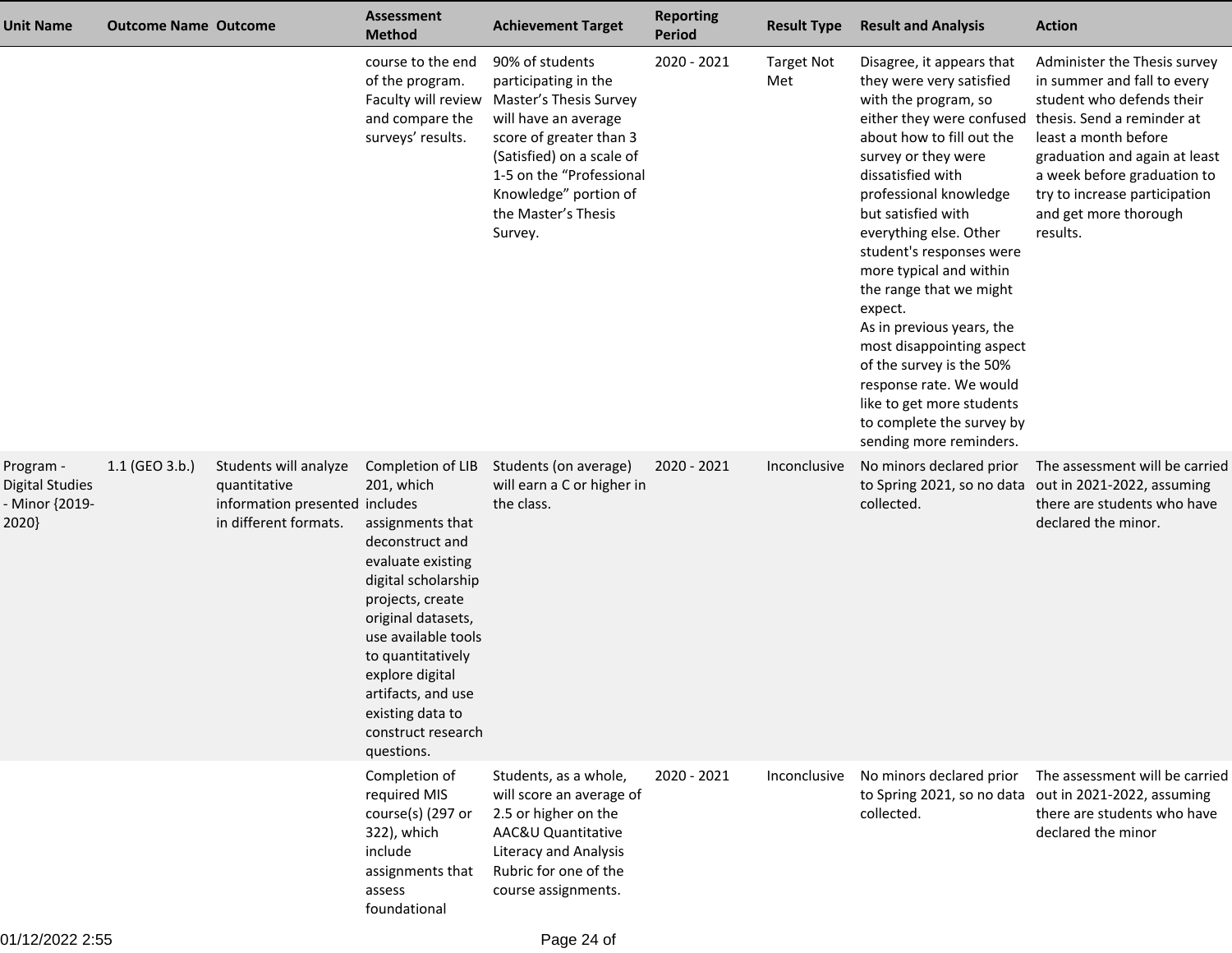| <b>Unit Name</b> | <b>Outcome Name Outcome</b> |                                                                                                                                                                                             | <b>Assessment</b><br><b>Method</b>                                                                                                                                                                                                                                                                                            | <b>Achievement Target</b>                                                                                                                                                               | <b>Reporting</b><br><b>Period</b> | <b>Result Type</b> | <b>Result and Analysis</b>                  | <b>Action</b>                                                                                                                                                         |
|------------------|-----------------------------|---------------------------------------------------------------------------------------------------------------------------------------------------------------------------------------------|-------------------------------------------------------------------------------------------------------------------------------------------------------------------------------------------------------------------------------------------------------------------------------------------------------------------------------|-----------------------------------------------------------------------------------------------------------------------------------------------------------------------------------------|-----------------------------------|--------------------|---------------------------------------------|-----------------------------------------------------------------------------------------------------------------------------------------------------------------------|
|                  |                             |                                                                                                                                                                                             | knowledge of<br>programming<br>languages that<br>allow students to<br>build, stylize,<br>structure, and<br>query data sets.                                                                                                                                                                                                   | Students, as a whole,<br>will score an average of<br>2.5 or higher on the<br>AAC&U Quantitative<br><b>Literacy and Analysis</b><br>Rubric for one of the<br>course assignments.         | 2020 - 2021                       | Inconclusive       | No minors declared prior<br>collected.      | The assessment will be carried<br>to Spring 2021, so no data out in 2021-2022, assuming<br>there are students who have<br>declared the minor                          |
|                  | 1.2 (PO 3.a.)               | Students will adapt to Faculty will review<br>emerging<br>technologies by<br>interacting with digital artifacts creations<br>tools that foster the<br>21st century learning<br>environment. | and assess the<br>students' digital<br>through selected<br>coursework that<br>are publicly<br>accessible through<br>external or<br>institutional<br>channels to<br>determine if the<br>achievement<br>target is met.                                                                                                          | Students will upload<br>selected course<br>artifact(s) to an<br>individual (external)<br>website, an MUW<br>website, or the<br>AthenaCommons, the<br>Institutional repository.          | 2020 - 2021                       | Inconclusive       | No minors declared prior<br>to Spring 2021. | The assessment will be carried<br>out in 2021-2022, assuming<br>there are students who have<br>declared the minor                                                     |
|                  |                             | 2.1 (SAO & SLO) Students will present<br>information,<br>arguments, and ideas<br>in oral, written and<br>visual forms for their<br>contexts through<br>digital platforms.                   | Students will<br>create an online<br>that identifies a<br>disciplinary issue<br>or problem,<br>contextualizes it<br>with<br>accompanying<br>research,<br>addresses it<br>through digital<br>methods or<br>visualizations, and<br>will upload it to<br>the University's<br>publicly accessible<br>Institutional<br>Repository. | Students will score a 3<br>or higher on the<br>portfolio in LIB 401 Information AAC&U<br><b>Information Literacy</b><br>Rubric for their final<br>practicum assignment.                 | 2020 - 2021                       | Inconclusive       | Spring 2021, so no data<br>collected.       | No minor declared prior to The assessment will be carried<br>out in 2021-2022, assuming<br>there are students who have<br>declared the minor                          |
|                  | $2.2$ (SLO)                 | Students will<br>demonstrate the<br>ability to evaluate<br>information for the<br>purpose of solving a                                                                                      | <b>Students</b><br>will complete an<br>target measure                                                                                                                                                                                                                                                                         | Students participating in 2020 - 2021<br>completing LIB 401 the exit survey will rate<br>an average of 3 or<br>exit survey and the higher (out of 5) on the<br>exit survey questions 6- |                                   | Inconclusive       | No minors declared prior<br>collected.      | The assessment will be carried<br>to Spring 2021, so no data out in 2021-2022, assuming<br>there are students who have<br>declared the minor and enroll<br>in LIB 401 |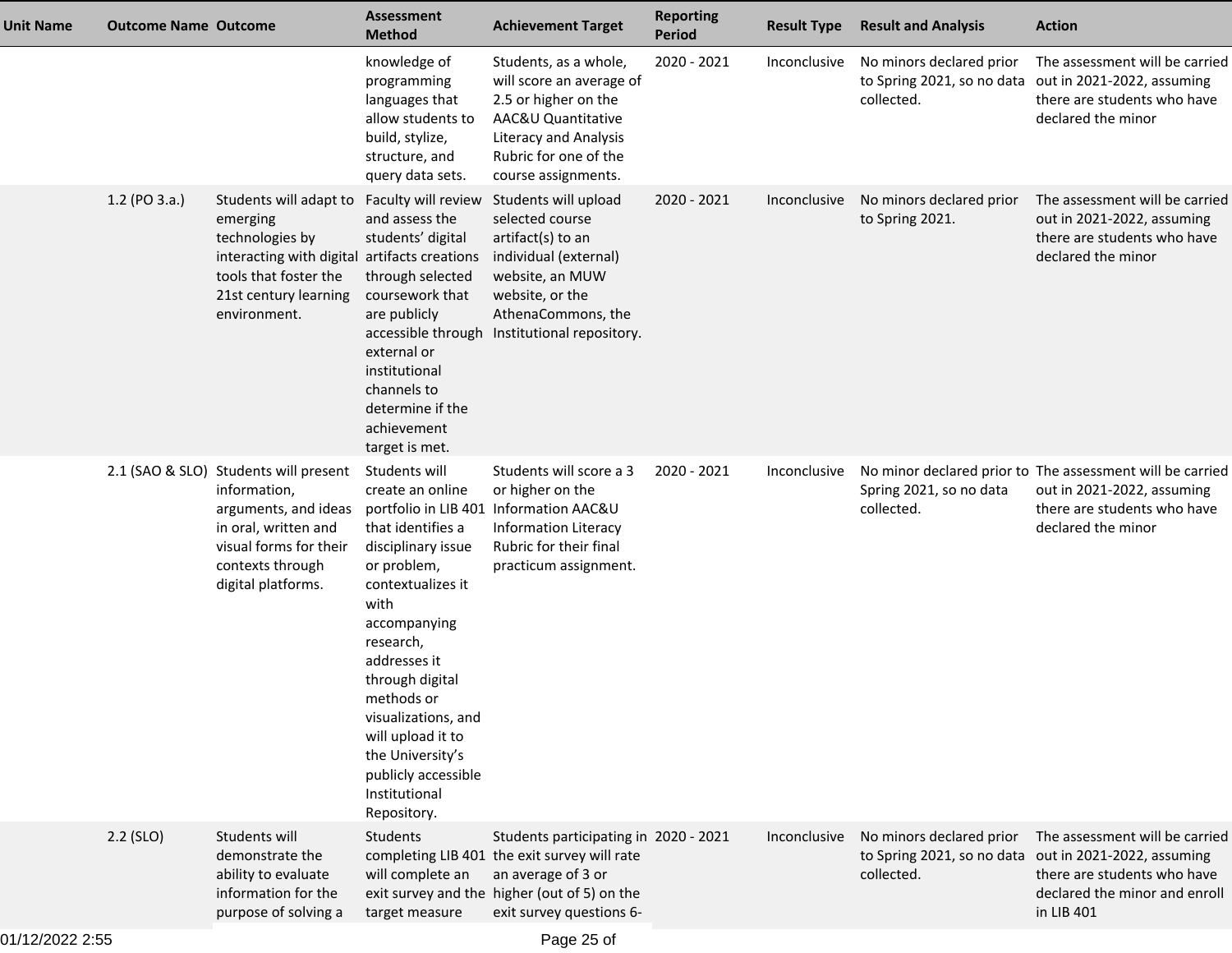| <b>Unit Name</b> | <b>Outcome Name Outcome</b> |                                                                           | <b>Assessment</b><br><b>Method</b>                                    | <b>Achievement Target</b> | <b>Reporting</b><br>Period | <b>Result Type</b> | <b>Result and Analysis</b>                          | <b>Action</b>                                                                                                                                                         |
|------------------|-----------------------------|---------------------------------------------------------------------------|-----------------------------------------------------------------------|---------------------------|----------------------------|--------------------|-----------------------------------------------------|-----------------------------------------------------------------------------------------------------------------------------------------------------------------------|
|                  | $2.2$ (SLO)                 | problem utilizing<br>digital tools and<br>research within their<br>field. | will be evaluated<br>using the question<br>average of<br>answers 6-8. | 8.                        | 2020 - 2021                |                    | Inconclusive No minors declared prior<br>collected. | The assessment will be carried<br>to Spring 2021, so no data out in 2021-2022, assuming<br>there are students who have<br>declared the minor and enroll<br>in LIB 401 |
|                  |                             |                                                                           | "The following<br>questions will                                      |                           |                            |                    |                                                     |                                                                                                                                                                       |
|                  |                             |                                                                           | assess how you                                                        |                           |                            |                    |                                                     |                                                                                                                                                                       |
|                  |                             |                                                                           | feel the practicum                                                    |                           |                            |                    |                                                     |                                                                                                                                                                       |
|                  |                             |                                                                           | project allowed                                                       |                           |                            |                    |                                                     |                                                                                                                                                                       |
|                  |                             |                                                                           | you to improve                                                        |                           |                            |                    |                                                     |                                                                                                                                                                       |
|                  |                             |                                                                           | quantitative                                                          |                           |                            |                    |                                                     |                                                                                                                                                                       |
|                  |                             |                                                                           | literacy, oral and                                                    |                           |                            |                    |                                                     |                                                                                                                                                                       |
|                  |                             |                                                                           | written                                                               |                           |                            |                    |                                                     |                                                                                                                                                                       |
|                  |                             |                                                                           | presentation skills,<br>and use emerging                              |                           |                            |                    |                                                     |                                                                                                                                                                       |
|                  |                             |                                                                           | technologies. (The                                                    |                           |                            |                    |                                                     |                                                                                                                                                                       |
|                  |                             |                                                                           | average of the                                                        |                           |                            |                    |                                                     |                                                                                                                                                                       |
|                  |                             |                                                                           | scores will be                                                        |                           |                            |                    |                                                     |                                                                                                                                                                       |
|                  |                             |                                                                           | calculated for                                                        |                           |                            |                    |                                                     |                                                                                                                                                                       |
|                  |                             |                                                                           | Outcome 2.2)                                                          |                           |                            |                    |                                                     |                                                                                                                                                                       |
|                  |                             |                                                                           | Q6 - Rate how you                                                     |                           |                            |                    |                                                     |                                                                                                                                                                       |
|                  |                             |                                                                           | feel like the                                                         |                           |                            |                    |                                                     |                                                                                                                                                                       |
|                  |                             |                                                                           | practicum project                                                     |                           |                            |                    |                                                     |                                                                                                                                                                       |
|                  |                             |                                                                           | improved your                                                         |                           |                            |                    |                                                     |                                                                                                                                                                       |
|                  |                             |                                                                           | ability to<br>understand or                                           |                           |                            |                    |                                                     |                                                                                                                                                                       |
|                  |                             |                                                                           | analyze                                                               |                           |                            |                    |                                                     |                                                                                                                                                                       |
|                  |                             |                                                                           | quantitative                                                          |                           |                            |                    |                                                     |                                                                                                                                                                       |
|                  |                             |                                                                           | information to                                                        |                           |                            |                    |                                                     |                                                                                                                                                                       |
|                  |                             |                                                                           | make informed                                                         |                           |                            |                    |                                                     |                                                                                                                                                                       |
|                  |                             |                                                                           | decisions? (1: did                                                    |                           |                            |                    |                                                     |                                                                                                                                                                       |
|                  |                             |                                                                           | not improve $-5$ :                                                    |                           |                            |                    |                                                     |                                                                                                                                                                       |
|                  |                             |                                                                           | did improve                                                           |                           |                            |                    |                                                     |                                                                                                                                                                       |
|                  |                             |                                                                           | strongly). Explain                                                    |                           |                            |                    |                                                     |                                                                                                                                                                       |
|                  |                             |                                                                           | your answer.                                                          |                           |                            |                    |                                                     |                                                                                                                                                                       |
|                  |                             |                                                                           | Q7 - Do you feel                                                      |                           |                            |                    |                                                     |                                                                                                                                                                       |
|                  |                             |                                                                           | like the practicum                                                    |                           |                            |                    |                                                     |                                                                                                                                                                       |
|                  |                             |                                                                           | project improved<br>your ability to                                   |                           |                            |                    |                                                     |                                                                                                                                                                       |
|                  |                             |                                                                           | learn about and                                                       |                           |                            |                    |                                                     |                                                                                                                                                                       |
|                  |                             |                                                                           | use emerging                                                          |                           |                            |                    |                                                     |                                                                                                                                                                       |
|                  |                             |                                                                           | technologies? (1:                                                     |                           |                            |                    |                                                     |                                                                                                                                                                       |
|                  |                             |                                                                           | did not improve -                                                     |                           |                            |                    |                                                     |                                                                                                                                                                       |
|                  |                             |                                                                           | 5: did improve                                                        |                           |                            |                    |                                                     |                                                                                                                                                                       |
|                  |                             |                                                                           | strongly). Explain                                                    |                           |                            |                    |                                                     |                                                                                                                                                                       |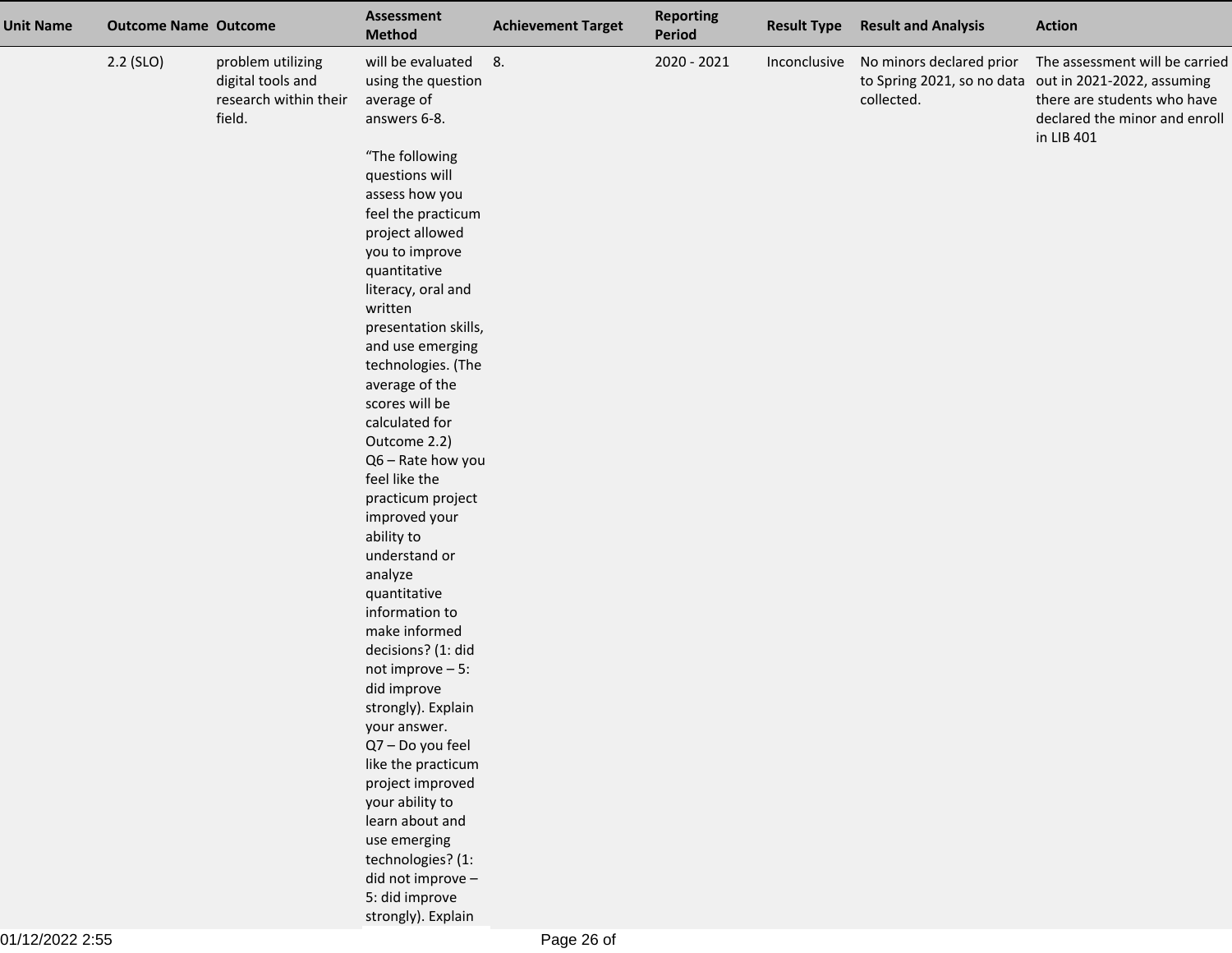| <b>Unit Name</b>                                                                                                                                                                     | <b>Outcome Name Outcome</b> |                                                                                                                                                                                     | <b>Assessment</b><br><b>Method</b>                                                                                                                                                                                                                                                                               | <b>Achievement Target</b>                                                                                                                                                                                                    | <b>Reporting</b><br><b>Period</b> | <b>Result Type</b>       | <b>Result and Analysis</b>                                                                                                                                                                                                                                                                                                                                                                                                                                                                                                                                                                                                                                                                                                                 | <b>Action</b>                                                                                                                                                                                                                                                                                                                                                                                                                                                                                                                                                                                                                |
|--------------------------------------------------------------------------------------------------------------------------------------------------------------------------------------|-----------------------------|-------------------------------------------------------------------------------------------------------------------------------------------------------------------------------------|------------------------------------------------------------------------------------------------------------------------------------------------------------------------------------------------------------------------------------------------------------------------------------------------------------------|------------------------------------------------------------------------------------------------------------------------------------------------------------------------------------------------------------------------------|-----------------------------------|--------------------------|--------------------------------------------------------------------------------------------------------------------------------------------------------------------------------------------------------------------------------------------------------------------------------------------------------------------------------------------------------------------------------------------------------------------------------------------------------------------------------------------------------------------------------------------------------------------------------------------------------------------------------------------------------------------------------------------------------------------------------------------|------------------------------------------------------------------------------------------------------------------------------------------------------------------------------------------------------------------------------------------------------------------------------------------------------------------------------------------------------------------------------------------------------------------------------------------------------------------------------------------------------------------------------------------------------------------------------------------------------------------------------|
|                                                                                                                                                                                      | $2.2$ (SLO)                 | Students will<br>demonstrate the<br>ability to evaluate<br>information for the<br>purpose of solving a<br>problem utilizing<br>digital tools and<br>research within their<br>field. | your answer.<br>Q8 - Do you feel<br>like the practicum<br>project improved<br>your ability to<br>present<br>information,<br>written or orally,<br>to a wider<br>audience? (1: did<br>not improve $-5$ :<br>did improve<br>strongly). Explain<br>your answer."                                                    | Students participating in 2020 - 2021<br>the exit survey will rate<br>an average of 3 or<br>higher (out of 5) on the<br>exit survey questions 6-<br>8.                                                                       |                                   | Inconclusive             | No minors declared prior<br>collected.                                                                                                                                                                                                                                                                                                                                                                                                                                                                                                                                                                                                                                                                                                     | The assessment will be carried<br>to Spring 2021, so no data out in 2021-2022, assuming<br>there are students who have<br>declared the minor and enroll<br>in LIB 401                                                                                                                                                                                                                                                                                                                                                                                                                                                        |
| Program -<br>English<br>(including<br>Minor and<br>Secondary<br>Education<br>Certification,<br>Minor in<br>Creative<br>Writing, and<br>TESL<br>Certification) -<br>BA {2016-<br>2017 | 1.1 (GEO 1.c.)              | Students will analyze<br>language through<br>close reading of texts. student's writing                                                                                              | In a sample group<br>of essays, the<br>will be evaluated<br>with the AAC&U<br>Written<br>Communication<br><b>VALUE Rubric. At</b><br>least two English<br>faculty members<br>(not the faculty<br>member who<br>taught the class<br>from which the<br>essay was<br>generated) will<br>assess the student<br>work. | In a sample group of<br>essays (8-12 students<br>from an assignment in<br>EN 303, 304, or 360)<br>students will score an<br>average of at least 2 or<br>higher on the AAC&U<br><b>Written Communication</b><br>VALUE Rubric. | 2020 - 2021                       | <b>Target Not</b><br>Met | A total of 16 students<br>were assessed from<br>360. Of these, all met the<br>goal of an average of a 2<br>or higher on the rubric<br>assessing them were<br>averaged. Papers were<br>numbered, so faculty<br>scores correspond to the<br>same students. Each<br>faculty member did rate<br>one student lower than a<br>different students. This<br>suggests that there may<br>be one or two students<br>whose work is marginal<br>and who may not be quite<br>at the level we need them<br>to be by this point. Of<br>course, some students<br>transfer in or have taken<br>EN 101/102 at another<br>school or as dual<br>enrollment. More work<br>with writing in literature<br>surveys or in our new 200-<br>level literature electives | English faculty will discuss<br>how we can intervene with<br>sections of EN 304 and EN students who come to us with<br>writing issues. This will likely<br>be more of a challenge post-<br>COVID, since we will receive<br>when scores of two faculty transfer students who may<br>have had less-than-optimal<br>experiences (not to mention<br>our own students) in online<br>classes. It will be important<br>that we require significant<br>writing in all upper-level<br>classes, which we've been<br>2, though they did this for discussing, and that we help<br>students and get them help<br>from the Writing Center. |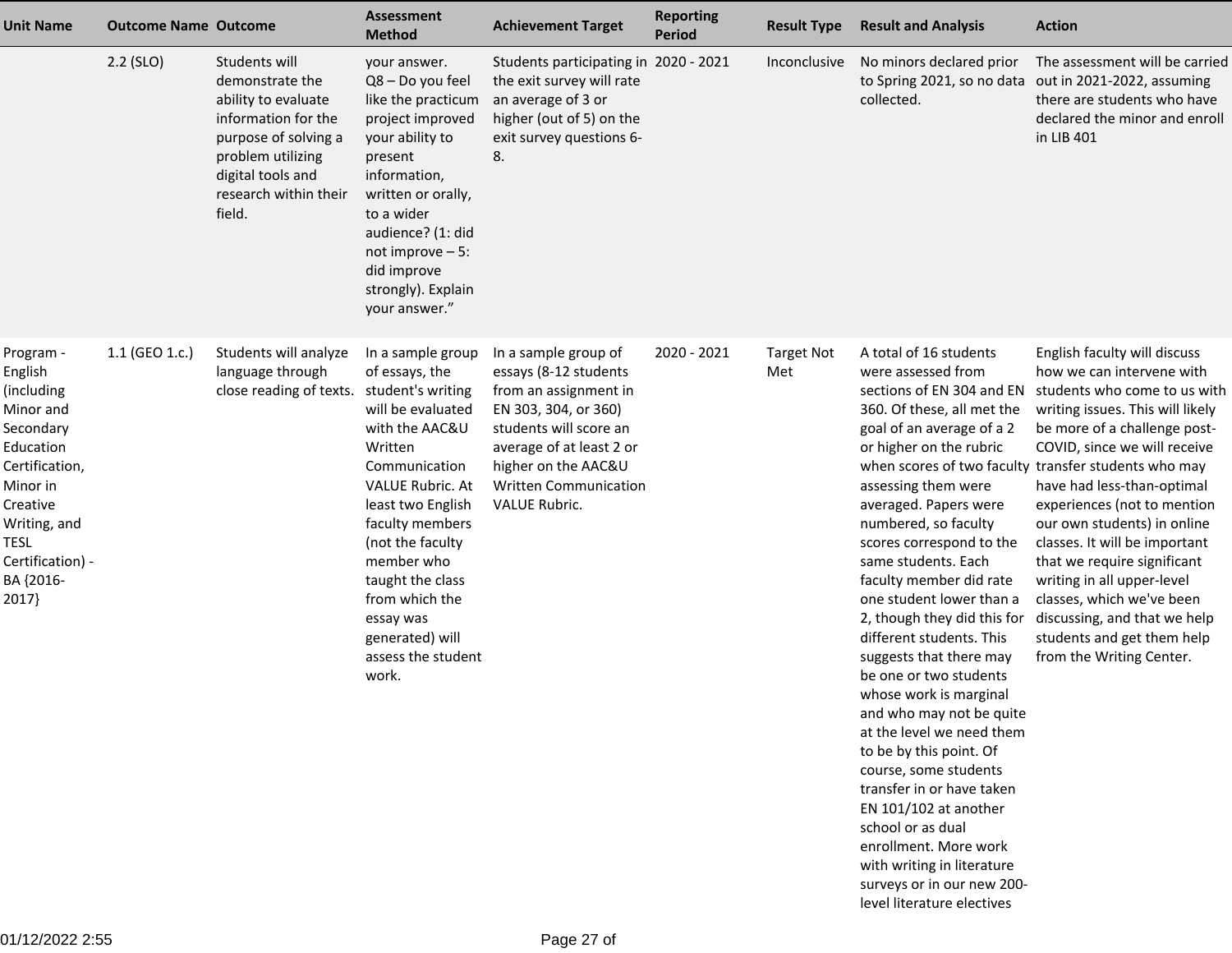| <b>Unit Name</b>                                                                                                                                                                      | <b>Outcome Name Outcome</b> |                                                                                        | <b>Assessment</b><br><b>Method</b>                                                                                                                                                                                                                                                                               | <b>Achievement Target</b>                                                                                                                                                                                                           | <b>Reporting</b><br><b>Period</b> | <b>Result Type</b>       | <b>Result and Analysis</b>                                                                                                                                                                                                                                                                                                                                                                                                                                                                                                                                                                                                                                                                                                                                                                                                                                                                                                                                                                                                                                                                     | <b>Action</b>                                                                                                                                                                                                                                                                                                                                                                                                                                                                    |
|---------------------------------------------------------------------------------------------------------------------------------------------------------------------------------------|-----------------------------|----------------------------------------------------------------------------------------|------------------------------------------------------------------------------------------------------------------------------------------------------------------------------------------------------------------------------------------------------------------------------------------------------------------|-------------------------------------------------------------------------------------------------------------------------------------------------------------------------------------------------------------------------------------|-----------------------------------|--------------------------|------------------------------------------------------------------------------------------------------------------------------------------------------------------------------------------------------------------------------------------------------------------------------------------------------------------------------------------------------------------------------------------------------------------------------------------------------------------------------------------------------------------------------------------------------------------------------------------------------------------------------------------------------------------------------------------------------------------------------------------------------------------------------------------------------------------------------------------------------------------------------------------------------------------------------------------------------------------------------------------------------------------------------------------------------------------------------------------------|----------------------------------------------------------------------------------------------------------------------------------------------------------------------------------------------------------------------------------------------------------------------------------------------------------------------------------------------------------------------------------------------------------------------------------------------------------------------------------|
| Program -<br>English<br>(including<br>Minor and<br>Secondary<br>Education<br>Certification,<br>Minor in<br>Creative<br>Writing, and<br>TESL<br>Certification) -<br>BA {2016-<br>2017} | 1.1 (GEO 1.c.)              | Students will analyze<br>language through<br>close reading of texts. student's writing | In a sample group<br>of essays, the<br>will be evaluated<br>with the AAC&U<br>Written<br>Communication<br><b>VALUE Rubric. At</b><br>least two English<br>faculty members<br>(not the faculty<br>member who<br>taught the class<br>from which the<br>essay was<br>generated) will<br>assess the student<br>work. | In a sample group of<br>essays (8-12 students<br>from an assignment in<br>EN 303, 304, or 360)<br>students will score an<br>average of at least 2 or<br>higher on the AAC&U<br><b>Written Communication</b><br><b>VALUE Rubric.</b> | 2020 - 2021                       | <b>Target Not</b><br>Met | may be necessary.<br>A total of 10 students<br>were assessed from EN<br>499 English Capstone in<br>Fall 2020 and Spring 2021.<br>This represents all<br>students who turned in<br>the final research project.<br>Of these, 9 out of 10<br>earned a 2 or higher on<br>the rubric, but one did<br>not. Again, this suggests<br>that we need to intervene writing in all upper-level<br>sooner with students who classes, which we've been<br>face difficulties with<br>writing. A student may<br>well comprehend the<br>material in upper-level<br>classes and still have<br>grammar and style issues<br>or other challenges that<br>show up on the Written<br><b>Communication VALUE</b><br>rubric.<br>Though COVID may be<br>responsible for some<br>poorer performance - for<br>instance because students<br>rushed the writing of their<br>research project and<br>therefore did not<br>proofread their essays as<br>carefully as they might $-$<br>it is still a concern that<br>even one student might<br>graduate with a degree in<br>English and a lower score<br>than 2 on this rubric. | English faculty will discuss<br>how we can intervene with<br>students who come to us with<br>writing issues. This will likely<br>be more of a challenge post-<br>COVID, since we will receive<br>transfer students who may<br>have had less-than-optimal<br>experiences (not to mention<br>our own students) in online<br>classes. It will be important<br>that we require significant<br>discussing, and that we help<br>students and get them help<br>from the Writing Center. |
|                                                                                                                                                                                       | $1.2$ (SLO)                 | Majors will construct<br>and defend<br>arguments using<br>textual evidence.            | In a sample group<br>of essays, the<br>student's writing<br>will be evaluated<br>with the AAC&U<br>Information<br><b>Literacy VALUE</b>                                                                                                                                                                          | In a sample group of<br>essays (8-12 from<br>students from an<br>assignment in EN 303,<br>304, or EN 360)<br>students will score a<br>class sample average                                                                          | 2020 - 2021                       | <b>Target Met</b>        | Of the group of 16 essays<br>from EN 304 Shakespeare<br>and EN 360 African<br>a score of 2 or higher on<br>the Information Literacy<br><b>VALUE Rubric.</b>                                                                                                                                                                                                                                                                                                                                                                                                                                                                                                                                                                                                                                                                                                                                                                                                                                                                                                                                    | Though we met our target for<br>this assessment, there is still<br>room for improvement. We<br>American Lit, 100% earned have begun a discussion of<br>how we can implement<br>research in 300- and 400-level<br>literature electives. It will be                                                                                                                                                                                                                                |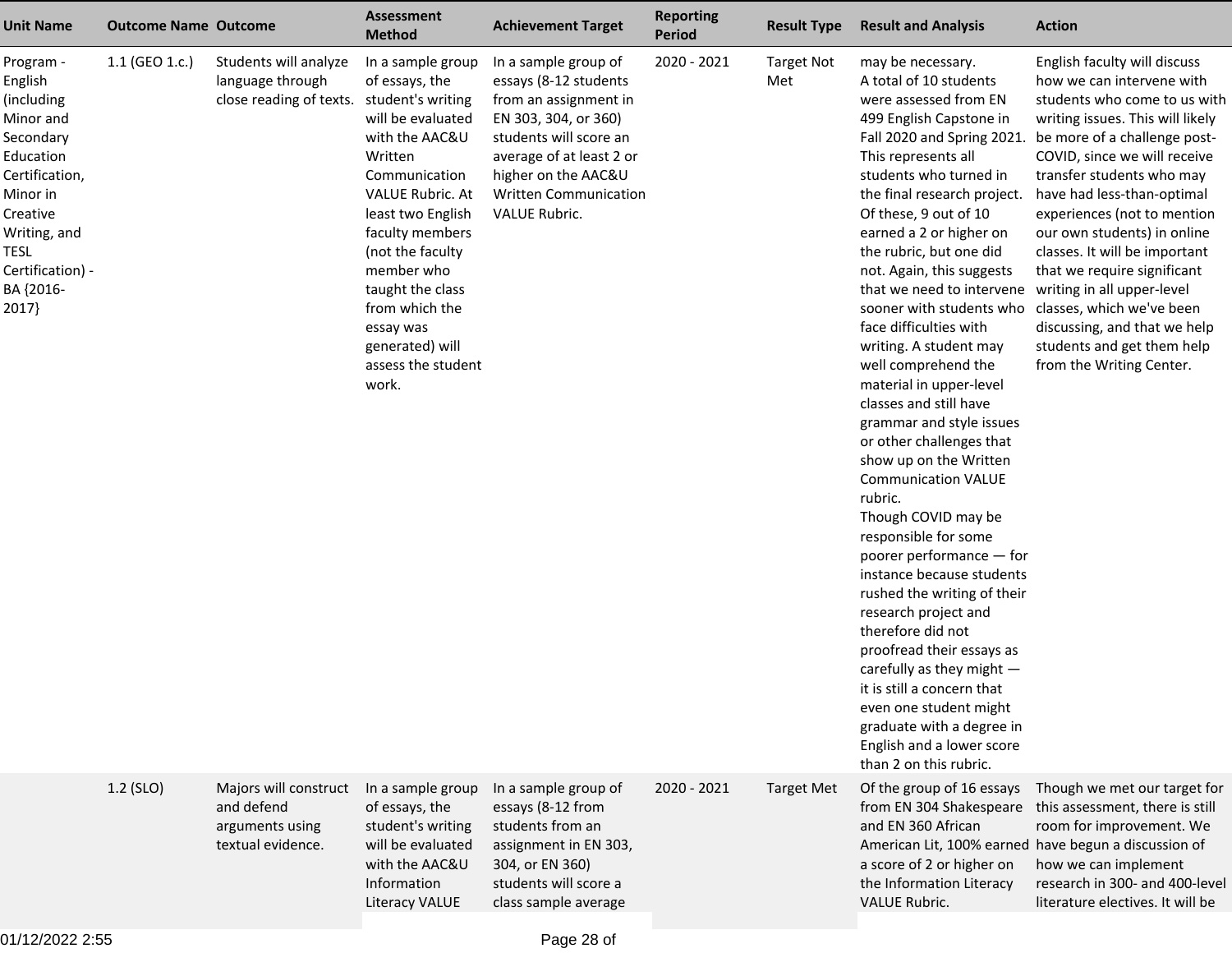| <b>Unit Name</b> | <b>Outcome Name Outcome</b> |                                                                                                        | <b>Assessment</b><br><b>Method</b>                                                                                                                                                        | <b>Achievement Target</b>                                                                                                                                                                                                                                                                                                                                                                         | <b>Reporting</b><br>Period | <b>Result Type</b> | <b>Result and Analysis</b>                                                                                                                                                                                                                                                                                                                                                                                                                                                                                                                                                                                                                                                                                                  | <b>Action</b>                                                                                                                                                                                                                                                                                                                                                                                                                                                                                                     |
|------------------|-----------------------------|--------------------------------------------------------------------------------------------------------|-------------------------------------------------------------------------------------------------------------------------------------------------------------------------------------------|---------------------------------------------------------------------------------------------------------------------------------------------------------------------------------------------------------------------------------------------------------------------------------------------------------------------------------------------------------------------------------------------------|----------------------------|--------------------|-----------------------------------------------------------------------------------------------------------------------------------------------------------------------------------------------------------------------------------------------------------------------------------------------------------------------------------------------------------------------------------------------------------------------------------------------------------------------------------------------------------------------------------------------------------------------------------------------------------------------------------------------------------------------------------------------------------------------------|-------------------------------------------------------------------------------------------------------------------------------------------------------------------------------------------------------------------------------------------------------------------------------------------------------------------------------------------------------------------------------------------------------------------------------------------------------------------------------------------------------------------|
|                  | $1.2$ (SLO)                 | Majors will construct<br>and defend<br>arguments using<br>textual evidence.                            | Rubric. At least<br>members (not the<br>faculty member<br>who taught the<br>class from which<br>the essay was<br>generated) will<br>assess the student<br>work.                           | score of at least a 2 or<br>two English faculty higher on the AAC&U<br>Information Literacy<br>VALUE Rubric to show<br>their ability to construct<br>and defend arguments<br>using textual evidence.                                                                                                                                                                                              | 2020 - 2021                | <b>Target Met</b>  | earned a 3 or higher.<br>Of the 10 essays from EN<br>Fall 2020 and Spring 2021, courses will be assured of<br>which represents all the<br>research project, 100%<br>earned a 2 or higher on<br>the rubric, and 7 (70%)<br>earned a 3 or higher, a<br>significant improvement<br>over the 300-level results.<br>Though some still were<br>between 2 and 3 for their<br>average score, their<br>research skills are<br>adequate. This was<br>despite the pressures put<br>on the students from<br>working during COVID-19<br>and with shortened<br>semesters. Both sections<br>of EN 499 Capstone were<br>taught face-to-face, which<br>probably helped the<br>students stay connected<br>and committed to their<br>research. | Seven out of Sixteen (44%) important to map this with<br>our new curricula, so that<br>students taking the required<br>499 English Capstone from Early Literature and Diversity<br>having some introduction to<br>students who completed a literary research. 400-level<br>classes should all include<br>more extensive research that<br>can prepare the student for<br>EN 499 and the research<br>project. These discussions<br>need to be continued and<br>implemented in our syllabi<br>starting in Fall 2021. |
|                  | $1.3$ (SLO)                 | Senior majors will<br>exhibit at least<br>proficient level<br>reading, writing and<br>analytic skills. | <b>Graduating MUW</b><br>native senior<br>English majors<br>randomly selected<br>to take the CLA+<br>test by the QEP<br>director who<br>decide to take the<br>test, which is<br>optional. | 90% of senior English<br>majors will score at<br>least Proficient in all<br>tested areas on the<br>CLA+ standardized test.<br>This test targets the<br>following areas (which<br>also mirror MUW<br><b>General Education</b><br>Requirements): Analysis<br>and Problem Solving;<br>Writing Effectiveness;<br>Scientific and<br>Quantitative Reasoning;<br>Critical Reading and<br>Evaluation, and | 2020 - 2021                | Inconclusive       | The CLA+ test is no longer<br>administered. This<br>assessment goal should be no replacement.<br>deleted, since there is no<br>comparable assessment<br>tool to replace it with.                                                                                                                                                                                                                                                                                                                                                                                                                                                                                                                                            | Request deletion of this<br>assessment goal since there is                                                                                                                                                                                                                                                                                                                                                                                                                                                        |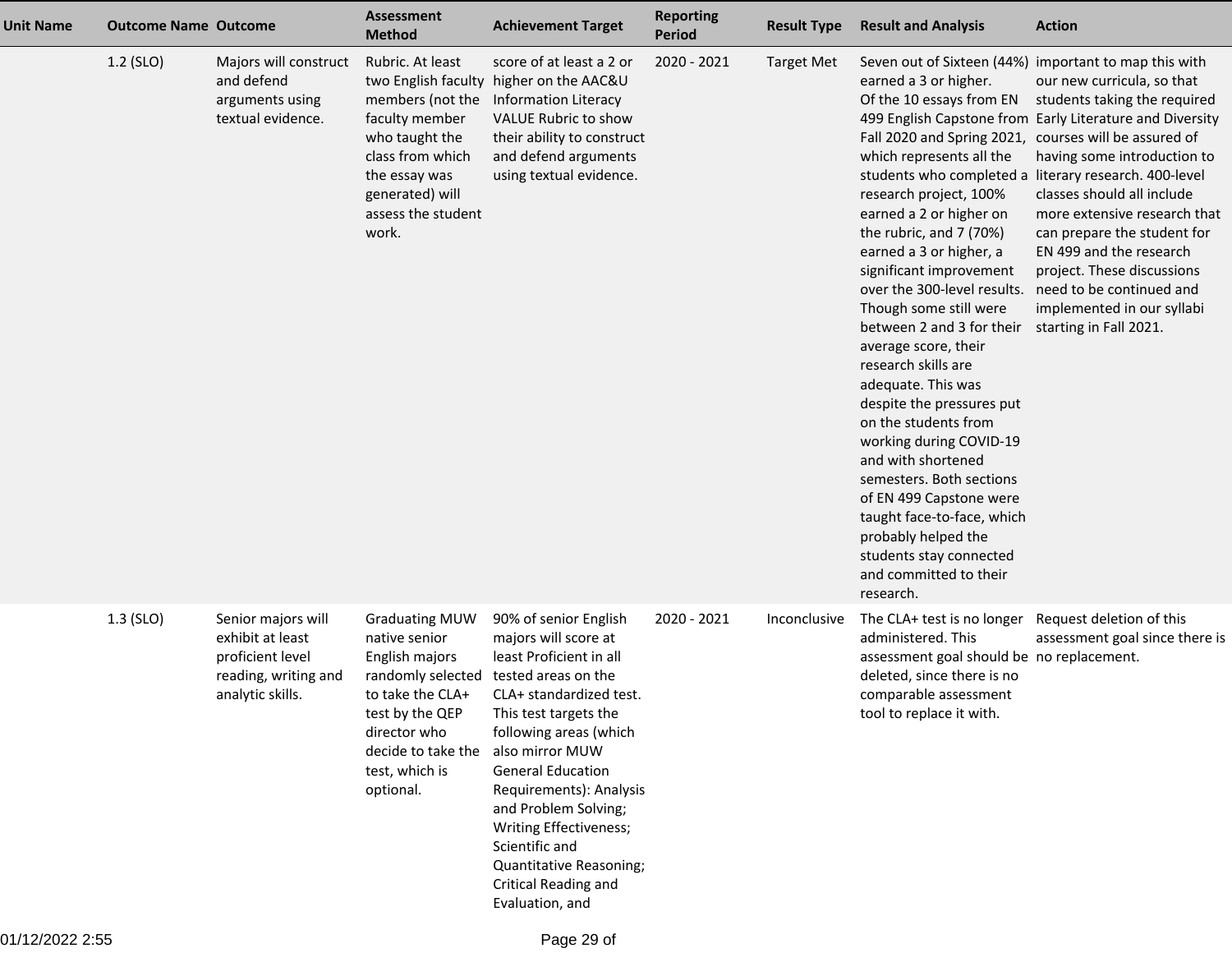| <b>Unit Name</b> | <b>Outcome Name Outcome</b> |                                                                                                                                                    | Assessment<br><b>Method</b>                                                                                                                                                                                                                                                                                                                              | <b>Achievement Target</b>                                                                                                                                                                                                                                          | <b>Reporting</b><br><b>Period</b> | <b>Result Type</b> | <b>Result and Analysis</b>                                                                                                                                                                                                                                                                                                                                                                                                                                                                                                                                                                                                                                                                                                  | <b>Action</b>                                                                                                                                                                                                                                                                                                                                                                                                                                                          |
|------------------|-----------------------------|----------------------------------------------------------------------------------------------------------------------------------------------------|----------------------------------------------------------------------------------------------------------------------------------------------------------------------------------------------------------------------------------------------------------------------------------------------------------------------------------------------------------|--------------------------------------------------------------------------------------------------------------------------------------------------------------------------------------------------------------------------------------------------------------------|-----------------------------------|--------------------|-----------------------------------------------------------------------------------------------------------------------------------------------------------------------------------------------------------------------------------------------------------------------------------------------------------------------------------------------------------------------------------------------------------------------------------------------------------------------------------------------------------------------------------------------------------------------------------------------------------------------------------------------------------------------------------------------------------------------------|------------------------------------------------------------------------------------------------------------------------------------------------------------------------------------------------------------------------------------------------------------------------------------------------------------------------------------------------------------------------------------------------------------------------------------------------------------------------|
|                  | $1.3$ (SLO)                 | Senior majors will<br>exhibit at least<br>proficient level<br>reading, writing and<br>analytic skills.                                             | <b>Graduating MUW</b><br>native senior<br>English majors<br>randomly selected<br>to take the CLA+<br>test by the QEP<br>director who<br>decide to take the<br>test, which is<br>optional.                                                                                                                                                                | Critiquing an Argument. 2020 - 2021                                                                                                                                                                                                                                |                                   | Inconclusive       | The CLA+ test is no longer<br>administered. This<br>assessment goal should be no replacement.<br>deleted, since there is no<br>comparable assessment<br>tool to replace it with.                                                                                                                                                                                                                                                                                                                                                                                                                                                                                                                                            | Request deletion of this<br>assessment goal since there is                                                                                                                                                                                                                                                                                                                                                                                                             |
|                  | 2.1 (GEO 1.c.)              | Students will write an<br>essay which has a<br>thesis and develops<br>an argument using<br>documentation of<br>sources.                            | Sample group of<br>EN 102 Essays<br>written in<br>response to an<br>assignment which<br>requires a thesis<br>statement and<br>accurate<br>documentation of<br>at least one<br>source. At least<br>two faculty<br>members (who<br>have not taught<br>the sections from<br>which the samples<br>were taken) will<br>apply the rubric to<br>the sample set. | EN 102 sample group of 2020 - 2021<br>at least 20 papers (from<br>at least four sections<br>taught by at least four<br>different faculty<br>members) will score an<br>average of at least 1.5<br>or higher on the AAU&C<br><b>Written Communication</b><br>rubric. |                                   | Target Met         | Twenty essays from EN<br>102 that involved research<br>were assessed using the<br><b>AAU&amp;C Written</b><br><b>Communications Value</b><br>Rubric were assessed.<br>Essays came from 2 MUW<br>instructors and 2 dual<br>enrollment instructors.<br>100% of the students<br>earned a 1.5 or higher.<br>100% earned 2 or higher,<br>a 3 or higher.<br>We can be very pleased<br>with these scores in our<br>composition classes, both<br>from dual enrollment and<br>our own instructors'<br>sections. Each essay was<br>assessed by two other<br>English faculty who were<br>not the instructor for EN<br>102. Students who make it<br>through out composition<br>sequence are writing at a<br>proficient level or higher. | Since we met our target this<br>year, we should continue this<br>assessment. The issues we<br>have seen in upper-level<br>English classes do not appear<br>to come from issues in our<br>composition sequence, yet we<br>should continue to monitor.<br>After reviewing results from<br>recent years, we might<br>consider whether to raise the<br>target to 2. We would have<br>15 out of 20 (75%) earned met this target this year, but<br>that may be an exception. |
|                  | 3.1 (SPG A.1)               | Students will receive a At the end of the<br>quality English<br>education meeting<br>students' expectations faculty will review<br>satisfactorily. | academic year,<br>departmental<br>and analyze EN<br>499 course<br>evaluations for the satisfaction level<br>Capstone                                                                                                                                                                                                                                     | 80% of students<br>participating in the EN<br>499 Capstone course<br>evaluations will indicate<br>a "somewhat satisfied"<br>or "very satisfied"<br>reflective of the English                                                                                       | 2020 - 2021                       | <b>Target Met</b>  | On the course evaluation<br>Very Satisfied or Satisfied<br>when asked about the<br>English department's<br>curriculum. One student<br>answered                                                                                                                                                                                                                                                                                                                                                                                                                                                                                                                                                                              | Given that we met our target<br>for English Capstone, 7 out this year, but did not meet it<br>of 8 students (85%) chose the previous year, we should<br>continue this assessment and<br>keep a target of 80%.<br>Numbers will be low, since<br>the number of majors is<br>down, so having a higher                                                                                                                                                                     |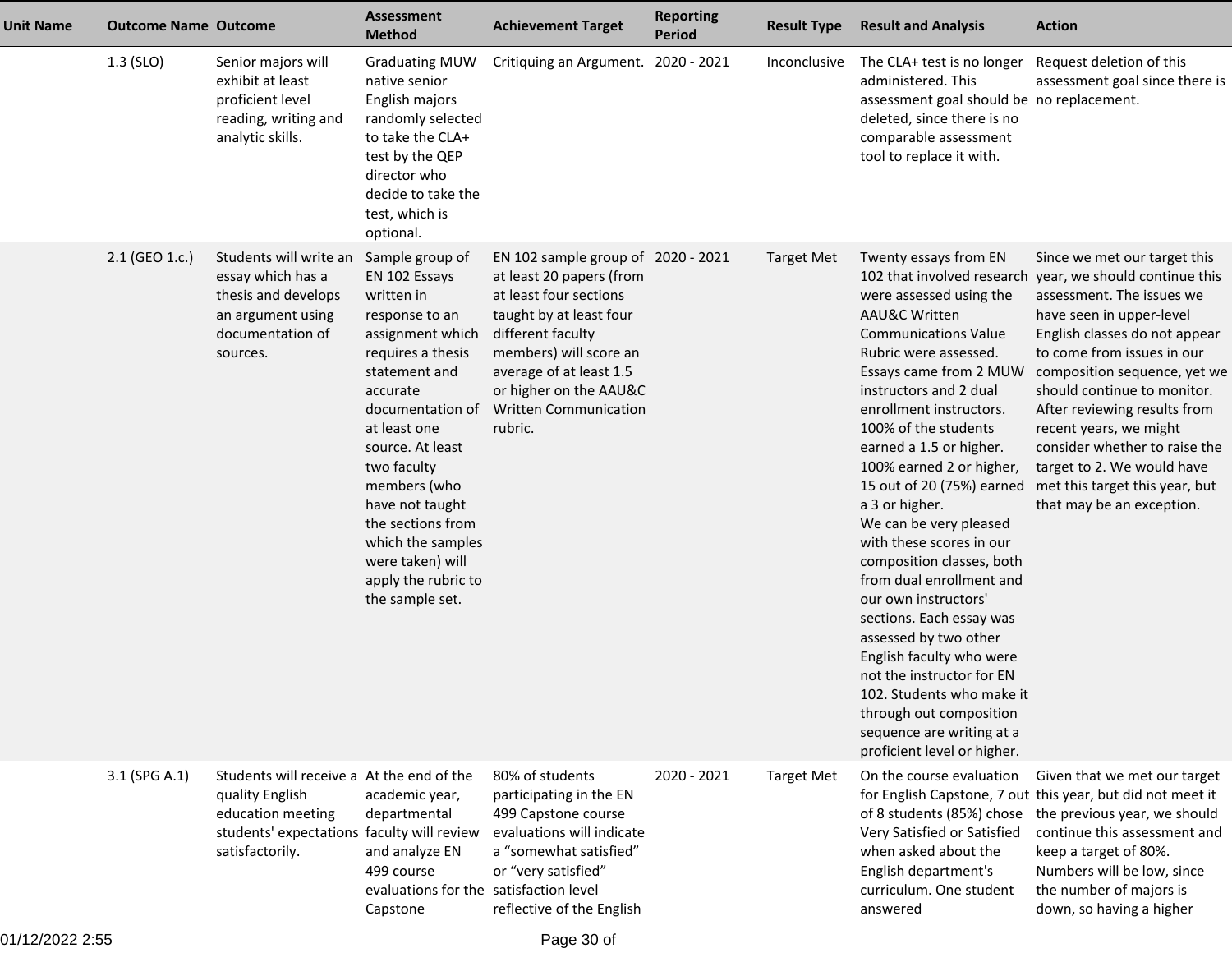| <b>Unit Name</b> | <b>Outcome Name Outcome</b> |                                                                                                                                     | <b>Assessment</b><br><b>Method</b>                                                                                                                                                                                                                                                                   | <b>Achievement Target</b>                                                                                                                                                                                     | <b>Reporting</b><br><b>Period</b> | <b>Result Type</b> | <b>Result and Analysis</b>                                                                                                                                                                                                                                                                                                                                                                                                                                                                                                            | <b>Action</b>                                                                                                                                                                                                                                                                                                                                                          |
|------------------|-----------------------------|-------------------------------------------------------------------------------------------------------------------------------------|------------------------------------------------------------------------------------------------------------------------------------------------------------------------------------------------------------------------------------------------------------------------------------------------------|---------------------------------------------------------------------------------------------------------------------------------------------------------------------------------------------------------------|-----------------------------------|--------------------|---------------------------------------------------------------------------------------------------------------------------------------------------------------------------------------------------------------------------------------------------------------------------------------------------------------------------------------------------------------------------------------------------------------------------------------------------------------------------------------------------------------------------------------|------------------------------------------------------------------------------------------------------------------------------------------------------------------------------------------------------------------------------------------------------------------------------------------------------------------------------------------------------------------------|
|                  | 3.1 (SPG A.1)               | Students will receive a curriculum<br>quality English<br>education meeting<br>students' expectations achievement<br>satisfactorily. | question results to curriculum and<br>determine if<br>target was met.                                                                                                                                                                                                                                | department's<br>instruction quality.                                                                                                                                                                          | 2020 - 2021                       | <b>Target Met</b>  | Neither Satisfied or<br>Dissatisfied and none<br>answered Dissatisfied or<br>disappointment in these<br>results is that 8 out of 10<br>students from Capstone<br>answered the course<br>evaluation question about new curriculum and<br>the program, so there are implementing it well. The<br>two students whose<br>responses were not<br>registered.<br>This is an improvement<br>over last year's results.<br>We hope that new faculty<br>and the news of new<br>program requirements are<br>part of the reason for the<br>change. | target would mean it would<br>be nearly impossible to reach.<br>We anticipate offering one<br>Very Dissatisfied. The only section of English Capstone<br>next spring, and there will<br>likely be five or six students.<br>English faculty should<br>concentrate on rolling out the<br>results of those actions will<br>not be felt for at least two<br>years, though. |
|                  | 3.2 (SAO)                   | Students will be<br>actively engaged<br>utilizing their English<br>degrees.                                                         | The Alumni Survey 25% of students<br>is sent out every<br>three years. The<br>next rotation will<br>be in 2019, 2022,<br>and so on. At the<br>end of the<br>academic year,<br>departmental<br>faculty will review<br>and analyze the<br>results to<br>determine if<br>achievement<br>target was met. | participating in the<br>Alumni Survey will state<br>that they are enrolled in<br>graduate/professional<br>degree program.                                                                                     | 2020 - 2021                       | Inconclusive       | The MUW Alumni Survey<br>will be administered in<br>2022.                                                                                                                                                                                                                                                                                                                                                                                                                                                                             | Assess in 2022                                                                                                                                                                                                                                                                                                                                                         |
|                  |                             |                                                                                                                                     | The Alumni Survey 85% of students<br>is sent out every<br>three years. The<br>next rotation will<br>be in 2019, 2022,<br>and so on. At the<br>end of the<br>academic year,<br>departmental<br>faculty will review                                                                                    | participating in the<br>Alumni Survey will state<br>that they are currently<br>working in their field of<br>study or in a field where<br>they regularly use the<br>skills acquired in the<br>English program. | 2020 - 2021                       | Inconclusive       | The survey will be<br>administered in 2022.                                                                                                                                                                                                                                                                                                                                                                                                                                                                                           | Assess in 2022                                                                                                                                                                                                                                                                                                                                                         |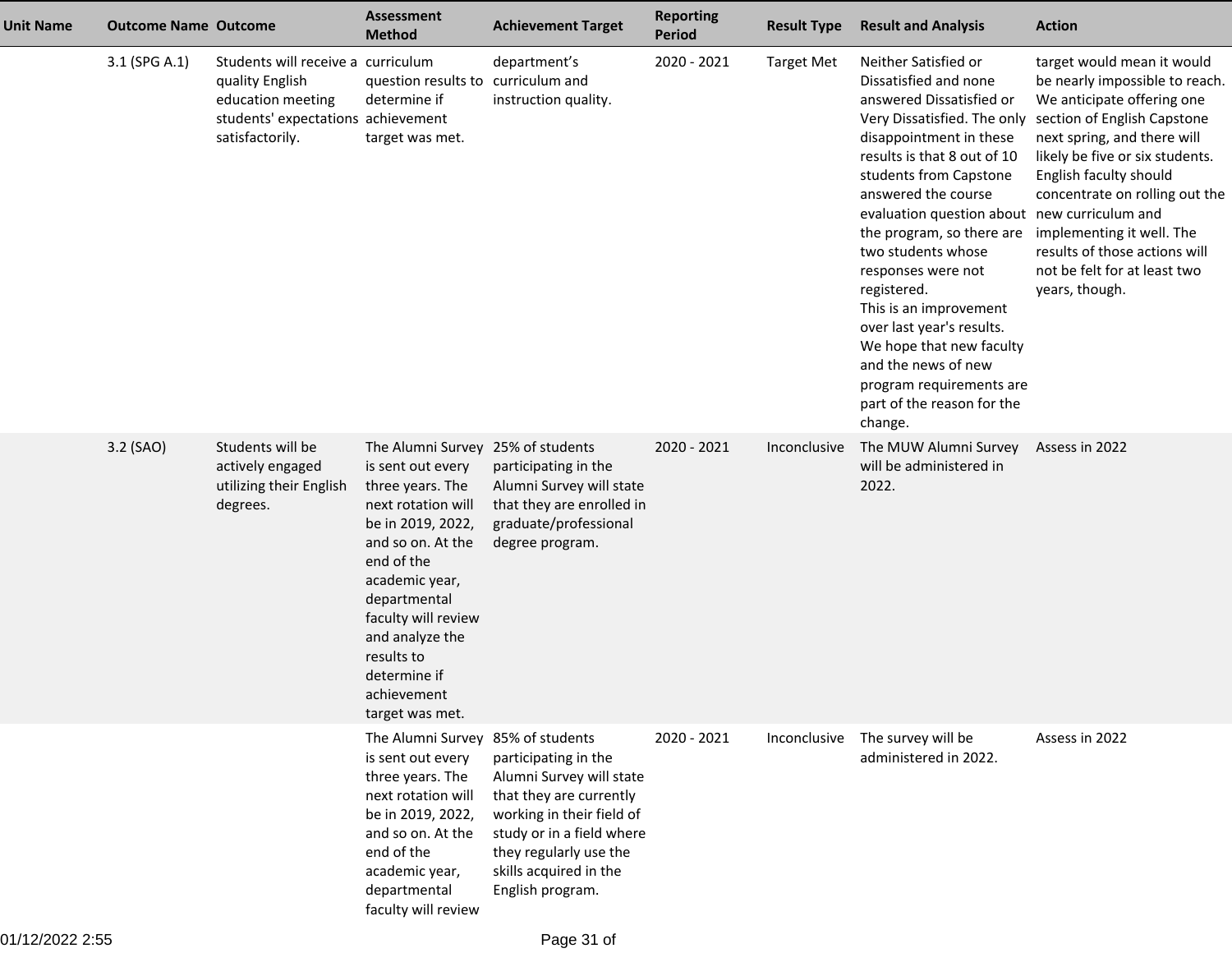| 85% of students<br>2020 - 2021<br>The survey will be<br>Assess in 2022<br>and analyze the<br>Inconclusive<br>results to<br>administered in 2022.<br>participating in the<br>determine if<br>Alumni Survey will state<br>that they are currently<br>achievement<br>working in their field of<br>target was met.<br>study or in a field where<br>they regularly use the<br>skills acquired in the<br>English program.<br>The MUW<br>90% of English<br>2020 - 2021<br>On the MUW Graduation<br><b>Target Not</b><br><b>Graduation Survey</b><br>graduates completing<br>Met<br>Survey, 6 students were<br>will be used for<br>the MUW Graduation<br>reported as English<br>Survey will be employed<br>majors. Of these, when<br>the assessment of<br>this achievement<br>in their field or a related<br>asked about employment<br>0 indicated that that they<br>target. A special<br>field or planning to<br>report will be ran<br>attend/enrolled in<br>were employed in their<br>in EvalKit targeting graduate school in their<br>field of study<br>asks students about their<br>field or related field.<br>4 indicated they were<br>the English<br>career prospects at<br>looking for full-time<br>graduates.<br>graduation, it seems our<br>employment in their field<br>of study<br>2 indicated they are<br>employed part-time not in attainable with better career<br>their field of study<br>(though three listed<br>that more students would<br>employers)<br>have applied for graduate<br>school or started their job<br>1 indicated N/A on the<br>question about<br>search before graduation.<br>employment<br>1 did not answer the<br>question<br>When asked about plans<br>this year had full-time<br>for graduate school<br>employment or plans to<br>1 indicated that they were attend graduate school. A<br>planning to enroll in the<br>target of 40% would mean<br>MAT program at The W.<br>and might be a reasonable | <b>Unit Name</b> | <b>Outcome Name Outcome</b> | <b>Assessment</b><br><b>Method</b> | <b>Achievement Target</b> | <b>Reporting</b><br><b>Period</b> | <b>Result Type</b> | <b>Result and Analysis</b> | <b>Action</b>                                                                                                                                                                                                                                                                                                                                                                                                                                                                                                                                                                                     |
|-------------------------------------------------------------------------------------------------------------------------------------------------------------------------------------------------------------------------------------------------------------------------------------------------------------------------------------------------------------------------------------------------------------------------------------------------------------------------------------------------------------------------------------------------------------------------------------------------------------------------------------------------------------------------------------------------------------------------------------------------------------------------------------------------------------------------------------------------------------------------------------------------------------------------------------------------------------------------------------------------------------------------------------------------------------------------------------------------------------------------------------------------------------------------------------------------------------------------------------------------------------------------------------------------------------------------------------------------------------------------------------------------------------------------------------------------------------------------------------------------------------------------------------------------------------------------------------------------------------------------------------------------------------------------------------------------------------------------------------------------------------------------------------------------------------------------------------------------------------------------------------------------------------------------------------|------------------|-----------------------------|------------------------------------|---------------------------|-----------------------------------|--------------------|----------------------------|---------------------------------------------------------------------------------------------------------------------------------------------------------------------------------------------------------------------------------------------------------------------------------------------------------------------------------------------------------------------------------------------------------------------------------------------------------------------------------------------------------------------------------------------------------------------------------------------------|
|                                                                                                                                                                                                                                                                                                                                                                                                                                                                                                                                                                                                                                                                                                                                                                                                                                                                                                                                                                                                                                                                                                                                                                                                                                                                                                                                                                                                                                                                                                                                                                                                                                                                                                                                                                                                                                                                                                                                     |                  |                             |                                    |                           |                                   |                    |                            |                                                                                                                                                                                                                                                                                                                                                                                                                                                                                                                                                                                                   |
| This does not seem<br>place to start. Obviously<br>atypical for students at<br>had an impact for the past<br>The W in English. English<br>Ed students often have<br>two years, so things could<br>not secured placement in<br>a school by the time of<br>year, but 90% is still far to<br>graduation, but usually do optimistic.                                                                                                                                                                                                                                                                                                                                                                                                                                                                                                                                                                                                                                                                                                                                                                                                                                                                                                                                                                                                                                                                                                                                                                                                                                                                                                                                                                                                                                                                                                                                                                                                    |                  |                             |                                    |                           |                                   |                    |                            | Given that we have not met<br>our target since we changed<br>the assessment tool from a<br>social media survey that was<br>hard to implement and gave<br>highly selective results, to the<br>MUW Graduation Survey that<br>target of 90% is far to high. A<br>more reasonable target would<br>be 40% or 50%. This might be<br>and grad school counseling, so<br>Changing our target will give<br>us an attainable target, which<br>will allow us to work towards<br>it. Only 17% of our graduates<br>more than doubling that rate,<br>COVID-19 and the job market<br>begin to look better by next |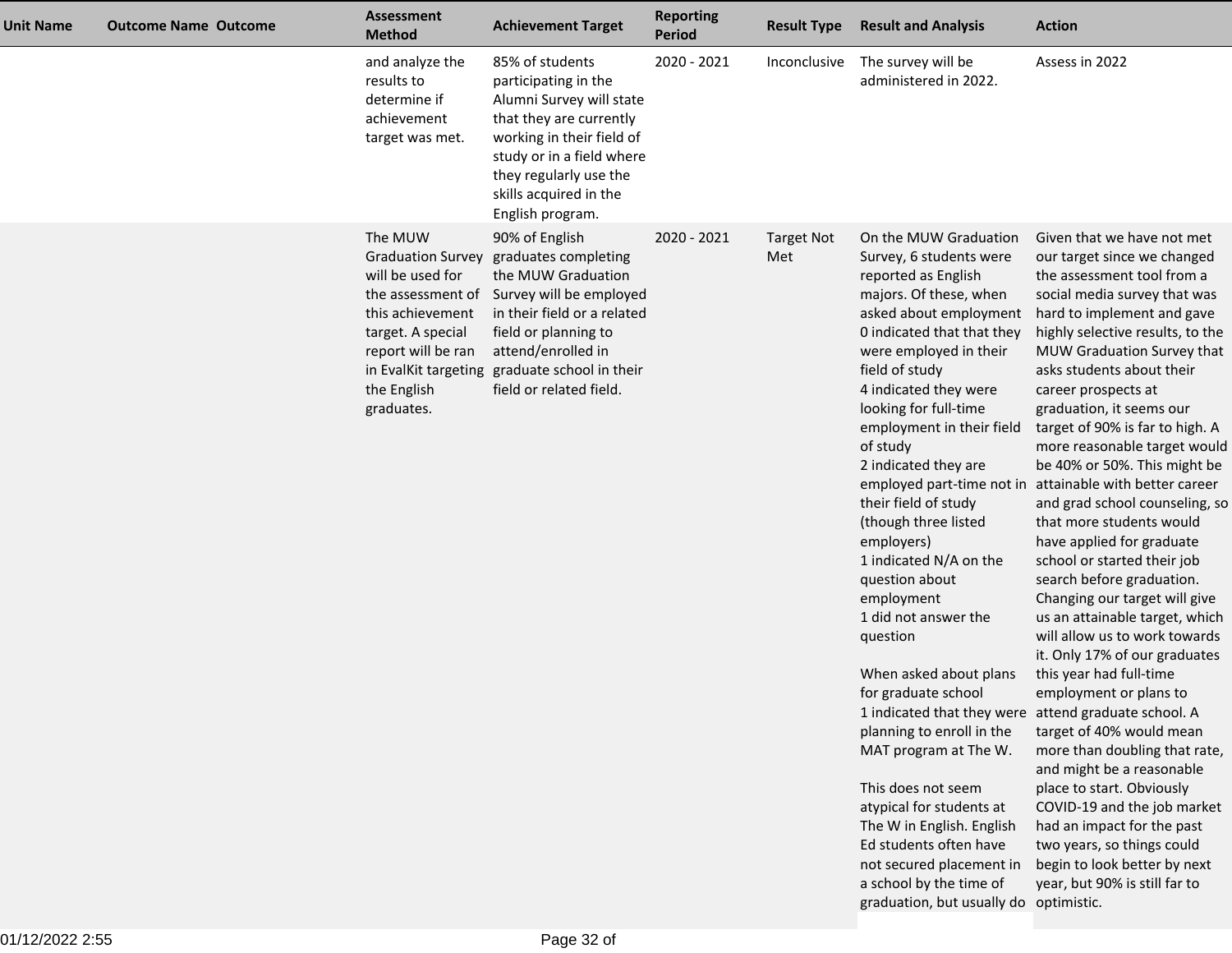| <b>Unit Name</b> | <b>Outcome Name Outcome</b> |                                                                                                                                                     | <b>Assessment</b><br><b>Method</b>                                                                                                                                                               | <b>Achievement Target</b>                                                                                                                                                                                                   | <b>Reporting</b><br><b>Period</b> | <b>Result Type</b>       | <b>Result and Analysis</b>                                                                                                                                                                                                                                                                                                                                                                                                                                                                                                                                                                                                                                                                                                                                 | <b>Action</b>                                                                                                                                                                                                                                                                                                                                                                                                                                                                                                                                                                                                                                                                                                                                                                                                                                                                                                                                                                                                                                                                                                                |
|------------------|-----------------------------|-----------------------------------------------------------------------------------------------------------------------------------------------------|--------------------------------------------------------------------------------------------------------------------------------------------------------------------------------------------------|-----------------------------------------------------------------------------------------------------------------------------------------------------------------------------------------------------------------------------|-----------------------------------|--------------------------|------------------------------------------------------------------------------------------------------------------------------------------------------------------------------------------------------------------------------------------------------------------------------------------------------------------------------------------------------------------------------------------------------------------------------------------------------------------------------------------------------------------------------------------------------------------------------------------------------------------------------------------------------------------------------------------------------------------------------------------------------------|------------------------------------------------------------------------------------------------------------------------------------------------------------------------------------------------------------------------------------------------------------------------------------------------------------------------------------------------------------------------------------------------------------------------------------------------------------------------------------------------------------------------------------------------------------------------------------------------------------------------------------------------------------------------------------------------------------------------------------------------------------------------------------------------------------------------------------------------------------------------------------------------------------------------------------------------------------------------------------------------------------------------------------------------------------------------------------------------------------------------------|
|                  |                             |                                                                                                                                                     | The MUW<br><b>Graduation Survey</b><br>will be used for<br>the assessment of<br>this achievement<br>target. A special<br>report will be ran<br>in EvalKit targeting<br>the English<br>graduates. | 90% of English<br>graduates completing<br>the MUW Graduation<br>Survey will be employed<br>in their field or a related<br>field or planning to<br>attend/enrolled in<br>graduate school in their<br>field or related field. | 2020 - 2021                       | <b>Target Not</b><br>Met | by the end of summer.<br>Other students may not<br>have definite graduate<br>accepted into a graduate<br>program later. This<br>student who graduated in asks students about their<br>May and has been offered career prospects at<br>an assistantship from<br>Another student applied<br>for the same program,<br>though we haven't heard<br>her results. A third is<br>teaching part-time in<br>Spanish and Drama and<br>may apply to graduate<br>school. Though these<br>with definite plans out of<br>6). it is not at all atypical<br>for the field. Finding<br>employment in English<br>(how do we define that?<br>or how do students define attend graduate school. A<br>it on the survey?) can take target of 40% would mean<br>considerable time. | Given that we have not met<br>our target since we changed<br>the assessment tool from a<br>school plans, but then are social media survey that was<br>hard to implement and gave<br>highly selective results, to the<br>happened for at least one MUW Graduation Survey that<br>graduation, it seems our<br>Western Illinois University. target of 90% is far to high. A<br>more reasonable target would<br>be 40% or 50%. This might be<br>attainable with better career<br>and grad school counseling, so<br>that more students would<br>have applied for graduate<br>school or started their job<br>search before graduation.<br>results look low (1 student Changing our target will give<br>us an attainable target, which<br>will allow us to work towards<br>it. Only 17% of our graduates<br>this year had full-time<br>employment or plans to<br>more than doubling that rate,<br>and might be a reasonable<br>place to start. Obviously<br>COVID-19 and the job market<br>had an impact for the past<br>two years, so things could<br>begin to look better by next<br>year, but 90% is still far to<br>optimistic. |
|                  | 4.1 (SLO)                   | Students will<br>complete a portfolio<br>of work that<br>demonstrates a<br>command of<br>grammar, syntax, and<br>aesthetic use of<br>language (CW). | <b>Creative Writing</b><br>will be assessed<br>with a rubric that<br>measures creative<br>use of language:<br>the mechanics of<br>grammar and<br>syntax, aesthetic                               | Students in EN 312 Students in EN 312 will<br>achieve on their Final<br>Portfolios an average of<br>at least 80% on the<br>Writing Skills Rubric.                                                                           | 2020 - 2021                       | <b>Target Not</b><br>Met | 21 students were assessed As we noted last year, we<br>using the department's<br>Writing Skills Rubric for<br>creative writing. 19<br>earned 80% or higher<br>$(12/15)$ , but two earned<br>10/15 or 66%. This is still<br>slightly lower than the                                                                                                                                                                                                                                                                                                                                                                                                                                                                                                         | should discuss whether to<br>lower our target to 70% on<br>the rubric (11 out of 15) or<br>whether it would be more<br>appropriate to set our target<br>to 90% of students who earn<br>80% on the rubric.<br>70% we had considered as The other discussion to have                                                                                                                                                                                                                                                                                                                                                                                                                                                                                                                                                                                                                                                                                                                                                                                                                                                           |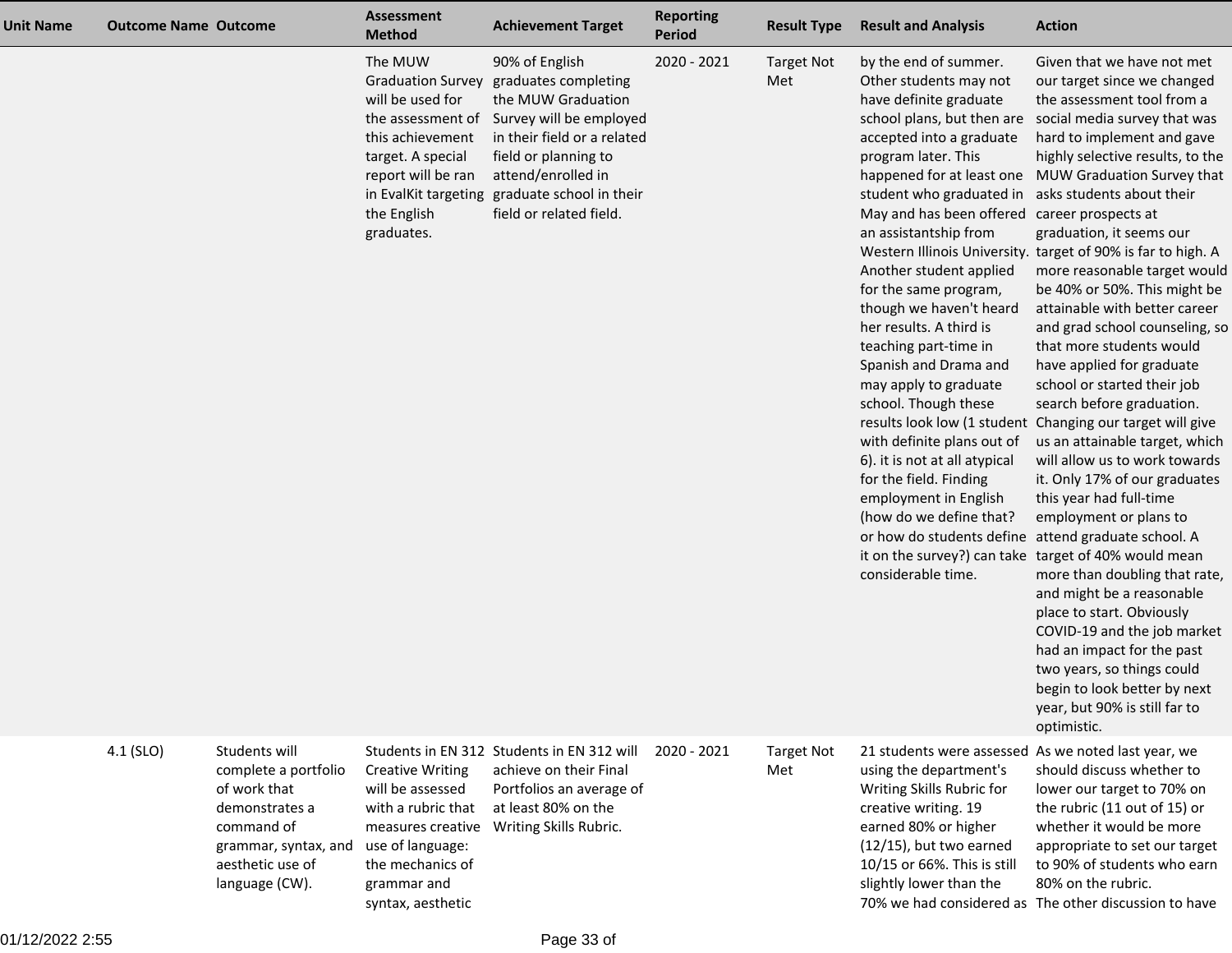| Unit Name | <b>Outcome Name Outcome</b> |                                                                                                                                                     | <b>Assessment</b><br><b>Method</b>                                                                                                                                                                               | <b>Achievement Target</b>                                                                                                                         | <b>Reporting</b><br><b>Period</b> | <b>Result Type</b>       | <b>Result and Analysis</b>                                                                                                                                                                                                                                                                                                                                                                                                                                                                                                                                                                                                                                                                                                                                                                                                                                                   | <b>Action</b>                                                                                                                                                                                                                                                                                                                                                                                                                              |
|-----------|-----------------------------|-----------------------------------------------------------------------------------------------------------------------------------------------------|------------------------------------------------------------------------------------------------------------------------------------------------------------------------------------------------------------------|---------------------------------------------------------------------------------------------------------------------------------------------------|-----------------------------------|--------------------------|------------------------------------------------------------------------------------------------------------------------------------------------------------------------------------------------------------------------------------------------------------------------------------------------------------------------------------------------------------------------------------------------------------------------------------------------------------------------------------------------------------------------------------------------------------------------------------------------------------------------------------------------------------------------------------------------------------------------------------------------------------------------------------------------------------------------------------------------------------------------------|--------------------------------------------------------------------------------------------------------------------------------------------------------------------------------------------------------------------------------------------------------------------------------------------------------------------------------------------------------------------------------------------------------------------------------------------|
|           | 4.1 (SLO)                   | Students will<br>complete a portfolio<br>of work that<br>demonstrates a<br>command of<br>grammar, syntax, and<br>aesthetic use of<br>language (CW). | use of language,<br>and use of<br>genres used in<br>their Final<br>Portfolios. Each<br>instructor will<br>complete the<br><b>Writing Skills</b><br>Rubric after<br>grading Final<br>Portfolios for the<br>class. | Students in EN 312 will<br>achieve on their Final<br>conventions of the Portfolios an average of<br>at least 80% on the<br>Writing Skills Rubric. | 2020 - 2021                       | <b>Target Not</b><br>Met | a possible new target, so<br>we would not have met<br>our target had we done<br>that. It is not unusual to<br>have a few students in a<br>creative writing class who creative use of language.<br>are capable of writing, but<br>who do not excel when<br>you also consider<br>aesthetic use of language<br>and genre conventions.<br>Of the students who met<br>the target, 12/21 (57%)<br>earned a 14 or higher or<br>93%-100% on the rubric,<br>and 7 (33%) earned a 12<br>or 13 (80%-86%) on the<br>rubric. 90% of students<br>met our target, in other<br>words. Most students do<br>very well in EN 312 and<br>are writing creatively by<br>the time they are finished.<br>The few who don't aren't<br>likely to continue in<br>creative writing, though<br>they have usually<br>improved as writers and<br>do well in terms of<br>mechanics of grammar<br>and syntax. | with creative writing faculty<br>would be to consider whether<br>we can make any changes to<br>EN 312 that would help<br>students improve on their                                                                                                                                                                                                                                                                                         |
|           |                             |                                                                                                                                                     | Senior Portfolio<br>will be assessed<br>use of language:<br>the mechanics of<br>grammar and<br>syntax, aesthetic<br>use of language,<br>and use of<br>conventions of the<br>genres used in<br>their final        | Students in EN 419 Students in EN 419 will<br>achieve on their Senior<br>Portfolios an average of<br>with a rubric that at least 85% on the       | 2020 - 2021                       | <b>Target Met</b>        | 2 students were assessed<br>from EN 419 in Fall 2020<br>and 2 students were<br>assessed in Spring 2021.<br>All earned more than 85%<br>on the Writing Skills<br>Rubric with 1 earning<br>13/15 (87%), 2 students<br>earning 14/15 (93%), and<br>1 student earning 15/15.<br>Students who complete<br>the requirements for the<br>concentration or the<br>minor take the same                                                                                                                                                                                                                                                                                                                                                                                                                                                                                                 | Since we met our goal, no<br>specific actions are necessary.<br>We need to continue to<br>assess the senior portfolio as<br>the best way to tell the final<br>product of the creative<br>writing students. When<br>reviewing the portfolio, it is<br>important to make a<br>distinction between the early<br>work of the student and the<br>more recent work, since many<br>give a chronological overview<br>of their writing at The W (or |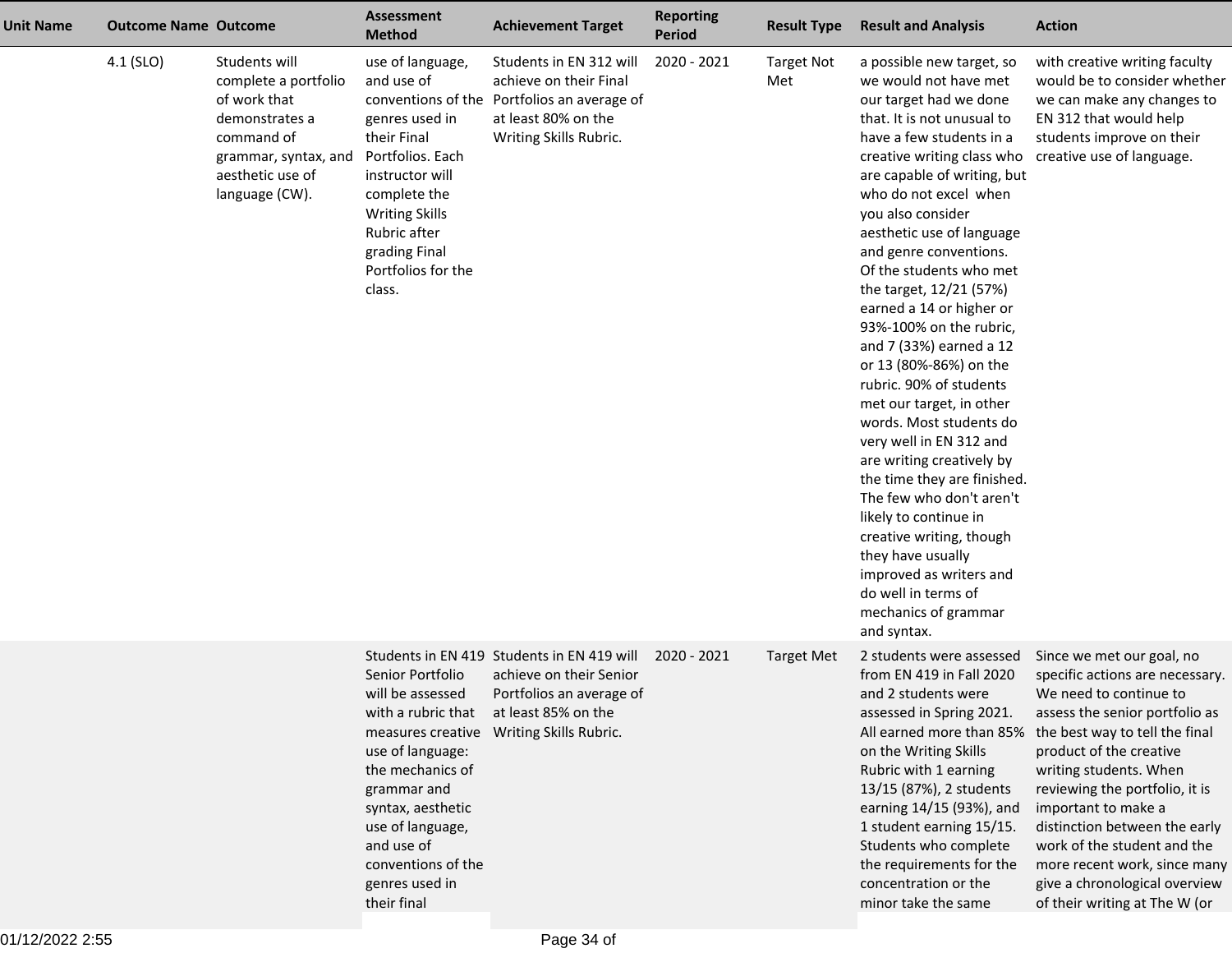| <b>Unit Name</b> | <b>Outcome Name Outcome</b> |                                                                            | <b>Assessment</b><br><b>Method</b>                                                                                                                                    | <b>Achievement Target</b>                                                                                                       | <b>Reporting</b><br><b>Period</b> | <b>Result Type</b> | <b>Result and Analysis</b>                                                                                                                                                                                                                                                                                                                                                                                                                                                                                                                                                                                                                                                                                                                                                                                                                                                                                                                             | <b>Action</b>                                                                                                                                                                                                                                                                                                                                                                                                                                                      |
|------------------|-----------------------------|----------------------------------------------------------------------------|-----------------------------------------------------------------------------------------------------------------------------------------------------------------------|---------------------------------------------------------------------------------------------------------------------------------|-----------------------------------|--------------------|--------------------------------------------------------------------------------------------------------------------------------------------------------------------------------------------------------------------------------------------------------------------------------------------------------------------------------------------------------------------------------------------------------------------------------------------------------------------------------------------------------------------------------------------------------------------------------------------------------------------------------------------------------------------------------------------------------------------------------------------------------------------------------------------------------------------------------------------------------------------------------------------------------------------------------------------------------|--------------------------------------------------------------------------------------------------------------------------------------------------------------------------------------------------------------------------------------------------------------------------------------------------------------------------------------------------------------------------------------------------------------------------------------------------------------------|
|                  |                             |                                                                            | portfolios. Each<br>instructor will<br>complete the<br><b>Writing Skills</b><br>Rubric after<br>grading Senior<br>Portfolios for the<br>class.                        | Students in EN 419 will<br>achieve on their Senior<br>Portfolios an average of<br>at least 85% on the<br>Writing Skills Rubric. | 2020 - 2021                       | <b>Target Met</b>  | number of creative writing at community college). For<br>classes, and though they<br>may specialize in different their introductions to see<br>genres (poetry,<br>playwriting, and fiction<br>were represented most in<br>the portfolios this year),<br>they are well prepared to<br>continue with their<br>creative writing.                                                                                                                                                                                                                                                                                                                                                                                                                                                                                                                                                                                                                          | this, it is important to read<br>which works they are<br>proudest of and asses those.<br>With new faculty coming into<br>the program, it will be<br>important to review the<br>writing skills rubric with them<br>as well.                                                                                                                                                                                                                                         |
|                  | 5.1 (SLO)                   | Students will be able<br>to discuss the<br>conventions of a<br>genre (CW). | Students in EN<br>311, EN 411, EN<br>412 and EN 415<br>will complete an<br>exam that includes<br>questions about<br>the conventions of<br>the genre being<br>studied. | Students will achieve an 2020 - 2021<br>average of at least 85%<br>on the exam.                                                 |                                   | <b>Target Met</b>  | Of the 4 students in EN<br>412 Poetry Writing<br>Workshop and 1 student<br>in EN 415 Advanced<br>Writing workshop, 3<br>completed the final exam.<br>One never attended the<br>class and the other<br>stopped attending in<br>October, but neither<br>student withdrew. All<br>three students who<br>completed the course and classes and help to recruit<br>than 85% on the final<br>exam, earning 93%, 90%,<br>and 93% respectively.<br>In Spring 2021 a section of<br>EN 411 Fiction Writing<br>Workshop was scheduled,<br>but no students were<br>enrolled in the class when<br>the instructor left the<br>university before the<br>beginning of the semester,<br>so the class was cancelled<br>and his other classes were<br>reassigned. There was also<br>no section of EN 311<br>Nonfiction Writing offered<br>in 2020-2021. It will be<br>offered again in Fall 2021.<br>Therefore, 100% of<br>students who were<br>assessed on the final exam | Since we met our target, no<br>action is required. The<br>disconcerting fact that this<br>assessment shows, though, is<br>that enrollment in English and<br>in Creative Writing classes is<br>down significantly. Therefore,<br>our main action will be to<br>recruit students. There is<br>interest in the concentration,<br>and we hope that new faculty<br>will also bring attention to<br>too the final earned higher more students to upper-level<br>classes. |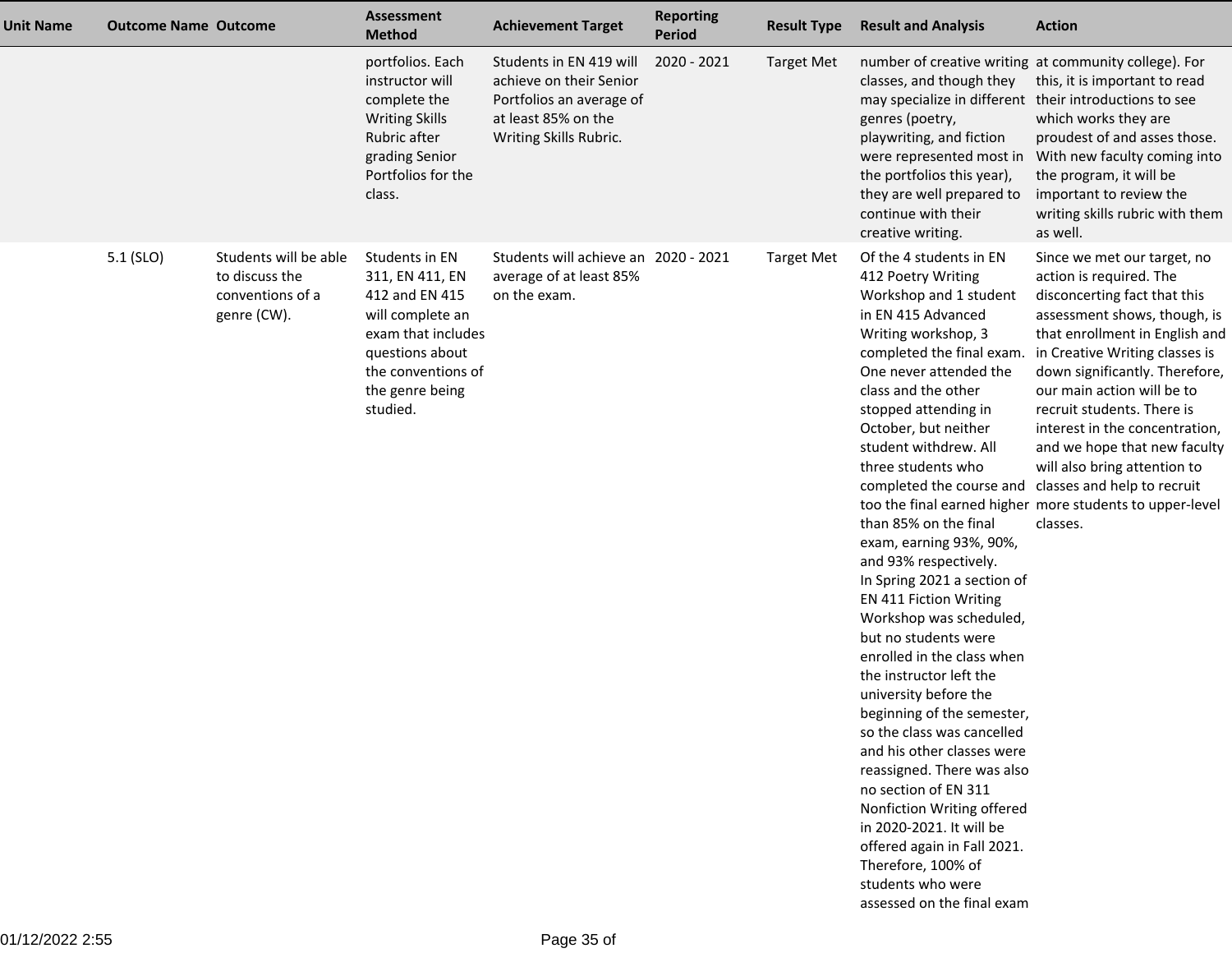| <b>Unit Name</b> | <b>Outcome Name Outcome</b> |                                                                                   | <b>Assessment</b><br><b>Method</b>                                                                                                                                          | <b>Achievement Target</b>                                                                                                | <b>Reporting</b><br><b>Period</b> | <b>Result Type</b>       | <b>Result and Analysis</b>                                                                                                                                                                                                                                                                                                                                                                                                                                                                                                                                                                                                    | <b>Action</b>                                                                                                                                                                                                                                                                                                                                                                                                                                                                                                                                                                                   |
|------------------|-----------------------------|-----------------------------------------------------------------------------------|-----------------------------------------------------------------------------------------------------------------------------------------------------------------------------|--------------------------------------------------------------------------------------------------------------------------|-----------------------------------|--------------------------|-------------------------------------------------------------------------------------------------------------------------------------------------------------------------------------------------------------------------------------------------------------------------------------------------------------------------------------------------------------------------------------------------------------------------------------------------------------------------------------------------------------------------------------------------------------------------------------------------------------------------------|-------------------------------------------------------------------------------------------------------------------------------------------------------------------------------------------------------------------------------------------------------------------------------------------------------------------------------------------------------------------------------------------------------------------------------------------------------------------------------------------------------------------------------------------------------------------------------------------------|
|                  | 5.1 (SLO)                   | Students will be able<br>to discuss the<br>conventions of a<br>genre (CW).        | Students in EN<br>311, EN 411, EN<br>412 and EN 415<br>will complete an<br>exam that includes<br>questions about<br>the conventions of<br>the genre being<br>studied.       | Students will achieve an 2020 - 2021<br>average of at least 85%<br>on the exam.                                          |                                   | <b>Target Met</b>        | earned an 85% or higher.<br>The students who<br>managed to complete the<br>class demonstrated high<br>competence in discussing<br>the conventions of genre.<br>The students who did not<br>complete the class were<br>affected by COVID-19.<br>One had a death in her<br>family, and the other<br>moved away from<br>Columbus and was<br>working. Though these<br>students might have been<br>able to complete the class<br>if they had stayed in it,<br>their home situations and<br>other extenuating<br>circumstances caused<br>them to stop attending.                                                                    | Since we met our target, no<br>action is required. The<br>disconcerting fact that this<br>assessment shows, though, is<br>that enrollment in English and<br>in Creative Writing classes is<br>down significantly. Therefore,<br>our main action will be to<br>recruit students. There is<br>interest in the concentration,<br>and we hope that new faculty<br>will also bring attention to<br>classes and help to recruit<br>more students to upper-level<br>classes.                                                                                                                           |
|                  | 6.1 (SLO)                   | Students will develop<br>the ability to teach<br>English as a second<br>language. | semester, the<br>department TESL<br>director will<br>review student<br>records to<br>determine if all<br>course<br>requirements for<br>the TESL<br>Certificate were<br>met. | At the end of each 25% of English majors<br>and minors will earn the<br>TESL certification by the<br>time they graduate. | 2020 - 2021                       | <b>Target Not</b><br>Met | Of the seven (7) English<br>majors who graduated in<br>2020-2021, one (1) earned assessing the number of<br>14% of graduates, rather<br>than 25%, so we did not<br>meet our target. The<br>reduced numbers of<br>English graduates last<br>year, due in part to<br>COVID-19 and lower<br>enrollment in our<br>program, undoubtedly<br>had an effect. Three<br>students completed the<br>program last year. One<br>was a graduating senior,<br>one was a junior English<br>major, and the third was<br>not an English major.<br>There is still strong<br>interest in the TESL<br>certificate, so we are<br>optimistic that the | Since we did not meet our<br>target, we need to continue<br>the TESL Certificate. This is majors who graduate with the<br>TESL certificate. We will also<br>increase our efforts to recruit<br>for the TESL classes and<br>therefore for the certificate<br>program, as we recruit for the<br>program, where enrollments<br>have fallen during COVID-19.<br>The new English curriculum<br>with new concentrations<br>should also help garner<br>interest in the TESL program<br>because they allow more<br>general English electives, so<br>the TESL classes can all count<br>toward the major. |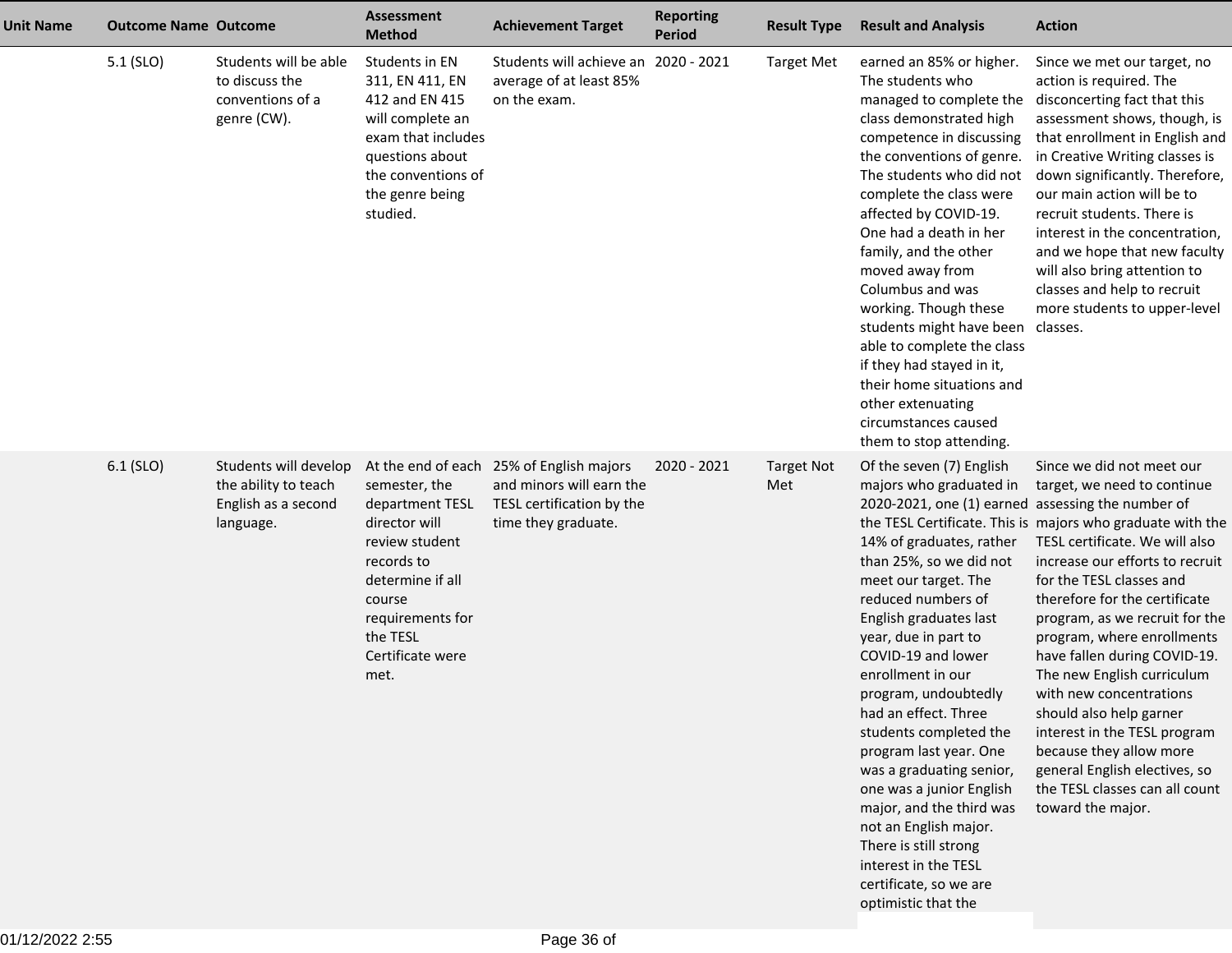| <b>Unit Name</b>                                                  | <b>Outcome Name Outcome</b> |                                                                                                                   | <b>Assessment</b><br><b>Method</b>                                                                                                                                                                | <b>Achievement Target</b>                                                                                                                                                       | <b>Reporting</b><br><b>Period</b> | <b>Result Type</b>       | <b>Result and Analysis</b>                                                                                                                                                                                                                                                                                                                                                                                                                                                                                                                                                          | <b>Action</b>                                                                                                                                                                                                                                                                                                                                                                                                                                                                                                                                                   |
|-------------------------------------------------------------------|-----------------------------|-------------------------------------------------------------------------------------------------------------------|---------------------------------------------------------------------------------------------------------------------------------------------------------------------------------------------------|---------------------------------------------------------------------------------------------------------------------------------------------------------------------------------|-----------------------------------|--------------------------|-------------------------------------------------------------------------------------------------------------------------------------------------------------------------------------------------------------------------------------------------------------------------------------------------------------------------------------------------------------------------------------------------------------------------------------------------------------------------------------------------------------------------------------------------------------------------------------|-----------------------------------------------------------------------------------------------------------------------------------------------------------------------------------------------------------------------------------------------------------------------------------------------------------------------------------------------------------------------------------------------------------------------------------------------------------------------------------------------------------------------------------------------------------------|
|                                                                   | 6.1 (SLO)                   | Students will develop<br>the ability to teach<br>English as a second<br>language.                                 | At the end of each<br>semester, the<br>department TESL<br>director will<br>review student<br>records to<br>determine if all<br>course<br>requirements for<br>the TESL<br>Certificate were<br>met. | 25% of English majors<br>and minors will earn the<br>TESL certification by the<br>time they graduate.                                                                           | 2020 - 2021                       | <b>Target Not</b><br>Met | numbers will pick up again Since we did not meet our<br>soon                                                                                                                                                                                                                                                                                                                                                                                                                                                                                                                        | target, we need to continue<br>assessing the number of<br>majors who graduate with the<br>TESL certificate. We will also<br>increase our efforts to recruit<br>for the TESL classes and<br>therefore for the certificate<br>program, as we recruit for the<br>program, where enrollments<br>have fallen during COVID-19.<br>The new English curriculum<br>with new concentrations<br>should also help garner<br>interest in the TESL program<br>because they allow more<br>general English electives, so<br>the TESL classes can all count<br>toward the major. |
| Program - Film 1.1 (GEO 2.a.)<br>Studies - Minor<br>${2016-2017}$ |                             | Students will<br>demonstrate the<br>ability to analyze films Knowledge and<br>as cultural and<br>aesthetic works. | Using the AAC&U<br>Intercultural<br>Competence<br>VALUE rubric,<br>departmental<br>faculty will assess<br>samples of written rubric.<br>film analyses from<br>students in<br>relevant courses.    | The average score of<br>assessed film analyses<br>from relevant lower-<br>level courses will be at<br>least 2 on the 4-point<br>Intercultural Knowledge<br>and Competence VALUE | 2020 - 2021                       | <b>Target Met</b>        | 201 were analyzed using<br>the Intercultural<br>Knowledge and<br>Competence VALUE<br>rubric. The mean score of<br>2.78 ( $n = 9$ ) exceeded the<br>target threshold of 2 on<br>the rubric's 4-point scale,<br>with 7 of 9 samples<br>meeting or exceeding the<br>threshold. These results<br>indicate that students are<br>developing intercultural<br>awareness in their analysis<br>of films from different<br>cultural milieus. (FLM 201<br>was the only lower-level<br>course offered during the<br>academic year with an<br>assignment relevant to<br>this assessment measure. | Writing samples from FLM Coordinator didn't enter an<br>action statement.                                                                                                                                                                                                                                                                                                                                                                                                                                                                                       |
|                                                                   |                             |                                                                                                                   | Using the AAC&U<br>Intercultural<br>Knowledge and<br>Competence                                                                                                                                   | The average score of<br>assessed film analyses<br>from relevant upper-<br>level courses will be at                                                                              | 2020 - 2021                       | <b>Target Met</b>        | 405 were analyzed using<br>the Intercultural<br>Knowledge and                                                                                                                                                                                                                                                                                                                                                                                                                                                                                                                       | Writing samples from FLM Coordinator didn't enter an<br>action statement.                                                                                                                                                                                                                                                                                                                                                                                                                                                                                       |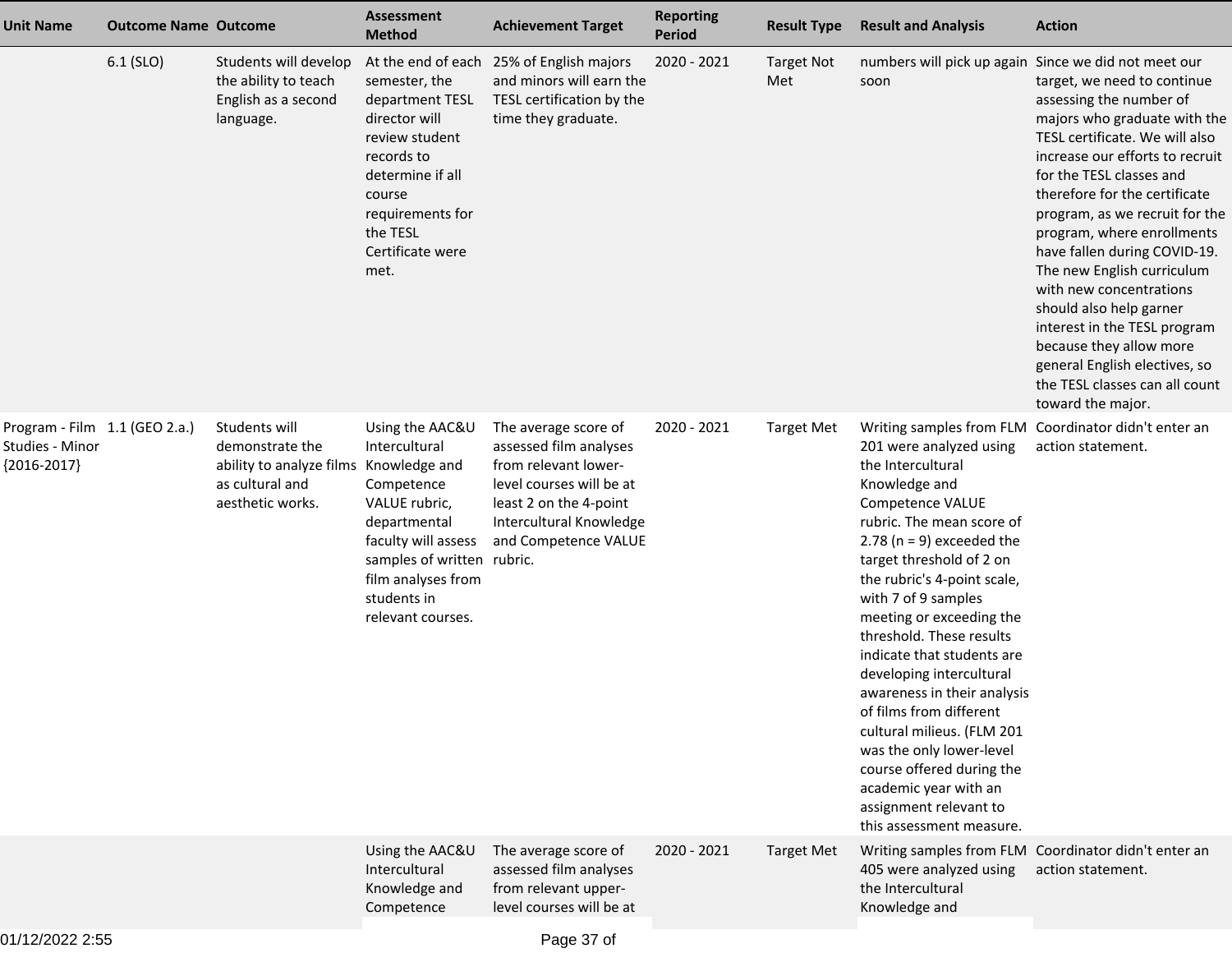| <b>Unit Name</b> | <b>Outcome Name Outcome</b> |                                                                                                                   | <b>Assessment</b><br><b>Method</b>                                                                                                           | <b>Achievement Target</b>                                                                                                                                                | <b>Reporting</b><br><b>Period</b> | <b>Result Type</b> | <b>Result and Analysis</b>                                                                                                                                                                                                                                                                                                                                                                                                                                                                                                                                                                               | <b>Action</b>                                                                           |
|------------------|-----------------------------|-------------------------------------------------------------------------------------------------------------------|----------------------------------------------------------------------------------------------------------------------------------------------|--------------------------------------------------------------------------------------------------------------------------------------------------------------------------|-----------------------------------|--------------------|----------------------------------------------------------------------------------------------------------------------------------------------------------------------------------------------------------------------------------------------------------------------------------------------------------------------------------------------------------------------------------------------------------------------------------------------------------------------------------------------------------------------------------------------------------------------------------------------------------|-----------------------------------------------------------------------------------------|
|                  |                             |                                                                                                                   | VALUE rubric,<br>departmental<br>faculty will assess<br>samples of written rubric.<br>film analyses from<br>students in<br>relevant courses. | least 3 on the 4-point<br>Intercultural Knowledge<br>and Competence VALUE                                                                                                | 2020 - 2021                       | <b>Target Met</b>  | Competence VALUE<br>rubric. The mean score of<br>4.0 exceeded the target<br>threshold of 3 on the<br>rubric's 4-point scale, but<br>interpretation of the<br>results is limited by the<br>small sample size $(n = 2)$ .<br>This year's offering of FLM<br>405 focused specifically on<br>Japanese films. (COM/WS<br>303 was not offered<br>during the academic year<br>because of low<br>enrollment.)                                                                                                                                                                                                    | Coordinator didn't enter an<br>action statement.                                        |
|                  | 1.2 (SAO)                   | Students will<br>demonstrate<br>awareness of films<br>from a variety of<br>genres, cultures, and<br>time periods. | Departmental<br>faculty will assess<br>viewed by<br>students in<br>relevant courses<br>with a survey.                                        | At least 90 percent of<br>students surveyed will<br>the variety of films report having viewed<br>films from more than<br>two genres.                                     | 2020 - 2021                       | <b>Target Met</b>  | Departmental faculty<br>surveyed films viewed by<br>students in FLM 101, FLM<br>201, FLM 301, and FLM<br>405 to assess the variety<br>of film genres viewed by<br>students in these courses.<br>All students (100 percent)<br>had viewed films from<br>more than two genres.<br>Action, drama, horror, and<br>science fiction genre films<br>were the most common<br>types, and a variety of<br>other genres (Western,<br>musical, crime, and war)<br>were also viewed.<br>(Student film viewing was<br>surveyed per course, so<br>total might reflect<br>students enrolled in more<br>than one course.) | Coordinator didn't enter an<br>action statement.                                        |
|                  | 2.1 (GEO 1.c.)              | Students will<br>demonstrate clear,<br>concise writing about<br>films.                                            | Using the AAC&U<br>Written<br>Communication<br>VALUE rubric,<br>departmental<br>faculty will assess<br>student writing<br>samples from       | The average score of<br>assessed student writing<br>samples from upper-<br>level courses will be at<br>least 3 on the 4-point<br><b>Written Communication</b><br>rubric. | 2020 - 2021                       | Inconclusive       | The assessment<br>coordinator did not input<br>data for the 2020-2021<br>assessment cycle.                                                                                                                                                                                                                                                                                                                                                                                                                                                                                                               | The assessment coordinator<br>did not input data for the<br>2020-2021 assessment cycle. |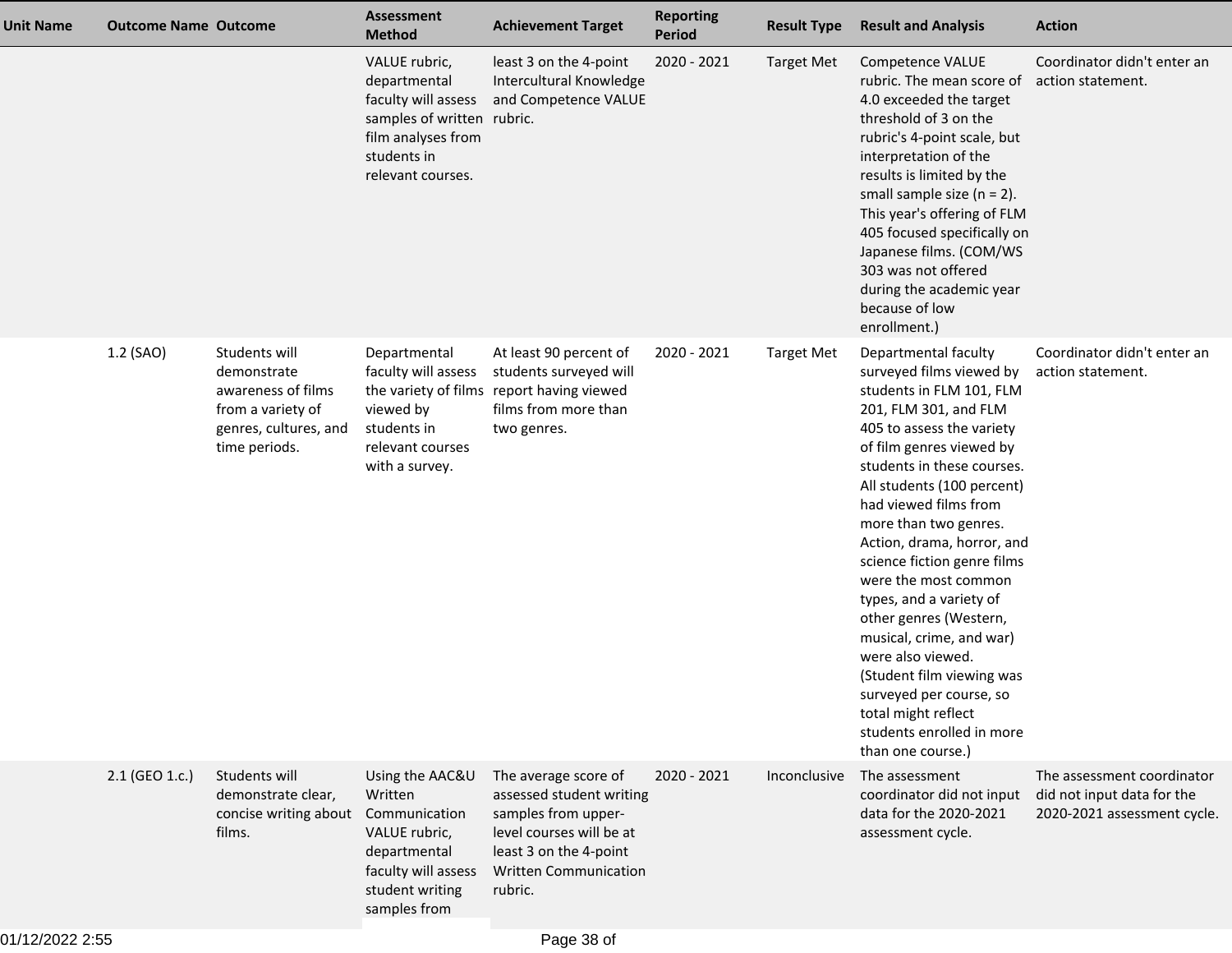| <b>Unit Name</b>                                                                           | <b>Outcome Name Outcome</b> |                                                                                                                                                                                                                                                                  | <b>Assessment</b><br><b>Method</b>                                                                                                                                                                                                                | <b>Achievement Target</b>                                                                                                                                                                          | <b>Reporting</b><br><b>Period</b> | <b>Result Type</b>  | <b>Result and Analysis</b>                                                                                                                                                                                                                                                                                                                         | <b>Action</b>                                                                                                                                                                                                      |
|--------------------------------------------------------------------------------------------|-----------------------------|------------------------------------------------------------------------------------------------------------------------------------------------------------------------------------------------------------------------------------------------------------------|---------------------------------------------------------------------------------------------------------------------------------------------------------------------------------------------------------------------------------------------------|----------------------------------------------------------------------------------------------------------------------------------------------------------------------------------------------------|-----------------------------------|---------------------|----------------------------------------------------------------------------------------------------------------------------------------------------------------------------------------------------------------------------------------------------------------------------------------------------------------------------------------------------|--------------------------------------------------------------------------------------------------------------------------------------------------------------------------------------------------------------------|
|                                                                                            | 2.1 (GEO 1.c.)              | Students will<br>demonstrate clear,<br>concise writing about<br>films.                                                                                                                                                                                           | relevant courses.                                                                                                                                                                                                                                 | The average score of<br>assessed student writing<br>samples from upper-<br>level courses will be at<br>least 3 on the 4-point<br><b>Written Communication</b><br>rubric.                           | 2020 - 2021                       | Inconclusive        | The assessment<br>coordinator did not input<br>data for the 2020-2021<br>assessment cycle.                                                                                                                                                                                                                                                         | The assessment coordinator<br>did not input data for the<br>2020-2021 assessment cycle.                                                                                                                            |
|                                                                                            | $3.1$ (SLO)                 | Students will show<br>that they can access<br>films in multiple<br>content-delivery<br>modes.                                                                                                                                                                    | Using a survey,<br>departmental<br>faculty will assess<br>the variety of<br>cinema, online<br>streaming services,<br>TV broadcast,<br>archival storage,<br>etc.) used by<br>students in<br>relevant courses to<br>watch films.                    | At least 80 percent of<br>students surveyed will<br>report having viewed<br>films via two or more<br>modes (traditional content-delivery modes.                                                    | 2020 - 2021                       | Inconclusive        | The assessment<br>coordinator did not input<br>data for the 2020-2021<br>assessment cycle.                                                                                                                                                                                                                                                         | The assessment coordinator<br>did not input data for the<br>2020-2021 assessment cycle.                                                                                                                            |
|                                                                                            | 3.2 (PO 3.a.)               | The program will<br>encourage students to faculty will assess<br>access films in a<br>variety of content-<br>delivery modes by<br>using instructional<br>technologies such as<br>online course delivery<br>to allow students<br>flexibility in viewing<br>films. | Departmental<br>yearly course<br>offerings to<br>determine course-<br>delivery mode.                                                                                                                                                              | At least 50 percent of<br>relevant courses will be<br>delivered via online<br>course delivery.                                                                                                     | 2020 - 2021                       | <i>Inconclusive</i> | The assessment<br>coordinator did not input<br>data for the 2020-2021<br>assessment cycle.                                                                                                                                                                                                                                                         | The assessment coordinator<br>did not input data for the<br>2020-2021 assessment cycle.                                                                                                                            |
| Program - Fine 1.1 (SLO)<br>Arts (including<br>Studio Art<br>Minor) - BFA<br>${2016-2017}$ |                             | Students will<br>successfully complete participating in<br>the Foundation<br>Portfolio Review as a<br>BFA program entry<br>requirement.                                                                                                                          | Students<br><b>ART 200</b><br>Foundation<br>Portfolio Review<br>are required to<br>submit a portfolio<br>of artwork from<br>ART 103 Design I,<br>ART 104 Design II,<br>ART 105 Drawing I,<br>ART 106 Drawing<br>II, ART 107 Three-<br>Dimensional | The average score of<br>students assessed will<br>be at least 5 "meets<br>expectations" out of the<br>seven total areas using<br>the departmental<br><b>Foundation Portfolio</b><br>Review rubric. | 2020 - 2021                       | <b>Target Met</b>   | in reviewing the data, we<br>had a 100% passing rate<br>for the fall and spring<br>reviews. Our Canvas<br>course features examples<br>of a portfolio review as<br>well as examples of<br>writing approaches. The<br>faculty continues to meet<br>with the students for a<br>Q&A period to discuss<br>requirements and address<br>student concerns. | The Foundation Portfolio is a<br>key milestone in the<br>educational experience of our<br>art majors, so it will continue,<br>with possible modifications,<br>to be a integral part of our<br>academic assessment. |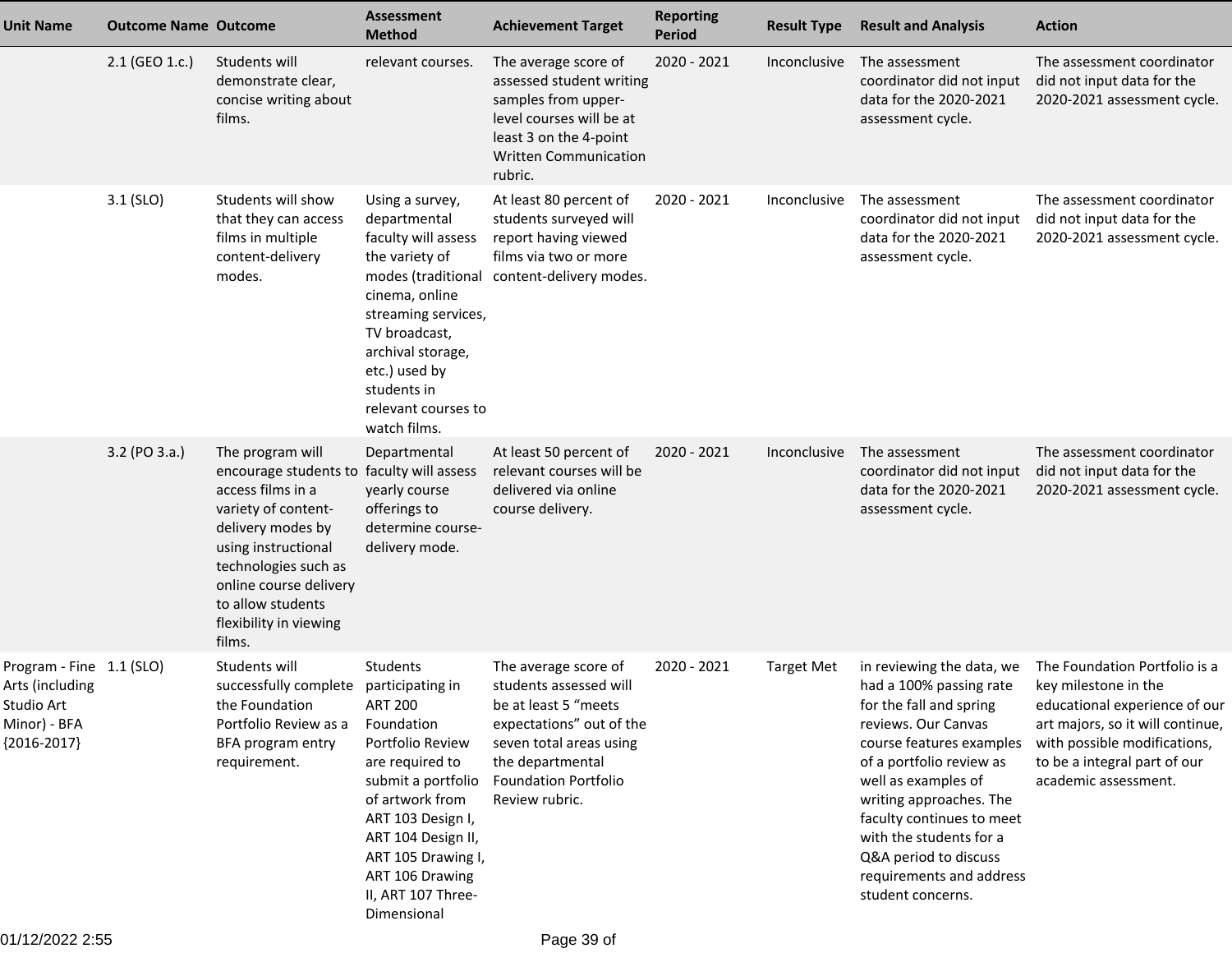| <b>Unit Name</b>                                                                           | <b>Outcome Name Outcome</b> |                                                                                                                        | <b>Assessment</b><br><b>Method</b>                                                                                                                                                                                                                                                                                                                                                                                                                                                           | <b>Achievement Target</b>                                                                                                                                                                                            | <b>Reporting</b><br>Period | <b>Result Type</b>       | <b>Result and Analysis</b>                                                                                                                                                                                                                                                                                                                                                                                                                                                                                                                                                                                                                                                                                                                                                                                                               | <b>Action</b>                                                                                                                                                                                                                                                                                                                                       |
|--------------------------------------------------------------------------------------------|-----------------------------|------------------------------------------------------------------------------------------------------------------------|----------------------------------------------------------------------------------------------------------------------------------------------------------------------------------------------------------------------------------------------------------------------------------------------------------------------------------------------------------------------------------------------------------------------------------------------------------------------------------------------|----------------------------------------------------------------------------------------------------------------------------------------------------------------------------------------------------------------------|----------------------------|--------------------------|------------------------------------------------------------------------------------------------------------------------------------------------------------------------------------------------------------------------------------------------------------------------------------------------------------------------------------------------------------------------------------------------------------------------------------------------------------------------------------------------------------------------------------------------------------------------------------------------------------------------------------------------------------------------------------------------------------------------------------------------------------------------------------------------------------------------------------------|-----------------------------------------------------------------------------------------------------------------------------------------------------------------------------------------------------------------------------------------------------------------------------------------------------------------------------------------------------|
| Program - Fine 1.1 (SLO)<br>Arts (including<br>Studio Art<br>Minor) - BFA<br>${2016-2017}$ |                             | Students will<br>successfully complete<br>the Foundation<br>Portfolio Review as a<br>BFA program entry<br>requirement. | Design, ART 195<br>Computers in Art,<br>and other<br>for studio courses<br>to be evaluated<br>with the<br>departmental<br>rubric. A minimum<br>of three faculty<br>members will<br>complete the<br>assessments.                                                                                                                                                                                                                                                                              | The average score of<br>students assessed will<br>be at least 5 "meets<br>examples of works expectations" out of the<br>seven total areas using<br>the departmental<br><b>Foundation Portfolio</b><br>Review rubric. | 2020 - 2021                | <b>Target Met</b>        | in reviewing the data, we<br>had a 100% passing rate<br>for the fall and spring<br>reviews. Our Canvas<br>course features examples<br>of a portfolio review as<br>well as examples of<br>writing approaches. The<br>faculty continues to meet<br>with the students for a<br>Q&A period to discuss<br>requirements and address<br>student concerns.                                                                                                                                                                                                                                                                                                                                                                                                                                                                                       | The Foundation Portfolio is a<br>key milestone in the<br>educational experience of our<br>art majors, so it will continue,<br>with possible modifications,<br>to be a integral part of our<br>academic assessment.                                                                                                                                  |
|                                                                                            | $2.1$ (SLO)                 | Students will develop<br>competency in<br>completing a written<br>formal analysis of<br>their works.                   | Students enrolled<br>in all 100 and 200<br>level ART studio<br>courses are<br>a formal analysis<br>of one of their<br>works of art each<br>semester. The<br>analysis will focus<br>on the formal<br>elements (line,<br>color, light, shape,<br>etc.) and the<br>principles of<br>design (emphasis,<br>movement,<br>harmony, variety,<br>etc.) that are used<br>to create a<br>composition. Each<br>work will be<br>evaluated by the<br>instructor of<br>record using a<br>department rubric. | The average score of<br>students will be at least<br>a "2" on the 1-4 scale<br>using the departmental<br>required to submit Formal Analysis Review<br>rubric.                                                        | 2020 - 2021                | <b>Target Not</b><br>Met | We did not meet the<br>target we had a 2.8<br>average for the fall and<br>spring formal analysis<br>reviews. We are closer to<br>our target of 3. We have<br>determined that a formal<br>analysis for some of our<br>students will remain a<br>challenge due to their<br>previous educational<br>experiences. We are<br>planning to change the<br>formal analysis<br>requirement to reflect our<br>concerns: we propose<br>splitting the analysis into<br>three parts, 1. a process<br>narrative where the<br>student discusses<br>process/materials/techniq<br>ue decisions ; 2. a design<br>analysis where we will<br>choose a work from our<br>permanent collection or<br>from art history where<br>students will address,<br>without attachment, the<br>design/compositional<br>strategies employed; 3. a<br>strengths/weakness/impr | The three changes that we<br>propose of breaking the<br>analysis into three parts, (see<br>above) 1. a process narrative<br>; 2. a design analysis where<br>we will choose a work from<br>our permanent collection 3. a<br>strengths/weakness/improve<br>ment essay will be more in<br>keeping with a<br>freshman/sophomore level of<br>experience. |

ovement essay focusing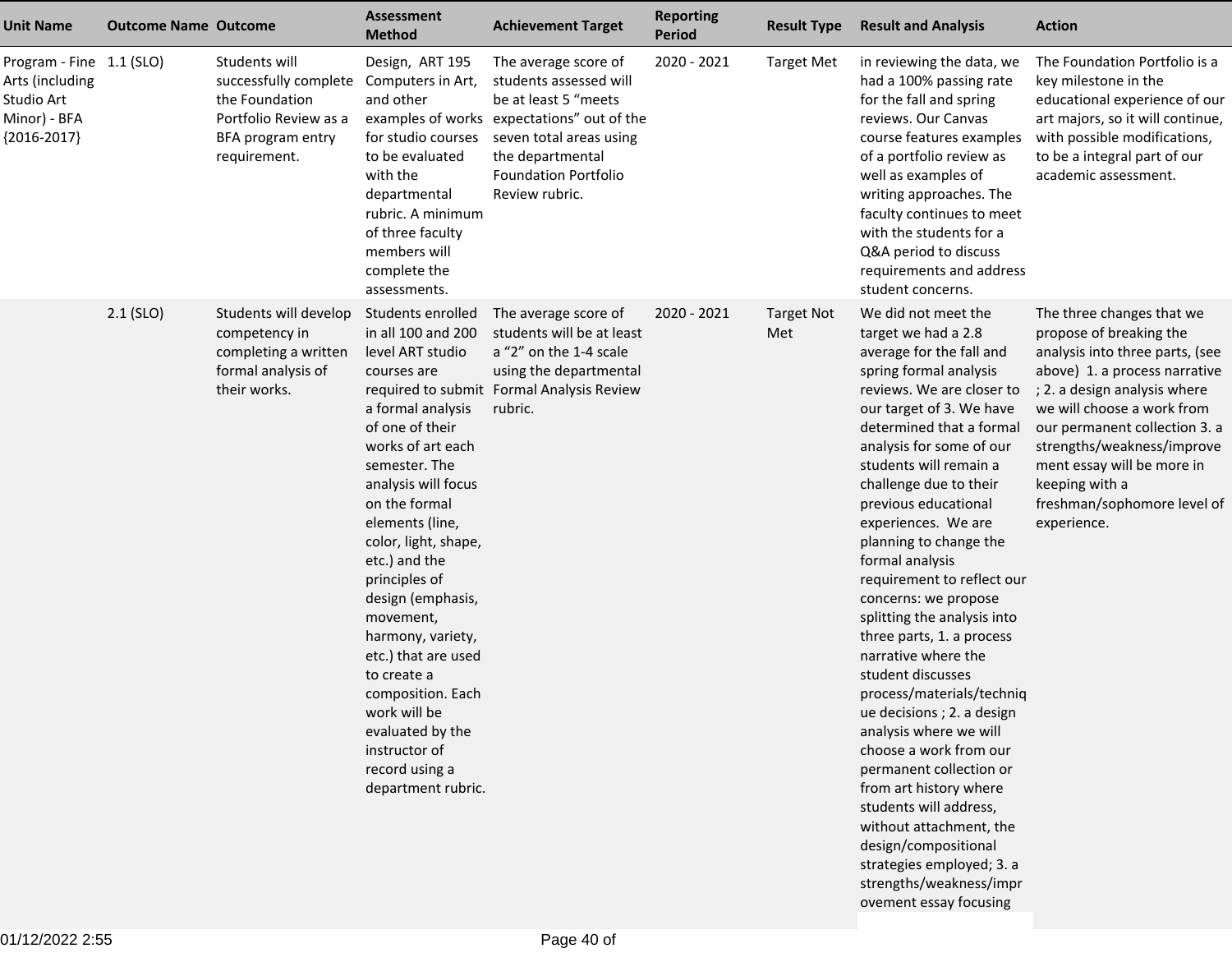| <b>Unit Name</b> | <b>Outcome Name Outcome</b>          |                                                                                                                                                                                                                                                                              | <b>Assessment</b><br><b>Method</b>                                                                                                                                                                                                                                                                                                                                                                                                                                                           | <b>Achievement Target</b>                                                                                                                                                | <b>Reporting</b><br>Period | <b>Result Type</b>       | <b>Result and Analysis</b>                                                                                                                                                                                                                                                | <b>Action</b>                                                                                                                                                                                                                                                                                                                                       |
|------------------|--------------------------------------|------------------------------------------------------------------------------------------------------------------------------------------------------------------------------------------------------------------------------------------------------------------------------|----------------------------------------------------------------------------------------------------------------------------------------------------------------------------------------------------------------------------------------------------------------------------------------------------------------------------------------------------------------------------------------------------------------------------------------------------------------------------------------------|--------------------------------------------------------------------------------------------------------------------------------------------------------------------------|----------------------------|--------------------------|---------------------------------------------------------------------------------------------------------------------------------------------------------------------------------------------------------------------------------------------------------------------------|-----------------------------------------------------------------------------------------------------------------------------------------------------------------------------------------------------------------------------------------------------------------------------------------------------------------------------------------------------|
|                  | $2.1$ (SLO)                          | Students will develop<br>competency in<br>completing a written<br>formal analysis of<br>their works.                                                                                                                                                                         | Students enrolled<br>in all 100 and 200<br>level ART studio<br>courses are<br>a formal analysis<br>of one of their<br>works of art each<br>semester. The<br>analysis will focus<br>on the formal<br>elements (line,<br>color, light, shape,<br>etc.) and the<br>principles of<br>design (emphasis,<br>movement,<br>harmony, variety,<br>etc.) that are used<br>to create a<br>composition. Each<br>work will be<br>evaluated by the<br>instructor of<br>record using a<br>department rubric. | The average score of<br>students will be at least<br>a "2" on the 1-4 scale<br>using the departmental<br>required to submit Formal Analysis Review<br>rubric.            | 2020 - 2021                | <b>Target Not</b><br>Met | on one of their works<br>submitted in the portfolio.                                                                                                                                                                                                                      | The three changes that we<br>propose of breaking the<br>analysis into three parts, (see<br>above) 1. a process narrative<br>; 2. a design analysis where<br>we will choose a work from<br>our permanent collection 3. a<br>strengths/weakness/improve<br>ment essay will be more in<br>keeping with a<br>freshman/sophomore level of<br>experience. |
|                  | 3.1 (SLO & GEO Students will<br>3.a) | effectively display the<br>combination and<br>synthesis of ideas via<br>the creation of a body Synthesis will be<br>of art and through the assigned a written<br>completion of a<br>written assignment in can express<br>ART 300 Seminar:<br>Process to Synthesis<br>course. | Students<br>participating in<br>ART 300 Seminar:<br>Process to<br>paper where they<br>creative thinking<br>as a response to<br>generating a<br>coherent body of<br>work. It will be<br>evaluated with the<br>AAC&U Creative<br><b>Thinking VALUE</b><br>Rubric. The<br>instructor of the<br>course will assess                                                                                                                                                                               | The average score of<br>ART 300 students'<br>written papers will be at<br>least a "2" on the 0-4<br>scale evaluated with the<br>AAC&U Creative<br>Thinking VALUE Rubric. | 2020 - 2021                | <b>Target Met</b>        | We meet our target we<br>had a 3 average for all<br>average for the overall<br>individual scores for the<br>SP 21 ART 300 Synthesis<br>Narratives. The areas<br>scoring below our target<br>of 3 were in Innovative<br>Thinking with 5 students<br>not making the target. | We will continue to evaluate<br>ART 300 Process to Synthesis<br>rubric categories and a 2.7 seminar but possible modify<br>or create an entirely new<br>measure.                                                                                                                                                                                    |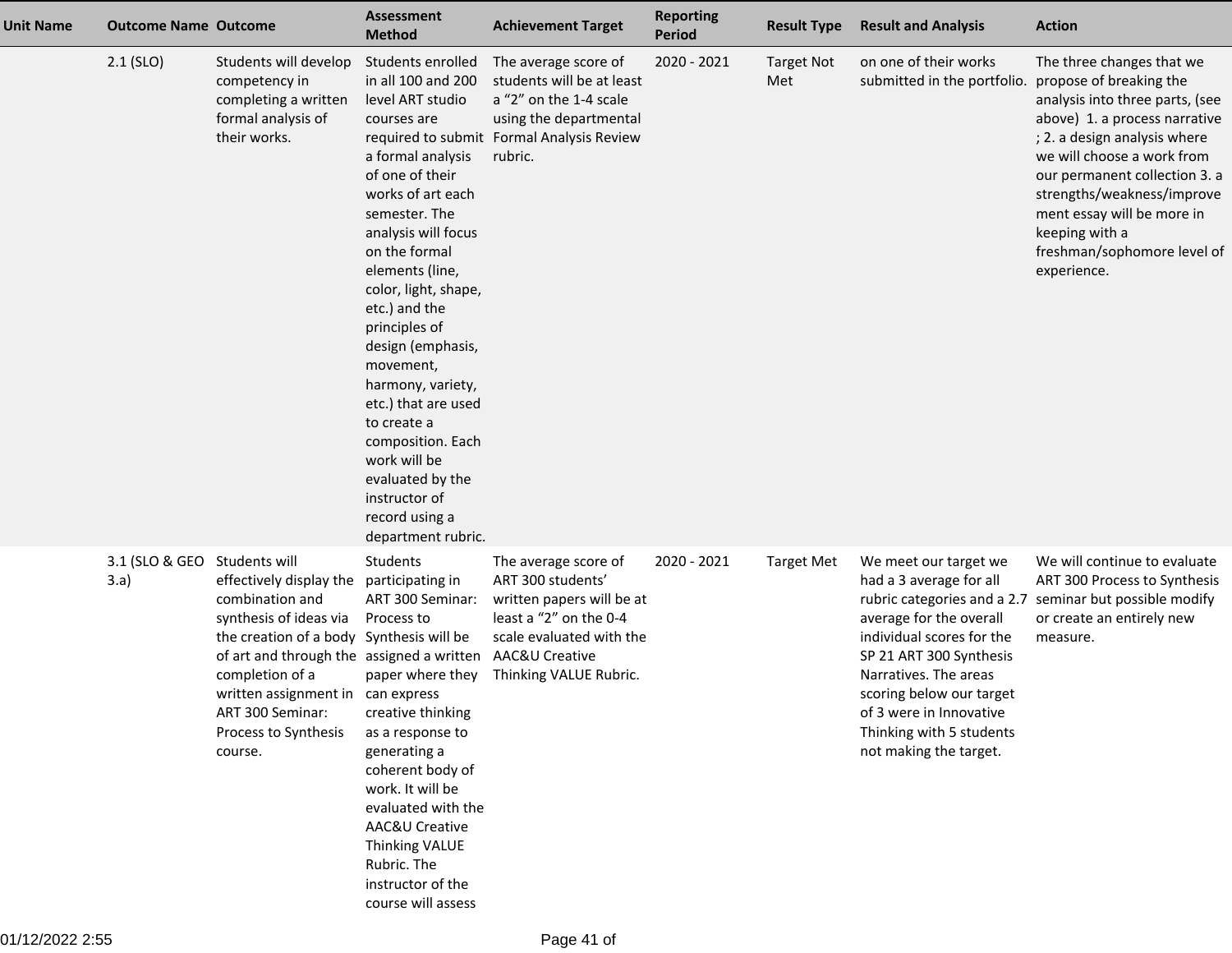| <b>Unit Name</b> | <b>Outcome Name Outcome</b>          |                                                                                                                                                                                                                                                                                                                                                                 | <b>Assessment</b><br><b>Method</b>                                                                                                                                                                                                                                                                            | <b>Achievement Target</b>                                                                                                                                                | <b>Reporting</b><br><b>Period</b> | <b>Result Type</b>       | <b>Result and Analysis</b>                                                                                                                                                                                                                                                                                                                                                                                                                                                                                                                                                                                                                                                                                                                                                 | <b>Action</b>                                                                                                                        |
|------------------|--------------------------------------|-----------------------------------------------------------------------------------------------------------------------------------------------------------------------------------------------------------------------------------------------------------------------------------------------------------------------------------------------------------------|---------------------------------------------------------------------------------------------------------------------------------------------------------------------------------------------------------------------------------------------------------------------------------------------------------------|--------------------------------------------------------------------------------------------------------------------------------------------------------------------------|-----------------------------------|--------------------------|----------------------------------------------------------------------------------------------------------------------------------------------------------------------------------------------------------------------------------------------------------------------------------------------------------------------------------------------------------------------------------------------------------------------------------------------------------------------------------------------------------------------------------------------------------------------------------------------------------------------------------------------------------------------------------------------------------------------------------------------------------------------------|--------------------------------------------------------------------------------------------------------------------------------------|
|                  | 3.1 (SLO & GEO Students will<br>3.a) | effectively display the submissions.<br>combination and<br>synthesis of ideas via<br>the creation of a body<br>of art and through the<br>completion of a<br>written assignment in<br>ART 300 Seminar:<br>Process to Synthesis<br>course.                                                                                                                        | each student                                                                                                                                                                                                                                                                                                  | The average score of<br>ART 300 students'<br>written papers will be at<br>least a "2" on the 0-4<br>scale evaluated with the<br>AAC&U Creative<br>Thinking VALUE Rubric. | 2020 - 2021                       | <b>Target Met</b>        | We meet our target we<br>had a 3 average for all<br>rubric categories and a 2.7<br>average for the overall<br>individual scores for the<br>SP 21 ART 300 Synthesis<br>Narratives. The areas<br>scoring below our target<br>of 3 were in Innovative<br>Thinking with 5 students<br>not making the target.                                                                                                                                                                                                                                                                                                                                                                                                                                                                   | We will continue to evaluate<br>ART 300 Process to Synthesis<br>seminar but possible modify<br>or create an entirely new<br>measure. |
|                  | 4.1 (SLO)                            | Students enrolled in<br>300-level art history<br>courses (ART 313<br>Modern and<br>Contemporary Art,<br>ART 310 Nineteenth-<br>Century European Art defend a thesis<br>History, ART 315<br>Women Artists in<br>History and ART 316<br>American Art) critical<br>thinking and writing<br>skills will be assessed<br>using the long essay<br>on their final exam. | Using the AAC&U<br>Written<br>Communication<br>Rubric, students<br>will be assessed as the course rubric.<br>to how well they<br>statement by<br>comparing and<br>contrasting artists<br>and artworks in<br>their historical and<br>cultural contexts,<br>using appropriate<br>art historical<br>terminology. | The average score of<br>students enrolled in<br>300-level art history<br>courses will be 2.5 using                                                                       | 2020 - 2021                       | <b>Target Not</b><br>Met | Three students submitted<br>their take-home essay.<br>The average for these<br>three was 2.46, almost<br>meeting Target of 2.5.<br>The areas where these<br>students fell short were<br>the historical context of<br>the artist and the<br>influences. More<br>emphasis will be placed on<br>these areas throughout<br>the semester. Typically,<br>when asked about<br>historical context on a<br>semester test, many<br>students skip this<br>question. Requiring<br>students to study this for<br>tests does not work<br>(apparently, history is for<br>history class). The teacher<br>will devise homework<br>assignments and/or in-<br>class activities specifically<br>geared to these areas so<br>that student comprehend<br>that art is not created in a<br>vacuum. | Modifying the delivery of the<br>information should assist the<br>students in learning this<br>valuable information.                 |
|                  | 5.1 (SAO & SPG<br>A.1)               | Students successfully<br>complete the<br>capstone Senior<br>Exhibition.                                                                                                                                                                                                                                                                                         | Students are<br>required to<br>complete a Senior<br>Exhibition as part                                                                                                                                                                                                                                        | The average score of<br>students assessed will<br>be at least 4 "meets<br>expectations" out of the                                                                       | 2020 - 2021                       | <b>Target Met</b>        | We are pleased that we<br>met our assessment<br>target. Our lowest scoring<br>area that needs attention                                                                                                                                                                                                                                                                                                                                                                                                                                                                                                                                                                                                                                                                    | The faculty as a whole are<br>ready to make modifications<br>to the senior exhibition<br>evaluation - we hope to                     |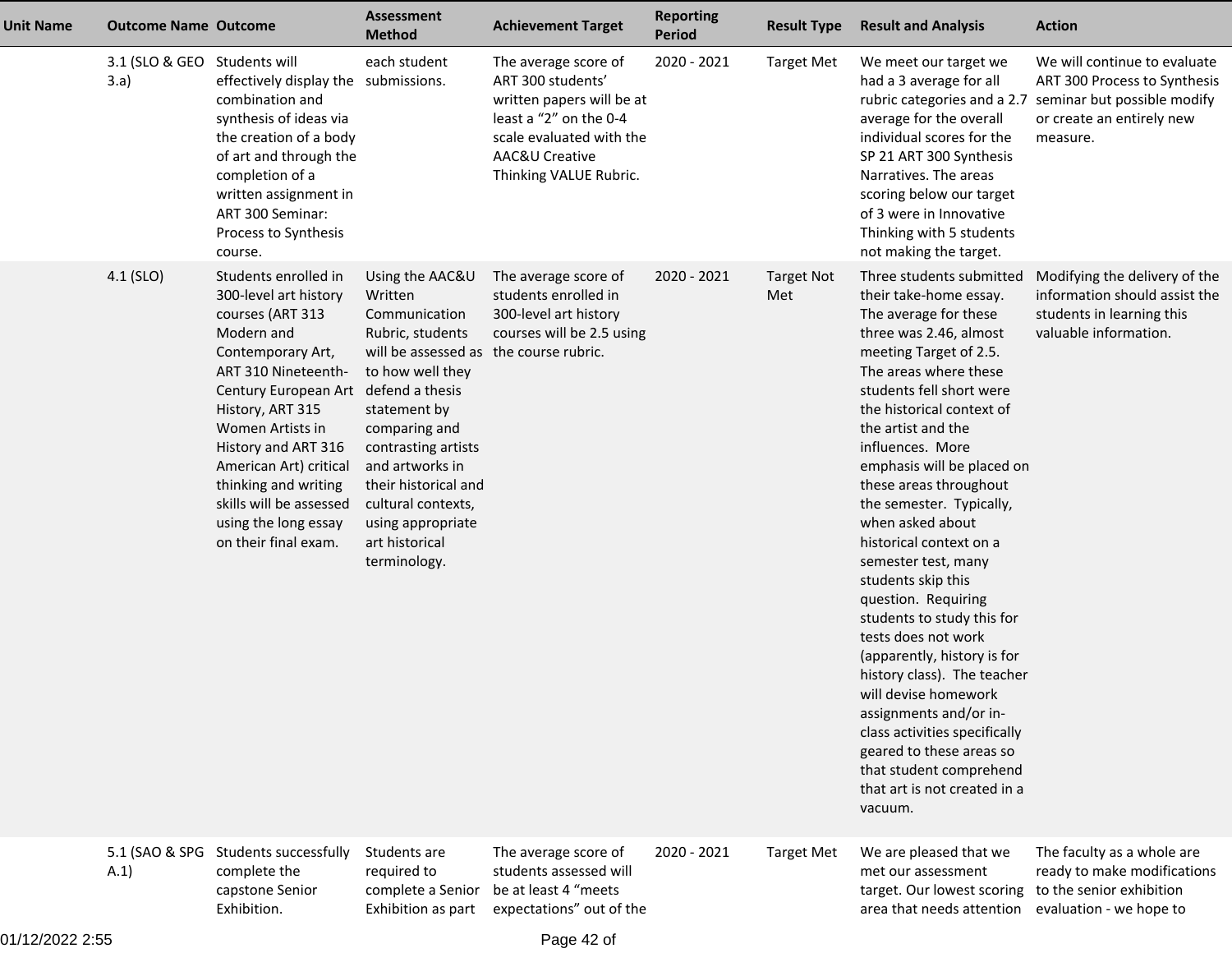| <b>Unit Name</b> | <b>Outcome Name Outcome</b> |                                                                                        | <b>Assessment</b><br><b>Method</b>                                                                                                                                                                                                                                                                                                                                                                                                                                                                                                                                     | <b>Achievement Target</b>                                                                | <b>Reporting</b><br><b>Period</b> | <b>Result Type</b> | <b>Result and Analysis</b>                                                                                                                                                                                                                                                                                                                 | <b>Action</b>                                                                                                                                                                                                                                                                                         |
|------------------|-----------------------------|----------------------------------------------------------------------------------------|------------------------------------------------------------------------------------------------------------------------------------------------------------------------------------------------------------------------------------------------------------------------------------------------------------------------------------------------------------------------------------------------------------------------------------------------------------------------------------------------------------------------------------------------------------------------|------------------------------------------------------------------------------------------|-----------------------------------|--------------------|--------------------------------------------------------------------------------------------------------------------------------------------------------------------------------------------------------------------------------------------------------------------------------------------------------------------------------------------|-------------------------------------------------------------------------------------------------------------------------------------------------------------------------------------------------------------------------------------------------------------------------------------------------------|
|                  | (A.1)                       | 5.1 (SAO & SPG Students successfully<br>complete the<br>capstone Senior<br>Exhibition. | of ART 499<br>Concept to<br><b>Exhibition: Senior</b><br>Seminar, the<br>department's<br>capstone course.<br>The Senior<br>Exhibition is a<br>professional group<br>show of<br>graduating<br>students which<br>presents a body of<br>artwork that is<br>aesthetically<br>coherent,<br>professional<br>presented, and of<br>an advanced<br>quality. Selecting<br>works, completing<br>final projects, and<br>designing the<br>exhibition are<br>addressed and are<br>evaluated by a<br>department rubric.<br>The Art and Design<br>faculty will assess<br>each student. | six total areas using the<br>departmental Senior<br><b>Exhibition Review</b><br>rubric.  | 2020 - 2021                       | <b>Target Met</b>  | is the artist statement<br>evaluation (area 5) An<br>possible solution would be<br>to shift the artist<br>statement to a process<br>narrative. The students<br>are not quite mature as<br>artists to create a well<br>round statement, but a<br>process statement would<br>be appropriate for the<br>level of graduates in our<br>program. | implement them in this year's<br>assessment.                                                                                                                                                                                                                                                          |
|                  |                             |                                                                                        | Students<br>participating in<br>ART 499 Concept<br>to Exhibition:<br>Senior Seminar will<br>be given the<br>Senior Exit Survey<br>to indirectly<br>evaluate their<br>learning,<br>experience as a<br>student, and<br>provide the<br>department with<br>data for evaluating                                                                                                                                                                                                                                                                                             | 75% of participating<br>students will score<br>"Satisfied" on the Senior<br>Exit Survey. | 2020 - 2021                       | <b>Target Met</b>  | We are pleased that we<br>did meet our target. Out<br>of the 16 total questions<br>below satisfied, resulting<br>in 75% of the questions<br>(12) we all at satisfied or<br>above.                                                                                                                                                          | The survey does provide<br>measurable data from our<br>graduating seniors and the<br>only 4 had 1 student mark faculty review and discuss the<br>results in our year end faculty<br>meeting. We will continue this<br>assessment internally and<br>may continue it in our<br>departmental assessment. |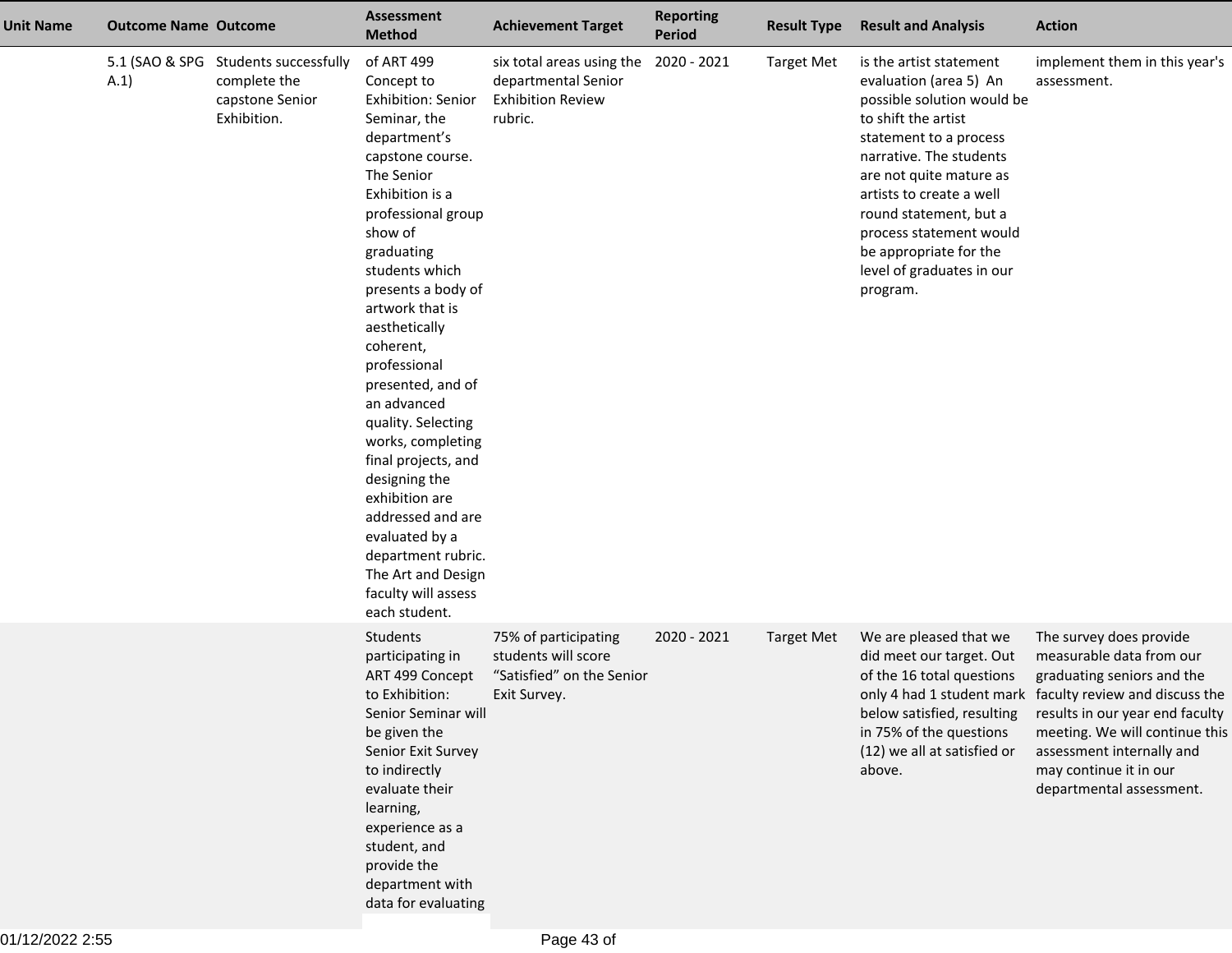| <b>Unit Name</b> | <b>Outcome Name Outcome</b> |                                                                                                                                                                                                                                                                                                                                   | <b>Assessment</b><br><b>Method</b>                                                                                                                                                                                                                                                                                                                                                                                 | <b>Achievement Target</b>                                                                                                                                                    | <b>Reporting</b><br><b>Period</b> | <b>Result Type</b> | <b>Result and Analysis</b>                                                                                                                                                                                                                                                                                                                                                                                                                                                                                                                                                     | <b>Action</b>                                                                                                                                                                                                                                                                                         |
|------------------|-----------------------------|-----------------------------------------------------------------------------------------------------------------------------------------------------------------------------------------------------------------------------------------------------------------------------------------------------------------------------------|--------------------------------------------------------------------------------------------------------------------------------------------------------------------------------------------------------------------------------------------------------------------------------------------------------------------------------------------------------------------------------------------------------------------|------------------------------------------------------------------------------------------------------------------------------------------------------------------------------|-----------------------------------|--------------------|--------------------------------------------------------------------------------------------------------------------------------------------------------------------------------------------------------------------------------------------------------------------------------------------------------------------------------------------------------------------------------------------------------------------------------------------------------------------------------------------------------------------------------------------------------------------------------|-------------------------------------------------------------------------------------------------------------------------------------------------------------------------------------------------------------------------------------------------------------------------------------------------------|
|                  |                             |                                                                                                                                                                                                                                                                                                                                   | department<br>faculty will<br>evaluate the<br>surveys.                                                                                                                                                                                                                                                                                                                                                             | effectiveness. The 75% of participating<br>students will score<br>"Satisfied" on the Senior<br>Exit Survey.                                                                  | 2020 - 2021                       | <b>Target Met</b>  | We are pleased that we<br>did meet our target. Out<br>of the 16 total questions<br>below satisfied, resulting<br>in 75% of the questions<br>(12) we all at satisfied or<br>above.                                                                                                                                                                                                                                                                                                                                                                                              | The survey does provide<br>measurable data from our<br>graduating seniors and the<br>only 4 had 1 student mark faculty review and discuss the<br>results in our year end faculty<br>meeting. We will continue this<br>assessment internally and<br>may continue it in our<br>departmental assessment. |
|                  | 5.2 (GEO 5.a.)              | Students will<br>demonstrate<br>appropriate<br>interpersonal skills<br>and display an ability<br>to work effectively<br>within diverse groups<br>while designing<br>publicity and in the<br>planning/hanging of<br>the group senior<br>exhibition as required<br>in ART 499 Concept to members'<br>Exhibition: Senior<br>Seminar. | Students enrolled<br>in ART 499 will<br>complete an<br>indirect online<br>survey assessing<br>their contribution<br>and peer review of<br>their teammate's<br>efforts. Also the<br>faculty of record<br>will directly assess<br>each team<br>contributions.<br>These two sources<br>will be combined<br>and evaluated<br>using the AAC&U<br><b>Teamwork VALUE</b><br>Rubric by the<br>instructor of the<br>course. | The average scores will<br>be at least a "2.5" on<br>the 0-4 scale evaluated<br>with the AAC&U<br><b>Teamwork VALUE</b><br>Rubric.                                           | 2020 - 2021                       | <b>Target Met</b>  | We are pleased that we<br>met the target value with<br>an average of scores<br>we evaluate the surveys,<br>the lowest score was<br>found under Fosters<br><b>Constructive Team</b><br>Climate with a 2.6 average<br>for the fall -slightly above<br>our 2.5 goal. The faculty<br>are aware that these<br>results do not exactly<br>reflect on the faculty of<br>record for ART 499 Senior<br>Exhibition course, but may<br>speak to certain student<br>temperament and lack of<br>willingness to work with<br>their peers to make the<br>senior show a positive<br>experience. | Teamwork exhibited during<br>the group senior exhibition is<br>absolutely vital to a successful<br>resulting in a 3.5 value. As exhibition. This measure is an<br>important one.                                                                                                                      |
|                  | 6.1 (PO 2.d.)               | The Mississippi<br>University for Women Mississippi<br>Galleries will<br>contribute to the<br>creative economy of<br>the university<br>community by<br>offering a diverse and<br>engaging series of<br>annual exhibitions.                                                                                                        | Visitors to the<br>University for<br><b>Women Galleries</b><br>will be asked to<br>complete the<br><b>MUW Galleries</b><br>Assessment Survey Survey.<br>questionnaire.<br>The focus will be<br>on reception<br>attendees. Using a<br>gallery rubric,<br>gallery visitors will                                                                                                                                      | 70% of attendees<br>surveyed will choose<br>"satisfactory" with the<br>exhibitions by scoring<br>an average of "3" or<br>higher using the MUW<br><b>Galleries Assessment</b> | 2020 - 2021                       | <b>Target Met</b>  | We have only two sets of<br>assessments due to the<br>university lockdown after miss with assessing<br>survey.<br>1. Juried Student<br><b>Exhibition Demographics:</b><br>Out of 7 respondents, 3<br>were W students, 1 was W<br>staff, 1 was W faculty, 1<br>was a local resident, and<br>was non-W faculty. Five<br>respondents were first-                                                                                                                                                                                                                                  | This assessment of viewers to<br>exhibition has been hit and<br>spring break. A total of 18 completed only if the visitor is<br>individuals completed the willing to leave comments.<br>We are considering shift to<br>educational content<br>assessment in the galleries.                            |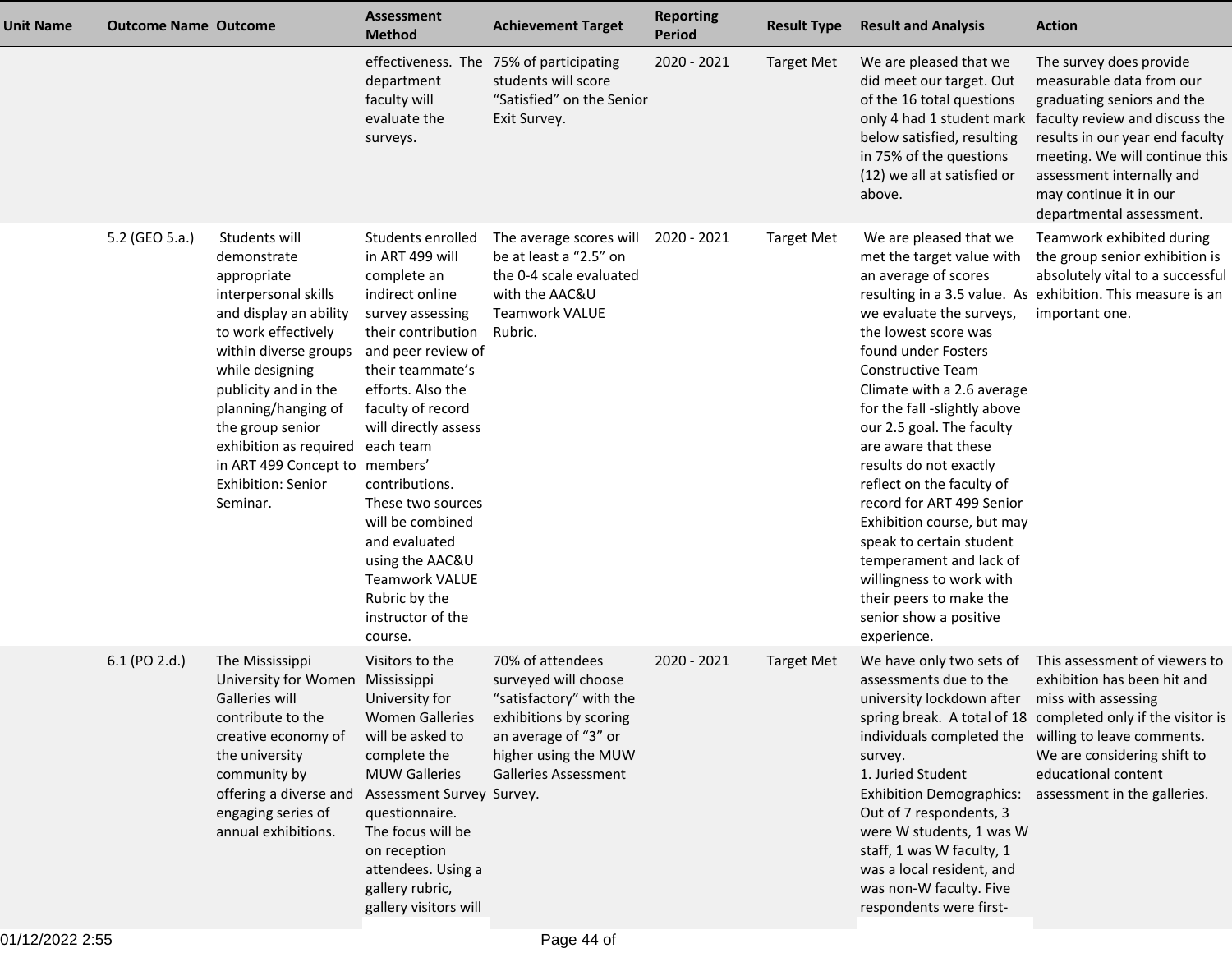| <b>Unit Name</b>                             | <b>Outcome Name Outcome</b> |                                                                                                                                                                                                                                 | <b>Assessment</b><br><b>Method</b>                                                                                                                                                                                                                                                                                                                                                                                                                                        | <b>Achievement Target</b>                                                                                                                                                    | <b>Reporting</b><br><b>Period</b> | <b>Result Type</b> | <b>Result and Analysis</b>                                                                                                                                                                                                                                                                                                                                                                                                                                                                                                                                                                                                                                                                                                                                                                                                                                                                           | <b>Action</b>                                                                                                                                                                                                                                                                                                                      |
|----------------------------------------------|-----------------------------|---------------------------------------------------------------------------------------------------------------------------------------------------------------------------------------------------------------------------------|---------------------------------------------------------------------------------------------------------------------------------------------------------------------------------------------------------------------------------------------------------------------------------------------------------------------------------------------------------------------------------------------------------------------------------------------------------------------------|------------------------------------------------------------------------------------------------------------------------------------------------------------------------------|-----------------------------------|--------------------|------------------------------------------------------------------------------------------------------------------------------------------------------------------------------------------------------------------------------------------------------------------------------------------------------------------------------------------------------------------------------------------------------------------------------------------------------------------------------------------------------------------------------------------------------------------------------------------------------------------------------------------------------------------------------------------------------------------------------------------------------------------------------------------------------------------------------------------------------------------------------------------------------|------------------------------------------------------------------------------------------------------------------------------------------------------------------------------------------------------------------------------------------------------------------------------------------------------------------------------------|
|                                              | 6.1 (PO 2.d.)               | The Mississippi<br>University for Women of engagement or<br>Galleries will<br>contribute to the<br>creative economy of<br>the university<br>community by<br>offering a diverse and<br>engaging series of<br>annual exhibitions. | assess their level<br>satisfaction with<br>the exhibitions on<br>display. Rubrics<br>will be updated<br>with every change<br>of exhibition. The Survey.<br>other information<br>on the assessment<br>measurement<br>questionnaire will<br>be used to<br>determine<br>demographics. The<br><b>MUW Galleries</b><br><b>Assessment Survey</b><br>questionnaire and<br>all pertaining data<br>will be assessed by<br>the Gallery<br>Director and<br>gallery staff<br>members. | 70% of attendees<br>surveyed will choose<br>"satisfactory" with the<br>exhibitions by scoring<br>an average of "3" or<br>higher using the MUW<br><b>Galleries Assessment</b> | 2020 - 2021                       | <b>Target Met</b>  | local resident, and 1 non-<br>W faculty<br>5 (extremely satisfied) and educational content<br>1 student rated it as a 4.<br>2. Mississippi Collegiate<br>Art Competition We had<br>approximately 75<br>attendees at the reception<br>Demographics: Out of 11<br>respondents, 4 were W<br>students, 3 were W<br>alumni, 1 was local<br>resident, 1 was 'other'<br>(visiting faculty), and 2<br>non-identified.<br>Three were first-time<br>visitors: 2 students and 1<br>local resident; One alumni<br>was a weekly visitor; Two<br>students were monthly<br>visitors; One alumni was a<br>once a semester visitor;<br>The rest did not respond.<br>Seven respondents rated<br>the experience as a 5, 1<br>rated it as a 4.5, 2 rated it<br>as a 4, 1 did not respond.<br>Fall 2020 We attempted to<br>capture responses<br>electronically but had<br>technical difficulty and<br>lost any responses. | time visitors: 3 students, 1 This assessment of viewers to<br>exhibition has been hit and<br>miss with assessing<br>The W faculty and W staff completed only if the visitor is<br>were monthly visitors. Six willing to leave comments.<br>rated their experience as a We are considering shift to<br>assessment in the galleries. |
| Program -<br>French - Minor<br>${2016-2017}$ | $1.1$ (SLO)                 | Students will enhance Students will<br>aural skills in French<br>through the use of<br>technological<br>resources.                                                                                                              | demonstrate<br>increased aural<br>skills in French<br>after listening or<br>watching films,                                                                                                                                                                                                                                                                                                                                                                               | 70% of non-French<br>minors enrolled in FLF<br>100 or 200 level French<br>classes will exhibit at<br>least a "minimum<br>understanding" after                                | 2020 - 2021                       | Inconclusive       | No data was collected for<br>the Aural Comprehension<br>assignment. This appears<br>to be an assessment tool<br>that is not working. In<br>August 2020, the Foreign                                                                                                                                                                                                                                                                                                                                                                                                                                                                                                                                                                                                                                                                                                                                  | Now that Spanish has piloted<br>the new assessment methods,<br>the French instructor should<br>work with the Spanish<br>language faculty to implement<br>the same methods                                                                                                                                                          |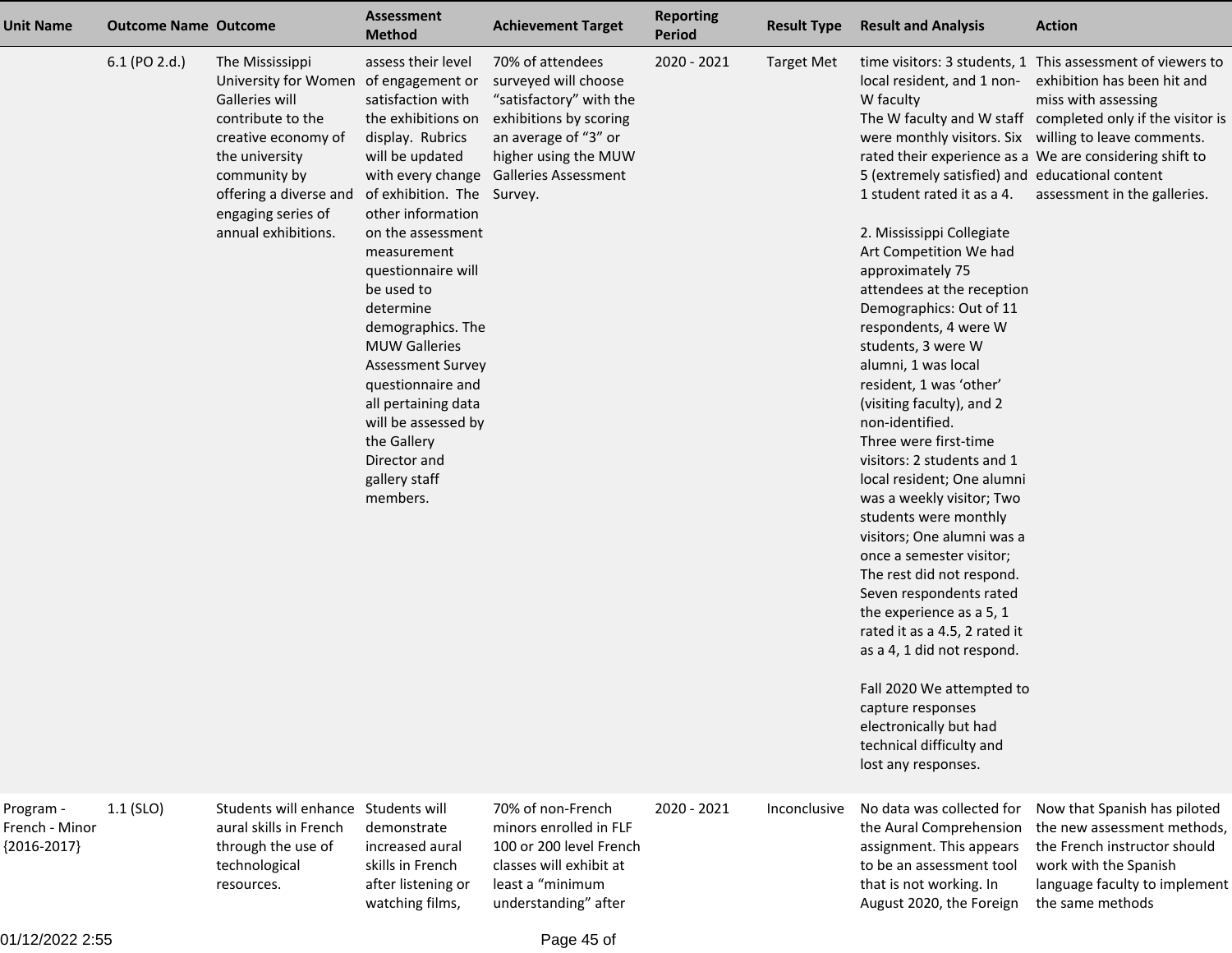| <b>Unit Name</b>                             | <b>Outcome Name Outcome</b> |                                                                                                                                                             | Assessment<br><b>Method</b>                                                                                                                                                                                                                                                 | <b>Achievement Target</b>                                                                                                                                                                                                                                                                                                                                                                                                                                 | <b>Reporting</b><br><b>Period</b> | <b>Result Type</b> | <b>Result and Analysis</b>                                                                                                                                                                                                                         | <b>Action</b>                                                                                                                                                                                                                                                                                                                               |
|----------------------------------------------|-----------------------------|-------------------------------------------------------------------------------------------------------------------------------------------------------------|-----------------------------------------------------------------------------------------------------------------------------------------------------------------------------------------------------------------------------------------------------------------------------|-----------------------------------------------------------------------------------------------------------------------------------------------------------------------------------------------------------------------------------------------------------------------------------------------------------------------------------------------------------------------------------------------------------------------------------------------------------|-----------------------------------|--------------------|----------------------------------------------------------------------------------------------------------------------------------------------------------------------------------------------------------------------------------------------------|---------------------------------------------------------------------------------------------------------------------------------------------------------------------------------------------------------------------------------------------------------------------------------------------------------------------------------------------|
| Program -<br>French - Minor<br>${2016-2017}$ | $1.1$ (SLO)                 | Students will enhance<br>aural skills in French<br>through the use of<br>technological<br>resources.                                                        | excerpts from<br>audio-magazines,<br>websites, and<br>video-clips in<br>French. French<br>faculty will assess<br>with the Aural<br>Comprehension<br>Rubric.                                                                                                                 | listening to an audio-clip 2020 - 2021<br>or being shown a video-<br>clip in French. The Aural<br><b>Comprehension Rubric</b><br>will measure aural skills<br>from a range of "no<br>understanding" to<br>"minimum<br>understanding" to<br>"proficient<br>understanding" to<br>"exemplary<br>understanding."                                                                                                                                              |                                   | Inconclusive       | Language faculty<br>discussed using a different have worked very well this<br>assessment method with<br>rubrics developed<br>specifically for language<br>instruction. This was<br>piloted this year in<br>in part due to the<br>due to COVID.     | in French. Those appear to<br>past year, and they are better<br>suited to assessing language<br>instruction. With guidance on<br>using the new rubrics with<br>assignments that are<br>Spanish, but not in French, commonly done in a language<br>class, we can gather more<br>difficulties implementing it useful data for French as well. |
|                                              |                             |                                                                                                                                                             | Students will<br>demonstrate<br>increased aural<br>skills in French<br>after listening or<br>watching films,<br>excerpts from<br>audio-magazines,<br>websites, and<br>video-clips in<br>French. French<br>faculty will assess<br>with the Aural<br>Comprehension<br>Rubric. | 80% of all French minors 2020 - 2021<br>enrolled in FLF 100 or<br>200 level courses will<br>exhibit at least a<br>"proficient<br>understanding" after<br>listening to an audio-clip<br>or being shown a video-<br>clip in French. The Aural<br><b>Comprehension Rubric</b><br>will measure aural skills<br>from a range of "no<br>understanding" to<br>"minimum<br>understanding" to<br>"proficient<br>understanding" to<br>"exemplary<br>understanding." |                                   | Inconclusive       | During the academic year<br>2020-2021 there were no<br>students who had<br>declared a Foreign<br>Languages minor in<br>French. Enrollment is<br>down in all French classes,<br>most likely due to moving<br>the classes online due to<br>COVID-19. | We need to recruit students<br>to the French program and<br>encourage them to declare<br>the minor. In order to make<br>this more attractive and<br>attainable, we will consider<br>changes to the minor to allow<br>2 languages and no upper-<br>level French for students who<br>want to study French and<br>then Spanish.                |
|                                              | 2.c.                        | 2.1 (SLO & GEO French students<br>enrolled in FLF 100<br>will demonstrate<br>knowledge about the<br>variety of cultures in<br>French speaking<br>countries. | A French faculty<br>member will<br>oral student<br>presentation<br>dealing with<br>a French speaking<br>country using the<br>AAC&U VALUE<br>Rubric on<br>Intercultural<br>Knowledge and                                                                                     | All French minors will<br>average at least the<br>and 200 level courses assess a written or following on the AAC&U<br><b>VALUE Rubric on</b><br>Intercultural Knowledge<br>and Competence.<br>cultural aspects of In FLF 101 - no lower<br>than $1.5$<br>In FLF 102 - no lower<br>than 2.0                                                                                                                                                                | 2020 - 2021                       | Inconclusive       | There were no French<br>for the assessment results changing the Foreign<br>for non-minor students.                                                                                                                                                 | Attempt to recruit students to<br>minors. See the next part the minor. We will consider<br>Languages Minor program to<br>allow students to take 18<br>hours in 2 languages,<br>including at least 6 hours at<br>the 200-level or higher in one<br>language.                                                                                 |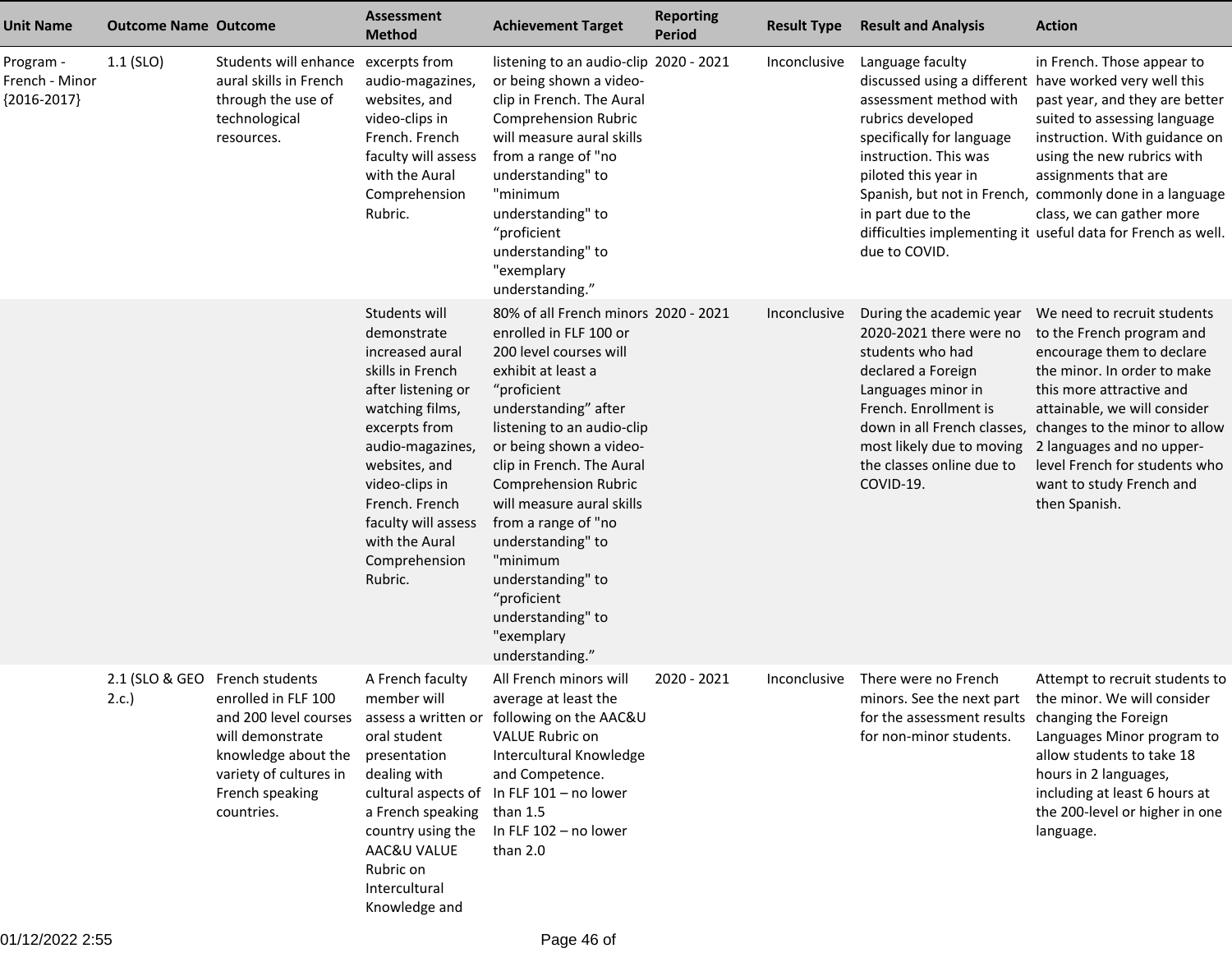| <b>Unit Name</b> | <b>Outcome Name Outcome</b>            |                                                                                                                                                    | <b>Assessment</b><br><b>Method</b>                                                                                                                                                                                                                   | <b>Achievement Target</b>                                                                                                                                                                                                                                     | <b>Reporting</b><br><b>Period</b> | <b>Result Type</b> | <b>Result and Analysis</b>                                                                                                                                                                       | <b>Action</b>                                                                                                                                                                                                                                                                                                                                                                                                                                                               |
|------------------|----------------------------------------|----------------------------------------------------------------------------------------------------------------------------------------------------|------------------------------------------------------------------------------------------------------------------------------------------------------------------------------------------------------------------------------------------------------|---------------------------------------------------------------------------------------------------------------------------------------------------------------------------------------------------------------------------------------------------------------|-----------------------------------|--------------------|--------------------------------------------------------------------------------------------------------------------------------------------------------------------------------------------------|-----------------------------------------------------------------------------------------------------------------------------------------------------------------------------------------------------------------------------------------------------------------------------------------------------------------------------------------------------------------------------------------------------------------------------------------------------------------------------|
|                  | 2.1 (SLO & GEO French students<br>2.c. | enrolled in FLF 100<br>and 200 level courses<br>will demonstrate<br>knowledge about the<br>variety of cultures in<br>French speaking<br>countries. | Competence.                                                                                                                                                                                                                                          | All French minors will<br>average at least the<br>following on the AAC&U<br><b>VALUE Rubric on</b><br>Intercultural Knowledge<br>and Competence.<br>In FLF 101 - no lower<br>than $1.5$<br>In FLF 102 - no lower<br>than 2.0                                  | 2020 - 2021                       | Inconclusive       | There were no French<br>minors. See the next part<br>for the assessment results changing the Foreign<br>for non-minor students.                                                                  | Attempt to recruit students to<br>the minor. We will consider<br>Languages Minor program to<br>allow students to take 18<br>hours in 2 languages,<br>including at least 6 hours at<br>the 200-level or higher in one<br>language.                                                                                                                                                                                                                                           |
|                  |                                        |                                                                                                                                                    | A French faculty<br>member will<br>assess a written or<br>oral student<br>presentation<br>dealing with<br>cultural aspects of<br>a French speaking<br>country using the<br>AAC&U VALUE<br>Rubric on<br>Intercultural<br>Knowledge and<br>Competence. | All students taking FLF<br>100 level classes will<br>average collectively at<br>least the following on<br>the AAC&U VALUE<br>Rubric Intercultural<br>Knowledge and<br>Competence.<br>In FLF $101 - no$ lower<br>than 1<br>In FLF 102 - no lower<br>than $1.5$ | 2020 - 2021                       | <b>Target Met</b>  | FLF 102 . In FLF 102 3<br>2.0 or higher. Students in<br>French classes are<br>exposed to another<br>culture and gain<br>knowledge and<br>competence.                                             | Students were assessed in Given that students in FLF 101<br>were not assessed last year,<br>students out of 3 scored a French faculty will review the<br>assessment plan and identify<br>an assignment in FLF 101 to<br>use for this assessment again.<br>Additionally, given the low<br>numbers this year, we need to<br>recruit students to FLF 101<br>and retain them through FLF<br>102. Faculty will discuss<br>strategies for retention with<br>the department chair. |
|                  |                                        |                                                                                                                                                    | A French faculty<br>member will<br>assess a written or<br>oral student<br>presentation<br>dealing with<br>cultural aspects of<br>a French speaking<br>country using the<br>AAC&U VALUE<br>Rubric on<br>Intercultural<br>Knowledge and<br>Competence. | All students taking FLF<br>200 level classes will<br>average collectively at<br>least the following on<br>the AAC&U VALUE<br>Rubric Intercultural<br>Knowledge and<br>Competence.<br>In FLF 201 - no lower<br>than 2.0<br>In FLF 202 - no lower<br>than $2.5$ | 2020 - 2021                       | <b>Target Met</b>  | FLF 202, where 4 out of 4<br>students scored a 3 or<br>higher. Students in French plan with the department<br>classes are exposed to<br>another culture and gain<br>knowledge and<br>competence. | Students were assessed in Given that students were not<br>assessed in FLF 201 last year,<br>French faculty will discuss a<br>chair to identify an<br>assignment for this<br>assessment. We need to chart<br>improvement over two<br>semesters, though the final<br>result for FLF 202 exceeded<br>expectations. Given the low<br>number of students, French<br>faculty should also discuss<br>retention efforts with the<br>department chair.                               |
|                  |                                        |                                                                                                                                                    | A French faculty<br>member will<br>assess a written or<br>oral student<br>presentation<br>dealing with                                                                                                                                               | All French minors will<br>average at least the<br>following on the AAC&U<br><b>VALUE Rubric on</b><br>Intercultural Knowledge<br>and Competence.                                                                                                              | 2020 - 2021                       | Inconclusive       | There were no French<br>minors in 2020-2021 to<br>assess. Other students<br>reported later.                                                                                                      | We will continue to try to<br>recruit French minors and will<br>consider changes to the minor<br>were assessed and will be that will make it possible to<br>complete the minor at The W.<br>We will continue to assess                                                                                                                                                                                                                                                      |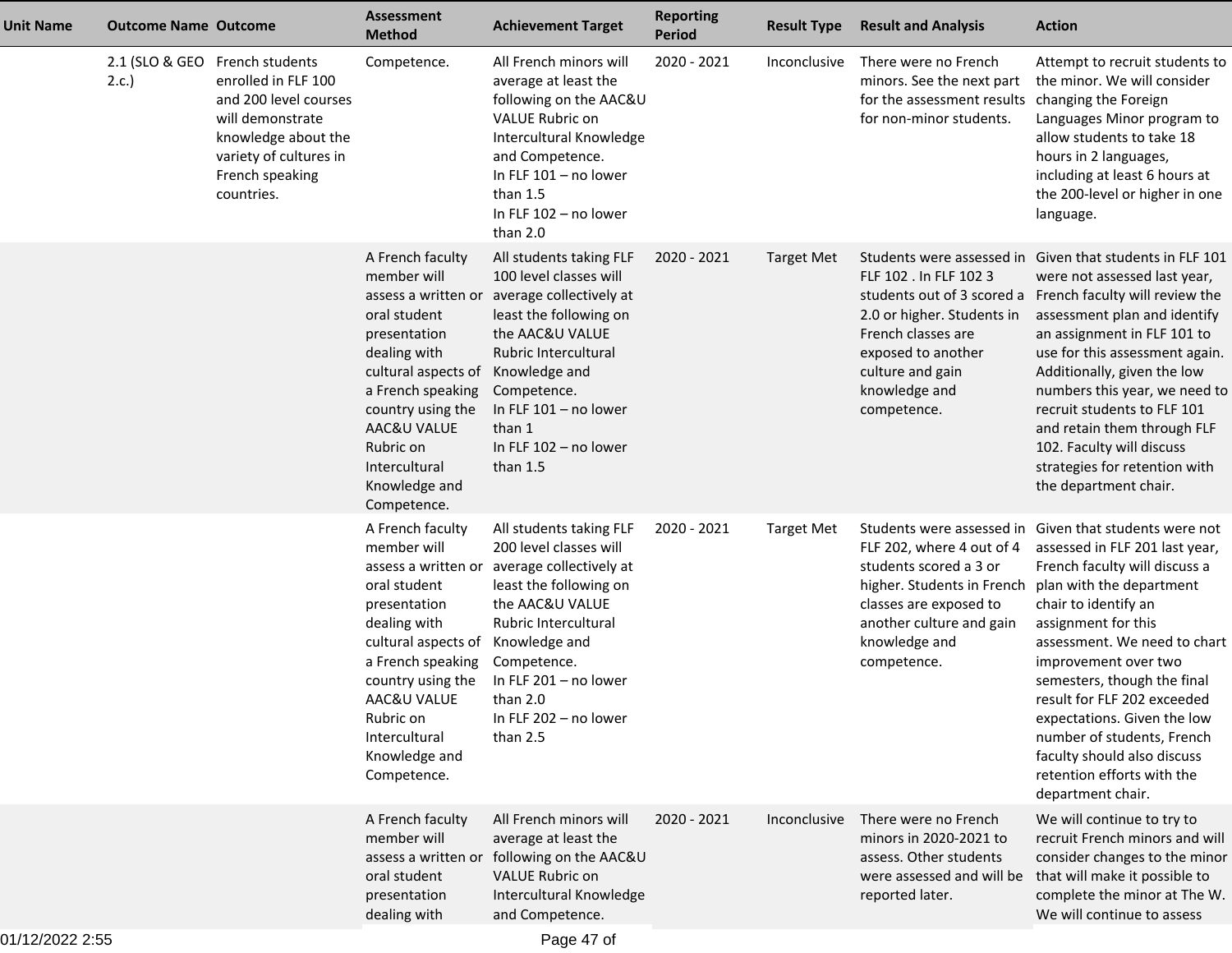| <b>Unit Name</b> | <b>Outcome Name Outcome</b> |                                                                                                                                                                                                                                                                                                                                          | Assessment<br><b>Method</b>                                                                                                                                                                                                                                                                                   | <b>Achievement Target</b>                                                                                                                                                                                                                                                                                           | <b>Reporting</b><br><b>Period</b> | <b>Result Type</b> | <b>Result and Analysis</b>                                                                                                                                                                                                                                                                                                                                                                                                            | <b>Action</b>                                                                                                                                                                                                                                   |
|------------------|-----------------------------|------------------------------------------------------------------------------------------------------------------------------------------------------------------------------------------------------------------------------------------------------------------------------------------------------------------------------------------|---------------------------------------------------------------------------------------------------------------------------------------------------------------------------------------------------------------------------------------------------------------------------------------------------------------|---------------------------------------------------------------------------------------------------------------------------------------------------------------------------------------------------------------------------------------------------------------------------------------------------------------------|-----------------------------------|--------------------|---------------------------------------------------------------------------------------------------------------------------------------------------------------------------------------------------------------------------------------------------------------------------------------------------------------------------------------------------------------------------------------------------------------------------------------|-------------------------------------------------------------------------------------------------------------------------------------------------------------------------------------------------------------------------------------------------|
|                  |                             |                                                                                                                                                                                                                                                                                                                                          | a French speaking<br>country using the<br>AAC&U VALUE<br>Rubric on<br>Intercultural<br>Knowledge and<br>Competence.<br>(Active)                                                                                                                                                                               | cultural aspects of In FLF 201 - no lower<br>than 2.5<br>In FLF 202 - no lower<br>than 3 (lower Capstone<br>level)                                                                                                                                                                                                  | 2020 - 2021                       | Inconclusive       | There were no French<br>minors in 2020-2021 to<br>assess. Other students<br>were assessed and will be<br>reported later.                                                                                                                                                                                                                                                                                                              | students using the<br>Intercultural Knowledge and<br>Competence Value Rubric on<br>an assignment dealing with<br>cultural aspects of a French<br>speaking country. This is<br>clearly one of the strong<br>points of our French<br>instruction. |
|                  | 2.2 (SPG A.1)               | Minors who complete At the end of the<br>a minor in our foreign academic year,<br>language program will departmental<br>demonstrate<br>satisfaction with the<br>instruction and of the<br>program's<br>intercultural and<br>multicultural<br>knowledge emphasis.                                                                         | faculty will review<br>and analyze the<br>FLF 202 Course<br>Evaluations Survey in their time in the<br>results to<br>determine if<br>achievement<br>target was met.<br>Since French<br>minors are rare,<br>this every third<br>year assessment<br>should be<br>sufficient to<br>determine<br>program success. | 75% of students<br>participating in the FLF<br>202 course evaluation<br>survey will state that<br>they were satisfied with<br>the instruction received<br>French courses and<br>gained a greater<br>appreciation overall of<br>global culture, including<br>the varied cultures of<br>French speaking<br>countries. | 2020 - 2021                       | <b>Target Met</b>  | There were no course<br>evaluation results for<br>Spring 2021 for FLF 202.<br>In 2020, there were 2<br>students who rated the<br>satisfaction for French<br>Very Satisfied<br>In 2019, there were 3<br>students who rated the<br>satisfaction for French<br>Very Satisfied; however<br>there was 1 student who<br>rated it Dissatisfied and 1<br>who rated it Very<br>Dissatisfied.                                                   | Faculty and the department<br>chair will review the<br>responses and determine an<br>adequate response to lower<br>satsifaction rates.                                                                                                          |
|                  |                             | 3.1 (SAO & SLO) Students will have a<br>five to ten minute one member will<br>on one conversation<br>in French with a<br>French faculty<br>member as a part of<br>the assessment of<br>student learning in<br>FLF 101, 102, 201 and<br>202. The<br>Departmental<br><b>Conversation Rubric</b><br>will be applied to the<br>conversation. | A French faculty<br>assess a five to ten following FLF<br>minute<br>conversation<br>between himself<br>and each student the departmental<br>and 102 (or the<br>summer intensive<br>courses*) courses<br>using the<br>Department<br>Conversation<br>Rubric.                                                    | 75% of non-French<br>minors taking the<br>elementary French<br>courses will score the<br>following averages on<br>enrolled in FLF 101 conversation rubric.<br>In FLF $101 - no lower$<br>than an average of<br>"minimal"<br>In FLF 102 - no lower<br>than an average of<br>"minimal"                                | 2020 - 2021                       | <b>Target Met</b>  | Three students were<br>assessed in FLF 102. Each<br>scored an average of 1<br>(Minimal) or higher).<br>Scores were 1.08, 1.04,<br>and 2.92. The final exam<br>scores, though not<br>outstanding, meet<br>expectations. The bigger<br>issue is that only 3<br>students completed the<br>final exam of FLF 102.<br>Besides encouraging more<br>students to take French,<br>we need to work on<br>retaining students through<br>FLF 102. | Foreign Language faculty will<br>discuss the new assessment<br>plan used by Spanish this<br>year. French faculty will also<br>develop a plan for retaining<br>students through the first<br>year sequence 101/102.                              |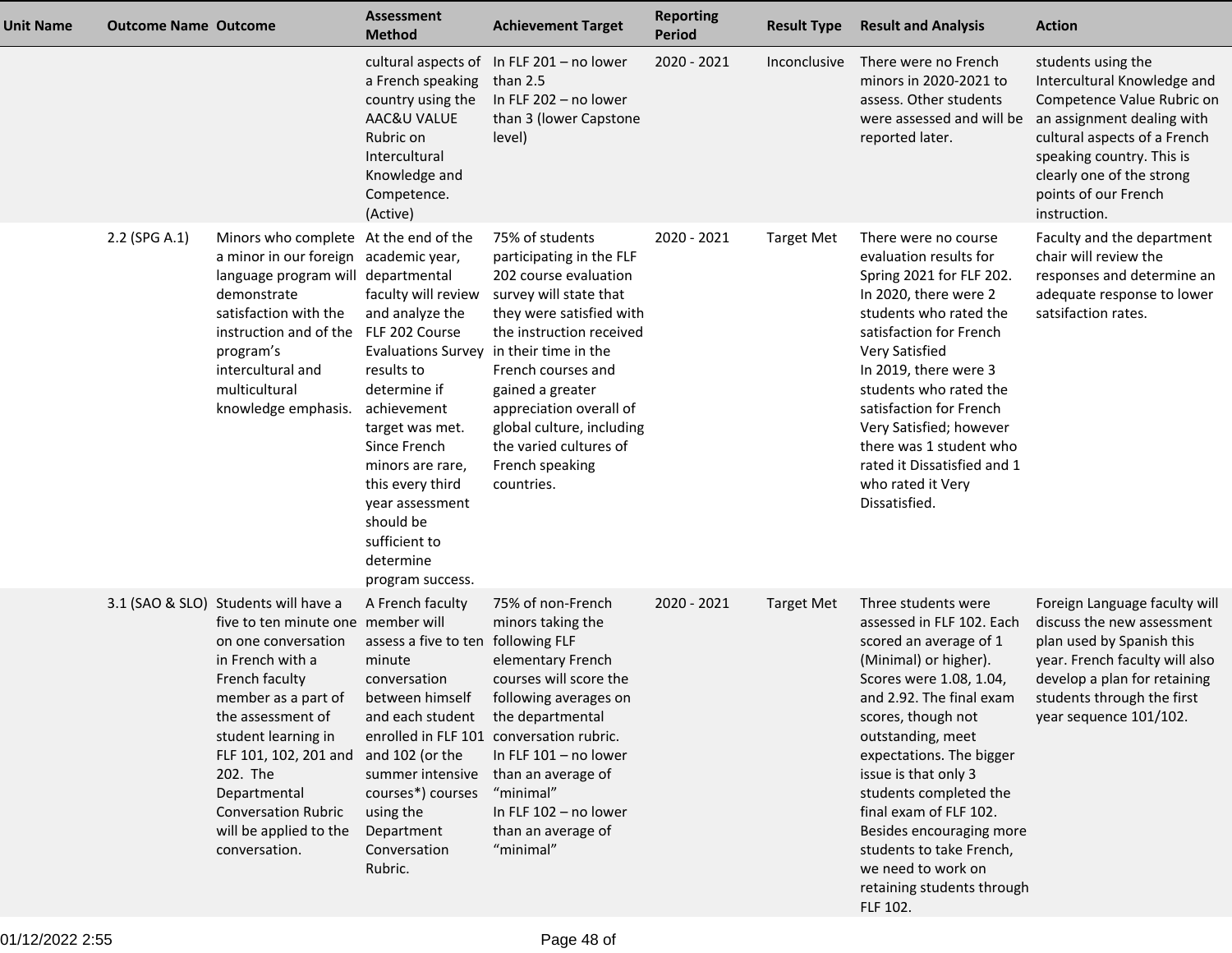| Unit Name | <b>Outcome Name Outcome</b> | <b>Assessment</b><br><b>Method</b>                                                                                                                                                                                                                        | <b>Achievement Target</b>                                                                                                                                                                                                                                                                                                       | <b>Reporting</b><br><b>Period</b> | <b>Result Type</b>       | <b>Result and Analysis</b>                                                                                                                  | <b>Action</b>                                                                                                                                                                                                                                                                                                                                                                                                                                                                                                                                                  |
|-----------|-----------------------------|-----------------------------------------------------------------------------------------------------------------------------------------------------------------------------------------------------------------------------------------------------------|---------------------------------------------------------------------------------------------------------------------------------------------------------------------------------------------------------------------------------------------------------------------------------------------------------------------------------|-----------------------------------|--------------------------|---------------------------------------------------------------------------------------------------------------------------------------------|----------------------------------------------------------------------------------------------------------------------------------------------------------------------------------------------------------------------------------------------------------------------------------------------------------------------------------------------------------------------------------------------------------------------------------------------------------------------------------------------------------------------------------------------------------------|
|           |                             | A French faculty<br>member will<br>assess a five to ten elementary and<br>minute<br>conversation<br>between himself<br>and each student<br>and 102 (or the<br>summer intensive<br>courses*) courses<br>using the<br>Department<br>Conversation<br>Rubric. | 90% of French minors<br>taking the following FLF<br>intermediate French<br>courses will score the<br>following averages on<br>the Department<br>enrolled in FLF 101 Conversation Rubric.<br>In FLF $101 - no$ lower<br>than an average of<br>"minimal"<br>In FLF 102 - no lower<br>than an average of<br>"minimal"              | 2020 - 2021                       | Inconclusive             | There were no French<br>minors in 2020/2021, so<br>none were assessed,<br>though other students<br>were assessed in FLF 102<br>(see below). | Since we still have no minors,<br>we need to concentrate on<br>recruiting students to French<br>classes and the French minor.<br>The department will consider<br>changes to the minor that will<br>make it possible to compete<br>at The W. Currently, in order<br>to complete the minor,<br>students must take upper-<br>level French, which is not<br>possible with our current<br>staffing. Allowing students to<br>take some Spanish along with<br>French for the Foreign<br>Languages Minor.                                                              |
|           |                             | A French faculty<br>member will<br>assess a five to ten<br>minute<br>conversation<br>between himself<br>and each student<br>and 202 (or the<br>summer intensive<br>courses*) courses<br>using the<br>Department<br>Conversation<br>Rubric.                | 75% of non-French<br>minors taking the<br>following FLF<br>intermediate French<br>courses will score the<br>following averages on<br>the departmental<br>enrolled in FLF 201 conversation rubric.<br>In FLF 201 - no lower<br>than an average of<br>"proficient"<br>In FLF 202 - no lower<br>than an average of<br>"proficient" | 2020 - 2021                       | <b>Target Not</b><br>Met | Four students completed<br>FLF 202. One student<br>achieved a 2.92, the other higher, French faculty will<br>than 2: 1, 1.6, and 1.6.       | Given that 3/4 of French 202<br>students did not earn a 2 or<br>three students scored less discuss plans to address the<br>issue with the department<br>chair. Though some part of<br>this disappointing result can<br>be blamed on having online<br>instruction for the year, more<br>needs to be done to increase<br>the fluency and competency<br>of French students who<br>complete two year. This is the<br>first year we've had such<br>negative results, so we will<br>seek ways to intervene and<br>assess again next year to look<br>for improvement. |
|           |                             | A French faculty<br>member will<br>assess a five to ten<br>minute<br>conversation<br>between himself<br>and each student<br>and 202 (or the<br>summer intensive<br>courses*) courses "proficient"                                                         | 90% of French minors<br>taking the following FLF<br>elementary and<br>intermediate French<br>courses will score the<br>following averages on<br>the Department<br>enrolled in FLF 201 Conversation Rubric.<br>In FLF 201 - no lower<br>than an average of                                                                       | 2020 - 2021                       | Inconclusive             | Since there were no<br>assessed, though other<br>students were assessed at students to the minor.<br>this level.                            | Given that there were no<br>French minors, none were French minors, we need to<br>concentrate on recruiting<br>Proposed changes to the<br>minor may help.                                                                                                                                                                                                                                                                                                                                                                                                      |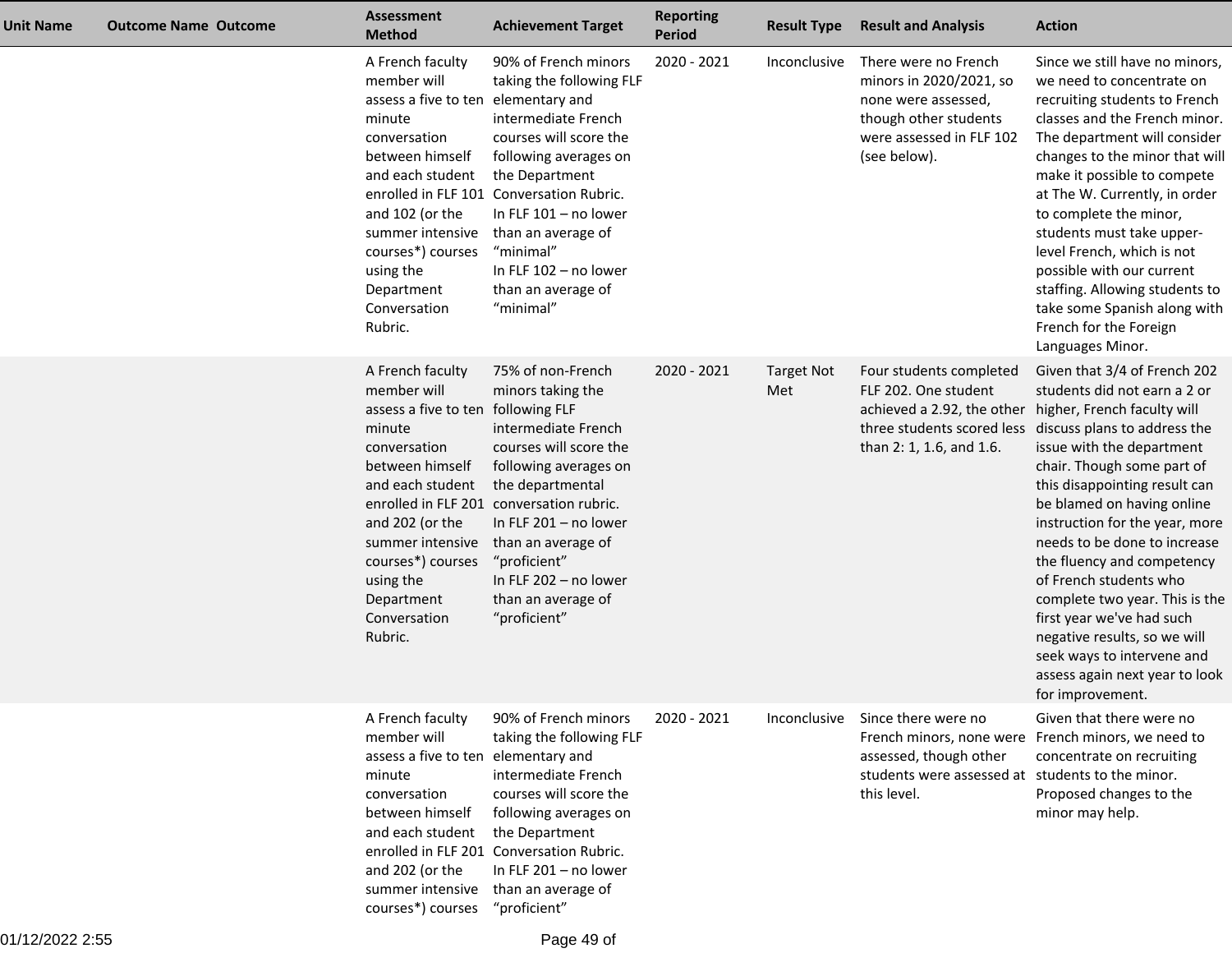| <b>Unit Name</b>                                    | <b>Outcome Name Outcome</b> |                                                                                                                                                                                                                                                        | <b>Assessment</b><br><b>Method</b>                                                                                                                                                        | <b>Achievement Target</b>                                                                                                                                                                                                                                                                                                                                                                                                                                                                                                  | <b>Reporting</b><br><b>Period</b> | <b>Result Type</b> | <b>Result and Analysis</b>                                                                                                                                                                                                                                                                                                                                                                                           | <b>Action</b>                                                                                                                                                                                                                                                                                                                                                                    |
|-----------------------------------------------------|-----------------------------|--------------------------------------------------------------------------------------------------------------------------------------------------------------------------------------------------------------------------------------------------------|-------------------------------------------------------------------------------------------------------------------------------------------------------------------------------------------|----------------------------------------------------------------------------------------------------------------------------------------------------------------------------------------------------------------------------------------------------------------------------------------------------------------------------------------------------------------------------------------------------------------------------------------------------------------------------------------------------------------------------|-----------------------------------|--------------------|----------------------------------------------------------------------------------------------------------------------------------------------------------------------------------------------------------------------------------------------------------------------------------------------------------------------------------------------------------------------------------------------------------------------|----------------------------------------------------------------------------------------------------------------------------------------------------------------------------------------------------------------------------------------------------------------------------------------------------------------------------------------------------------------------------------|
|                                                     |                             |                                                                                                                                                                                                                                                        | using the<br>Department<br>Conversation<br>Rubric.                                                                                                                                        | In FLF 202 - no lower<br>than an average of<br>"proficient"                                                                                                                                                                                                                                                                                                                                                                                                                                                                | 2020 - 2021                       | Inconclusive       | Since there were no<br>assessed, though other<br>students were assessed at students to the minor.<br>this level.                                                                                                                                                                                                                                                                                                     | Given that there were no<br>French minors, none were French minors, we need to<br>concentrate on recruiting<br>Proposed changes to the<br>minor may help.                                                                                                                                                                                                                        |
| Program -<br>Gerontology -<br>Minor {2018-<br>2019} | 1.1 (GEO 5.a.)              | Students will transfer<br>general education<br>strands to make<br>connections between<br>disciplines.                                                                                                                                                  | Students<br>participating in FS<br>250 Introduction<br>to Aging will be<br>given a term paper<br>(Reaction Paper)<br>and the instructor<br>of the course will<br>assess student<br>works. | The average score of FS 2020 - 2021<br>250 students will be at<br>least 3 on the 1-4 scale<br>used in the AAC&U<br>Foundations & Skills for<br>Lifelong Learning Value<br><b>Rubric in Reaction</b><br>Paper.                                                                                                                                                                                                                                                                                                              |                                   | <b>Target Met</b>  | FSC 250 Introduction to<br>Aging Spring 2021:<br>Average score of<br>Foundations and Skills for<br>Lifelong Learning Value:<br>3.2                                                                                                                                                                                                                                                                                   | I will continue this assessment<br>measure for 2021-2022.<br>The average of assessment<br>results was improved from<br>3.02 (2018-2019) to 3.2 (2020-<br>2021). The more specific<br>instruction on the reaction<br>papers seemed to contribute<br>to improving student<br>performance. I will continue<br>to adopt the students'<br>feedback for students to<br>perform better. |
|                                                     |                             | 1.2 (SAO & SLO) Students will be able<br>to utilize the<br>knowledge on end-of- 453 Death, Dying,<br>life issues and explain and Bereavement<br>the ways of the<br>concepts of death can online final exam<br>change over time,<br>place, and culture. | Students<br>will be given an<br>and the instructor<br>of the course will<br>evaluate the exam<br>to determine if<br>achievement<br>target was met.                                        | The average score of NU 2020 - 2021<br>participating in NU 453 students will be at<br>least 70% on the final<br>exam, focusing on three<br>pertinent questions<br>regarding the outcome.<br>Three questions from<br>NU 453 final exam:<br>1. By appreciating the<br>reality of death, dying,<br>and bereavement,<br>individuals can:<br>2. Many college<br>students find a death<br>education course to be<br>valuable because:<br>3. By 2025, the number<br>of people age 65 and<br>over in the United<br>States will be: |                                   | <b>Target Met</b>  | Fall 2020: The average<br>score of NU 453 students<br>was 90.8% on the final<br>exam, focusing on three<br>pertinent questions<br>(average score of final<br>exam, including all<br>questions, is 85%).<br>Spring 2021: The average<br>score of NU 453 students<br>was 89.6% on the final<br>exam, focusing on three<br>pertinent questions<br>(average score of final<br>exam, including all<br>questions, is 86%). | Three pertinent questions<br>showed a higher percentage<br>than the entire exam (fall 20<br>and spring 21). The instructor<br>will continue this assessment<br>measure for next year.                                                                                                                                                                                            |
|                                                     | 2.1 (GEO 2.a.)              | Students will be able<br>to discuss aging<br>related topics with<br>cultural competency.                                                                                                                                                               | Students<br>participating in FS<br>250 Introduction<br>to Aging will be                                                                                                                   | The average score of FS 2020 - 2021<br>250 students will be at<br>least 3 on the 1-4 scale<br>used in the AAC&U                                                                                                                                                                                                                                                                                                                                                                                                            |                                   | <b>Target Met</b>  | FSC 250 Introduction to<br>Aging Spring 2021:<br>Average score of                                                                                                                                                                                                                                                                                                                                                    | I will continue this assessment<br>measure for 2021-2022.<br>Intercultural Knowledge & The average of assessment                                                                                                                                                                                                                                                                 |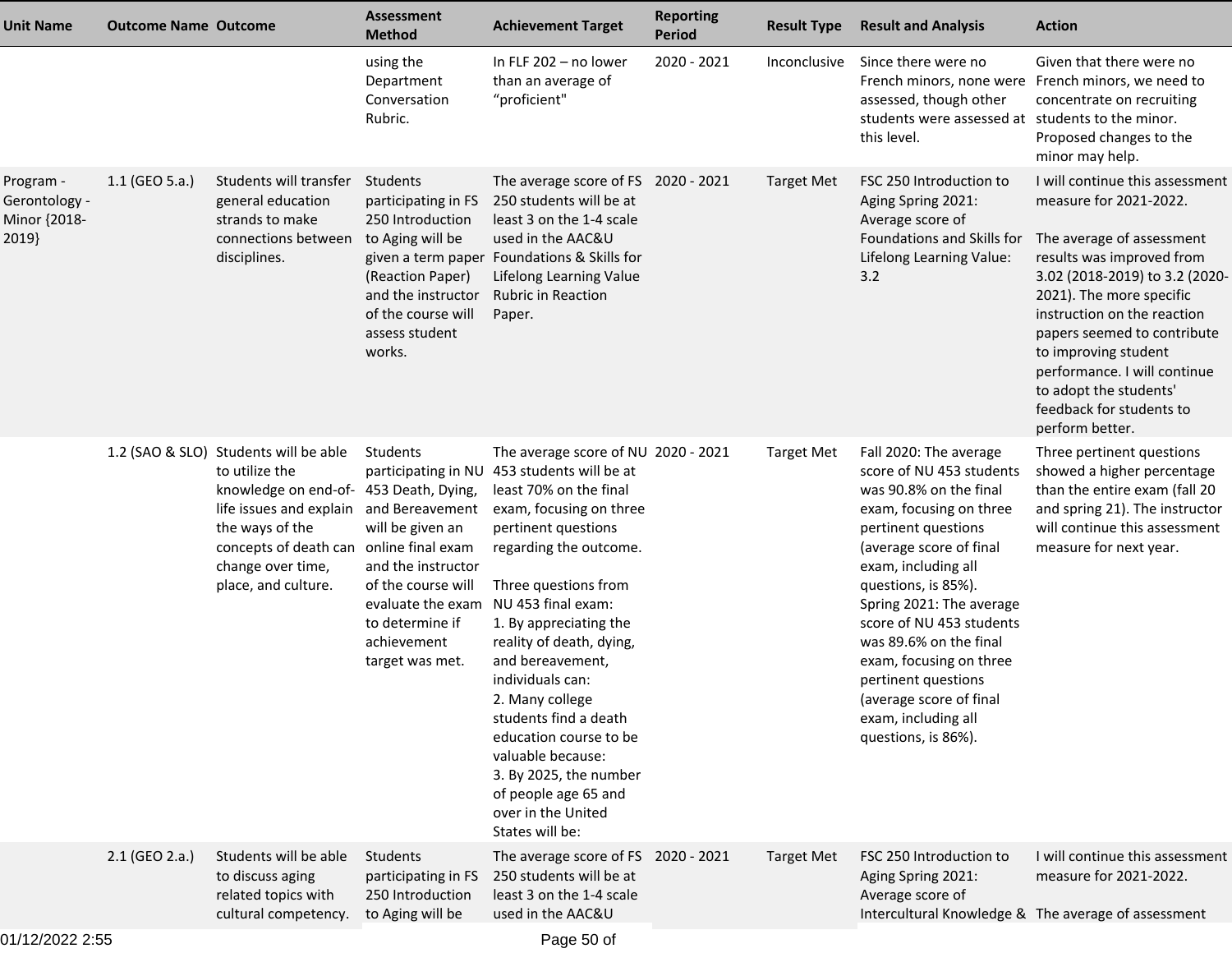| <b>Unit Name</b> | <b>Outcome Name Outcome</b> |                                                                                                                                                                                                                  | Assessment<br><b>Method</b>                                                                                                                                                                                                                                                                                                                                                                | <b>Achievement Target</b>                                                                                                                                   | <b>Reporting</b><br><b>Period</b> | <b>Result Type</b> | <b>Result and Analysis</b>                                                                                                                                  | <b>Action</b>                                                                                                                                                                                                                                                                                                                                                                                                                                                                                                                                                                                                                                             |
|------------------|-----------------------------|------------------------------------------------------------------------------------------------------------------------------------------------------------------------------------------------------------------|--------------------------------------------------------------------------------------------------------------------------------------------------------------------------------------------------------------------------------------------------------------------------------------------------------------------------------------------------------------------------------------------|-------------------------------------------------------------------------------------------------------------------------------------------------------------|-----------------------------------|--------------------|-------------------------------------------------------------------------------------------------------------------------------------------------------------|-----------------------------------------------------------------------------------------------------------------------------------------------------------------------------------------------------------------------------------------------------------------------------------------------------------------------------------------------------------------------------------------------------------------------------------------------------------------------------------------------------------------------------------------------------------------------------------------------------------------------------------------------------------|
|                  | 2.1 (GEO 2.a.)              | Students will be able<br>to discuss aging<br>related topics with<br>cultural competency.                                                                                                                         | given a discussion<br>assignment and<br>the instructor of<br>the course will<br>assess student<br>response.                                                                                                                                                                                                                                                                                | Intercultural Knowledge 2020 - 2021<br>& Competence Value<br>Rubric in discussion<br>posts.                                                                 |                                   | <b>Target Met</b>  | Competence: 3.63                                                                                                                                            | results was improved from<br>3.14 (2018-2019) to 3.63<br>(2020-2021). Students<br>showed a higher level of<br>cultural competency in their<br>discussion (knowledge and<br>skills) and reflected it in their<br>peer interaction (attitude). I<br>will continue to adopt this<br>assessment measure to see if<br>the students' high<br>achievement this year is<br>continued.                                                                                                                                                                                                                                                                             |
|                  | 3.1 (SPG 4.d)               | After completing HED Students<br>301 Aging and Public<br>Health, students will<br>demonstrate more<br>interest in the<br>gerontology discipline<br>and get more<br>interested in<br>gerontology related<br>jobs. | participating in<br>HED 301 courses<br>will be given a<br>survey and<br>departmental<br>faculty will<br>evaluate the<br>survey questions<br>pertaining to<br>interest in related<br>jobs to determine<br>if achievement<br>target was met.<br>The survey<br>consists of 2<br>questions with a<br>Likert scale of 1 to<br>5, 1 being strongly<br>disagree and 5<br>being strongly<br>agree. | 70% of participating<br>students will report an<br>overall average of 4 or<br>above on the survey<br>questions pertaining to<br>interest in related jobs.   | 2020 - 2021                       | <b>Target Met</b>  | HED 301 Sp 2021 Exit<br>Survey: 90% of students<br>reported 4 (agree) and 5<br>(strongly agree) on Q 5 &<br>6 - related interests in the<br>related jobs.   | We will discuss the following<br>concern if we need to modify<br>the survey question (Q. 6).<br>Because I learned the<br>following concerns from the<br>Chair and the Dean AFTER the<br>2020-2021 exit survey data<br>was collected, it was not<br>reflected in this year.<br>Department Chair's Review<br>Comments: the exit survey<br>questions should be the<br>unambiguous indication (too<br>many inclusion in one<br>question). For example, Q 6.<br>This course prepares me to<br>work with the elderly<br>population more<br>professionally and ethically.<br>The Chair commented that<br>professionalism and ethics are<br>two different things. |
|                  |                             |                                                                                                                                                                                                                  | Students<br>participating in<br>HED 301 courses<br>will be given a<br>survey and<br>departmental<br>faculty will<br>evaluate the<br>survey questions                                                                                                                                                                                                                                       | 70% of participating<br>students will report an<br>overall average of 4 or<br>above on the survey<br>questions pertaining to<br>interest in the discipline. | 2020 - 2021                       | <b>Target Met</b>  | HED 301 Sp 2021 Exit<br>Survey: 78% of students<br>reported 4 (agree) and 5<br>(strongly agree) on Q 2, 3,<br>& 4 - related interests in<br>the discipline. | We will discuss the following<br>concern to modify the survey<br>question $(Q 2)$ for a more<br>rigorous assessment and<br>reason for exit survey in two<br>classes. Because I learned the<br>following concerns from the<br>Chair and the Dean AFTER the<br>2020-2021 exit survey data                                                                                                                                                                                                                                                                                                                                                                   |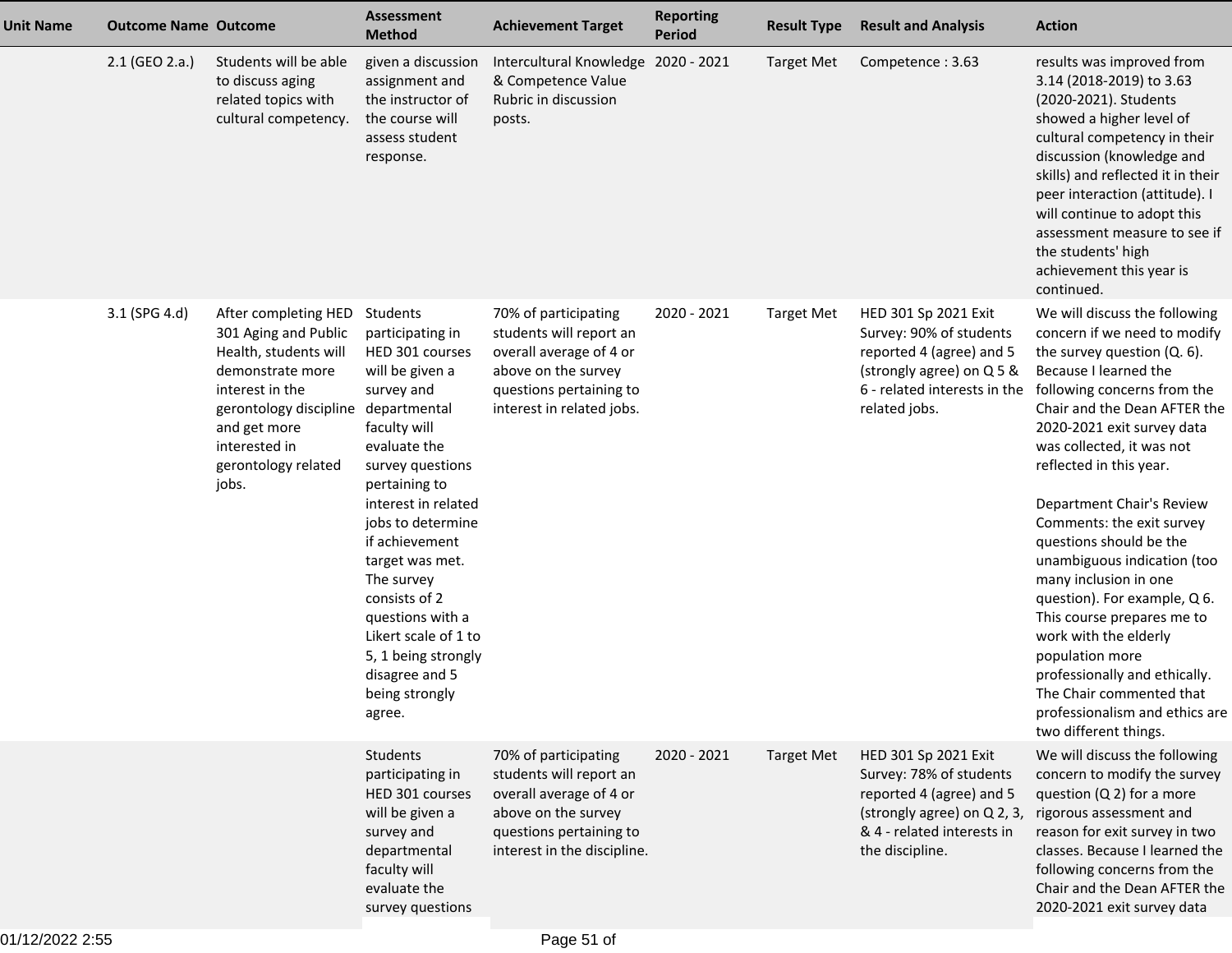| <b>Unit Name</b> | <b>Outcome Name Outcome</b> |                                                                                                                                                                      | <b>Assessment</b><br><b>Method</b>                                                                                                                                                                                                                                                                                   | <b>Achievement Target</b>                                                                                                                                                                                            | <b>Reporting</b><br>Period | <b>Result Type</b> | <b>Result and Analysis</b>                                                                                                                                                                                                                                                                                                                                                 | <b>Action</b>                                                                                                                                                                                                                                                                                                                                                                                                                                                                                                                                                                                                                                                                                  |
|------------------|-----------------------------|----------------------------------------------------------------------------------------------------------------------------------------------------------------------|----------------------------------------------------------------------------------------------------------------------------------------------------------------------------------------------------------------------------------------------------------------------------------------------------------------------|----------------------------------------------------------------------------------------------------------------------------------------------------------------------------------------------------------------------|----------------------------|--------------------|----------------------------------------------------------------------------------------------------------------------------------------------------------------------------------------------------------------------------------------------------------------------------------------------------------------------------------------------------------------------------|------------------------------------------------------------------------------------------------------------------------------------------------------------------------------------------------------------------------------------------------------------------------------------------------------------------------------------------------------------------------------------------------------------------------------------------------------------------------------------------------------------------------------------------------------------------------------------------------------------------------------------------------------------------------------------------------|
|                  |                             |                                                                                                                                                                      | pertaining to<br>interest in the<br>discipline to<br>determine if<br>achievement<br>target was met.<br>The survey<br>consists of 3<br>questions with a<br>Likert scale of 1 to<br>5, 1 being strongly<br>disagree and 5<br>being strongly<br>agree.                                                                  | 70% of participating<br>students will report an<br>overall average of 4 or<br>above on the survey<br>questions pertaining to<br>interest in the discipline.                                                          | 2020 - 2021                | <b>Target Met</b>  | HED 301 Sp 2021 Exit<br>Survey: 78% of students<br>reported 4 (agree) and 5<br>(strongly agree) on Q 2, 3,<br>& 4 - related interests in<br>the discipline.                                                                                                                                                                                                                | was collected, it was not<br>reflected in this year. I will<br>modify the survey questions<br>with the instructors of HED<br>301 and NU 453 next year.<br>Department Chair's Review<br>Comments: (a) the exit survey<br>questions should be the<br>unambiguous indication (too<br>many inclusion in one<br>question). For example, Q 2.<br>Throughout this course, I<br>become more aware of the<br>study of aging and learn more<br>knowledge on the elderly<br>population. Becoming more<br>aware of and learning more<br>knowledge should be<br>considered separately; (b) we<br>need to provide a rationale to<br>conduct the same exit survey<br>in both classes (HED 301 and<br>NU 453). |
|                  | 3.2 (SLO)                   | After completing NU<br>453 Death, Dying, and<br>Bereavement,<br>students will get<br>interested in the<br>gerontology discipline<br>and gerontology<br>related jobs. | Students<br>departmental<br>faculty will<br>evaluate the<br>survey questions<br>pertaining to<br>interest in related<br>jobs to determine<br>if achievement<br>target was met.<br>The survey<br>consists of 2<br>questions with a<br>Likert scale of 1 to<br>5, 1 being strongly<br>disagree and 5<br>being strongly | 70% of participating<br>participating in NU students will report an<br>453 courses will be overall average of 4 or<br>given a survey and above on the survey<br>questions pertaining to<br>interest in related jobs. | 2020 - 2021                | <b>Target Met</b>  | NU 453 Fall 2020 Exit<br>Survey: 87.5% of students<br>reported 4 (agree) and 5<br>(strongly agree) on Q 5 &<br>6 - related interests in the<br>related jobs.<br>NU 453 Spring 21 Exit<br>Survey data was not<br>was not correctly posted.<br>The instructor tried to fix<br>it a couple of times, but I<br>link. Thus, only the Fall<br>2020 survey result is<br>included. | Department Chair's Review<br>Comments: (a) the exit survey<br>questions should be the<br>unambiguous indication (too<br>many inclusion in one<br>question). For example, Q 6.<br>This course prepares me to<br>work with the elderly<br>population more<br>collected because the link professionally and ethically.<br>The Chair commented that<br>professionalism and ethics are<br>two different things; (b) we<br>did not receive any survey need to provide a rationale to<br>response via NU 453 Sp 21 conduct the same exit survey<br>in both classes (HED 301 and<br>NU 453).<br>I will discuss Q 6 statement<br>with the instructors of HED                                            |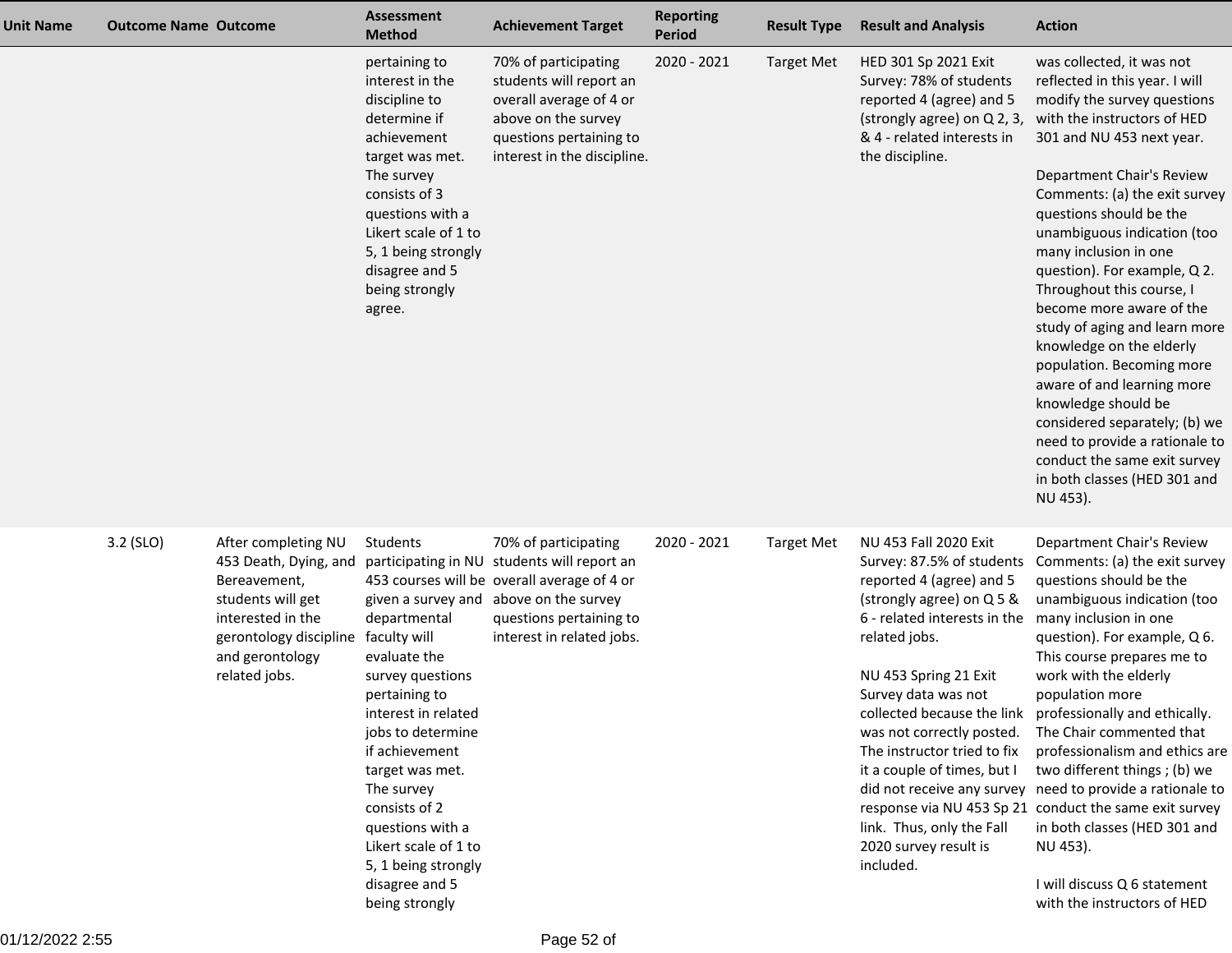| <b>Unit Name</b> | <b>Outcome Name Outcome</b> |                                                                                                                                                                      | <b>Assessment</b><br><b>Method</b>                                                                                                                                                                                                                                                                                                         | <b>Achievement Target</b>                                                                                                                                                                                              | <b>Reporting</b><br><b>Period</b> | <b>Result Type</b> | <b>Result and Analysis</b>                                                                                                                                                                                                                                                                                                                                                                                                                                          | <b>Action</b>                                                                                                                                                                                                                                                                                                                                                                                                                                                                                                                                                                                                                                                                                                                                                                                                    |
|------------------|-----------------------------|----------------------------------------------------------------------------------------------------------------------------------------------------------------------|--------------------------------------------------------------------------------------------------------------------------------------------------------------------------------------------------------------------------------------------------------------------------------------------------------------------------------------------|------------------------------------------------------------------------------------------------------------------------------------------------------------------------------------------------------------------------|-----------------------------------|--------------------|---------------------------------------------------------------------------------------------------------------------------------------------------------------------------------------------------------------------------------------------------------------------------------------------------------------------------------------------------------------------------------------------------------------------------------------------------------------------|------------------------------------------------------------------------------------------------------------------------------------------------------------------------------------------------------------------------------------------------------------------------------------------------------------------------------------------------------------------------------------------------------------------------------------------------------------------------------------------------------------------------------------------------------------------------------------------------------------------------------------------------------------------------------------------------------------------------------------------------------------------------------------------------------------------|
|                  | 3.2 (SLO)                   | After completing NU<br>453 Death, Dying, and<br>Bereavement,<br>students will get<br>interested in the<br>gerontology discipline<br>and gerontology<br>related jobs. | agree.                                                                                                                                                                                                                                                                                                                                     | 70% of participating<br>students will report an<br>overall average of 4 or<br>above on the survey<br>questions pertaining to<br>interest in related jobs.                                                              | 2020 - 2021                       | <b>Target Met</b>  | NU 453 Fall 2020 Exit<br>Survey: 87.5% of students<br>reported 4 (agree) and 5<br>(strongly agree) on Q 5 &<br>6 - related interests in the<br>related jobs.<br>NU 453 Spring 21 Exit<br>Survey data was not<br>collected because the link<br>was not correctly posted.<br>The instructor tried to fix<br>it a couple of times, but I<br>did not receive any survey<br>response via NU 453 Sp 21<br>link. Thus, only the Fall<br>2020 survey result is<br>included. | 301 and NU 453.                                                                                                                                                                                                                                                                                                                                                                                                                                                                                                                                                                                                                                                                                                                                                                                                  |
|                  |                             |                                                                                                                                                                      | <b>Students</b><br>departmental<br>faculty will<br>evaluate the<br>survey questions<br>pertaining to<br>interest in the<br>discipline to<br>determine if<br>achievement<br>target was met.<br>The survey<br>consists of 3<br>questions with a<br>Likert scale of 1 to<br>5, 1 being strongly<br>disagree and 5<br>being strongly<br>agree. | 70% of participating<br>participating in NU students will report an<br>453 courses will be overall average of 4 or<br>given a survey and above on the survey<br>questions pertaining to<br>interest in the discipline. | 2020 - 2021                       | <b>Target Met</b>  | NU 453 Fall 2020 Exit<br>Survey: 78% of students<br>reported 4 (agree) and 5<br>(strongly agree) on Q 2, 3,<br>& 4 - related interests in<br>the discipline.<br>NU 453 Spring 21 Exit<br>Survey data was not<br>collected because the link<br>was not correctly posted.<br>The instructor tried to fix<br>it a couple of times, but I<br>response via NU 453 Sp 21<br>link. Thus, only the Fall<br>2020 survey result is<br>included.                               | We will discuss the following<br>concern to modify the survey<br>question $(Q 2)$ for a more<br>rigorous assessment and<br>reason for exit survey in two<br>classes. Because I learned the<br>following concerns from the<br>Chair and the Dean AFTER the<br>2020-2021 exit survey data<br>was collected, it was not<br>reflected in this year. I will<br>modify the survey questions<br>with the instructors of HED<br>did not receive any survey 301 and NU 453 next year.<br>Department Chair's Review<br>Comments: (a) the exit survey<br>questions should be the<br>unambiguous indication (too<br>many inclusion in one<br>question). For example, Q 2.<br>Throughout this course, I<br>become more aware of the<br>study of aging and learn more<br>knowledge on the elderly<br>population. Becoming more |

aware of and learning more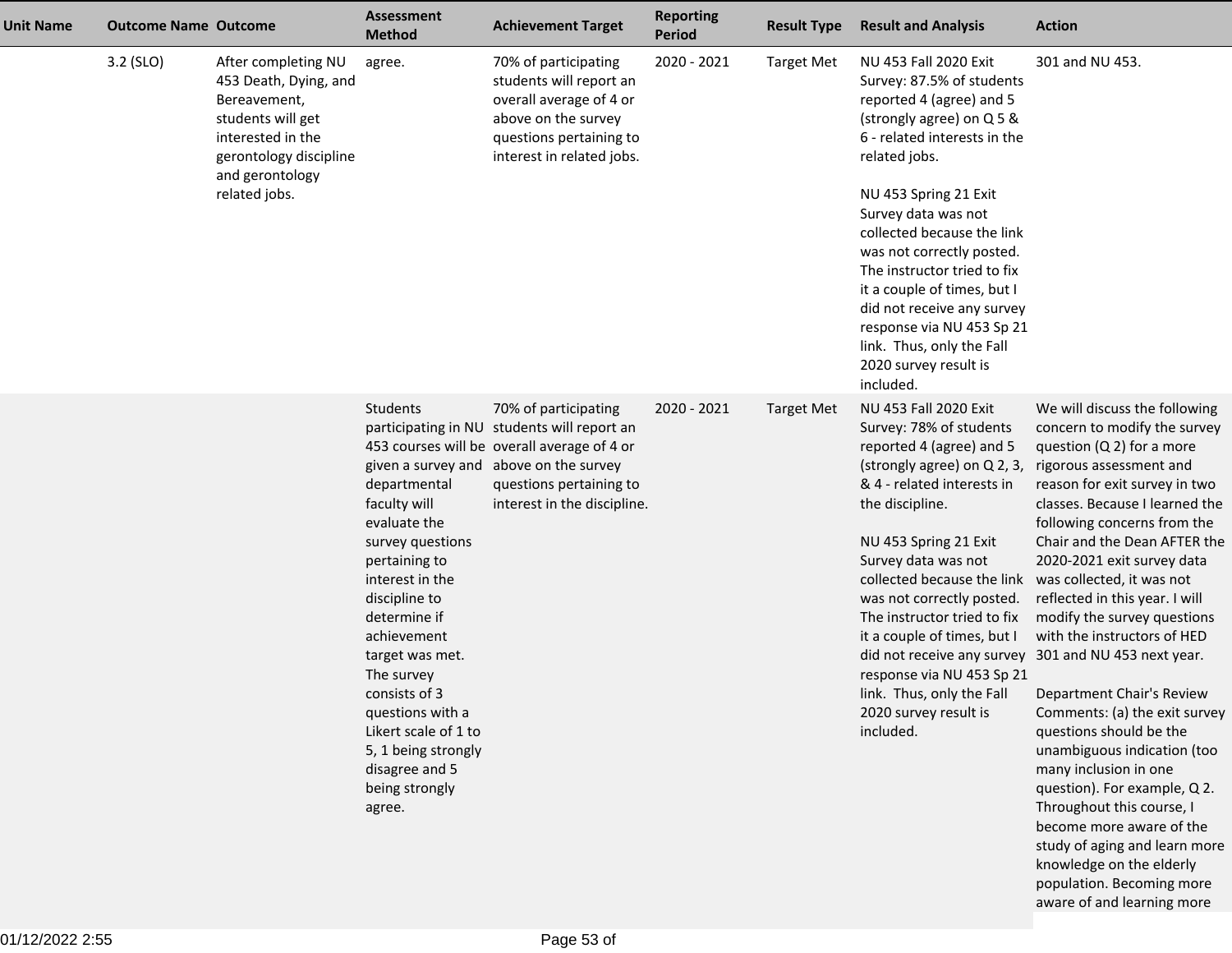| <b>Unit Name</b>                                                                                                                                        | <b>Outcome Name Outcome</b> |                                                                                                                                 | <b>Assessment</b><br><b>Method</b>                                                                                                                                                                                                                                                                                                  | <b>Achievement Target</b>                                                                                                                                                                                              | <b>Reporting</b><br>Period | <b>Result Type</b> | <b>Result and Analysis</b>                                                                                                                                                                                                                                                                                                                                                                                                                                          | <b>Action</b>                                                                                                                                                      |
|---------------------------------------------------------------------------------------------------------------------------------------------------------|-----------------------------|---------------------------------------------------------------------------------------------------------------------------------|-------------------------------------------------------------------------------------------------------------------------------------------------------------------------------------------------------------------------------------------------------------------------------------------------------------------------------------|------------------------------------------------------------------------------------------------------------------------------------------------------------------------------------------------------------------------|----------------------------|--------------------|---------------------------------------------------------------------------------------------------------------------------------------------------------------------------------------------------------------------------------------------------------------------------------------------------------------------------------------------------------------------------------------------------------------------------------------------------------------------|--------------------------------------------------------------------------------------------------------------------------------------------------------------------|
|                                                                                                                                                         |                             |                                                                                                                                 | Students<br>departmental<br>faculty will<br>evaluate the<br>survey questions<br>pertaining to<br>interest in the<br>discipline to<br>determine if<br>achievement<br>target was met.<br>The survey<br>consists of 3<br>questions with a<br>Likert scale of 1 to<br>5, 1 being strongly<br>disagree and 5<br>being strongly<br>agree. | 70% of participating<br>participating in NU students will report an<br>453 courses will be overall average of 4 or<br>given a survey and above on the survey<br>questions pertaining to<br>interest in the discipline. | 2020 - 2021                | <b>Target Met</b>  | NU 453 Fall 2020 Exit<br>Survey: 78% of students<br>reported 4 (agree) and 5<br>(strongly agree) on Q 2, 3,<br>& 4 - related interests in<br>the discipline.<br>NU 453 Spring 21 Exit<br>Survey data was not<br>collected because the link<br>was not correctly posted.<br>The instructor tried to fix<br>it a couple of times, but I<br>did not receive any survey<br>response via NU 453 Sp 21<br>link. Thus, only the Fall<br>2020 survey result is<br>included. | knowledge should be<br>considered separately; (b) we<br>need to provide a rationale to<br>conduct the same exit survey<br>in both classes (HED 301 and<br>NU 453). |
| Program -<br>History<br>(including<br>Minor and<br>Secondary<br>Education<br>Certification in<br>History and<br>Social Studies)<br>- BA {2016-<br>2017} | $1.1$ (SLO)                 | Identify and evaluate<br>continuity and<br>change, causality and<br>coincidence, voice and chair will review<br>agency (SLO 5). | At the end of the<br>spring semester,<br>the department<br>transcripts of<br>graduating seniors<br>for the previous<br>year for historical<br>depth to<br>determine if<br>achievement<br>target was met.                                                                                                                            | 100% of graduating<br>seniors will complete at<br>least 4 lower-level (100<br>level) history survey<br>courses (12 credit<br>hours) with a passing<br>grade.                                                           | 2020 - 2021                | <b>Target Met</b>  | Nine students graduated<br>in August, December, or<br>May 2020-1 with a history<br>degree. All have 12 hours<br>of 100 level history with a<br>passing grade.<br>Student /100 level survey<br>grades:<br>B, B, B, B<br>P, A, A, A<br>B, B, B, C<br>A,A,C,A<br>P, A, A, A<br>A, A, B, C<br>A, A, B, B<br>A,B,B,C<br>A, A, A, B                                                                                                                                       | No new actions are needed at<br>this time.                                                                                                                         |
|                                                                                                                                                         |                             |                                                                                                                                 | At the end of the<br>spring semester,<br>the department<br>chair will review<br>transcripts of                                                                                                                                                                                                                                      | 100% of graduating<br>seniors will complete at<br>least 4 upper- level<br>(either 300 or 400 level)<br>history survey courses                                                                                          | 2020 - 2021                | <b>Target Met</b>  | Nine students graduated<br>in August, December, or<br>May 2020-1 with a history monitoring.<br>degree. All have 12 hours<br>of 4 upperlevel history                                                                                                                                                                                                                                                                                                                 | No new actions are needed at<br>this time, beyond continued                                                                                                        |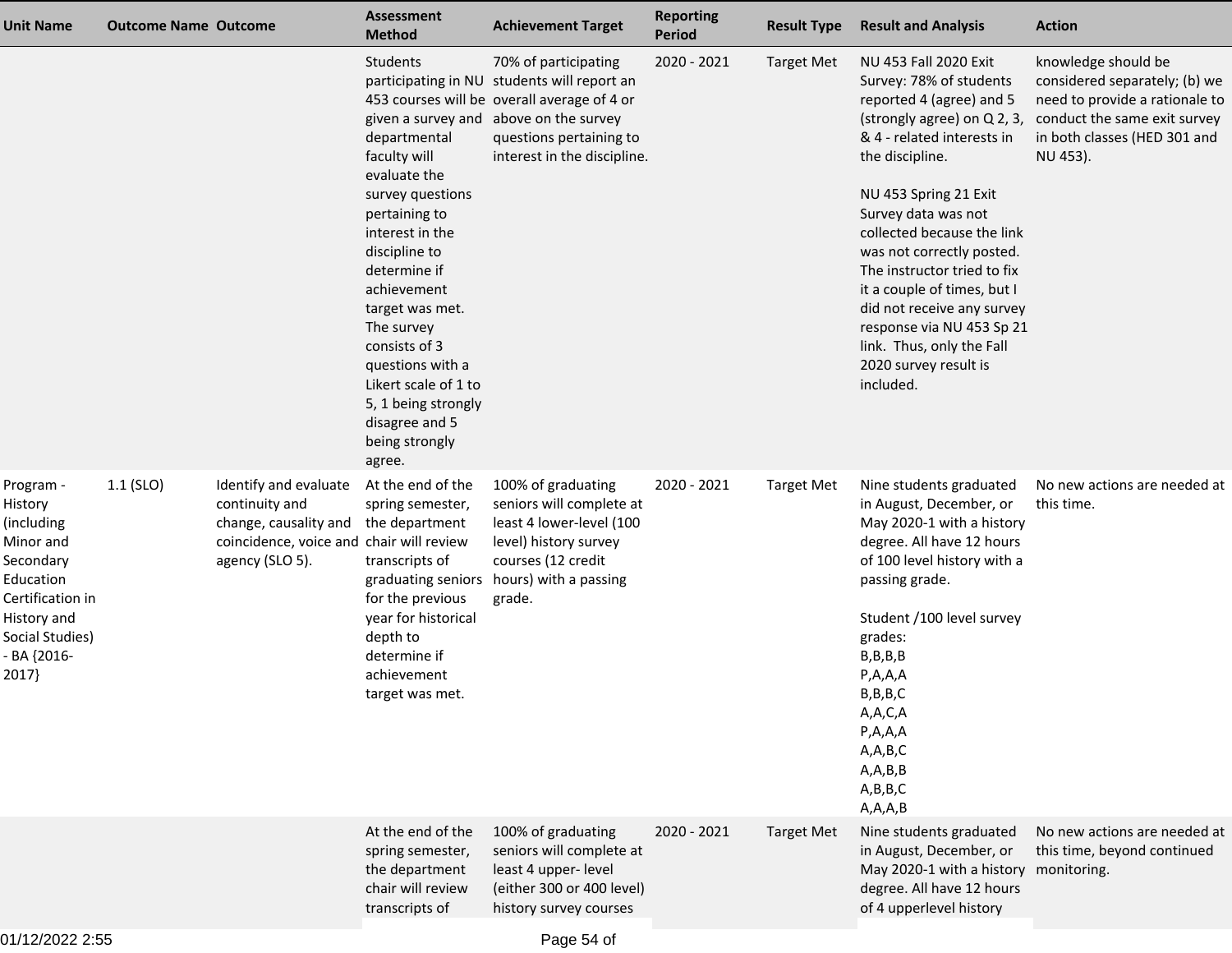| <b>Unit Name</b> | <b>Outcome Name Outcome</b> |                                                                                                                                                                                                                        | Assessment<br><b>Method</b>                                                                                                                                                                                                                    | <b>Achievement Target</b>                                                                                                   | <b>Reporting</b><br>Period | <b>Result Type</b> | <b>Result and Analysis</b>                                                                                                                                                                                             | <b>Action</b>                                                              |
|------------------|-----------------------------|------------------------------------------------------------------------------------------------------------------------------------------------------------------------------------------------------------------------|------------------------------------------------------------------------------------------------------------------------------------------------------------------------------------------------------------------------------------------------|-----------------------------------------------------------------------------------------------------------------------------|----------------------------|--------------------|------------------------------------------------------------------------------------------------------------------------------------------------------------------------------------------------------------------------|----------------------------------------------------------------------------|
|                  |                             |                                                                                                                                                                                                                        | for the previous<br>year for historical<br>depth to<br>determine if<br>achievement<br>target was met.                                                                                                                                          | graduating seniors (12 credit hours) with a<br>passing grade.                                                               | 2020 - 2021                | <b>Target Met</b>  | courses with passing<br>grades.<br>B, A, B, B<br>A, A, A, A<br>D, B, C, C<br>B, B, B, B<br>A,A,A,A<br>B, B, C, C<br>A,B,B,B<br>B, C, B, C<br>B,B, PE, PE                                                               | No new actions are needed at<br>this time, beyond continued<br>monitoring. |
|                  | 1.2 (SLO)                   | Students will<br>successfully relate the spring semester,<br>complexity of the<br>human experience<br>across time and space transcripts of<br>by studying past<br>societies and cultures. for the previous<br>(SLO 4). | At the end of the<br>the department<br>chair will review<br>graduating seniors<br>year for historical<br>breadth to<br>determine if<br>achievement<br>target was met.                                                                          | 100% of graduating<br>seniors will complete at<br>least one non-western<br>course (3 credit hours)<br>with a passing grade. | 2020 - 2021                | <b>Target Met</b>  | Nine students graduated<br>in August, December, or<br>May 2020-1 with a history<br>degree. All have a passing<br>grade in 3 hours of<br>nonwestern or global<br>history.<br>A<br>Α<br>С<br>В<br>A<br>Β<br>C<br>C<br>PE | No new actions are needed at<br>this time.                                 |
|                  |                             |                                                                                                                                                                                                                        | At the end of the<br>spring semester,<br>the department<br>chair will review<br>transcripts of<br>graduating seniors passing grade.<br>for the previous<br>year for historical<br>breadth to<br>determine if<br>achievement<br>target was met. | 100% of graduating<br>seniors will complete at<br>least one pre modern<br>(pre 1500) course (3<br>credit hours) with a      | 2020 - 2021                | <b>Target Met</b>  | Nine students graduated<br>in August, December, or<br>May 2020-1 with a history monitoring.<br>degree. All have 3 hours<br>and a passing grade in<br>premodern history.<br>B<br>A<br>С<br>B<br>А<br>C<br>В             | No new actions are needed at<br>this time, beyond continued                |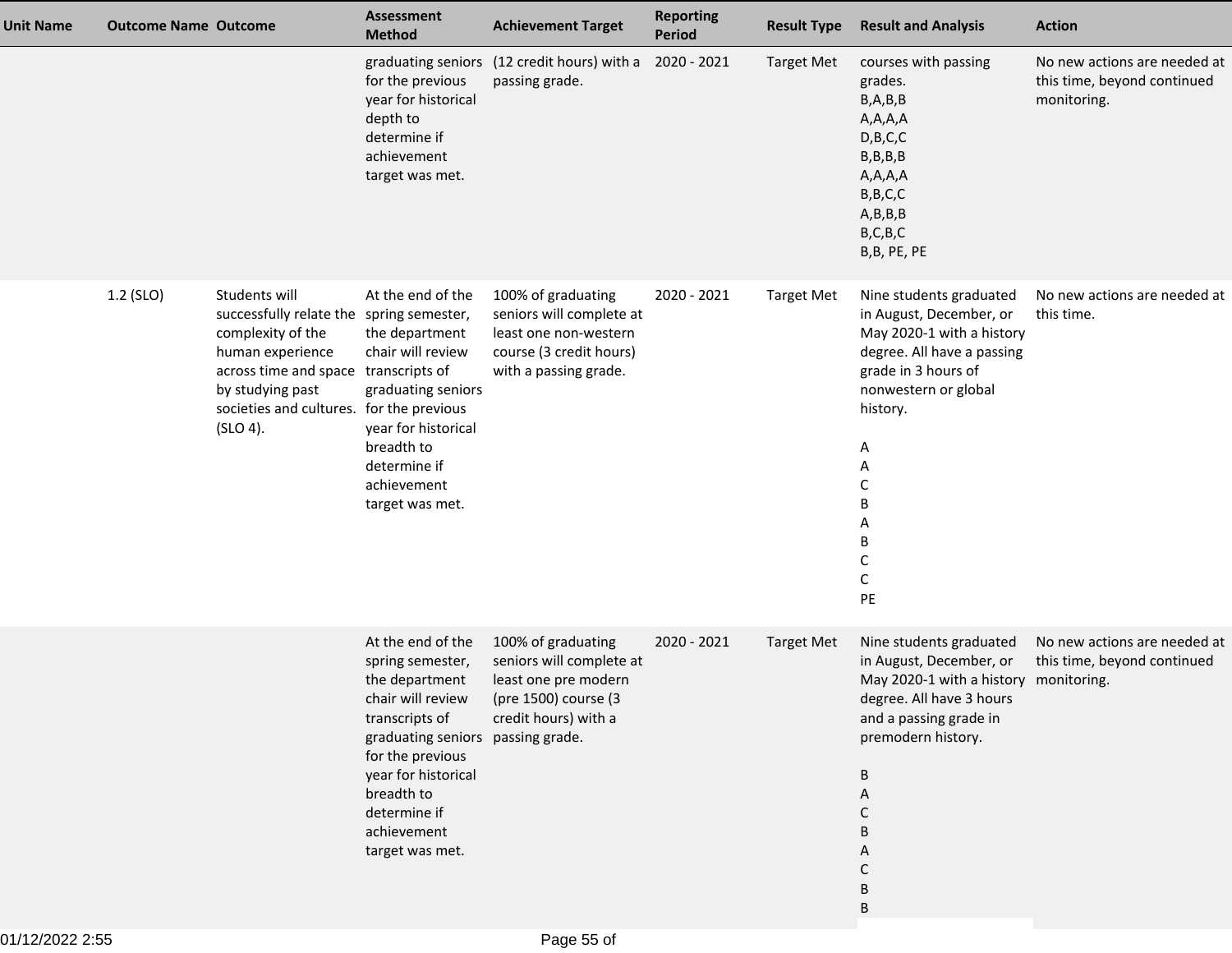| <b>Unit Name</b> | <b>Outcome Name Outcome</b> | <b>Assessment</b><br><b>Method</b>                                                                                                                                                                                                     | <b>Achievement Target</b>                                                                                                                 | <b>Reporting</b><br><b>Period</b> | <b>Result Type</b> | <b>Result and Analysis</b>                                                                                                                                                                                                                                                | <b>Action</b>                                                              |
|------------------|-----------------------------|----------------------------------------------------------------------------------------------------------------------------------------------------------------------------------------------------------------------------------------|-------------------------------------------------------------------------------------------------------------------------------------------|-----------------------------------|--------------------|---------------------------------------------------------------------------------------------------------------------------------------------------------------------------------------------------------------------------------------------------------------------------|----------------------------------------------------------------------------|
|                  |                             | At the end of the<br>spring semester,<br>the department<br>chair will review<br>transcripts of<br>graduating seniors<br>for the previous<br>year for historical<br>breadth to<br>determine if<br>achievement<br>target was met.        | 100% of graduating<br>seniors will complete at<br>least one pre modern<br>(pre 1500) course (3<br>credit hours) with a<br>passing grade.  | 2020 - 2021                       | <b>Target Met</b>  | PE                                                                                                                                                                                                                                                                        | No new actions are needed at<br>this time, beyond continued<br>monitoring. |
|                  |                             | At the end of the<br>spring semester,<br>the department<br>chair will review<br>transcripts of<br>graduating seniors grade.<br>for the previous<br>year for historical<br>breadth to<br>determine if<br>achievement<br>target was met. | 100% of graduating<br>seniors will complete at<br>least two American<br>history courses (6 credit<br>hours) with a passing                | 2020 - 2021                       | <b>Target Met</b>  | Nine students graduated<br>in August, December, or<br>May 2020-1 with a history monitoring.<br>degree. All have 6 hours of<br>upperlevel American<br>history with a passing<br>grade.<br>C, B<br>A,A<br>B,C<br>B,C<br>A,A<br>A,B,<br>A,B,<br>B, B, C, C<br>B,B            | No new actions are needed at<br>this time, beyond continued                |
|                  |                             | At the end of the<br>spring semester,<br>the department<br>chair will review<br>graduating seniors grade.<br>for the previous<br>year for historical<br>breadth to<br>determine if<br>achievement<br>target was met.                   | 100% of graduating<br>seniors will complete at<br>least two European<br>history courses (6 credit<br>transcripts of hours) with a passing | 2020 - 2021                       | <b>Target Met</b>  | Nine students graduated<br>in August, December, or<br>May 2020-1 with a history<br>degree. All have 6 hours of<br>upper level European<br>history with a passing<br>grade.<br>$\mathsf B,\mathsf B$<br>A,A<br>C, B<br>B,B<br>A,A<br>C, C<br>$\mathsf B,\mathsf B$<br>C,B, | No new actions are needed at<br>this time, beyond continued<br>monitoring. |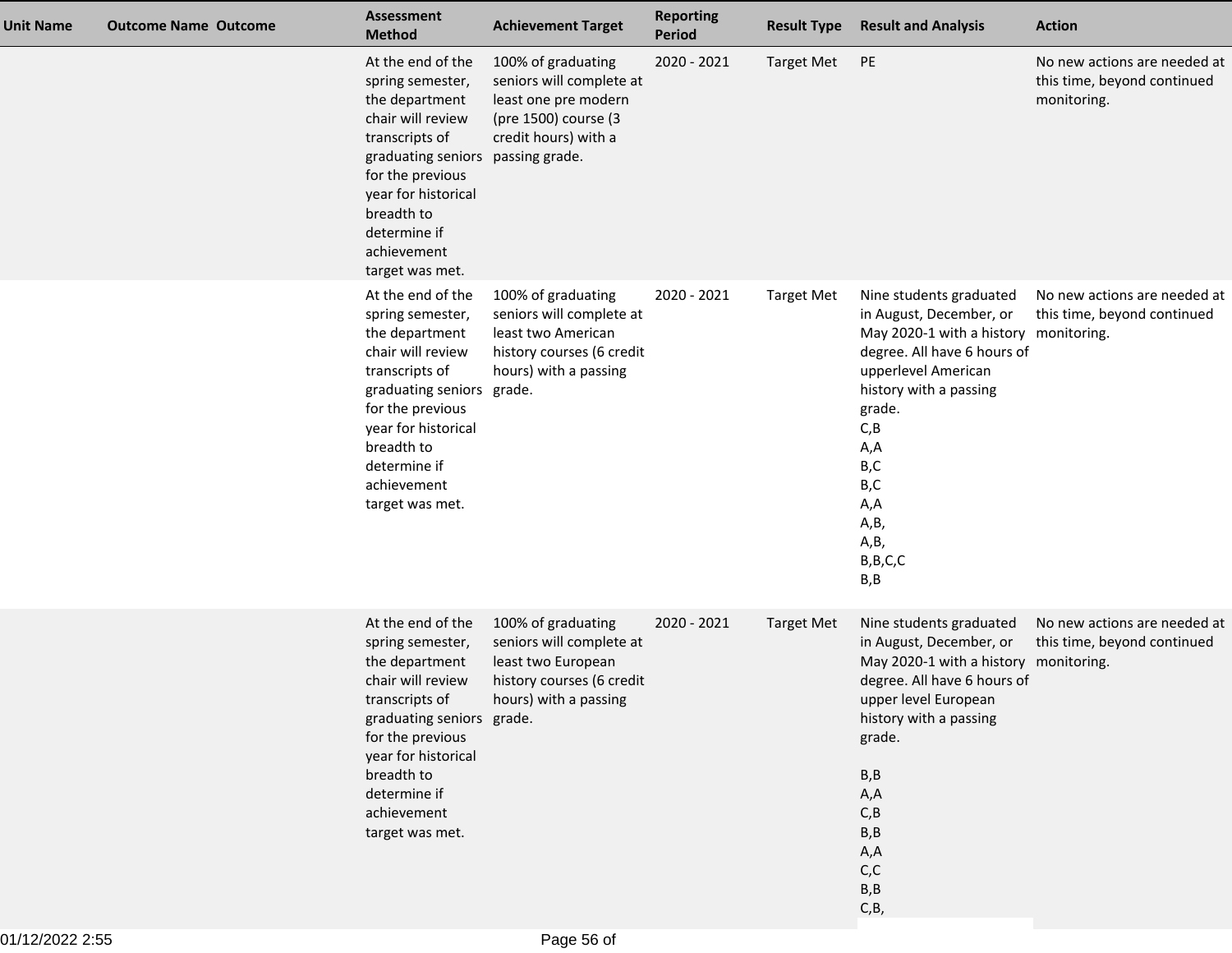| <b>Unit Name</b> | <b>Outcome Name Outcome</b> |                                                                                                                                 | <b>Assessment</b><br><b>Method</b>                                                                                                                                                                                                     | <b>Achievement Target</b>                                                                                                                                                                                                               | <b>Reporting</b><br>Period | <b>Result Type</b> | <b>Result and Analysis</b>                                                                                                                                                                                                                                                                                                                                                                                                                                                                                                                                                                   | <b>Action</b>                                                                                          |
|------------------|-----------------------------|---------------------------------------------------------------------------------------------------------------------------------|----------------------------------------------------------------------------------------------------------------------------------------------------------------------------------------------------------------------------------------|-----------------------------------------------------------------------------------------------------------------------------------------------------------------------------------------------------------------------------------------|----------------------------|--------------------|----------------------------------------------------------------------------------------------------------------------------------------------------------------------------------------------------------------------------------------------------------------------------------------------------------------------------------------------------------------------------------------------------------------------------------------------------------------------------------------------------------------------------------------------------------------------------------------------|--------------------------------------------------------------------------------------------------------|
|                  |                             |                                                                                                                                 | At the end of the<br>spring semester,<br>the department<br>chair will review<br>transcripts of<br>graduating seniors grade.<br>for the previous<br>year for historical<br>breadth to<br>determine if<br>achievement<br>target was met. | 100% of graduating<br>seniors will complete at<br>least two European<br>history courses (6 credit<br>hours) with a passing                                                                                                              | 2020 - 2021                | <b>Target Met</b>  | C, B                                                                                                                                                                                                                                                                                                                                                                                                                                                                                                                                                                                         | No new actions are needed at<br>this time, beyond continued<br>monitoring.                             |
|                  | 2.1 (GEO 1.b.)              | Interpret and evaluate The History<br>primary sources<br>carefully and use<br>them to make a<br>historical argument<br>(SLO 1). | department<br>AAC&U Critical<br>Thinking VALUE<br>analytical<br>assignment<br>required of HIS<br>211 students (fall).                                                                                                                  | The overall average<br>score for HIS 211<br>faculty will use the students completing the<br>Performance Task<br>Assessment will be no<br>Rubric to assess an lower than a 3.0 on the<br>AAC&U Critical Thinking<br><b>VALUE Rubric.</b> | 2020 - 2021                | Inconclusive       | Due to COVID-19, faculty<br>was not able to assign the<br>PTA to HIS 211 in spring<br>2021. This assessment is<br>based on a F2F<br>assignment that can not<br>be replicated online. Due<br>to COVID-19 restrictions,<br>the class was held online.                                                                                                                                                                                                                                                                                                                                          | No new actions are needed.<br>Hopefully, we will return to<br>normal operations next<br>academic year. |
|                  | 3.1 (GEO 1.c.)              | Students will<br>successfully<br>communicate ideas<br>clearly and<br>professionally in oral<br>and written formats.             | The History<br>department<br>AAC&U Oral<br>Communication<br><b>VALUE Rubric to</b><br>assess the<br>Research<br>Presentation<br>required of HIS<br>211 students (fall).                                                                | The overall average<br>score for HIS 211<br>faculty will use the students completing the<br><b>Research Presentation</b><br>will be no lower than a<br>3.0 on the AAC&U Oral<br><b>Communication VALUE</b><br>Rubric.                   | 2020 - 2021                | <b>Target Met</b>  | This year seven students<br>enrolled in HIS 211 and<br>completed an oral<br>presentation regarding<br>their research topic. The<br>class was synchronously<br>online, so presentations<br>were possible (although<br>the PTA and library<br>assignment were not).<br>Students performed<br>better than 3.0 in all<br>measures of the rubric.<br>Indeed, each student<br>scored very well on this<br>rubric. Perhaps a year of<br>online presentations and<br>interaction increased<br>students' oral<br>communication skills! The<br>lowest score for the class<br>was in "central message", | No new actions are needed at<br>this time.                                                             |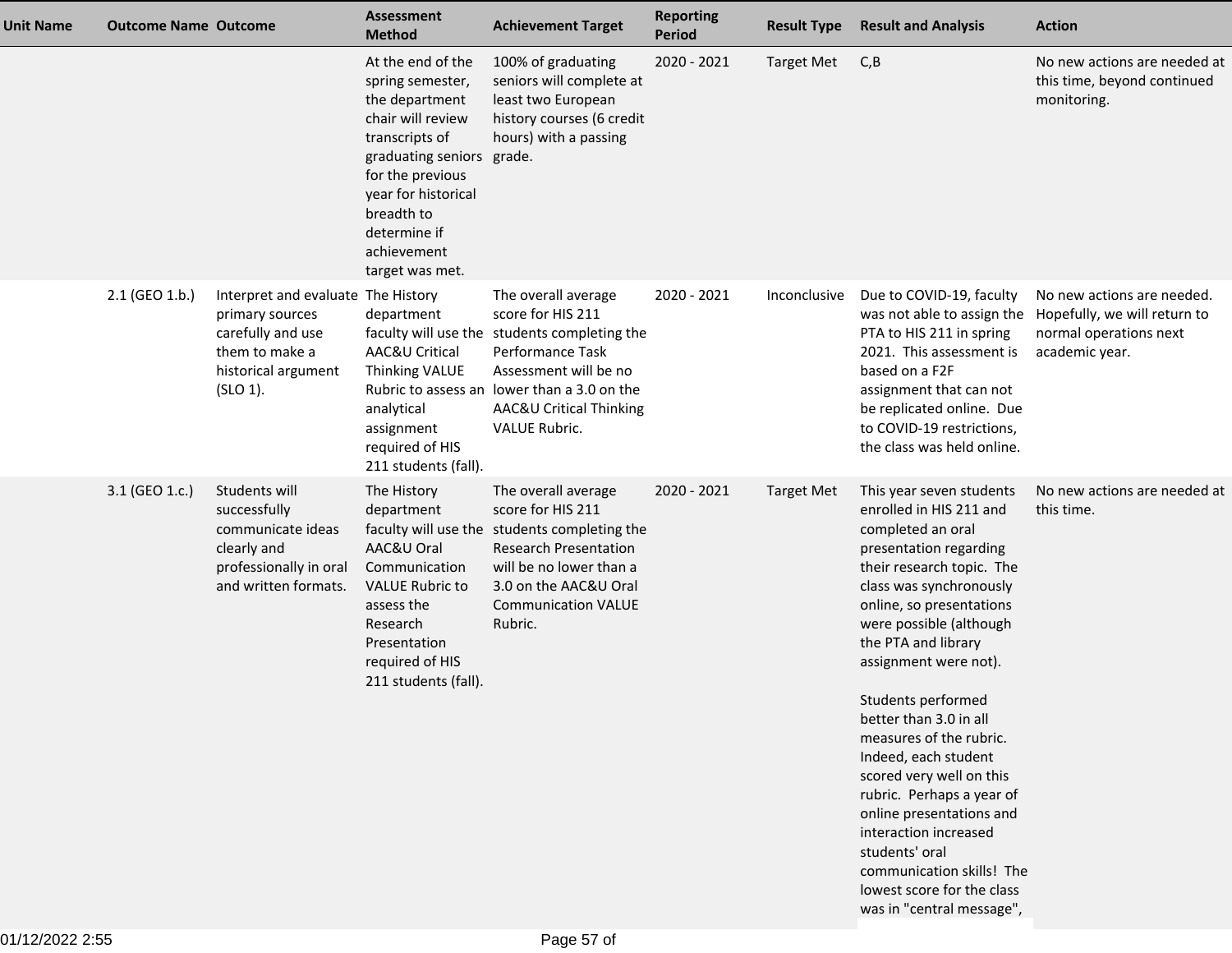| <b>Unit Name</b> | <b>Outcome Name Outcome</b> |                                                                                                                                          | <b>Assessment</b><br><b>Method</b>                                                                                                                                             | <b>Achievement Target</b>                                                                                                                                                                                             | <b>Reporting</b><br><b>Period</b> | <b>Result Type</b> | <b>Result and Analysis</b>                                                                                                                                                                                                                                                                                                                                                                                                                                 | <b>Action</b>                              |
|------------------|-----------------------------|------------------------------------------------------------------------------------------------------------------------------------------|--------------------------------------------------------------------------------------------------------------------------------------------------------------------------------|-----------------------------------------------------------------------------------------------------------------------------------------------------------------------------------------------------------------------|-----------------------------------|--------------------|------------------------------------------------------------------------------------------------------------------------------------------------------------------------------------------------------------------------------------------------------------------------------------------------------------------------------------------------------------------------------------------------------------------------------------------------------------|--------------------------------------------|
|                  | 3.1 (GEO 1.c.)              | Students will<br>successfully<br>communicate ideas<br>clearly and<br>professionally in oral<br>and written formats.                      | The History<br>department<br>AAC&U Oral<br>Communication<br><b>VALUE Rubric to</b><br>assess the<br>Research<br>Presentation<br>required of HIS<br>211 students (fall).        | The overall average<br>score for HIS 211<br>faculty will use the students completing the<br><b>Research Presentation</b><br>will be no lower than a<br>3.0 on the AAC&U Oral<br><b>Communication VALUE</b><br>Rubric. | 2020 - 2021                       | <b>Target Met</b>  | but even that was a 3.4<br>average.                                                                                                                                                                                                                                                                                                                                                                                                                        | No new actions are needed at<br>this time. |
|                  |                             |                                                                                                                                          | The History<br>department<br>departmental<br><b>Historical Inquiry</b><br>and Argument<br>Rubric to assess<br>the Research<br>Paper required of<br>HIS 499 students<br>(fall). | The overall average<br>score for HIS 499<br>faculty will use the students completing the<br>Research Paper will be<br>no lower than a 3.0 on<br>the departmental<br>Historical Inquiry and<br>Argument Rubric.        | 2020 - 2021                       | <b>Target Met</b>  | Overall, student projects<br>were successful according this time.<br>to this analysis and<br>averaged a 3.4/5. The<br>faculty reported that it<br>was a very challenging<br>class, as it was the first<br>time we taught Capstone<br>online. Not only was it<br>online, but it was<br>asynchronous. We do not<br>plan to repeat this<br>modality for Capstone<br>again; however, due to<br>COVID-19 we had little<br>choice.<br>For this particular target | No new actions are needed at               |
|                  |                             |                                                                                                                                          |                                                                                                                                                                                |                                                                                                                                                                                                                       |                                   |                    | on writing, the most<br>relevant measures were<br>"writes clearly" on which<br>students averaged a 3.25<br>and "frames historical<br>questions" on which<br>students averaged 3.9,<br>both of which are above<br>the 3.0 threshold. You can<br>see all the data attached.                                                                                                                                                                                  |                                            |
|                  | $4.1$ (SLO)                 | Locate and select a<br>variety of historical<br>sources (primary,<br>secondary, archival,<br>library, electronic,<br>etc.) for use in an | The History<br>department<br>faculty will<br>determine HIS 211<br>students'<br>competency by                                                                                   | The overall average of<br>HIS 211 students for the<br>Library and Archive<br>Source assignment(s)<br>will be no lower than a<br>C (75 percent).                                                                       | 2020 - 2021                       | Inconclusive       | Due to COVID-19, faculty<br>was not able to assign the this time.<br>Library and Archive Source<br>Assignment to HIS 211 in<br>spring 2021. This<br>assessment is based on a                                                                                                                                                                                                                                                                               | No new actions are needed at               |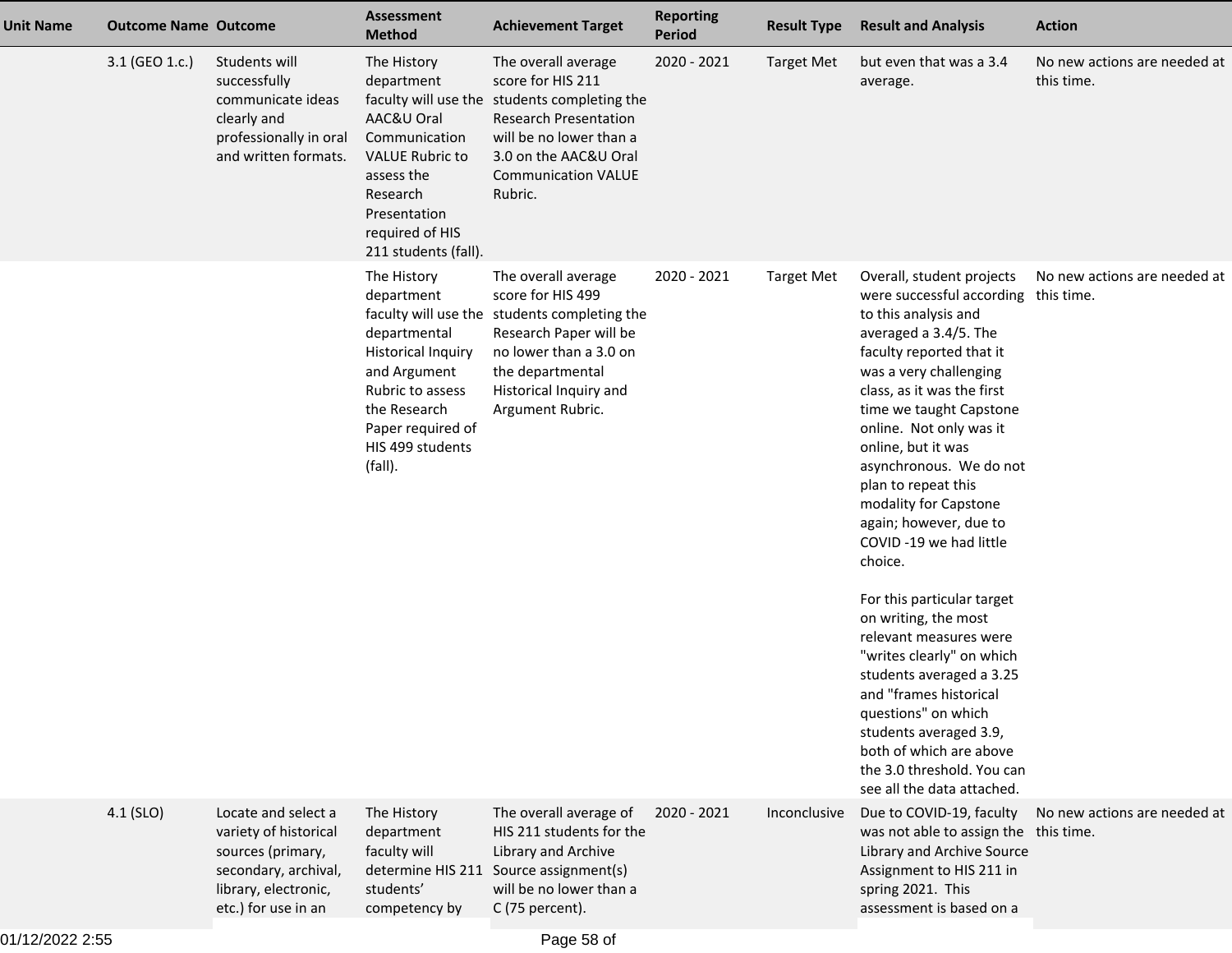| <b>Unit Name</b> | <b>Outcome Name Outcome</b> |                                                                                                                                                                                                                                                           | <b>Assessment</b><br><b>Method</b>                                                                                                | <b>Achievement Target</b>                                                                                                                                                                                      | <b>Reporting</b><br><b>Period</b> | <b>Result Type</b> | <b>Result and Analysis</b>                                                                                                                                                                                                                                                                                                                                                                                                                                                                                                                   | <b>Action</b>                              |
|------------------|-----------------------------|-----------------------------------------------------------------------------------------------------------------------------------------------------------------------------------------------------------------------------------------------------------|-----------------------------------------------------------------------------------------------------------------------------------|----------------------------------------------------------------------------------------------------------------------------------------------------------------------------------------------------------------|-----------------------------------|--------------------|----------------------------------------------------------------------------------------------------------------------------------------------------------------------------------------------------------------------------------------------------------------------------------------------------------------------------------------------------------------------------------------------------------------------------------------------------------------------------------------------------------------------------------------------|--------------------------------------------|
|                  | 4.1 (SLO)                   | historical argument<br>$(SLO 2)$ .                                                                                                                                                                                                                        | reviewing the<br>completed Library<br>and Archive<br>Source<br>assignment(s)<br>(fall).                                           | The overall average of<br>HIS 211 students for the<br>Library and Archive<br>Source assignment(s)<br>will be no lower than a<br>C (75 percent).                                                                | 2020 - 2021                       | Inconclusive       | F2F assignment that can<br>not be replicated online.<br>Due to COVID-19<br>restrictions, the class was<br>held online.                                                                                                                                                                                                                                                                                                                                                                                                                       | No new actions are needed at<br>this time. |
|                  | 4.2 (SLO)                   | Students will<br>successfully<br>understand,<br>synthesize, and<br>engage with the ideas Historical Inquiry<br>of others and accept<br>and/or resolve<br>differing perspectives the Research<br>or conflicting evidence Paper required of<br>responsibly. | The History<br>department<br>departmental<br>and Argument<br>Rubric to assess<br>HIS 499 students<br>(fall).                      | The overall average<br>score for HIS 499<br>faculty will use the students completing the<br>Research Paper will be<br>no lower than a 3.0 on<br>the departmental<br>Historical Inquiry and<br>Argument Rubric. | 2020 - 2021                       | <b>Target Met</b>  | Students did well in the<br>HIS 499 Capstone class<br>this year according to this<br>assessment, despite it<br>being online for the first<br>time. The overall average<br>on this rubric for the<br>Capstone was 3.96/5.<br>The averages most<br>relevant to this goal were:<br>Student develops an<br>interpretation based on<br>evidence: 3.90<br>Student demonstrate<br>awareness of interpretive<br>differences: 3.96<br>Student evaluates and<br>analyzes primary sources:<br>3.96<br>Student employs a broad<br>range of sources: 4.06 | No new action required.                    |
|                  | 4.3 (SLO)                   | Students will<br>successfully develop a<br>historical argument<br>that uses ample<br>evidence (primary and Historical Inquiry<br>secondary) to support and Argument<br>its claims.                                                                        | The History<br>department<br>departmental<br>Rubric to assess<br>the Research<br>Paper required of<br>HIS 499 students<br>(fall). | The overall average<br>score for HIS 499<br>faculty will use the students completing the<br>Research Paper will be<br>no lower than a 3.0 on<br>the departmental<br>Historical Inquiry and<br>Argument Rubric. | 2020 - 2021                       | <b>Target Met</b>  | The overall average for<br>students this year on<br>Capstone project using the<br>rubric was 3.96/5, so<br>overall the students did<br>well.<br>These rubric categories<br>are particularly important<br>to this category:<br>Student develops an<br>interpretation based on<br>evidence: 3.90<br>Student evaluates and<br>analyzes primary sources:<br>3.96                                                                                                                                                                                 | No new actions are required.               |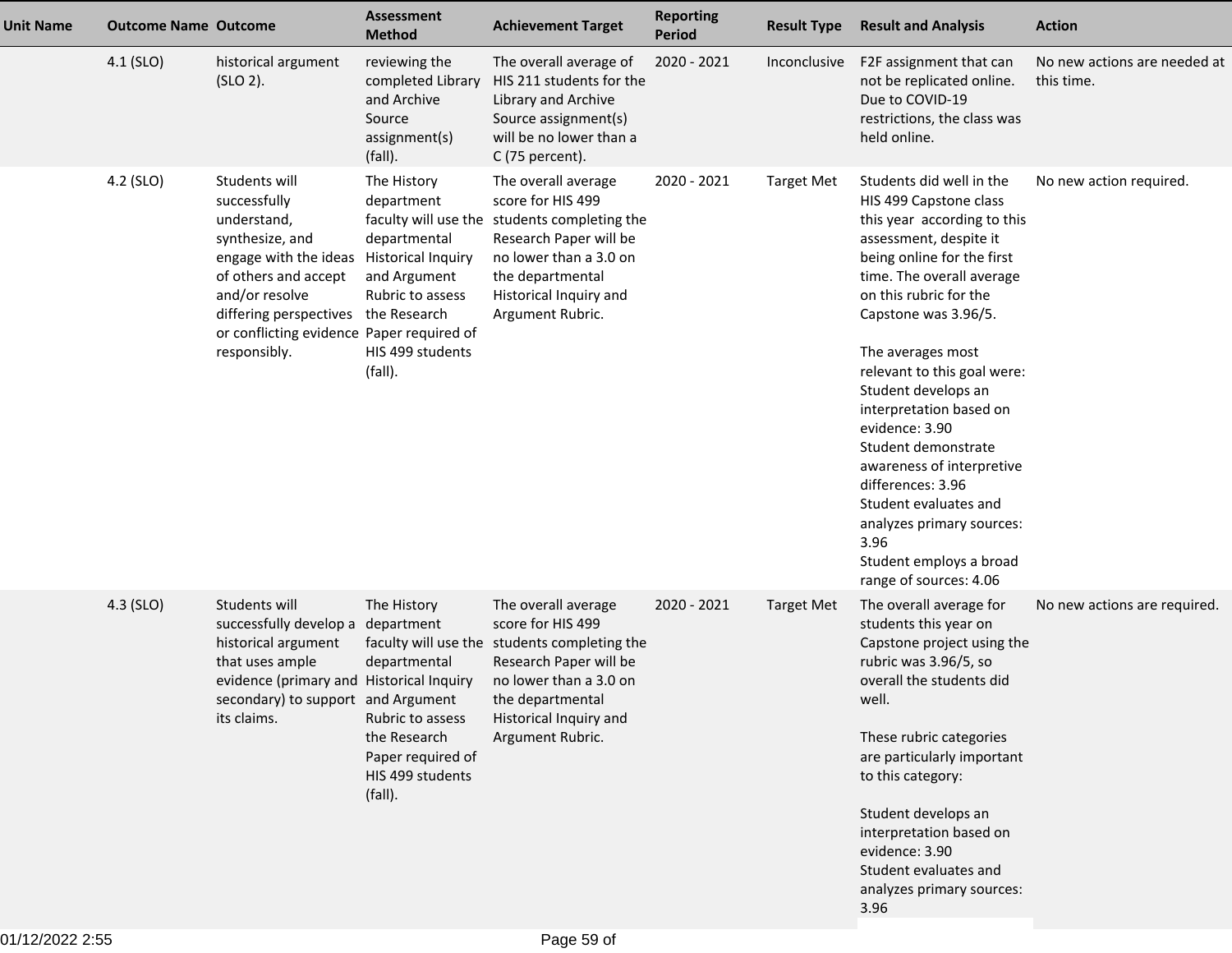| <b>Unit Name</b> | <b>Outcome Name Outcome</b> |                                                                                                                                                                                                                | <b>Assessment</b><br><b>Method</b>                                                                                                                                                                                                                                                                           | <b>Achievement Target</b>                                                                                                                                                                                                                                                                                                        | <b>Reporting</b><br>Period | <b>Result Type</b> | <b>Result and Analysis</b>                                                                                                                                                                                                                                                                                                                                                                                                                                                                                                                                                                                                                                                                                                                                                                                                              | <b>Action</b>                                                                                                                                                                                                                                                    |
|------------------|-----------------------------|----------------------------------------------------------------------------------------------------------------------------------------------------------------------------------------------------------------|--------------------------------------------------------------------------------------------------------------------------------------------------------------------------------------------------------------------------------------------------------------------------------------------------------------|----------------------------------------------------------------------------------------------------------------------------------------------------------------------------------------------------------------------------------------------------------------------------------------------------------------------------------|----------------------------|--------------------|-----------------------------------------------------------------------------------------------------------------------------------------------------------------------------------------------------------------------------------------------------------------------------------------------------------------------------------------------------------------------------------------------------------------------------------------------------------------------------------------------------------------------------------------------------------------------------------------------------------------------------------------------------------------------------------------------------------------------------------------------------------------------------------------------------------------------------------------|------------------------------------------------------------------------------------------------------------------------------------------------------------------------------------------------------------------------------------------------------------------|
|                  | 4.3 (SLO)                   | Students will<br>successfully develop a department<br>historical argument<br>that uses ample<br>evidence (primary and Historical Inquiry<br>secondary) to support and Argument<br>its claims.                  | The History<br>departmental<br>Rubric to assess<br>the Research<br>Paper required of<br>HIS 499 students<br>(fall).                                                                                                                                                                                          | The overall average<br>score for HIS 499<br>faculty will use the students completing the<br>Research Paper will be<br>no lower than a 3.0 on<br>the departmental<br>Historical Inquiry and<br>Argument Rubric.                                                                                                                   | 2020 - 2021                | <b>Target Met</b>  | Student employs a broad<br>range of sources: 4.0<br>Student grasps relevant<br>historical facts and<br>content: 3.93                                                                                                                                                                                                                                                                                                                                                                                                                                                                                                                                                                                                                                                                                                                    | No new actions are required.                                                                                                                                                                                                                                     |
|                  | 5.1 (SAO)                   | Students in the<br>Capstone course will<br>successfully show<br>improvement in their<br>knowledge and skills<br>in the areas of<br>historical content,<br>critical thinking,<br>communication, and<br>inquiry. | The History<br>departmental<br>faculty will analyze completing the<br>the HIS 499<br>students' results<br>from the Capstone<br>Survey that asks<br>the degree to<br>which their<br>knowledge and<br>skills improved in<br>historical content,<br>critical thinking,<br>communication,<br>and inquiry (fall). | The overall average for<br>HIS 499 students<br>Capstone Survey will be<br>that students report<br>seeing an increase of at<br>least "3.0" on a 1-5<br>Likert scale, regarding<br>the degree to which<br>their knowledge and<br>skills improved in<br>historical content,<br>critical thinking,<br>communication, and<br>inquiry. | 2020 - 2021                | Inconclusive       | In Fall 2020 a new faculty<br>member taught HIS 499<br>for the first time. While<br>the faculty member<br>thought he understood all<br>the facets of the<br>assessment program for<br>the course, he did not<br>remember the Capstone<br>survey requirement. For<br>this reason, he did not<br>survey the Capstone<br>students. Since this class<br>is only offered to seniors,<br>it was not possible to<br>correct the oversight by<br>the time the mistake had<br>been caught, since the<br>students had graduated<br>and were not checking<br>their email.<br>We've had many<br>difficulties with this piece<br>of our assessment in<br>previous years, namely<br>that students did not<br>always respond to the<br>survey. We had that fixed<br>by making the survey a<br>mandatory part of Canvas,<br>but since the class rotates | The class has a zipped folder<br>with the assessment plan for<br>the course laid out. The<br>faculty member got those<br>instructions but simply forgot<br>about the survey. These<br>things happen and simple<br>mistakes do not always<br>indicate a bad plan. |

 among all history faculty,it is simply difficult for the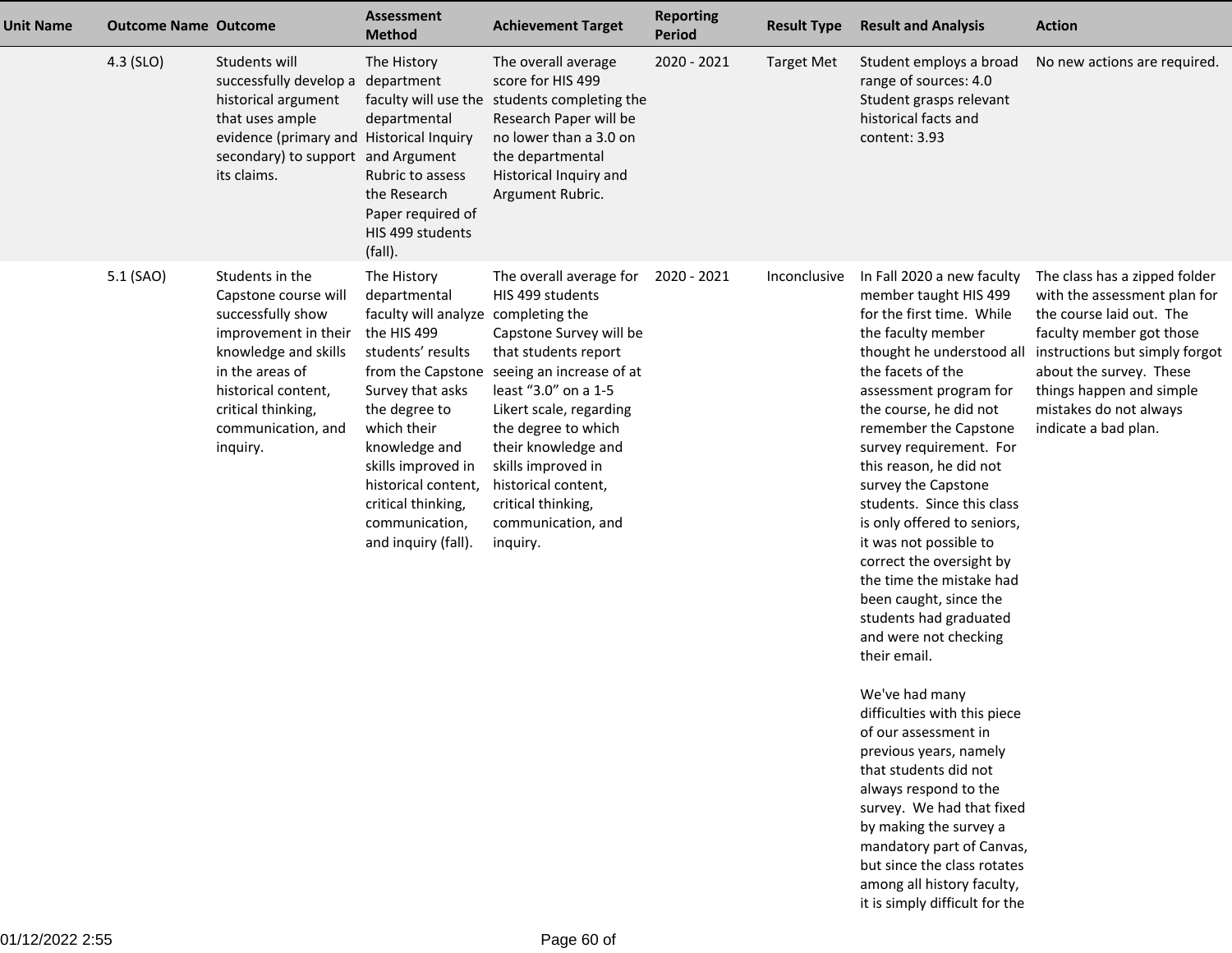| <b>Unit Name</b> | <b>Outcome Name Outcome</b> |                                                                                                                                                                                                                | <b>Assessment</b><br><b>Method</b>                                                                                                                                                                                                                                                                           | <b>Achievement Target</b>                                                                                                                                                                                                                                                                                                        | <b>Reporting</b><br><b>Period</b> | <b>Result Type</b>       | <b>Result and Analysis</b>                                                                                                                                                                                                                                                                                                                                                         | <b>Action</b>                                                                                                                                                                                                                                                    |
|------------------|-----------------------------|----------------------------------------------------------------------------------------------------------------------------------------------------------------------------------------------------------------|--------------------------------------------------------------------------------------------------------------------------------------------------------------------------------------------------------------------------------------------------------------------------------------------------------------|----------------------------------------------------------------------------------------------------------------------------------------------------------------------------------------------------------------------------------------------------------------------------------------------------------------------------------|-----------------------------------|--------------------------|------------------------------------------------------------------------------------------------------------------------------------------------------------------------------------------------------------------------------------------------------------------------------------------------------------------------------------------------------------------------------------|------------------------------------------------------------------------------------------------------------------------------------------------------------------------------------------------------------------------------------------------------------------|
|                  | 5.1 (SAO)                   | Students in the<br>Capstone course will<br>successfully show<br>improvement in their<br>knowledge and skills<br>in the areas of<br>historical content,<br>critical thinking,<br>communication, and<br>inquiry. | The History<br>departmental<br>faculty will analyze completing the<br>the HIS 499<br>students' results<br>from the Capstone<br>Survey that asks<br>the degree to<br>which their<br>knowledge and<br>skills improved in<br>historical content,<br>critical thinking,<br>communication,<br>and inquiry (fall). | The overall average for<br>HIS 499 students<br>Capstone Survey will be<br>that students report<br>seeing an increase of at<br>least "3.0" on a 1-5<br>Likert scale, regarding<br>the degree to which<br>their knowledge and<br>skills improved in<br>historical content,<br>critical thinking,<br>communication, and<br>inquiry. | 2020 - 2021                       | Inconclusive             | faculty to catch all the<br>assessment aspects,<br>especially when they are<br>teaching it for the first<br>time. Between the<br>changes to the course<br>related to COVID 19 and<br>the faculty member being<br>new, this is one aspect of<br>the assessment that fell<br>through the cracks in<br>2020.                                                                          | The class has a zipped folder<br>with the assessment plan for<br>the course laid out. The<br>faculty member got those<br>instructions but simply forgot<br>about the survey. These<br>things happen and simple<br>mistakes do not always<br>indicate a bad plan. |
|                  | 6.1 (PO 2.e.)               | History majors will<br>complete an<br>internship or study<br>abroad program<br>before graduating.                                                                                                              | At the end of the<br>spring semester,<br>the department<br>chair will review<br>transcripts of<br>graduating seniors<br>for the previous<br>year to determine<br>if students have<br>completed an<br>internship or study<br>abroad program.                                                                  | 70 percent of History<br>majors who graduated<br>in the previous year will<br>have completed an<br>internship or study<br>abroad program.                                                                                                                                                                                        | 2020 - 2021                       | <b>Target Not</b><br>Met | Of the 9 students who<br>graduated in this<br>academic year, only two<br>had study abroad or<br>internship experiences.<br>Given the COVID-19<br>outbreak, I suppose we<br>should be lucky for even<br>those numbers. Both the<br>students who completed<br>study abroad, also<br>completed at least one<br>internship (and one<br>student completed more<br>than one internship). | No new actions required.<br>Hopefully, internships and<br>study abroad opportunities<br>will return in the coming<br>academic year.                                                                                                                              |
|                  | 7.1 (SLO)                   | Students will<br>demonstrate best<br>practices regarding<br>lesson preparation,<br>lesson delivery, and<br>classroom<br>management.                                                                            | At the end of the<br>fall semester, the<br>instructor for HIS<br>410 Methods and<br>Materials in<br>Secondary History<br>and Social Studies<br>will review student<br>work and grades<br>and determine<br>whether the<br>achievement<br>target was met.                                                      | 100% of students in HIS<br>410 will complete the<br>class with an average<br>grade of C (70 %) or<br>above.                                                                                                                                                                                                                      | 2020 - 2021                       | Inconclusive             | There were no students<br>enrolled in HIS 410 in the<br>fall semester, so no data<br>was collected regarding<br>student's ability to<br>demonstrate best<br>practices in teacher<br>preparation.                                                                                                                                                                                   | No actions will be taken, as<br>we are not losing future<br>history teachers, they are just<br>opting for the alternate route,<br>which offers a different path<br>to teacher certification.                                                                     |
|                  | 7.2 (SLO)                   | Students will<br>demonstrate success                                                                                                                                                                           | At the end of the<br>spring semester,                                                                                                                                                                                                                                                                        | 100% of student<br>teachers will receive a 2                                                                                                                                                                                                                                                                                     | 2020 - 2021                       | Inconclusive             | did not offer ED 409 in AY we are not losing future                                                                                                                                                                                                                                                                                                                                | There are no results as we No actions will be taken, as                                                                                                                                                                                                          |
|                  |                             |                                                                                                                                                                                                                |                                                                                                                                                                                                                                                                                                              |                                                                                                                                                                                                                                                                                                                                  |                                   |                          |                                                                                                                                                                                                                                                                                                                                                                                    |                                                                                                                                                                                                                                                                  |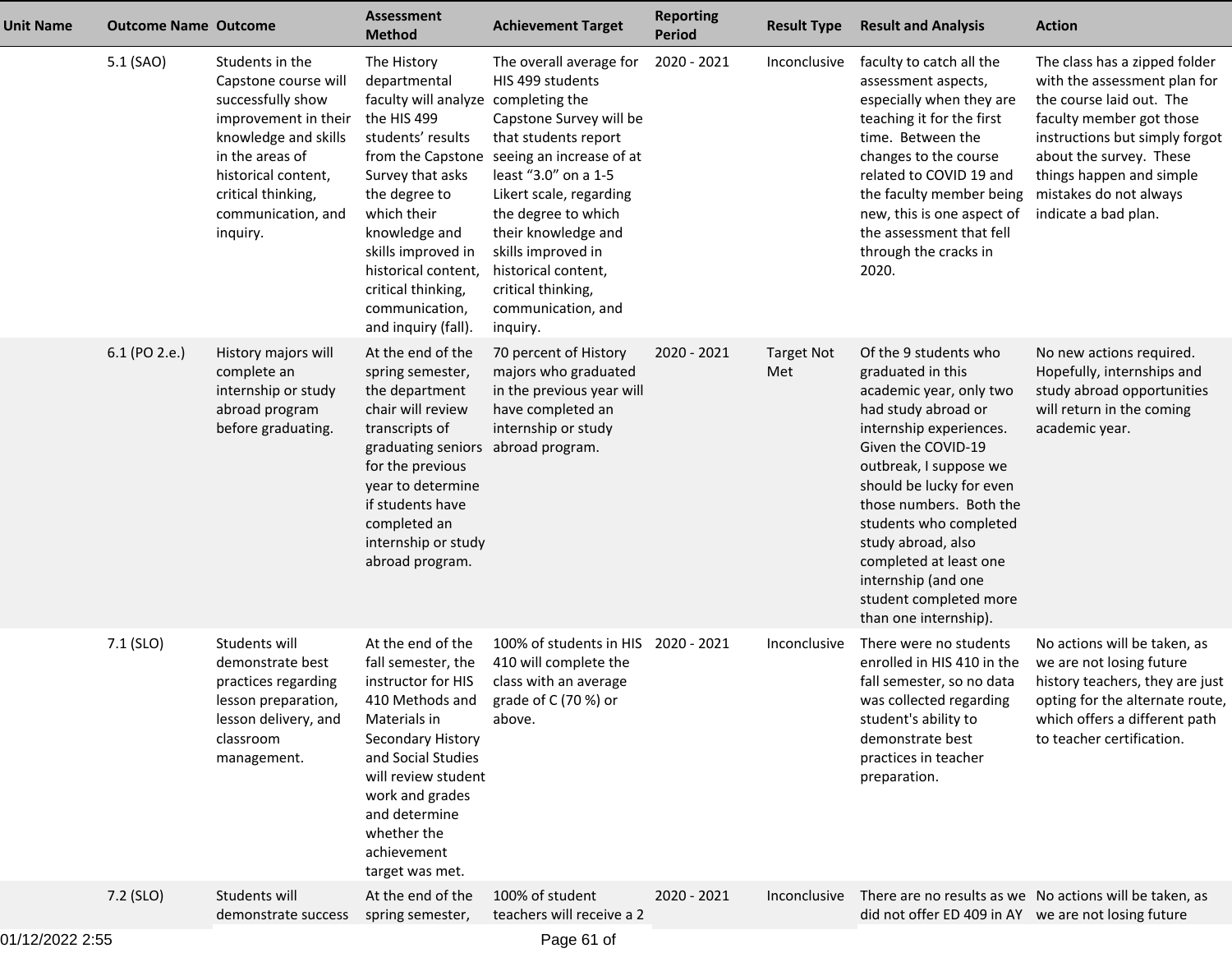| <b>Unit Name</b> | <b>Outcome Name Outcome</b> |                                                       | Assessment<br><b>Method</b>                                                                                                                                                                                                                                                                                                                                                                                                                                                                                                                                                                                                                                                                                                                                                                                                                                                                          | <b>Achievement Target</b>                                                                 | <b>Reporting</b><br><b>Period</b> | <b>Result Type</b>    | <b>Result and Analysis</b> | <b>Action</b>                                                                                                                    |
|------------------|-----------------------------|-------------------------------------------------------|------------------------------------------------------------------------------------------------------------------------------------------------------------------------------------------------------------------------------------------------------------------------------------------------------------------------------------------------------------------------------------------------------------------------------------------------------------------------------------------------------------------------------------------------------------------------------------------------------------------------------------------------------------------------------------------------------------------------------------------------------------------------------------------------------------------------------------------------------------------------------------------------------|-------------------------------------------------------------------------------------------|-----------------------------------|-----------------------|----------------------------|----------------------------------------------------------------------------------------------------------------------------------|
|                  | 7.2 (SLO)                   | regarding supervised<br>teaching in local<br>schools. | the Social Studies<br>Teacher<br>Certification<br>Coordinator will<br>review the Teacher<br>Intern Assessment<br>Instrument (TIAI)<br>metric of student<br>teachers enrolled<br>in ED 409<br>Observation and<br><b>Directed Teaching</b><br>in Secondary<br><b>Education Grades</b><br>7-12 during the<br>academic year that<br>is ending. The TIAI<br>measures six<br>facets of teaching,<br>which are: (1)<br>planning and<br>preparation, (2)<br>communication<br>and interaction, (3)<br>teaching for<br>learning, (4)<br>managing the<br>learning<br>environment, (5)<br>assessment of<br>student learning,<br>and $(6)$<br>professionalism<br>and partnerships.<br>Each student<br>teacher receives<br>an overall score<br>from the mentor<br>teacher related to<br>their performance<br>on the six areas,<br>and the final score<br>is on a 0-3 scale.<br>The coordinator<br>will compile the | or above evaluation<br>from the mentor<br>teacher on the TIAI<br>metric (on a 0-3 scale). | 2020 - 2021                       | Inconclusive 2020-21. |                            | history teachers, they are just<br>opting for the alternate route,<br>which offers a different path<br>to teacher certification. |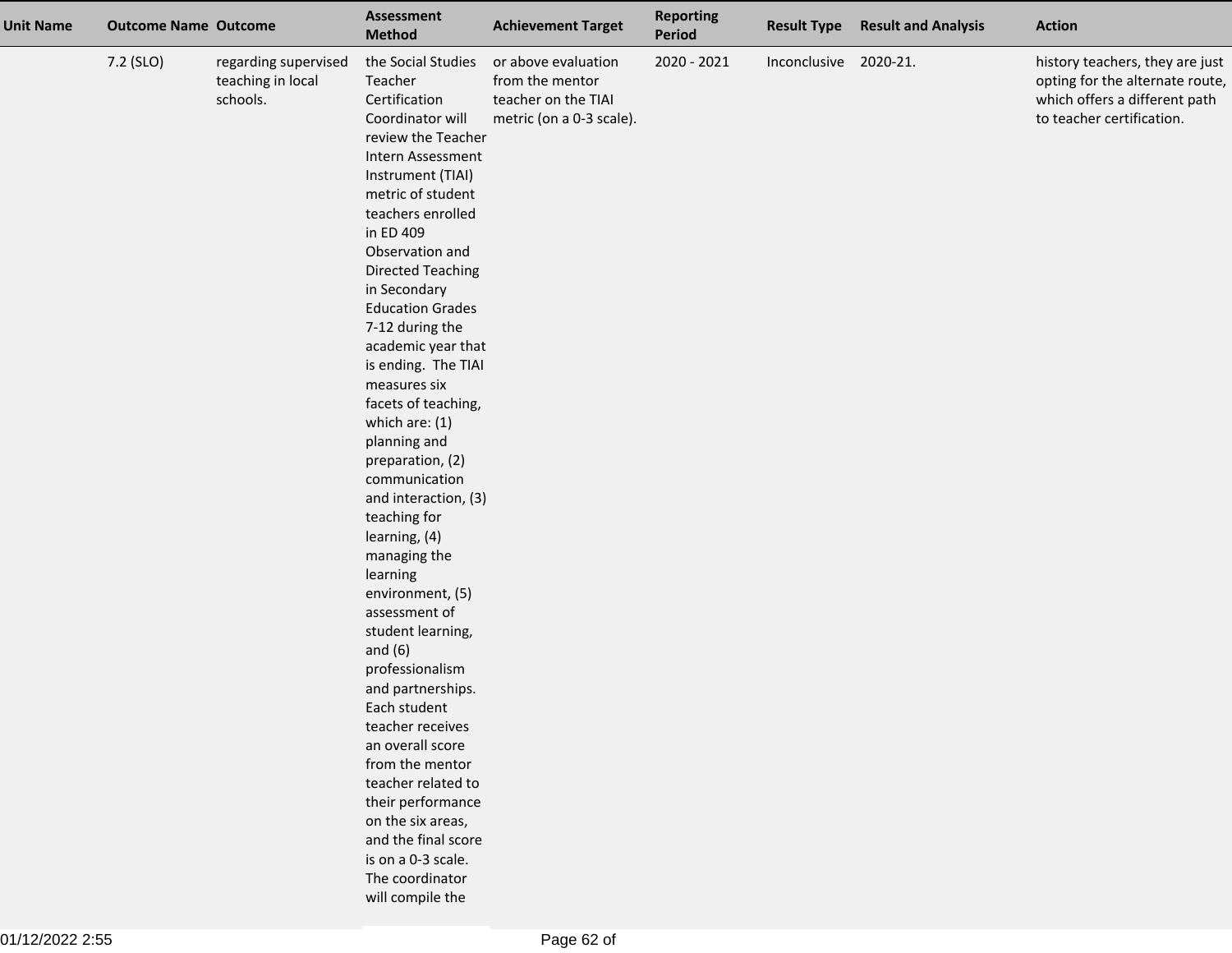| <b>Unit Name</b>                                           | <b>Outcome Name Outcome</b> |                                                                                                                                                                                                                                                              | <b>Assessment</b><br><b>Method</b>                                                                                                                                                                                         | <b>Achievement Target</b>                                                                                                                                                                                                                                                                      | <b>Reporting</b><br><b>Period</b> | <b>Result Type</b>       | <b>Result and Analysis</b>                                                                                                                                                                                                                                                                                                                                                                                                                                                                                                                                                                                                             | <b>Action</b>                                                                                                                                                                                                                                                                                                                                                                                                                                                                                    |
|------------------------------------------------------------|-----------------------------|--------------------------------------------------------------------------------------------------------------------------------------------------------------------------------------------------------------------------------------------------------------|----------------------------------------------------------------------------------------------------------------------------------------------------------------------------------------------------------------------------|------------------------------------------------------------------------------------------------------------------------------------------------------------------------------------------------------------------------------------------------------------------------------------------------|-----------------------------------|--------------------------|----------------------------------------------------------------------------------------------------------------------------------------------------------------------------------------------------------------------------------------------------------------------------------------------------------------------------------------------------------------------------------------------------------------------------------------------------------------------------------------------------------------------------------------------------------------------------------------------------------------------------------------|--------------------------------------------------------------------------------------------------------------------------------------------------------------------------------------------------------------------------------------------------------------------------------------------------------------------------------------------------------------------------------------------------------------------------------------------------------------------------------------------------|
|                                                            | 7.2 (SLO)                   | Students will<br>demonstrate success<br>regarding supervised<br>teaching in local<br>schools.                                                                                                                                                                | scores and<br>determine<br>whether the<br>achievement<br>target was met.                                                                                                                                                   | 100% of student<br>teachers will receive a 2<br>or above evaluation<br>from the mentor<br>teacher on the TIAI<br>metric (on a 0-3 scale).                                                                                                                                                      | 2020 - 2021                       | Inconclusive             | did not offer ED 409 in AY<br>2020-21.                                                                                                                                                                                                                                                                                                                                                                                                                                                                                                                                                                                                 | There are no results as we No actions will be taken, as<br>we are not losing future<br>history teachers, they are just<br>opting for the alternate route,<br>which offers a different path<br>to teacher certification.                                                                                                                                                                                                                                                                          |
| Program -<br>Human<br>Geography -<br>Minor {2019-<br>2020} | 1.1 (GEO 1.b.)              | Interpret and evaluate The Geography<br>sources and/or<br>evidence carefully and AAC&U Critical<br>use them to make an<br>argument.                                                                                                                          | <b>Thinking VALUE</b><br>Rubric to assess a<br>discussion board<br>assignment<br>required in GEO<br>318 Population<br>Geography or GEO<br>314 Economic<br>Geography.                                                       | The overall average<br>faculty will use the score for students in an<br>upper-level GEO course<br>completing the<br>discussion board<br>assignment in GEO 318<br>or GEO 314 will be no<br>lower than a 3.0 on the<br>AAC&U Critical Thinking<br>VALUE Rubric.                                  | 2020 - 2021                       | <b>Target Not</b><br>Met | I assessed GEO 314<br>that asked them to think<br>critically about the<br>geographic impacts of<br>online shopping. The<br>students were assessed on this course has been<br>their explanation of the<br>issues, the evidence<br>(research) they presented,<br>and their position as<br>expressed in their<br>conclusions. The student<br>average was 2.5. There<br>were only two students in<br>the class; one did<br>somewhat better than the<br>other. Both presented<br>their evidence well, but<br>neither identified contexts<br>well. GEO 318 was not<br>offered this year, so no<br>students from that class<br>were assessed. | On average, GEO 314 students<br>students on an assignment did not meet the target of 3.0.<br>Because there were only two<br>students in the class and this<br>is only the second year of<br>assessment (and the first time<br>assessed), I would like to<br>continue with this target. I<br>will modify the assignment<br>instructions to require a<br>conclusion and I will make this<br>assignment worth more<br>points to encourage students<br>to conduct a deeper analysis<br>of the topic. |
|                                                            | $2.1$ (SLO)                 | Students will<br>effectively<br>demonstrate a deep<br>understanding of<br>multiple worldviews,<br>experiences, and<br>power structures<br>while initiating<br>meaningful<br>interaction with other<br>cultures to address<br>significant global<br>problems. | The Geography<br>AAC&U Global<br><b>Learning VALUE</b><br>Rubric to assess<br>the analytical<br>required of<br>students in GEO<br>318 Population<br>Geography or the<br>final project in<br>GEO 314 Economic<br>Geography. | The overall average<br>faculty will use the score for students in an<br>upper-level GEO class<br>completing the GEO 318<br>analytical writing<br>assignment or the GEO<br>writing assignment 314 final project will be<br>no lower than a 3.0 on<br>the AAC&U Global<br>Learning VALUE Rubric. | 2020 - 2021                       | <b>Target Not</b><br>Met | I assessed GEO 314<br>students using their<br>location theory projects,<br>which asked them to<br>research and explain a<br>company's location<br>decisions and to describe<br>its impacts on the<br>community. The students continue with this target.<br>were assessed on whether<br>they demonstrated an<br>understanding of the<br>global connections<br>present in their topic. The<br>student average was 2.5.                                                                                                                                                                                                                   | GEO 314 students did not<br>meet the target of 3.0.<br>Because there were only two<br>students in the class and this<br>is only the second year of<br>assessment (and the first time<br>this course has been<br>assessed), I would like to                                                                                                                                                                                                                                                       |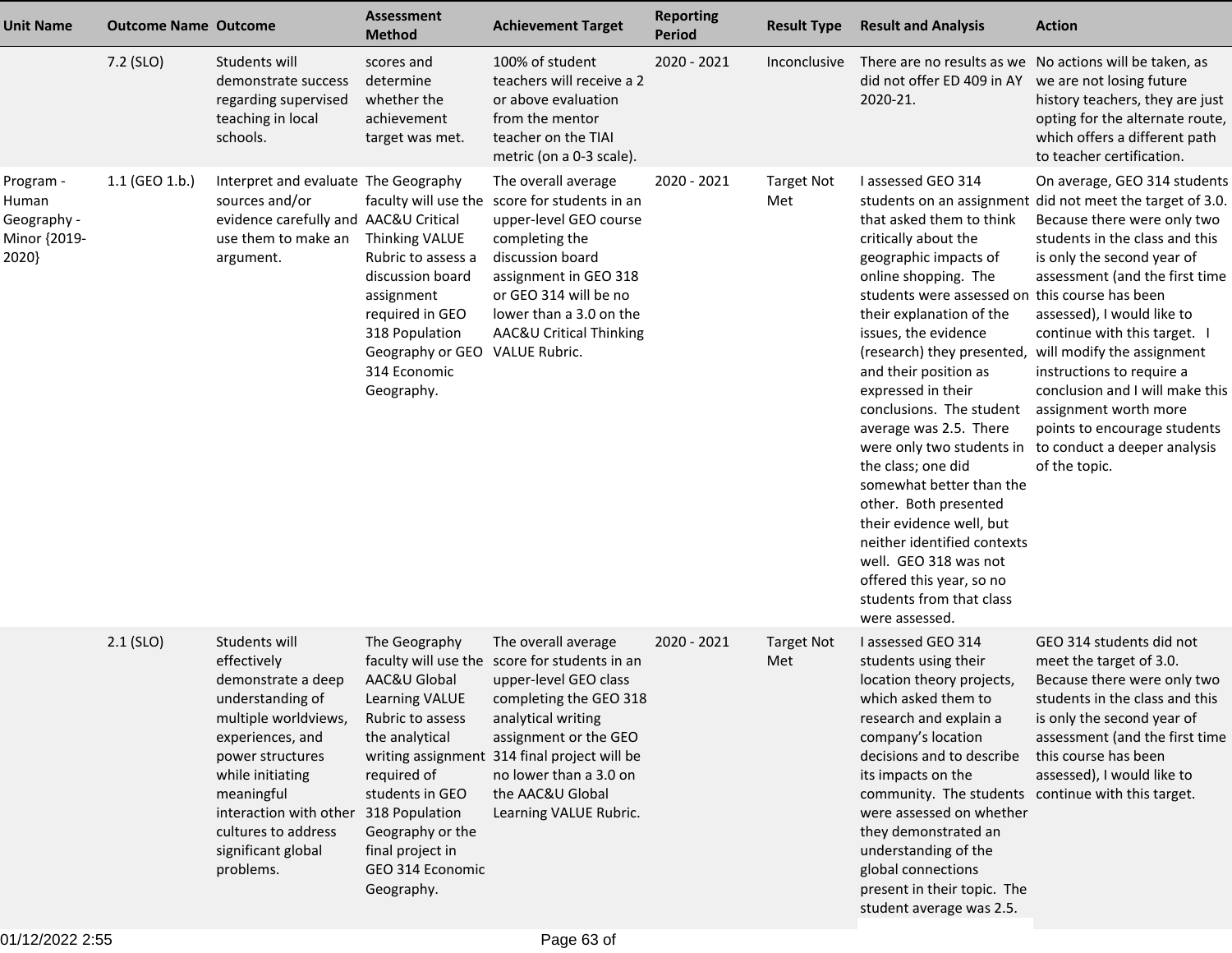| <b>Unit Name</b> | <b>Outcome Name Outcome</b> |                                                                                                                                                                                                                                                              | <b>Assessment</b><br><b>Method</b>                                                                                                                                                                                                          | <b>Achievement Target</b>                                                                                                                                                                                                                                                                      | <b>Reporting</b><br><b>Period</b> | <b>Result Type</b>       | <b>Result and Analysis</b>                                                                                                                                                                                                                                                                                                                                                                                                                                                                                                                                                                                                         | <b>Action</b>                                                                                                                                                                                                                                                                                      |
|------------------|-----------------------------|--------------------------------------------------------------------------------------------------------------------------------------------------------------------------------------------------------------------------------------------------------------|---------------------------------------------------------------------------------------------------------------------------------------------------------------------------------------------------------------------------------------------|------------------------------------------------------------------------------------------------------------------------------------------------------------------------------------------------------------------------------------------------------------------------------------------------|-----------------------------------|--------------------------|------------------------------------------------------------------------------------------------------------------------------------------------------------------------------------------------------------------------------------------------------------------------------------------------------------------------------------------------------------------------------------------------------------------------------------------------------------------------------------------------------------------------------------------------------------------------------------------------------------------------------------|----------------------------------------------------------------------------------------------------------------------------------------------------------------------------------------------------------------------------------------------------------------------------------------------------|
|                  | $2.1$ (SLO)                 | Students will<br>effectively<br>demonstrate a deep<br>understanding of<br>multiple worldviews,<br>experiences, and<br>power structures<br>while initiating<br>meaningful<br>interaction with other<br>cultures to address<br>significant global<br>problems. | The Geography<br>AAC&U Global<br>Learning VALUE<br>Rubric to assess<br>the analytical<br>required of<br>students in GEO<br>318 Population<br>Geography or the<br>final project in<br>GEO 314 Economic<br>Geography.                         | The overall average<br>faculty will use the score for students in an<br>upper-level GEO class<br>completing the GEO 318<br>analytical writing<br>assignment or the GEO<br>writing assignment 314 final project will be<br>no lower than a 3.0 on<br>the AAC&U Global<br>Learning VALUE Rubric. | 2020 - 2021                       | <b>Target Not</b><br>Met | There were only two<br>students in the class; one<br>understanding somewhat<br>better than the other.<br>GEO 318 was not offered<br>this year, so no students<br>from that class were<br>assessed.                                                                                                                                                                                                                                                                                                                                                                                                                                 | GEO 314 students did not<br>meet the target of 3.0.<br>student demonstrated this Because there were only two<br>students in the class and this<br>is only the second year of<br>assessment (and the first time<br>this course has been<br>assessed), I would like to<br>continue with this target. |
|                  | $2.2$ (SLO)                 | Students will evaluate<br>and apply diverse<br>perspectives to<br>complex subjects<br>within natural and<br>human systems in the<br>face of multiple and<br>even conflicting<br>positions.                                                                   | The Geography<br>faculty will use the<br>AAC&U Global<br>Learning VALUE<br>Rubric to assess<br>the analytical<br>required of<br>students in GEO<br>318 Population<br>Geography or the<br>final project in<br>GEO 314 Economic<br>Geography. | The overall average<br>score for students in an<br>upper-level GEO class<br>completing the GEO 318<br>analytical writing<br>assignment or the GEO<br>writing assignment 314 final project will be<br>no lower than a 3.0 on<br>the AAC&U Global<br>Learning VALUE Rubric.                      | 2020 - 2021                       | <b>Target Not</b><br>Met | I assessed GEO 314<br>students using their<br>location theory projects,<br>which asked them to<br>research and explain a<br>company's location<br>decisions and to describe<br>its impacts on the<br>community. The students continue with this target.<br>were assessed on whether<br>they applied diverse<br>perspectives to this issue<br>of community impacts.<br>The student average was<br>2.5. There were only two<br>students in the class; one<br>student expressed other<br>perspectives somewhat<br>better than the other.<br>GEO 318 was not offered<br>this year, so no students<br>from that class were<br>assessed. | GEO 314 students did not<br>meet the target of 3.0.<br>Because there were only two<br>students in the class and this<br>is only the second year of<br>assessment (and the first time<br>this course has been<br>assessed), I would like to                                                         |
|                  | 3.1 (SLO)                   | Evaluates and applies<br>diverse perspectives<br>to complex subjects<br>within natural and<br>human systems in the Rubric to assess<br>face of multiple and<br>even conflicting<br>positions (i.e. cultural, required of                                     | The Geography<br>AAC&U Global<br>Learning VALUE<br>the analytical                                                                                                                                                                           | The overall average<br>faculty will use the score for students in an<br>upper-level GEO class<br>completing the GEO 318<br>analytical writing<br>assignment or the GEO<br>writing assignment 314 final project will be<br>no lower than a 3.0 on                                               | 2020 - 2021                       | <b>Target Not</b><br>Met | I assessed GEO 314<br>students using their<br>location theory projects,<br>which asked them to<br>research and explain a<br>company's location<br>decisions and to describe<br>its impacts on the                                                                                                                                                                                                                                                                                                                                                                                                                                  | GEO 314 students did not<br>meet the target of 3.0.<br>Because there were only two<br>students in the class and this<br>is only the second year of<br>assessment (and the first time<br>this course has been<br>assessed), I would like to                                                         |

01/12/2022 2:55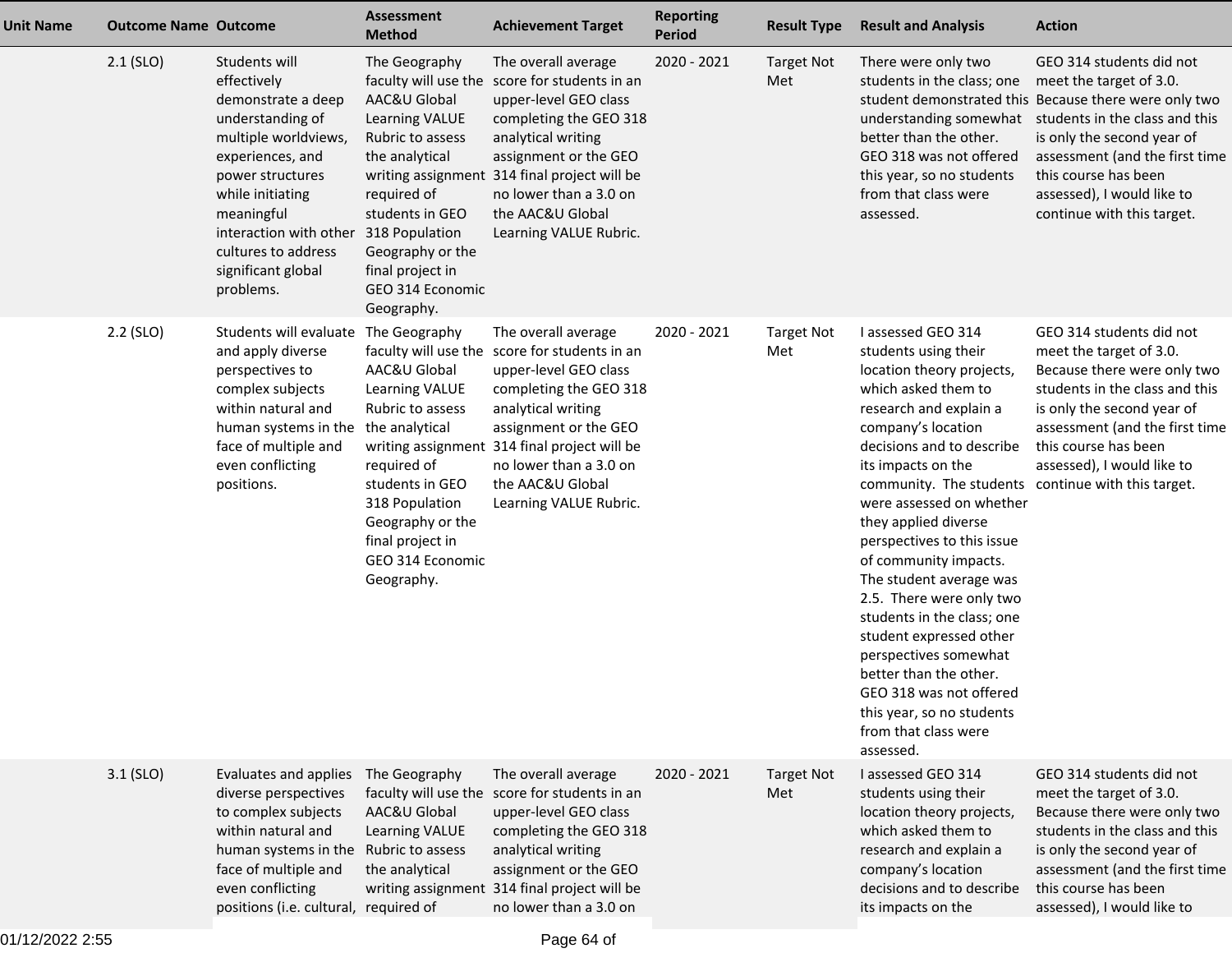| <b>Unit Name</b> | <b>Outcome Name Outcome</b> |                                                                                                                                                                                                                                                                              | <b>Assessment</b><br><b>Method</b>                                                                                                                                               | <b>Achievement Target</b>                                                                                                                                                                                                                                                                      | <b>Reporting</b><br><b>Period</b> | <b>Result Type</b>       | <b>Result and Analysis</b>                                                                                                                                                                                                                                                                                                                                                                                                                                                                                                                                                                                                              | <b>Action</b>                                                                                                                                                                                                                              |
|------------------|-----------------------------|------------------------------------------------------------------------------------------------------------------------------------------------------------------------------------------------------------------------------------------------------------------------------|----------------------------------------------------------------------------------------------------------------------------------------------------------------------------------|------------------------------------------------------------------------------------------------------------------------------------------------------------------------------------------------------------------------------------------------------------------------------------------------|-----------------------------------|--------------------------|-----------------------------------------------------------------------------------------------------------------------------------------------------------------------------------------------------------------------------------------------------------------------------------------------------------------------------------------------------------------------------------------------------------------------------------------------------------------------------------------------------------------------------------------------------------------------------------------------------------------------------------------|--------------------------------------------------------------------------------------------------------------------------------------------------------------------------------------------------------------------------------------------|
|                  | $3.1$ (SLO)                 | disciplinary, and<br>ethical.                                                                                                                                                                                                                                                | students in GEO<br>318 Population<br>Geography or the<br>final project in<br>GEO 314 Economic<br>Geography.                                                                      | the AAC&U Global<br>Learning VALUE Rubric.                                                                                                                                                                                                                                                     | 2020 - 2021                       | <b>Target Not</b><br>Met | community. The students continue with this target.<br>were assessed on whether<br>they applied diverse<br>perspectives to this issue<br>of community impacts.<br>The student average was<br>2.5. There were only two<br>students in the class; one<br>student expressed other<br>perspectives somewhat<br>better than the other.<br>GEO 318 was not offered<br>this year, so no students<br>from that class were<br>assessed.                                                                                                                                                                                                           |                                                                                                                                                                                                                                            |
|                  | 3.2 (SLO)                   | Students will apply<br>knowledge and skills<br>to implement<br>sophisticated,<br>appropriate, and<br>workable solutions to<br>address complex<br>global problems using required of<br>interdisciplinary<br>perspectives<br>independently or with Geography or the<br>others. | The Geography<br>AAC&U Global<br>Learning VALUE<br>Rubric to assess<br>the analytical<br>students in GEO<br>318 Population<br>final project in<br>GEO 314 Economic<br>Geography. | The overall average<br>faculty will use the score for students in an<br>upper-level GEO class<br>completing the GEO 318<br>analytical writing<br>assignment or the GEO<br>writing assignment 314 final project will be<br>no lower than a 3.0 on<br>the AAC&U Global<br>Learning VALUE Rubric. | 2020 - 2021                       | <b>Target Not</b><br>Met | I assessed GEO 314<br>students using their<br>location theory projects,<br>which asked them to<br>research and explain a<br>company's location<br>decisions and to describe<br>its impacts on the<br>community. The students continue with this target.<br>were assessed on whether<br>they adequately<br>addressed the global<br>complexity of their topic.<br>The student average was<br>2.5. There were only two<br>students in the class; one<br>student addressed the<br>complexity of their topic<br>somewhat better than the<br>other. GEO 318 was not<br>offered this year, so no<br>students from that class<br>were assessed. | GEO 314 students did not<br>meet the target of 3.0.<br>Because there were only two<br>students in the class and this<br>is only the second year of<br>assessment (and the first time<br>this course has been<br>assessed), I would like to |
|                  | 4.1 (PO 1.d.)               | Students will indicate The GEO faculty<br>that they have a<br>greater interest in the students in GEO<br>field of geography and 318 Population<br>the study of spatial<br>relationships and<br>cultural similarities                                                         | will survey<br>Geography or GEO<br>314 Economic                                                                                                                                  | The overall average goal 2020 - 2021<br>for students in an<br>upper-level GEO class<br>completing survey will<br>be no lower than a "3.0"<br>on a 1-5 Likert scale,<br>Geography, asking with no neutral or "N.A"                                                                              |                                   | <b>Target Met</b>        | Out of two students, I<br>received 3 responses to<br>my 2-question survey. (I<br>assume one student<br>accidentally took the<br>survey twice.) The first<br>question was "After taking they have. I will continue                                                                                                                                                                                                                                                                                                                                                                                                                       | I am pleased with this result,<br>as it signals that geography<br>courses are accomplishing<br>these goals and students are<br>enjoying and benefiting from<br>them in the ways we hope                                                    |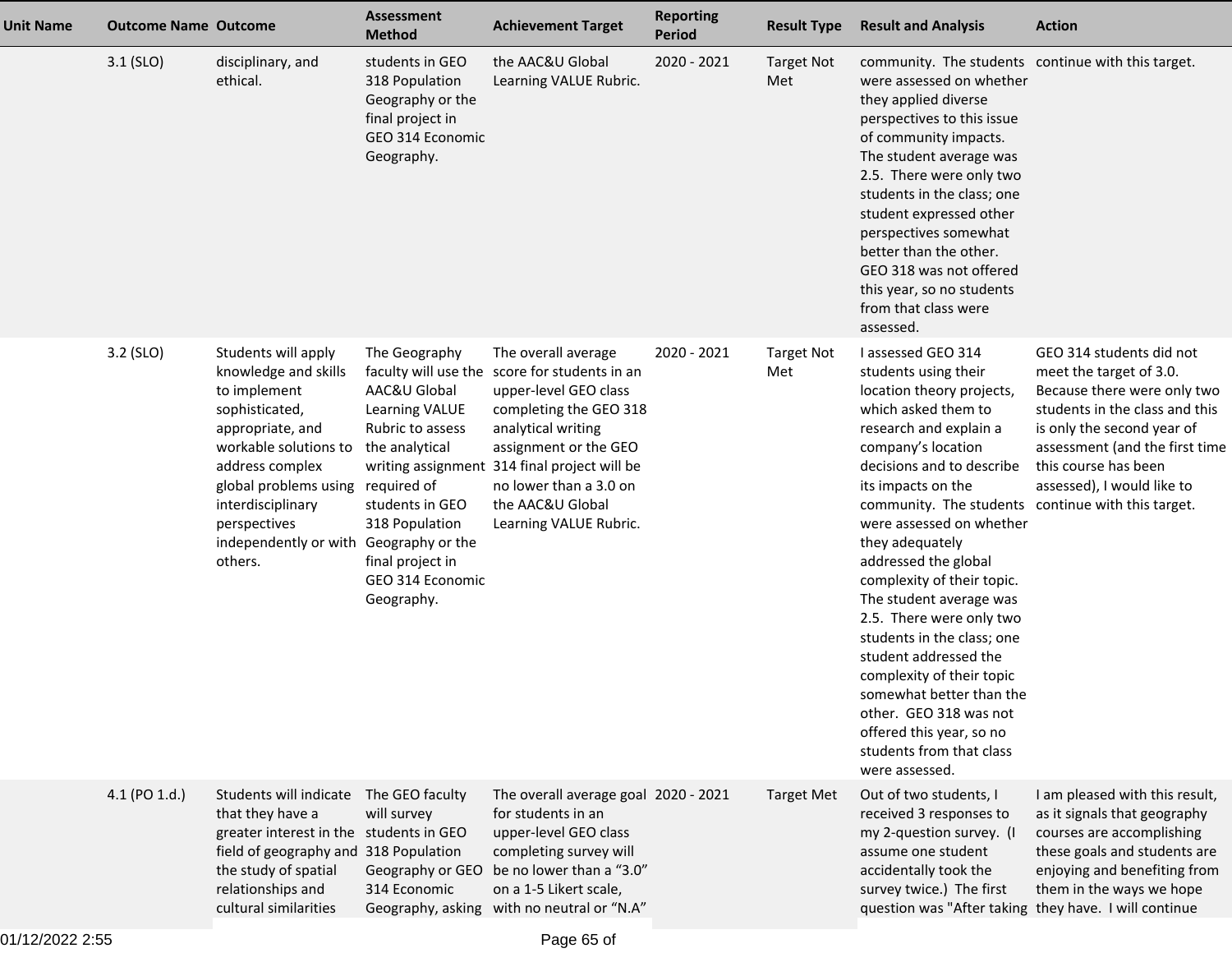| <b>Unit Name</b> | <b>Outcome Name Outcome</b> |                                                                                                                                       | <b>Assessment</b><br><b>Method</b>                                                                                                                                                                                                                                                        | <b>Achievement Target</b>                                                                                                         | <b>Reporting</b><br>Period | <b>Result Type</b> | <b>Result and Analysis</b>                                                                                                                                                                                                                                                                                                                                                                                                                                                                                                                                                                                                                                                                                                                                                                                        | <b>Action</b>                                                                                                                                                                                                |
|------------------|-----------------------------|---------------------------------------------------------------------------------------------------------------------------------------|-------------------------------------------------------------------------------------------------------------------------------------------------------------------------------------------------------------------------------------------------------------------------------------------|-----------------------------------------------------------------------------------------------------------------------------------|----------------------------|--------------------|-------------------------------------------------------------------------------------------------------------------------------------------------------------------------------------------------------------------------------------------------------------------------------------------------------------------------------------------------------------------------------------------------------------------------------------------------------------------------------------------------------------------------------------------------------------------------------------------------------------------------------------------------------------------------------------------------------------------------------------------------------------------------------------------------------------------|--------------------------------------------------------------------------------------------------------------------------------------------------------------------------------------------------------------|
|                  | 4.1 (PO 1.d.)               | and differences<br>around the world as a a greater interest<br>result of geography<br>coursework.                                     | whether they have categories.<br>in the field of<br>geography and the<br>study of spatial<br>relationships and<br>cultural similarities<br>and differences<br>around the world<br>and whether the<br>minor increased<br>their<br>understanding and<br>awareness of<br>cultural diversity. |                                                                                                                                   | 2020 - 2021                | <b>Target Met</b>  | several geography<br>courses, do you have a<br>greater interest in the<br>field of geography and the<br>study of spatial<br>relationships and cultural<br>similarities and<br>differences around the<br>world? Students were<br>asked to respond on a<br>scale of 1-5, with 1<br>meaning "strongly<br>disagree" and 5 meaning<br>"strongly agree." All three<br>responses to this question<br>were 5's.<br>The second question was<br>"Do you feel that the<br>Geography Minor (or the<br>geography courses you<br>have taken so far) has<br>increased your<br>understanding and<br>awareness of cultural<br>diversity?" Students were<br>asked to respond on a<br>scale of 1-5, with 1<br>meaning "strongly<br>disagree" and 5 meaning<br>"strongly agree." All three<br>responses to this question<br>were 5's. | with this target and continue<br>to design and conduct my<br>courses as I have been.                                                                                                                         |
|                  | 5.1 (SAO)                   | Human Geography<br>minors who are<br>seniors will have a<br>strong overall average Geography<br>of final grades in GEO<br>coursework. | At the end of the<br>spring semester,<br>the Human<br>coordinator will<br>review transcripts<br>of seniors with<br>geography minors<br>for the previous<br>year to determine<br>if achievement                                                                                            | The overall average of<br>final grades in GEO<br>coursework for seniors<br>with a Human<br>Geography minor will be<br>80 percent. | 2020 - 2021                | <b>Target Met</b>  | One student graduated in<br>during the 2020-21 school<br>year with a geography<br>minor. I averaged the<br>student's grades in all<br>geography classes, using<br>the lowest percentage in<br>the range for that grade.<br>For example, I recorded a<br>B as an 83% and a B+ as an<br>87%. The student                                                                                                                                                                                                                                                                                                                                                                                                                                                                                                            | Even though only one student<br>was assessed, this result<br>shows that the student who<br>minored in geography has<br>demonstrated a command of<br>the subject matter. I will<br>continue with this target. |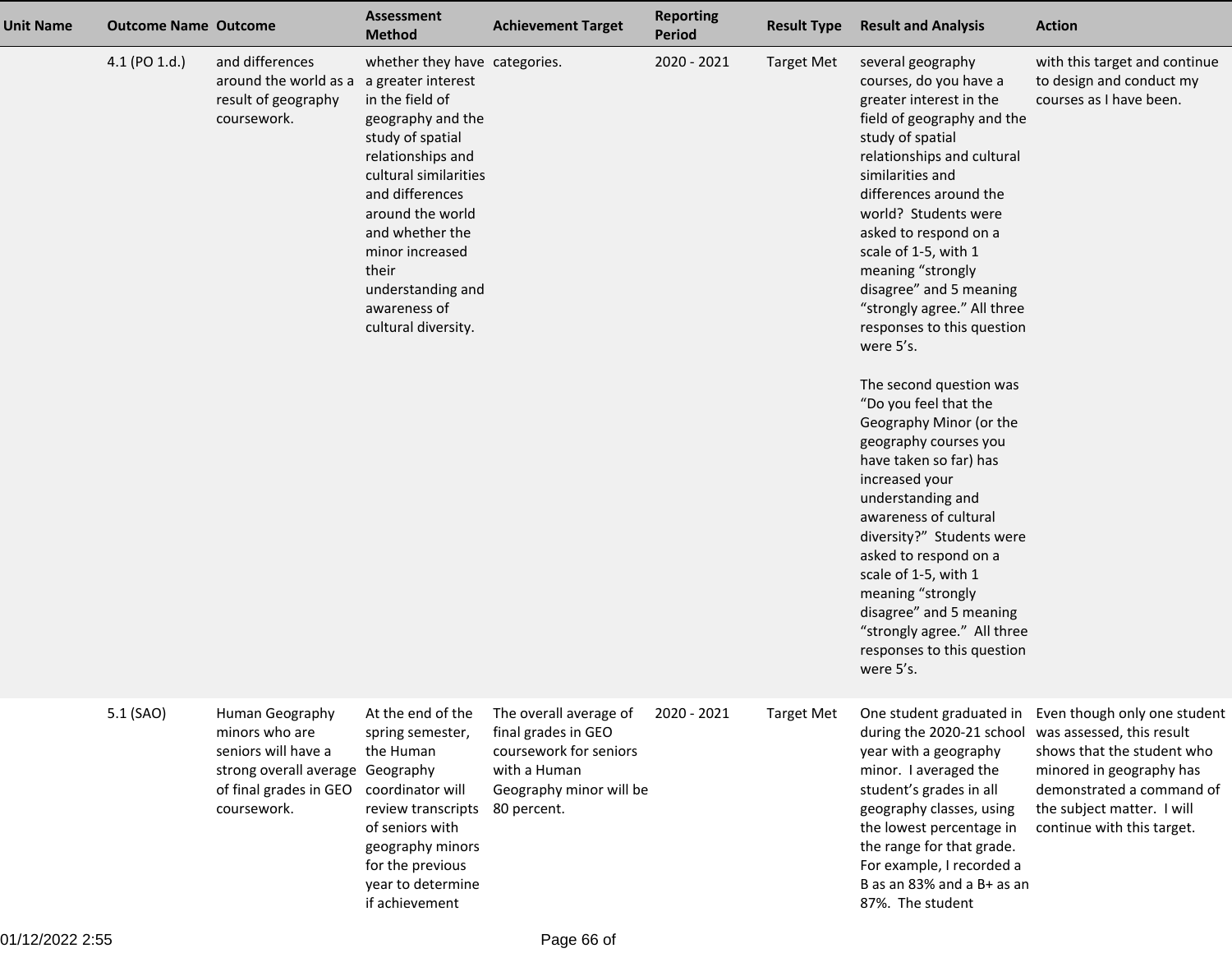| <b>Unit Name</b>                                                                                                                                                           | <b>Outcome Name Outcome</b> |                                                                                                                                                   | <b>Assessment</b><br><b>Method</b>                                                                                                                                                                                                                                                                                                                                                                                                                                                                                                                                                                                                                                                                  | <b>Achievement Target</b>                                                                                                                                                              | <b>Reporting</b><br><b>Period</b> | <b>Result Type</b> | <b>Result and Analysis</b>                                                                                                                                                                                                                                                                                                                                        | <b>Action</b>                                                                                                                                                                                                                                                                                                                      |
|----------------------------------------------------------------------------------------------------------------------------------------------------------------------------|-----------------------------|---------------------------------------------------------------------------------------------------------------------------------------------------|-----------------------------------------------------------------------------------------------------------------------------------------------------------------------------------------------------------------------------------------------------------------------------------------------------------------------------------------------------------------------------------------------------------------------------------------------------------------------------------------------------------------------------------------------------------------------------------------------------------------------------------------------------------------------------------------------------|----------------------------------------------------------------------------------------------------------------------------------------------------------------------------------------|-----------------------------------|--------------------|-------------------------------------------------------------------------------------------------------------------------------------------------------------------------------------------------------------------------------------------------------------------------------------------------------------------------------------------------------------------|------------------------------------------------------------------------------------------------------------------------------------------------------------------------------------------------------------------------------------------------------------------------------------------------------------------------------------|
|                                                                                                                                                                            | 5.1 (SAO)                   | Human Geography<br>minors who are<br>seniors will have a<br>strong overall average<br>of final grades in GEO<br>coursework.                       | target was met.                                                                                                                                                                                                                                                                                                                                                                                                                                                                                                                                                                                                                                                                                     | The overall average of<br>final grades in GEO<br>coursework for seniors<br>with a Human<br>Geography minor will be<br>80 percent.                                                      | 2020 - 2021                       | <b>Target Met</b>  | graduated with a B<br>average (83%) in<br>geography courses.                                                                                                                                                                                                                                                                                                      | Even though only one student<br>was assessed, this result<br>shows that the student who<br>minored in geography has<br>demonstrated a command of<br>the subject matter. I will<br>continue with this target.                                                                                                                       |
| Program -<br>Interdisciplinar 4.c)<br>y Studies<br>(including<br>American,<br>International,<br>and<br>Medieval/Rena<br>issance Studies<br>Minors) - BA,<br>BS {2016-2017} |                             | 1.1 (SLO & GEO Students will explore<br>and analyze issues,<br>ideas, and/or events<br>in a way that serves<br>an ultimately<br>academic purpose. | The faculty<br>members making<br>up individual<br>student research<br>committees in IS<br>499 will use the<br>AAC&U Inquiry<br>and Analysis<br><b>VALUE Rubric to</b><br>assess the<br>Capstone project<br>in IS 499. Student<br>effort on the IS<br>499 paper will<br>produce at least an<br>average score of<br>"3" for each of the<br>six items<br>measured in the<br>rubric: topic<br>selection; existing<br>knowledge,<br>research, and/or<br>views; design<br>process; analysis;<br>conclusions;<br>limitations and<br>implications.<br>Direct, summative<br>assessment is<br>accomplished<br>through analysis of<br>a student's<br>independent<br>research project<br>completed in IS<br>499 | The average score for all 2020 - 2021<br>students in IS 499<br>completing the<br>Capstone project will be<br>no lower than a 3.0 on<br>the AAC&U Inquiry and<br>Analysis VALUE Rubric. |                                   | <b>Target Met</b>  | In 2020-21, only one<br>student completed the<br>Capstone and graduated<br>in IS. That student did a<br>very good job in their<br>work. Two faculty scored<br>and Analysis, Written<br>Communication and Oral<br>Communication rubrics.<br>The student scored a<br>perfect score of "4" for<br>every single measure on<br>all three rubrics from both<br>faculty. | The IS program will continue<br>to work with IS students to<br>ensure their success at both<br>written and oral<br>communication. The faculty<br>will discuss these results at<br>the student on the Inquiry the first faculty meeting in<br>August and determine if<br>anything more needs to be<br>done to perfect this program. |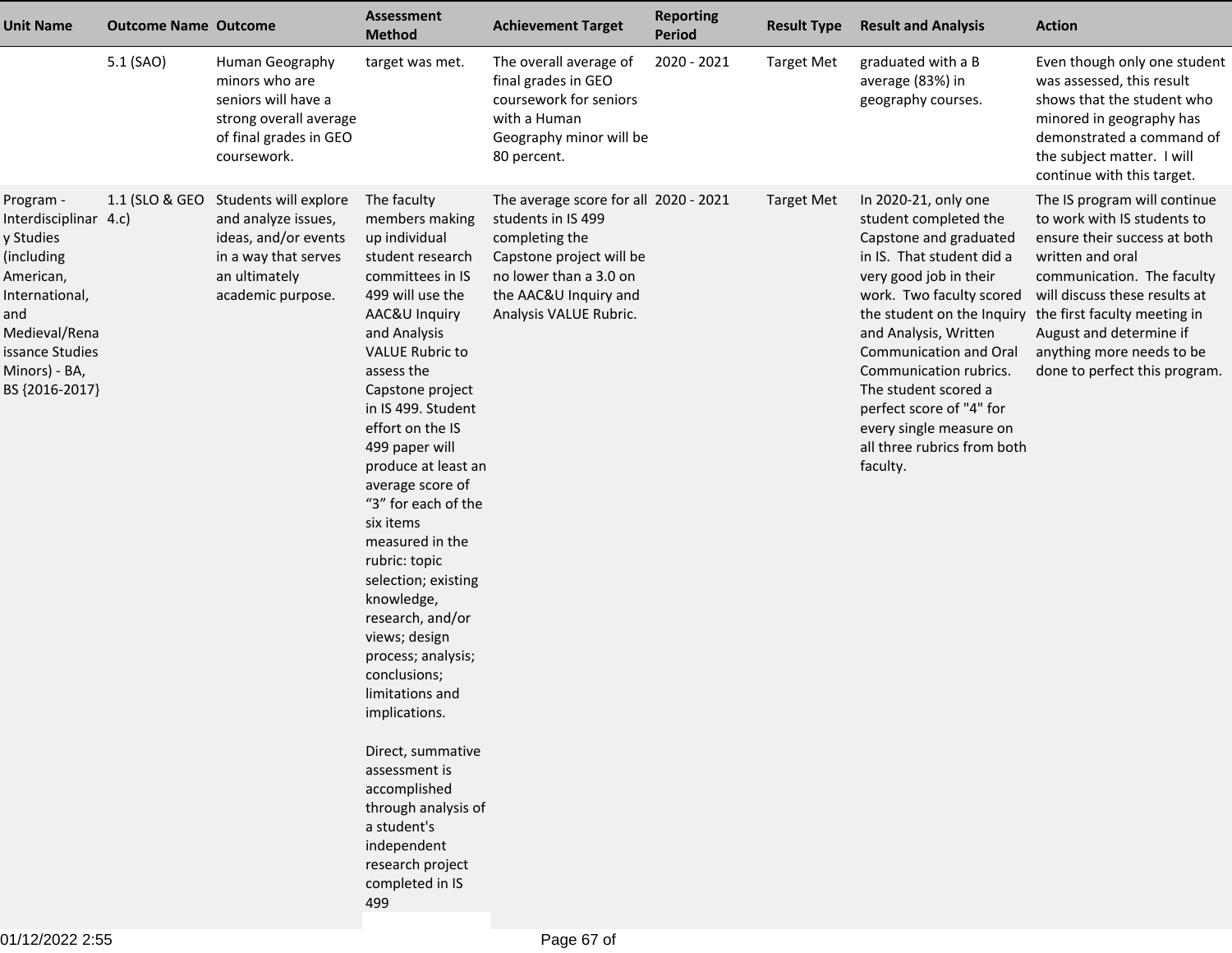| <b>Unit Name</b>                                                                                                                                                           | <b>Outcome Name Outcome</b> |                                                                                                                                                   | <b>Assessment</b><br><b>Method</b>                                                                                                                                                                                                                                                                                                                                                                                                                                                                                                                                                                                                                                                                                                                                                                                                                                              | <b>Achievement Target</b>                                                                                                                                                              | <b>Reporting</b><br>Period | <b>Result Type</b> | <b>Result and Analysis</b>                                                                                                                                                                                                                                                                                                                                        | <b>Action</b>                                                                                                                                                                                                                                                                                                                      |
|----------------------------------------------------------------------------------------------------------------------------------------------------------------------------|-----------------------------|---------------------------------------------------------------------------------------------------------------------------------------------------|---------------------------------------------------------------------------------------------------------------------------------------------------------------------------------------------------------------------------------------------------------------------------------------------------------------------------------------------------------------------------------------------------------------------------------------------------------------------------------------------------------------------------------------------------------------------------------------------------------------------------------------------------------------------------------------------------------------------------------------------------------------------------------------------------------------------------------------------------------------------------------|----------------------------------------------------------------------------------------------------------------------------------------------------------------------------------------|----------------------------|--------------------|-------------------------------------------------------------------------------------------------------------------------------------------------------------------------------------------------------------------------------------------------------------------------------------------------------------------------------------------------------------------|------------------------------------------------------------------------------------------------------------------------------------------------------------------------------------------------------------------------------------------------------------------------------------------------------------------------------------|
| Program -<br>Interdisciplinar 4.c)<br>y Studies<br>(including<br>American,<br>International,<br>and<br>Medieval/Rena<br>issance Studies<br>Minors) - BA,<br>BS {2016-2017} |                             | 1.1 (SLO & GEO Students will explore<br>and analyze issues,<br>ideas, and/or events<br>in a way that serves<br>an ultimately<br>academic purpose. | Interdisciplinary<br>Studies Capstone.<br>This course is<br>normally taken in<br>the student's last<br>semester.<br>A IS 499 student<br>develops an idea<br>for a<br>comprehensive<br>project that<br>meaningfully<br>combines aspects<br>of the two to three<br>disciplines he/she<br>has chosen for the<br>IS major. The<br>student selects a<br>faculty committee<br>(representing each<br>discipline), and the<br>committee works<br>with the IS adviser<br>to keep the<br>student on track<br>over the semester<br>in developing a<br>finished product<br>that is analytical<br>but which may<br>also include<br>creative elements<br>appropriate to the<br>disciplines<br>included. At the<br>very foundation of<br>the course is a<br>paper, usually 20<br>pages in length<br>that adheres to<br>the goals and<br>standards of<br>academic<br>research. The<br>committee | The average score for all 2020 - 2021<br>students in IS 499<br>completing the<br>Capstone project will be<br>no lower than a 3.0 on<br>the AAC&U Inquiry and<br>Analysis VALUE Rubric. |                            | <b>Target Met</b>  | In 2020-21, only one<br>student completed the<br>Capstone and graduated<br>in IS. That student did a<br>very good job in their<br>work. Two faculty scored<br>and Analysis, Written<br>Communication and Oral<br>Communication rubrics.<br>The student scored a<br>perfect score of "4" for<br>every single measure on<br>all three rubrics from both<br>faculty. | The IS program will continue<br>to work with IS students to<br>ensure their success at both<br>written and oral<br>communication. The faculty<br>will discuss these results at<br>the student on the Inquiry the first faculty meeting in<br>August and determine if<br>anything more needs to be<br>done to perfect this program. |

01/12/2022 2:55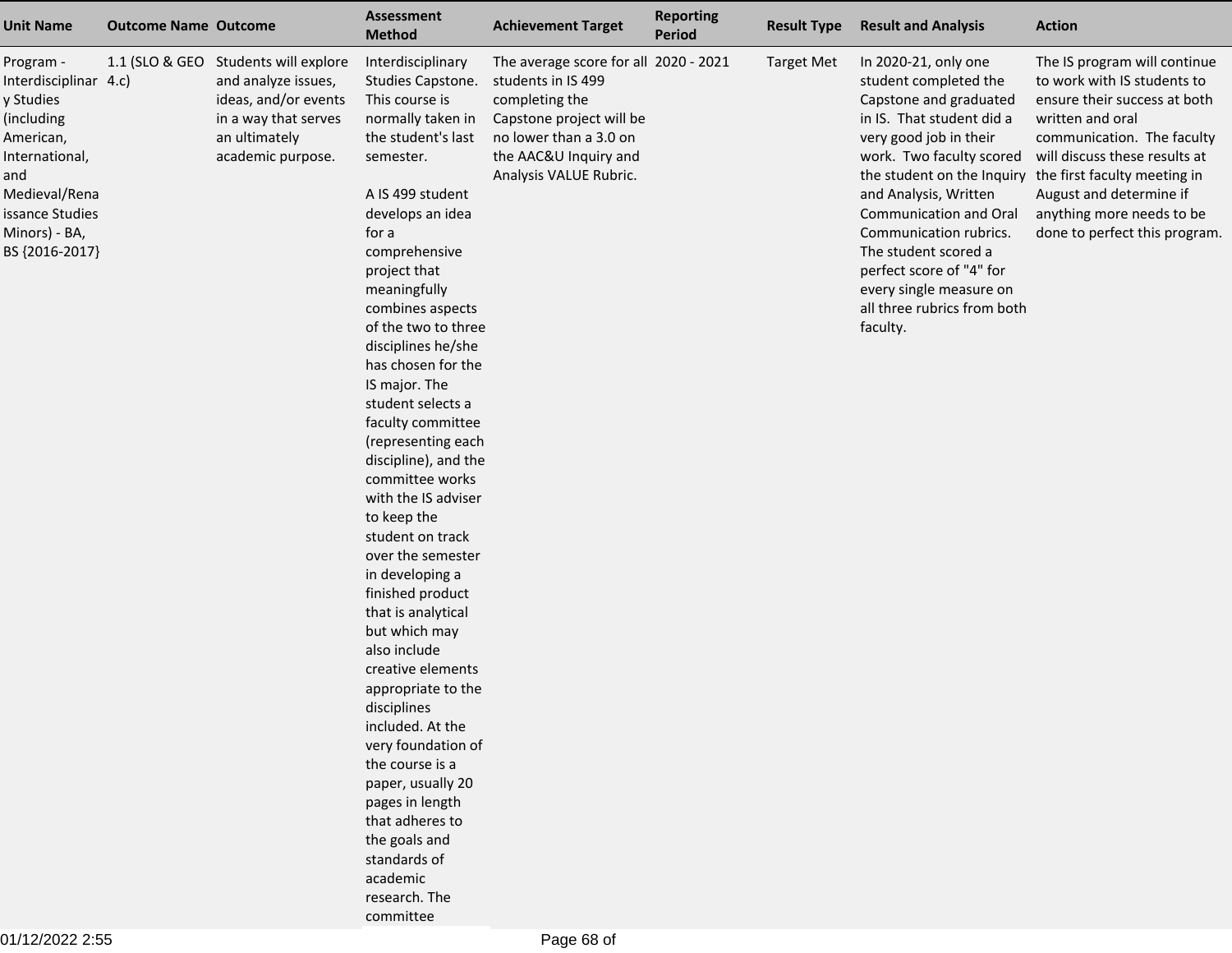| <b>Unit Name</b>                                                                                                                                                           | <b>Outcome Name Outcome</b> |                                                                                                                                                   | <b>Assessment</b><br><b>Method</b>                                                                                                                                                                                                                                                                                                                                                                                                                                                                                                                                                                                                                                                                                                     | <b>Achievement Target</b>                                                                                                                                                              | <b>Reporting</b><br><b>Period</b> | <b>Result Type</b> | <b>Result and Analysis</b>                                                                                                                                                                                                                                                                                                                                        | <b>Action</b>                                                                                                                                                                                                                                                                                                                      |
|----------------------------------------------------------------------------------------------------------------------------------------------------------------------------|-----------------------------|---------------------------------------------------------------------------------------------------------------------------------------------------|----------------------------------------------------------------------------------------------------------------------------------------------------------------------------------------------------------------------------------------------------------------------------------------------------------------------------------------------------------------------------------------------------------------------------------------------------------------------------------------------------------------------------------------------------------------------------------------------------------------------------------------------------------------------------------------------------------------------------------------|----------------------------------------------------------------------------------------------------------------------------------------------------------------------------------------|-----------------------------------|--------------------|-------------------------------------------------------------------------------------------------------------------------------------------------------------------------------------------------------------------------------------------------------------------------------------------------------------------------------------------------------------------|------------------------------------------------------------------------------------------------------------------------------------------------------------------------------------------------------------------------------------------------------------------------------------------------------------------------------------|
| Program -<br>Interdisciplinar 4.c)<br>y Studies<br>(including<br>American,<br>International,<br>and<br>Medieval/Rena<br>issance Studies<br>Minors) - BA,<br>BS {2016-2017} |                             | 1.1 (SLO & GEO Students will explore<br>and analyze issues,<br>ideas, and/or events<br>in a way that serves<br>an ultimately<br>academic purpose. | provides guidance<br>to the student<br>through stages<br>spaced out during<br>the semester:<br>prospectus;<br>annotated<br>bibliography;<br>initial draft;<br>second draft; final<br>draft. A couple<br>days after<br>submitting the<br>final draft, the<br>student orally<br>presents his/her<br>project to the<br>committee. This<br>encounter also<br>allows committee<br>members to probe<br>areas needing<br>further<br>clarification and to<br>make<br>recommendations<br>about how the<br>student may<br>proceed in the<br>possible further<br>development of<br>the project.<br>Assessment data<br>will be collected<br>from all faculty<br>committee<br>members, whose<br>scores will be<br>averaged for the<br>final result. | The average score for all 2020 - 2021<br>students in IS 499<br>completing the<br>Capstone project will be<br>no lower than a 3.0 on<br>the AAC&U Inquiry and<br>Analysis VALUE Rubric. |                                   | <b>Target Met</b>  | In 2020-21, only one<br>student completed the<br>Capstone and graduated<br>in IS. That student did a<br>very good job in their<br>work. Two faculty scored<br>and Analysis, Written<br>Communication and Oral<br>Communication rubrics.<br>The student scored a<br>perfect score of "4" for<br>every single measure on<br>all three rubrics from both<br>faculty. | The IS program will continue<br>to work with IS students to<br>ensure their success at both<br>written and oral<br>communication. The faculty<br>will discuss these results at<br>the student on the Inquiry the first faculty meeting in<br>August and determine if<br>anything more needs to be<br>done to perfect this program. |
|                                                                                                                                                                            | 1.2 (SLO)                   | Students will report<br>that the courses they<br>took for their<br>interdisciplinary                                                              | The department<br>chair will<br>administer the<br>Interdisciplinary                                                                                                                                                                                                                                                                                                                                                                                                                                                                                                                                                                                                                                                                    | The average score for all 2020 - 2021<br>surveyed IS minor<br>students on the<br><b>Interdisciplinary Studies</b>                                                                      |                                   | Inconclusive       | the Interdisciplinary<br>American Studies, Med                                                                                                                                                                                                                                                                                                                    | There were no students in No new actions are required,<br>beyond publicizing the minors<br>Studies Minors in 2020-21. and discussing the results of<br>this assessment at the August                                                                                                                                               |

01/12/2022 2:55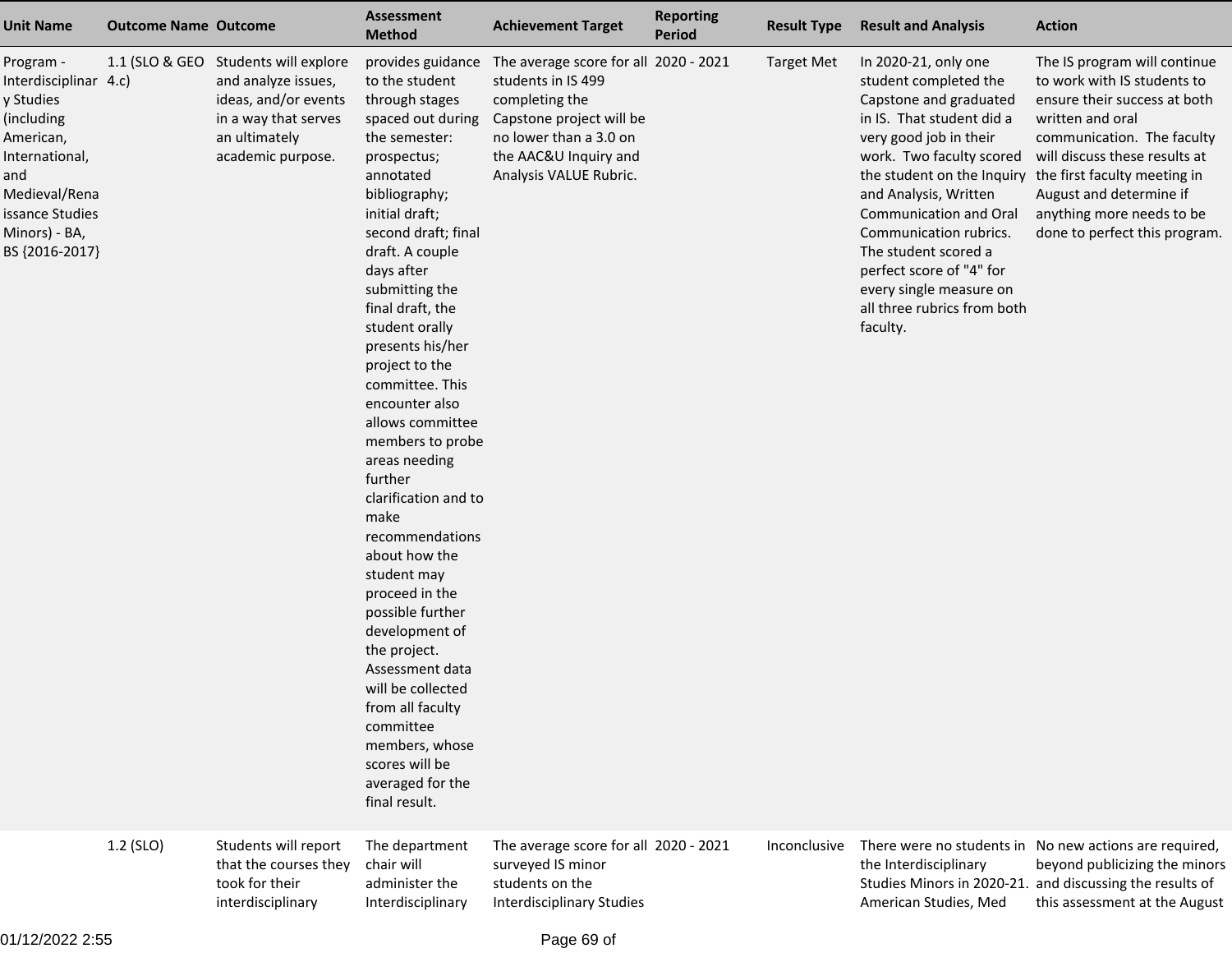| <b>Unit Name</b> | <b>Outcome Name Outcome</b> |                                                                                                                                                                                                                                                   | <b>Assessment</b><br><b>Method</b>                                                                                                                                                                                                                     | <b>Achievement Target</b>                                                                                                                                                                                                      | <b>Reporting</b><br><b>Period</b> | <b>Result Type</b> | <b>Result and Analysis</b>                                                                                                                                                                                                                                                                              | <b>Action</b>                                                                                                                                                                                                                                                             |
|------------------|-----------------------------|---------------------------------------------------------------------------------------------------------------------------------------------------------------------------------------------------------------------------------------------------|--------------------------------------------------------------------------------------------------------------------------------------------------------------------------------------------------------------------------------------------------------|--------------------------------------------------------------------------------------------------------------------------------------------------------------------------------------------------------------------------------|-----------------------------------|--------------------|---------------------------------------------------------------------------------------------------------------------------------------------------------------------------------------------------------------------------------------------------------------------------------------------------------|---------------------------------------------------------------------------------------------------------------------------------------------------------------------------------------------------------------------------------------------------------------------------|
|                  | 1.2 (SLO)                   | program caused them Studies Minors<br>to evaluate and<br>analyze diverse issues, Analysis Survey to<br>ideas, and/or events<br>across various<br>traditional academic<br>disciplines while<br>making connections<br>between those<br>disciplines. | Inquiry and<br>all senior IS minors a possible 5.0.<br>in American<br>Studies, Medieval<br>& Renaissance<br>Studies, and<br>International<br>Studies in the<br>spring semester.<br>The survey is<br>scored on a 5-<br>point Likert scale.              | Minors Inquiry and<br>Analysis Survey will be<br>no lower than 3.0 out of                                                                                                                                                      | 2020 - 2021                       | Inconclusive       | Ren, and International<br>Studies did not have any<br>students in the programs<br>for this year.                                                                                                                                                                                                        | department meeting. These<br>programs have no cost to the<br>university, so they still present<br>good options for students.                                                                                                                                              |
|                  | 2.1 (GEO 1.c.)              | Students will<br>context and purpose<br>for writing, content<br>development, genre<br>and disciplinary<br>conventions, source<br>and evidence use, and VALUE Rubric to<br>control of syntax and<br>mechanics.                                     | student enrolled in completing the<br>IS 499 will utilize<br>the AAC&U<br>Written<br>Communication<br>assess the written<br>portion of the<br>student's<br>Capstone project.<br>This course is<br>normally taken in<br>the student's last<br>semester. | Faculty committee The average score for<br>demonstrate effective members for each students enrolled IS 499<br>Capstone project will be<br>no lower than a 3.0 on<br>the AAC&U Written<br><b>Communication VALUE</b><br>Rubric. | 2020 - 2021                       | <b>Target Met</b>  | In 2020-21, one student<br>completed the Capstone<br>and graduated in IS. That<br>student did a very good<br>job in their work. Two<br>faculty scored the student<br>on the Written<br>Communication rubric.<br>The student scored a<br>perfect score for every<br>single measure from both<br>faculty. | Faculty will discuss the results<br>of this assessment together at<br>the first department meeting<br>in August. Since the program<br>is doing very well and<br>students are successful in it, it<br>is unlikely to need serious<br>alteration or change at this<br>time. |
|                  | 3.1 (GEO 1.c.)              | Students will orally<br>communicate the<br>academic value of<br>one's advanced<br>research in an<br>effective manner.                                                                                                                             | student enrolled in completing the<br>the AAC&U Oral<br>Communication<br><b>VALUE Rubric to</b><br>assess the oral<br>portion of the<br>student's<br>Capstone project.<br>This course is<br>normally taken in<br>the student's last<br>semester.       | Faculty committee The average score for<br>members for each students enrolled IS 499<br>IS 499 will utilize Capstone project will be<br>no lower than a 3.0 on<br>the AAC&U Oral<br><b>Communication VALUE</b><br>Rubric.      | 2020 - 2021                       | <b>Target Met</b>  | In 2020-21, one student<br>completed the Capstone<br>and graduated in IS. That<br>student did a very good<br>job in their work. Two<br>on the Oral<br>Communication rubric.<br>The student scored a<br>perfect score of 4 for<br>every single measure from<br>both faculty.                             | No new actions are<br>anticipated in this program;<br>however, the faculty will<br>discuss the program<br>assessment at the August<br>faculty scored the student meeting of the department.                                                                               |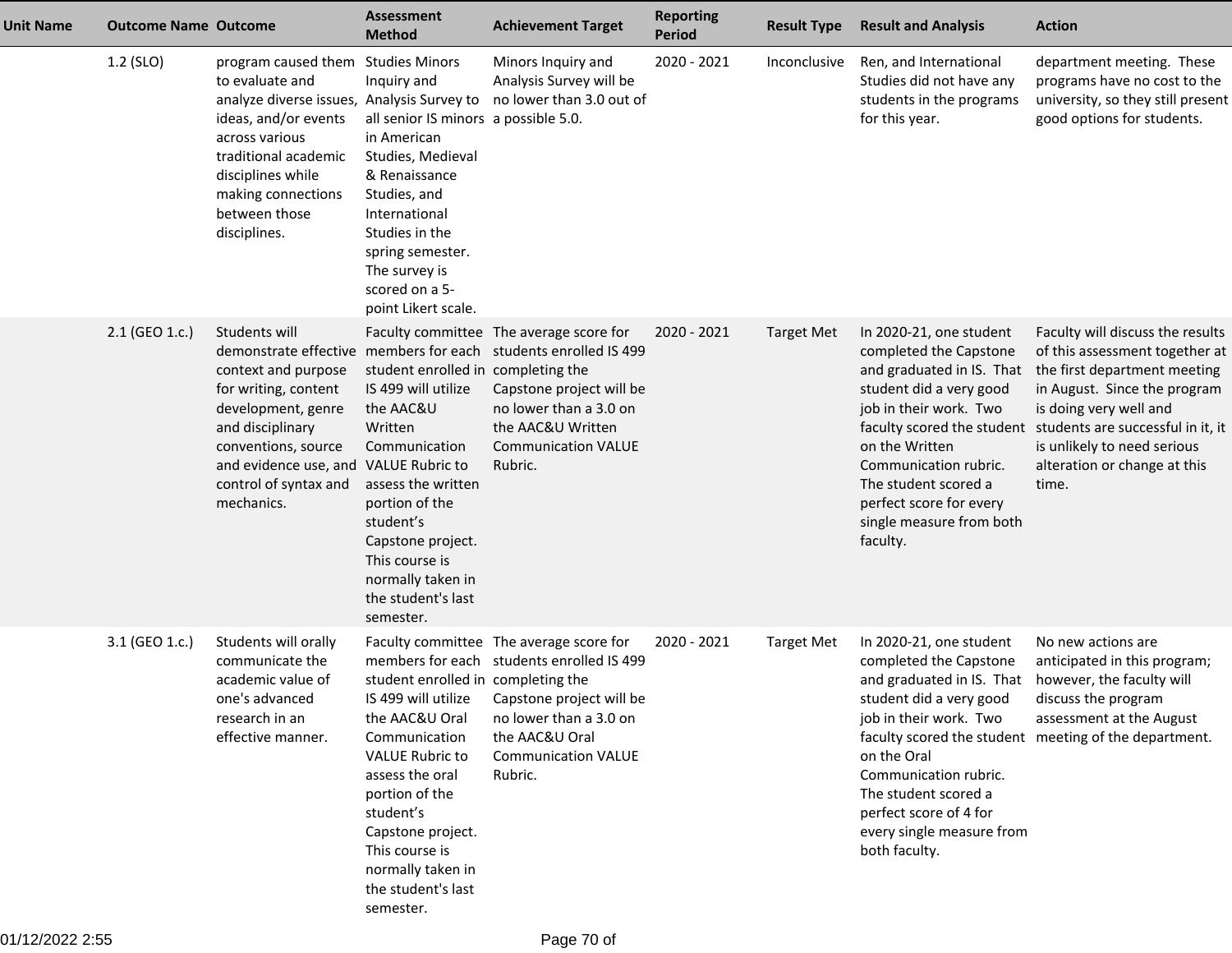| <b>Unit Name</b>                                                                                                            | <b>Outcome Name Outcome</b> |                                                                                                                                                                                                                                                                                                                                                                                                               | Assessment<br><b>Method</b>                                                                                                                                                                                                                                                                                                                                                                   | <b>Achievement Target</b>                                                                                             | <b>Reporting</b><br><b>Period</b> | <b>Result Type</b> | <b>Result and Analysis</b>                                                                                                                                                                                                                                                                                                             | <b>Action</b>                                                                                                                                                                                                                                                                           |
|-----------------------------------------------------------------------------------------------------------------------------|-----------------------------|---------------------------------------------------------------------------------------------------------------------------------------------------------------------------------------------------------------------------------------------------------------------------------------------------------------------------------------------------------------------------------------------------------------|-----------------------------------------------------------------------------------------------------------------------------------------------------------------------------------------------------------------------------------------------------------------------------------------------------------------------------------------------------------------------------------------------|-----------------------------------------------------------------------------------------------------------------------|-----------------------------------|--------------------|----------------------------------------------------------------------------------------------------------------------------------------------------------------------------------------------------------------------------------------------------------------------------------------------------------------------------------------|-----------------------------------------------------------------------------------------------------------------------------------------------------------------------------------------------------------------------------------------------------------------------------------------|
|                                                                                                                             | 4.1 (SAO & PO<br>3.e.       | Students enrolled in IS Faculty committee 100% of students<br>499 will successfully<br>complete their<br>Capstone project,<br>which involves<br>collaborating with<br>faculty from multiple<br>academic disciplines<br>in order to<br>intentionally combine compiled by the<br>those fields into a<br>significant research<br>project focused on the review and<br>student's interests<br>and academic needs. | members will<br>determine the<br>final course grades course.<br>of students<br>enrolled in IS 499<br>Capstone. Final<br>grade information<br>will then be<br>Interdisciplinary<br>Studies adviser for<br>reporting.                                                                                                                                                                           | enrolled in IS 499<br>Capstone will pass the                                                                          | 2020 - 2021                       | <b>Target Met</b>  | One student completed<br>the IS Capstone in the<br>2020-21 year. That<br>student scored an A<br>overall in the course.                                                                                                                                                                                                                 | No new actions are needed<br>for this goal. The faculty will<br>review these results at our<br>August meeting.                                                                                                                                                                          |
| Program -<br>Mathematics<br>(including<br>Minor and<br>Secondary<br>Education<br>Certification) -<br>BA, BS {2016-<br>2017} | $1.1$ (SLO)                 | Students will write<br>concise and clear<br>proofs.                                                                                                                                                                                                                                                                                                                                                           | Proofs from<br>assignments and<br>exams will be<br>evaluated using<br>the Mathematics<br>Proof Writing<br>Rubric. The<br>primary evaluator<br>will be the course<br>instructor, with<br>possible review by<br>another<br>mathematics<br>faculty member.<br>Due to small<br>classes (less than<br>ten students<br>beyond MA 182),<br>multiple items<br>from each student<br>will be evaluated. | 75% of all MA 301<br>student work sampled<br>at the satisfactory or<br>higher level.                                  | 2020 - 2021                       | <b>Target Met</b>  | 79% of work sampled in<br>MA 301 Concepts of<br>Abstract Mathematics was notation and terminology,<br>at the satisfactory or<br>higher level.<br>Multiple items were<br>1 student was enrolled in<br>the course.<br>(14 items were assessed; 7<br>items were proficient; 4<br>items were satisfactory; 3<br>items were unsatisfactory) | Continue emphasis on proof<br>writing, use of correct<br>and correct English grammar.<br>Make use of student work at<br>the chalkboard as physical<br>assessed for each student. distancing rules related to the<br>pandemic allow.                                                     |
|                                                                                                                             |                             |                                                                                                                                                                                                                                                                                                                                                                                                               | Proofs from<br>assignments and<br>exams will be<br>evaluated using<br>the Mathematics<br><b>Proof Writing</b><br>Rubric. The<br>primary evaluator<br>will be the course                                                                                                                                                                                                                       | 75% of all MA 304 / MA 2020 - 2021<br>455 / MA 461 student<br>work sampled at the<br>satisfactory level or<br>higher. |                                   | Inconclusive       | None of these three<br>courses was taught in the<br>The course rotation of<br>upper level mathematics<br>courses has MA 304 and<br>either MA 455 or MA 461<br>occurring in the same<br>academic year, every                                                                                                                            | MA 304 Modern Algebra will<br>be taught Fall 2021 and MA<br>2020-2021 academic year. 455 Advanced Calculus will be<br>taught Spring 2022, as<br>planned in the course rotation<br>for mathematics.<br>We need to be sure that the<br>"achievement target" gets<br>updated to the change |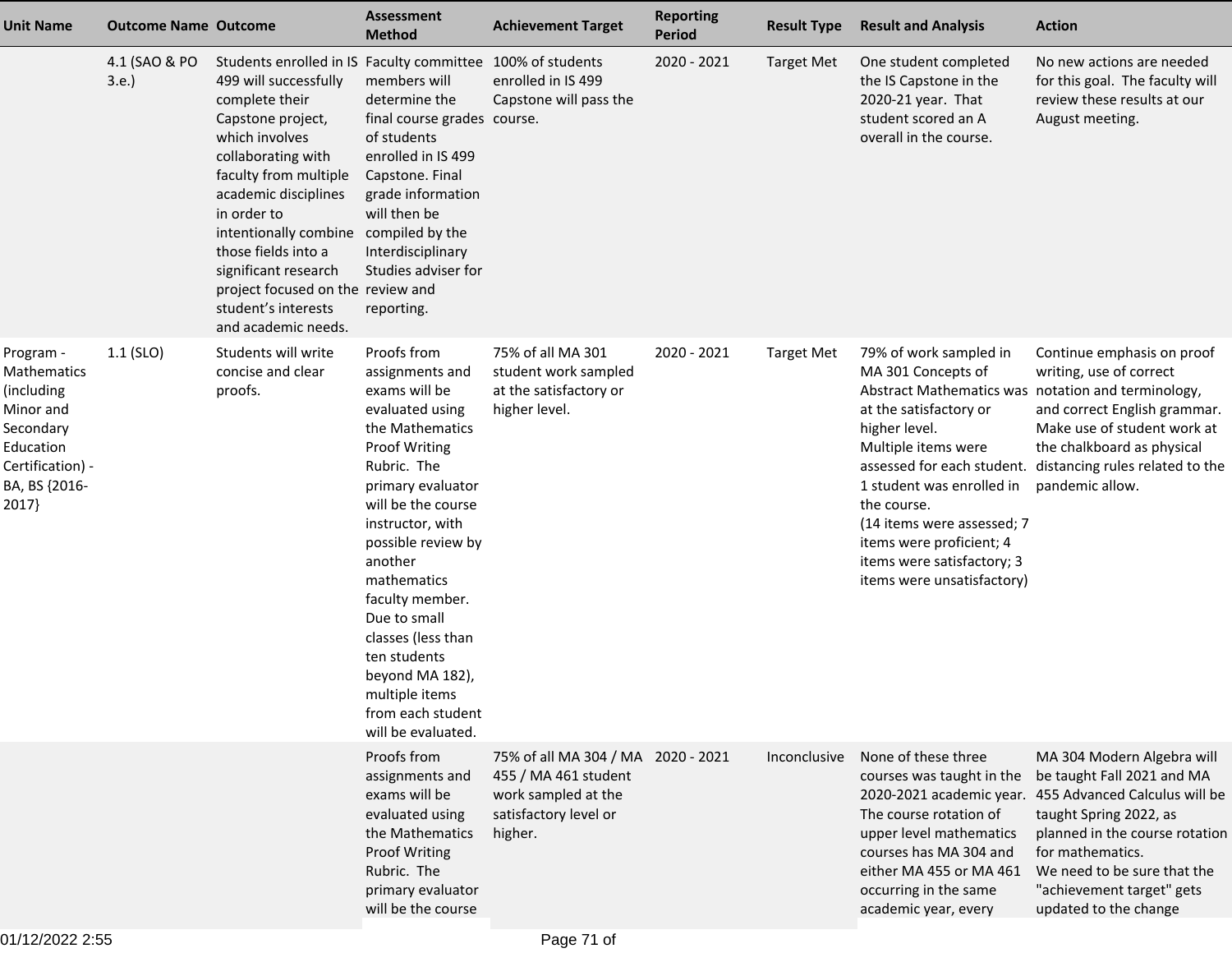| Unit Name | <b>Outcome Name Outcome</b> |                                                                     | <b>Assessment</b><br><b>Method</b>                                                                                                                                                                                                                                                                                                                                               | <b>Achievement Target</b>                                                                                                | <b>Reporting</b><br><b>Period</b> | <b>Result Type</b> | <b>Result and Analysis</b>                                                                                                                                                                                                                                                                          | <b>Action</b>                                                                                                                                                                                                                                                                                                                |
|-----------|-----------------------------|---------------------------------------------------------------------|----------------------------------------------------------------------------------------------------------------------------------------------------------------------------------------------------------------------------------------------------------------------------------------------------------------------------------------------------------------------------------|--------------------------------------------------------------------------------------------------------------------------|-----------------------------------|--------------------|-----------------------------------------------------------------------------------------------------------------------------------------------------------------------------------------------------------------------------------------------------------------------------------------------------|------------------------------------------------------------------------------------------------------------------------------------------------------------------------------------------------------------------------------------------------------------------------------------------------------------------------------|
|           |                             |                                                                     | instructor, with<br>possible review by<br>another<br>mathematics<br>faculty member.<br>Due to small<br>classes (less than<br>ten students<br>beyond MA 182),<br>multiple items<br>from each student<br>will be evaluated.                                                                                                                                                        | 75% of all MA 304 / MA<br>455 / MA 461 student<br>work sampled at the<br>satisfactory level or<br>higher.                | 2020 - 2021                       | Inconclusive       | other year. MA 304 and<br>MA 455 will be taught in<br>the 2021-2022 academic<br>year.                                                                                                                                                                                                               | indicated in the 2019-2020<br>report.                                                                                                                                                                                                                                                                                        |
|           | 1.2 (SLO)                   | Students will interpret Problems from<br>concepts and<br>solutions. | assignments and<br>exams will be<br>evaluated using<br>the Quantitative<br>Literacy VALUE<br>Rubric. The<br>primary evaluator<br>will be the course<br>instructor, with<br>possible review by<br>another<br>mathematics<br>faculty member.<br>Due to small<br>classes (less than<br>ten students<br>beyond MA 182),<br>multiple items<br>from each student<br>will be evaluated. | 75% of all MA 181<br>student work sampled<br>at level 2 or higher on<br>the AAC&U Quantitative<br>Literacy VALUE Rubric. | 2020 - 2021                       | <b>Target Met</b>  | 85% of work sampled in<br>MA 181 Calculus I was at<br>level 2 or higher.<br>111 total items were<br>assessed.<br>(59 items at level 3; 35<br>items at level 2; 17 items<br>at level 1)<br>Fall section was fully<br>online with 6 students.<br>Spring section was face-<br>to-face with 4 students. | Video lectures will be<br>reviewed for needed editing<br>and/or re-recording to<br>improve the quality of the<br>videos. Instructors will strive<br>for more student interaction<br>and work with examples, as<br>classroom rules and physical<br>distancing rules permit.                                                   |
|           |                             |                                                                     | Problems from<br>assignments and<br>exams will be<br>evaluated using<br>the Quantitative<br><b>Literacy VALUE</b><br>Rubric. The<br>primary evaluator<br>will be the course<br>instructor, with<br>possible review by<br>another                                                                                                                                                 | 75% of all MA 306<br>student work sampled<br>at level 2 or higher on<br>the AAC&U Quantitative<br>Literacy VALUE Rubric. | 2020 - 2021                       | <b>Target Met</b>  | 83% of items sampled in Instructor will work to<br>MA 306 Differential<br>Equations were at level 2<br>or higher.<br>(8 items were at level 3: 7<br>items were at level 2; 3<br>items were at level 1)<br>Multiple items were<br>2 students were enrolled.                                          | incorporate more<br>applications, concepts, and<br>opportunities for<br>interpretations. There needs<br>to be increased emphasis on<br>the importance of knowledge<br>and skills from calculus as<br>assessed for each student. tools in MA 306 Differential<br>Equations, possibly with<br>review assignments as<br>needed. |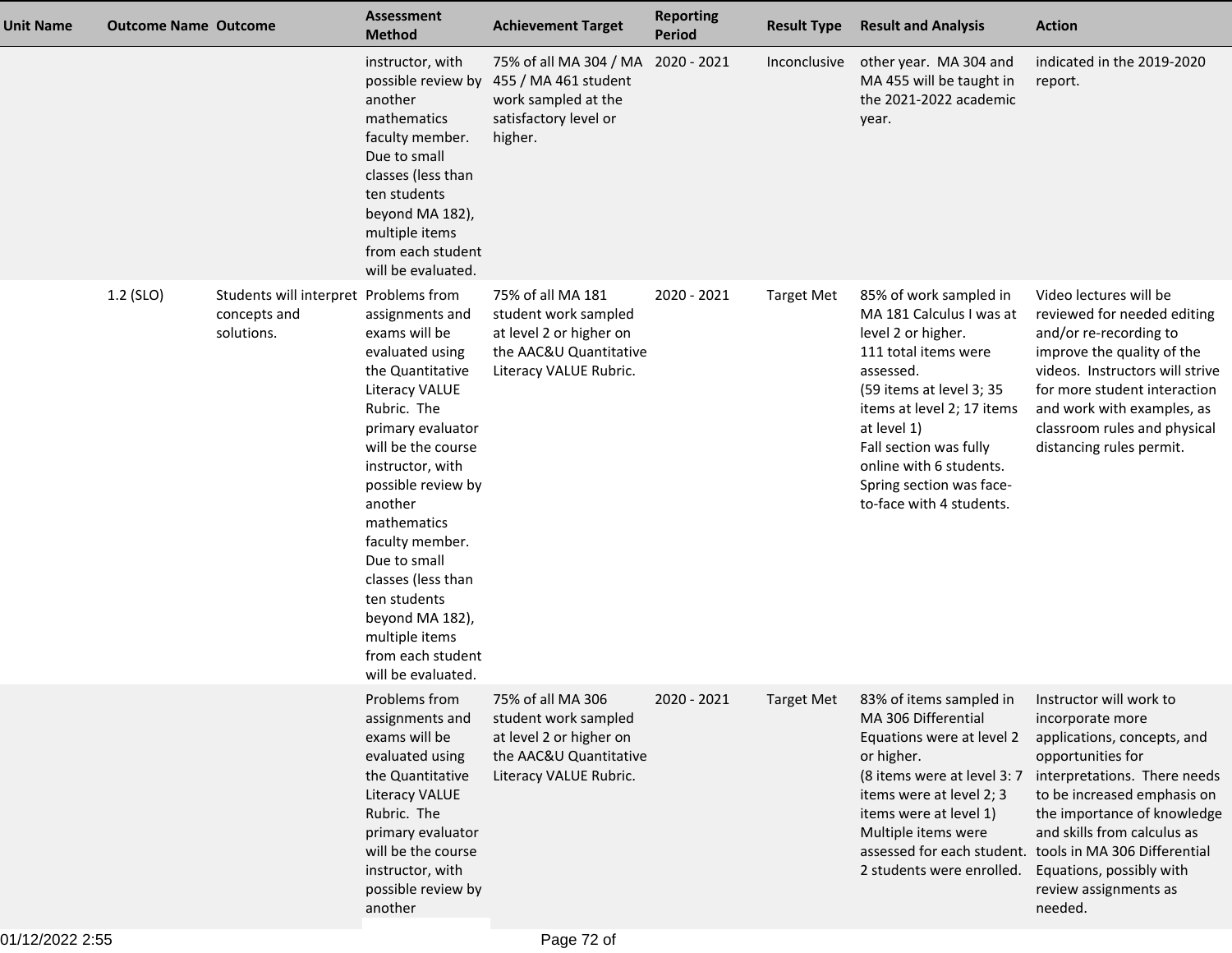| Unit Name | <b>Outcome Name Outcome</b> |                                                                                                                                | <b>Assessment</b><br><b>Method</b>                                                                                                                                                                                                                                                                | <b>Achievement Target</b>                                                                                                               | <b>Reporting</b><br><b>Period</b> | <b>Result Type</b>       | <b>Result and Analysis</b>                                                                                                                                                                                                                                       | <b>Action</b>                                                                                                                                                                                                                                                                                                                                                                                                                                                                                                                              |
|-----------|-----------------------------|--------------------------------------------------------------------------------------------------------------------------------|---------------------------------------------------------------------------------------------------------------------------------------------------------------------------------------------------------------------------------------------------------------------------------------------------|-----------------------------------------------------------------------------------------------------------------------------------------|-----------------------------------|--------------------------|------------------------------------------------------------------------------------------------------------------------------------------------------------------------------------------------------------------------------------------------------------------|--------------------------------------------------------------------------------------------------------------------------------------------------------------------------------------------------------------------------------------------------------------------------------------------------------------------------------------------------------------------------------------------------------------------------------------------------------------------------------------------------------------------------------------------|
|           |                             |                                                                                                                                | mathematics<br>faculty member.<br>Due to small<br>classes (less than<br>ten students<br>beyond MA 182),<br>multiple items<br>from each student<br>will be evaluated.                                                                                                                              | 75% of all MA 306<br>student work sampled<br>at level 2 or higher on<br>the AAC&U Quantitative<br>Literacy VALUE Rubric.                | 2020 - 2021                       | <b>Target Met</b>        | 83% of items sampled in<br>MA 306 Differential<br>Equations were at level 2<br>or higher.<br>(8 items were at level 3: 7<br>items were at level 2; 3<br>items were at level 1)<br>Multiple items were<br>assessed for each student.<br>2 students were enrolled. | Instructor will work to<br>incorporate more<br>applications, concepts, and<br>opportunities for<br>interpretations. There needs<br>to be increased emphasis on<br>the importance of knowledge<br>and skills from calculus as<br>tools in MA 306 Differential<br>Equations, possibly with<br>review assignments as<br>needed.                                                                                                                                                                                                               |
|           | 1.3 (SLO, GEO<br>1.c.)      | Students will give a<br>sample lesson that<br>presents a problem<br>and its solution.                                          | Projects will be<br>evaluated using<br>the Oral<br>Communication<br>VALUE Rubric. The the AAC&U Oral<br>primary evaluator<br>will be the course<br>instructor. Due to<br>small classes (less<br>than ten students<br>beyond MA 182),<br>multiple items<br>from each student<br>will be evaluated. | MA 318 / MA 319<br>student work sampled<br>will have an average<br>score of 2.5 or higher on<br><b>Communication VALUE</b><br>Rubric.   | 2020 - 2021                       | <b>Target Met</b>        | MA 319 Materials and<br>Method in the Teaching of<br><b>Secondary Mathematics</b><br>was taught in Fall 2020.<br>Average score = 2.92<br>5 presentations were<br>assessed.                                                                                       | In the next offering of MA 319<br>(in Fall 2022), students will<br>create two lesson plans, with<br>at least one lesson plan being<br>research based, and present<br>them to the class. If the<br>mentor teacher from field<br>experience agrees, and the<br>lesson is appropriate, MA 319<br>students may also present the<br>lessons to the middle/high<br>school students.<br>The next offering of MA 318<br>will be taught in Fall 2021.<br>Lesson plans will follow the<br>format presented in ED 302<br>Art and Science of Teaching. |
|           | 1.4 (SAO)                   | Students will<br>successfully complete<br>MA 301. MA 301 is<br>the gateway course to<br>many of the upper<br>level MA courses. | Faculty will review<br>semester grades<br>within MA 301.                                                                                                                                                                                                                                          | 75% of all MA 301<br>students will earn a<br>semester grade of C or<br>better.                                                          | 2020 - 2021                       | <b>Target Met</b>        | semester grade of C or<br>better.<br>В.                                                                                                                                                                                                                          | 100% of students earned a Continue emphasis on proof<br>writing, use of correct<br>notation and terminology,<br>The only student earned a and correct English grammar.<br>Make use of student work at<br>the chalkboard as physical<br>distancing rules related to the<br>pandemic allow.                                                                                                                                                                                                                                                  |
|           | 2.1 (SLO, GEO<br>3.a.       | Students will solve<br>application problems.                                                                                   | Problems from<br>assignments and<br>exams will be<br>evaluated using<br>the Quantitative<br>Literacy VALUE<br>Rubric. The                                                                                                                                                                         | MA 284 student work<br>sampled will have an<br>average score of 2.5 or<br>higher on the AAC&U<br>Quantitative Literacy<br>VALUE Rubric. | 2020 - 2021                       | <b>Target Not</b><br>Met | average score $= 2.33$ for<br>items assessed in MA 284<br>Calculus IV<br>(6 items were at level 3; 4<br>items were at level 2; 2<br>items were at level 1)<br>Multiple items were                                                                                | Instructor will refine video<br>lectures to make<br>improvements and will be<br>mindful of student<br>backgrounds.                                                                                                                                                                                                                                                                                                                                                                                                                         |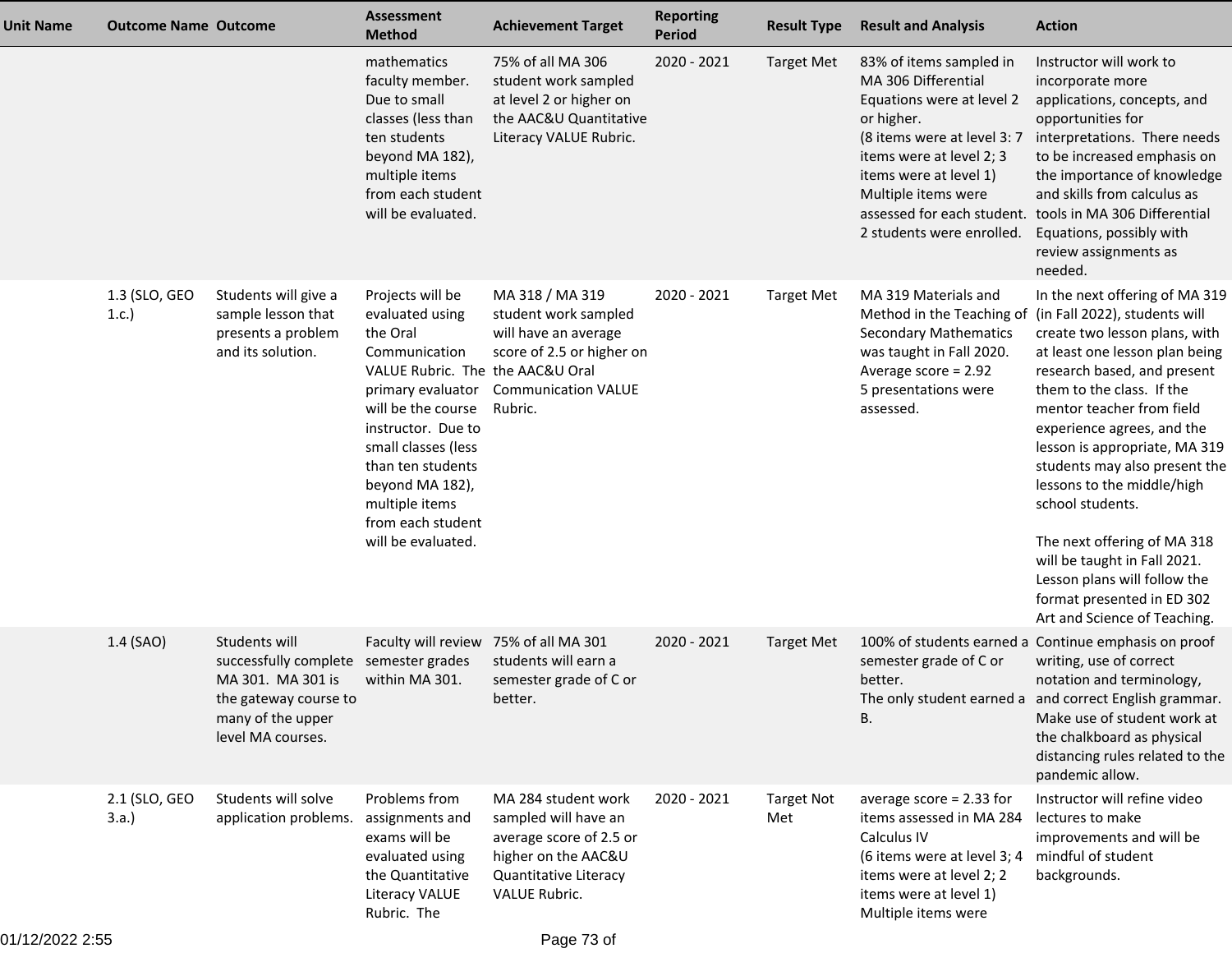| <b>Unit Name</b> | <b>Outcome Name Outcome</b> |                                                                                                             | <b>Assessment</b><br><b>Method</b>                                                                                                                                                                                                                                                                                                                                                                | <b>Achievement Target</b>                                                                                                                                          | <b>Reporting</b><br><b>Period</b> | <b>Result Type</b>       | <b>Result and Analysis</b>                                                                                                                                                                                                                                | <b>Action</b>                                                                                                                                                                                                                                                                                                                                                                                                                        |
|------------------|-----------------------------|-------------------------------------------------------------------------------------------------------------|---------------------------------------------------------------------------------------------------------------------------------------------------------------------------------------------------------------------------------------------------------------------------------------------------------------------------------------------------------------------------------------------------|--------------------------------------------------------------------------------------------------------------------------------------------------------------------|-----------------------------------|--------------------------|-----------------------------------------------------------------------------------------------------------------------------------------------------------------------------------------------------------------------------------------------------------|--------------------------------------------------------------------------------------------------------------------------------------------------------------------------------------------------------------------------------------------------------------------------------------------------------------------------------------------------------------------------------------------------------------------------------------|
|                  | 2.1 (SLO, GEO<br>3.a.       | Students will solve<br>application problems. will be the course                                             | primary evaluator<br>instructor, with<br>another<br>mathematics<br>faculty member.<br>Due to small<br>classes (less than<br>ten students<br>beyond MA 182),<br>multiple items<br>from each student<br>will be evaluated.                                                                                                                                                                          | MA 284 student work<br>sampled will have an<br>average score of 2.5 or<br>possible review by higher on the AAC&U<br>Quantitative Literacy<br><b>VALUE Rubric.</b>  | 2020 - 2021                       | <b>Target Not</b><br>Met | assessed for each student. Instructor will refine video                                                                                                                                                                                                   | lectures to make<br>improvements and will be<br>mindful of student<br>backgrounds.                                                                                                                                                                                                                                                                                                                                                   |
|                  |                             |                                                                                                             | Problems from<br>assignments and<br>exams will be<br>evaluated using<br>the Quantitative<br>Literacy VALUE<br>Rubric. The<br>primary evaluator<br>will be the course<br>instructor, with<br>possible review by<br>another<br>mathematics<br>faculty member.<br>Due to small<br>classes (less than<br>ten students<br>beyond MA 182),<br>multiple items<br>from each student<br>will be evaluated. | MA 306 student work<br>sampled will have an<br>average score of 2.5 or<br>higher on the AAC&U<br>Quantitative Literacy<br><b>VALUE Rubric.</b>                     | 2020 - 2021                       | <b>Target Not</b><br>Met | $mean = 2.36$<br>14 total items assessed in<br>MA 306 Differential<br>Equations<br>(8 items at level 3; 3 items<br>at level 2; 3 items at level<br>1)<br>for each student were<br>assessed.<br>2 students.                                                | Target not met, though the<br>target was met the previous<br>two times that the course was<br>taught.<br>Instructor will increase the<br>emphasis on applied<br>Multiples samples of work problems, which are always<br>challenging to students, in the<br>next offering (Spring 2023).<br>Keeping the list of types of<br>application problems smaller,<br>with more repetition, may<br>help students with application<br>problems. |
|                  | 2.2 (SLO)                   | Students will combine Problems from<br>different<br>mathematical ideas in exams will be<br>problem solving. | assignments and<br>evaluated using<br>the Quantitative<br>Literacy VALUE<br>Rubric. The<br>primary evaluator<br>will be the course<br>instructor, with                                                                                                                                                                                                                                            | 50% of all MA 303 / MA 2020 - 2021<br>312 / MA 457 / MA 459<br>student work sampled<br>at level 3 or higher on<br>the AAC&U Quantitative<br>Literacy VALUE Rubric. |                                   | <b>Target Met</b>        | 75% of items assessed in<br>MA 303 Modern<br>Geometry were at level 3<br>or higher.<br>MA 312, MA 457, and MA<br>459 were not taught in the<br>2020-2021 academic year.<br>(3 items were at level 3; 1<br>item was at level 2)<br>1 item was assessed for | Continue quality instruction in<br>upper level mathematics<br>courses.                                                                                                                                                                                                                                                                                                                                                               |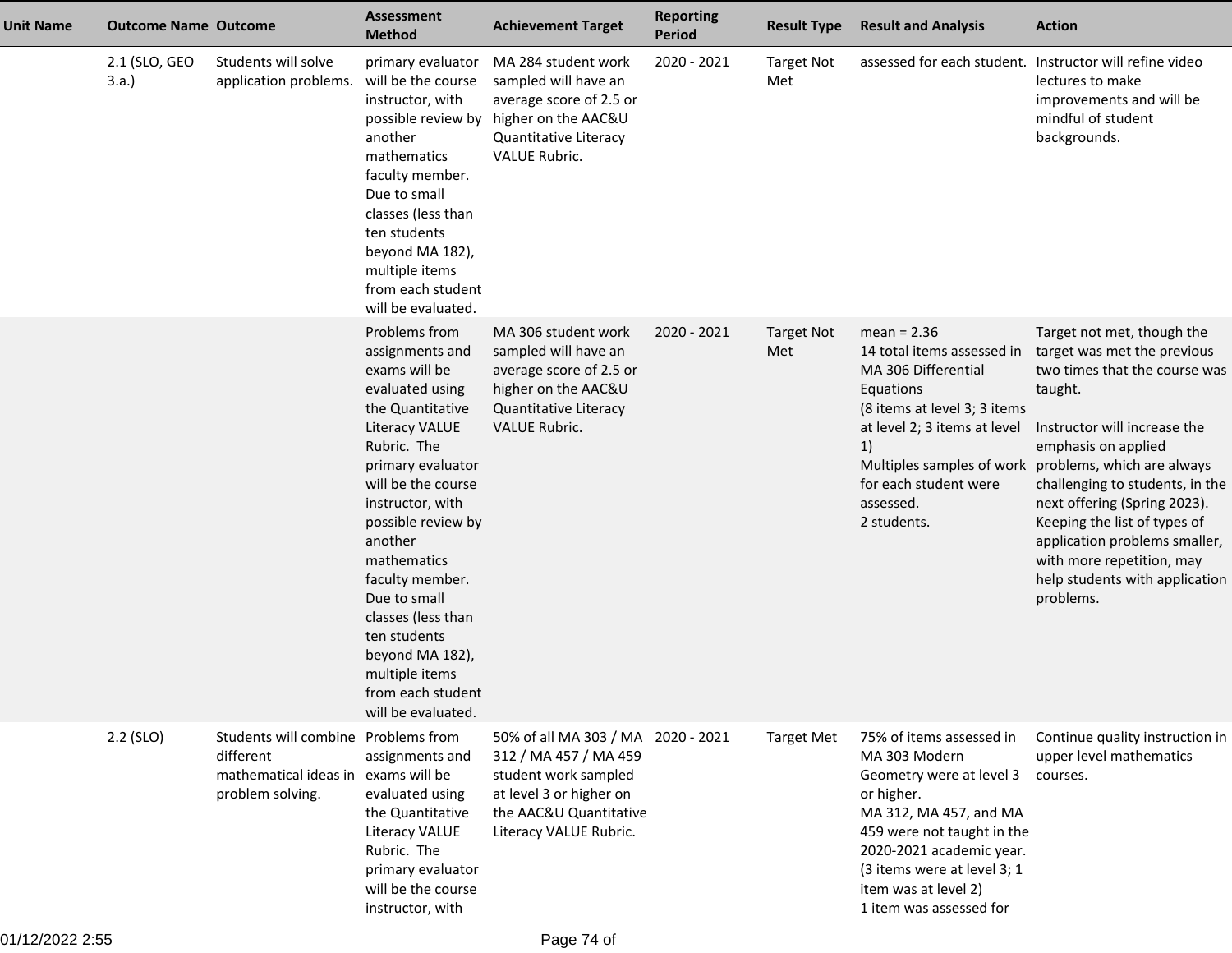| <b>Unit Name</b> | <b>Outcome Name Outcome</b> |                                                                                        | <b>Assessment</b><br><b>Method</b>                                                                                                                                                                                                                                                                                                                                                                       | <b>Achievement Target</b>                                                                                                                                                                       | <b>Reporting</b><br><b>Period</b> | <b>Result Type</b>       | <b>Result and Analysis</b>                                                                                                                                                                                                                                                                                                                             | <b>Action</b>                                                                                                                                                                                                                                                                                                                                                                                |
|------------------|-----------------------------|----------------------------------------------------------------------------------------|----------------------------------------------------------------------------------------------------------------------------------------------------------------------------------------------------------------------------------------------------------------------------------------------------------------------------------------------------------------------------------------------------------|-------------------------------------------------------------------------------------------------------------------------------------------------------------------------------------------------|-----------------------------------|--------------------------|--------------------------------------------------------------------------------------------------------------------------------------------------------------------------------------------------------------------------------------------------------------------------------------------------------------------------------------------------------|----------------------------------------------------------------------------------------------------------------------------------------------------------------------------------------------------------------------------------------------------------------------------------------------------------------------------------------------------------------------------------------------|
|                  | $2.2$ (SLO)                 | different<br>mathematical ideas in mathematics<br>problem solving.                     | another<br>faculty member.<br>Due to small<br>classes (less than<br>ten students<br>beyond MA 182),<br>multiple items<br>from each student<br>will be evaluated.                                                                                                                                                                                                                                         | Students will combine possible review by 50% of all MA 303 / MA<br>312 / MA 457 / MA 459<br>student work sampled<br>at level 3 or higher on<br>the AAC&U Quantitative<br>Literacy VALUE Rubric. | 2020 - 2021                       | <b>Target Met</b>        | each of the 4 students in<br>the class.                                                                                                                                                                                                                                                                                                                | Continue quality instruction in<br>upper level mathematics<br>courses.                                                                                                                                                                                                                                                                                                                       |
|                  |                             |                                                                                        | Problems from<br>assignments and<br>exams will be<br>evaluated using<br>the Quantitative<br><b>Literacy VALUE</b><br>Rubric. The<br>primary evaluator<br>will be the course<br>instructor, with<br>possible review by<br>another<br>mathematics<br>faculty member.<br>Due to small<br>classes (less than<br>ten students<br>beyond MA 182),<br>multiple items<br>from each student<br>will be evaluated. | 90% of all MA 303 / MA 2020 - 2021<br>312 / MA 457 / MA 459<br>student work sampled<br>at level 2 or higher on<br>the AAC&U Quantitative<br>Literacy VALUE Rubric.                              |                                   | <b>Target Met</b>        | MA 303 Modern<br>Geometry were at level 2 courses.<br>or higher.<br>MA 312, MA 457, and MA<br>459 were not taught in the<br>2020-2021 academic year.<br>(3 items were at level 3; 1<br>item was at level 2)<br>1 item was assessed for<br>each of the 4 students in<br>the class.                                                                      | 100% of items assessed in Continue quality instruction in<br>upper level mathematics                                                                                                                                                                                                                                                                                                         |
|                  | 3.1 (PO 2.c.)               | The program will<br>participate in<br>outreach events for K- number of<br>12 students. | Review the Events Host at least two<br>outreach events<br>the Mathematics<br>faculty hosts.                                                                                                                                                                                                                                                                                                              | Log and count the outreach events during<br>the academic year.                                                                                                                                  | 2020 - 2021                       | <b>Target Not</b><br>Met | The mathematics faculty<br>did not offer our annual<br>Sonya Kovalevsky High<br><b>School Mathematics Day</b><br>during the 2020-2021<br>academic year. Planning<br>generally starts in the<br>spring for an October<br>MUW's fall break. But<br>Spring of 2020 brought us related to the pandemic,<br>the pandemic with<br>restrictions on gatherings | The mathematics faculty will<br>assist with the 2022<br>Mississippi Regional Science<br>Bowl.<br>For the Sonya Kovalevsky High<br>School Mathematics Day, the<br>faculty will gather information<br>in Fall 2021 in relation to rules<br>event which is held during and conditions about events<br>and physical distancing<br>along with schedules for the<br>high schools. If circumstances |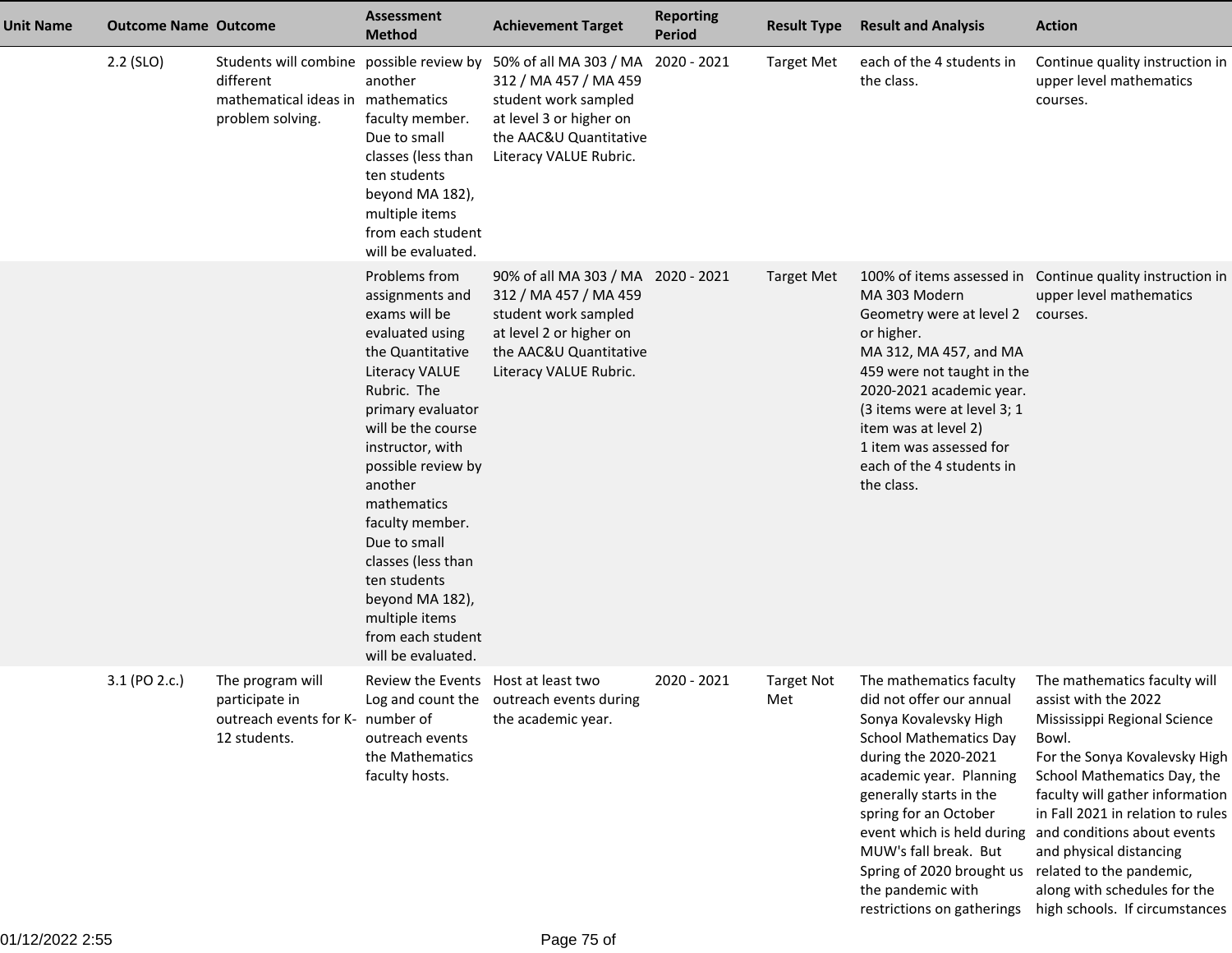| <b>Unit Name</b>                                                                                                 | <b>Outcome Name Outcome</b> |                                                                                                                                           | Assessment<br><b>Method</b>                                                                                                                                                          | <b>Achievement Target</b>                                                                                                                                                                  | <b>Reporting</b><br><b>Period</b> | <b>Result Type</b>       | <b>Result and Analysis</b>                                                                                                                                                                                                                                                                                                                                                                                                                                                                                                | <b>Action</b>                                                                                                                                                                                                                                                                                                                                                                                                           |
|------------------------------------------------------------------------------------------------------------------|-----------------------------|-------------------------------------------------------------------------------------------------------------------------------------------|--------------------------------------------------------------------------------------------------------------------------------------------------------------------------------------|--------------------------------------------------------------------------------------------------------------------------------------------------------------------------------------------|-----------------------------------|--------------------------|---------------------------------------------------------------------------------------------------------------------------------------------------------------------------------------------------------------------------------------------------------------------------------------------------------------------------------------------------------------------------------------------------------------------------------------------------------------------------------------------------------------------------|-------------------------------------------------------------------------------------------------------------------------------------------------------------------------------------------------------------------------------------------------------------------------------------------------------------------------------------------------------------------------------------------------------------------------|
|                                                                                                                  | 3.1 (PO 2.c.)               | The program will<br>participate in<br>outreach events for K- number of<br>12 students.                                                    | Review the Events<br>Log and count the<br>outreach events<br>the Mathematics<br>faculty hosts.                                                                                       | Host at least two<br>outreach events during<br>the academic year.                                                                                                                          | 2020 - 2021                       | <b>Target Not</b><br>Met | that have continued<br>through at least the spring<br>of 2021, so this outreach<br>opportunity was skipped<br>for the year.                                                                                                                                                                                                                                                                                                                                                                                               | allow, May 2022 is a possible<br>window for offering Sonya<br>Kovalevsky High School<br>Mathematics Day.                                                                                                                                                                                                                                                                                                                |
|                                                                                                                  |                             |                                                                                                                                           |                                                                                                                                                                                      |                                                                                                                                                                                            |                                   |                          | The mathematics faculty<br>contributed the the<br>Mississippi Regional<br>Science Bowl which was in<br>a virtual format for the<br>first time rather than in in-<br>person event on campus.<br>The event was held<br>Saturday, February 20,<br>2020. The national<br>organizers did an amazing<br>job making the<br>competition work and<br>providing training and<br>question and answer<br>sessions via Zoom. A<br>total of 53 high school<br>students participated,<br>making up 11 teams from<br>9 different schools. |                                                                                                                                                                                                                                                                                                                                                                                                                         |
|                                                                                                                  | 3.2 (PO 2.c.)               | Mathematics majors<br>will participate in<br>community outreach<br>and service<br>opportunities.                                          | Departmental<br>faculty will review<br>and analyze the<br>results of the<br>Departmental Exit<br>Survey, which is<br>provided to all<br>graduating majors<br>in the department. MUW. | 100% of graduates<br>surveyed will indicate<br>on the Departmental<br>Exit Survey that they<br>have participated in<br>some community<br>outreach and/or service<br>opportunities while at | 2020 - 2021                       | <b>Target Met</b>        | 100% of mathematics<br>majors in 2020-2021<br>participated in community<br>outreach and/or<br>community service during<br>their time at MUW.                                                                                                                                                                                                                                                                                                                                                                              | The mathematics faculty will<br>continue to encourage<br>participation in community<br>outreach and service and<br>share information about<br>opportunities as appropriate.                                                                                                                                                                                                                                             |
| Program -<br>Music<br>(including<br>Music<br><b>Education and</b><br>Music Therapy)<br>- BA, BM<br>${2016-2017}$ | 1.1 (SAO)                   | Students will perform<br>works from multiple<br>musical periods on<br>their major<br>instrument at the end<br>of their sophomore<br>year. | Students will<br>complete a 10<br>question<br>Sophomore Exit<br>Interview<br>following the<br>"Sophomore<br>Barrier Jury," to<br>determine their<br>current progress                 | 80% of the students will 2020 - 2021<br>receive at least a<br>satisfactory rating<br>(given by the music<br>faculty) during their<br>Sophomore Exit<br>Interview.                          |                                   | <b>Target Met</b>        | During the 2020-2021<br>from the 2020 year, when<br>COVID 19 shutdown did<br>not allow for a proper<br>exam to take place. We<br>have had the following                                                                                                                                                                                                                                                                                                                                                                   | We will continue to<br>academic year, there were administer this questionnaire<br>9 sophomores who had to during the Sophomore Barrier<br>complete the barrier. Five exam. We will reinforce to<br>of them were carried over students that, rather than a<br>right vs. wrong answer, we<br>are looking for an honest self-<br>assessment of their current<br>work, and also a plan on how<br>to improve for the future. |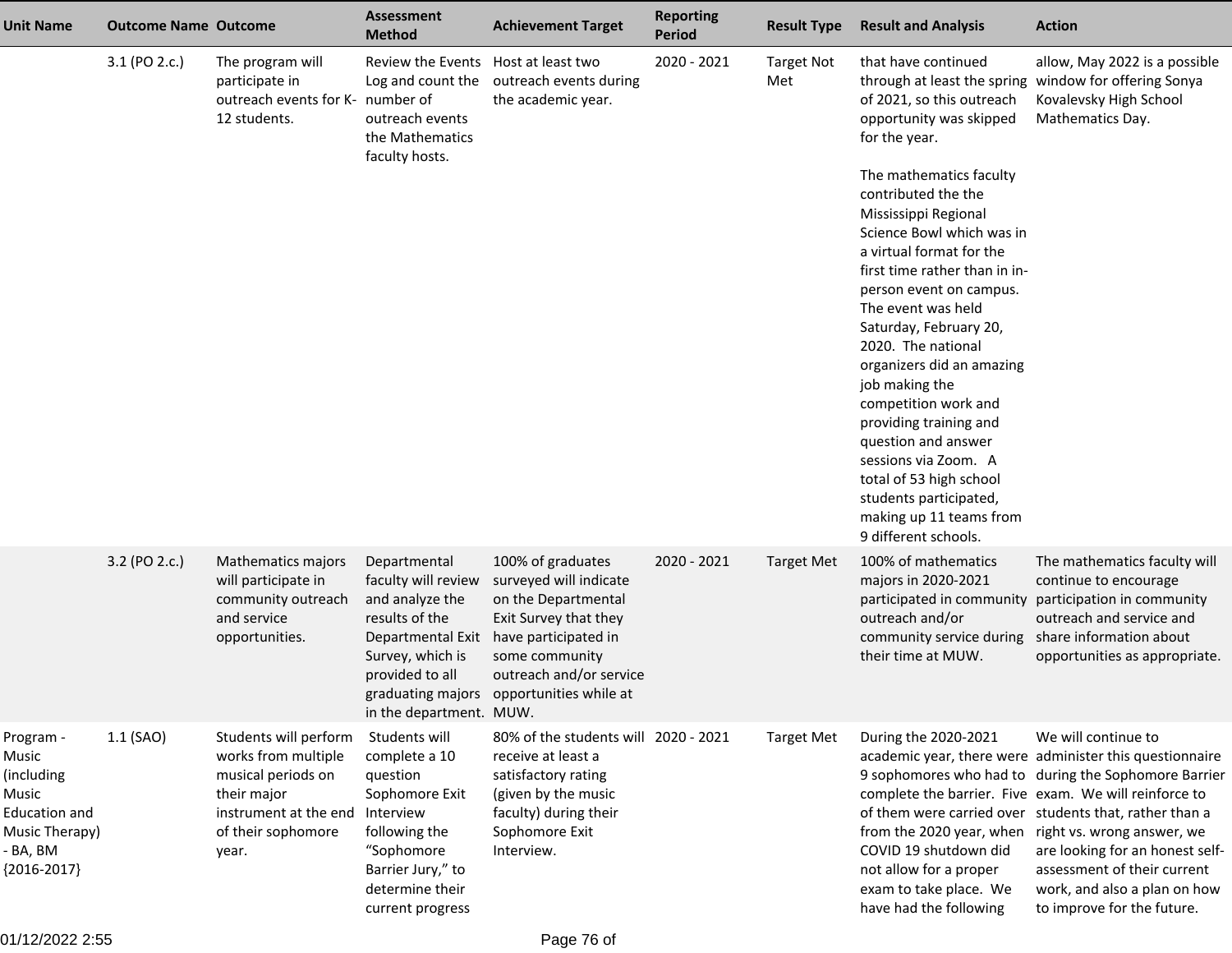| <b>Unit Name</b>                                                                                          | <b>Outcome Name Outcome</b> |                                                                                                                                           | <b>Assessment</b><br><b>Method</b>                                                                                                                                                                                                                                                                                                                                                                                                    | <b>Achievement Target</b>                                                                                                                                                             | <b>Reporting</b><br><b>Period</b> | <b>Result Type</b>       | <b>Result and Analysis</b>                                                                                                                                                                                                                                                                                                                                                                                                                                                                                                                                        | <b>Action</b>                                                                                                                                                                                                                                                                                                                                                                                                                                                                                                                                                                                                                                                                                                             |
|-----------------------------------------------------------------------------------------------------------|-----------------------------|-------------------------------------------------------------------------------------------------------------------------------------------|---------------------------------------------------------------------------------------------------------------------------------------------------------------------------------------------------------------------------------------------------------------------------------------------------------------------------------------------------------------------------------------------------------------------------------------|---------------------------------------------------------------------------------------------------------------------------------------------------------------------------------------|-----------------------------------|--------------------------|-------------------------------------------------------------------------------------------------------------------------------------------------------------------------------------------------------------------------------------------------------------------------------------------------------------------------------------------------------------------------------------------------------------------------------------------------------------------------------------------------------------------------------------------------------------------|---------------------------------------------------------------------------------------------------------------------------------------------------------------------------------------------------------------------------------------------------------------------------------------------------------------------------------------------------------------------------------------------------------------------------------------------------------------------------------------------------------------------------------------------------------------------------------------------------------------------------------------------------------------------------------------------------------------------------|
| Program -<br>Music<br>(including<br>Music<br>Education and<br>Music Therapy)<br>- BA, BM<br>${2016-2017}$ | 1.1 (SAO)                   | Students will perform<br>works from multiple<br>musical periods on<br>their major<br>instrument at the end<br>of their sophomore<br>year. | and future career<br>plans.                                                                                                                                                                                                                                                                                                                                                                                                           | 80% of the students will<br>receive at least a<br>satisfactory rating<br>(given by the music<br>faculty) during their<br>Sophomore Exit<br>Interview.                                 | 2020 - 2021                       | <b>Target Met</b>        | results: eight students<br>scored Satisfactory, while<br>the 9th scored an<br>target was met for this<br>goal.                                                                                                                                                                                                                                                                                                                                                                                                                                                    | We will continue to<br>administer this questionnaire<br>during the Sophomore Barrier<br>Unsatisfactory result. The exam. We will reinforce to<br>students that, rather than a<br>right vs. wrong answer, we<br>are looking for an honest self-<br>assessment of their current<br>work, and also a plan on how<br>to improve for the future.                                                                                                                                                                                                                                                                                                                                                                               |
|                                                                                                           |                             |                                                                                                                                           | 222, students will<br>perform a 20<br>minute recital for<br>all music faculty<br>featuring works of<br>at least 3 (Three)<br>musical periods<br>("Sophomore<br>Barrier Jury"). The<br>performance must<br>be<br>technically/rhythm<br>ically secure,<br>memorized, and<br>stylistically<br>appropriate. The<br>entire music<br>faculty, using the<br>"Sophomore<br>Barrier Rubric",<br>will evaluate the<br>student's<br>performance. | At the end of MUS 90% of the students will 2020 - 2021<br>score at least an 80 (on<br>the 1-100 scale used in<br>the "Sophomore Barrier<br>Rubric).                                   |                                   | <b>Target Not</b><br>Met | During the 2020-2021<br>of them were carried over than assessing this on a<br>COVID 19 shutdown did<br>not allow for a proper<br>exam to take place. We<br>have had the following<br>results: one student score number of actual students<br>%, one student scored<br>85% and one student<br>scored 60%. The student<br>who scored 60% was<br>awarded a grade of F for<br>the barrier and<br>subsequently failed his<br>MUS 222 applied lessons.<br>They will have to retake<br>the course and perform<br>another sophomore<br>barrier the following<br>semester. | We will continue to<br>academic year, there were administer the sophomore<br>9 sophomores who had to barrier. As a faculty we are<br>complete the barrier. Five considering a change;, rather<br>from the 2020 year, when percentage (Which could be<br>skewed based on the number<br>of students taking this one<br>given year), perhaps we<br>should assess it based on the<br>99%, two students scored participating each year. For<br>95 %, 4 students scored 90 example, to allow one student<br>to fail and still consider this a<br>"target met" in order to take<br>in consideration the random<br>case where a student would<br>not be prepared, or simply<br>not take this exam as<br>seriously as they should. |
|                                                                                                           | 1.2 (GEO 1.c.)              | Students will<br>complete written<br>assignments on music students will<br>history topics.                                                | During MUS 302<br>(Music History 2)<br>complete<br>assignments to be<br>graded using the<br>AAC&U Written<br>Communication<br>Value Rubric. The                                                                                                                                                                                                                                                                                       | The average scores for<br>students on relevant<br>assignments in MUS 302<br>will be 2 or higher on<br>the 0-4 scale for the<br>AAC&U Written<br><b>Communication Value</b><br>Rubric. | 2020 - 2021                       | <b>Target Met</b>        | There were 7 students in<br>MUS 302 Music History 2.<br>They were directed to<br>musical design of the<br>Catholic Mass. One<br>student scored a 4, two<br>students scored a score of<br>3, three students scored a                                                                                                                                                                                                                                                                                                                                               | Since the target was met, we<br>have decided during the<br>music faculty meeting that no<br>write a term paper on the further action was necessary.                                                                                                                                                                                                                                                                                                                                                                                                                                                                                                                                                                       |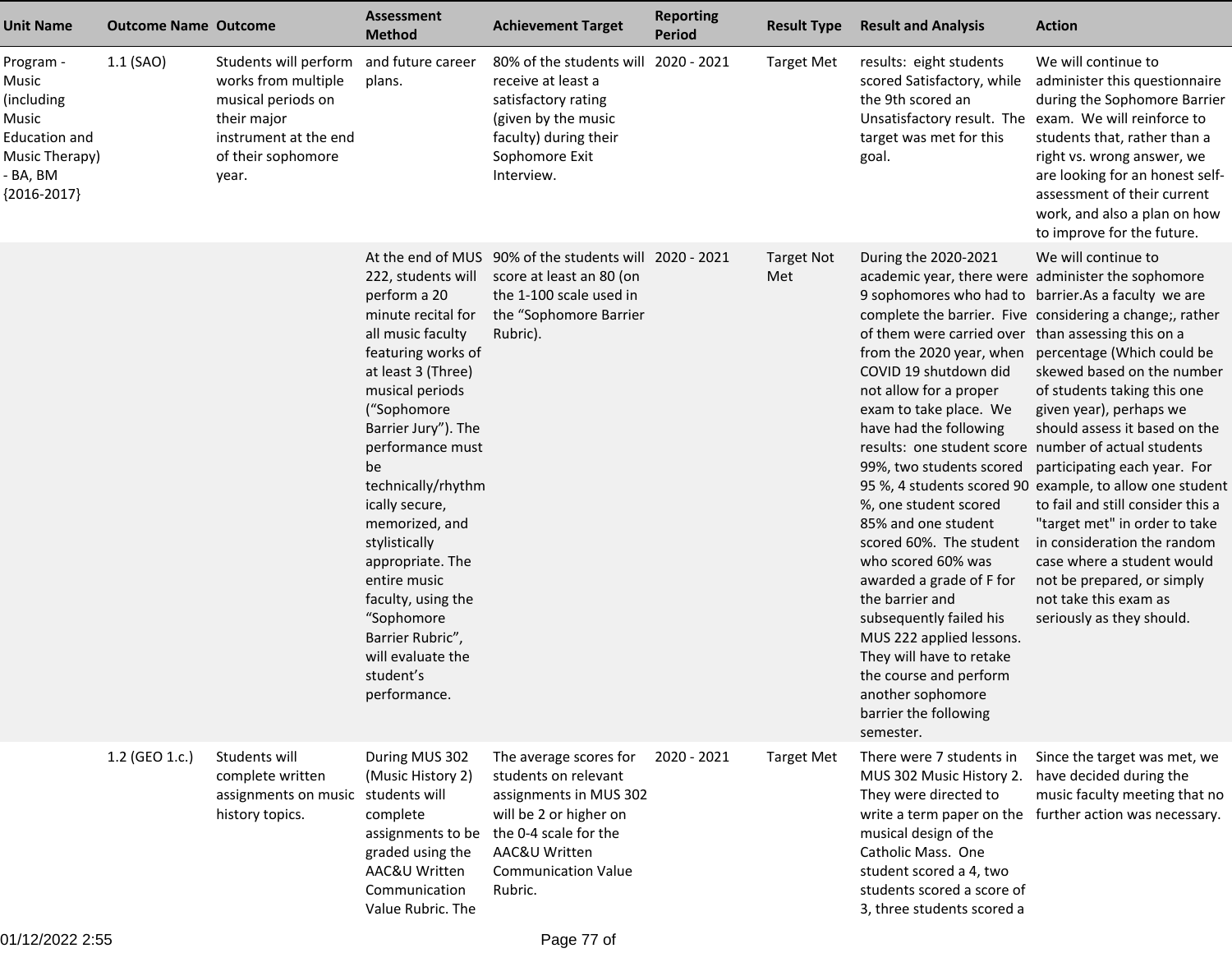| <b>Unit Name</b> | <b>Outcome Name Outcome</b> |                                                                                                                                                                       | <b>Assessment</b><br><b>Method</b>                                                                                                                                                                        | <b>Achievement Target</b>                                                                                                                                                             | <b>Reporting</b><br><b>Period</b> | <b>Result Type</b>       | <b>Result and Analysis</b>                                                                                                                                                                                                                                  | <b>Action</b>                                                                                                                                                                                                                                                                                                                                                                                                    |
|------------------|-----------------------------|-----------------------------------------------------------------------------------------------------------------------------------------------------------------------|-----------------------------------------------------------------------------------------------------------------------------------------------------------------------------------------------------------|---------------------------------------------------------------------------------------------------------------------------------------------------------------------------------------|-----------------------------------|--------------------------|-------------------------------------------------------------------------------------------------------------------------------------------------------------------------------------------------------------------------------------------------------------|------------------------------------------------------------------------------------------------------------------------------------------------------------------------------------------------------------------------------------------------------------------------------------------------------------------------------------------------------------------------------------------------------------------|
|                  | 1.2 (GEO 1.c.)              | Students will<br>complete written<br>assignments on music assess their work.<br>history topics.                                                                       | <b>MUS 302</b><br>instructor will                                                                                                                                                                         | The average scores for<br>students on relevant<br>assignments in MUS 302<br>will be 2 or higher on<br>the 0-4 scale for the<br>AAC&U Written<br><b>Communication Value</b><br>Rubric. | 2020 - 2021                       | <b>Target Met</b>        | scored a score of 1. The<br>target was met.                                                                                                                                                                                                                 | score of 2 and one student Since the target was met, we<br>have decided during the<br>music faculty meeting that no<br>further action was necessary.                                                                                                                                                                                                                                                             |
|                  | 2.1 (SPG A.1)               | Students will compose Students in MUS<br>musical works using<br>music notation<br>software (Sibelius or<br>Finale).                                                   | 2) will compose a<br>or chamber music) Project Rubric").<br>using a music<br>notation software.<br>The MUS 102<br>instructor will<br>assess their work<br>using the "MUS<br>102 Final Project<br>Rubric." | 90% of the students will 2020 - 2021<br>102 (Music Theory score at least an 85 (on<br>the 1-100 scale used in<br>musical work (solo the "MUS 102 Final                                |                                   | <b>Target Met</b>        | There were 4 students in<br>MUS 102. They each<br>completed the<br>scored 100%, one scored<br>95%, while the other<br>scored 85%.                                                                                                                           | Since the target was met,<br>upon discussing this with the<br>rest of the music faculty we<br>assignment. Two students decided no further action is<br>necessary.                                                                                                                                                                                                                                                |
|                  | 2.2 (SLO)                   | Students will arrange<br>a musical work of at<br>least 4 measures using 2) will write a four- this assignment.<br>the common practice<br>compositional<br>techniques. | Students in MUS<br>part chorale in the<br>style of J.S Bach<br>work using the<br>"figured bass"<br>technique. The<br><b>MUS 102</b><br>instructor will<br>assess their work.                              | 80% of the students will 2020 - 2021<br>102 (Music Theory score at least an 80% on                                                                                                    |                                   | <b>Target Not</b><br>Met | There were four students<br>in the MUS 102 Music<br>Theory Class. The results<br>for this activity were as<br>follow: Two students<br>have scored 100%, one<br>scored 80% while one<br>student scored a 0 since<br>they did not complete the<br>assignment. | While the target of the<br>activity was not met, the<br>music faculty feels that this<br>was due to the fact that one<br>student did not complete the<br>assignment at all. In<br>conclusion, the music faculty<br>does not feel that any major<br>changes should be done at<br>this time. We will continue to<br>assess this specific goal in the<br>future, and revisit this topic<br>based on future results. |
|                  | $2.3$ (SLO)                 | Students will create a Students in MUS<br>transcription of a<br>musical example<br>containing a single<br>line melody and<br>complex rhythms.                         | Lab 4) will<br>transcribe a<br>melody featuring<br>ascending and<br>descending<br>intervals and<br>complex rhythms,<br>after hearing it 5<br>times. The MUS                                               | 80% of the students will 2020 - 2021<br>104 (Music Theory score at least an 80% on<br>this assignment.                                                                                |                                   | <b>Target Met</b>        | There were four students<br>in MU 104. Each was<br>assessed on this<br>assignment. The following<br>results were recorded:<br>Two students scored<br>100%, one scored 85 %<br>and one score 83%. The<br>target was met.                                     | After discussing this result<br>during our music faculty<br>monthly meeting, we have<br>come to the conclusion that<br>no further action is necessary<br>since the target was met.                                                                                                                                                                                                                               |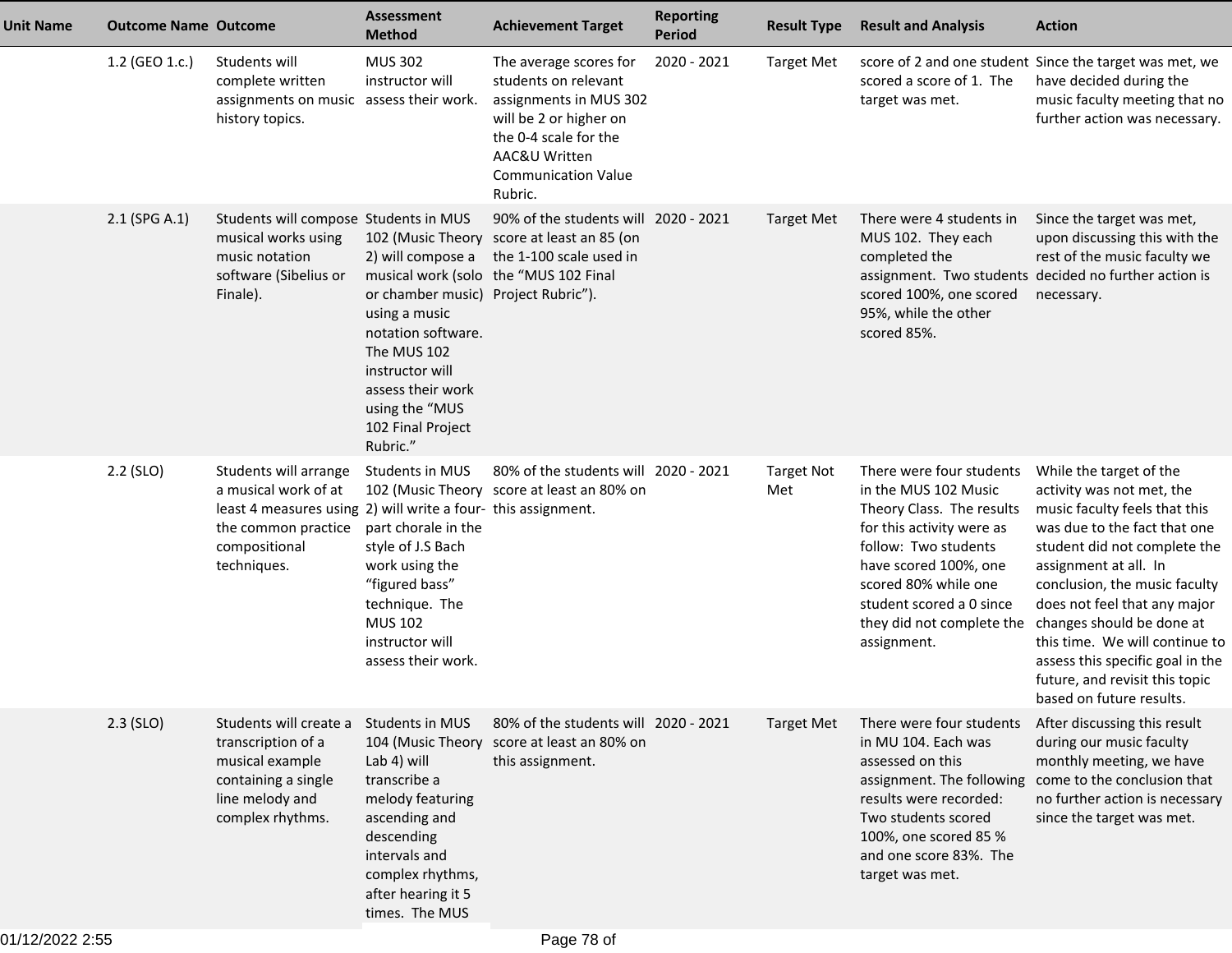| <b>Unit Name</b>                                                                                                          | <b>Outcome Name Outcome</b> |                                                                                                                               | <b>Assessment</b><br><b>Method</b>                                                                                                                                                                                                                                                                                                                                                           | <b>Achievement Target</b>                                                                                                                                                                                                                                                                                      | <b>Reporting</b><br><b>Period</b> | <b>Result Type</b> | <b>Result and Analysis</b>                                                                                                                                                                                                                                                                                                                                                                            | <b>Action</b>                                                                                                                                                                                                |
|---------------------------------------------------------------------------------------------------------------------------|-----------------------------|-------------------------------------------------------------------------------------------------------------------------------|----------------------------------------------------------------------------------------------------------------------------------------------------------------------------------------------------------------------------------------------------------------------------------------------------------------------------------------------------------------------------------------------|----------------------------------------------------------------------------------------------------------------------------------------------------------------------------------------------------------------------------------------------------------------------------------------------------------------|-----------------------------------|--------------------|-------------------------------------------------------------------------------------------------------------------------------------------------------------------------------------------------------------------------------------------------------------------------------------------------------------------------------------------------------------------------------------------------------|--------------------------------------------------------------------------------------------------------------------------------------------------------------------------------------------------------------|
|                                                                                                                           | $2.3$ (SLO)                 | Students will create a<br>transcription of a<br>musical example<br>containing a single<br>line melody and<br>complex rhythms. | 104 instructor will<br>assess their work.                                                                                                                                                                                                                                                                                                                                                    | 80% of the students will 2020 - 2021<br>score at least an 80% on<br>this assignment.                                                                                                                                                                                                                           |                                   | <b>Target Met</b>  | There were four students<br>in MU 104. Each was<br>assessed on this<br>results were recorded:<br>Two students scored<br>100%, one scored 85 %<br>and one score 83%. The<br>target was met.                                                                                                                                                                                                            | After discussing this result<br>during our music faculty<br>monthly meeting, we have<br>assignment. The following come to the conclusion that<br>no further action is necessary<br>since the target was met. |
| Program -<br>Philosophy<br>(including<br>Applied and<br>Professional<br>Ethics<br>Certificate) -<br>Minor {2016-<br>2017} | 1.1 (SLO & GEO<br>1.b.      | Students will be able<br>to critically analyze<br>the arguments and<br>claims of themselves<br>and others.                    | In all philosophy<br>courses (PHL 201-<br>450), students will<br>be given an<br>argument<br>identification<br>and/or argument<br>evaluation<br>assignment (paper, assignment in any<br>in-class quiz,<br>exam, oral exam)<br>that will be graded<br>using the AAC&U<br><b>Critical Thinking</b><br>Value Rubric. This<br>assignment will be<br>graded by the<br>instructor of the<br>course. | The average score of<br>philosophy minors will<br>be a '3' on the 0-4 scale<br>used in the AAC&U<br><b>Critical Thinking Value</b><br>Rubric on the argument<br>identification and/or<br>argument evaluation<br>philosophy course.                                                                             | 2020 - 2021                       | Inconclusive       | There were no minors<br>enrolled in the courses.<br>No results to be collected.                                                                                                                                                                                                                                                                                                                       | As we have no reliable way of<br>tracking minors, we<br>recommend eliminating this<br>Achievement Target.                                                                                                    |
|                                                                                                                           |                             |                                                                                                                               | In philosophy<br>courses (PHL 201,<br>argument<br>identification<br>and/or argument<br>evaluation<br>assignment. A<br>sample of 5<br>submissions from<br>each class will be<br>graded using the<br>AAC&U Critical<br><b>Thinking Value</b>                                                                                                                                                   | The average score of<br>students in a philosophy<br>202, 205, 210, 299, course will be a '3' on<br>301, 302, 304, 310, the 0-4 scale used in the<br>and 400), students AAC&U Critical Thinking<br>will be given an Value Rubric on the<br>argument identification<br>and/or argument<br>evaluation assignment. | 2020 - 2021                       | <b>Target Met</b>  | For Fall 2020, samplings<br>from 10 courses were<br>assessed using the Critical<br>Thinking VALUE Rubric:<br>Total Fall Average Score =<br>3.38<br>For Spring 2021, samplings<br>from 8 courses were<br>assessed using the critical<br>thinking value rubric: total<br>spring average score= 3.42<br>Total 20-21 score 3.40<br>{Please see attached<br>spreadsheet for individual<br>student scores.} | Continue the assessments,<br>dependent upon<br>departmental faculty<br>discussions in the Fall.                                                                                                              |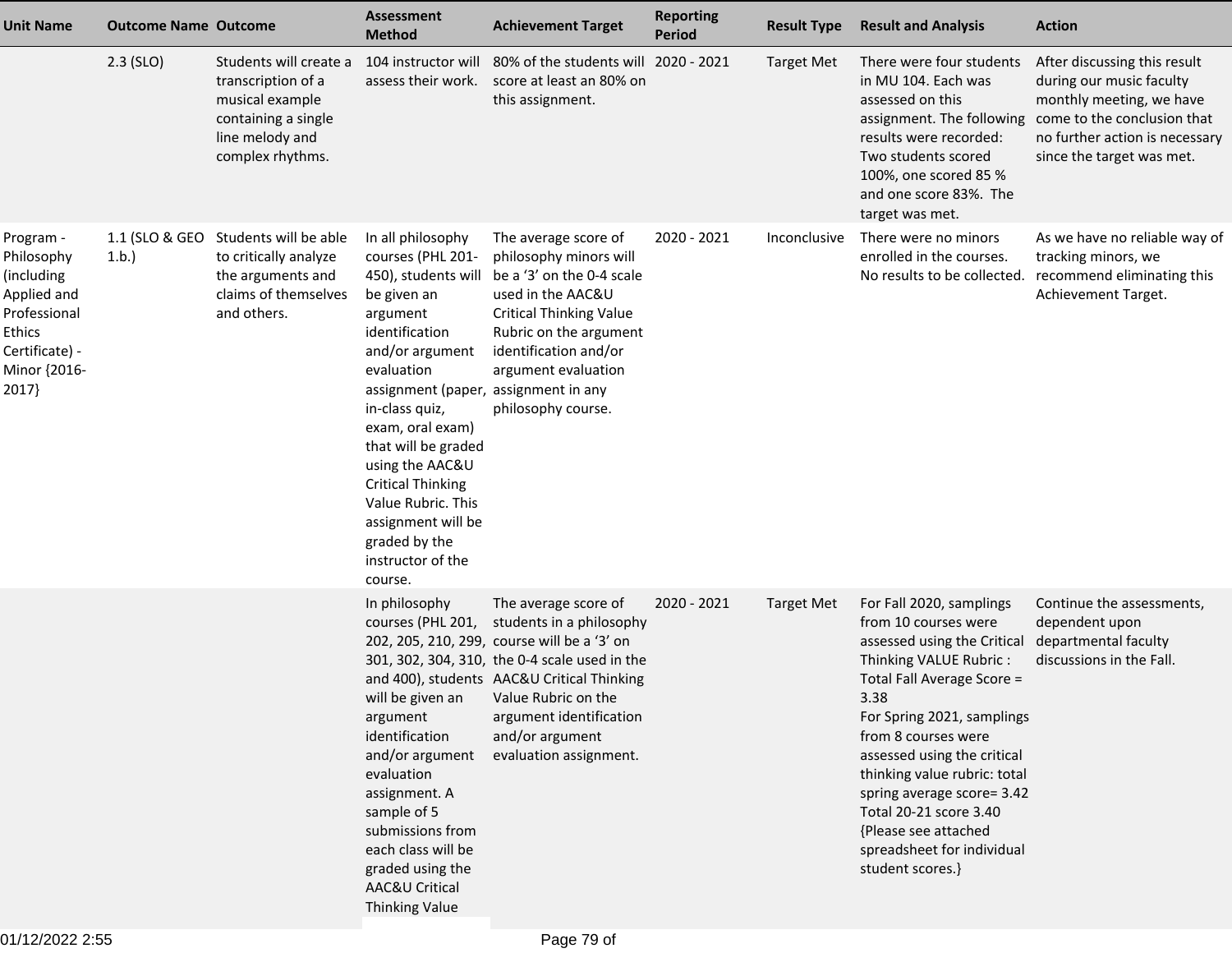| <b>Unit Name</b> | <b>Outcome Name Outcome</b> |                                                                                                                                                                                                                                           | <b>Assessment</b><br><b>Method</b>                                                                                                                                                                                                                                         | <b>Achievement Target</b>                                                                                                                                                                                                          | <b>Reporting</b><br><b>Period</b> | <b>Result Type</b> | <b>Result and Analysis</b>                                                                                                                                                                                                                                                                                                                                                                            | <b>Action</b>                                                                                                                                                                                                                                                                                              |
|------------------|-----------------------------|-------------------------------------------------------------------------------------------------------------------------------------------------------------------------------------------------------------------------------------------|----------------------------------------------------------------------------------------------------------------------------------------------------------------------------------------------------------------------------------------------------------------------------|------------------------------------------------------------------------------------------------------------------------------------------------------------------------------------------------------------------------------------|-----------------------------------|--------------------|-------------------------------------------------------------------------------------------------------------------------------------------------------------------------------------------------------------------------------------------------------------------------------------------------------------------------------------------------------------------------------------------------------|------------------------------------------------------------------------------------------------------------------------------------------------------------------------------------------------------------------------------------------------------------------------------------------------------------|
|                  |                             |                                                                                                                                                                                                                                           | Rubric. This<br>assignment will be<br>graded by the<br>instructor of the<br>course.                                                                                                                                                                                        | The average score of<br>students in a philosophy<br>course will be a '3' on<br>the 0-4 scale used in the<br>AAC&U Critical Thinking<br>Value Rubric on the<br>argument identification<br>and/or argument<br>evaluation assignment. | 2020 - 2021                       | <b>Target Met</b>  | For Fall 2020, samplings<br>from 10 courses were<br>assessed using the Critical<br>Thinking VALUE Rubric:<br>Total Fall Average Score =<br>3.38<br>For Spring 2021, samplings<br>from 8 courses were<br>assessed using the critical<br>thinking value rubric: total<br>spring average score= 3.42<br>Total 20-21 score 3.40<br>{Please see attached<br>spreadsheet for individual<br>student scores.} | Continue the assessments,<br>dependent upon<br>departmental faculty<br>discussions in the Fall.                                                                                                                                                                                                            |
|                  | 1.2 (SLO)                   | Students in ethics<br>courses will be able to courses (PHL 204,<br>thoughtfully respond<br>to an ethical dilemma 465), students will will be a '3' on the 0-4<br>using logical reasoning be given an<br>and relevant ethical<br>theories. | In all ethics<br>assignment that<br>requires the<br>evaluation of an<br>ethical dilemma<br>using the tools of<br>logic and ethical<br>reasoning. This<br>assignment will be<br>graded by the<br>instructor using<br>the AAC&U Ethical<br><b>Reasoning VALUE</b><br>Rubric. | The average score of<br>philosophy minors who<br>206, 305, 306, 307, take an ethics course<br>scale used in the AAC&U<br><b>Ethical Reasoning</b><br>VALUE Rubric on the<br>ethical dilemma<br>assignment.                         | 2020 - 2021                       | Inconclusive       | There were no minors<br>enrolled in the courses.<br>No results were available<br>to be collected.                                                                                                                                                                                                                                                                                                     | As we have no reliable way of<br>tracking minors, we<br>recommend eliminating this<br>Achievement Target.                                                                                                                                                                                                  |
|                  |                             |                                                                                                                                                                                                                                           | (PHL 204, 206,<br>307, 465),<br>students will be<br>given an<br>assignment that<br>requires the<br>evaluation of an<br>ethical dilemma<br>using the tools of<br>logic and ethical                                                                                          | In ethics courses The average score of<br>students in an ethics<br>207, 298, 305, 306, course will be a '3' on<br>the 0-4 scale used in the<br>AAC&U Ethical<br>Reasoning VALUE Rubric<br>on the ethical dilemma<br>assignment.    | 2020 - 2021                       | <b>Target Met</b>  | For Fall 2020, samplings<br>from 4 courses were<br>assessed using the Ethical<br>Reasoning VALUE Rubric:<br>Total Fall Average Score =<br>3.50<br>For Spring 2021, samplings Certificate in Applied and<br>from 3 courses were<br>assessed using the ethical<br>reasoning value rubric:<br>Total spring average score subject matter) with a goal<br>is 3.72.                                         | Because evaluation of ethical<br>arguments is distinct from the<br>broader skills required for<br>critical thinking, and because<br>our program aims to place<br>more emphasis on our<br>Professional Ethics, we<br>suggest replacing the current<br>Goal 2 (about knowledge of<br>about demonstrating the |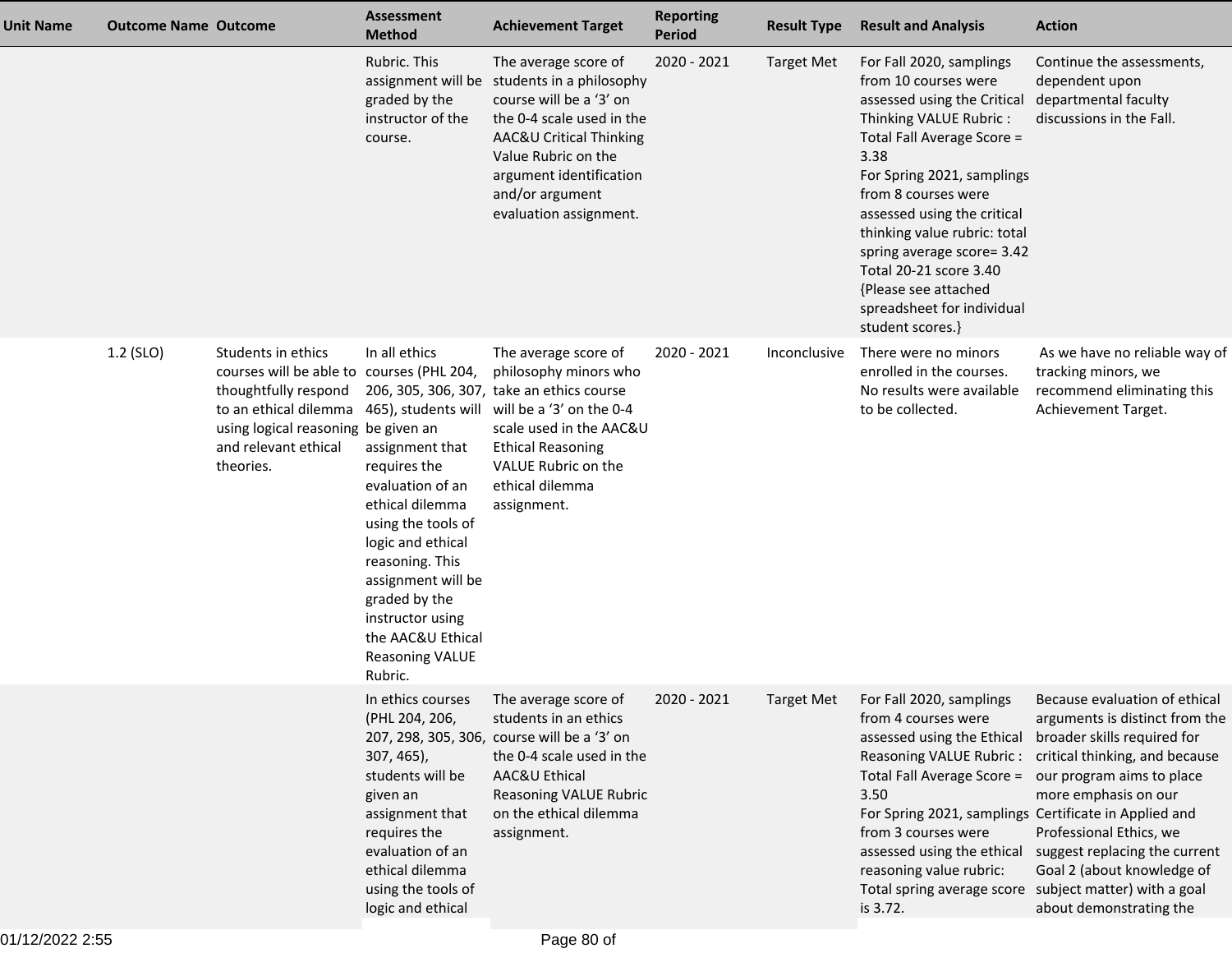| <b>Unit Name</b> | <b>Outcome Name Outcome</b> |                                                                                                                                                                                          | <b>Assessment</b><br><b>Method</b>                                                                                                                                                                                                                                                                                                                                                                                                                                                                               | <b>Achievement Target</b>                                                                                                                                                                                | <b>Reporting</b><br><b>Period</b> | <b>Result Type</b> | <b>Result and Analysis</b>                                                                                                                                                           | <b>Action</b>                                                                                                                                                                                                                                 |
|------------------|-----------------------------|------------------------------------------------------------------------------------------------------------------------------------------------------------------------------------------|------------------------------------------------------------------------------------------------------------------------------------------------------------------------------------------------------------------------------------------------------------------------------------------------------------------------------------------------------------------------------------------------------------------------------------------------------------------------------------------------------------------|----------------------------------------------------------------------------------------------------------------------------------------------------------------------------------------------------------|-----------------------------------|--------------------|--------------------------------------------------------------------------------------------------------------------------------------------------------------------------------------|-----------------------------------------------------------------------------------------------------------------------------------------------------------------------------------------------------------------------------------------------|
|                  |                             |                                                                                                                                                                                          | reasoning. A<br>sample of 5<br>submissions from<br>each class will be<br>graded by the<br>instructor using<br>the AAC&U Ethical<br><b>Reasoning VALUE</b><br>Rubric.                                                                                                                                                                                                                                                                                                                                             | The average score of<br>students in an ethics<br>course will be a '3' on<br>the 0-4 scale used in the<br>AAC&U Ethical<br><b>Reasoning VALUE Rubric</b><br>on the ethical dilemma<br>assignment.         | 2020 - 2021                       | <b>Target Met</b>  | 3.59.<br>{Please see attached<br>spreadsheet for individual 2.1.<br>student scores.}                                                                                                 | Total 20-21 average score: ability to reason effectively<br>about ethical issues. This<br>outcome would then become<br>Whether or not we are able to<br>reorganize our Assessment<br>Plan in this way, we will<br>continue these assessments. |
|                  | 1.3 (SAO & SPG<br>D.4)      | The philosophy<br>department will<br>support students in<br>successfully<br>completing<br>philosophy courses to<br>fulfill the critical<br>thinking general<br>education<br>requirement. | A sampling of<br>lower-level<br>courses in<br>philosophy (201<br>through 205) will<br>be examined.<br>Sample will be<br>selected by<br>random choice via<br>enrollment roster.<br>Instructors of<br>philosophy will<br>examine the<br>results of final<br>grading in each<br>course and<br>determine how<br>many students out<br>of each class<br>successfully<br>completed the<br>course and thus<br>fulfilled the Gen Ed<br>requirement (1.b)<br>and how many<br>students failed to<br>complete the<br>course. | The average score of<br>the philosophy minors<br>in each course included<br>in the sample will be<br>85% (grade of B) or<br>higher to indicate the<br>successful completion of<br>the philosophy course. | 2020 - 2021                       | Inconclusive       | There were no minors<br>enrolled in the courses.<br>No results were available<br>to be collected.                                                                                    | As we have no reliable way of<br>tracking minors, we<br>recommend eliminating this<br>Achievement Target.                                                                                                                                     |
|                  |                             |                                                                                                                                                                                          | At the end of each Of students who<br>semester, the<br>percentage of D<br>and F grades<br>assigned out of all<br>non-W grades will<br>be calculated.                                                                                                                                                                                                                                                                                                                                                             | complete philosophy<br>classes, 17% or fewer<br>will receive a grade of D<br>or F.                                                                                                                       | 2020 - 2021                       | <b>Target Met</b>  | taught by full-time faculty dependent upon<br>(18 total) were assessed.<br>Fall 2020 77% of students<br>in the 10 classes scored C<br>or higher. 169 total<br>students. 130 students | Final grades for all courses  Continue the assessments,<br>departmental faculty<br>discussions in the Fall.                                                                                                                                   |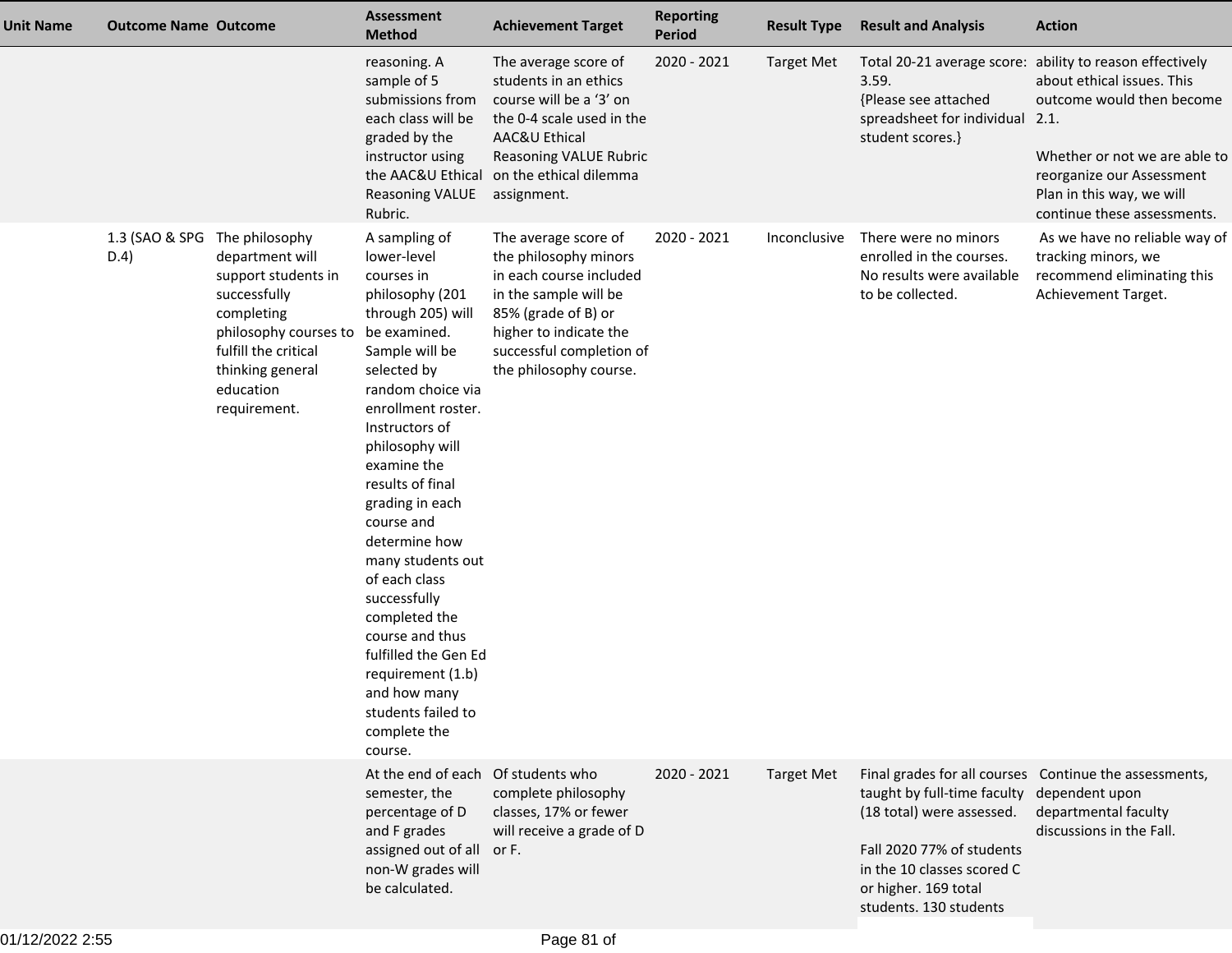| <b>Unit Name</b> | <b>Outcome Name Outcome</b> |                                                                                                                                                                                                                                                                                                                                                                                                                                                               | <b>Assessment</b><br><b>Method</b>                                                                                                   | <b>Achievement Target</b>                                                                             | <b>Reporting</b><br>Period | <b>Result Type</b> | <b>Result and Analysis</b>                                                                                                                                                                                                                                                                                                                                                                                                                                                                                                                                                                                                                      | <b>Action</b>                                                                                                            |
|------------------|-----------------------------|---------------------------------------------------------------------------------------------------------------------------------------------------------------------------------------------------------------------------------------------------------------------------------------------------------------------------------------------------------------------------------------------------------------------------------------------------------------|--------------------------------------------------------------------------------------------------------------------------------------|-------------------------------------------------------------------------------------------------------|----------------------------|--------------------|-------------------------------------------------------------------------------------------------------------------------------------------------------------------------------------------------------------------------------------------------------------------------------------------------------------------------------------------------------------------------------------------------------------------------------------------------------------------------------------------------------------------------------------------------------------------------------------------------------------------------------------------------|--------------------------------------------------------------------------------------------------------------------------|
|                  |                             |                                                                                                                                                                                                                                                                                                                                                                                                                                                               | At the end of each<br>semester, the<br>percentage of D<br>and F grades<br>assigned out of all<br>non-W grades will<br>be calculated. | Of students who<br>complete philosophy<br>classes, 17% or fewer<br>will receive a grade of D<br>or F. | 2020 - 2021                | <b>Target Met</b>  | met target.<br>Spring 2021 75% of<br>students in the 8 classes<br>scored C or higher. 118<br>total students. 88 students<br>met target.<br>For 20-21 AY,<br>218/287=0.759 or 76% of<br>students met the target.<br>To calculate average<br>course grades, As were<br>treated as 95%, Bs were<br>treated as 85%, Cs were<br>treated as 75%, Ds were<br>treated as 65%, and Fs<br>were treated as 30%. Ws,<br>WPs, and WFs were not<br>included in the<br>calculations.<br>Using this method, the<br>average score for Fall<br>2020 was 80%.<br>The average score for<br>Spring 2021 was 79%.<br>The average score for the<br>20-21 AY was 79.5%. | Continue the assessments,<br>dependent upon<br>departmental faculty<br>discussions in the Fall.                          |
|                  | 1.4 (PO 4.d.)               | In keeping with the<br>Mississippi University<br>for Women's strategic philosophy<br>priority/goal of<br>"providing academic<br>programs to meet the coordinator on the<br>needs of today's<br>student and<br>workforce" (SPG 4.d.), declared.<br>the philosophy<br>program will seek to<br>increase enrollment in<br>the philosophy minor<br>in the conviction that<br>the skills, knowledge,<br>and values instilled in<br>the student of<br>philosophy are | Data will be<br>collected by the<br>program<br>assessment<br>number of<br>philosophy minors                                          | A steady increase in<br>philosophy minors<br>declared over the next<br>three years, from 6 to<br>10.  | 2020 - 2021                | Inconclusive       | Year 2 in collecting data<br>for the three-year trend:<br>No declared minors for<br>2020-2021.                                                                                                                                                                                                                                                                                                                                                                                                                                                                                                                                                  | As we have no reliable way of<br>tracking minors, we<br>recommend eliminating this<br>Outcome and Achievement<br>Target. |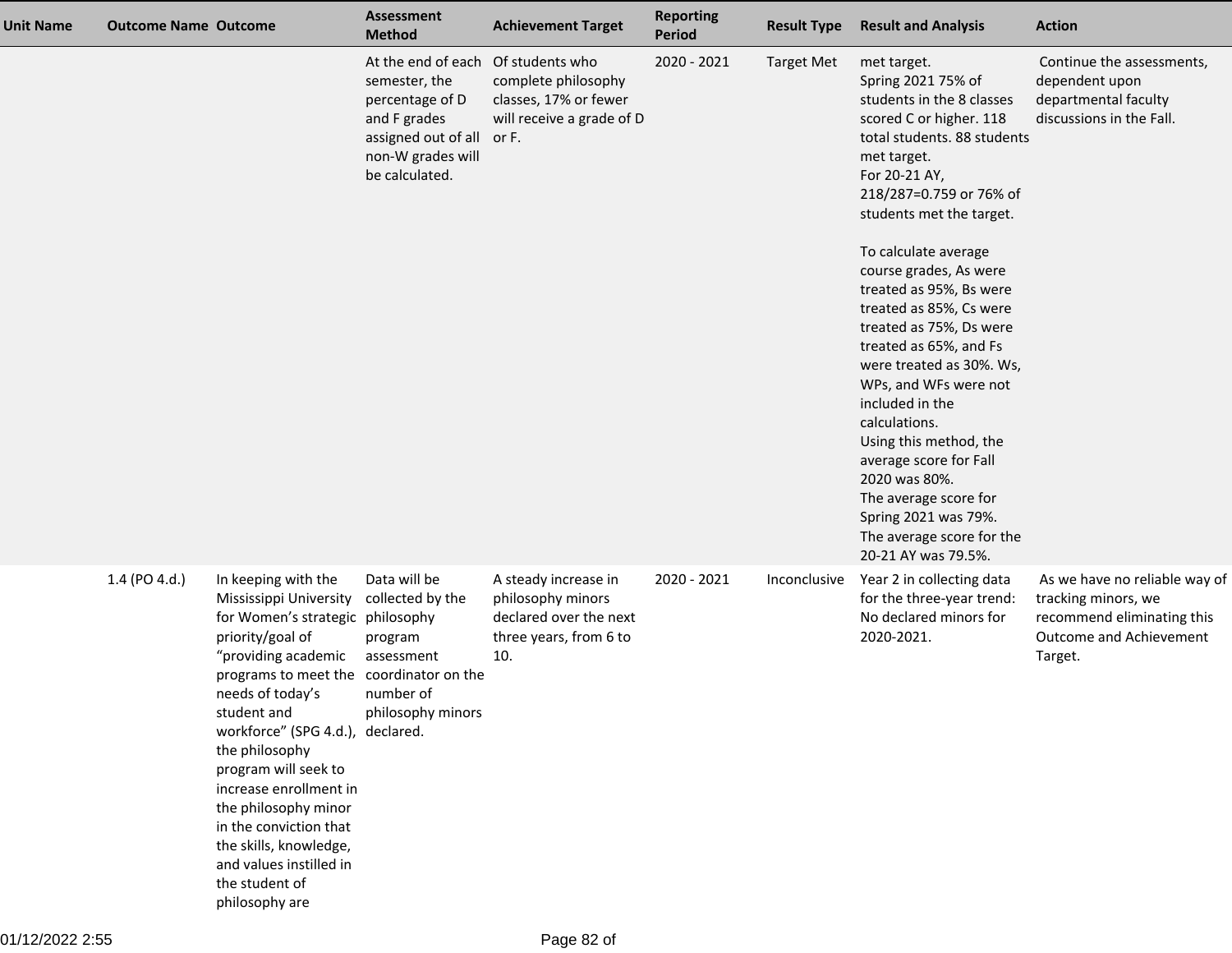| <b>Unit Name</b> | <b>Outcome Name Outcome</b> |                                                                                                                                                                                                                                                           | <b>Assessment</b><br><b>Method</b>                                                                                                                                                                                                                                                                                                                                                                                                                                               | <b>Achievement Target</b>                                                                                                                                                              | <b>Reporting</b><br><b>Period</b> | <b>Result Type</b> | <b>Result and Analysis</b>                                                                                                                                                                                                               | <b>Action</b>                                                                                                                                                                                                                                                                                                                                                    |
|------------------|-----------------------------|-----------------------------------------------------------------------------------------------------------------------------------------------------------------------------------------------------------------------------------------------------------|----------------------------------------------------------------------------------------------------------------------------------------------------------------------------------------------------------------------------------------------------------------------------------------------------------------------------------------------------------------------------------------------------------------------------------------------------------------------------------|----------------------------------------------------------------------------------------------------------------------------------------------------------------------------------------|-----------------------------------|--------------------|------------------------------------------------------------------------------------------------------------------------------------------------------------------------------------------------------------------------------------------|------------------------------------------------------------------------------------------------------------------------------------------------------------------------------------------------------------------------------------------------------------------------------------------------------------------------------------------------------------------|
|                  | 1.4 (PO 4.d.)               | invaluable to the<br>success of the student collected by the<br>as a person, worker,<br>and citizen beyond<br>graduation (as regards assessment<br>success in the<br>workplace, this<br>conviction is borne<br>out in an abundance<br>of empirical data). | Data will be<br>philosophy<br>program<br>coordinator on the<br>number of<br>philosophy minors<br>declared.                                                                                                                                                                                                                                                                                                                                                                       | A steady increase in<br>philosophy minors<br>declared over the next<br>three years, from 6 to<br>10.                                                                                   | 2020 - 2021                       | Inconclusive       | Year 2 in collecting data<br>for the three-year trend:<br>No declared minors for<br>2020-2021.                                                                                                                                           | As we have no reliable way of<br>tracking minors, we<br>recommend eliminating this<br>Outcome and Achievement<br>Target.                                                                                                                                                                                                                                         |
|                  | $2.1$ (SLO)                 | The student will<br>exhibit knowledge of<br>the basic themes and<br>ideas specific to the<br>domain of philosophy<br>covered in a given<br>course.                                                                                                        | In all philosophy<br>courses, students<br>will be given an<br>paper, etc.) that<br>requires that the<br>student<br>demonstrate basic assignment.<br>knowledge of the<br>subject matter<br>that defines the<br>area of philosophy<br>treated in that<br>course by that<br>point in the course<br>(e.g., a student of<br>PHL 202 Aesthetics<br>will demonstrate<br>knowledge of<br>Kant's aesthetics).<br>Sample will be<br>selected by<br>random choice via<br>enrollment roster. | The average score of<br>the philosophy minors<br>in each course included<br>assignment (exam, in the sample will be<br>85% (grade of B) or<br>higher on the basic<br>subject matter    | 2020 - 2021                       | Inconclusive       | There were no declared<br>minors this academic year. tracking minors, we<br>No data to collect for<br>assessment.                                                                                                                        | As we have no reliable way of<br>recommend eliminating this<br>Achievement Target.                                                                                                                                                                                                                                                                               |
|                  |                             |                                                                                                                                                                                                                                                           | In all philosophy<br>courses, students<br>will be given an<br>paper, etc.) that<br>requires that the<br>student<br>demonstrate basic<br>knowledge of the<br>subject matter<br>that defines the                                                                                                                                                                                                                                                                                   | The average score of<br>the students in each<br>course included in the<br>assignment (exam, sample will be 75%<br>(grade of C) or higher on<br>the basic subject matter<br>assignment. | 2020 - 2021                       | <b>Target Met</b>  | A sample of student<br>scores on exams or<br>assignments was compiled broader skills required for<br>from philosophy classes.<br>These exams or<br>assignments assessed<br>student understanding of<br>the subject matter of the<br>was. | Because evaluation of ethical<br>arguments is distinct from the<br>critical thinking, and because<br>our program aims to place<br>more emphasis on our<br>Certificate in Applied and<br>Professional Ethics, we<br>course. The average score suggest replacing the current<br>Goal 2 (about knowledge of<br>Rubric/Grade Conversion: subject matter) with a goal |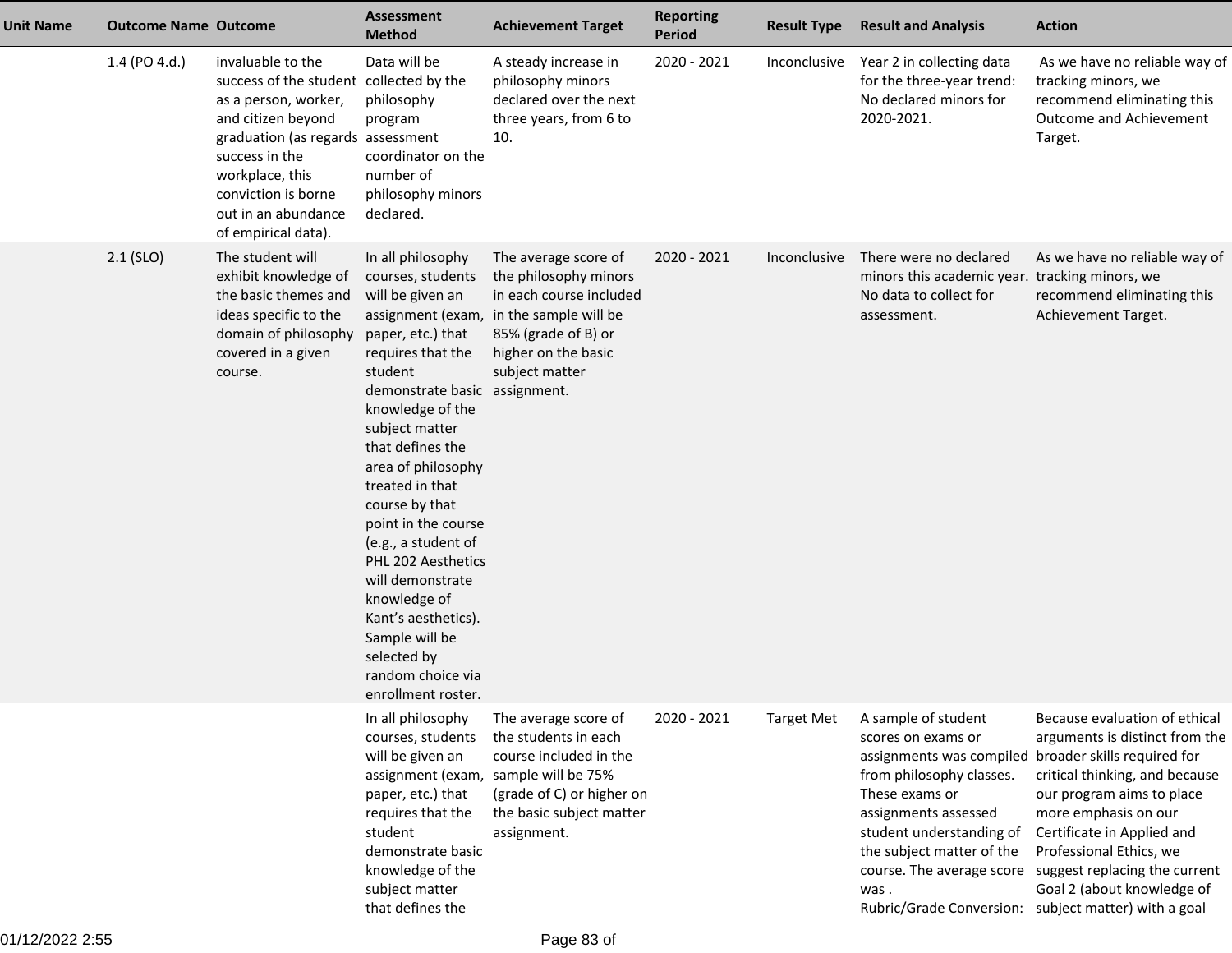| <b>Unit Name</b>                                                                                                       | <b>Outcome Name Outcome</b> |                                                                                                                                                                 | <b>Assessment</b><br><b>Method</b>                                                                                                                                       | <b>Achievement Target</b>                                                                                                                                                                                                                          | <b>Reporting</b><br><b>Period</b> | <b>Result Type</b>       | <b>Result and Analysis</b>                                                                                                                                                                                                                                                                                                                                                                                                                                                                                                                                                                                                                                                                                                                                                          | <b>Action</b>                                                                                                                                                                                                                                                                                                                                            |
|------------------------------------------------------------------------------------------------------------------------|-----------------------------|-----------------------------------------------------------------------------------------------------------------------------------------------------------------|--------------------------------------------------------------------------------------------------------------------------------------------------------------------------|----------------------------------------------------------------------------------------------------------------------------------------------------------------------------------------------------------------------------------------------------|-----------------------------------|--------------------------|-------------------------------------------------------------------------------------------------------------------------------------------------------------------------------------------------------------------------------------------------------------------------------------------------------------------------------------------------------------------------------------------------------------------------------------------------------------------------------------------------------------------------------------------------------------------------------------------------------------------------------------------------------------------------------------------------------------------------------------------------------------------------------------|----------------------------------------------------------------------------------------------------------------------------------------------------------------------------------------------------------------------------------------------------------------------------------------------------------------------------------------------------------|
|                                                                                                                        |                             |                                                                                                                                                                 | treated in that<br>course by that<br>will demonstrate<br>knowledge of<br>Kant's aesthetics).<br>Sample will be<br>selected by<br>random choice via<br>enrollment roster. | area of philosophy The average score of<br>the students in each<br>course included in the<br>point in the course sample will be 75%<br>(e.g., a student of (grade of C) or higher on<br>PHL 202 Aesthetics the basic subject matter<br>assignment. | 2020 - 2021                       | <b>Target Met</b>        | 4=95%; 3=85%; 2=75%<br><b>Fall 2020</b><br>PHL 201: (20 Students) -<br>3.4; 4; 2.8; 4<br>4; 3.6; 3; 3.6; 3; 4; 4; 3; 4<br>PHL 307: (5 Students) - 4;<br>3.4; 4; 3; 4<br>PHL 205: (5 Students) -<br>3.8; 2.6; 3; 3; 2.6<br>PHL 301: (5 Students) - 4;<br>4; 3.4; 3; 2.6<br>PHL 306: (5 Students) - 4;<br>3.4; 3; 2.6; 3.4<br>Fall 2020 Average Score:<br>$3.38 = 85\%$<br>Spring 2021<br>PHL 204: (10 Students) - 3;<br>3; 4; 3.6; 4; 4; 4; 4; 4; 4<br>PHL 307: (5 Students) - 4;<br>3.8; 4; 3; 4<br>PHL 201: (13 Students) - 2;<br>3.8; 3.6; 4; 3; 2.8; 3.2; 3;<br>3.8; 2.4; 2; 2.8; 3.8<br>PHL 207: (5 Students) -<br>3.2; 2.2; 3; 4; 3.2<br>PHL 400: (5 students) - 4;<br>4; 4; 3; 4<br>Spring 2021 Average<br>Score: $3.45 = 85\%$<br>Total Average Score: 3.41<br>$=$ Above 85% | about demonstrating the<br>ability to reason effectively<br>about ethical issues. The<br>current outcome 2.1 (about<br>3.2; 3; 4; 3.2; 4; 3.8; 3; 3.4; knowledge of philosophical<br>1.8; 2.4; 4; 3.8; 3; 4; 2.2; 3; subject matter) would then be<br>replaced with the current<br>PHL 204: (10 Students) - 4; outcome 1.2 (about ethical<br>reasoning). |
| Program -<br>Physical<br><b>Sciences</b><br>(including<br>Secondary<br>Education<br>Certification) -<br>BS {2016-2017} | $1.1$ (SAO)                 | Students will<br>demonstrate<br>knowledge of<br>principles, theories,<br>laws in the physical<br>sciences as well as<br>educational theory,<br>expectations and | students will take evaluated in the<br>Assessments test<br>to assess content<br>knowledge in the<br>field of physical<br>sciences and the                                | Prior to internship, 90% of the students<br>the Praxis® Subject program will pass the<br>Praxis Subject<br>Assessments Test in<br>Chemistry: Content<br>Knowledge with a score<br>of 151 or above.                                                 | $2020 - 2021$                     | <b>Target Not</b><br>Met | No student took the Praxis We will continue our<br>Subject Assessment Test, recruiting efforts and the<br>since the one student that assessment measure.<br>was up to take it has<br>decided to unenroll in the<br>program.                                                                                                                                                                                                                                                                                                                                                                                                                                                                                                                                                         |                                                                                                                                                                                                                                                                                                                                                          |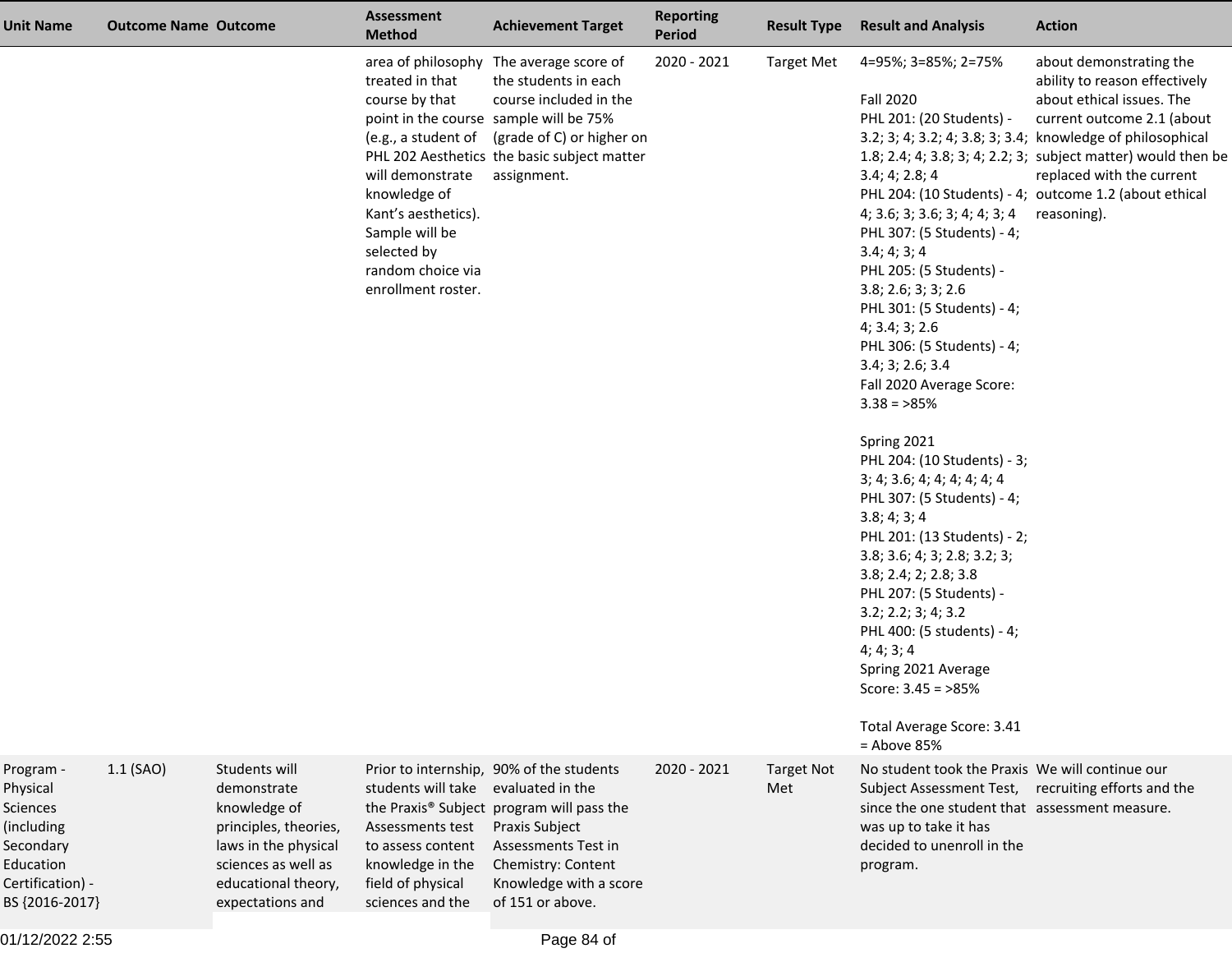| <b>Unit Name</b>                                                                                                | <b>Outcome Name Outcome</b> |                                                          | <b>Assessment</b><br><b>Method</b>                                                                                                                                                                                                                                                                                                                               | <b>Achievement Target</b>                                                                                                                                                                                            | <b>Reporting</b><br><b>Period</b> | <b>Result Type</b>       | <b>Result and Analysis</b>                                                                                                                                                                                                  | <b>Action</b>                                                             |
|-----------------------------------------------------------------------------------------------------------------|-----------------------------|----------------------------------------------------------|------------------------------------------------------------------------------------------------------------------------------------------------------------------------------------------------------------------------------------------------------------------------------------------------------------------------------------------------------------------|----------------------------------------------------------------------------------------------------------------------------------------------------------------------------------------------------------------------|-----------------------------------|--------------------------|-----------------------------------------------------------------------------------------------------------------------------------------------------------------------------------------------------------------------------|---------------------------------------------------------------------------|
| Program -<br>Physical<br>Sciences<br>(including<br>Secondary<br>Education<br>Certification) -<br>BS {2016-2017} | 1.1 (SAO)                   | practices as state<br>licensing<br>requirements dictate. | corresponding<br>Principles of<br>Learning and<br>Teaching (PLT)<br>Test to assess<br>educational theory<br>and knowledge.<br>Faculty will review of 151 or above.<br>and analyze the<br>results to<br>determine if<br>achievement<br>target was met.                                                                                                            | 90% of the students<br>evaluated in the<br>program will pass the<br>Praxis Subject<br>Assessments Test in<br>Chemistry: Content<br>Knowledge with a score                                                            | 2020 - 2021                       | <b>Target Not</b><br>Met | No student took the Praxis We will continue our<br>Subject Assessment Test, recruiting efforts and the<br>since the one student that assessment measure.<br>was up to take it has<br>decided to unenroll in the<br>program. |                                                                           |
|                                                                                                                 |                             |                                                          | students will take<br>Assessments test<br>to assess content<br>knowledge in the<br>field of physical<br>sciences and the<br>corresponding<br>Principles of<br>Learning and<br>Teaching (PLT)<br>Test to assess<br>educational theory<br>and knowledge.<br>Faculty will review<br>and analyze the<br>results to<br>determine if<br>achievement<br>target was met. | Prior to internship, 90% of the students<br>evaluated in the<br>the Praxis® Subject program will pass the<br>Praxis Subject<br>Assessments Test in<br>Physics: Content<br>Knowledge with a score<br>of 139 or above. | 2020 - 2021                       | Inconclusive             | No student took the Praxis We will continue our<br>Subject Assessment Test, recruiting efforts and the<br>since the one student that assessment measure.<br>was up to take it has<br>decided to unenroll in the<br>program. |                                                                           |
|                                                                                                                 |                             |                                                          | students will take<br>Assessments test<br>to assess content<br>knowledge in the<br>field of physical<br>sciences and the<br>corresponding<br>Principles of<br>Learning and                                                                                                                                                                                       | Prior to internship, 90% of the students<br>evaluated in the<br>the Praxis® Subject program will pass the<br>Principles of Learning<br>and Teaching (PLT) Test<br>with a score of 157 or<br>above.                   | 2020 - 2021                       | Inconclusive             | No student took the PLT<br>Test, since the one<br>student that was up to<br>take it has decided to<br>unenroll in the program.                                                                                              | We will continue our<br>recruiting efforts and the<br>assessment measure. |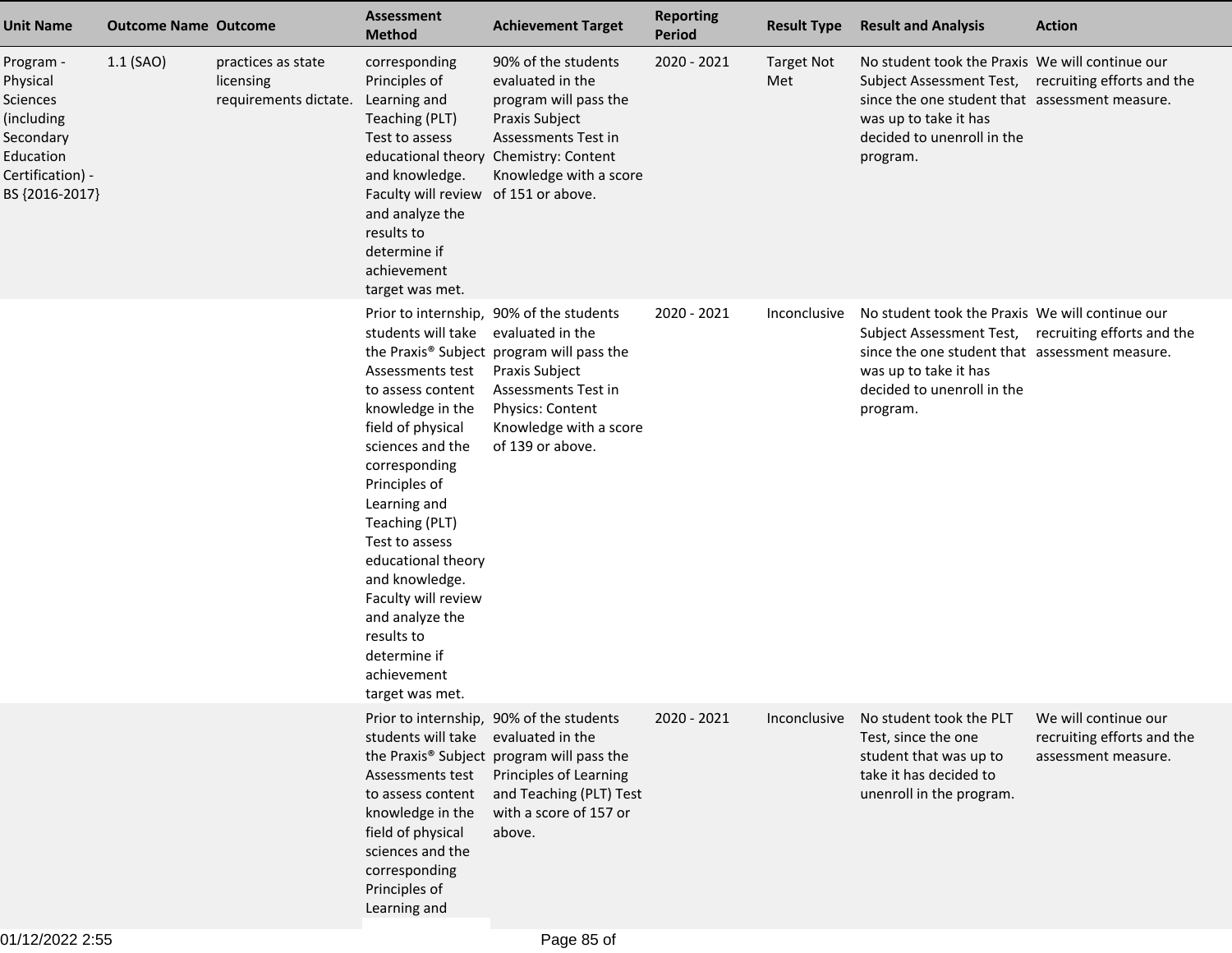| Unit Name | <b>Outcome Name Outcome</b> |                                                                                                                                      | <b>Assessment</b><br><b>Method</b>                                                                                                                                                          | <b>Achievement Target</b>                                                                                                                                                                                                                                   | <b>Reporting</b><br><b>Period</b> | <b>Result Type</b> | <b>Result and Analysis</b>                                                                                                       | <b>Action</b>                                                             |
|-----------|-----------------------------|--------------------------------------------------------------------------------------------------------------------------------------|---------------------------------------------------------------------------------------------------------------------------------------------------------------------------------------------|-------------------------------------------------------------------------------------------------------------------------------------------------------------------------------------------------------------------------------------------------------------|-----------------------------------|--------------------|----------------------------------------------------------------------------------------------------------------------------------|---------------------------------------------------------------------------|
|           |                             |                                                                                                                                      | Teaching (PLT)<br>Test to assess<br>educational theory<br>and knowledge.<br>Faculty will review<br>and analyze the<br>results to<br>determine if<br>achievement<br>target was met.          | 90% of the students<br>evaluated in the<br>program will pass the<br>Principles of Learning<br>and Teaching (PLT) Test<br>with a score of 157 or<br>above.                                                                                                   | 2020 - 2021                       | Inconclusive       | No student took the PLT<br>Test, since the one<br>student that was up to<br>take it has decided to<br>unenroll in the program.   | We will continue our<br>recruiting efforts and the<br>assessment measure. |
|           | 1.2 (SLO)                   | In PS 313, students<br>will successfully apply<br>different pedagogical<br>methods in the<br>teaching of science.                    | will develop a<br>detailed Science<br>Unit Plan. Faculty<br>will review and<br>analyze the<br>Science Unit Plan<br>using the Science<br>Unit Plan Scoring<br>Rubric.                        | In PS 313, students 90% of PS 313 students<br>evaluated in the<br>program will score at<br>least an "80" on the 0-<br>114 scale used in the<br>Science Unit Plan<br>Scoring Rubric (placed in<br>documents folder) in<br>developing a Science<br>Unit Plan. | 2020 - 2021                       | Inconclusive       | PS 313 was not offered<br>this year; therefore, no<br>students were enrolled to<br>complete this assessment.                     | We will continue our<br>recruiting efforts and the<br>assessment measure. |
|           | 2.1 (GEO 1.b.)              | Students will<br>successfully analyze<br>and test standard<br>experimental<br>methods and suggest<br>improvements.                   | In PS 313, faculty<br>will use the<br><b>AAC&amp;U Critical</b><br><b>Thinking Value</b><br>Rubric to assess<br>the student's<br>evaluation of an<br>existing<br>experimental<br>procedure. | PS 313 students<br>evaluated in the<br>program will average a<br>score of at least a "3" on<br>the 0-4 scale used in the<br>AAC&U Critical Thinking<br>Value Rubric in<br>evaluating an existing<br>experimental<br>procedure.                              | $2020 - 2021$                     | Inconclusive       | PS 313 was not offered<br>this year; therefore, no<br>students were enrolled to<br>complete this assessment.                     | We will continue our<br>recruiting efforts and the<br>assessment measure. |
|           | 2.2 (GEO 1.b.)              | Students will<br>successfully select<br>techniques, apparatus AAC&U Critical<br>and materials in the<br>designing of<br>experiments. | In BSB 304, faculty<br>will use the<br><b>Thinking Value</b><br>Rubric to assess<br>the student's<br>design of an<br>experimental<br>procedure.                                             | PS 313 students will<br>average a score of at<br>least a "3" on the 0 - 4<br>scale used in the AAC&U<br><b>Critical Thinking Value</b><br>Rubric in designing an<br>experimental procedure<br>in BSB 304 Research<br>Methods.                               | 2020 - 2021                       | Inconclusive       | PS 313 was not offered<br>this year; therefore, no<br>students were enrolled to<br>complete this assessment.                     | We will continue our<br>recruiting efforts and the<br>assessment measure. |
|           | $3.1$ (SLO)                 | Students will<br>successfully research<br>safety aspects and<br>first aid protocol in a<br>chemistry lab.                            | In PS 313, faculty<br>will use the Safety<br>and Welfare<br><b>Module Scoring</b><br>Rubric to assess                                                                                       | 90% of PS 313 students<br>evaluated in the<br>program will develop a<br>Safety and Emergency<br>Lesson Plan and score at                                                                                                                                    | 2020 - 2021                       | Inconclusive       | PS 313 was not offered<br>this year; therefore, no<br>students were enrolled to assessment measure.<br>complete this assessment. | We will continue our<br>recruiting efforts and the                        |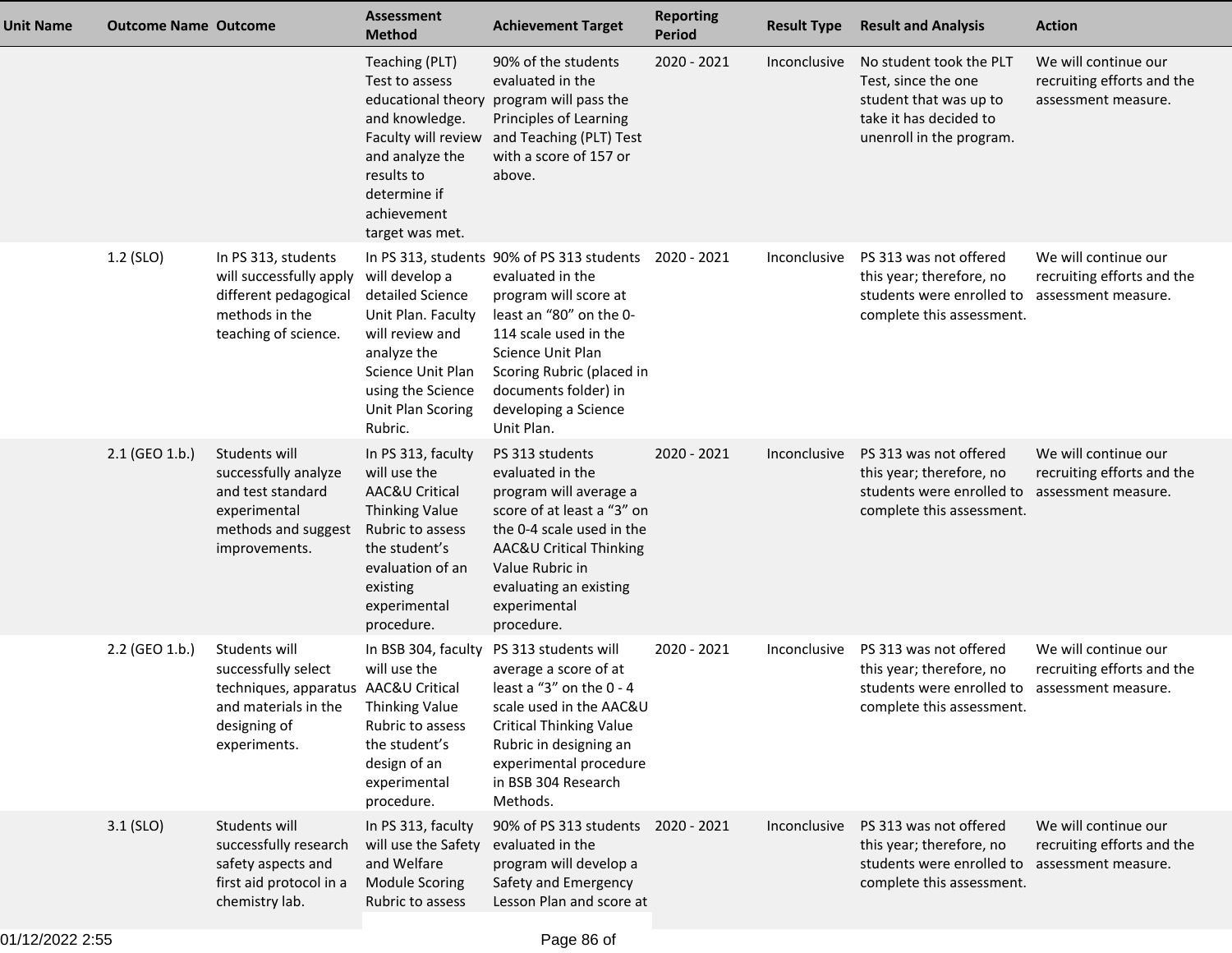| Unit Name | <b>Outcome Name Outcome</b> |                                                                                                                               | <b>Assessment</b><br><b>Method</b>                                                                                                                                                          | <b>Achievement Target</b>                                                                                                                                                                                                                                                                                                                                                                                                                                                                                                                                                                      | <b>Reporting</b><br><b>Period</b> | <b>Result Type</b> | <b>Result and Analysis</b>                                                                                                      | <b>Action</b>                                                             |
|-----------|-----------------------------|-------------------------------------------------------------------------------------------------------------------------------|---------------------------------------------------------------------------------------------------------------------------------------------------------------------------------------------|------------------------------------------------------------------------------------------------------------------------------------------------------------------------------------------------------------------------------------------------------------------------------------------------------------------------------------------------------------------------------------------------------------------------------------------------------------------------------------------------------------------------------------------------------------------------------------------------|-----------------------------------|--------------------|---------------------------------------------------------------------------------------------------------------------------------|---------------------------------------------------------------------------|
|           | $3.1$ (SLO)                 | Students will<br>successfully research<br>safety aspects and<br>first aid protocol in a<br>chemistry lab.                     | student's Safety<br>and Emergency<br>Lesson Plan and<br>Safety Policies and<br>Procedures.                                                                                                  | least a "8" on the 0 - 12<br>scale used in the Safety<br>and Welfare Module<br>Scoring Rubric (placed in<br>documents folder) in<br>developing 1. Hazardous<br>Inventory List, 2.<br>Storage Floor Plan for<br>Chemical Storage, 3.<br>Discussion of Safe and<br>Proper Techniques for<br>Preparation, Storage,<br>Dispensing, Supervision,<br>and Disposal of<br>Inventory Items, 4.<br>Discussion of Safety<br>Policies and Procedures<br>as Established by State<br>and/or National<br>Guidelines, and 5.<br>Learning Activities that<br>Demonstrate<br>Maintenance of Safety<br>Equipment. | 2020 - 2021                       | Inconclusive       | PS 313 was not offered<br>this year; therefore, no<br>students were enrolled to<br>complete this assessment.                    | We will continue our<br>recruiting efforts and the<br>assessment measure. |
|           | 4.1 (GEO 1.b.)              | Students will<br>demonstrate various<br>management<br>techniques for the<br>classroom.                                        | In PS 313, faculty<br>will use the<br>AAC&U Critical<br><b>Thinking Value</b><br>Rubric to assess<br>the students'<br>evaluation of a<br>webinar on<br>classroom<br>management.             | PS 313 students<br>evaluated in the<br>program will evaluate a<br>webinar in relevance to<br>classroom management<br>and average a score of<br>at least a "3" on the $0-$<br>4 used in the AAC&U<br><b>Critical Thinking Value</b><br>Rubric in an evaluation<br>of the webinar.                                                                                                                                                                                                                                                                                                               | 2020 - 2021                       | Inconclusive       | PS 313 was not offered<br>this year; therefore, no<br>students were enrolled to<br>complete this assessment.                    | We will continue our<br>recruiting efforts and the<br>assessment measure. |
|           | 5.1 (PO 2.e.)               | Students will actively<br>engage in local $K - 12$<br>school events that<br>provide real-life<br>experiences for<br>students. | In PS 313, faculty<br>will use the<br>Professional<br>Development<br><b>Module Scoring</b><br>Rubric to assess<br>the student's<br>participation in<br>$local K - 12 school$<br>events that | 100% of the PS 313<br>students evaluated in<br>the program will do K-<br>12 outreach and score<br>at least a "2" on the $0-$<br>3 Professional<br>Development Module<br>Scoring Rubric (placed in<br>documents folder).                                                                                                                                                                                                                                                                                                                                                                        | 2020 - 2021                       | Inconclusive       | PS 313 was not offered<br>this year; therefore, no<br>students were enrolled to assessment measure.<br>complete this assessment | We will continue our<br>recruiting efforts and the                        |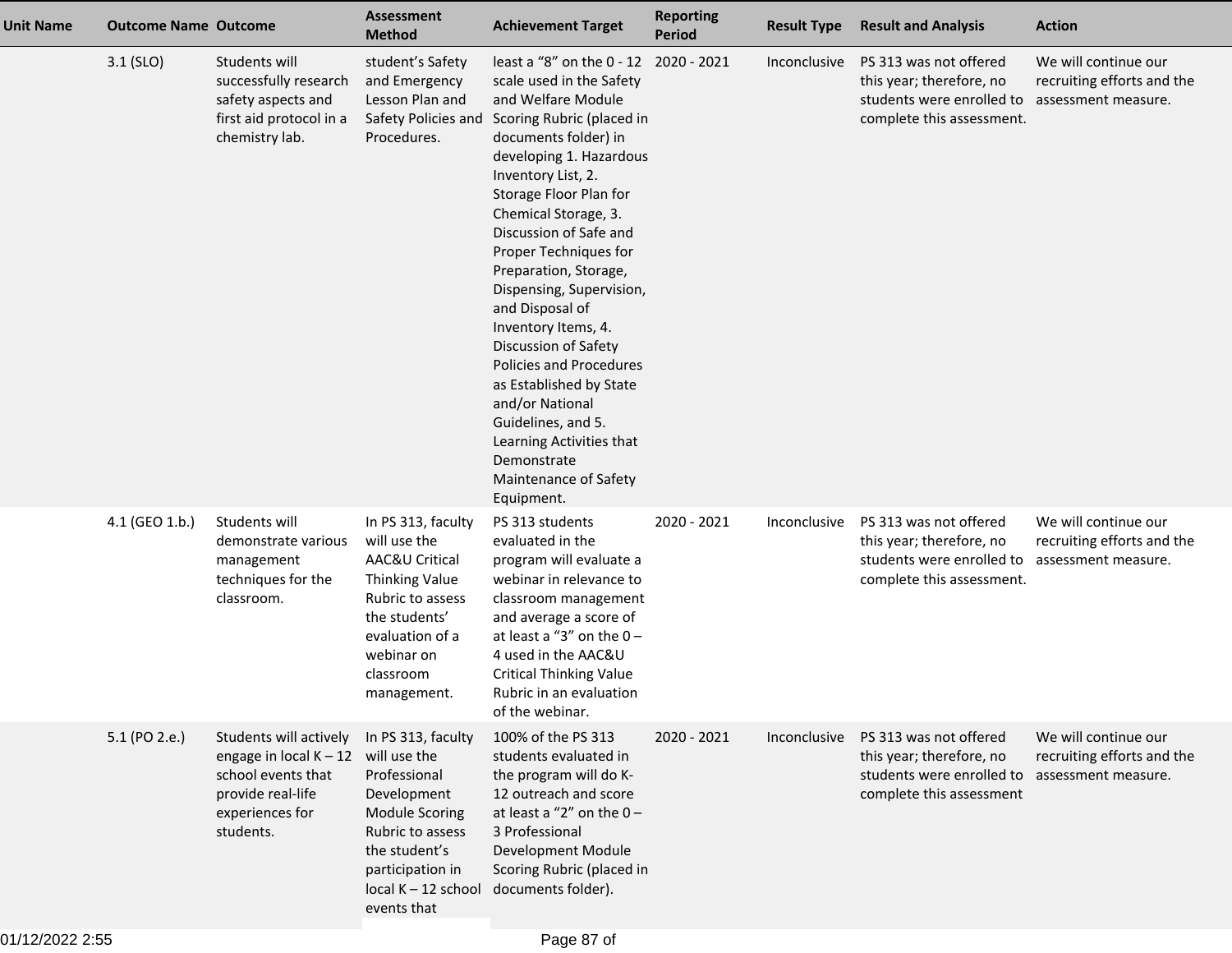| <b>Unit Name</b>                                                                                                                                                                               | <b>Outcome Name Outcome</b> |                                                                                                                                    | <b>Assessment</b><br><b>Method</b>                                                                                                                                                                                                                                                                                                                                  | <b>Achievement Target</b>                                                                                                                                                                                                             | <b>Reporting</b><br><b>Period</b> | <b>Result Type</b> | <b>Result and Analysis</b>                                                                                                                                                                                                                                                                                                                                                                                                                                                                  | <b>Action</b>                                                                                                                                                                                                                                                                                                                                                                                                  |
|------------------------------------------------------------------------------------------------------------------------------------------------------------------------------------------------|-----------------------------|------------------------------------------------------------------------------------------------------------------------------------|---------------------------------------------------------------------------------------------------------------------------------------------------------------------------------------------------------------------------------------------------------------------------------------------------------------------------------------------------------------------|---------------------------------------------------------------------------------------------------------------------------------------------------------------------------------------------------------------------------------------|-----------------------------------|--------------------|---------------------------------------------------------------------------------------------------------------------------------------------------------------------------------------------------------------------------------------------------------------------------------------------------------------------------------------------------------------------------------------------------------------------------------------------------------------------------------------------|----------------------------------------------------------------------------------------------------------------------------------------------------------------------------------------------------------------------------------------------------------------------------------------------------------------------------------------------------------------------------------------------------------------|
|                                                                                                                                                                                                | 5.1 (PO 2.e.)               | Students will actively<br>engage in local $K - 12$<br>school events that<br>provide real-life<br>experiences for<br>students.      | provides real-life<br>experiences for<br>students.                                                                                                                                                                                                                                                                                                                  | 100% of the PS 313<br>students evaluated in<br>the program will do K-<br>12 outreach and score<br>at least a "2" on the $0-$<br>3 Professional<br>Development Module<br>Scoring Rubric (placed in<br>documents folder).               | 2020 - 2021                       | Inconclusive       | PS 313 was not offered<br>this year; therefore, no<br>students were enrolled to<br>complete this assessment                                                                                                                                                                                                                                                                                                                                                                                 | We will continue our<br>recruiting efforts and the<br>assessment measure.                                                                                                                                                                                                                                                                                                                                      |
|                                                                                                                                                                                                | 5.2 (PO 2.c.)               | Students will<br>participate in<br>university or<br>community activities<br>that strengthen and<br>expand K-12<br>partnership.     | Students will<br>complete an Exit<br>Survey during the<br>semester before<br>their professional<br>teaching<br>internship. On the<br>Exit Survey,<br>students will<br>answer questions<br>concerning their<br>participation in K-<br>12 outreach<br>activities. Faculty<br>will review and<br>analyze the results<br>determine if<br>achievement<br>target was met. | 100% of the PS 313<br>students participating in<br>the Exit Survey will<br>report that they<br>participated in at least<br>one outreach activity.                                                                                     | 2020 - 2021                       | Inconclusive       | PS 313 was not offered<br>this year; therefore, no<br>students were enrolled to<br>complete this assessment                                                                                                                                                                                                                                                                                                                                                                                 | We will continue our<br>recruiting efforts and the<br>assessment measure.                                                                                                                                                                                                                                                                                                                                      |
| Program -<br>Political<br>Science<br>(including<br>Minor, Social<br>Science,<br>Nonprofit<br>Advocacy<br>concentration<br>and Public<br>Administration<br>Certificate) -<br>BA {2016-<br>2017} | 1.1 (GEO 1.b.)              | Interpret and evaluate The Political<br>sources and/or<br>evidence carefully and use the AAC&U<br>use them to make an<br>argument. | <b>Critical Thinking</b><br><b>VALUE Rubric to</b><br>assess the<br>analytical<br>assignment<br>required in POL<br>250 World Politics<br>or POL 301<br>Southern Politics.                                                                                                                                                                                           | The overall average<br>Science faculty will score for students in an<br>upper-level POL course<br>completing the<br>analytical assignment<br>will be no lower than a<br>3.0 on the AAC&U<br><b>Critical Thinking VALUE</b><br>Rubric. | 2020 - 2021                       | <b>Target Met</b>  | Ten students completed<br>the analytic assignment in<br>POL 250 in Fall 2020. Their again be teaching<br>overall average score was synchronously but will add<br>achievement target. The interrogate the strategic<br>average scores were<br>highest along the<br><b>Explanation of Issues</b><br>(3.25) and Context and<br>Assumptions (3.15)<br>dimensions and lowest<br>along the Conclusions &<br>Related Outcomes (2.6)<br>and Evidence (2.95)<br>dimensions. This<br>represented both | When the class is taught in<br>Fall 2021, the instructor will<br>a 3.0, exactly meeting the instruction to help students<br>public discourse of state<br>actors and will offer the<br>option of attending writing<br>workshops in person or via<br>Zoom. Game play will not be<br>introduced but will be<br>considered for future<br>semesters, as will moving the<br>course back to face-to-face<br>modality. |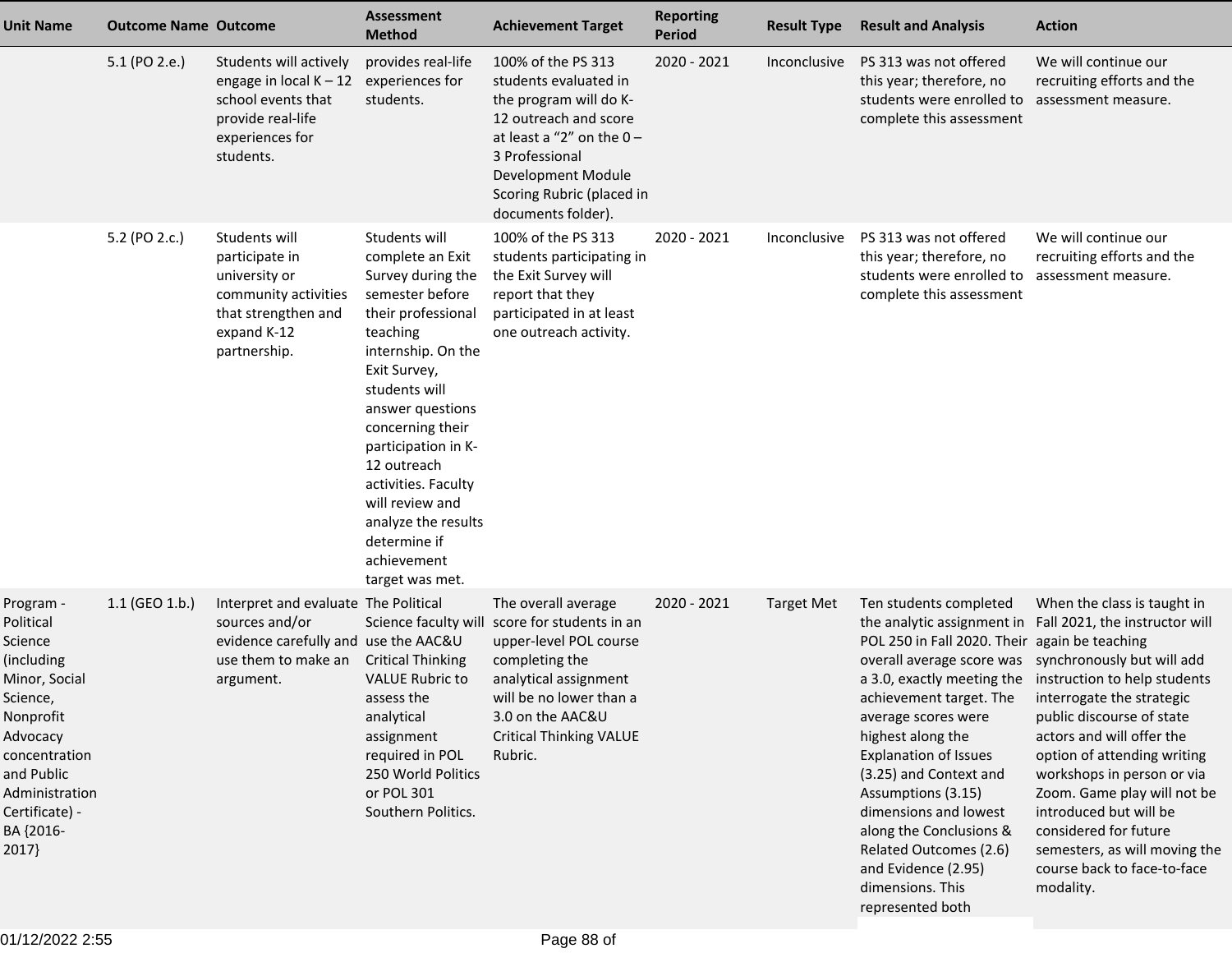| 1.1 (GEO 1.b.)<br>Interpret and evaluate The Political<br>The overall average<br>2020 - 2021<br><b>Target Met</b><br>continuity and slight<br>When the class is taught in<br>Program -<br>score for students in an<br>Political<br>sources and/or<br>Science faculty will<br>decline with respect to<br>Fall 2021, the instructor will<br>evidence carefully and use the AAC&U<br>upper-level POL course<br>last year's results, when<br>again be teaching<br>Science<br>use them to make an<br><b>Critical Thinking</b><br>completing the<br>the "evidence" category<br>synchronously but will add<br>(including<br>was also the dimensions<br>Minor, Social<br><b>VALUE Rubric to</b><br>analytical assignment<br>instruction to help students<br>argument.<br>will be no lower than a<br>of poorest performance<br>interrogate the strategic<br>Science,<br>assess the<br>3.0 on the AAC&U<br>public discourse of state<br>Nonprofit<br>analytical<br>but had an average score<br><b>Critical Thinking VALUE</b><br>of 3.2. As this suggests,<br>actors and will offer the<br>Advocacy<br>assignment<br>required in POL<br>Rubric.<br>scores were lower in every option of attending writing<br>concentration<br>and Public<br>250 World Politics<br>workshops in person or via<br>category in comparison<br>Administration<br>or POL 301<br>with last year's results. In<br>Zoom. Game play will not be<br>introduced but will be<br>Certificate) -<br>Southern Politics.<br>addition, the gulf between |  |
|-------------------------------------------------------------------------------------------------------------------------------------------------------------------------------------------------------------------------------------------------------------------------------------------------------------------------------------------------------------------------------------------------------------------------------------------------------------------------------------------------------------------------------------------------------------------------------------------------------------------------------------------------------------------------------------------------------------------------------------------------------------------------------------------------------------------------------------------------------------------------------------------------------------------------------------------------------------------------------------------------------------------------------------------------------------------------------------------------------------------------------------------------------------------------------------------------------------------------------------------------------------------------------------------------------------------------------------------------------------------------------------------------------------------------------------------------------------------------------------------------------------|--|
| BA {2016-<br>the highest achieving<br>considered for future<br>2017}<br>student (with a 4.0) and<br>semesters, as will moving the<br>course back to face-to-face<br>the lowest (with a 1.4)<br>modality.<br>grew.<br>The lower overall average<br>score is likely the result of<br>two factors. First, COVID-<br>19 caused disruption in<br>many aspects of students'<br>and instructors' lives,<br>including a change in the<br>modality of POL 250, from<br>face-to-face to<br>synchronous online<br>instruction. This resulted<br>in fewer writing<br>workshops, lower<br>attendance at these<br>workshops, and poorer<br>quality of engagement in<br>the workshops. Second,<br>the creation of a political<br>science degree<br>concentration in social<br>studies attracted an influx<br>of majors who have<br>coursework across social<br>science disciplines<br>(economics, psychology,<br>sociology, geography, and<br>history as well as political<br>science) and often have a<br>high number of transfer                                                                                                                                                                                                                                                                                                                                                                                                                                                                                         |  |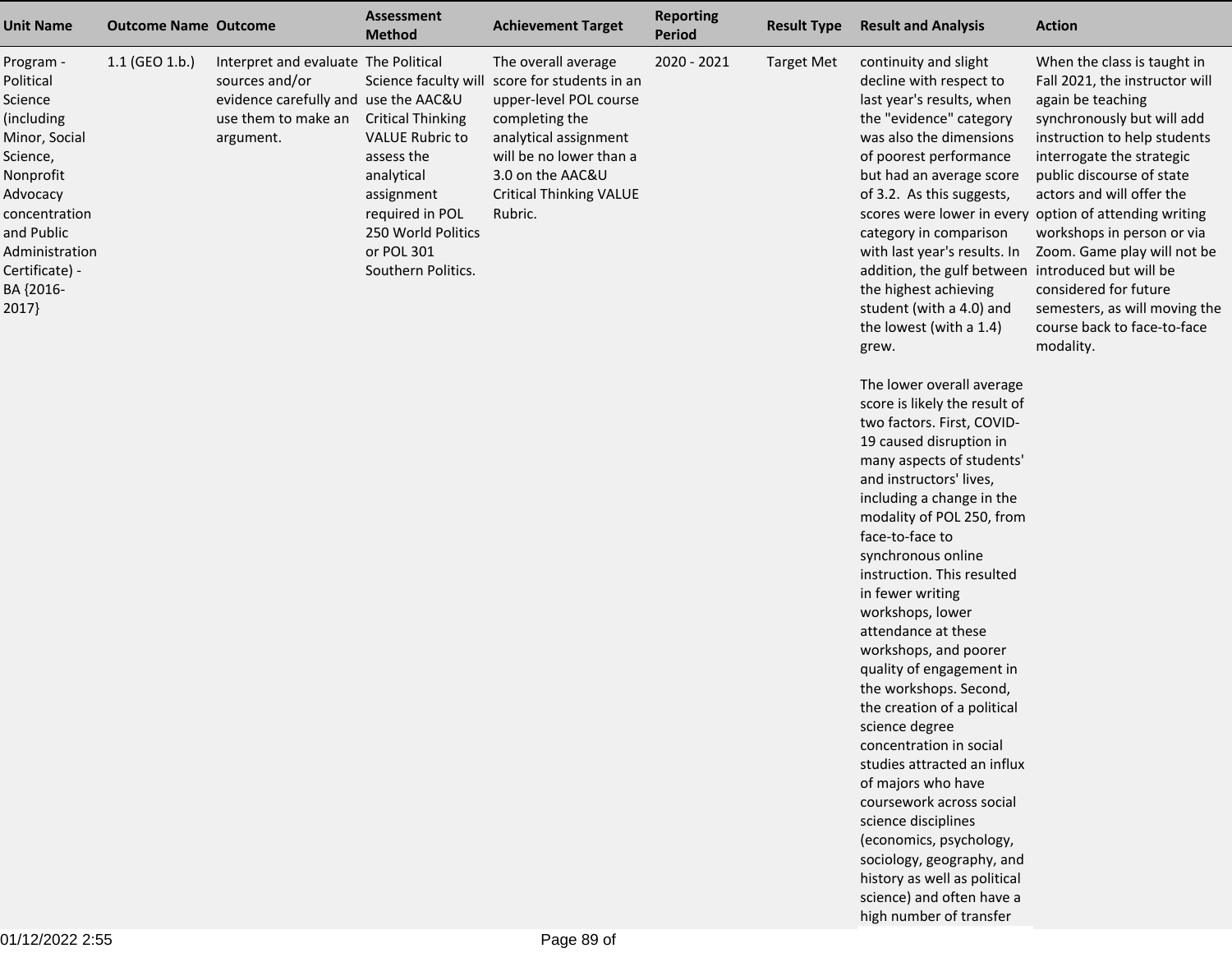| <b>Unit Name</b>                                                                                                                                                                               | <b>Outcome Name Outcome</b> |                                                                                                                                                                                                                                                                | <b>Assessment</b><br><b>Method</b>                                                                                                                                                                           | <b>Achievement Target</b>                                                                                                                                                                                                      | <b>Reporting</b><br><b>Period</b> | <b>Result Type</b>       | <b>Result and Analysis</b>                                                                                                                                                                                                                                                                                                                                                                                                                                                                                                                                                                                                          | <b>Action</b>                                                                                                                                                                                                                                                                                                                                                                                                                              |
|------------------------------------------------------------------------------------------------------------------------------------------------------------------------------------------------|-----------------------------|----------------------------------------------------------------------------------------------------------------------------------------------------------------------------------------------------------------------------------------------------------------|--------------------------------------------------------------------------------------------------------------------------------------------------------------------------------------------------------------|--------------------------------------------------------------------------------------------------------------------------------------------------------------------------------------------------------------------------------|-----------------------------------|--------------------------|-------------------------------------------------------------------------------------------------------------------------------------------------------------------------------------------------------------------------------------------------------------------------------------------------------------------------------------------------------------------------------------------------------------------------------------------------------------------------------------------------------------------------------------------------------------------------------------------------------------------------------------|--------------------------------------------------------------------------------------------------------------------------------------------------------------------------------------------------------------------------------------------------------------------------------------------------------------------------------------------------------------------------------------------------------------------------------------------|
| Program -<br>Political<br>Science<br>(including<br>Minor, Social<br>Science,<br>Nonprofit<br>Advocacy<br>concentration<br>and Public<br>Administration<br>Certificate) -<br>BA {2016-<br>2017} | 1.1 (GEO 1.b.)              | Interpret and evaluate The Political<br>sources and/or<br>evidence carefully and use the AAC&U<br>use them to make an<br>argument.                                                                                                                             | Science faculty will<br><b>Critical Thinking</b><br><b>VALUE Rubric to</b><br>assess the<br>analytical<br>assignment<br>required in POL<br>250 World Politics<br>or POL 301<br>Southern Politics.            | The overall average<br>score for students in an<br>upper-level POL course<br>completing the<br>analytical assignment<br>will be no lower than a<br>3.0 on the AAC&U<br><b>Critical Thinking VALUE</b><br>Rubric.               | 2020 - 2021                       | <b>Target Met</b>        | hours. Political analysis<br>may be less familiar to<br>these students than to<br>previous majors whose<br>background was rooted<br>firmly in political science.<br>This, alongside the<br>difficulty of providing<br>individualized instruction<br>without in-person<br>workshops, likely explains<br>the large gap in<br>achievement between the considered for future<br>highest and lowest<br>performing students.                                                                                                                                                                                                              | When the class is taught in<br>Fall 2021, the instructor will<br>again be teaching<br>synchronously but will add<br>instruction to help students<br>interrogate the strategic<br>public discourse of state<br>actors and will offer the<br>option of attending writing<br>workshops in person or via<br>Zoom. Game play will not be<br>introduced but will be<br>semesters, as will moving the<br>course back to face-to-face<br>modality. |
|                                                                                                                                                                                                | 2.1 (GEO 1.c.)              | Students will<br>demonstrate effective Science faculty will<br>context and purpose<br>for writing, content<br>development, genre<br>and disciplinary<br>conventions, source<br>and evidence use, and analytical writing<br>control of syntax and<br>mechanics. | The Political<br>use the AAC&U<br>Written<br>Communication<br><b>VALUE Rubric to</b><br>assess the<br>assignment<br>required of<br>students in POL<br>250 World Politics<br>or POL 301<br>Southern Politics. | The overall average<br>score for students in an<br>upper-level POL class<br>completing the<br>analytical writing<br>assignment will be no<br>lower than a 3.0 on the<br>AAC&U Written<br><b>Communication VALUE</b><br>Rubric. | 2020 - 2021                       | <b>Target Not</b><br>Met | The overall average score<br>for students in POL 250<br>World Politics was a 2.92,<br>just below the target of<br>3.0. Of the ten students<br>completing the<br>assignment, six scored an<br>scored between a 2 and a<br>2.5, and one student<br>scored a very low 1.4. The<br>lowest average scores<br>were on the Genre and<br><b>Disciplinary Conventions</b><br>dimension (2.7) and the<br>Content Development<br>dimension (2.75). The<br>highest average scores<br>were on the Context and<br>Purpose of Writing<br>dimension (3.05) and the<br><b>Syntax and Mechanics</b><br>dimension (3.15).<br>The lower overall average | When the class is taught in<br>Fall 2021, the instructor will<br>again be teaching<br>synchronously but will offer<br>the option of attending<br>writing workshops in person<br>or via Zoom. Game play will<br>overall 3.0 or higher, three not be introduced but will be<br>considered for future<br>semesters, as will moving the<br>course back to face-to-face<br>modality.                                                            |

The lower overall average score is likely the result of two factors. First, COVID-19 caused disruption inmany aspects of students'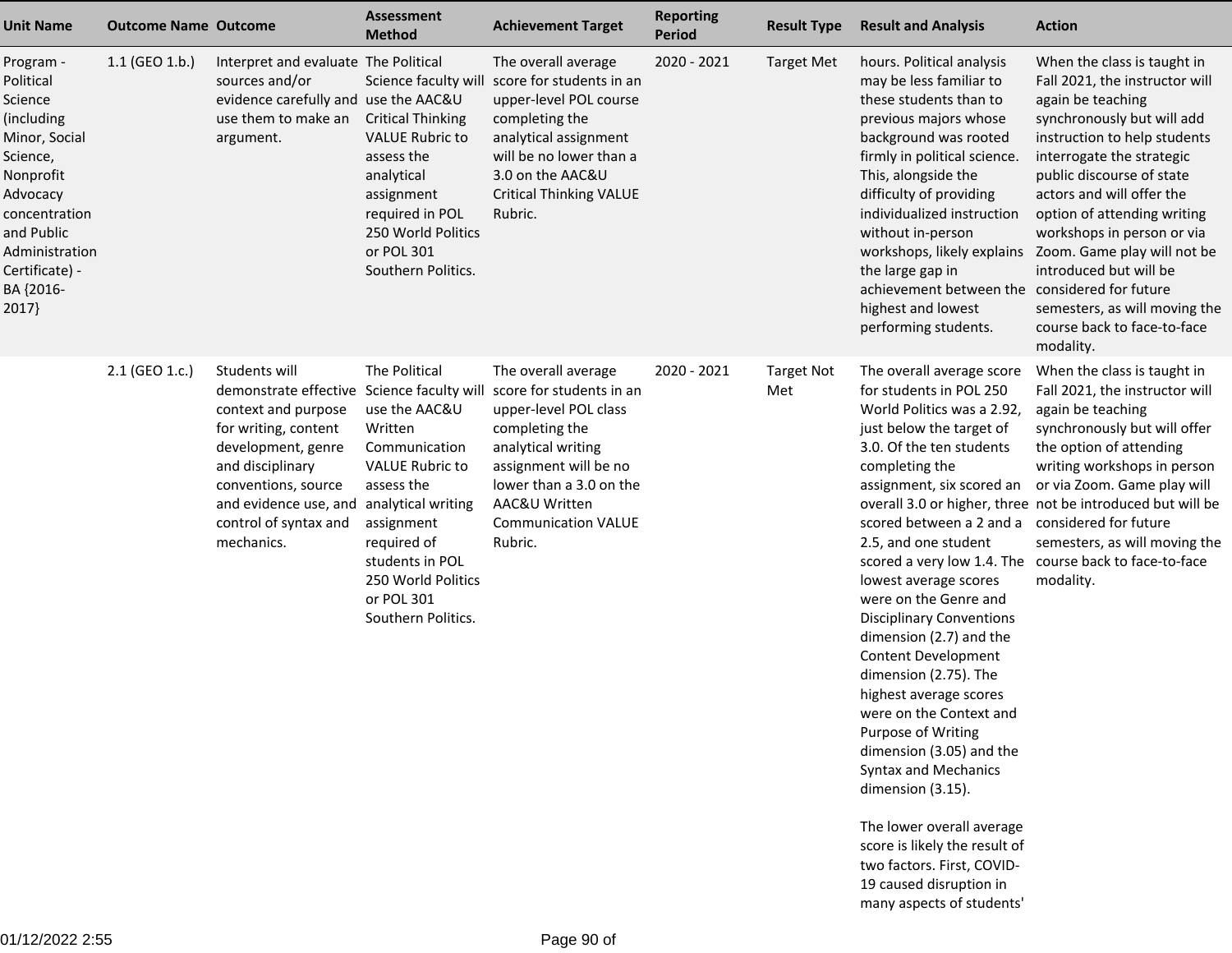| <b>Unit Name</b> | <b>Outcome Name Outcome</b> |                                                                                                                                                                                                                                                                | <b>Assessment</b><br><b>Method</b>                                                                                                                                                                           | <b>Achievement Target</b>                                                                                                                                                                                                      | <b>Reporting</b><br><b>Period</b> | <b>Result Type</b>       | <b>Result and Analysis</b>                                                                                                                                                                                                                                                                                                                                                                                                                                                                                                                                                                                                                                                                                                                                                                                                                                                                                                                                                                                      | <b>Action</b>                                                                                                                                                                                                                                                                                                                 |
|------------------|-----------------------------|----------------------------------------------------------------------------------------------------------------------------------------------------------------------------------------------------------------------------------------------------------------|--------------------------------------------------------------------------------------------------------------------------------------------------------------------------------------------------------------|--------------------------------------------------------------------------------------------------------------------------------------------------------------------------------------------------------------------------------|-----------------------------------|--------------------------|-----------------------------------------------------------------------------------------------------------------------------------------------------------------------------------------------------------------------------------------------------------------------------------------------------------------------------------------------------------------------------------------------------------------------------------------------------------------------------------------------------------------------------------------------------------------------------------------------------------------------------------------------------------------------------------------------------------------------------------------------------------------------------------------------------------------------------------------------------------------------------------------------------------------------------------------------------------------------------------------------------------------|-------------------------------------------------------------------------------------------------------------------------------------------------------------------------------------------------------------------------------------------------------------------------------------------------------------------------------|
|                  | 2.1 (GEO 1.c.)              | Students will<br>demonstrate effective Science faculty will<br>context and purpose<br>for writing, content<br>development, genre<br>and disciplinary<br>conventions, source<br>and evidence use, and analytical writing<br>control of syntax and<br>mechanics. | The Political<br>use the AAC&U<br>Written<br>Communication<br><b>VALUE Rubric to</b><br>assess the<br>assignment<br>required of<br>students in POL<br>250 World Politics<br>or POL 301<br>Southern Politics. | The overall average<br>score for students in an<br>upper-level POL class<br>completing the<br>analytical writing<br>assignment will be no<br>lower than a 3.0 on the<br>AAC&U Written<br><b>Communication VALUE</b><br>Rubric. | 2020 - 2021                       | <b>Target Not</b><br>Met | and instructors' lives,<br>including a change in the<br>modality of POL 250, from again be teaching<br>face-to-face to<br>synchronous online<br>instruction. This resulted<br>in fewer writing<br>workshops, lower<br>attendance at these<br>workshops, and poorer<br>quality of engagement in<br>the workshops. Second,<br>the creation of a political<br>science degree<br>concentration in social<br>studies attracted an influx<br>of majors who have<br>coursework across social<br>science disciplines<br>(economics, psychology,<br>sociology, geography, and<br>history as well as political<br>science) and often have a<br>high number of transfer<br>hours. This likely explains<br>the poor scores in Genre<br>and Disciplinary<br>Conventions. It may also<br>have contributed to the<br>poor Content<br>Development dimension,<br>since political analysis may<br>be less familiar to these<br>students than to previous<br>majors whose background<br>was rooted firmly in<br>political science. | When the class is taught in<br>Fall 2021, the instructor will<br>synchronously but will offer<br>the option of attending<br>writing workshops in person<br>or via Zoom. Game play will<br>not be introduced but will be<br>considered for future<br>semesters, as will moving the<br>course back to face-to-face<br>modality. |
|                  | 2.2 (GEO 1.c.)              | Students will<br>demonstrate effective<br>organization,<br>language, delivery,<br>supporting material,<br>and central message<br>for oral<br>communication.                                                                                                    | The Political<br>Science faculty will<br>use the AAC&U<br>Oral<br>Communication<br><b>VALUE Rubric to</b><br>assess the oral<br>presentation                                                                 | The overall average<br>score for students in an<br>upper-level POL class<br>completing the oral<br>presentation will be no<br>lower than a 3.0 on the<br>AAC&U Oral<br><b>Communication VALUE</b>                              | 2020 - 2021                       | Inconclusive             | Unable to assess due to<br>lack of data. Because POL<br>250 and 390 were both<br>moved online due to<br>COVID-19, formal oral<br>presentations were not<br>taught at all.                                                                                                                                                                                                                                                                                                                                                                                                                                                                                                                                                                                                                                                                                                                                                                                                                                       | POL 202 will be taught in Fall<br>2021 and POL 390 will revert<br>to a face-to-face modality<br>when it is taught in the spring<br>of 2022, so both should offer<br>data for 2021-2022<br>assigned. POL 202 was not assessment. An earlier start to<br>the scaffolding of assignments                                         |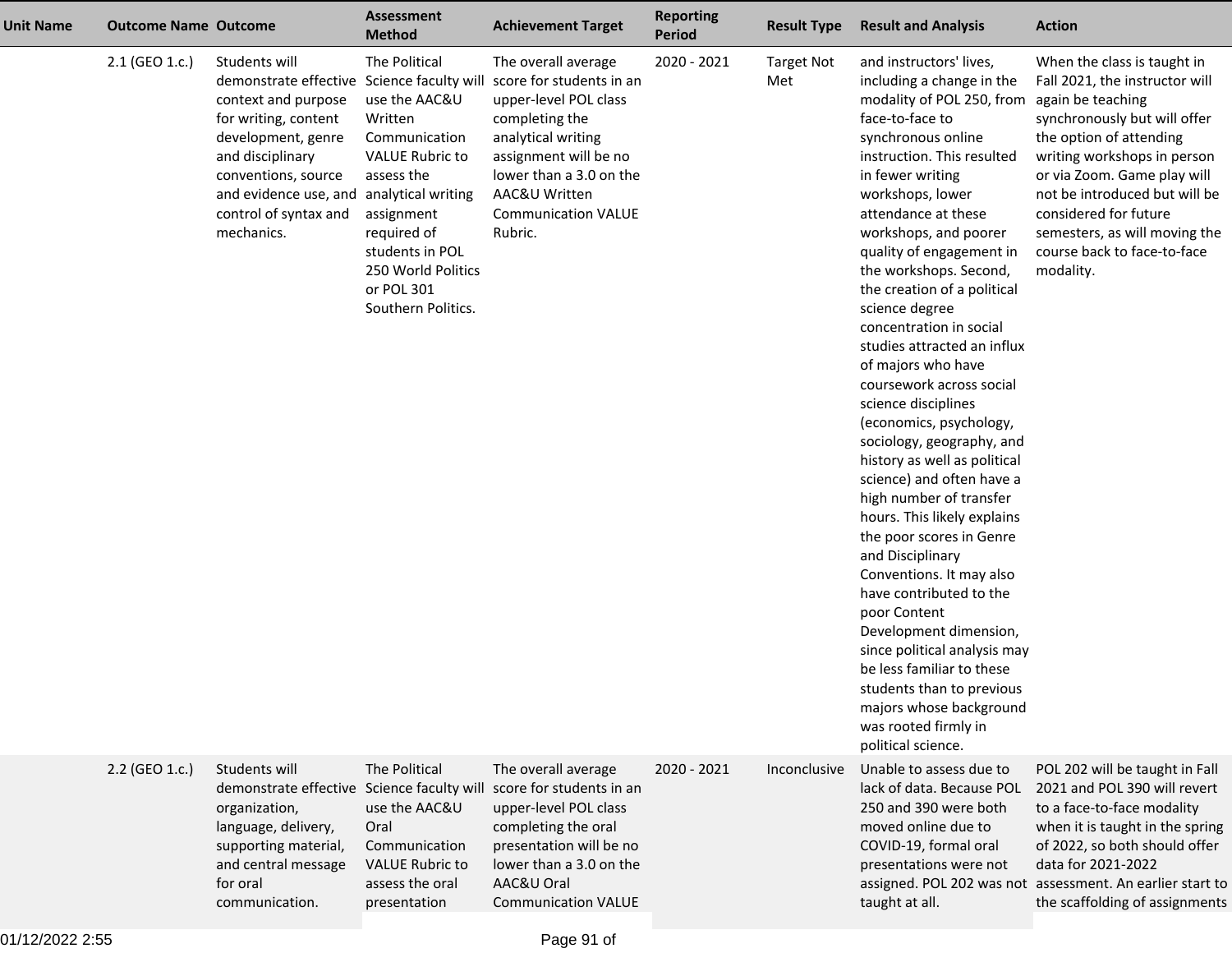| Unit Name | <b>Outcome Name Outcome</b> |                                                                                                                                                                             | <b>Assessment</b><br><b>Method</b>                                                                                                                                                                                                                                               | <b>Achievement Target</b>                                                                                                                                                                                                                                                                                         | <b>Reporting</b><br><b>Period</b> | <b>Result Type</b> | <b>Result and Analysis</b>                                                                                                                                                                                                                                                                                                                                                                                                                                                                                                                                                                                                                                                                                                                                                                                                                                                   | <b>Action</b>                                                                                                                                                                                                                                                                                                                                                                                                                                                                                                                                                                                                                                                                                                                                                                                                                                                                                                                                                                                                   |
|-----------|-----------------------------|-----------------------------------------------------------------------------------------------------------------------------------------------------------------------------|----------------------------------------------------------------------------------------------------------------------------------------------------------------------------------------------------------------------------------------------------------------------------------|-------------------------------------------------------------------------------------------------------------------------------------------------------------------------------------------------------------------------------------------------------------------------------------------------------------------|-----------------------------------|--------------------|------------------------------------------------------------------------------------------------------------------------------------------------------------------------------------------------------------------------------------------------------------------------------------------------------------------------------------------------------------------------------------------------------------------------------------------------------------------------------------------------------------------------------------------------------------------------------------------------------------------------------------------------------------------------------------------------------------------------------------------------------------------------------------------------------------------------------------------------------------------------------|-----------------------------------------------------------------------------------------------------------------------------------------------------------------------------------------------------------------------------------------------------------------------------------------------------------------------------------------------------------------------------------------------------------------------------------------------------------------------------------------------------------------------------------------------------------------------------------------------------------------------------------------------------------------------------------------------------------------------------------------------------------------------------------------------------------------------------------------------------------------------------------------------------------------------------------------------------------------------------------------------------------------|
|           | 2.2 (GEO 1.c.)              | Students will<br>demonstrate effective students in POL<br>organization,<br>language, delivery,<br>supporting material,<br>and central message<br>for oral<br>communication. | required of<br>250 World Politics,<br>POL 301 Southern<br>Politics, or POL 202<br><b>Affecting Political</b><br>Change.                                                                                                                                                          | Rubric.                                                                                                                                                                                                                                                                                                           | 2020 - 2021                       | Inconclusive       | Unable to assess due to<br>lack of data. Because POL<br>250 and 390 were both<br>moved online due to<br>COVID-19, formal oral<br>presentations were not<br>assigned. POL 202 was not reintroduce the oral<br>taught at all.                                                                                                                                                                                                                                                                                                                                                                                                                                                                                                                                                                                                                                                  | in POL 390 will be<br>implemented in the spring.<br>POL 250 will continue to be<br>taught as a synchronous<br>online course and faculty will<br>discuss whether or not to<br>presentation assignment or to<br>eliminate POL 250 as an<br>option for assessing whether<br>the program is meeting this<br>target.                                                                                                                                                                                                                                                                                                                                                                                                                                                                                                                                                                                                                                                                                                 |
|           | 3.1 (PO 2.e.)               | Students will<br>demonstrate<br>understanding of how<br>the curriculum in the<br>major and in-class<br>learning relate to<br>problems of the real<br>world.                 | The department<br>chair or Political<br>Science faculty will<br>analyze the POL<br>490 students'<br>results from the<br>Internship Survey<br>that asks the<br>degree to which<br>their coursework<br>relates to and<br>prepares them to<br>handle real-world<br>problems (fall). | The overall average for<br>POL 490 students<br>completing the<br>Internship Survey will be<br>that students report<br>seeing an increase of at<br>least "3.0" on a 1-5<br>Likert scale, regarding<br>the degree to which<br>their coursework relates<br>to and prepares them to<br>handle real-world<br>problems. | 2020 - 2021                       | <b>Target Met</b>  | Two students completed<br>POL 490 Internship in the<br>2020-2021 academic year:<br>one in the fall and one in<br>the spring. Both students<br>were surveyed as part of<br>the assessment process<br>and both completed the<br>survey in its entirety. The<br>wording of our<br>but however it is<br>interpreted, we clearly<br>exceeded our goal. Both<br>students reported that<br>they "strongly agree" (a<br>five on the Likert scale)<br>that A) coursework and<br>advising in the political<br>science program prepared<br>them for work in the<br>internship, B) the<br>internship was a valuable<br>learning experience, C)<br>their internship and<br>coursework complement<br>each other in preparing<br>them for future<br>they had issues on the job, program. Ideally, someone<br>the felt supported by their else will send students the<br>POL 490 instructor. | The increased effort to<br>establish relationships with<br>programs and units on<br>campus and with nonprofit<br>organizations working in<br>political advocacy political<br>journalism throughout the<br>state have resulted in more<br>numerous and high quality<br>internship options for<br>achievement target is odd, students. Faculty will continue<br>working with students early<br>and often to identify potential<br>internship opportunities and<br>to establish long-term<br>relationships with agencies,<br>organizations, and individuals<br>who can offer high-quality<br>mentoring and internship<br>work. As for assessment, we<br>have been successful in<br>getting students to complete<br>the surveys because of the<br>close advising relationships<br>they have, but this does<br>present a problem. Right now,<br>the instructor of POL 490 is<br>also the person advising<br>employment, and D) when students and assessing the<br>survey to increase their<br>comfort expressing any |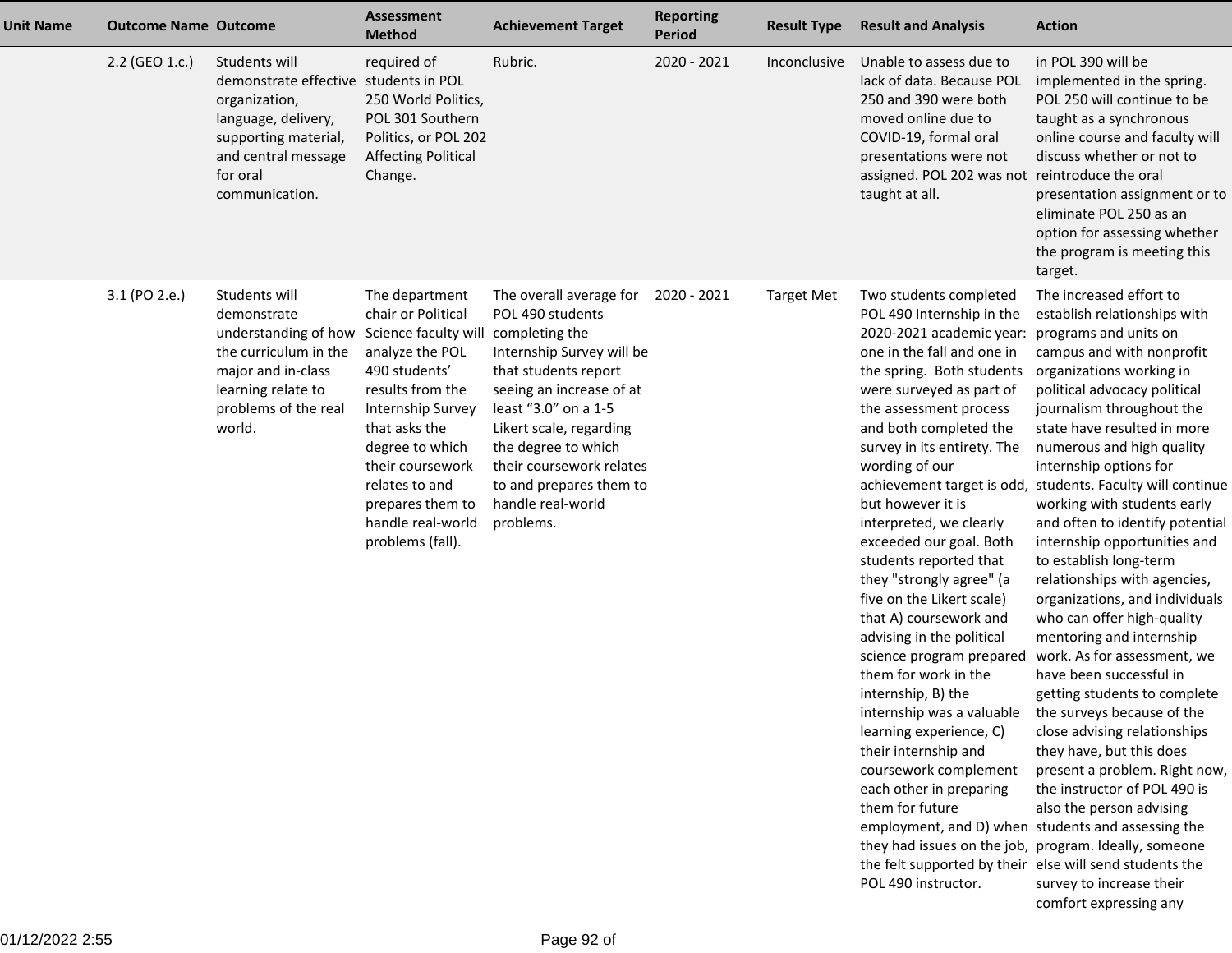| <b>Unit Name</b> | <b>Outcome Name Outcome</b>                     |                                                                                                                                                                                                                                                                                                             | <b>Assessment</b><br><b>Method</b>                                                                                                                                                                                                                                               | <b>Achievement Target</b>                                                                                                                                                                                                                                                                                         | <b>Reporting</b><br><b>Period</b> | <b>Result Type</b> | <b>Result and Analysis</b>                                                                                                                                                                                                                                                                                                                                                                                                                                                                                                                                                                                                                                                                                                                                                                                                                          | <b>Action</b>                                                                                                                                                                                                                                                                                                                      |
|------------------|-------------------------------------------------|-------------------------------------------------------------------------------------------------------------------------------------------------------------------------------------------------------------------------------------------------------------------------------------------------------------|----------------------------------------------------------------------------------------------------------------------------------------------------------------------------------------------------------------------------------------------------------------------------------|-------------------------------------------------------------------------------------------------------------------------------------------------------------------------------------------------------------------------------------------------------------------------------------------------------------------|-----------------------------------|--------------------|-----------------------------------------------------------------------------------------------------------------------------------------------------------------------------------------------------------------------------------------------------------------------------------------------------------------------------------------------------------------------------------------------------------------------------------------------------------------------------------------------------------------------------------------------------------------------------------------------------------------------------------------------------------------------------------------------------------------------------------------------------------------------------------------------------------------------------------------------------|------------------------------------------------------------------------------------------------------------------------------------------------------------------------------------------------------------------------------------------------------------------------------------------------------------------------------------|
|                  | 3.1 (PO 2.e.)                                   | Students will<br>demonstrate<br>understanding of how<br>the curriculum in the<br>major and in-class<br>learning relate to<br>problems of the real<br>world.                                                                                                                                                 | The department<br>chair or Political<br>Science faculty will<br>analyze the POL<br>490 students'<br>results from the<br>Internship Survey<br>that asks the<br>degree to which<br>their coursework<br>relates to and<br>prepares them to<br>handle real-world<br>problems (fall). | The overall average for<br>POL 490 students<br>completing the<br>Internship Survey will be<br>that students report<br>seeing an increase of at<br>least "3.0" on a 1-5<br>Likert scale, regarding<br>the degree to which<br>their coursework relates<br>to and prepares them to<br>handle real-world<br>problems. | 2020 - 2021                       | <b>Target Met</b>  | Two students completed<br>POL 490 Internship in the<br>one in the fall and one in<br>the spring. Both students<br>were surveyed as part of<br>the assessment process<br>and both completed the<br>survey in its entirety. The<br>wording of our<br>achievement target is odd,<br>but however it is<br>interpreted, we clearly<br>exceeded our goal. Both<br>students reported that<br>they "strongly agree" (a<br>five on the Likert scale)<br>that A) coursework and<br>advising in the political<br>science program prepared<br>them for work in the<br>internship, B) the<br>internship was a valuable<br>learning experience, C)<br>their internship and<br>coursework complement<br>each other in preparing<br>them for future<br>employment, and D) when<br>they had issues on the job,<br>the felt supported by their<br>POL 490 instructor. | dissatisfaction they have with<br>the POL 490<br>2020-2021 academic year: instructor/advisor. Next year,<br>we will plan to have the<br>survey sent by the<br>department chair the week<br>after final exams in the<br>semester during which an<br>internship is completed.                                                        |
|                  | 4.1 (SAO & GEO Students will<br>4.a. & $4.b.$ ) | demonstrate that they Science faculty will score for students in<br>have appreciation for<br>and evidence of<br>diversity of<br>communities and<br>cultures, analysis of<br>knowledge, civic<br>commitment, civic<br>communication, civic<br>action and reflection,<br>and civic context and<br>structures. | The Political<br>use the AAC&U<br>Civic Engagement<br><b>VALUE Rubric to</b><br>assess the a major<br>Civic Engagement<br>Project (ex.,<br>Stakeholder<br>Analysis) required<br>of students in POL<br>202 Affecting<br>Political Change.                                         | The overall average<br>completing the Civic<br>Engagement Project will<br>be no lower than a 3.0<br>on the AAC&U Civic<br><b>Engagement VALUE</b><br>Rubric.                                                                                                                                                      | 2020 - 2021                       | Inconclusive       | Unable to assess due to<br>lack of data. Due to<br>restrictions on face-to-<br>face activity and because<br>all graduating seniors<br>required the course, POL<br>202 was not offered in<br>2020-2021.                                                                                                                                                                                                                                                                                                                                                                                                                                                                                                                                                                                                                                              | The course will be taught in<br>the Fall 2021 semester.<br>Currently, the instructor is<br>pursuing opportunities for<br>deliberative facilitation with<br>the Lowndes Community<br>Foundation (which is planning<br>a follow-up to its 2018<br>Community Conversation) and<br>with philosophy faculty and<br>the Honors director. |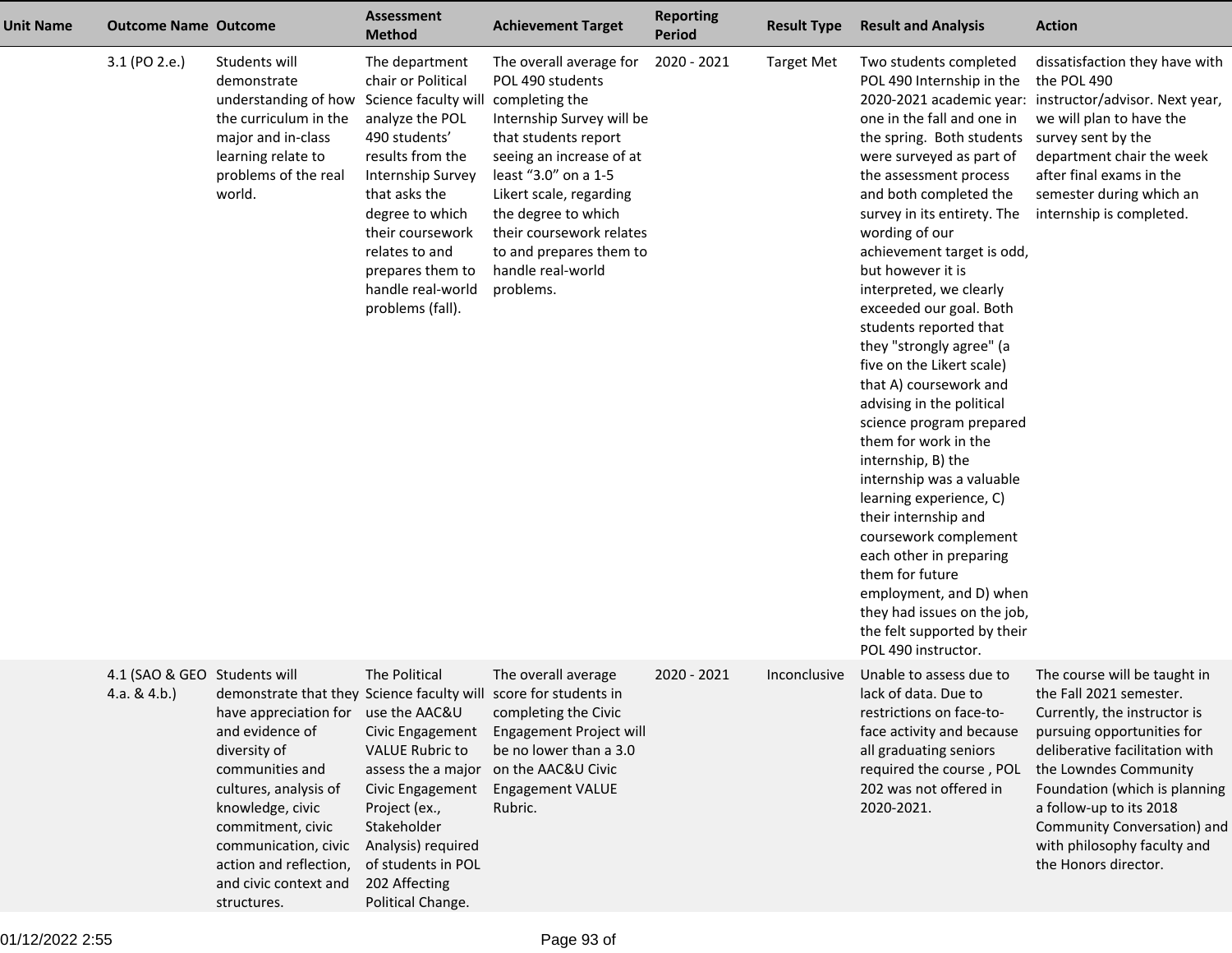| <b>Unit Name</b>                                                | <b>Outcome Name Outcome</b> |                                                                                                                     | <b>Assessment</b><br><b>Method</b>                                                                                                                                                                                            | <b>Achievement Target</b>                                                                                                                                                                                                                                                                                                                                                                                                               | <b>Reporting</b><br><b>Period</b> | <b>Result Type</b> | <b>Result and Analysis</b>                                                                                                                                                                                                                                                                                                                                                                                                                                                                                                                                                                            | <b>Action</b>                                                                                                                                                                                                                                                                                                                                                                                                                                                                                                                                                                                                                                                                                                                                                                                                       |
|-----------------------------------------------------------------|-----------------------------|---------------------------------------------------------------------------------------------------------------------|-------------------------------------------------------------------------------------------------------------------------------------------------------------------------------------------------------------------------------|-----------------------------------------------------------------------------------------------------------------------------------------------------------------------------------------------------------------------------------------------------------------------------------------------------------------------------------------------------------------------------------------------------------------------------------------|-----------------------------------|--------------------|-------------------------------------------------------------------------------------------------------------------------------------------------------------------------------------------------------------------------------------------------------------------------------------------------------------------------------------------------------------------------------------------------------------------------------------------------------------------------------------------------------------------------------------------------------------------------------------------------------|---------------------------------------------------------------------------------------------------------------------------------------------------------------------------------------------------------------------------------------------------------------------------------------------------------------------------------------------------------------------------------------------------------------------------------------------------------------------------------------------------------------------------------------------------------------------------------------------------------------------------------------------------------------------------------------------------------------------------------------------------------------------------------------------------------------------|
| Program - Pre- 1.1 (GEO 1.b.)<br>Law - Minor<br>${2019 - 2020}$ |                             | Students will<br>demonstrate the<br>ability to analyze the<br>arguments and points<br>of view of others.            | The pre-law<br>coordinator will<br>use the Critical<br><b>Thinking VALUE</b><br>Rubric to evaluate<br>the analytic<br>assignment<br>completes one of<br>the Logic & Moral<br>Reasoning courses<br>in an assessment<br>year.   | The overall average<br>score of students<br>completing the<br>analytical assignment<br>required in one of the<br>Logic & Moral<br>Reasoning courses in<br>submission of each the minor curriculum<br>pre-law minor who (PHL 204 Ethics and PHL<br>205 Logic) will be no<br>lower than a 3.0 on the<br>AAC&U Critical Thinking<br><b>VALUE Rubric.</b>                                                                                   | 2020 - 2021                       | Inconclusive       | Due to a lack of data, we<br>are unable to assess the<br>program using this<br>measure. Despite having<br>five students in the Pre-<br>Law minor program, no<br>pre-law student<br>205 during the 2020-2021<br>academic year.                                                                                                                                                                                                                                                                                                                                                                         | Despite having five students<br>in the Pre-Law minor<br>program, no pre-law student<br>completed PHL 204 or PHL<br>205 during the 2020-2021<br>academic year. This may be an<br>indication that the method of<br>completed PHL 204 or PHL assessment is flawed. Often,<br>students add a minor after<br>they have met many of the<br>course requirements, and it<br>may be that students will tend<br>to take PHL 204 Ethics--or,<br>somewhat less likely, PHL 205<br>Logic--one or two years<br>before they formally add the<br>minor. We will see what<br>results are in 2021-2022 and<br>will hold preliminary<br>discussions about changing<br>this assessment method.                                                                                                                                          |
|                                                                 | 1.2 (GEO 1.c.)              | Students will<br>demonstrate the<br>ability to present<br>information,<br>arguments, and ideas<br>in written forms. | The pre-law<br>coordinator will<br>use the Written<br>Communication<br><b>VALUE Rubric to</b><br>pre-law minor who Intro. to Historical<br>completes one of<br>the Research &<br>Writing courses in<br>an assessment<br>year. | The overall average<br>score of students<br>completing the major<br>writing assignment<br>required in one of the<br>evaluate the major Research & Writing<br>writing assignment courses in the minor<br>submission of each curriculum (HIS 211<br>Thinking and Research,<br>PLG 330 Legal Writing,<br>and POL 390 Southern<br>Politics) will be no lower<br>than a 3.0 on the<br>AAC&U Written<br><b>Communication VALUE</b><br>Rubric. | 2020 - 2021                       | <b>Target Met</b>  | the pre-law minor took<br>one of the Research &<br>Writing courses (PLG 330)<br>student's overall average<br>on the Written<br><b>Communication VALUE</b><br>Rubric was a 3.0 so the<br>target was met. The<br>student's score was<br>highest (4 out of 4) on the<br>Genre and Disciplinary<br>Conventions dimension,<br>and this was especially<br>encouraging because the<br>assignment involved the<br>student writing a legal<br>brief. This is strong<br>evidence that the pre-law<br>minor prepares students<br>for the often esoteric<br>conventions of the legal<br>field. The student scored | One of the five students in As noted in the analysis, these<br>results suggest the pre-law<br>minor's Research & Writing<br>requirement helps prepare<br>required in the minor. The students by increasing their<br>awareness of the writing<br>conventions employed in<br>specialized fields. Because the<br>student's engagement with<br>multiple legal perspectives<br>and precedential case law was<br>weak, faculty will discuss<br>integrating more structured<br>debate and additional<br>assignments/class exercises<br>that train students in the<br>identification of multiple<br>competing interpretations of<br>an issue and selection of<br>sources and evidence that<br>support one interpretation<br>over another. In addition, we<br>will discuss the value of this<br>measure, given that only 20% |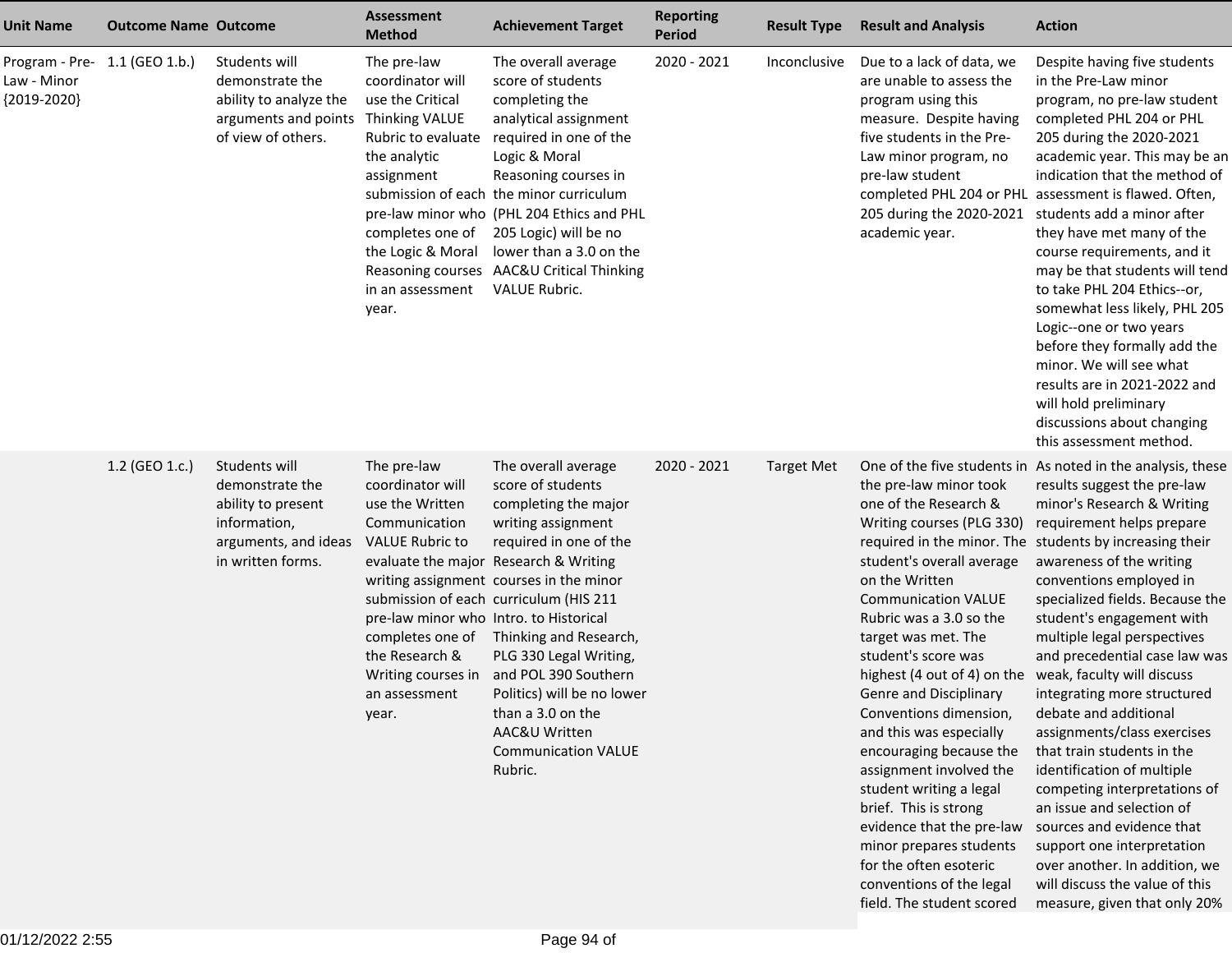| <b>Unit Name</b> | <b>Outcome Name Outcome</b>   |                                                                                                                                                                                                                                                                                  | <b>Assessment</b><br><b>Method</b>                                                                                                                                                                                            | <b>Achievement Target</b>                                                                                                                                                                                                                                                                                                                                                                                                               | <b>Reporting</b><br><b>Period</b> | <b>Result Type</b> | <b>Result and Analysis</b>                                                                                                                                                                                                                                                                                                                                                                                                                                                                                                      | <b>Action</b>                                                                                                                                                                                                                                                                                                                                                                                                                                                                                                                                                                                                                                                                                                           |
|------------------|-------------------------------|----------------------------------------------------------------------------------------------------------------------------------------------------------------------------------------------------------------------------------------------------------------------------------|-------------------------------------------------------------------------------------------------------------------------------------------------------------------------------------------------------------------------------|-----------------------------------------------------------------------------------------------------------------------------------------------------------------------------------------------------------------------------------------------------------------------------------------------------------------------------------------------------------------------------------------------------------------------------------------|-----------------------------------|--------------------|---------------------------------------------------------------------------------------------------------------------------------------------------------------------------------------------------------------------------------------------------------------------------------------------------------------------------------------------------------------------------------------------------------------------------------------------------------------------------------------------------------------------------------|-------------------------------------------------------------------------------------------------------------------------------------------------------------------------------------------------------------------------------------------------------------------------------------------------------------------------------------------------------------------------------------------------------------------------------------------------------------------------------------------------------------------------------------------------------------------------------------------------------------------------------------------------------------------------------------------------------------------------|
|                  | 1.2 (GEO 1.c.)                | Students will<br>demonstrate the<br>ability to present<br>information,<br>arguments, and ideas<br>in written forms.                                                                                                                                                              | The pre-law<br>coordinator will<br>use the Written<br>Communication<br><b>VALUE Rubric to</b><br>pre-law minor who Intro. to Historical<br>completes one of<br>the Research &<br>Writing courses in<br>an assessment<br>year. | The overall average<br>score of students<br>completing the major<br>writing assignment<br>required in one of the<br>evaluate the major Research & Writing<br>writing assignment courses in the minor<br>submission of each curriculum (HIS 211<br>Thinking and Research,<br>PLG 330 Legal Writing,<br>and POL 390 Southern<br>Politics) will be no lower<br>than a 3.0 on the<br>AAC&U Written<br><b>Communication VALUE</b><br>Rubric. | 2020 - 2021                       | <b>Target Met</b>  | lowest along the Content<br>Development dimension<br>(2 out of 4) because the<br>student's engagement<br>with multiple legal<br>perspectives and<br>precedential case law was in PHL 204 and PHL 205.<br>weak. This suggests the<br>need for more structured<br>debate and additional<br>assignments/class<br>exercises that train<br>students in the<br>identification of multiple<br>competing interpretations<br>of an issue and selection<br>of sources and evidence<br>that support one<br>interpretation over<br>another. | $(1/5)$ of students in the minor<br>took a Research & Writing<br>course in the assessment<br>year. We may need to change<br>this measure as well as the<br>measure tied to student work                                                                                                                                                                                                                                                                                                                                                                                                                                                                                                                                 |
|                  | 2.1 (SLO & SAO) Students will | demonstrate progress each section of IS<br>toward successful law 101 Law School<br>school admissions and Preparation will<br>knowledge of the law<br>school admissions<br>process as well as the<br>specific components<br>required in the typical<br>law school<br>application. | The instructor for<br>review law school<br>admissions<br>portfolios<br>produced by<br>students in the<br>course and report<br>those results to<br>the pre-law<br>coordinator.                                                 | No fewer than 80% of<br>students who complete<br>IS 101 Law School<br>Preparation will submit<br>completed admissions<br>portfolios, each<br>containing a personal<br>statement, a resume, a<br>list of references, and<br>an annotated list of the<br>student's three most-<br>preferred law schools.                                                                                                                                  | 2020 - 2021                       | <b>Target Met</b>  | All four students enrolled<br>in Law School Preparation<br>completed their<br>admissions portfolio<br>assignments in full.                                                                                                                                                                                                                                                                                                                                                                                                      | Universal completion of each<br>element in the portfolio was<br>likely the result of the<br>assignment's two-step<br>structure. The instructor of IS<br>101 required students to<br>submit a draft of each<br>element of the portfolio<br>separately as the semester<br>progressed and graded these<br>components as individual<br>assignments. Two students<br>had missing drafts at this<br>stage. However, because the<br>instructor awarded more<br>points for a final, complete<br>portfolio, all students<br>eventually submitted each<br>element of the portfolio. In<br>the future, instructors should<br>retain this approach to<br>maximize student incentives<br>to submit all elements of the<br>portfolio. |
|                  |                               |                                                                                                                                                                                                                                                                                  |                                                                                                                                                                                                                               | The instructor for The average score for                                                                                                                                                                                                                                                                                                                                                                                                | 2020 - 2021                       | <b>Target Met</b>  | Among the four students                                                                                                                                                                                                                                                                                                                                                                                                                                                                                                         | Students appeared to struggle                                                                                                                                                                                                                                                                                                                                                                                                                                                                                                                                                                                                                                                                                           |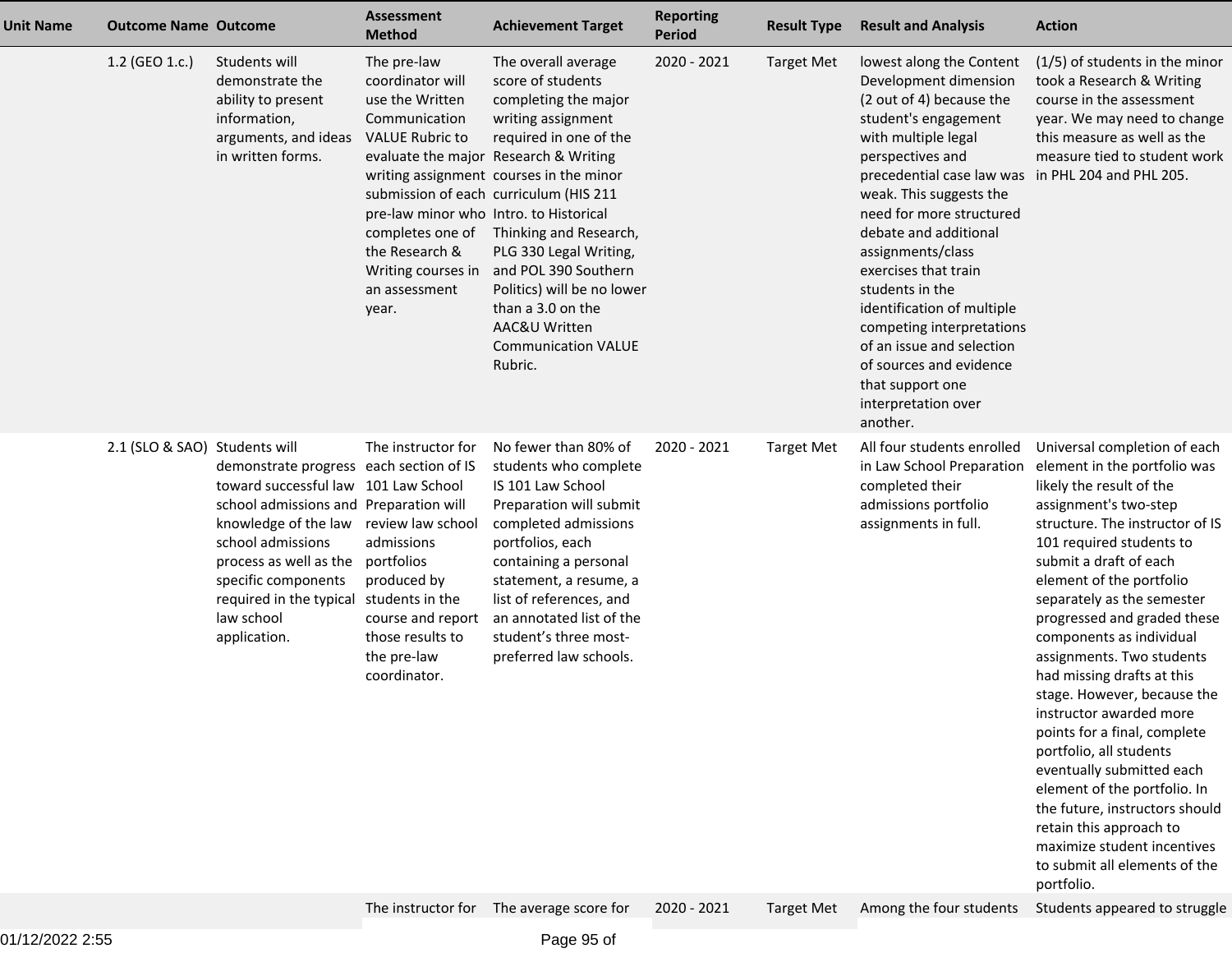| <b>Unit Name</b> | <b>Outcome Name Outcome</b> |                                                                                                                                                                                | <b>Assessment</b><br><b>Method</b>                                                                                                                                                                                                                                        | <b>Achievement Target</b>                                                                                                                                                                                | <b>Reporting</b><br><b>Period</b> | <b>Result Type</b> | <b>Result and Analysis</b>                                                                                                                                                                                                                                                                                                                                                                                                                                                                                                                                                                                                                 | <b>Action</b>                                                                                                                                                                                                                                                                                                                                                                                                                                                                                                                                                                                                                                                                       |
|------------------|-----------------------------|--------------------------------------------------------------------------------------------------------------------------------------------------------------------------------|---------------------------------------------------------------------------------------------------------------------------------------------------------------------------------------------------------------------------------------------------------------------------|----------------------------------------------------------------------------------------------------------------------------------------------------------------------------------------------------------|-----------------------------------|--------------------|--------------------------------------------------------------------------------------------------------------------------------------------------------------------------------------------------------------------------------------------------------------------------------------------------------------------------------------------------------------------------------------------------------------------------------------------------------------------------------------------------------------------------------------------------------------------------------------------------------------------------------------------|-------------------------------------------------------------------------------------------------------------------------------------------------------------------------------------------------------------------------------------------------------------------------------------------------------------------------------------------------------------------------------------------------------------------------------------------------------------------------------------------------------------------------------------------------------------------------------------------------------------------------------------------------------------------------------------|
|                  |                             |                                                                                                                                                                                | each section of IS<br>101 Law School<br>Preparation will<br>review law school<br>admissions<br>portfolios<br>produced by<br>students in the<br>course and report<br>those results to<br>the pre-law<br>coordinator.                                                       | completed admissions<br>portfolios will be no<br>lower than 70/100.                                                                                                                                      | 2020 - 2021                       | <b>Target Met</b>  | who completed IS 101 in<br>Fall 2020, the average<br>score for completed<br>above the achievement<br>target. The individual<br>scores ranged from a high<br>of 85% to a low of 62%.<br>Looking at the portfolio<br>elements, students scored<br>best, on average, on the<br>annotated list of their<br>preferred law schools<br>(84%) and worst on their<br>list of references (61%).<br>The lowest individual<br>scores were due to the<br>failure of two students to<br>submit some of the<br>elements during the first<br>draft stage of the<br>assignment.                                                                             | most with their list of<br>references, so instructors of IS<br>101 will devote additional<br>portfolios was 75/100, just class time to discussion of the<br>topic. In addition to<br>identifying the types of letter<br>writers who appeal to law<br>school admissions<br>committees, instructors will<br>also guide students in<br>concrete discussion about the<br>people in their lives who<br>could write effective letters.                                                                                                                                                                                                                                                    |
|                  | 2.2 (PO 4.a.)               | The program will<br>contribute to the<br>University's retention,<br>completion and<br>student success by<br>enhancing student<br>advising, mentoring,<br>and support services. | The HPG<br>department chair<br>or one of the<br>University's Law<br><b>School Admissions</b><br>Council advisors<br>will survey IS 101<br>students to<br>determine<br>whether they have<br>met the targets<br>and report those<br>results to the pre-<br>law coordinator. | At least 70% of the IS<br>101 students<br>completing the survey<br>will "agree" or "strongly<br>agree" that they feel<br>supported and<br>confident in their ability<br>to gain law school<br>admission. | 2020 - 2021                       | <b>Target Met</b>  | Four students completed<br>IS 199 Law School<br>Preparation in the 2020-<br>2021 academic school<br>year. In addition, all<br>completed the IS 199<br>Assessment Survey. One<br>hundred percent agreed<br>(25%) or strongly agreed<br>(75%) that they feel<br>supported in their efforts<br>to gain admission to law<br>school. Seventy-five<br>percent agreed (50%) or<br>strongly agreed (25%) that admissions, map their own<br>they feel confident in their timeline, and receive<br>ability to gain admission<br>to law school, while one<br>student neither agreed<br>Documents for complete<br>survey data and<br>question/response | It is very encouraging to learn<br>that all students felt<br>supported in the pre-law<br>program. IS 199 connects<br>students to at least one LSAC<br>advisor and to peers who are<br>also pursuing law school, and<br>these relationships likely<br>contribute heavily to this<br>result. In addition, IS 199<br>assignments and<br>lecture/discussion topics that<br>help students deconstruct the<br>elements of law school<br>constructive feedback on their<br>efforts make a daunting task<br>more manageable. Instructors<br>nor disagreed. See Related should continue refining such<br>assignments and facilitating<br>relationships among pre-law<br>students and between |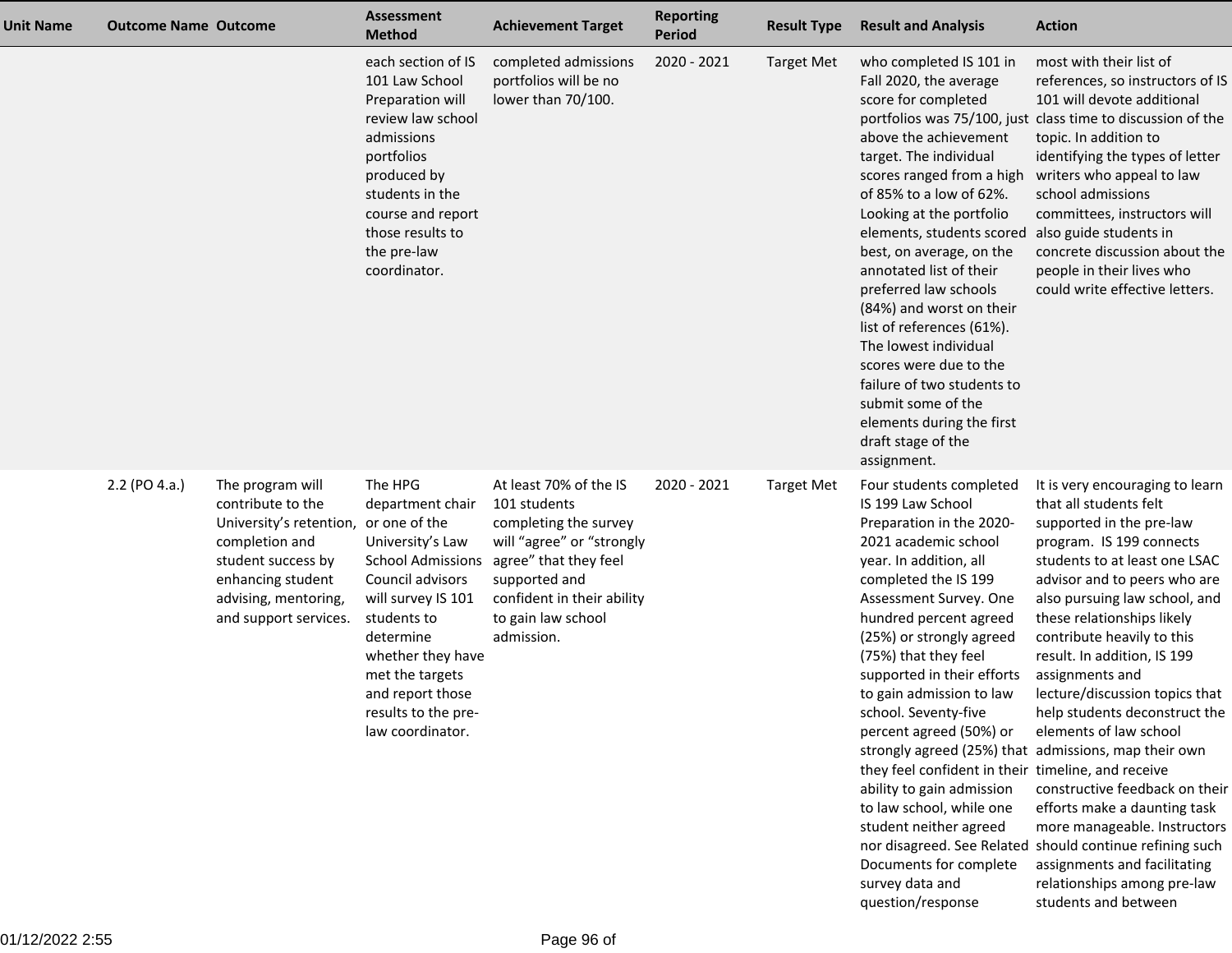| <b>Unit Name</b>                      | <b>Outcome Name Outcome</b> |                                                                                                                                                                                              | <b>Assessment</b><br><b>Method</b>                                                                                                                                                                                                                                        | <b>Achievement Target</b>                                                                                                                                                                                | <b>Reporting</b><br><b>Period</b> | <b>Result Type</b>       | <b>Result and Analysis</b>                                                                                                                                                                                                                                                                                                                                                                                                                | <b>Action</b>                                                                                                                                                                                                                                                                                                                                                                                                                                                                                                                                                                                                                                                                                                                                                                                                                                                                                                      |
|---------------------------------------|-----------------------------|----------------------------------------------------------------------------------------------------------------------------------------------------------------------------------------------|---------------------------------------------------------------------------------------------------------------------------------------------------------------------------------------------------------------------------------------------------------------------------|----------------------------------------------------------------------------------------------------------------------------------------------------------------------------------------------------------|-----------------------------------|--------------------------|-------------------------------------------------------------------------------------------------------------------------------------------------------------------------------------------------------------------------------------------------------------------------------------------------------------------------------------------------------------------------------------------------------------------------------------------|--------------------------------------------------------------------------------------------------------------------------------------------------------------------------------------------------------------------------------------------------------------------------------------------------------------------------------------------------------------------------------------------------------------------------------------------------------------------------------------------------------------------------------------------------------------------------------------------------------------------------------------------------------------------------------------------------------------------------------------------------------------------------------------------------------------------------------------------------------------------------------------------------------------------|
|                                       | 2.2 (PO 4.a.)               | The program will<br>contribute to the<br>University's retention, or one of the<br>completion and<br>student success by<br>enhancing student<br>advising, mentoring,<br>and support services. | The HPG<br>department chair<br>University's Law<br><b>School Admissions</b><br>Council advisors<br>will survey IS 101<br>students to<br>determine<br>whether they have<br>met the targets<br>and report those<br>results to the pre-<br>law coordinator.                  | At least 70% of the IS<br>101 students<br>completing the survey<br>will "agree" or "strongly<br>agree" that they feel<br>supported and<br>confident in their ability<br>to gain law school<br>admission. | 2020 - 2021                       | <b>Target Met</b>        | wording.                                                                                                                                                                                                                                                                                                                                                                                                                                  | students and LSAC advisors.                                                                                                                                                                                                                                                                                                                                                                                                                                                                                                                                                                                                                                                                                                                                                                                                                                                                                        |
|                                       |                             |                                                                                                                                                                                              | The HPG<br>department chair<br>or one of the<br>University's Law<br><b>School Admissions</b><br>Council advisors<br>will survey IS 101<br>students to<br>determine<br>whether they have<br>met the targets<br>and report those<br>results to the pre-<br>law coordinator. | At least 70% of the IS<br>101 students<br>completing the survey<br>will be able to name one<br>of the University's<br>official LSAC advisors as<br>their personal pre-law<br>advisor.                    | $2020 - 2021$                     | <b>Target Met</b>        | Four students completed<br>IS 199 Law School<br>Preparation in the 2020-<br>2021 academic school<br>year. In addition, all<br>completed the IS 199<br>Assessment Survey. One<br>hundred percent<br>successfully named Dr.<br>Tom Velek (IS 199<br>instructor) as one of the<br>University's official LSAC<br>named a second advisor<br>as well. See Related<br>Documents for complete<br>survey data and<br>question/response<br>wording. | Students clearly benefit from<br>connecting to an LSAC advisor<br>when IS 199 is taught by one<br>of the advisors. Every student<br>was able to identify the<br>course instructor, Dr. Tom<br>Velek, as an official LSAC<br>advisor. In addition, half the<br>students were able to name a<br>second advisor (Dr. Chanley<br>Rainey). Whoever the<br>instructor of IS 199 is, they<br>advisors and 50% correctly should ensure students are<br>aware of at least two LSAC<br>advisors by requiring that<br>students meet with at least<br>one advisor who is not<br>teaching the course. Perhaps<br>this could be an opportunity<br>to have a second advisor<br>review their personal letter or<br>resume. In addition, while all<br>students completed the<br>survey, we should ensure<br>similar feedback in 2021-2022<br>by surveying students at the<br>end of the semester during<br>which IS 199 is offered. |
| Program -<br>Psychology<br>(including | 1.1 (GEO 1.c.)              | Psychology students<br>will demonstrate<br>effective written                                                                                                                                 | Students enrolled<br>in PSY 455 will<br>write an APA style                                                                                                                                                                                                                | The average score of<br>PSY 455 students on an<br>APA style paper will be                                                                                                                                | 2020 - 2021                       | <b>Target Not</b><br>Met | Assessment conducted in<br>Fall 2020. Average score<br>on the rubric was 2.75,                                                                                                                                                                                                                                                                                                                                                            | Assessment maintained. Goals<br>and strategies for instruction<br>on written communication                                                                                                                                                                                                                                                                                                                                                                                                                                                                                                                                                                                                                                                                                                                                                                                                                         |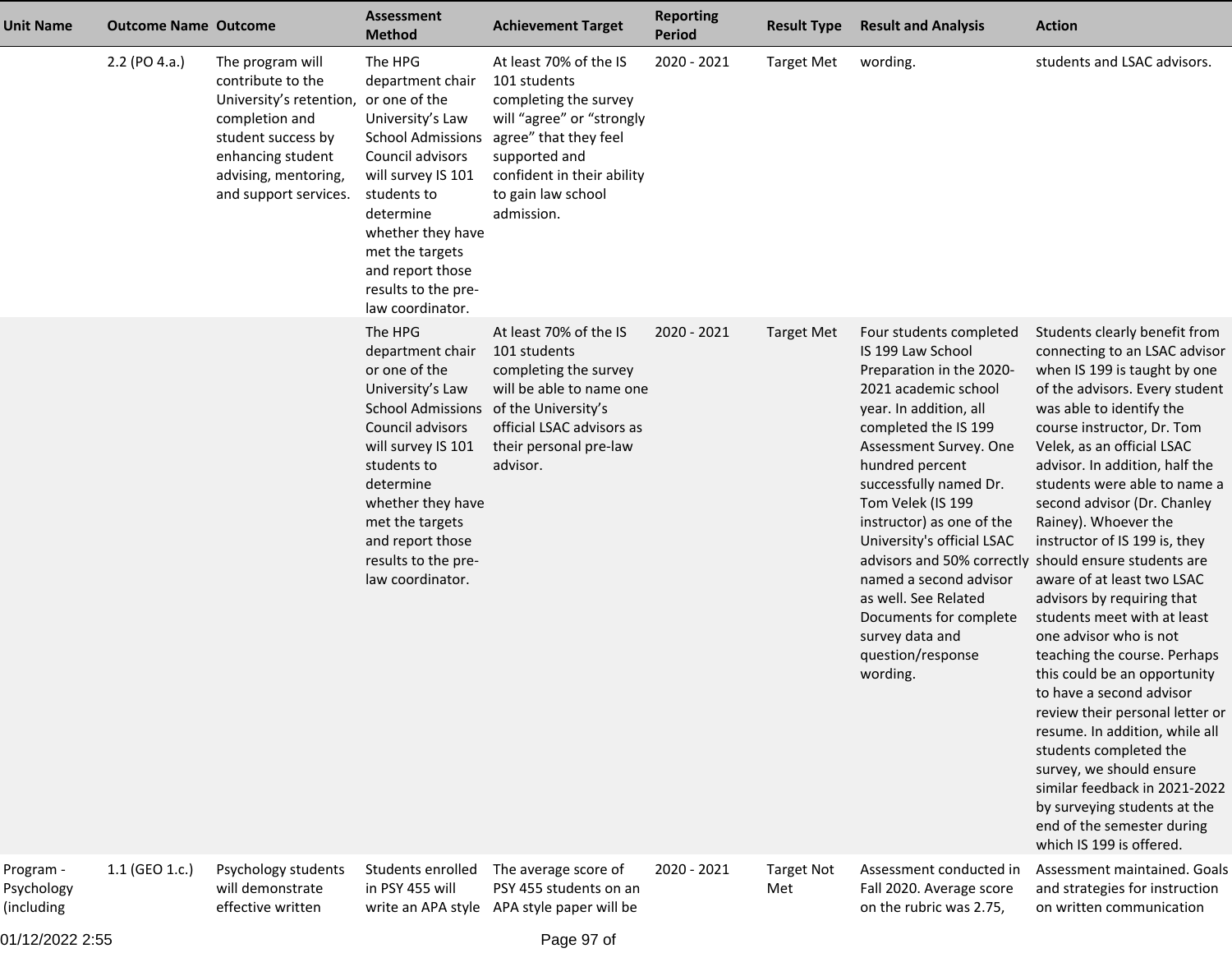| <b>Unit Name</b>             | <b>Outcome Name Outcome</b> |                                                                                                                                                                              | Assessment<br><b>Method</b>                                                                                                                                                                                                                                                                                                        | <b>Achievement Target</b>                                                                                                                                                                                               | <b>Reporting</b><br><b>Period</b> | <b>Result Type</b>       | <b>Result and Analysis</b>                                                                                                                                                                                                                                                                                                                                                             | <b>Action</b>                                                                                                                                                                                                                                                                                                 |
|------------------------------|-----------------------------|------------------------------------------------------------------------------------------------------------------------------------------------------------------------------|------------------------------------------------------------------------------------------------------------------------------------------------------------------------------------------------------------------------------------------------------------------------------------------------------------------------------------|-------------------------------------------------------------------------------------------------------------------------------------------------------------------------------------------------------------------------|-----------------------------------|--------------------------|----------------------------------------------------------------------------------------------------------------------------------------------------------------------------------------------------------------------------------------------------------------------------------------------------------------------------------------------------------------------------------------|---------------------------------------------------------------------------------------------------------------------------------------------------------------------------------------------------------------------------------------------------------------------------------------------------------------|
| Minor) - BA<br>${2016-2017}$ | 1.1 (GEO 1.c.)              | communication skills.                                                                                                                                                        | paper that<br>describes an<br>original, empirical<br>research study.<br>The paper will be<br>evaluated by the<br>course instructor<br>using the AAC&U<br>Written<br>Communication<br><b>VALUE Rubric.</b>                                                                                                                          | at least a 3.5 on the 0-4 2020 - 2021<br>scale used in the AAC&U<br><b>Written Communication</b><br><b>VALUE Rubric.</b>                                                                                                |                                   | <b>Target Not</b><br>Met | which indicates improved<br>performance compared to completed a substantial<br>the previous academic<br>year.                                                                                                                                                                                                                                                                          | will be discussed. Having<br>an average score of 1.9 for curriculum revision this year,<br>faculty will review and<br>potentially revise the<br>assessment plan for 2022-<br>2023.                                                                                                                            |
|                              | 1.2 (GEO 1.c.)              | Psychology students<br>will demonstrate<br>effective oral<br>communication skills.                                                                                           | Students enrolled<br>in PSY 455 will<br>orally present the<br>original, empirical<br>research study<br>they either<br>proposed or<br>completed as part<br>of course<br>requirements. The<br>oral presentation<br>will be evaluated<br>by the course<br>instructor using<br>the AAC&U Oral<br>Communication<br><b>VALUE Rubric.</b> | The average score of<br>PSY 455 students on an<br>oral presentation of<br>original, empirical<br>research will be at least<br>a 3.5 on the 0-4 scale<br>used in the AAC&U Oral<br><b>Communication VALUE</b><br>Rubric. | 2020 - 2021                       | Inconclusive             | 2021. Relevant<br>assignment modified for<br>online environment in Fall face-to-face. Having<br>2020, but modification did<br>not allow for data<br>collection. It should be<br>noted that this measure<br>was designed for face-to-<br>face courses; ergo, it<br>would have been a<br>challenge to compare data<br>collected in an online<br>course with that from<br>previous years. | No data collected in 2020- Assessment maintained, and<br>data collection expected next<br>spring if PSY 455 is offered<br>completed a substantial<br>curriculum revision this year,<br>faculty will review and<br>potentially revise the<br>assessment plan for 2022-<br>2023.                                |
|                              | $2.1$ (SLO)                 | Upon completion of<br>the program,<br>psychology majors will in psychology will<br>demonstrate a<br>fundamental<br>understanding of<br>psychological science. content areas: | A sample of<br>graduating seniors<br>complete the<br>Psychology ACAT<br>for the following<br>Abnormal,<br>Developmental,<br>Experimental<br>Design, Statistics,<br>History and<br>Systems, Human<br>Learning and<br>Cognition, Social,<br>and Personality.                                                                         | The average, overall<br>Psychology ACAT score<br>for a sample of<br>graduating seniors in<br>psychology will fall no<br>more than 1 standard<br>deviation below the<br>national average.                                | 2020 - 2021                       | Inconclusive             | Assessment not<br>conducted because in-<br>impossible due to Covid-<br>19 safety measures<br>instituted in the<br>department.                                                                                                                                                                                                                                                          | Assessment maintained, and<br>data collection expected in<br>person data collection was the next spring if PSY 455 is<br>offered face-to-face. Having<br>completed a substantial<br>curriculum revision this year,<br>faculty will review and<br>potentially revise the<br>assessment plan for 2022-<br>2023. |
|                              | 2.2 (SAO)                   | The psychology                                                                                                                                                               | Departmental                                                                                                                                                                                                                                                                                                                       | At least two students                                                                                                                                                                                                   | 2020 - 2021                       | <b>Target Not</b>        | No students worked as                                                                                                                                                                                                                                                                                                                                                                  | Assessment maintained.                                                                                                                                                                                                                                                                                        |
|                              |                             |                                                                                                                                                                              |                                                                                                                                                                                                                                                                                                                                    |                                                                                                                                                                                                                         |                                   |                          |                                                                                                                                                                                                                                                                                                                                                                                        |                                                                                                                                                                                                                                                                                                               |

01/12/2022 2:55

Page 98 of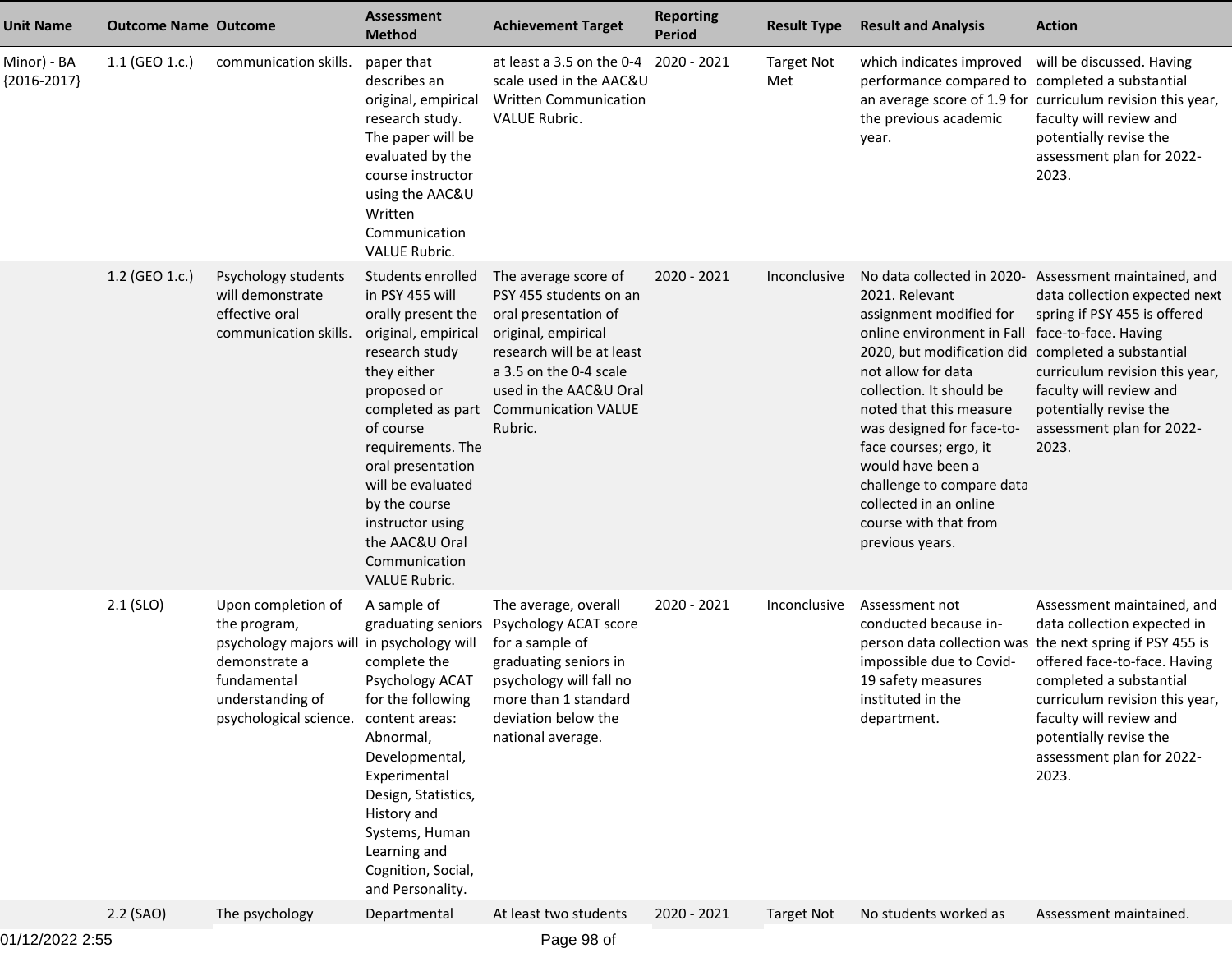| <b>Unit Name</b> | <b>Outcome Name Outcome</b> |                                                                                                | <b>Assessment</b><br><b>Method</b>                                                                                                                                                                                          | <b>Achievement Target</b>                                                                                                                                                                                 | <b>Reporting</b><br><b>Period</b> | <b>Result Type</b>       | <b>Result and Analysis</b>                                                                                                                                                                                                                                                                                                                                                                            | <b>Action</b>                                                                                                                                                                                                                                                                                                                                                                                                                                   |
|------------------|-----------------------------|------------------------------------------------------------------------------------------------|-----------------------------------------------------------------------------------------------------------------------------------------------------------------------------------------------------------------------------|-----------------------------------------------------------------------------------------------------------------------------------------------------------------------------------------------------------|-----------------------------------|--------------------------|-------------------------------------------------------------------------------------------------------------------------------------------------------------------------------------------------------------------------------------------------------------------------------------------------------------------------------------------------------------------------------------------------------|-------------------------------------------------------------------------------------------------------------------------------------------------------------------------------------------------------------------------------------------------------------------------------------------------------------------------------------------------------------------------------------------------------------------------------------------------|
|                  | 2.2 (SAO)                   | program will offer<br>research<br>opportunities to<br>students.                                | faculty will report<br>to Psychology<br>Assessment<br>Coordinator the<br>total number of<br>psychology<br>students who<br>gained experience<br>as research<br>assistants during<br>the academic year.                       | will work as a research<br>assistant each semester<br>(e.g., through PSY 449).                                                                                                                            | 2020 - 2021                       | Met                      | research assistants. Three<br>students (two were<br>psychology majors)<br>the supervision of<br>departmental faculty<br>during Fall 2020. All<br>completed literature<br>reviews, the two<br>psychology majors<br>initiated honors projects.                                                                                                                                                          | Having completed a<br>substantial curriculum<br>revision this year, faculty will<br>conducted research under review and potentially revise<br>the assessment plan for 2022-<br>2023.                                                                                                                                                                                                                                                            |
|                  |                             |                                                                                                | Faculty will review At least 75% of<br>and evaluate<br>student responses<br>to the item on the<br><b>MUW Graduation</b><br>Survey requesting<br>they rate MUW's<br>effectiveness in<br>providing research<br>opportunities. | graduating seniors in<br>psychology who<br>complete the MUW<br><b>Graduation Survey will</b><br>indicate MUW's<br>effectiveness at<br>providing research<br>opportunities as either<br>excellent or good. | 2020 - 2021                       | <b>Target Not</b><br>Met | 2020-2021 MUW<br><b>Graduation Survey</b><br>Results:<br>Excellent - 27.27%<br>Good - 45.45%<br>Total - 72.72%<br>Excellent - 3/11; 27%<br>Good - 5/11; 45%<br>Fair - 2/11; 18%<br>Poor - 1/11; 9%<br>As was the case last year,<br>most graduating seniors<br>reported Good or better<br>research opportunities.<br>The target was again<br>narrowly missed: by 2<br>percentage points this<br>year. | Assessment maintained. Two<br>new faculty are starting up<br>research labs, and a research<br>practicum (i.e., PSY 449) with<br>multiple students enrolled has<br>already been added to the<br>upcoming fall schedule.<br>Having completed a<br>substantial curriculum<br>revision this year, faculty will<br>review and potentially revise<br>the assessment plan for 2022-<br>2023.                                                           |
|                  | $2.3$ (SAO)                 | The psychology<br>program will prepare other<br>students for graduate communications<br>study. | Social media and<br>will be monitored<br>by faculty to<br>identify students<br>accepted into<br>graduate<br>programs.                                                                                                       | Each year a minimum of 2020 - 2021<br>three alums in<br>psychology will enter<br>graduate programs in<br>psychology or a related<br>discipline.                                                           |                                   | <b>Target Met</b>        | graduate programs: one course on careers, it was<br>for a masters in clinical<br>mental health counseling,<br>one for a masters in<br>educational counseling,<br>one for a masters in<br>applied behavior analysis.                                                                                                                                                                                   | As of 11 May 2021, three Assessment maintained. In<br>alums were accepted into the context of a special topics<br>noted that psychology<br>students are unfamiliar with<br>the variety of options for<br>graduate study, and they are<br>unprepared for the<br>application process. More<br>important, most do not have<br>the experiences and skills<br>needed for competitive and<br>successful applications.<br>Adding the careers course to |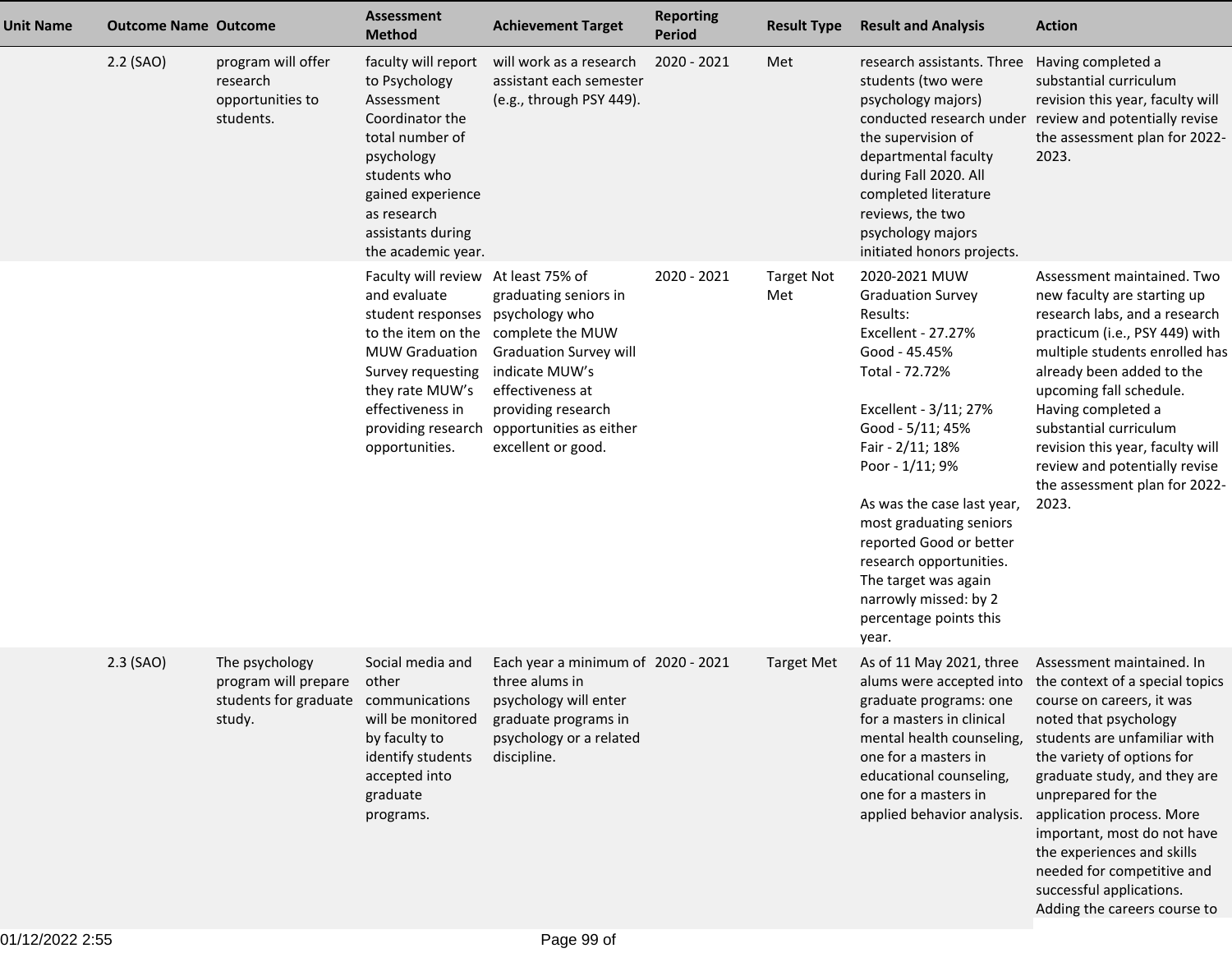| <b>Unit Name</b> | <b>Outcome Name Outcome</b> |                                                                                                  | Assessment<br><b>Method</b>                                                                                                                                                                                                                                                                       | <b>Achievement Target</b>                                                                                                                                              | <b>Reporting</b><br><b>Period</b> | <b>Result Type</b>       | <b>Result and Analysis</b>                                                                                                                                                                                                                                                                                                                                                                                                                                                                                                                                                                                                                                                                                                                                                                                                                            | <b>Action</b>                                                                                                                                                                                                                                                                                                                                                                                                                                                                                                                                                                                                                                                                                                                                                                                                                                                                                                                                                                                                                                                      |
|------------------|-----------------------------|--------------------------------------------------------------------------------------------------|---------------------------------------------------------------------------------------------------------------------------------------------------------------------------------------------------------------------------------------------------------------------------------------------------|------------------------------------------------------------------------------------------------------------------------------------------------------------------------|-----------------------------------|--------------------------|-------------------------------------------------------------------------------------------------------------------------------------------------------------------------------------------------------------------------------------------------------------------------------------------------------------------------------------------------------------------------------------------------------------------------------------------------------------------------------------------------------------------------------------------------------------------------------------------------------------------------------------------------------------------------------------------------------------------------------------------------------------------------------------------------------------------------------------------------------|--------------------------------------------------------------------------------------------------------------------------------------------------------------------------------------------------------------------------------------------------------------------------------------------------------------------------------------------------------------------------------------------------------------------------------------------------------------------------------------------------------------------------------------------------------------------------------------------------------------------------------------------------------------------------------------------------------------------------------------------------------------------------------------------------------------------------------------------------------------------------------------------------------------------------------------------------------------------------------------------------------------------------------------------------------------------|
|                  | $2.3$ (SAO)                 | The psychology<br>program will prepare<br>students for graduate<br>study.                        | Social media and<br>other<br>communications<br>will be monitored<br>by faculty to<br>identify students<br>accepted into<br>graduate<br>programs.                                                                                                                                                  | Each year a minimum of 2020 - 2021<br>three alums in<br>psychology will enter<br>graduate programs in<br>psychology or a related<br>discipline.                        |                                   | <b>Target Met</b>        | As of 11 May 2021, three<br>alums were accepted into<br>graduate programs: one<br>for a masters in clinical<br>mental health counseling,<br>one for a masters in<br>educational counseling,<br>one for a masters in<br>applied behavior analysis.                                                                                                                                                                                                                                                                                                                                                                                                                                                                                                                                                                                                     | the bulletin and offering it<br>once a year will be discussed.                                                                                                                                                                                                                                                                                                                                                                                                                                                                                                                                                                                                                                                                                                                                                                                                                                                                                                                                                                                                     |
|                  | 2.4 (PO 4.d.)               | The psychology<br>program will prepare<br>students for<br>employment in a<br>related discipline. | Faculty will review<br>and evaluate the<br>responses to the<br>following question<br>on the MUW<br><b>Graduation Survey</b><br>to assess the<br>percentage of<br>graduating<br>psychology<br>students who are<br>working in the<br>discipline: "What is<br>your current<br>employment<br>status?" | 35% of graduating<br>seniors in psychology<br>who complete the<br><b>MUW Graduation</b><br>Survey will report being<br>employed in a job<br>related to the discipline. | 2020 - 2021                       | <b>Target Not</b><br>Met | 2020-2021 MUW<br><b>Graduation Survey</b><br>Results:<br>Secured Full-Time<br>Employment in Field of<br>Study - 1/12 - 8.33%<br>Currently Employed Full-<br>Time in Field of Study -<br>$1/12 - 8.33%$<br>Total - 16.66%<br>Secured Full-Time<br>Employment in Field of<br>Study - 1/12 - 8.33%<br>Searching for Full-Time<br>Employment in Field of<br>Study - 4/12 - 33.33%<br>Currently Employed Full-<br>Time in Field of Study -<br>$1/12 - 8.33%$<br>Currently Employed Full-<br>Time - 2/12 - 16.67%<br>Currently Employed Part-<br>Time - 4/12 - 33.33%<br>As was the case last year,<br>less than 10% of<br>respondents reported<br>discipline-related<br>employment. It should<br>also be noted that faculty<br>reported one graduate<br>accepted a job as a<br>behavioral technician with<br>an autism-based service,<br>and one secured a | Assessment maintained. In<br>the context of a special topics<br>course on careers, it was<br>noted that psychology<br>students are unfamiliar with<br>the variety of options for<br>bachelors-level jobs, and they<br>are unprepared for the<br>application process. Adding<br>the careers course to the<br>bulletin and offering it once a<br>year will be discussed.<br>With respect to the outcome<br>being assessed here, faculty<br>have expressed concern<br>regarding graduates'<br>understanding of the survey<br>item, how closely the survey<br>responses correspond to the<br>data reported by faculty<br>(noted above), and whether<br>focusing on discipline-related<br>employment is inappropriate.<br>An undergraduate psychology<br>degree provides a broad<br>skillset that is useful in a<br>variety of jobs, many of which<br>would be considered outside<br>the field of study. Having<br>completed a substantial<br>curriculum revision this year,<br>faculty will review and<br>potentially revise the<br>assessment plan for 2022-<br>2023. |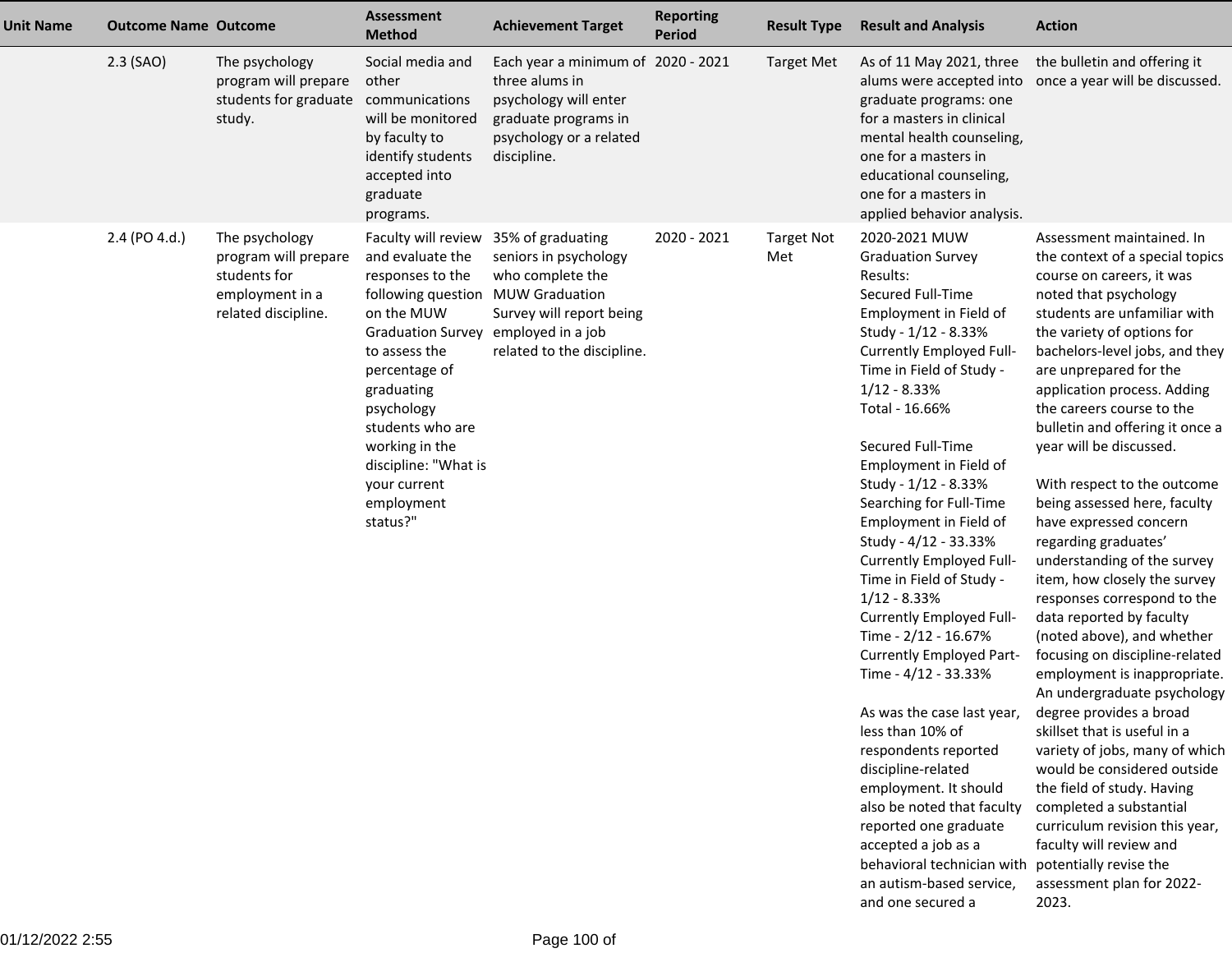| <b>Unit Name</b>                                           | <b>Outcome Name Outcome</b> |                                                                                                                                                                                         | <b>Assessment</b><br><b>Method</b>                                                                                                                                                                                                                                                                                                            | <b>Achievement Target</b>                                                                                                                                                                                                                         | <b>Reporting</b><br><b>Period</b> | <b>Result Type</b>       | <b>Result and Analysis</b>                                                                                                                                                                                                                                                                                                                                  | <b>Action</b>                                                                                                                                                                                                                                                                                                                                                                                                                                                                                                                                                                                                                                                                                                                                                                                                                                                                                                                                                                                                                                                                                   |
|------------------------------------------------------------|-----------------------------|-----------------------------------------------------------------------------------------------------------------------------------------------------------------------------------------|-----------------------------------------------------------------------------------------------------------------------------------------------------------------------------------------------------------------------------------------------------------------------------------------------------------------------------------------------|---------------------------------------------------------------------------------------------------------------------------------------------------------------------------------------------------------------------------------------------------|-----------------------------------|--------------------------|-------------------------------------------------------------------------------------------------------------------------------------------------------------------------------------------------------------------------------------------------------------------------------------------------------------------------------------------------------------|-------------------------------------------------------------------------------------------------------------------------------------------------------------------------------------------------------------------------------------------------------------------------------------------------------------------------------------------------------------------------------------------------------------------------------------------------------------------------------------------------------------------------------------------------------------------------------------------------------------------------------------------------------------------------------------------------------------------------------------------------------------------------------------------------------------------------------------------------------------------------------------------------------------------------------------------------------------------------------------------------------------------------------------------------------------------------------------------------|
|                                                            | 2.4 (PO 4.d.)               | The psychology<br>program will prepare<br>students for<br>employment in a<br>related discipline.                                                                                        | Faculty will review 35% of graduating<br>and evaluate the<br>responses to the<br>following question MUW Graduation<br>on the MUW<br>Graduation Survey employed in a job<br>to assess the<br>percentage of<br>graduating<br>psychology<br>students who are<br>working in the<br>discipline: "What is<br>your current<br>employment<br>status?" | seniors in psychology<br>who complete the<br>Survey will report being<br>related to the discipline.                                                                                                                                               | 2020 - 2021                       | <b>Target Not</b><br>Met | a crime analyst position.<br>Another has secured an<br>administrative position at<br>a bank. In addition, two<br>students who will<br>graduate next year have<br>already secured<br>behavioral technician<br>positions upon degree<br>completion. This particular year will be discussed.<br>outcome assessment<br>underestimates the<br>program's success. | position as a police officer Assessment maintained. In<br>with training to move into the context of a special topics<br>course on careers, it was<br>noted that psychology<br>students are unfamiliar with<br>the variety of options for<br>bachelors-level jobs, and they<br>are unprepared for the<br>application process. Adding<br>the careers course to the<br>bulletin and offering it once a<br>With respect to the outcome<br>being assessed here, faculty<br>have expressed concern<br>regarding graduates'<br>understanding of the survey<br>item, how closely the survey<br>responses correspond to the<br>data reported by faculty<br>(noted above), and whether<br>focusing on discipline-related<br>employment is inappropriate.<br>An undergraduate psychology<br>degree provides a broad<br>skillset that is useful in a<br>variety of jobs, many of which<br>would be considered outside<br>the field of study. Having<br>completed a substantial<br>curriculum revision this year,<br>faculty will review and<br>potentially revise the<br>assessment plan for 2022-<br>2023. |
| Program -<br>Religious<br>Studies - Minor<br>${2016-2017}$ | 1.1 (GEO 2.c.)              | Religious studies<br>minors will<br>demonstrate the<br>ability to use religious<br>studies methods and<br>concepts in analyzing<br>the history, basic<br>beliefs, and<br>characteristic | In any religious<br>studies course<br>involving direct<br>analysis of a<br>particular religion,<br>will be evaluated<br>with the AAC&U<br>Intercultural                                                                                                                                                                                       | The average score of<br>students will be at least<br>a 3 on the 0-4 scale<br>used in the AAC&U<br>Intercultural Knowledge<br>the student's Exam and Competence VALUE<br>Rubric in using religious<br>studies methods and<br>concepts in analyzing | 2020 - 2021                       | Inconclusive             | The religious studies<br>minor had no students<br>during this year. There<br>available to collect.                                                                                                                                                                                                                                                          | Given that the Achievement<br>Target was met only twice<br>from 2016 to 2019 (results<br>was therefore no data was were inconclusive in 2018-<br>2019) and that no data was<br>available for assessment in<br>2019-2020 or 2020-2021, and<br>especially given that any<br>religious studies minors in the                                                                                                                                                                                                                                                                                                                                                                                                                                                                                                                                                                                                                                                                                                                                                                                       |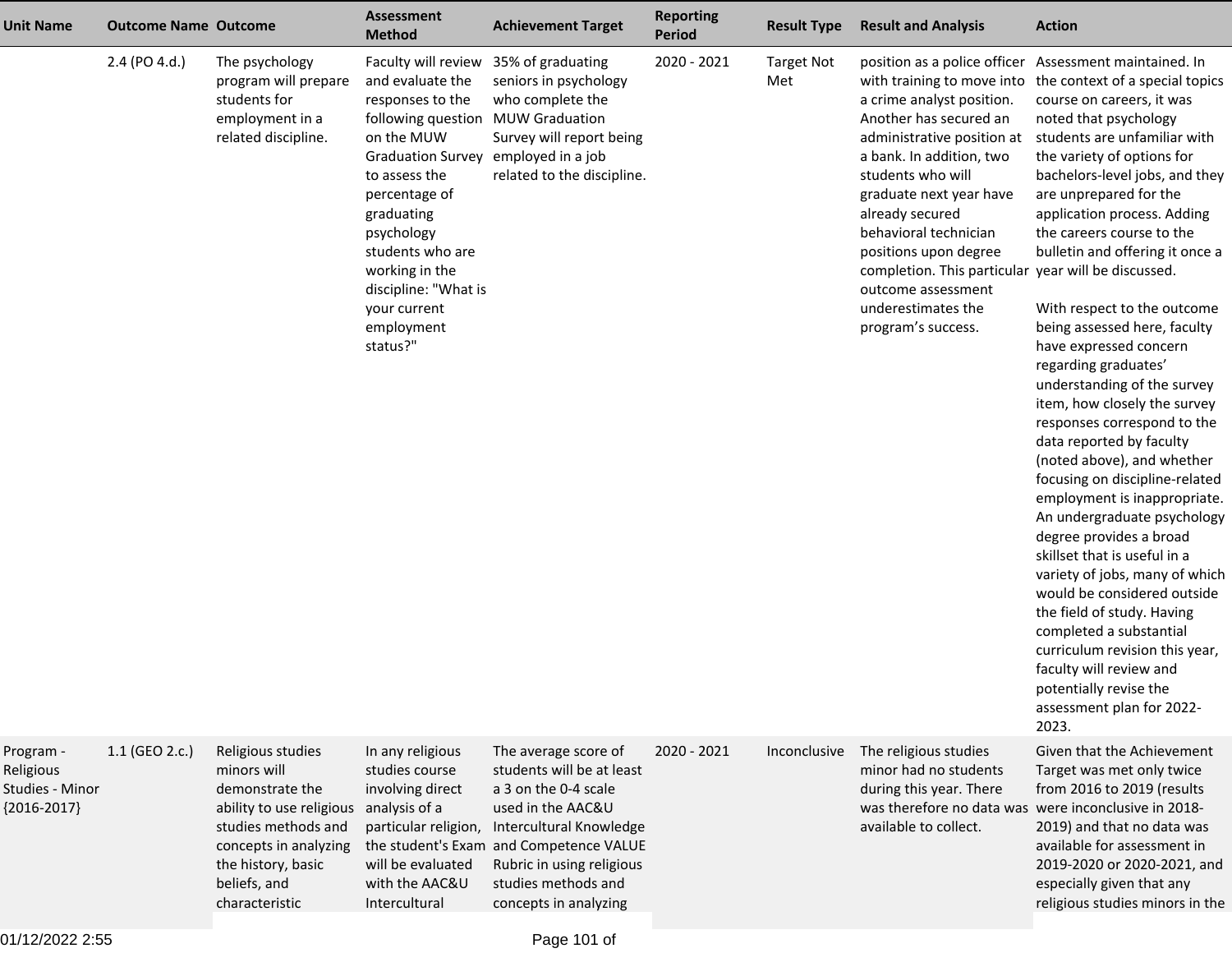| <b>Unit Name</b>                                           | <b>Outcome Name Outcome</b> |                                                 | <b>Assessment</b><br><b>Method</b>                                                                                                                                                                                                                                          | <b>Achievement Target</b>                                                                                                                                                                                                                                                                                                                                                                                                | <b>Reporting</b><br><b>Period</b> | <b>Result Type</b> | <b>Result and Analysis</b>                                                                         | <b>Action</b>                                                                                                                                                                                                                                                                                                                                                                                                                                                                                                                                                                                                                                                                                                                                                                                                                                    |
|------------------------------------------------------------|-----------------------------|-------------------------------------------------|-----------------------------------------------------------------------------------------------------------------------------------------------------------------------------------------------------------------------------------------------------------------------------|--------------------------------------------------------------------------------------------------------------------------------------------------------------------------------------------------------------------------------------------------------------------------------------------------------------------------------------------------------------------------------------------------------------------------|-----------------------------------|--------------------|----------------------------------------------------------------------------------------------------|--------------------------------------------------------------------------------------------------------------------------------------------------------------------------------------------------------------------------------------------------------------------------------------------------------------------------------------------------------------------------------------------------------------------------------------------------------------------------------------------------------------------------------------------------------------------------------------------------------------------------------------------------------------------------------------------------------------------------------------------------------------------------------------------------------------------------------------------------|
| Program -<br>Religious<br>Studies - Minor<br>${2016-2017}$ | 1.1 (GEO 2.c.)              | practices of a<br>particular world<br>religion. | Knowledge and<br>Competence<br><b>VALUE Rubric. The</b><br>faculty member<br>for the class and<br>the lead faculty<br>member in<br>religious studies<br>will assess the<br>student's work.                                                                                  | the history, basic<br>beliefs, and<br>characteristic practices<br>of a particular world<br>religion on the Exam.                                                                                                                                                                                                                                                                                                         | 2020 - 2021                       | Inconclusive       | The religious studies<br>minor had no students<br>during this year. There<br>available to collect. | 2021-2022 year will be new to<br>the program, it will be<br>beneficial to continue to<br>was therefore no data was assess for the current goal. In<br>2020, given the range of<br>classes being taught across<br>disciplines, the proposal was<br>to revise the Outcome to<br>more clearly cover<br>contemporary expressions of<br>at least two religions and<br>intersections of religions and<br>other dimensions of culture<br>(e.g., politics, science, gender,<br>race). Given the variety of<br>course formats, an<br>adjustment was also<br>proposed to the Assessment<br>Method to include any exam,<br>whether mid-term or final,<br>and any exam portion,<br>including short-answer, essay,<br>and take-home exam essay.<br>See Follow-Up for 2019-2020,<br>which details that these<br>adjustments were postponed<br>until 2021-2022. |
|                                                            |                             |                                                 | In any religious<br>studies course<br>involving direct<br>analysis of a<br>particular religion,<br>the student's Mid-<br>AAC&U<br>Intercultural<br>Knowledge and<br>Competence<br>faculty member<br>for the class and<br>the lead faculty<br>member in<br>religious studies | The average score of<br>students will be at least<br>a 3 on the 0-4 scale<br>used in the AAC&U<br>Intercultural Knowledge<br>and Competence VALUE<br>Term Essay will be Rubric in using religious<br>evaluated with the studies methods and<br>concepts in analyzing<br>the history, basic<br>beliefs, and<br>characteristic practices<br>VALUE Rubric. The of a particular world<br>religion on the Mid-<br>Term Essay. | 2020 - 2021                       | Inconclusive       | The religious studies<br>minor had no students<br>during this year. There<br>available to collect. | The Achievement Target was<br>met from 2016 to 2019, but<br>given that no data was<br>was therefore no data was available for assessment in<br>2019-2020 or 2020-2021, and<br>especially given that any<br>religious studies minors in the<br>2021-2022 year will be new to<br>the program, it will be<br>beneficial to continue to<br>assess for the current goal. In<br>2020, given the range of<br>classes being taught across<br>disciplines, the proposal was<br>to revise the Outcome to<br>more clearly cover<br>contemporary expressions of<br>at least two religions and                                                                                                                                                                                                                                                                |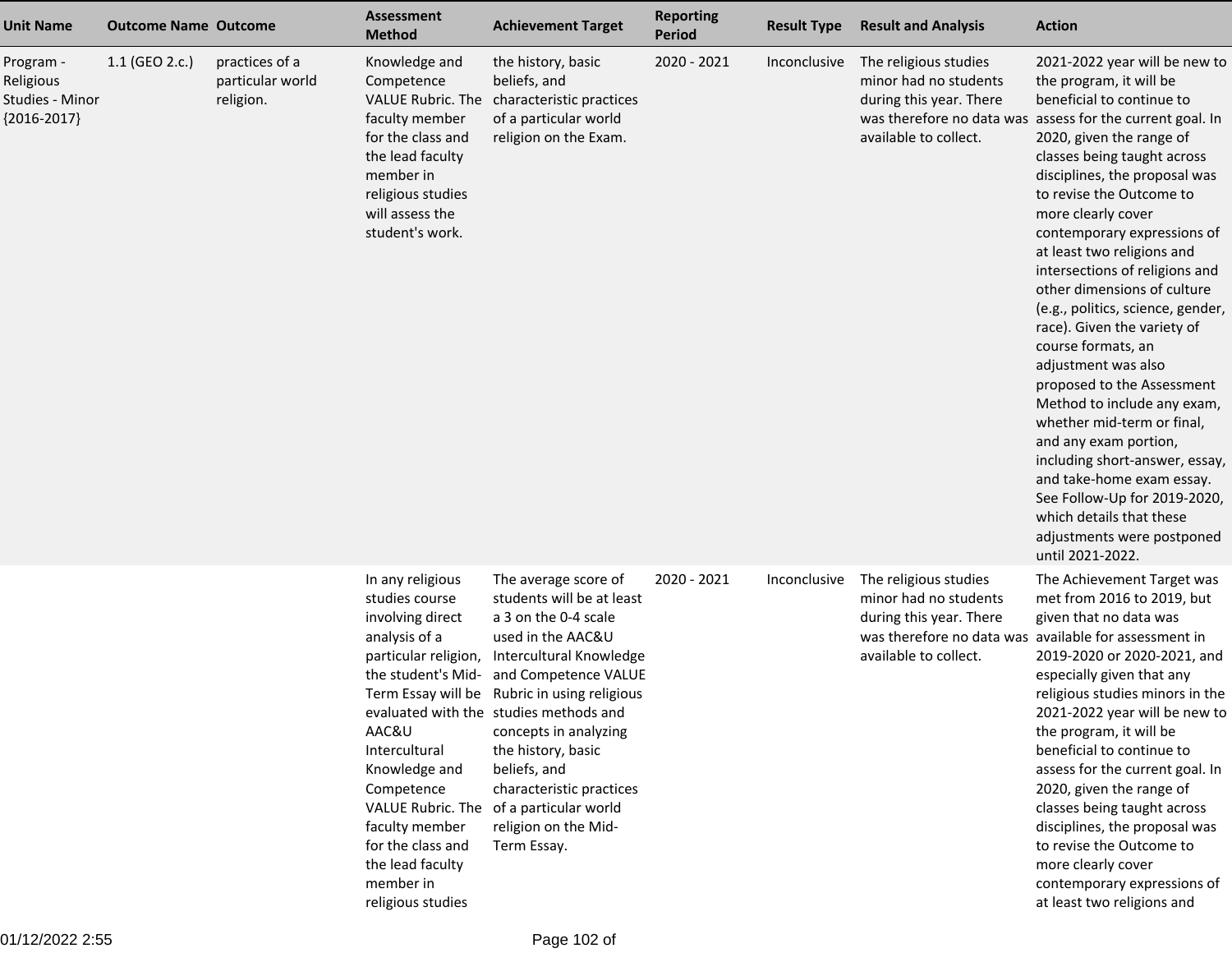| <b>Unit Name</b> | <b>Outcome Name Outcome</b> |                                                                                                                                                                                                                                                        | <b>Assessment</b><br><b>Method</b>                                                                                                                                                                                                                                                                                                                             | <b>Achievement Target</b>                                                                                                                                                                                                                                                                                                                                                                | <b>Reporting</b><br><b>Period</b> | <b>Result Type</b> | <b>Result and Analysis</b>                                                                                                                                  | <b>Action</b>                                                                                                                                                                                                                                                                                                                                                                                                                                                                                                                                                                                                                                                                                                                                                                                                                                                                                                                          |
|------------------|-----------------------------|--------------------------------------------------------------------------------------------------------------------------------------------------------------------------------------------------------------------------------------------------------|----------------------------------------------------------------------------------------------------------------------------------------------------------------------------------------------------------------------------------------------------------------------------------------------------------------------------------------------------------------|------------------------------------------------------------------------------------------------------------------------------------------------------------------------------------------------------------------------------------------------------------------------------------------------------------------------------------------------------------------------------------------|-----------------------------------|--------------------|-------------------------------------------------------------------------------------------------------------------------------------------------------------|----------------------------------------------------------------------------------------------------------------------------------------------------------------------------------------------------------------------------------------------------------------------------------------------------------------------------------------------------------------------------------------------------------------------------------------------------------------------------------------------------------------------------------------------------------------------------------------------------------------------------------------------------------------------------------------------------------------------------------------------------------------------------------------------------------------------------------------------------------------------------------------------------------------------------------------|
|                  |                             |                                                                                                                                                                                                                                                        | will assess the<br>student's work.                                                                                                                                                                                                                                                                                                                             | The average score of<br>students will be at least<br>a 3 on the 0-4 scale<br>used in the AAC&U<br>Intercultural Knowledge<br>and Competence VALUE<br>Rubric in using religious<br>studies methods and<br>concepts in analyzing<br>the history, basic<br>beliefs, and<br>characteristic practices<br>of a particular world<br>religion on the Mid-<br>Term Essay.                         | 2020 - 2021                       | Inconclusive       | The religious studies<br>minor had no students<br>during this year. There<br>was therefore no data was race). Given the variety of<br>available to collect. | intersections of religions and<br>other dimensions of culture<br>(e.g., politics, science, gender,<br>course formats, it will also be<br>beneficial to adjust the<br>Assessment Method to<br>include any writing<br>assignment, including<br>discussion posts, short writing<br>assignments, short essays,<br>and research-based essays.<br>See Follow-Up for 2019-2020,<br>which details that these<br>adjustments were postponed<br>until 2021-2022.                                                                                                                                                                                                                                                                                                                                                                                                                                                                                 |
|                  | 1.2 (GEO 2.b.)              | Religious studies<br>minors will<br>demonstrate the<br>ability to use religious<br>studies methods and<br>concepts in analyzing<br>and comparing the<br>history, basic beliefs,<br>and characteristic<br>practices of at least<br>two world religions. | In any religious<br>studies course<br>involving direct<br>analysis of at least<br>two world<br>religions, the<br>be evaluated with<br>the AAC&U<br>Intercultural<br>Knowledge and<br>Competence<br><b>VALUE Rubric. The</b><br>faculty member<br>for the class and<br>the lead faculty<br>member in<br>religious studies<br>will assess the<br>student's work. | The average score of<br>students will be at least<br>a 3 on the 0-4 scale<br>used in the AAC&U<br>Intercultural Knowledge<br>and Competence VALUE<br>student's Exam will Rubric in using religious<br>studies methods and<br>concepts in analyzing<br>and comparing the<br>history, basic beliefs,<br>and characteristic<br>practices of at least two<br>world religions on the<br>Exam. | 2020 - 2021                       | Inconclusive       | The religious studies<br>minor had no students<br>during this year. There<br>available to collect.                                                          | Given that the Achievement<br>Target was met only twice<br>from 2016 to 2019 (results<br>was therefore no data was were inconclusive in 2018-<br>2019) and that no data was<br>available for assessment in<br>2019-2020 or 2020-2021, and<br>especially given that any<br>religious studies minors in the<br>2021-2022 year will be new to<br>the program, it will be<br>beneficial to continue to<br>assess for the current goal. In<br>2020, given the range of<br>classes being taught across<br>disciplines, including by new<br>faculty, the proposal was to<br>revise the Outcome to more<br>clearly cover contemporary<br>expressions of at least two<br>religions and intersections of<br>religions and other<br>dimensions of culture (e.g.,<br>politics, science, gender,<br>race). Given the variety of<br>course formats, it will also be<br>beneficial to adjust the<br>Assessment Method to<br>include any exam, whether |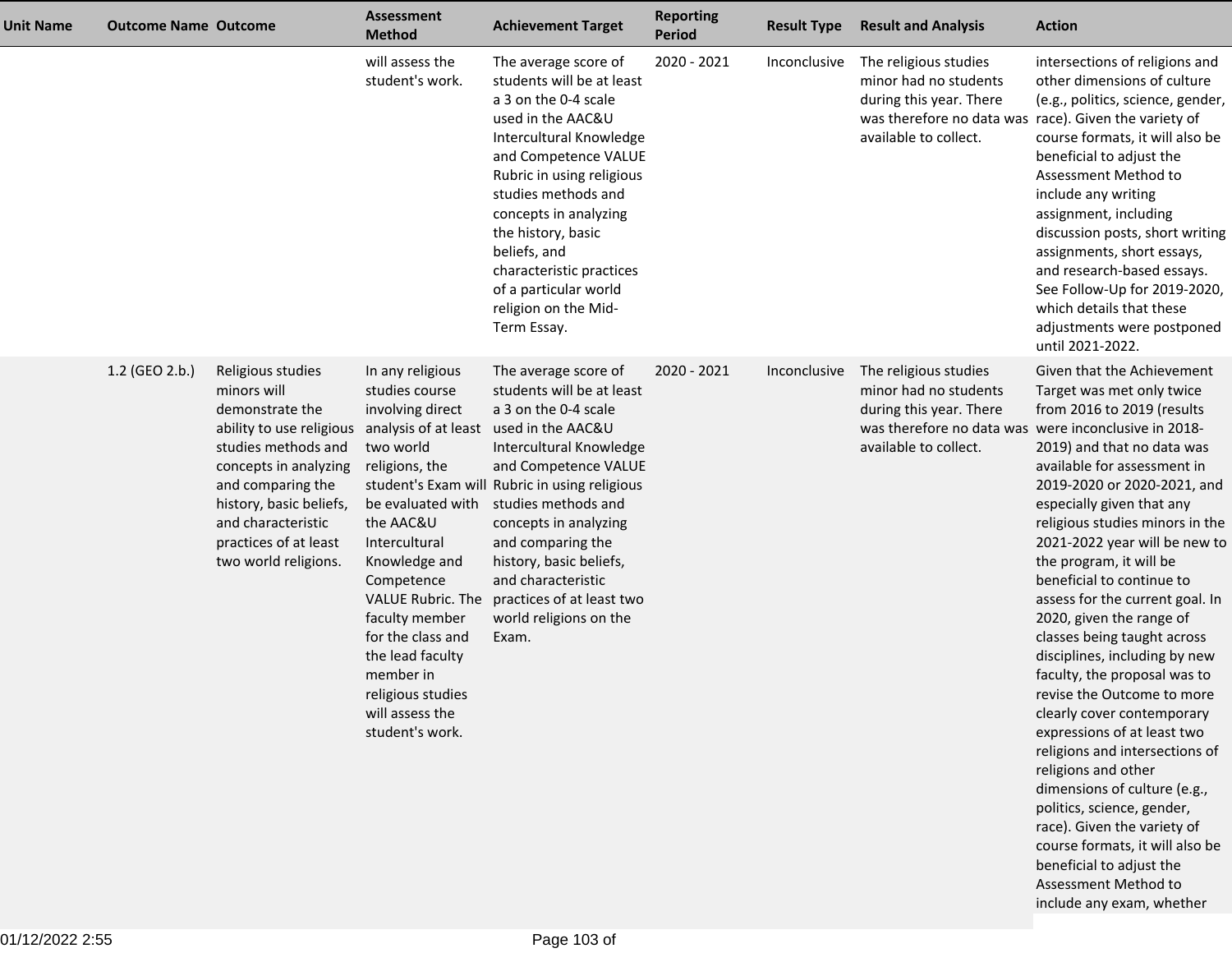| <b>Unit Name</b> | <b>Outcome Name Outcome</b> |                                                                                                                                                                                                                                                                             | Assessment<br><b>Method</b>                                                                                                                                                                                                                                                                                                     | <b>Achievement Target</b>                                                                                                                                                                                                                                                                                                                                                                                                              | <b>Reporting</b><br><b>Period</b> | <b>Result Type</b> | <b>Result and Analysis</b>                                                                                                                                 | <b>Action</b>                                                                                                                                                                                                                                                                                                                                                                                                                                                                                                                                                                                                                                                                                                                                                        |
|------------------|-----------------------------|-----------------------------------------------------------------------------------------------------------------------------------------------------------------------------------------------------------------------------------------------------------------------------|---------------------------------------------------------------------------------------------------------------------------------------------------------------------------------------------------------------------------------------------------------------------------------------------------------------------------------|----------------------------------------------------------------------------------------------------------------------------------------------------------------------------------------------------------------------------------------------------------------------------------------------------------------------------------------------------------------------------------------------------------------------------------------|-----------------------------------|--------------------|------------------------------------------------------------------------------------------------------------------------------------------------------------|----------------------------------------------------------------------------------------------------------------------------------------------------------------------------------------------------------------------------------------------------------------------------------------------------------------------------------------------------------------------------------------------------------------------------------------------------------------------------------------------------------------------------------------------------------------------------------------------------------------------------------------------------------------------------------------------------------------------------------------------------------------------|
|                  | 1.2 (GEO 2.b.)              | Religious studies<br>minors will<br>demonstrate the<br>ability to use religious analysis of at least<br>studies methods and<br>concepts in analyzing<br>and comparing the<br>history, basic beliefs,<br>and characteristic<br>practices of at least<br>two world religions. | In any religious<br>studies course<br>involving direct<br>two world<br>religions, the<br>be evaluated with<br>the AAC&U<br>Intercultural<br>Knowledge and<br>Competence<br>VALUE Rubric. The<br>faculty member<br>for the class and<br>the lead faculty<br>member in<br>religious studies<br>will assess the<br>student's work. | The average score of<br>students will be at least<br>a 3 on the 0-4 scale<br>used in the AAC&U<br>Intercultural Knowledge<br>and Competence VALUE<br>student's Exam will Rubric in using religious<br>studies methods and<br>concepts in analyzing<br>and comparing the<br>history, basic beliefs,<br>and characteristic<br>practices of at least two<br>world religions on the<br>Exam.                                               | 2020 - 2021                       | Inconclusive       | The religious studies<br>minor had no students<br>during this year. There<br>available to collect.                                                         | mid-term or final, and any<br>exam portion, including short-<br>answer, essay, and take-home<br>was therefore no data was exam essay. See Follow-Up for<br>2019-2020, which details that<br>these adjustments were<br>postponed until 2021-2022.                                                                                                                                                                                                                                                                                                                                                                                                                                                                                                                     |
|                  |                             |                                                                                                                                                                                                                                                                             | In any religious<br>studies course<br>involving direct<br>analysis of at least<br>two world<br>religions, the<br>student's Mid-<br>AAC&U<br>Intercultural<br>Knowledge and<br>Competence<br>faculty member<br>for the class and<br>the lead faculty<br>member in<br>religious studies<br>will assess the<br>student's work.     | The average score of<br>students will be at least<br>a 3 on the 0-4 scale<br>used in the AAC&U<br>Intercultural Knowledge<br>and Competence VALUE<br>Rubric in using religious<br>Term Essay will be studies methods and<br>evaluated with the concepts in analyzing<br>and comparing the<br>history, basic beliefs,<br>and characteristic<br>practices of at least two<br>VALUE Rubric. The world religions on the<br>Mid-Term Essay. | 2020 - 2021                       | Inconclusive       | The religious studies<br>minor had no students<br>during this year. There<br>was therefore no data was were inconclusive in 2018-<br>available to collect. | Given that the Achievement<br>Target was met only twice<br>from 2016 to 2019 (results<br>2019) and that no data was<br>available for assessment in<br>2019-2020 or 2020-2021, and<br>especially given that any<br>religious studies minors in the<br>2021-2022 year will be new to<br>the program, it will be<br>beneficial to continue to<br>assess for the current goal. In<br>2020, given the range of<br>classes being taught across<br>disciplines, including by new<br>faculty, the proposal given the<br>range of classes being taught<br>across disciplines, including by<br>new faculty, it will be useful<br>to revise the Outcome to<br>more clearly cover<br>contemporary expressions of<br>at least two religions and<br>intersections of religions and |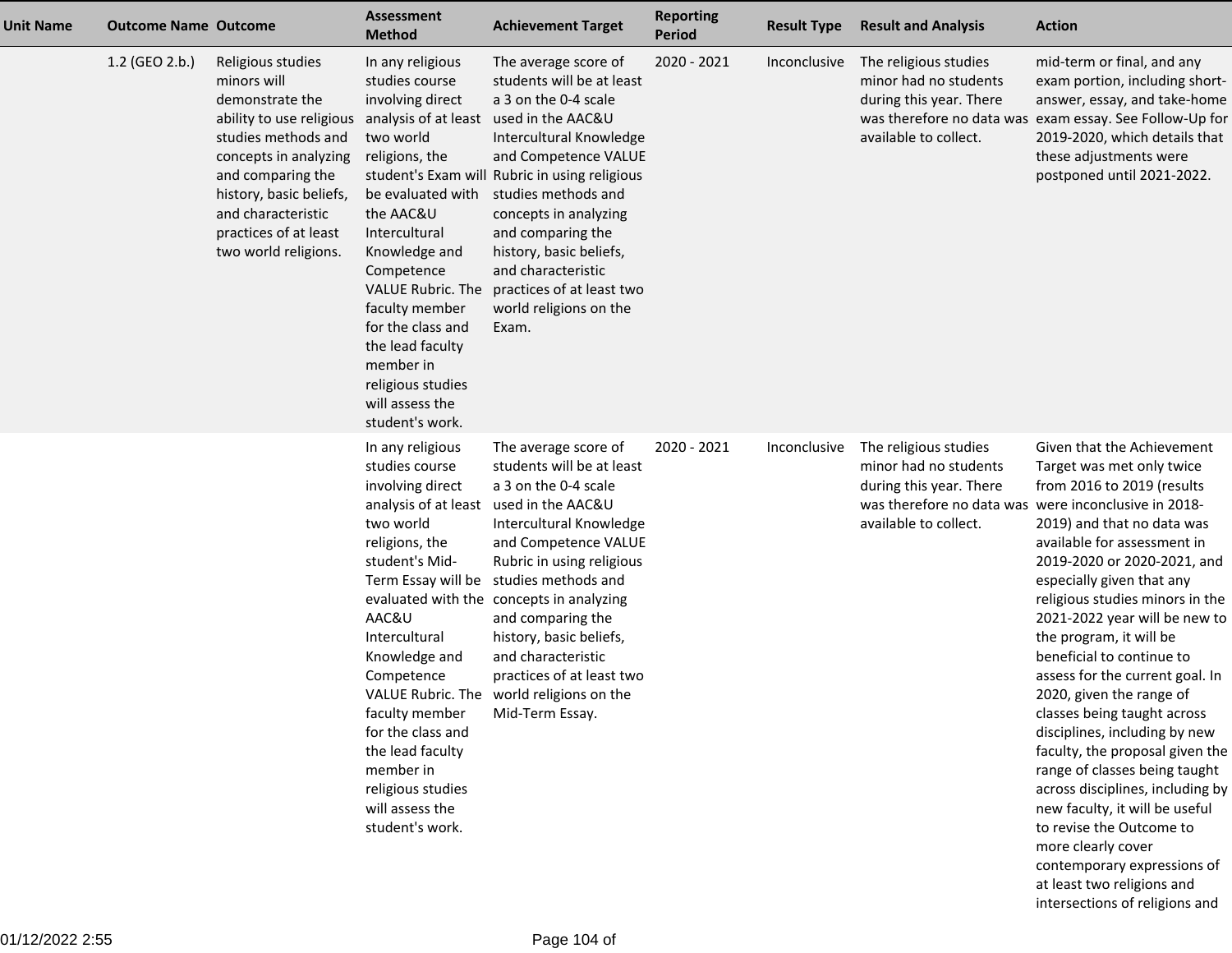| Unit Name | <b>Outcome Name Outcome</b> |                                                                                                                                                                                                                         | <b>Assessment</b><br><b>Method</b>                                                                                                                                                                                                                                                                                                                                                                    | <b>Achievement Target</b>                                                                                                                                                                                                                                                                                                                                                                                                              | <b>Reporting</b><br><b>Period</b> | <b>Result Type</b> | <b>Result and Analysis</b>                                                                                                                                 | <b>Action</b>                                                                                                                                                                                                                                                                                                                                                                                                                                                                                                                                                                                                                                                                                                                   |
|-----------|-----------------------------|-------------------------------------------------------------------------------------------------------------------------------------------------------------------------------------------------------------------------|-------------------------------------------------------------------------------------------------------------------------------------------------------------------------------------------------------------------------------------------------------------------------------------------------------------------------------------------------------------------------------------------------------|----------------------------------------------------------------------------------------------------------------------------------------------------------------------------------------------------------------------------------------------------------------------------------------------------------------------------------------------------------------------------------------------------------------------------------------|-----------------------------------|--------------------|------------------------------------------------------------------------------------------------------------------------------------------------------------|---------------------------------------------------------------------------------------------------------------------------------------------------------------------------------------------------------------------------------------------------------------------------------------------------------------------------------------------------------------------------------------------------------------------------------------------------------------------------------------------------------------------------------------------------------------------------------------------------------------------------------------------------------------------------------------------------------------------------------|
|           |                             |                                                                                                                                                                                                                         | In any religious<br>studies course<br>involving direct<br>analysis of at least<br>two world<br>religions, the<br>student's Mid-<br>AAC&U<br>Intercultural<br>Knowledge and<br>Competence<br>faculty member<br>for the class and<br>the lead faculty<br>member in<br>religious studies<br>will assess the<br>student's work.                                                                           | The average score of<br>students will be at least<br>a 3 on the 0-4 scale<br>used in the AAC&U<br>Intercultural Knowledge<br>and Competence VALUE<br>Rubric in using religious<br>Term Essay will be studies methods and<br>evaluated with the concepts in analyzing<br>and comparing the<br>history, basic beliefs,<br>and characteristic<br>practices of at least two<br>VALUE Rubric. The world religions on the<br>Mid-Term Essay. | 2020 - 2021                       | Inconclusive       | The religious studies<br>minor had no students<br>during this year. There<br>available to collect.                                                         | other dimensions of culture<br>(e.g., politics, science, gender,<br>race). Given the variety of<br>was therefore no data was course formats, it will also be<br>beneficial to adjust the<br>Assessment Method to<br>include any writing<br>assignment, including<br>discussion posts, short writing<br>assignments, short essays,<br>and research-based essays.<br>See Follow-Up for 2019-2020,<br>which details that these<br>adjustments were postponed<br>until 2021-2022.                                                                                                                                                                                                                                                   |
|           | 2.1 (GEO 2.a.)              | Religious studies<br>minors will<br>demonstrate the<br>ability to use religious<br>studies methods and<br>concepts to conduct<br>in-depth analysis of<br>one or more texts<br>from a particular<br>religious tradition. | In any religious<br>studies course<br>involving direct<br>analysis of one or<br>more texts from a<br>particular world<br>religion, the<br>student's Exam will the ability to use<br>be evaluated with<br>the AAC&U<br>Intercultural<br>Knowledge and<br>Competence<br>faculty member<br>for the class and<br>the lead faculty<br>member in<br>religious studies<br>will assess the<br>student's work. | The average score of<br>students will be at least<br>a 3 on the 0-4 scale<br>used in the AAC&U<br>Intercultural Knowledge<br>and Competence VALUE<br>Rubric in demonstrating<br>religious studies<br>methods and concepts<br>to conduct in-depth<br>analysis of one or more<br>texts from a particular<br>VALUE Rubric. The religious tradition on<br>the Exam.                                                                        | 2020 - 2021                       | Inconclusive       | The religious studies<br>minor had no students<br>during this year. There<br>was therefore no data was were inconclusive in 2017-<br>available to collect. | Given that the Achievement<br>Target was met only once<br>from 2016 to 2019 (results<br>2018 and 2018-2019) and that<br>no data was available for<br>assessment in 2019-2020 or<br>2020-2021, and especially<br>given that any religious<br>studies minors in the 2021-<br>2022 year will be new to the<br>program, it will be beneficial<br>to continue to assess for the<br>current goal. In 2020, given<br>the range of classes being<br>taught across disciplines,<br>including by new faculty, the<br>proposal was to revise the<br>Outcome to explicitly cover a<br>variety of types of texts,<br>including traditional sacred,<br>theological, philosophical,<br>literary, legal, and any other<br>deemed by the faculty |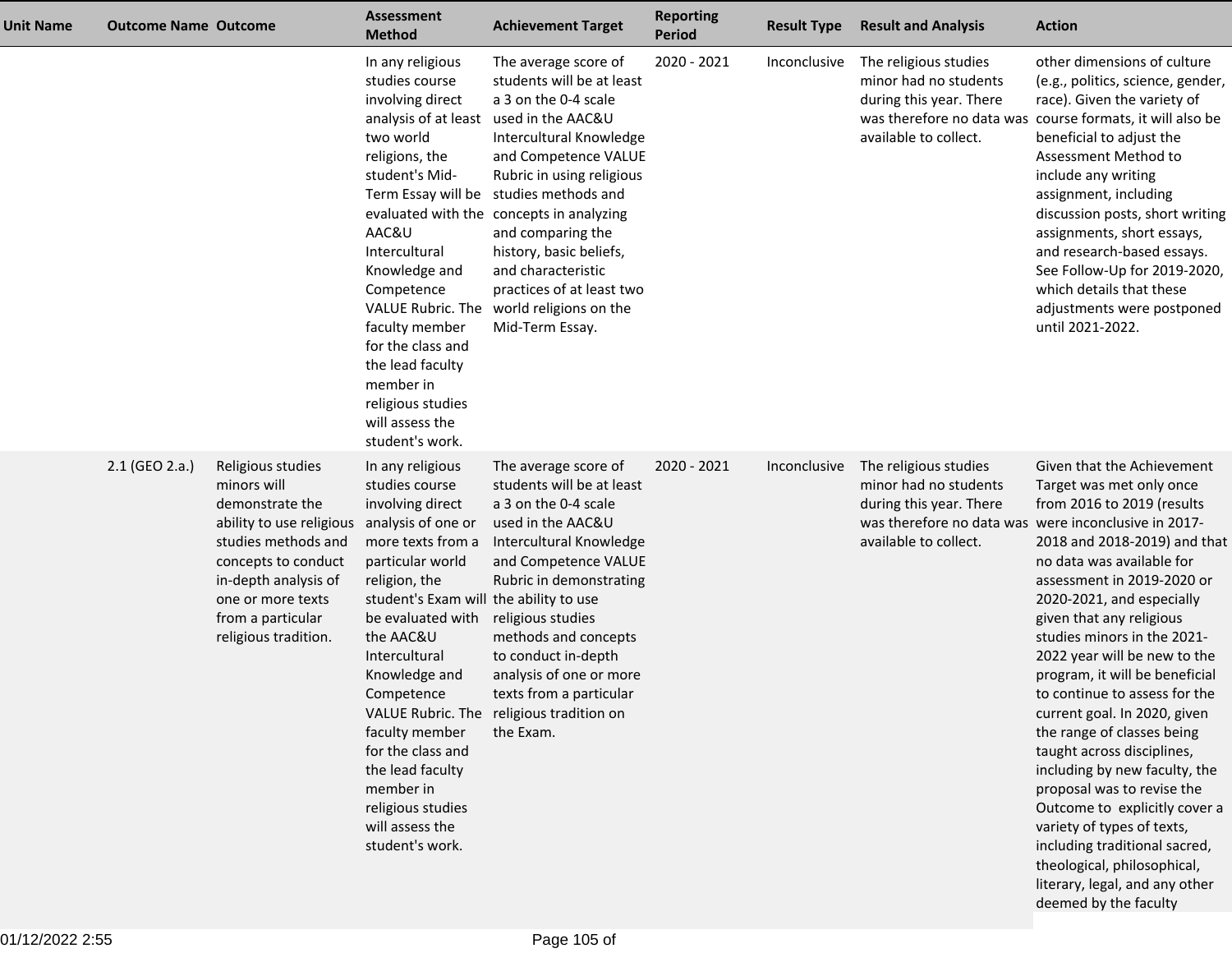| <b>Unit Name</b> | <b>Outcome Name Outcome</b> |                                                                                                                                                                                                                         | <b>Assessment</b><br><b>Method</b>                                                                                                                                                                                                                                                                                                                                                                                         | <b>Achievement Target</b>                                                                                                                                                                                                                                                                                                                                                                     | <b>Reporting</b><br><b>Period</b> | <b>Result Type</b> | <b>Result and Analysis</b>                                                                                                                                    | <b>Action</b>                                                                                                                                                                                                                                                                                                                                                                                                                                                                                                                                                                                                                                                                                                                                                                                         |
|------------------|-----------------------------|-------------------------------------------------------------------------------------------------------------------------------------------------------------------------------------------------------------------------|----------------------------------------------------------------------------------------------------------------------------------------------------------------------------------------------------------------------------------------------------------------------------------------------------------------------------------------------------------------------------------------------------------------------------|-----------------------------------------------------------------------------------------------------------------------------------------------------------------------------------------------------------------------------------------------------------------------------------------------------------------------------------------------------------------------------------------------|-----------------------------------|--------------------|---------------------------------------------------------------------------------------------------------------------------------------------------------------|-------------------------------------------------------------------------------------------------------------------------------------------------------------------------------------------------------------------------------------------------------------------------------------------------------------------------------------------------------------------------------------------------------------------------------------------------------------------------------------------------------------------------------------------------------------------------------------------------------------------------------------------------------------------------------------------------------------------------------------------------------------------------------------------------------|
|                  | 2.1 (GEO 2.a.)              | Religious studies<br>minors will<br>demonstrate the<br>ability to use religious<br>studies methods and<br>concepts to conduct<br>in-depth analysis of<br>one or more texts<br>from a particular<br>religious tradition. | In any religious<br>studies course<br>involving direct<br>analysis of one or<br>more texts from a<br>particular world<br>religion, the<br>student's Exam will the ability to use<br>be evaluated with<br>the AAC&U<br>Intercultural<br>Knowledge and<br>Competence<br>VALUE Rubric. The<br>faculty member<br>for the class and<br>the lead faculty<br>member in<br>religious studies<br>will assess the<br>student's work. | The average score of<br>students will be at least<br>a 3 on the 0-4 scale<br>used in the AAC&U<br>Intercultural Knowledge<br>and Competence VALUE<br>Rubric in demonstrating<br>religious studies<br>methods and concepts<br>to conduct in-depth<br>analysis of one or more<br>texts from a particular<br>religious tradition on<br>the Exam.                                                 | 2020 - 2021                       | Inconclusive       | The religious studies<br>minor had no students<br>during this year. There<br>was therefore no data was it will also be beneficial to<br>available to collect. | member to be an expression<br>of a religious tradition. Given<br>the variety of course formats,<br>adjust the Assessment<br>Method to include any exam,<br>whether mid-term or final,<br>and any exam portion,<br>including short-answer, essay,<br>and take-home exam essay.<br>See Follow-Up for 2019-2020,<br>which details that these<br>adjustments were postponed<br>until 2021-2022.                                                                                                                                                                                                                                                                                                                                                                                                           |
|                  |                             |                                                                                                                                                                                                                         | In any religious<br>studies course<br>involving direct<br>analysis of one or<br>more texts from a<br>particular world<br>religion, the<br>student's Mid-<br>Term Essay will be religious studies<br>AAC&U<br>Intercultural<br>Knowledge and<br>Competence<br>faculty member<br>for the class and<br>the lead faculty<br>member in<br>religious studies<br>will assess the<br>student's work.                               | The average score of<br>students will be at least<br>a 3 on the 0-4 scale<br>used in the AAC&U<br>Intercultural Knowledge<br>and Competence VALUE<br>Rubric in demonstrating<br>the ability to use<br>evaluated with the methods and concepts<br>to conduct in-depth<br>analysis of one or more<br>texts from a particular<br>religious tradition on<br>VALUE Rubric. The the Mid-Term Essay. | 2020 - 2021                       | Inconclusive       | The religious studies<br>minor had no students<br>during this year. There<br>available to collect.                                                            | Achievement Targets were<br>met 2016 to 2019, but given<br>that no data was available for<br>was therefore no data was assessment in 2019-2020 or<br>2020-2021, and especially<br>given that any religious<br>studies minors in the 2021-<br>2022 year will be new to the<br>program, it will be beneficial<br>to continue to assess for the<br>current goal. In 2020, given<br>the range of classes being<br>taught across disciplines,<br>including by new faculty, the<br>proposal was to rrevise the<br>Outcome to explicitly cover a<br>variety of types of texts,<br>including traditional sacred,<br>theological, philosophical,<br>literary, legal, and any other<br>deemed by the faculty<br>member to be an expression<br>of a religious tradition. Given<br>the variety of course formats, |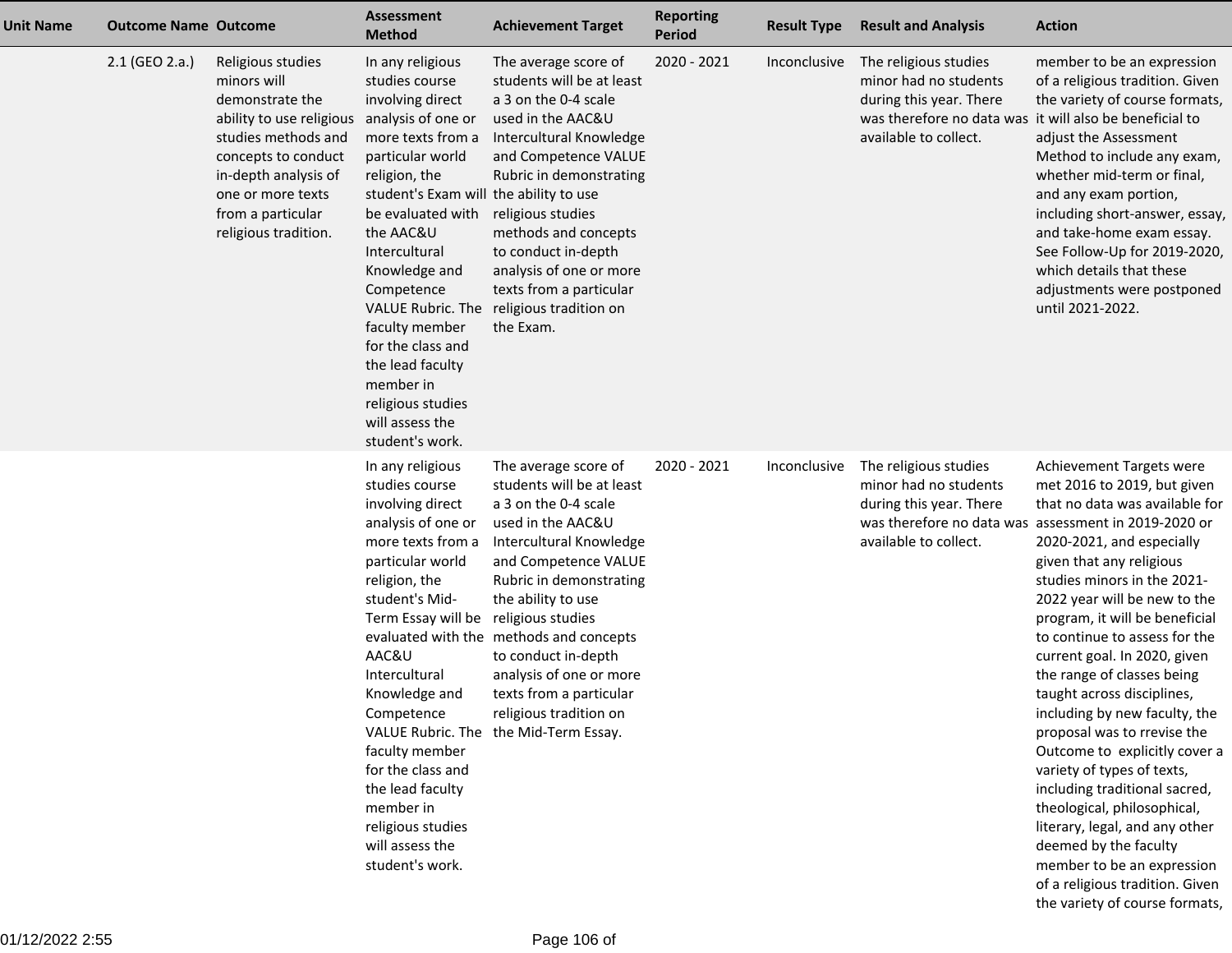| <b>Unit Name</b> | <b>Outcome Name Outcome</b> |                                                                                                                                                                            | <b>Assessment</b><br><b>Method</b>                                                                                                                                                                                                                                                                                                                                                           | <b>Achievement Target</b>                                                                                                                                                                                                                                                                                                                                                                     | <b>Reporting</b><br><b>Period</b> | <b>Result Type</b> | <b>Result and Analysis</b>                                                                                                                                | <b>Action</b>                                                                                                                                                                                                                                                                                                                                                                                                                                                                                                                                                                                                                                                    |
|------------------|-----------------------------|----------------------------------------------------------------------------------------------------------------------------------------------------------------------------|----------------------------------------------------------------------------------------------------------------------------------------------------------------------------------------------------------------------------------------------------------------------------------------------------------------------------------------------------------------------------------------------|-----------------------------------------------------------------------------------------------------------------------------------------------------------------------------------------------------------------------------------------------------------------------------------------------------------------------------------------------------------------------------------------------|-----------------------------------|--------------------|-----------------------------------------------------------------------------------------------------------------------------------------------------------|------------------------------------------------------------------------------------------------------------------------------------------------------------------------------------------------------------------------------------------------------------------------------------------------------------------------------------------------------------------------------------------------------------------------------------------------------------------------------------------------------------------------------------------------------------------------------------------------------------------------------------------------------------------|
|                  |                             |                                                                                                                                                                            | In any religious<br>studies course<br>involving direct<br>analysis of one or<br>more texts from a<br>particular world<br>religion, the<br>student's Mid-<br>Term Essay will be religious studies<br>AAC&U<br>Intercultural<br>Knowledge and<br>Competence<br>faculty member<br>for the class and<br>the lead faculty<br>member in<br>religious studies<br>will assess the<br>student's work. | The average score of<br>students will be at least<br>a 3 on the 0-4 scale<br>used in the AAC&U<br>Intercultural Knowledge<br>and Competence VALUE<br>Rubric in demonstrating<br>the ability to use<br>evaluated with the methods and concepts<br>to conduct in-depth<br>analysis of one or more<br>texts from a particular<br>religious tradition on<br>VALUE Rubric. The the Mid-Term Essay. | 2020 - 2021                       | Inconclusive       | The religious studies<br>minor had no students<br>during this year. There<br>was therefore no data was assignment, including<br>available to collect.     | it will also be beneficial to<br>adjust the Assessment<br>Method to include any writing<br>discussion posts, short writing<br>assignments, short essays,<br>and research-based essays.<br>See Follow-Up for 2019-2020,<br>which details that these<br>adjustments were postponed<br>until 2021-2022.                                                                                                                                                                                                                                                                                                                                                             |
|                  | 3.1 (SAO & PO<br>4.a.       | Religious studies<br>minors will receive<br>advising in the minor<br>each semester to<br>ensure the successful<br>completion of the<br>minor's requirements. minor and the | Lead Faculty will<br>department's<br>internal audit<br>sheet for the<br>audit sheet<br>provided by the<br>Registrar and will<br>provide a copy of<br>the internal audit<br>sheet to the<br>student. The Lead<br>Faculty will also<br>keep the<br>completed audit<br>sheets on file for<br>review at the end<br>of each academic<br>year.                                                     | Each semester, the 100% of students will<br>attend an advising<br>complete both the session each semester<br>with the Lead Faculty in<br>Religious Studies and<br>receive a copy of his/her<br>internal audit sheet.                                                                                                                                                                          | 2020 - 2021                       | Inconclusive       | The religious studies<br>minor had no students<br>during this year. There<br>was therefore no data was understanding the minor's<br>available to collect. | Goal 3.1 is necessary on an<br>ongoing basis for student<br>success in the program, but in<br>requirements to include<br>discussion with the student of<br>the relevance of the field of<br>religious studies to his or her<br>other goals (for research,<br>including within the major<br>and/or the Honors College if<br>applicable, and beyond<br>degree completion, including<br>for graduate school and/or a<br>profession), the audit sheet<br>can be updated to include<br>elements of this discussion at<br>each advising appointment.<br>Since no minors were enrolled<br>in 2020-2021, this practice<br>can begin if there are minors<br>in 2021-2022. |
|                  |                             |                                                                                                                                                                            | The Lead Faculty                                                                                                                                                                                                                                                                                                                                                                             | 90% of students will                                                                                                                                                                                                                                                                                                                                                                          | 2020 - 2021                       |                    | Inconclusive The religious studies                                                                                                                        | Goal 3.1 is necessary on an                                                                                                                                                                                                                                                                                                                                                                                                                                                                                                                                                                                                                                      |

Page 107 of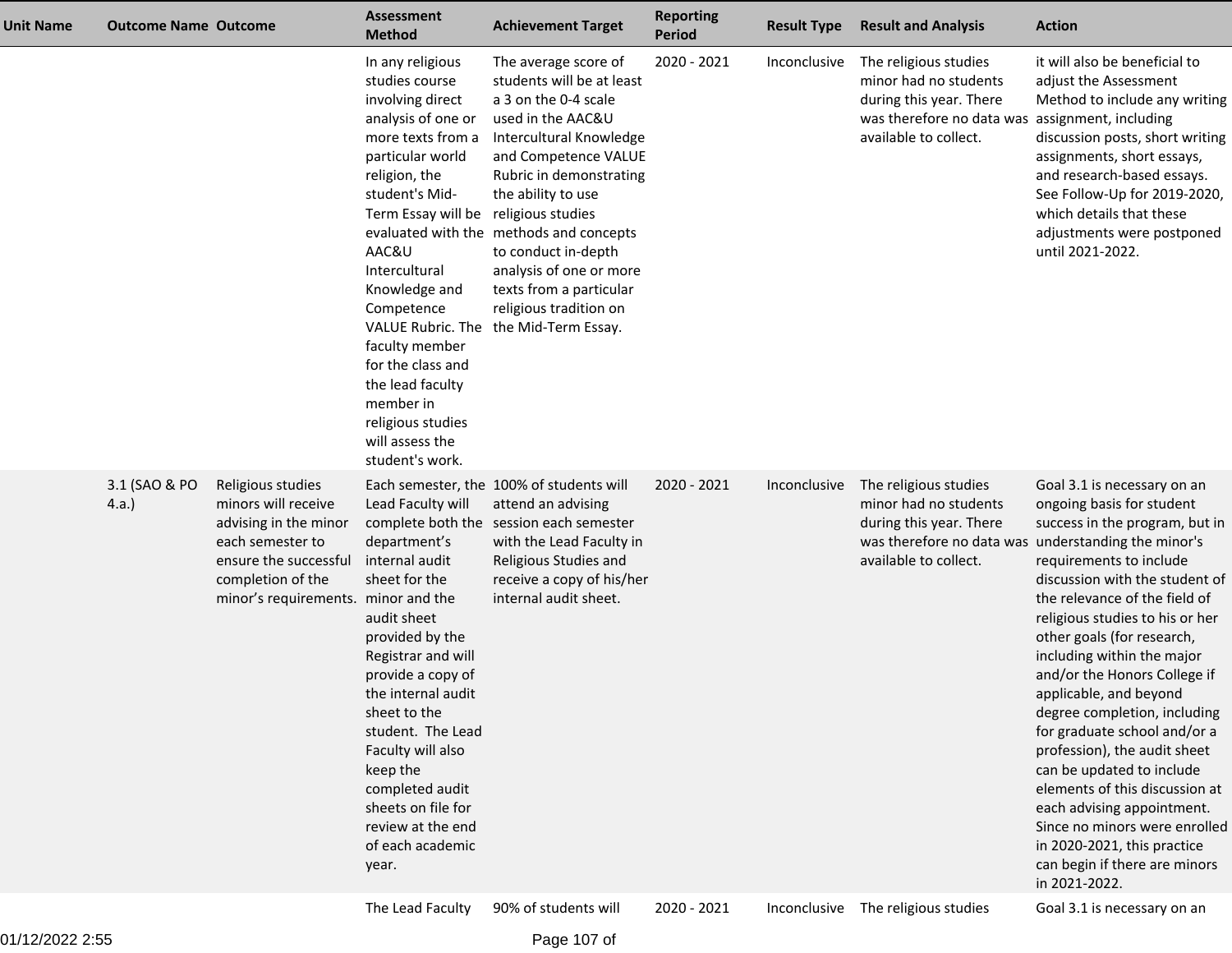| Unit Name            | <b>Outcome Name Outcome</b> |                                                                                                                                                                                                                                                                               | <b>Assessment</b><br><b>Method</b>                                                                                                                                                                                                                                                                                                                                                                       | <b>Achievement Target</b>                                                                                                                                                                                                                                                                                                                                                    | <b>Reporting</b><br><b>Period</b> | <b>Result Type</b> | <b>Result and Analysis</b>                                                                                                       | <b>Action</b>                                                                                                                                                                                                                                                                                                                                                                                                                                                                                                                                                                                                             |
|----------------------|-----------------------------|-------------------------------------------------------------------------------------------------------------------------------------------------------------------------------------------------------------------------------------------------------------------------------|----------------------------------------------------------------------------------------------------------------------------------------------------------------------------------------------------------------------------------------------------------------------------------------------------------------------------------------------------------------------------------------------------------|------------------------------------------------------------------------------------------------------------------------------------------------------------------------------------------------------------------------------------------------------------------------------------------------------------------------------------------------------------------------------|-----------------------------------|--------------------|----------------------------------------------------------------------------------------------------------------------------------|---------------------------------------------------------------------------------------------------------------------------------------------------------------------------------------------------------------------------------------------------------------------------------------------------------------------------------------------------------------------------------------------------------------------------------------------------------------------------------------------------------------------------------------------------------------------------------------------------------------------------|
|                      |                             |                                                                                                                                                                                                                                                                               | will map out the<br>student's<br>remaining<br>coursework at<br>each advising<br>session, will<br>conduct a final<br>advising session<br>with the student<br>once all<br>requirements have<br>been met, and will<br>confirm that the<br>student will<br>graduate with the<br>minor. At the end<br>of the academic<br>year, the Lead<br>Faculty will review<br>the students'<br>documents/audit<br>sheets. | attend a final audit<br>confirming that all<br>requirements of the<br>minor have been met<br>and will graduate with<br>the minor.                                                                                                                                                                                                                                            | 2020 - 2021                       | Inconclusive       | minor had no students<br>during this year. There<br>was therefore no data was understanding the minor's<br>available to collect. | ongoing basis for student<br>success in the program, but in<br>requirements to include<br>discussion with the student of<br>the relevance of the field of<br>religious studies to his or her<br>other goals beyond degree<br>completion, including for<br>graduate school and/or a<br>profession, the audit sheet<br>can be updated to include<br>elements of this discussion at<br>the final advising<br>appointment. Since no minors<br>were enrolled in 2020-2021,<br>this practice can begin if there<br>are minors in 2021-2022.                                                                                     |
|                      | 4.1 (SLO)                   | Religious studies<br>minors will report that Survey using a<br>they have gained a<br>broad understanding<br>of religion as a human questions will be<br>phenomenon and<br>they understand the<br>history and<br>contemporary<br>expressions of world<br>religious traditions. | A written Exit<br>five-point scale on<br>each of five<br>given to the<br>semester before<br>completion. The<br>Lead Faculty will<br>the Exit Survey<br>results at the end<br>of the academic<br>year.                                                                                                                                                                                                    | 90% of students<br>participating in the Exit<br>Survey will report at<br>least a 3 rating<br>(satisfied) on a five-<br>point scale that they<br>student in the final have gained a broad<br>understanding of<br>religion as a human<br>phenomenon and they<br>review and analyze understand the history<br>and contemporary<br>expressions of world<br>religious traditions. | 2020 - 2021                       | Inconclusive       | The religious studies<br>minor had no students<br>during this year. There<br>available to collect.                               | Targets were met in 2017-<br>2018 and 2018-2019, but<br>given that no data was<br>was therefore no data was available for assessment in<br>2016-2017, 2019-2020, or<br>2020-2021, it will be<br>beneficial to continue to<br>assess for the current<br>Outcome using the current<br>Assessment Method.<br>However, given changes to<br>other Outcomes and<br>Assessment Methods for the<br>minor, the lead faculty should<br>discuss the exit survey with<br>program faculty for any<br>needed adjustments. See<br>Follow-Up for 2019-2020,<br>which details that these<br>adjustments were postponed<br>until 2021-2022. |
| Program -<br>Spanish | $1.1$ (SLO)                 | Knowledge of<br><b>Grammar: Students</b>                                                                                                                                                                                                                                      | FLS 102 and 201<br>students will                                                                                                                                                                                                                                                                                                                                                                         | The class average on the 2020 - 2021<br>written and oral                                                                                                                                                                                                                                                                                                                     |                                   | <b>Target Met</b>  | FLS 102 Written Task<br>average score = $86%$                                                                                    | Continue with plan.                                                                                                                                                                                                                                                                                                                                                                                                                                                                                                                                                                                                       |

Page 108 of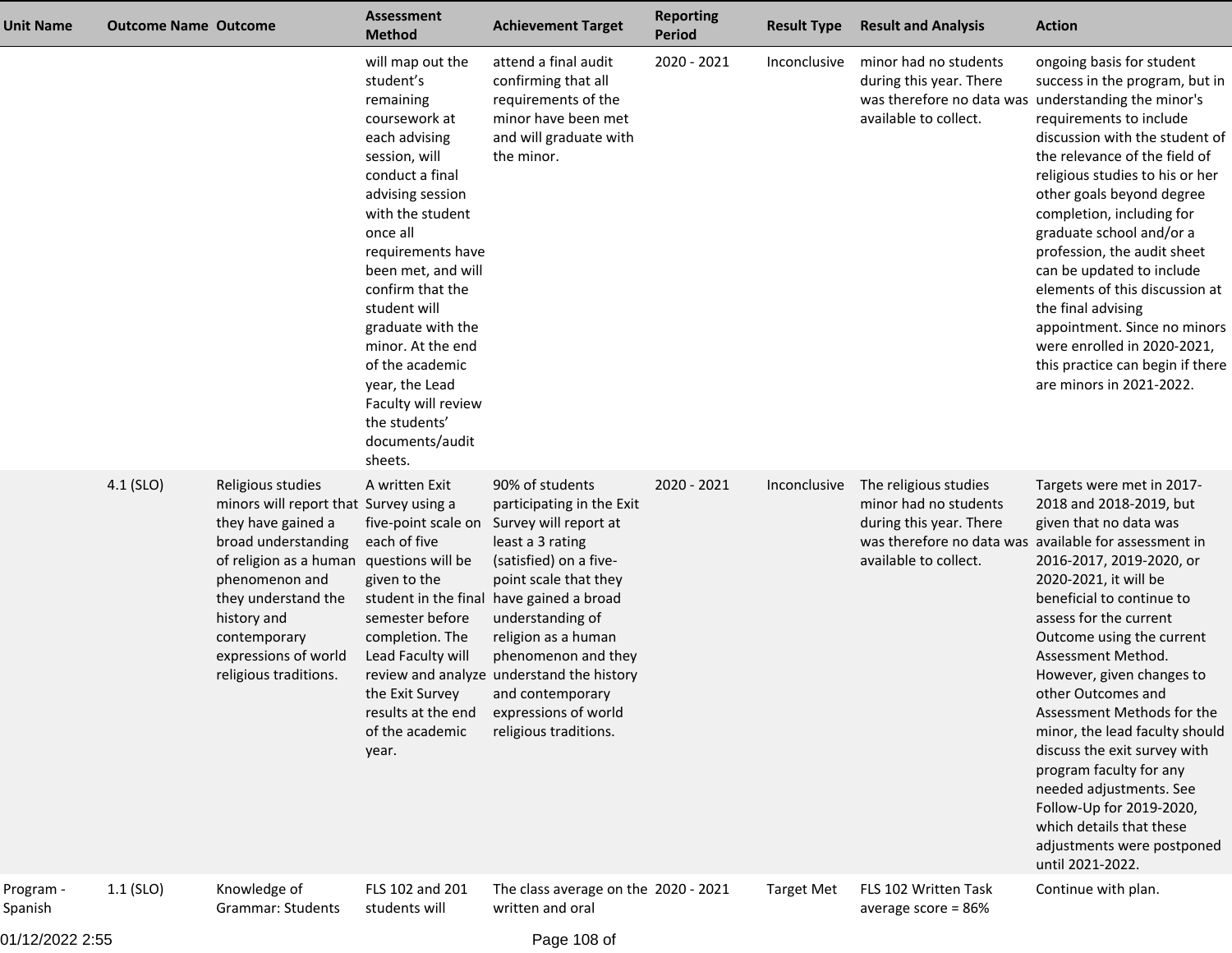| <b>Unit Name</b>                                                           | <b>Outcome Name Outcome</b> |                                                                                                                                                                                                | <b>Assessment</b><br><b>Method</b>                                                                                                                                                                                                                                                                                                                                                                                                                                                                                                                                                                                                                                                          | <b>Achievement Target</b>                                                                                                                                                                                                                                                               | <b>Reporting</b><br><b>Period</b> | <b>Result Type</b> | <b>Result and Analysis</b>                                                                                                                                                                | <b>Action</b> |
|----------------------------------------------------------------------------|-----------------------------|------------------------------------------------------------------------------------------------------------------------------------------------------------------------------------------------|---------------------------------------------------------------------------------------------------------------------------------------------------------------------------------------------------------------------------------------------------------------------------------------------------------------------------------------------------------------------------------------------------------------------------------------------------------------------------------------------------------------------------------------------------------------------------------------------------------------------------------------------------------------------------------------------|-----------------------------------------------------------------------------------------------------------------------------------------------------------------------------------------------------------------------------------------------------------------------------------------|-----------------------------------|--------------------|-------------------------------------------------------------------------------------------------------------------------------------------------------------------------------------------|---------------|
| (including<br>Minor and K-<br>12<br>Certification) -<br>BA {2016-<br>2017} | $1.1$ (SLO)                 | will be able to<br>manipulate simple<br>structures. Students<br>will know the basic<br>verbal system of<br>Spanish (tenses,<br>moods, aspects) and<br>be able to produce<br>practical content. | produce a written<br>and oral text that<br>will be graded by<br>the instructor<br>using the ACTFL<br>Presentational<br>Mode Rubric<br>Novice Learner.<br>These texts are<br>performance<br>based, a one-way<br>communication of<br>information with<br>grammar and<br>vocabulary that<br>has been practiced<br>and memorized<br>with the purpose<br>of explaining,<br>persuading, or<br>narrating content<br>to members of the<br>other culture. The<br>topics are familiar<br>and personally<br>relevant. Random<br>and blind scores<br>from 10 pupils per<br>class and per task,<br>written and oral,<br>will be included in<br>the assessment for<br>a total of 40<br>individual scores. | presentational tasks will 2020 - 2021<br>be the equivalent of an<br>80% on the ACTFL<br><b>Presentational Mode</b><br>Rubric - Novice Learner,<br>based on the following<br>criteria: Language<br>Function, Text Type,<br>Impact,<br>Comprehensibility, and<br>Language Control.        |                                   | <b>Target Met</b>  | FLS 102 Oral Task average Continue with plan.<br>$score = 87%$<br>FLS 201 Written Task<br>average score = 88%<br>FLS 201 Oral Task total<br>average score = 91.8%<br>Total average = 88 % |               |
|                                                                            |                             |                                                                                                                                                                                                | FLS 202 students<br>will produce a<br>written and oral<br>text that will be<br>graded by the<br>instructor using<br>the ACTFL<br>Presentational<br>Mode Rubric<br>Intermediate<br>Learner. These                                                                                                                                                                                                                                                                                                                                                                                                                                                                                            | The class average on the 2020 - 2021<br>written and oral<br>presentational tasks will<br>be the equivalent of an<br>80% on the ACTFL<br><b>Presentational Mode</b><br>Rubric - Intermediate<br>Learner, based on the<br>following criteria:<br>Language Function, Text<br>Type, Impact, |                                   | <b>Target Met</b>  | FLS 202 Interpersonal Task Continue with plan.<br>average score = $82%$                                                                                                                   |               |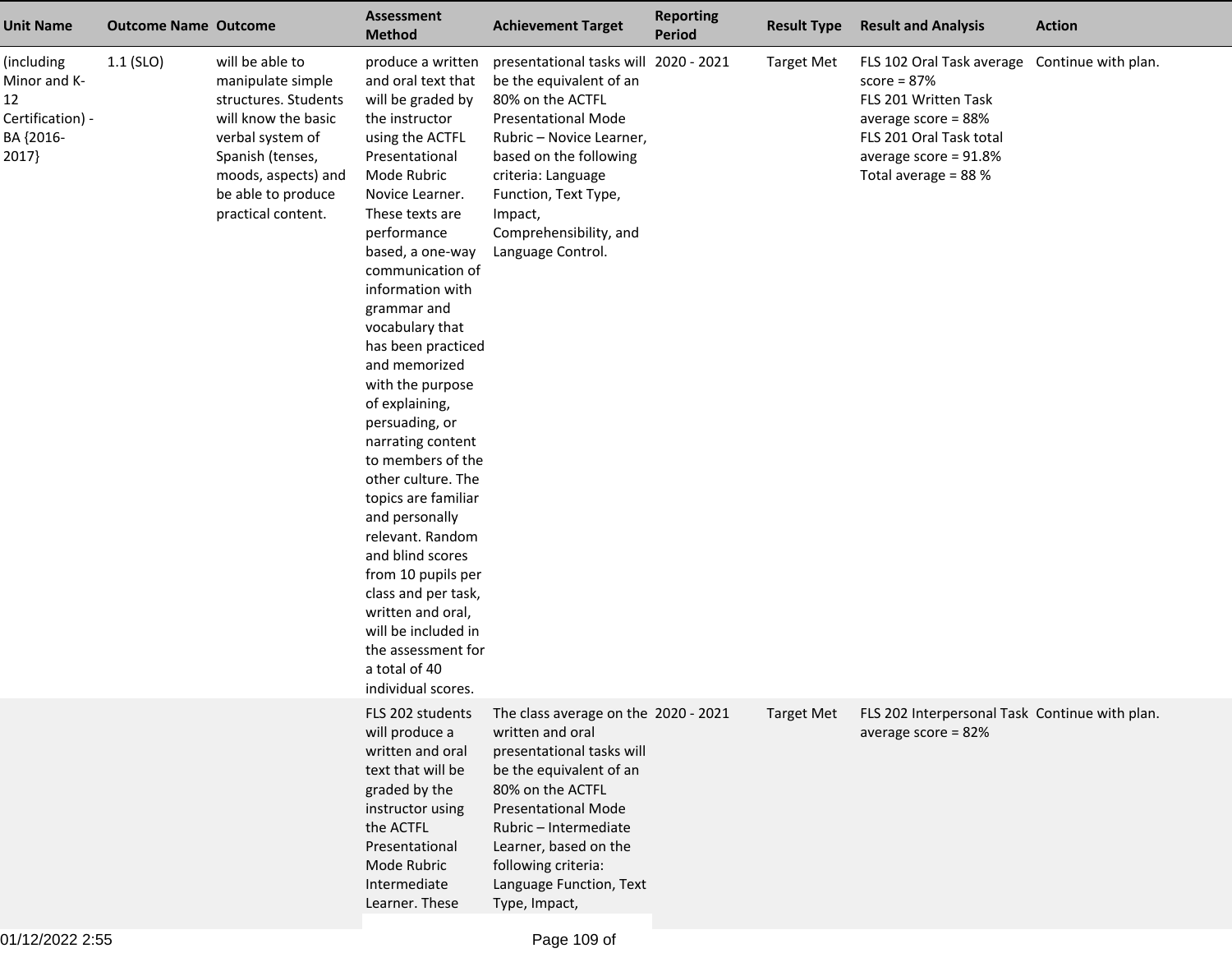| <b>Unit Name</b> | <b>Outcome Name Outcome</b> | <b>Assessment</b><br><b>Method</b>                                                                                                                                                                                                                                                                                                                                                                                                                                                                                                                                                                                                                           | <b>Achievement Target</b>                                                                                                                                                                                                                                                               | <b>Reporting</b><br><b>Period</b> | <b>Result Type</b> | <b>Result and Analysis</b>                                                                                              | <b>Action</b>       |
|------------------|-----------------------------|--------------------------------------------------------------------------------------------------------------------------------------------------------------------------------------------------------------------------------------------------------------------------------------------------------------------------------------------------------------------------------------------------------------------------------------------------------------------------------------------------------------------------------------------------------------------------------------------------------------------------------------------------------------|-----------------------------------------------------------------------------------------------------------------------------------------------------------------------------------------------------------------------------------------------------------------------------------------|-----------------------------------|--------------------|-------------------------------------------------------------------------------------------------------------------------|---------------------|
|                  |                             | texts are<br>performance<br>based, a one-way<br>communication of<br>information with<br>the purpose of<br>explaining,<br>persuading, or<br>narrating content<br>to members of the<br>other culture while<br>also expressing<br>own thoughts (i.e.<br>emerging evidence<br>of telling, re-<br>telling, or<br>providing<br>additional<br>description as<br>applicable). The<br>grammar,<br>vocabulary, and<br>topics are familiar<br>and relevant to<br>oneself or others.<br>Random and blind<br>scores from 10<br>pupils per class<br>and per task,<br>written and oral,<br>will be included in<br>the assessment for<br>a total of 20<br>individual scores. | Comprehensibility, and<br>Language Control.                                                                                                                                                                                                                                             | 2020 - 2021                       | <b>Target Met</b>  | FLS 202 Interpersonal Task Continue with plan.<br>average score = $82%$                                                 |                     |
|                  |                             | FLS 202 students<br>will produce a<br>written and oral<br>text that will be<br>graded by the<br>instructor using<br>the ACTFL<br>Presentational<br>Mode Rubric<br>Intermediate<br>Learner. These                                                                                                                                                                                                                                                                                                                                                                                                                                                             | The class average on the 2020 - 2021<br>written and oral<br>presentational tasks will<br>be the equivalent of an<br>80% on the ACTFL<br><b>Presentational Mode</b><br>Rubric - Intermediate<br>Learner, based on the<br>following criteria:<br>Language Function, Text<br>Type, Impact, |                                   | <b>Target Met</b>  | FLS 202 Written Task<br>average score = $81\%$<br>FLS 202 Oral Task total<br>average score = 85%<br>Total average = 83% | Continue with plan. |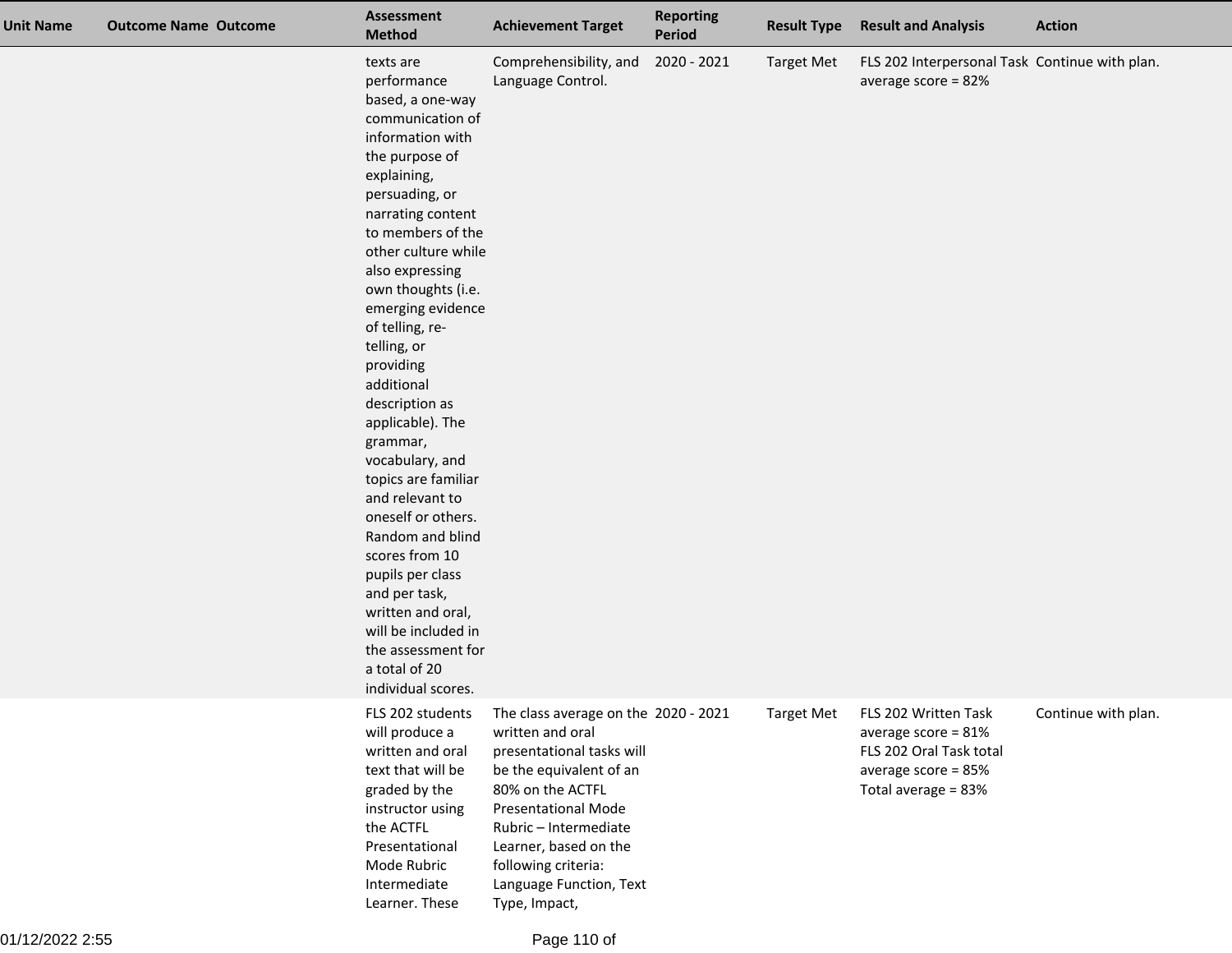| <b>Unit Name</b> | <b>Outcome Name Outcome</b> |                                                                                                                                                                                                                                                                                                     | Assessment<br><b>Method</b>                                                                                                                                                                                                                                                                                                                                                                                                                                                                                                                                                                                                                                  | <b>Achievement Target</b>                                                                                                                                                                                                                                                         | <b>Reporting</b><br><b>Period</b> | <b>Result Type</b> | <b>Result and Analysis</b>                                                                                                                           | <b>Action</b>       |
|------------------|-----------------------------|-----------------------------------------------------------------------------------------------------------------------------------------------------------------------------------------------------------------------------------------------------------------------------------------------------|--------------------------------------------------------------------------------------------------------------------------------------------------------------------------------------------------------------------------------------------------------------------------------------------------------------------------------------------------------------------------------------------------------------------------------------------------------------------------------------------------------------------------------------------------------------------------------------------------------------------------------------------------------------|-----------------------------------------------------------------------------------------------------------------------------------------------------------------------------------------------------------------------------------------------------------------------------------|-----------------------------------|--------------------|------------------------------------------------------------------------------------------------------------------------------------------------------|---------------------|
|                  |                             |                                                                                                                                                                                                                                                                                                     | texts are<br>performance<br>based, a one-way<br>communication of<br>information with<br>the purpose of<br>explaining,<br>persuading, or<br>narrating content<br>to members of the<br>other culture while<br>also expressing<br>own thoughts (i.e.<br>emerging evidence<br>of telling, re-<br>telling, or<br>providing<br>additional<br>description as<br>applicable). The<br>grammar,<br>vocabulary, and<br>topics are familiar<br>and relevant to<br>oneself or others.<br>Random and blind<br>scores from 10<br>pupils per class<br>and per task,<br>written and oral,<br>will be included in<br>the assessment for<br>a total of 20<br>individual scores. | Comprehensibility, and<br>Language Control.                                                                                                                                                                                                                                       | 2020 - 2021                       | <b>Target Met</b>  | FLS 202 Written Task<br>average score = $81\%$<br>FLS 202 Oral Task total<br>average score = $85%$<br>Total average = 83%                            | Continue with plan. |
|                  | 1.2 (SLO)                   | <b>Speaking Proficiency:</b><br>Students will be able<br>to go beyond the one complete an oral<br>word response and be task that will be<br>able to produce<br>simple, sentence-<br>length utterances with the ACTFL<br>reasonable accuracy<br>for their level on<br>topics that are<br>relevant to | FLS 102 and 201<br>students will<br>graded by the<br>instructor using<br>Interpersonal<br>Mode Rubric<br>Novice Learner.<br>The task is                                                                                                                                                                                                                                                                                                                                                                                                                                                                                                                      | The class average on the 2020 - 2021<br>speaking interpersonal<br>task will be the<br>equivalent of an 80% on<br>the ACTFL Interpersonal<br>Mode Rubric - Novice<br>Learner, based on the<br>following criteria:<br>Language Function, Text<br>Type, Communication<br>Strategies, |                                   | <b>Target Met</b>  | FLS 102 Interpersonal Task Continue with plan.<br>average score = 88%<br>FLS 201 Interpersonal Task<br>average score = 87%<br>Total average = 87.5 % |                     |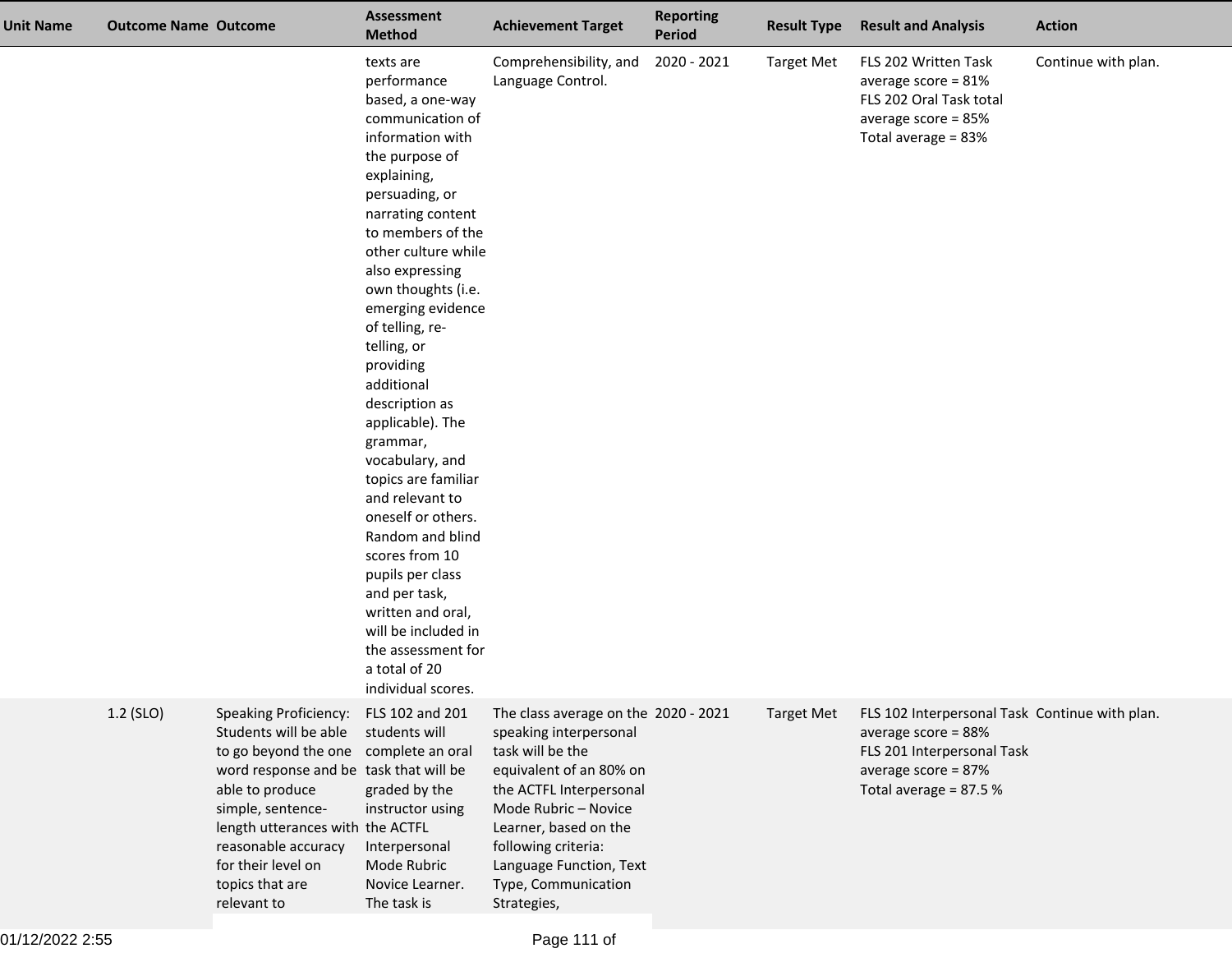| Unit Name | <b>Outcome Name Outcome</b> |                       | <b>Assessment</b><br><b>Method</b>                                                                                                                                                                                                                                                                                                                                                                                                                                                            | <b>Achievement Target</b>                                                                                                                                                                                                                                                                                                                                 | <b>Reporting</b><br><b>Period</b> | <b>Result Type</b> | <b>Result and Analysis</b>                                                                                                                              | <b>Action</b> |
|-----------|-----------------------------|-----------------------|-----------------------------------------------------------------------------------------------------------------------------------------------------------------------------------------------------------------------------------------------------------------------------------------------------------------------------------------------------------------------------------------------------------------------------------------------------------------------------------------------|-----------------------------------------------------------------------------------------------------------------------------------------------------------------------------------------------------------------------------------------------------------------------------------------------------------------------------------------------------------|-----------------------------------|--------------------|---------------------------------------------------------------------------------------------------------------------------------------------------------|---------------|
|           | 1.2 (SLO)                   | themselves or others. | performance<br>based, a two-way<br>communication of<br>information with<br>grammar and<br>vocabulary that<br>has been practiced<br>and memorized<br>with the purpose<br>of the active<br>negotiation of<br>meaning between<br>two people in the<br>form of speaking<br>and listening. The<br>topics are familiar<br>and personally<br>relevant. Random<br>and blind scores<br>from 10 pupils per<br>class will be<br>included in the<br>assessment for a<br>total of 20<br>individual scores. | Comprehensibility, and<br>Language Control.                                                                                                                                                                                                                                                                                                               | 2020 - 2021                       | <b>Target Met</b>  | FLS 102 Interpersonal Task Continue with plan.<br>average score = 88%<br>FLS 201 Interpersonal Task<br>average score = $87%$<br>Total average = $87.5%$ |               |
|           |                             |                       | FLS 202 students<br>will complete an<br>oral task that will<br>be graded by the<br>instructor using<br>the ACTFL<br>Interpersonal<br>Mode Rubric<br>Intermediate<br>Learner. The task<br>is performance<br>based, a two-way<br>information with<br>the purpose of the<br>active negotiation<br>of meaning<br>between two<br>people in the form<br>of speaking and                                                                                                                             | The class average on the 2020 - 2021<br>speaking interpersonal<br>task will be the<br>equivalent of an 80% on<br>the ACTFL Interpersonal<br>Mode Rubric-<br>Intermediate Learner,<br>based on the following<br>criteria: Language<br>Function, Text Type,<br>Communication<br>Strategies,<br>communication of Comprehensibility, and<br>Language Control. |                                   | <b>Target Met</b>  | FLS 202 Interpersonal Task Continue with plan.<br>average score = $82%$                                                                                 |               |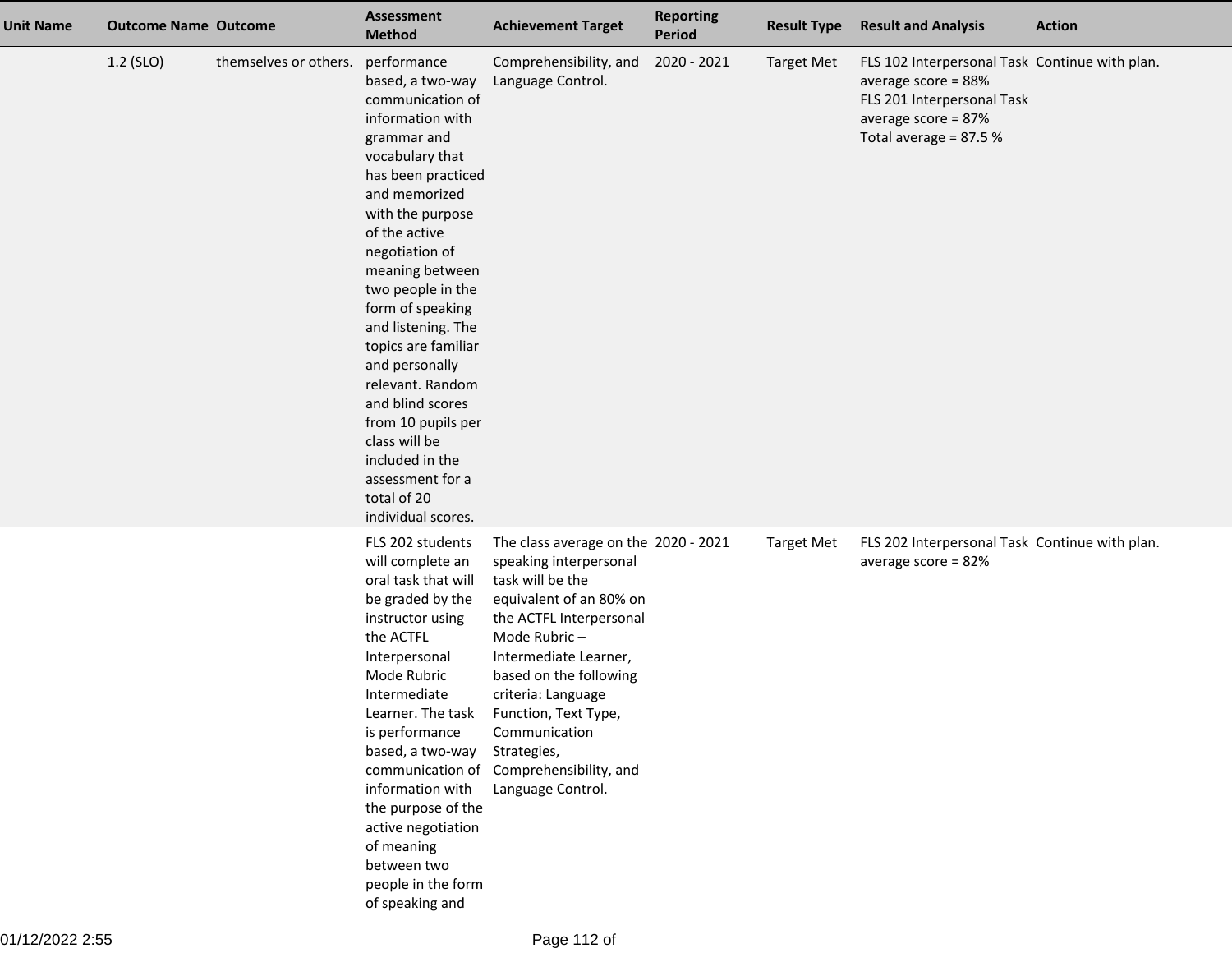| Unit Name | <b>Outcome Name Outcome</b> |                                                                                                                                                                                                                                                                                                                                                                                                         | <b>Assessment</b><br><b>Method</b>                                                                                                                                                                                                                                                                                                                                                                                             | <b>Achievement Target</b>                                                                                                                                                                                                                                                                                                                                                                                                                                                                                | <b>Reporting</b><br><b>Period</b> | <b>Result Type</b> | <b>Result and Analysis</b>                                                                                                                                                           | <b>Action</b>       |
|-----------|-----------------------------|---------------------------------------------------------------------------------------------------------------------------------------------------------------------------------------------------------------------------------------------------------------------------------------------------------------------------------------------------------------------------------------------------------|--------------------------------------------------------------------------------------------------------------------------------------------------------------------------------------------------------------------------------------------------------------------------------------------------------------------------------------------------------------------------------------------------------------------------------|----------------------------------------------------------------------------------------------------------------------------------------------------------------------------------------------------------------------------------------------------------------------------------------------------------------------------------------------------------------------------------------------------------------------------------------------------------------------------------------------------------|-----------------------------------|--------------------|--------------------------------------------------------------------------------------------------------------------------------------------------------------------------------------|---------------------|
|           |                             |                                                                                                                                                                                                                                                                                                                                                                                                         | listening, while<br>handling<br>appropriately<br>short social<br>interactions that<br>approach everyday Mode Rubric-<br>situations. The<br>grammar,<br>vocabulary, and<br>topics are familiar<br>and personally<br>relevant to oneself Strategies,<br>and blind scores<br>from 10 pupils per<br>class will be<br>included in the<br>assessment for a<br>total of 10<br>individual scores.                                      | The class average on the 2020 - 2021<br>speaking interpersonal<br>task will be the<br>equivalent of an 80% on<br>the ACTFL Interpersonal<br>Intermediate Learner,<br>based on the following<br>criteria: Language<br>Function, Text Type,<br>Communication<br>or others. Random Comprehensibility, and<br>Language Control.                                                                                                                                                                              |                                   | <b>Target Met</b>  | FLS 202 Interpersonal Task Continue with plan.<br>average score = 82%                                                                                                                |                     |
|           | $2.1$ (SLO)                 | Cultural Knowledge:<br>Students will explore<br>the Hispanic cultures<br>at a basic level<br>through original oral<br>or written texts.<br>Students will provide<br>evidence of a<br>fundamental<br>understanding of the<br>target language and<br>will have an<br>awareness of cultural<br>differences and be<br>able to make<br>comparisons between purpose of<br>Hispanic cultures and<br>their own. | FLS 102, 201 and<br>202 students will<br>demonstrate an<br>understanding of<br>an oral or written<br>text with visual<br>support that will<br>be graded by the<br>instructor using<br>the ACTFL<br>Rubric. The<br>student will<br>meaning with the<br>understanding its<br>content. The<br>topics of the texts<br>are familiar,<br>dependent upon<br>course level, and<br>based on the<br>material covered<br>in class. Random | The class average on the 2020 - 2021<br>interpretive task will be<br>the equivalent of an<br>80% on the ACTFL<br>Interpretive Mode<br>Rubric, based on the<br>following criteria: Literal<br>Comprehension (word<br>recognition, main idea<br>detection, and<br>Interpretive Mode supporting details) and<br>Interpretive<br>Comprehension<br>interpret the text's (organizational features,<br>guessing meaning from<br>context, inferences,<br>author's perspective,<br>and cultural<br>perspectives). |                                   | <b>Target Met</b>  | FLS 102 Interpretive Task<br>average score = $91\%$<br>FLS 201 Interpretive Task<br>average score = $97\%$<br>FLS 202 Interpretive Task<br>Average score = 86%<br>Total average = 91 | Continue with plan. |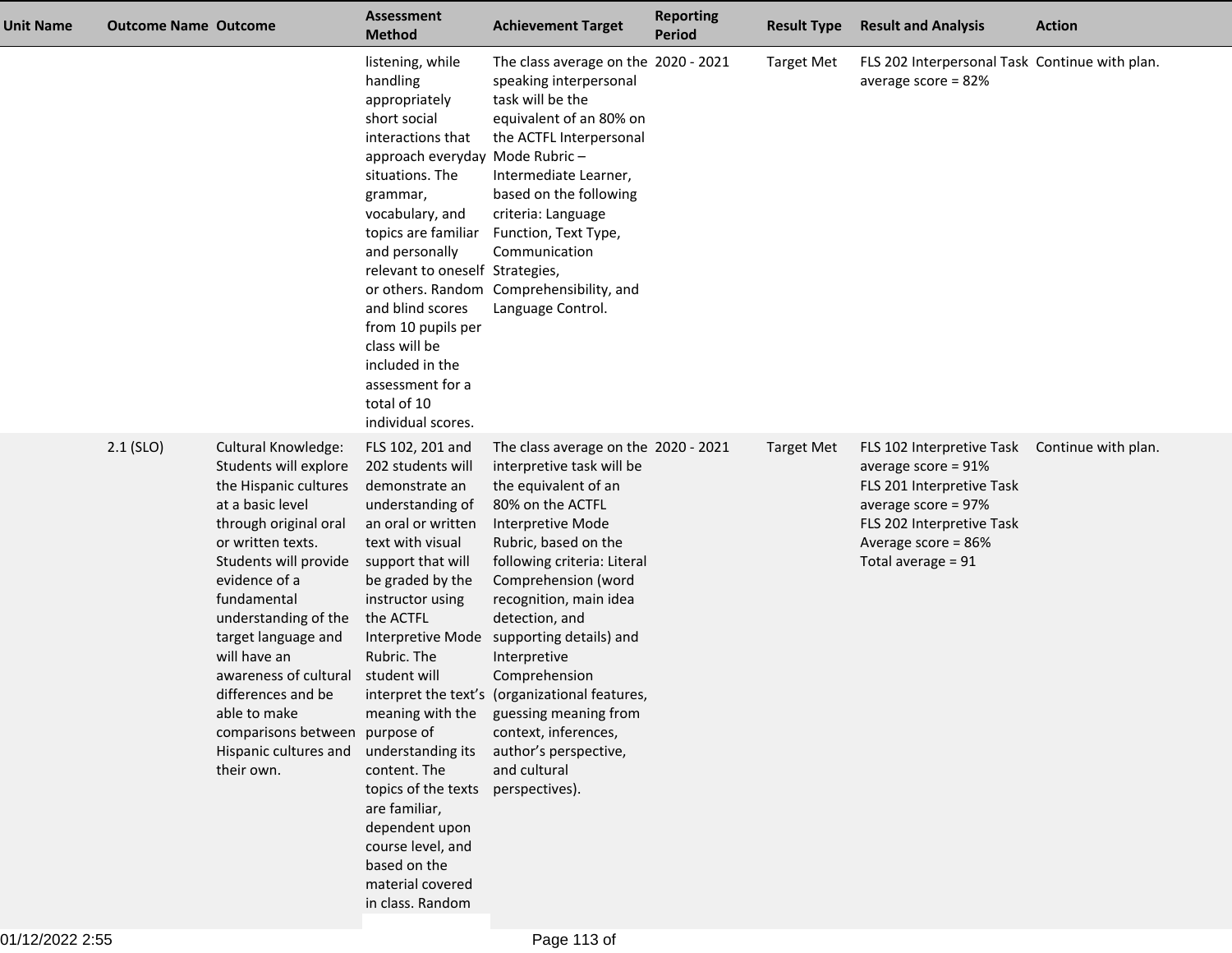| <b>Unit Name</b> | <b>Outcome Name Outcome</b>          |                                                                                                                                                                                                                                                                                                                                                                                                     | <b>Assessment</b><br><b>Method</b>                                                                                                                                                                                                                                                                                                                                                                                                                                           | <b>Achievement Target</b>                                                                                                                                                                                                                                                                                                                                                                                                                                         | <b>Reporting</b><br><b>Period</b> | <b>Result Type</b> | <b>Result and Analysis</b>                                                                                                                                                        | <b>Action</b>                                                                                                                            |
|------------------|--------------------------------------|-----------------------------------------------------------------------------------------------------------------------------------------------------------------------------------------------------------------------------------------------------------------------------------------------------------------------------------------------------------------------------------------------------|------------------------------------------------------------------------------------------------------------------------------------------------------------------------------------------------------------------------------------------------------------------------------------------------------------------------------------------------------------------------------------------------------------------------------------------------------------------------------|-------------------------------------------------------------------------------------------------------------------------------------------------------------------------------------------------------------------------------------------------------------------------------------------------------------------------------------------------------------------------------------------------------------------------------------------------------------------|-----------------------------------|--------------------|-----------------------------------------------------------------------------------------------------------------------------------------------------------------------------------|------------------------------------------------------------------------------------------------------------------------------------------|
|                  | $2.1$ (SLO)                          | <b>Cultural Knowledge:</b><br>Students will explore<br>the Hispanic cultures<br>at a basic level<br>through original oral<br>or written texts.<br>Students will provide<br>evidence of a<br>fundamental<br>understanding of the<br>target language and<br>will have an<br>awareness of cultural<br>differences and be<br>able to make<br>comparisons between<br>Hispanic cultures and<br>their own. | and blind scores<br>from 10 pupils per<br>class will be<br>included in the<br>assessment for a<br>total of 30<br>individual scores.                                                                                                                                                                                                                                                                                                                                          | The class average on the 2020 - 2021<br>interpretive task will be<br>the equivalent of an<br>80% on the ACTFL<br>Interpretive Mode<br>Rubric, based on the<br>following criteria: Literal<br>Comprehension (word<br>recognition, main idea<br>detection, and<br>supporting details) and<br>Interpretive<br>Comprehension<br>(organizational features,<br>guessing meaning from<br>context, inferences,<br>author's perspective,<br>and cultural<br>perspectives). |                                   | <b>Target Met</b>  | FLS 102 Interpretive Task<br>average score = $91\%$<br>FLS 201 Interpretive Task<br>average score = 97%<br>FLS 202 Interpretive Task<br>Average score = 86%<br>Total average = 91 | Continue with plan.                                                                                                                      |
|                  | 2.2 (SAO & GEO Students will<br>2.c. | articulate their<br>cumulative cultural<br>knowledge in a<br>Capstone assignment<br>by examining cultural<br>differences and<br>making comparisons.                                                                                                                                                                                                                                                 | In FLS 102 & 202<br>students will<br>complete the<br>Cultural<br>Differences<br>Capstone<br>Assignment that<br>requires them to<br>demonstrate an<br>awareness of<br>cultural<br>complexities. This<br>assignment will be<br>graded by the<br>instructor using<br>the AAC&U<br>Intercultural<br>Knowledge and<br>Competence<br>VALUE Rubric. The<br>topics of the texts<br>are familiar,<br>dependent upon<br>course level, and<br>will reflect themes<br>conveyed in class. | The class average of<br>students on the Cultural<br><b>Differences Capstone</b><br>Assignment will be a 2<br>or higher on the 0-4<br>scale used in the AAC&U<br>Intercultural Knowledge<br>and Competence VALUE<br>Rubric.                                                                                                                                                                                                                                        | 2020 - 2021                       | <b>Target Met</b>  | FLS 102 Cultural Capstone<br>average score $= 3.0$<br>FLS 201 Cultural Capstone<br>average score $= 2.3$<br>Total average = $2.6$                                                 | We'll look into changing the<br>rubric next year. It doesn't<br>seem to align with our<br>ultimate goal for this capstone<br>assignment. |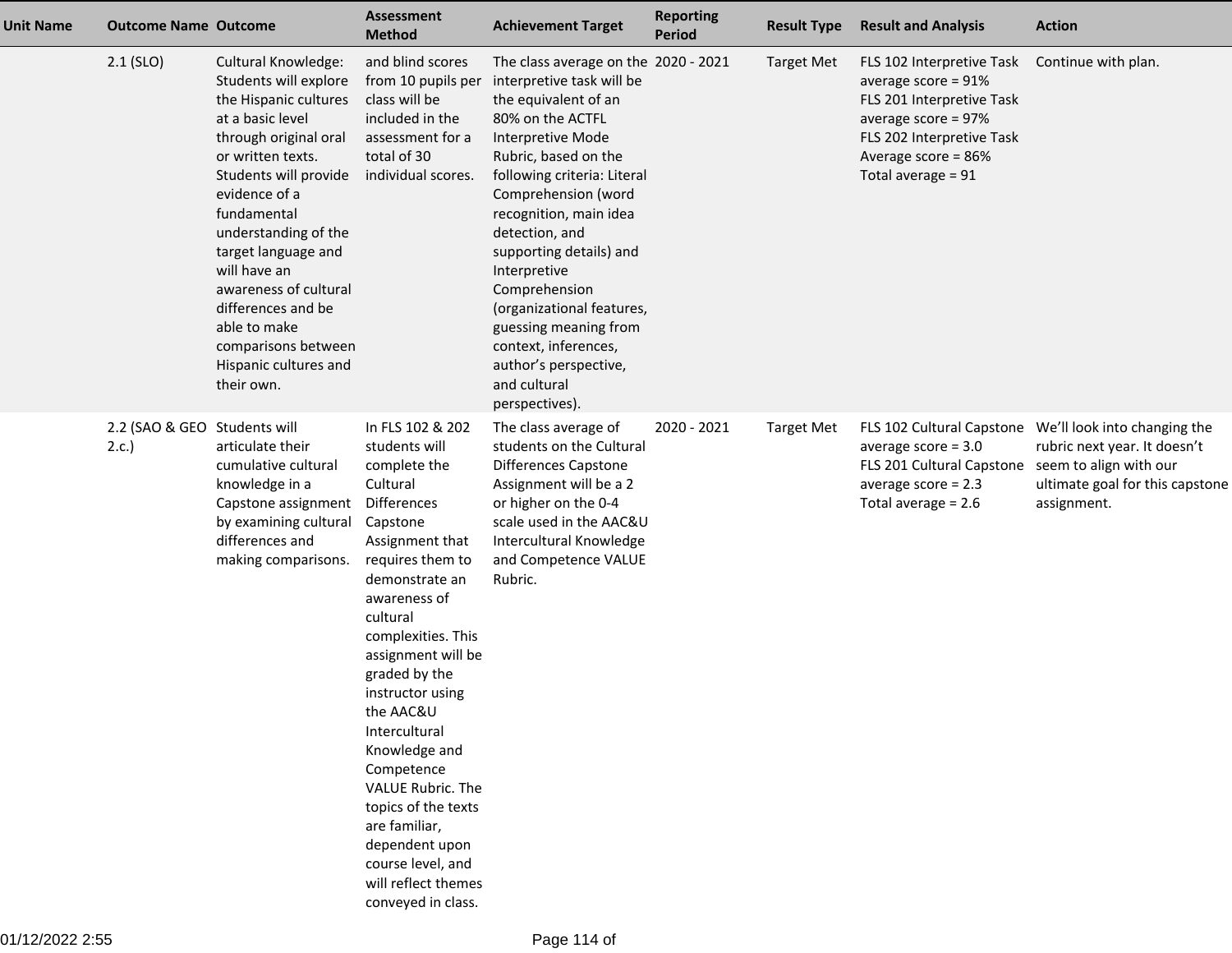| <b>Unit Name</b>                                                                                          | <b>Outcome Name Outcome</b>          |                                                                                                                                                                                                                                                                                                                                                                                                                                                                                  | <b>Assessment</b><br><b>Method</b>                                                                                                                                     | <b>Achievement Target</b>                                                                                                                                                                                                                 | <b>Reporting</b><br><b>Period</b> | <b>Result Type</b> | <b>Result and Analysis</b>                                                                                                | <b>Action</b>                                                                                                                            |
|-----------------------------------------------------------------------------------------------------------|--------------------------------------|----------------------------------------------------------------------------------------------------------------------------------------------------------------------------------------------------------------------------------------------------------------------------------------------------------------------------------------------------------------------------------------------------------------------------------------------------------------------------------|------------------------------------------------------------------------------------------------------------------------------------------------------------------------|-------------------------------------------------------------------------------------------------------------------------------------------------------------------------------------------------------------------------------------------|-----------------------------------|--------------------|---------------------------------------------------------------------------------------------------------------------------|------------------------------------------------------------------------------------------------------------------------------------------|
|                                                                                                           | 2.2 (SAO & GEO Students will<br>2.c. | articulate their<br>cumulative cultural<br>knowledge in a<br>Capstone assignment<br>by examining cultural<br>differences and<br>making comparisons.                                                                                                                                                                                                                                                                                                                              | Random and blind<br>scores from 10<br>be included in the<br>assessment for a<br>total of 20<br>individual scores.                                                      | The class average of<br>students on the Cultural<br>pupils per class will Differences Capstone<br>Assignment will be a 2<br>or higher on the 0-4<br>scale used in the AAC&U<br>Intercultural Knowledge<br>and Competence VALUE<br>Rubric. | 2020 - 2021                       | <b>Target Met</b>  | average score $= 3.0$<br>FLS 201 Cultural Capstone seem to align with our<br>average score $= 2.3$<br>Total average = 2.6 | FLS 102 Cultural Capstone We'll look into changing the<br>rubric next year. It doesn't<br>ultimate goal for this capstone<br>assignment. |
|                                                                                                           | 2.3 (PO 3.b.)                        | The completion of<br>four semesters of<br>Spanish will<br>encourage global<br>thinking and<br>perspectives through<br>broadening of cultural<br>and language-based<br>knowledge among our<br>students. In an effort<br>to provide students<br>with a "global<br>perspective" and to<br>prepare "them for the<br>global workforce of<br>the future," the<br>Spanish program will<br>actively seek to<br>increase interest and<br>enrollment in the<br>Spanish minor and<br>major. | Number of majors<br>collected from<br>Annual Program<br><b>Review Report</b>                                                                                           | An increase in majors<br>over the next three<br>years, a total of 3<br>students.                                                                                                                                                          | 2020 - 2021                       | <b>Target Met</b>  | 4 majors                                                                                                                  | Continue with plan. We'll<br>revisit increasing the numbers<br>in a year.                                                                |
|                                                                                                           |                                      |                                                                                                                                                                                                                                                                                                                                                                                                                                                                                  | from Enrollment<br>Reports and<br>student advisors.                                                                                                                    | Number of minors An increase in minors<br>over the next three<br>years, a total of 5<br>students.                                                                                                                                         | 2020 - 2021                       | <b>Target Met</b>  | 8 declared minors<br>3 undeclared minors<br>taking required<br>coursework                                                 | Continue with plan.                                                                                                                      |
| Program -<br>Theatre - BA<br>(including<br>minor, Theatre<br>Education<br>concentration)<br>${2016-2017}$ | $1.1$ (SLO)                          | Students will increase All first-year<br>their level of<br>communication skills.                                                                                                                                                                                                                                                                                                                                                                                                 | transfer students<br>the end of the Fall score on the<br>semester (last<br>week of regular<br>classes). They are<br>given a four<br>question Survey in<br>advance that | 60% of transfers<br>participating in the<br>will be reviewed at Survey are expected to<br>Sophomore/Transfer<br>Interview/Audition<br>Project Rubric a "strong<br>pass" in two of the<br>three following<br>categories:                   | 2020 - 2021                       | Inconclusive       | Student 1: Three "Weak<br>Pass" grades.<br>0% of students met the<br>target.                                              | We see no reason to alter this<br>method of assessment.                                                                                  |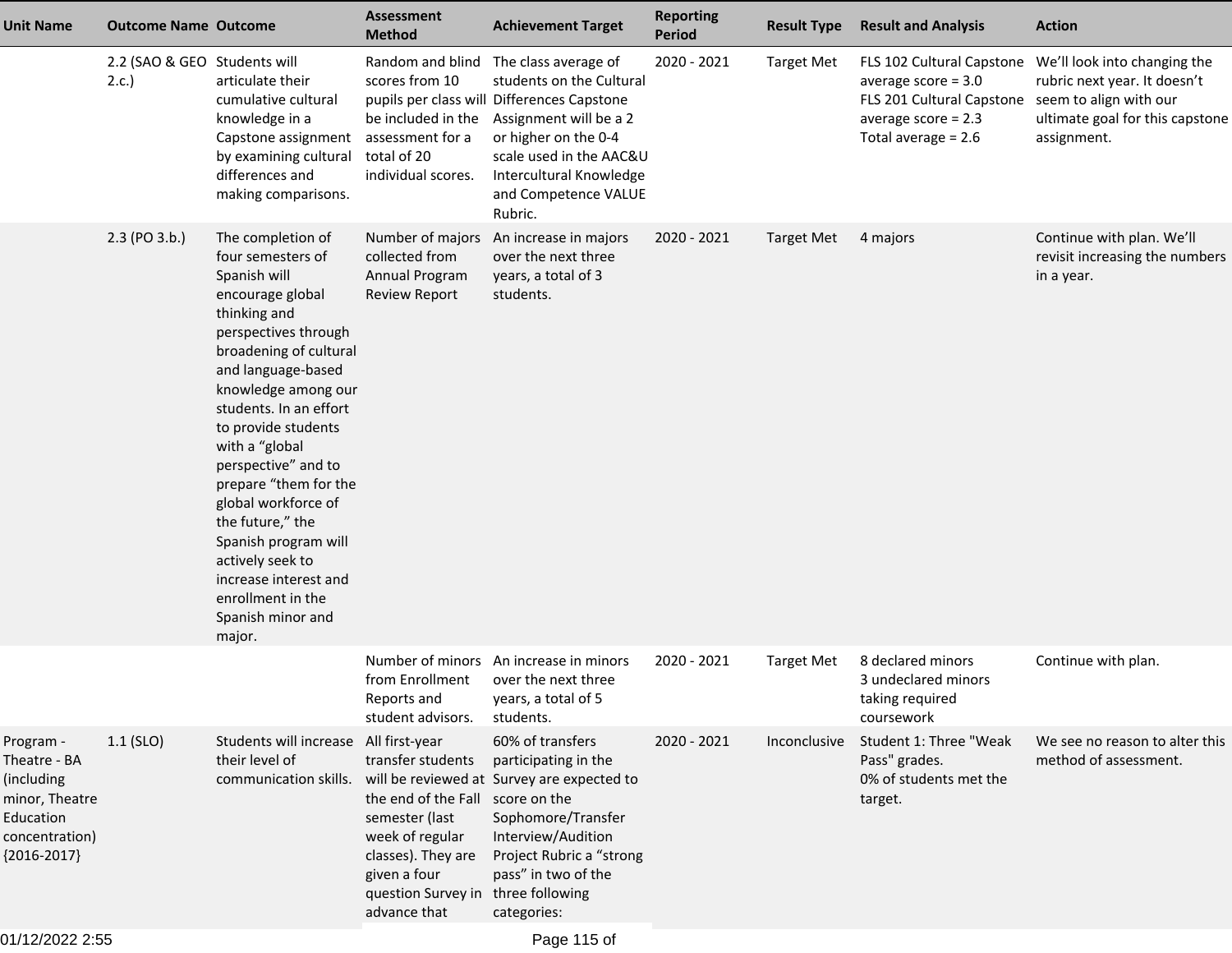| <b>Unit Name</b>                                                                                            | <b>Outcome Name Outcome</b> |                                                                   | Assessment<br><b>Method</b>                                                                                                                                                                                                                                                                                                                                                                                                                                                                                                                                                                                                                                                                                                                                                                                                                                  | <b>Achievement Target</b>                                                       | <b>Reporting</b><br>Period | <b>Result Type</b> | <b>Result and Analysis</b>                                                   | <b>Action</b>                                           |
|-------------------------------------------------------------------------------------------------------------|-----------------------------|-------------------------------------------------------------------|--------------------------------------------------------------------------------------------------------------------------------------------------------------------------------------------------------------------------------------------------------------------------------------------------------------------------------------------------------------------------------------------------------------------------------------------------------------------------------------------------------------------------------------------------------------------------------------------------------------------------------------------------------------------------------------------------------------------------------------------------------------------------------------------------------------------------------------------------------------|---------------------------------------------------------------------------------|----------------------------|--------------------|------------------------------------------------------------------------------|---------------------------------------------------------|
| Program -<br>Theatre - BA<br>(including<br>minor, Theatre<br>Education<br>concentration)<br>${2016 - 2017}$ | $1.1$ (SLO)                 | Students will increase<br>their level of<br>communication skills. | allows them to<br>self-assess their<br>own growth as<br>theatre artists (see<br>attached doc,<br>"Questions for<br>Sophomore<br>Review." The<br>interviewees will<br>be required to turn<br>in written answers<br>to reviewing<br>faculty, but will be<br>required to give an<br>oral response as<br>well. This method<br>of assessment will<br>allow the students<br>to see what skills<br>they need to focus<br>on in the latter<br>part of their<br>college careers.<br>The questions will<br>be scored using<br>the department's<br>own<br>"SOPHOMORE/TR<br>ANSFER<br>INTERVIEW/AUDIT<br><b>ION PROJECT"</b><br>Rubric.<br>Originally,<br>assessment was<br>rotated with<br>graduating Seniors<br>being reported in<br>odd-numbered<br>years and<br>sophomore review<br>taking place in<br>even-numbered<br>years. Until the<br>number of<br>students is | performance/presentati 2020 - 2021<br>on; craftsmanship; and<br>interpretation. |                            | Inconclusive       | Student 1: Three "Weak<br>Pass" grades.<br>0% of students met the<br>target. | We see no reason to alter this<br>method of assessment. |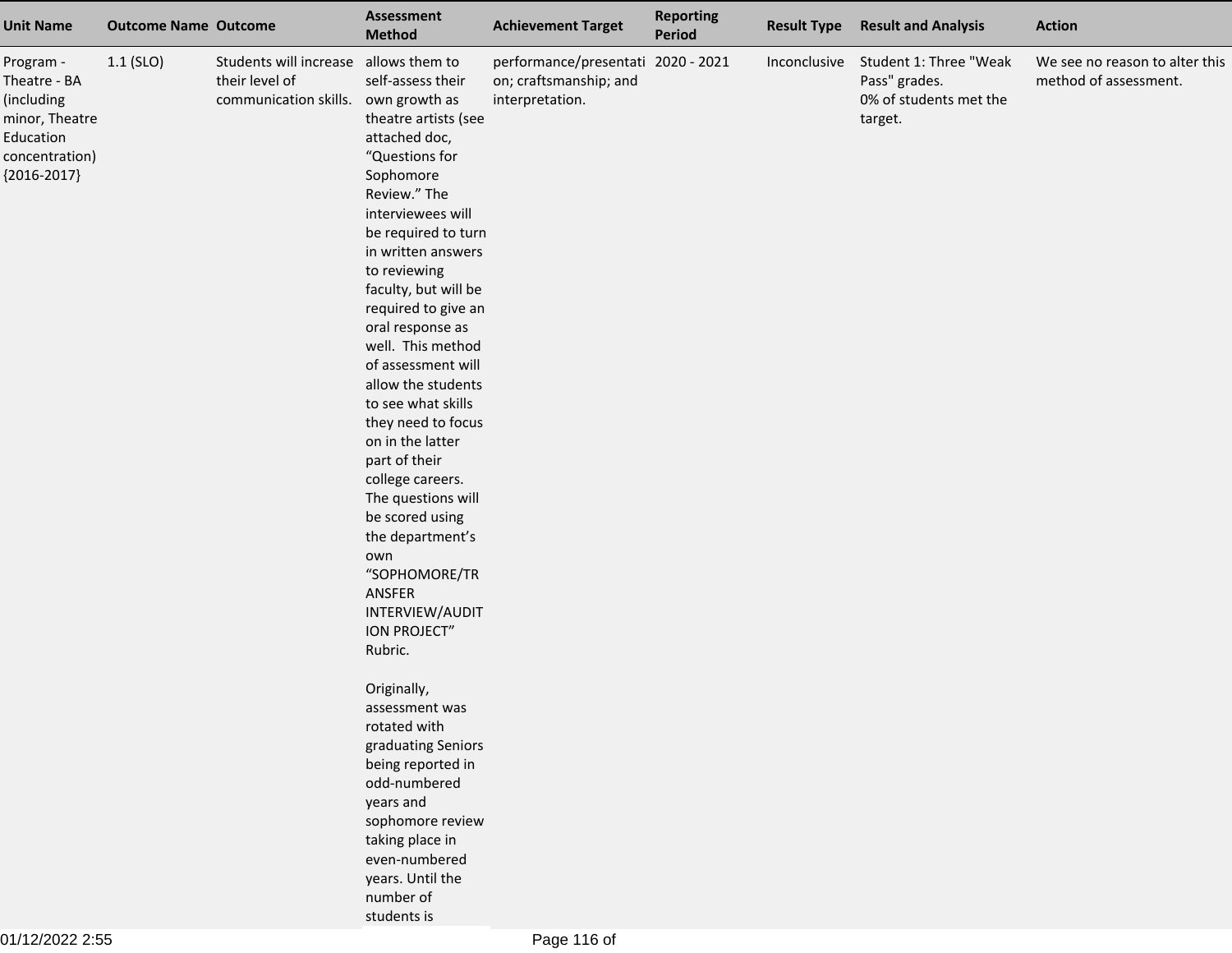| <b>Unit Name</b>                                                                                          | <b>Outcome Name Outcome</b> |                                                                                 | <b>Assessment</b><br><b>Method</b>                                                                                                                                                                                                                                                                                                                                                                                                                                                                                                                                                                                                                                                                                                     | <b>Achievement Target</b>                                                                                                                                                                                                                                                   | <b>Reporting</b><br>Period | <b>Result Type</b> | <b>Result and Analysis</b>                                                                                                 | <b>Action</b>                                                             |
|-----------------------------------------------------------------------------------------------------------|-----------------------------|---------------------------------------------------------------------------------|----------------------------------------------------------------------------------------------------------------------------------------------------------------------------------------------------------------------------------------------------------------------------------------------------------------------------------------------------------------------------------------------------------------------------------------------------------------------------------------------------------------------------------------------------------------------------------------------------------------------------------------------------------------------------------------------------------------------------------------|-----------------------------------------------------------------------------------------------------------------------------------------------------------------------------------------------------------------------------------------------------------------------------|----------------------------|--------------------|----------------------------------------------------------------------------------------------------------------------------|---------------------------------------------------------------------------|
| Program -<br>Theatre - BA<br>(including<br>minor, Theatre<br>Education<br>concentration)<br>${2016-2017}$ | $1.1$ (SLO)                 | Students will increase sufficient to<br>their level of<br>communication skills. | support this<br>protocol, both<br>methods of<br>used every year.<br>Sophomore and<br>first year transfer<br>review will take<br>place at the end of categories:<br>the Fall semester<br>and Senior exit<br>portfolios will take interpretation.<br>place in the last<br>two weeks of the<br>Spring semester.<br>The Department<br>intends to assign a<br>date for the "exit<br>portfolio review."<br>On that date<br>graduating seniors<br>will present an<br>"acting portfolio"<br>and/or a<br>"technical theatre<br>portfolio" to the<br>faculty. The<br>Sophomore/Transf<br>er<br>Interview/Audition<br>Project Rubric will<br>be use to assess<br>the level of<br>expertise in the<br>student's chosen<br>area of<br>presentation. | 60% of transfers<br>participating in the<br>Survey are expected to<br>score on the<br>assessment will be Sophomore/Transfer<br>Interview/Audition<br>Project Rubric a "strong<br>pass" in two of the<br>three following<br>performance/presentati<br>on; craftsmanship; and | 2020 - 2021                | Inconclusive       | Student 1: Three "Weak<br>Pass" grades.<br>0% of students met the<br>target.                                               | We see no reason to alter this<br>method of assessment.                   |
|                                                                                                           |                             |                                                                                 | All sophomore<br>students will be<br>reviewed at the<br>end of the Fall<br>semester (last<br>week of regular                                                                                                                                                                                                                                                                                                                                                                                                                                                                                                                                                                                                                           | 75% of native<br>sophomores (e.g. those<br>who have matriculated<br>solely at MUW)<br>participating in the<br>Survey are expected to                                                                                                                                        | 2020 - 2021                | <b>Target Met</b>  | Student 1: Three "Strong<br>Pass" Grades<br>Student 2: Three "Strong<br>Pass" Grades<br>100% of students met the<br>target | This assessment has been<br>consistent, so we will<br>continue to use it. |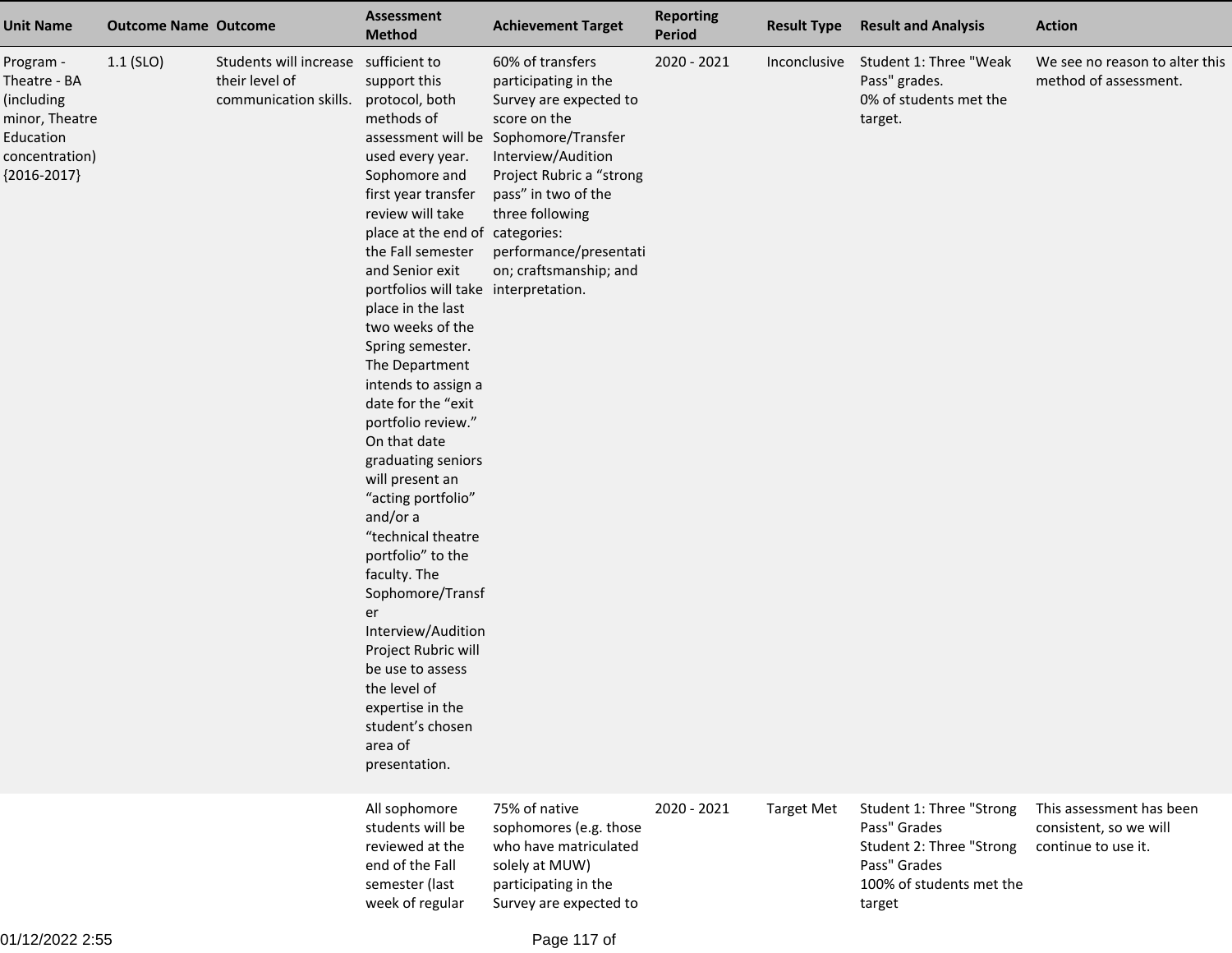| <b>Unit Name</b> | <b>Outcome Name Outcome</b> | <b>Assessment</b><br><b>Method</b>                                                                                                                                                                                                                                                                                                                                                                                                                                                                                                                                                                                                                       | <b>Achievement Target</b>                                                                                                                                                                                                                                    | <b>Reporting</b><br><b>Period</b> | <b>Result Type</b> | <b>Result and Analysis</b>                                                                                                 | <b>Action</b>                                                             |
|------------------|-----------------------------|----------------------------------------------------------------------------------------------------------------------------------------------------------------------------------------------------------------------------------------------------------------------------------------------------------------------------------------------------------------------------------------------------------------------------------------------------------------------------------------------------------------------------------------------------------------------------------------------------------------------------------------------------------|--------------------------------------------------------------------------------------------------------------------------------------------------------------------------------------------------------------------------------------------------------------|-----------------------------------|--------------------|----------------------------------------------------------------------------------------------------------------------------|---------------------------------------------------------------------------|
|                  |                             | classes). They are<br>given a four<br>advance that<br>allows them to<br>self-assess their<br>own growth as<br>attached doc,<br>"Questions for<br>Sophomore<br>Review." The<br>interviewees will<br>be required to turn<br>in written answers<br>to reviewing<br>faculty, but will be<br>required to give an<br>oral response as<br>well. This method<br>of assessment will<br>allow the students<br>to see what skills<br>they need to focus<br>on in the latter<br>part of their<br>college careers.<br>The questions will<br>be scored using<br>the department's<br>own<br>"SOPHOMORE/TR<br>ANSFER<br>INTERVIEW/AUDIT<br><b>ION PROJECT</b><br>Rubric. | score on the<br>Sophomore/Transfer<br>question Survey in Interview/Audition<br>Project Rubric a "strong<br>pass" in two of the<br>three following<br>categories:<br>theatre artists (see performance/presentati<br>on; craftsmanship; and<br>interpretation. | 2020 - 2021                       | <b>Target Met</b>  | Student 1: Three "Strong<br>Pass" Grades<br>Student 2: Three "Strong<br>Pass" Grades<br>100% of students met the<br>target | This assessment has been<br>consistent, so we will<br>continue to use it. |
|                  |                             | Originally,<br>assessment was<br>rotated with<br>graduating Seniors<br>being reported in<br>odd-numbered<br>years and<br>sophomore review<br>taking place in                                                                                                                                                                                                                                                                                                                                                                                                                                                                                             |                                                                                                                                                                                                                                                              |                                   |                    |                                                                                                                            |                                                                           |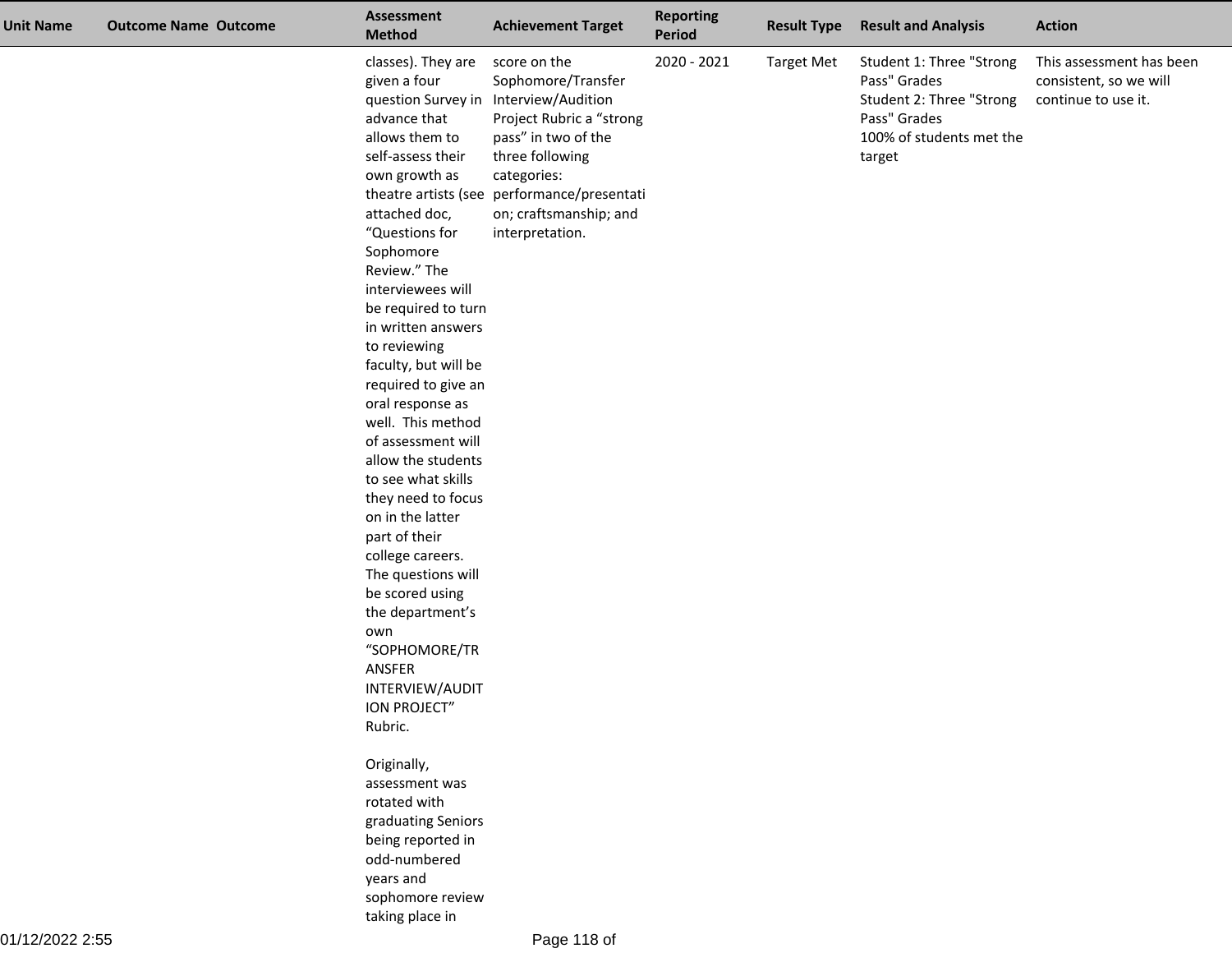| <b>Unit Name</b> | <b>Outcome Name Outcome</b> | <b>Assessment</b><br><b>Method</b>                                                                                                                                                                                                                                                                                                                                                                                                                                                                                                                                                                                                                                                                                                                                    | <b>Achievement Target</b>                                                                                                                                                                                                                                                                                                                                                                           | <b>Reporting</b><br><b>Period</b> | <b>Result Type</b> | <b>Result and Analysis</b>                                                                                                 | <b>Action</b>                                                             |
|------------------|-----------------------------|-----------------------------------------------------------------------------------------------------------------------------------------------------------------------------------------------------------------------------------------------------------------------------------------------------------------------------------------------------------------------------------------------------------------------------------------------------------------------------------------------------------------------------------------------------------------------------------------------------------------------------------------------------------------------------------------------------------------------------------------------------------------------|-----------------------------------------------------------------------------------------------------------------------------------------------------------------------------------------------------------------------------------------------------------------------------------------------------------------------------------------------------------------------------------------------------|-----------------------------------|--------------------|----------------------------------------------------------------------------------------------------------------------------|---------------------------------------------------------------------------|
|                  |                             | even-numbered<br>years. Until the<br>number of<br>students is<br>sufficient to<br>support this<br>protocol, both<br>methods of<br>used every year.<br>Sophomore and<br>first year transfer<br>review will take<br>the Fall semester<br>and Senior exit<br>portfolios will take<br>place in the last<br>two weeks of the<br>Spring semester.<br>The Department<br>intends to assign a<br>date for the "exit<br>portfolio review."<br>On that date<br>graduating seniors<br>will present an<br>"acting portfolio"<br>and/or a<br>"technical theatre<br>portfolio" to the<br>faculty. The<br>Sophomore/Transf<br>er<br>Interview/Audition<br>Project Rubric will<br>be use to assess<br>the level of<br>expertise in the<br>student's chosen<br>area of<br>presentation. | 75% of native<br>sophomores (e.g. those<br>who have matriculated<br>solely at MUW)<br>participating in the<br>Survey are expected to<br>score on the<br>Sophomore/Transfer<br>assessment will be Interview/Audition<br>Project Rubric a "strong<br>pass" in two of the<br>three following<br>categories:<br>place at the end of performance/presentati<br>on; craftsmanship; and<br>interpretation. | 2020 - 2021                       | <b>Target Met</b>  | Student 1: Three "Strong<br>Pass" Grades<br>Student 2: Three "Strong<br>Pass" Grades<br>100% of students met the<br>target | This assessment has been<br>consistent, so we will<br>continue to use it. |
|                  |                             | Oral interpretation Each student is                                                                                                                                                                                                                                                                                                                                                                                                                                                                                                                                                                                                                                                                                                                                   |                                                                                                                                                                                                                                                                                                                                                                                                     | 2020 - 2021                       | <b>Target Met</b>  |                                                                                                                            | 1 First-Year Transfer: 3.2  We will continue to use the                   |

2 Sophomores: Avg. of

Creative Thinking Rubric and

(TH205) introduces expected to improve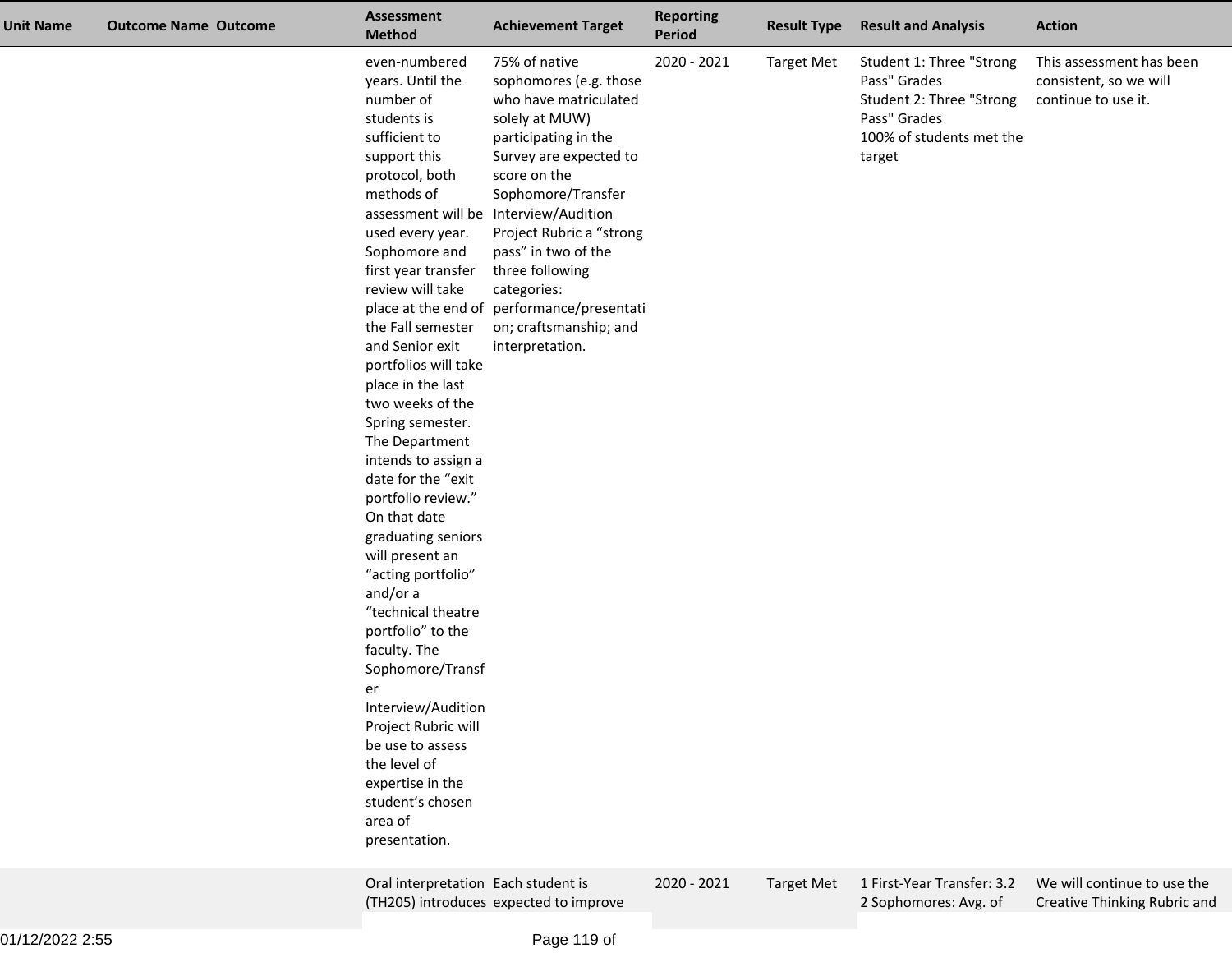| <b>Unit Name</b> | <b>Outcome Name Outcome</b> | <b>Assessment</b><br><b>Method</b>                                                                                                                                                                                                                                                                                                                                                                                                                                  | <b>Achievement Target</b>                                                                                                                                                                                                                                                                                            | <b>Reporting</b><br>Period | <b>Result Type</b> | <b>Result and Analysis</b>                                                                                                            | <b>Action</b>                                                |
|------------------|-----------------------------|---------------------------------------------------------------------------------------------------------------------------------------------------------------------------------------------------------------------------------------------------------------------------------------------------------------------------------------------------------------------------------------------------------------------------------------------------------------------|----------------------------------------------------------------------------------------------------------------------------------------------------------------------------------------------------------------------------------------------------------------------------------------------------------------------|----------------------------|--------------------|---------------------------------------------------------------------------------------------------------------------------------------|--------------------------------------------------------------|
|                  |                             | students to voice<br>and speech skills.<br>The AAC&U<br><b>Creative Thinking</b><br><b>VALUE Rubric is</b><br>used to measure<br>specific technical<br>proficiency.<br>Monologues and<br>scene work in the<br>advanced acting<br>classes (TH 219, TH better in all 5<br>319, TH 419) offer categories.<br>students a wide<br>variety of texts to<br>hone skills. These<br>texts span a<br>number of eras<br>and genres<br>offering different<br>stylistic material. | upon his/her oral and<br>written presentations<br>each semester from the<br>time they enter the<br>university until they<br>graduate. 90% of<br>students are expected<br>to meet proficiency on<br>the AAC&U Creative<br>Thinking VALUE Rubric.<br>beginning through Proficiency is achieved<br>by a score of "3" or | 2020 - 2021                | <b>Target Met</b>  | 3.75<br>1 Senior: 3.7<br>Overall average of 3.6 out the same calendar year.<br>of 4.0<br>100% of students assessed<br>met the target. | assessing first-year transfers,<br>sophomores and seniors in |
|                  |                             | Assessment forms<br>are completed for<br>each performance<br>and expectations<br>become more<br>rigorous with each<br>advanced course.<br>In Design and<br>Directing (TH 275<br>and TH 320)<br>students make oral<br>presentations to<br>support three-<br>dimensional<br>works. Because<br>the sequence of<br>the listed courses<br>may vary for each<br>student, each<br>student is<br>monitored<br>individually for<br>ongoing                                   |                                                                                                                                                                                                                                                                                                                      |                            |                    |                                                                                                                                       |                                                              |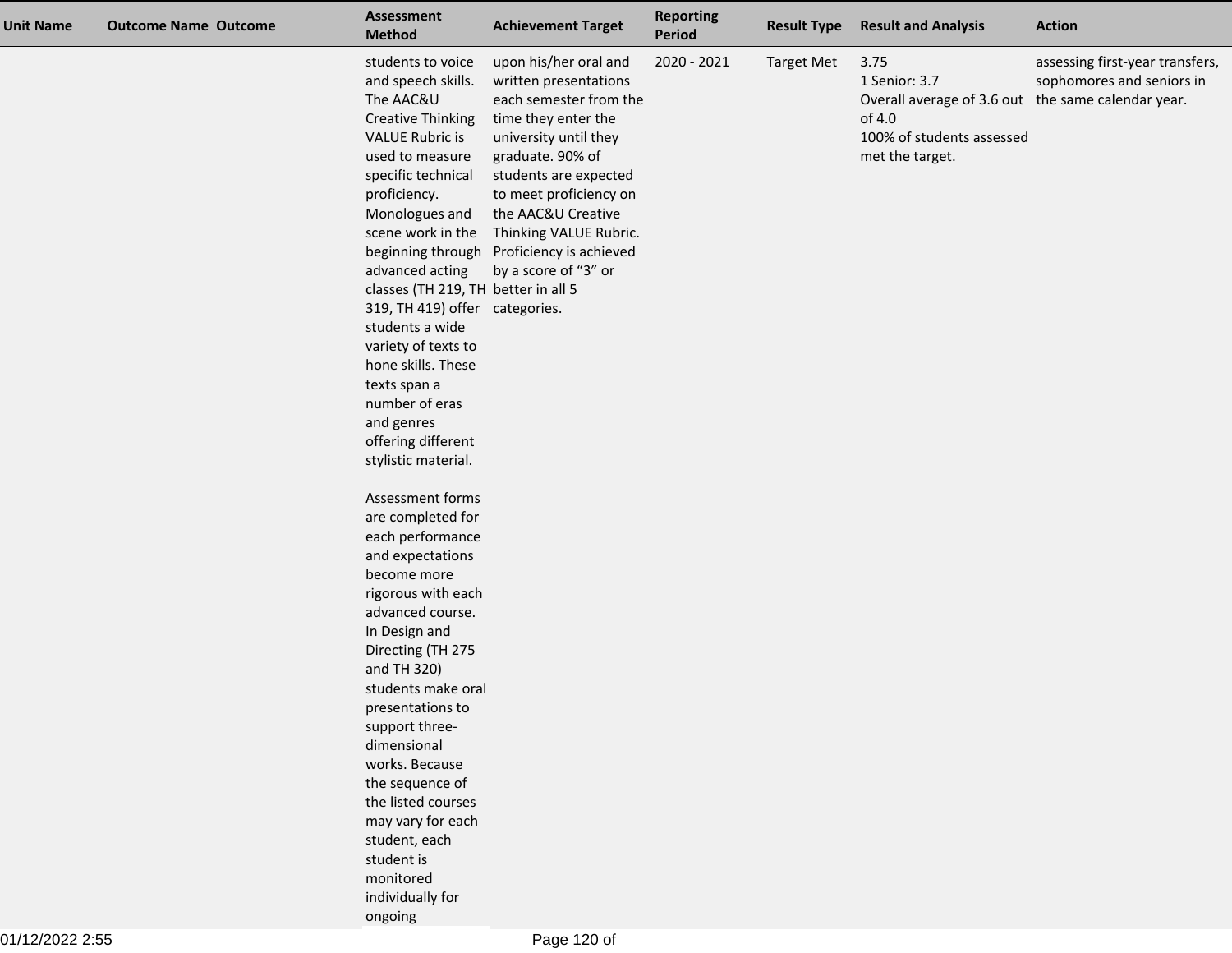| <b>Unit Name</b> | <b>Outcome Name Outcome</b> | Assessment<br><b>Method</b>                                                                                                                                                                                                                                                                                                                                | <b>Achievement Target</b>                                                                                                                                                                                                                                                                                                                                                                                                                      | <b>Reporting</b><br><b>Period</b> | <b>Result Type</b> | <b>Result and Analysis</b>                                                                                                                                                                   | <b>Action</b>                                                                                                               |
|------------------|-----------------------------|------------------------------------------------------------------------------------------------------------------------------------------------------------------------------------------------------------------------------------------------------------------------------------------------------------------------------------------------------------|------------------------------------------------------------------------------------------------------------------------------------------------------------------------------------------------------------------------------------------------------------------------------------------------------------------------------------------------------------------------------------------------------------------------------------------------|-----------------------------------|--------------------|----------------------------------------------------------------------------------------------------------------------------------------------------------------------------------------------|-----------------------------------------------------------------------------------------------------------------------------|
|                  |                             | improvement.<br>Since we are a<br>necessary to<br>rotate the<br>assessment of<br>goals. In order to<br>have a reasonable<br>sampling of<br>students until<br>there are enough<br>review; likewise,                                                                                                                                                         | Each student is<br>expected to improve<br>small program, it is upon his/her oral and<br>written presentations<br>each semester from the<br>time they enter the<br>university until they<br>graduate. 90% of<br>students are expected<br>sophomores, a file to meet proficiency on<br>will be kept on all the AAC&U Creative<br>Thinking VALUE Rubric.<br>Proficiency is achieved<br>sophomore files to by a score of "3" or<br>better in all 5 | 2020 - 2021                       | <b>Target Met</b>  | 1 First-Year Transfer: 3.2<br>2 Sophomores: Avg. of<br>3.75<br>1 Senior: 3.7<br>Overall average of 3.6 out the same calendar year.<br>of 4.0<br>100% of students assessed<br>met the target. | We will continue to use the<br>Creative Thinking Rubric and<br>assessing first-year transfers,<br>sophomores and seniors in |
|                  |                             | for graduates.<br>Originally,<br>assessment was<br>rotated with<br>graduating Seniors<br>being reported in<br>odd-numbered<br>years and<br>sophomore review<br>taking place in<br>even-numbered<br>years. Until the<br>number of<br>students is<br>sufficient to<br>support this<br>protocol, both<br>methods of<br>assessment will be<br>used every year. | categories.                                                                                                                                                                                                                                                                                                                                                                                                                                    |                                   |                    |                                                                                                                                                                                              |                                                                                                                             |
|                  |                             | Sophomore and<br>first year transfer<br>review will take<br>place at the end of<br>the Fall semester<br>and Senior exit<br>portfolios will take<br>place in the last<br>two weeks of the<br>Spring semester.                                                                                                                                               |                                                                                                                                                                                                                                                                                                                                                                                                                                                |                                   |                    |                                                                                                                                                                                              |                                                                                                                             |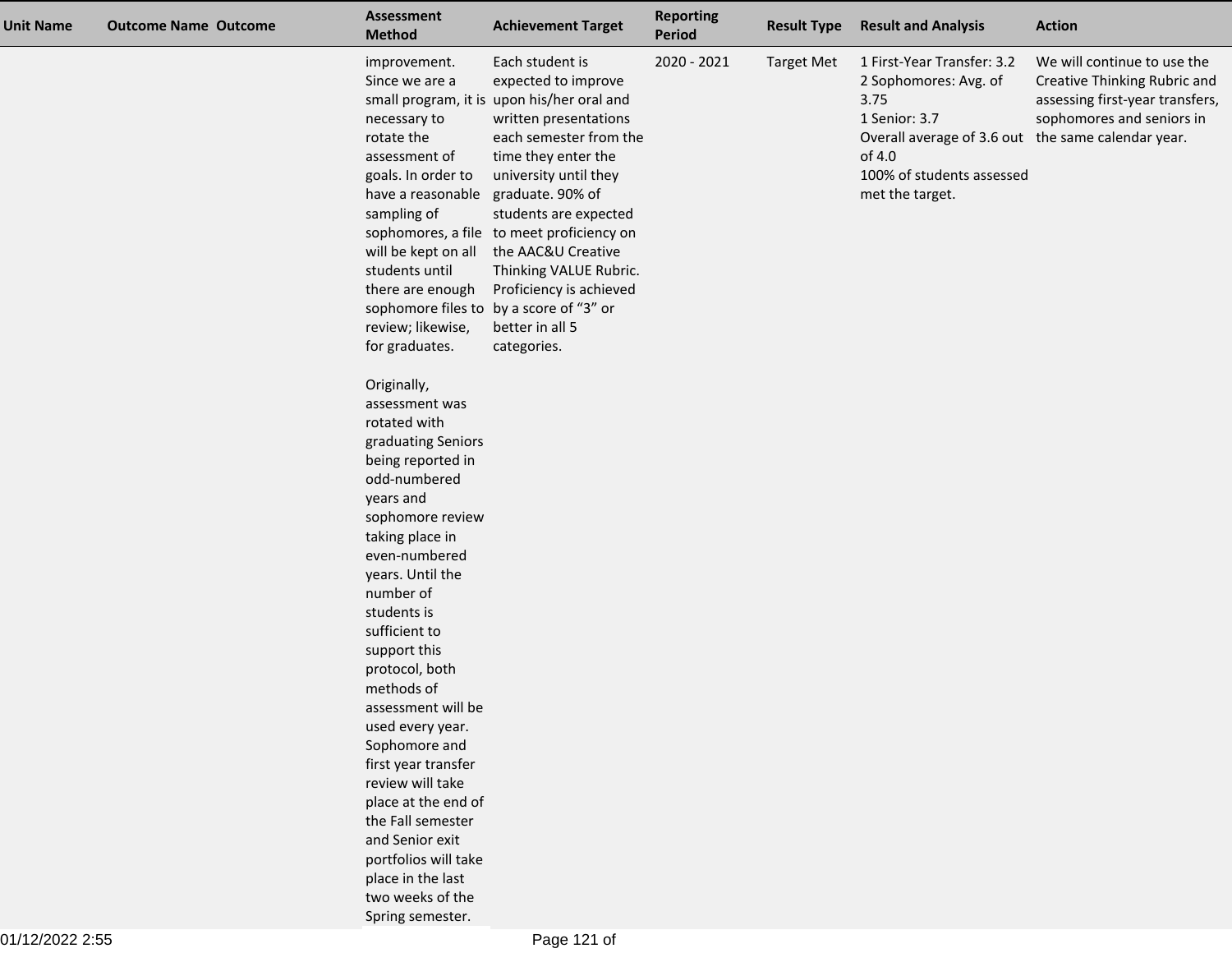| <b>Unit Name</b> | <b>Outcome Name Outcome</b>     |                                                                                                                                                                        | <b>Assessment</b><br><b>Method</b>                                                                                                                                                                                                                                                                                                                                                                                                                                                       | <b>Achievement Target</b>                                                                                                                                                                                                                                                                                                                                                                         | <b>Reporting</b><br><b>Period</b> | <b>Result Type</b> | <b>Result and Analysis</b>                                                                                                                                                                                                                                                                                                      | <b>Action</b>                                                                                                               |
|------------------|---------------------------------|------------------------------------------------------------------------------------------------------------------------------------------------------------------------|------------------------------------------------------------------------------------------------------------------------------------------------------------------------------------------------------------------------------------------------------------------------------------------------------------------------------------------------------------------------------------------------------------------------------------------------------------------------------------------|---------------------------------------------------------------------------------------------------------------------------------------------------------------------------------------------------------------------------------------------------------------------------------------------------------------------------------------------------------------------------------------------------|-----------------------------------|--------------------|---------------------------------------------------------------------------------------------------------------------------------------------------------------------------------------------------------------------------------------------------------------------------------------------------------------------------------|-----------------------------------------------------------------------------------------------------------------------------|
|                  |                                 |                                                                                                                                                                        | The Department<br>intends to assign a<br>date for the "exit<br>portfolio review."<br>On that date<br>will present an<br>"acting portfolio"<br>and/or a<br>"technical theatre<br>portfolio" to the<br>faculty. The<br>AAC&U Creative<br><b>Thinking VALUE</b><br>Rubric will be use<br>to assess the level<br>of expertise in the<br>student's chosen<br>area of<br>presentation.                                                                                                         | Each student is<br>expected to improve<br>upon his/her oral and<br>written presentations<br>each semester from the<br>graduating seniors time they enter the<br>university until they<br>graduate. 90% of<br>students are expected<br>to meet proficiency on<br>the AAC&U Creative<br>Thinking VALUE Rubric.<br>Proficiency is achieved<br>by a score of "3" or<br>better in all 5<br>categories. | 2020 - 2021                       | <b>Target Met</b>  | 1 First-Year Transfer: 3.2<br>2 Sophomores: Avg. of<br>3.75<br>1 Senior: 3.7<br>Overall average of 3.6 out the same calendar year.<br>of 4.0<br>100% of students assessed<br>met the target.                                                                                                                                    | We will continue to use the<br>Creative Thinking Rubric and<br>assessing first-year transfers,<br>sophomores and seniors in |
|                  | 2.1 (GEO 5.a.,<br>SPG C.3, SAO) | Students will increase<br>their skills of<br>professionalism and<br>work ethics by<br>performing assigned<br>tasks with diligence,<br>reliability, and<br>punctuality. | All sophomore and 75% of students<br>first-year transfer<br>students will be<br>reviewed at the<br>end of the Fall<br>semester (last<br>week of regular<br>classes). They are<br>given a four<br>question Survey in<br>advance that<br>allows them to<br>self-assess their<br>own growth as<br>theatre artists (see<br>attached doc,<br>"Questions for<br>Sophomore<br>Review."<br>Departmental<br>faculty will review<br>and analyze the<br>results of the<br>Survey to<br>determine if | participating in the<br>Survey will state that<br>their goal upon<br>graduating the Theatre<br>program is to have the<br>skillset to gain<br>employment or a long-<br>term internship in<br>theatre or a related<br>field.                                                                                                                                                                        | 2020 - 2021                       | <b>Target Met</b>  | (see "Notes" below) 1 out method, as it is a good<br>of 1 (100%) answered<br>questions #3 and #4<br>satisfactorily, showing<br>they understood the<br>importance of acquiring<br>the necessary skills to<br>pursue a career in Theatre<br>or Theatre Education.<br>Please see the related<br>documents on Student<br>responses. | Of the surviving responses We will continue to use this<br>indicator on suggesting career<br>paths for individual students. |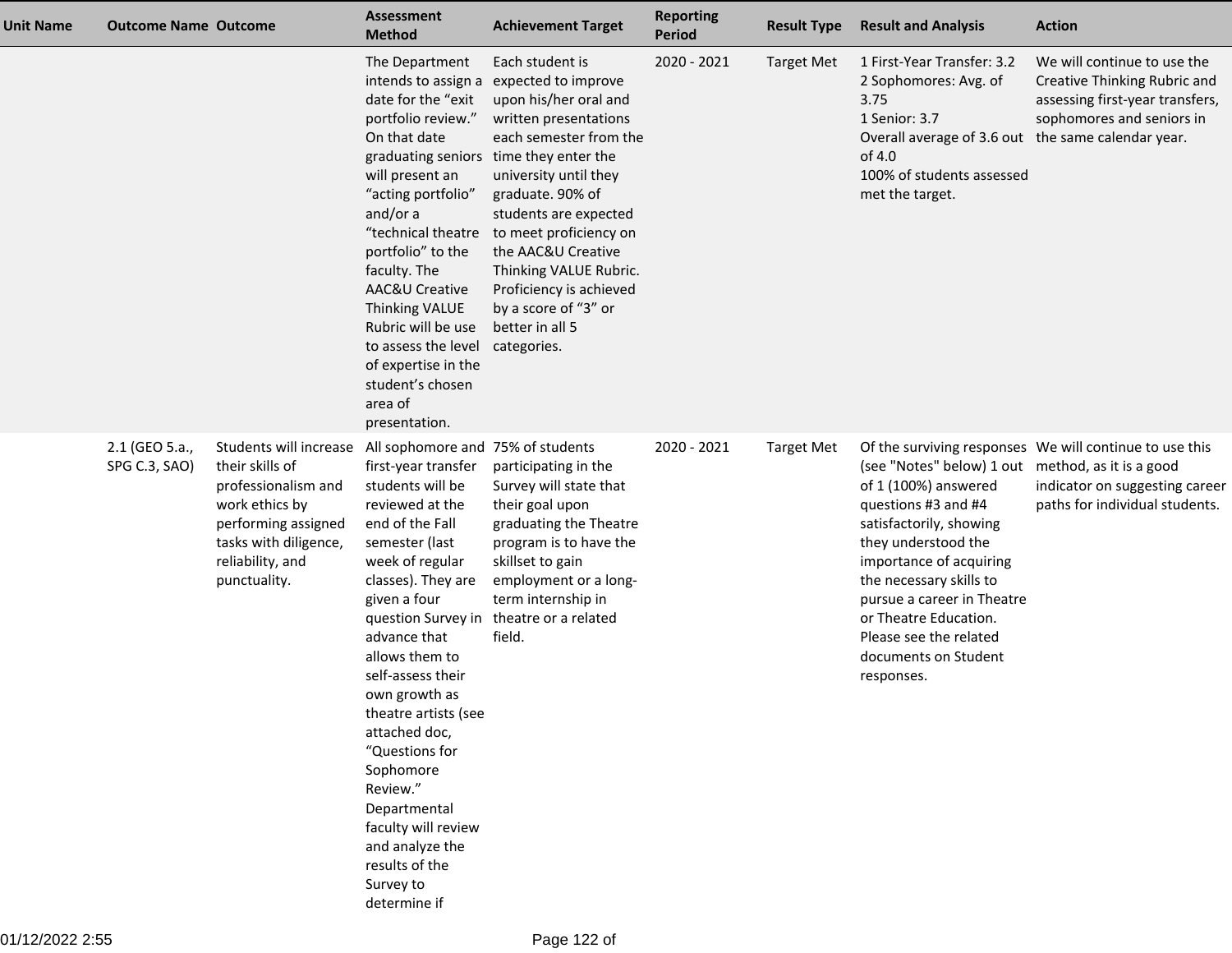| <b>Unit Name</b> | <b>Outcome Name Outcome</b>     |                                                                                                                                                                                    | <b>Assessment</b><br><b>Method</b>                                                                                                                                                                                                                      | <b>Achievement Target</b>                                                                                                                                                                                                                                                                                                                                                                                                                                                     | <b>Reporting</b><br><b>Period</b> | <b>Result Type</b> | <b>Result and Analysis</b>                                                                                                                                                                                                                                                                                                      | <b>Action</b>                                                                                                                                                                                                          |
|------------------|---------------------------------|------------------------------------------------------------------------------------------------------------------------------------------------------------------------------------|---------------------------------------------------------------------------------------------------------------------------------------------------------------------------------------------------------------------------------------------------------|-------------------------------------------------------------------------------------------------------------------------------------------------------------------------------------------------------------------------------------------------------------------------------------------------------------------------------------------------------------------------------------------------------------------------------------------------------------------------------|-----------------------------------|--------------------|---------------------------------------------------------------------------------------------------------------------------------------------------------------------------------------------------------------------------------------------------------------------------------------------------------------------------------|------------------------------------------------------------------------------------------------------------------------------------------------------------------------------------------------------------------------|
|                  | 2.1 (GEO 5.a.,<br>SPG C.3, SAO) | Students will increase achievement<br>their skills of<br>professionalism and<br>work ethics by<br>performing assigned<br>tasks with diligence,<br>reliability, and<br>punctuality. | target was met.                                                                                                                                                                                                                                         | 75% of students<br>participating in the<br>Survey will state that<br>their goal upon<br>graduating the Theatre<br>program is to have the<br>skillset to gain<br>employment or a long-<br>term internship in<br>theatre or a related<br>field.                                                                                                                                                                                                                                 | 2020 - 2021                       | <b>Target Met</b>  | (see "Notes" below) 1 out method, as it is a good<br>of 1 (100%) answered<br>questions #3 and #4<br>satisfactorily, showing<br>they understood the<br>importance of acquiring<br>the necessary skills to<br>pursue a career in Theatre<br>or Theatre Education.<br>Please see the related<br>documents on Student<br>responses. | Of the surviving responses We will continue to use this<br>indicator on suggesting career<br>paths for individual students.                                                                                            |
|                  |                                 |                                                                                                                                                                                    | At the end of the<br>spring semester,<br>the department<br>chair will review<br>transcripts of TH<br>360 students to<br>determine if<br>achievement<br>target was met.                                                                                  | The collective average<br>of all TH 360 students'<br>final grades will be 90%.                                                                                                                                                                                                                                                                                                                                                                                                | 2020 - 2021                       | Inconclusive       | No students were eligible<br>for enrollment in this<br>class.                                                                                                                                                                                                                                                                   | Since our majors are now<br>balanced between Theatre<br>and Theatre Education, I<br>would like to add ED 407 to<br>this assessment method<br>include our student teachers<br>(who are not required to take<br>TH 360). |
|                  |                                 |                                                                                                                                                                                    | Attendance is<br>strictly monitored<br>in all departmental first year transfers,<br>courses and for all<br>rehearsals and<br>work calls. All<br>students enrolled<br>in TH 400-The<br>will be evaluated<br>using the AAC&U<br>Teamwork VALUE<br>Rubric. | It is expected that the<br>freshmen, sophomores,<br>juniors and seniors<br>participating in TH 400<br>will meet proficiency on<br>the AAC&U Teamwork<br><b>VALUE Rubric.</b><br>Theatre Practicum- Proficiency is defined by<br>averaging a score of "3"<br>in at least 4 categories<br>for freshmen,<br>sophomores, first year<br>transfers, juniors and<br>seniors. Students must<br>show proficiency before<br>being allowed to<br>complete Internship<br>and/or graduate. | 2020 - 2021                       | <b>Target Met</b>  | Freshmen: 4 out of 4<br>students met the target<br>(100%)<br>Sophomores: 3 out of 4<br>students met the target<br>(75%)<br>Juniors: 4 out of 4<br>students met the target<br>(100%)<br>Seniors: 1 out of 2<br>students met the target<br>(50%)<br>Overall: 12 out of 14<br>students met the target<br>(86%)                     | This has not been assigned a<br>threshold for success. We<br>propose the threshold be set<br>at 70%, the same as 2.1.b.                                                                                                |
|                  |                                 |                                                                                                                                                                                    | Attendance is<br>strictly monitored                                                                                                                                                                                                                     | It is expected that 70%<br>of freshmen,<br>in all departmental sophomores, first year<br>courses and for all transfers, juniors and                                                                                                                                                                                                                                                                                                                                           | 2020 - 2021                       | <b>Target Met</b>  | Freshmen: 2 out of 2<br>students met the target<br>$(100\%)$ .<br>Sophomores: 2 out of 3                                                                                                                                                                                                                                        | Results have been consistent,<br>so this assessment method<br>will remain in place.                                                                                                                                    |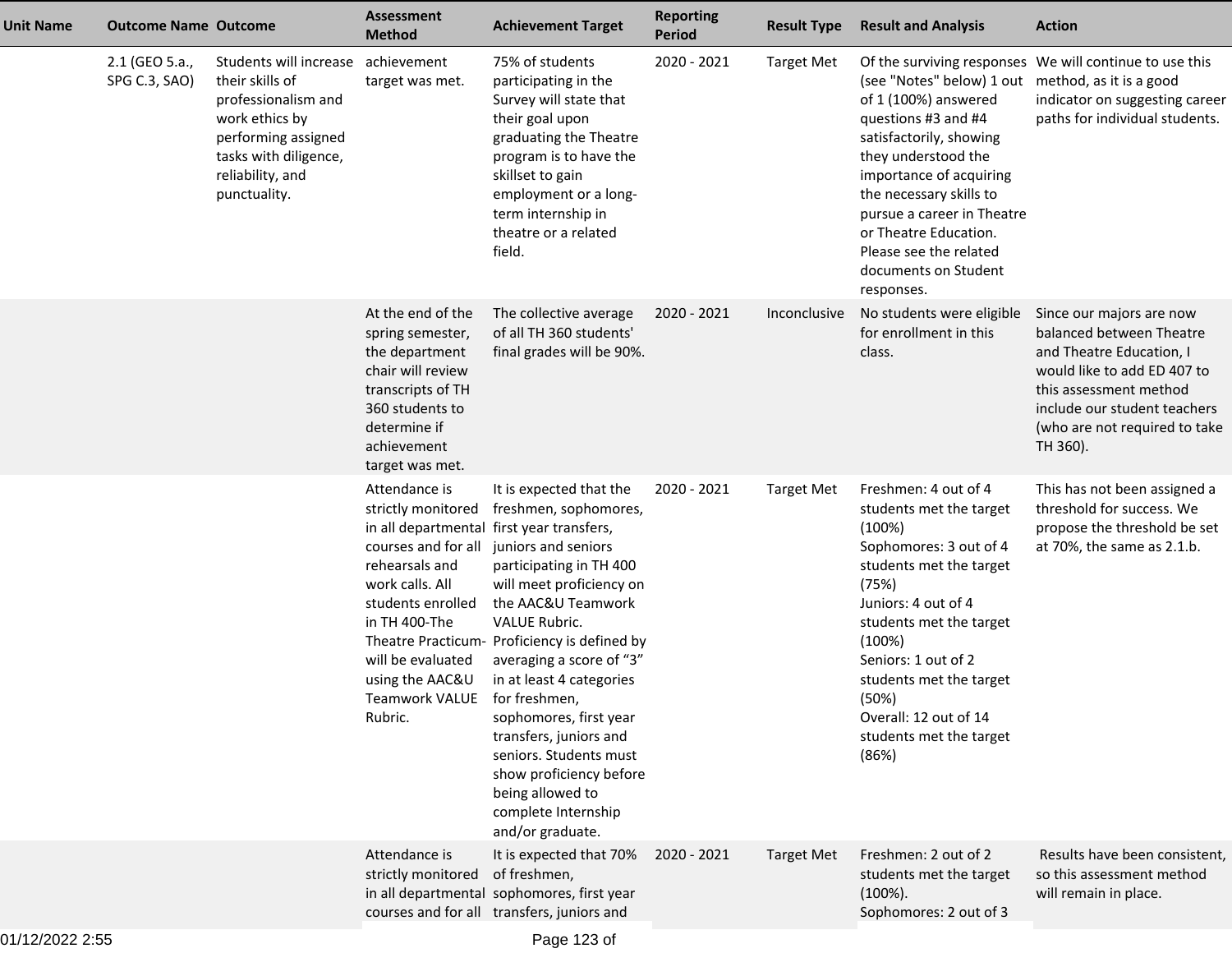| <b>Unit Name</b> | <b>Outcome Name Outcome</b> |                                                                                                                                                                                                                                                                                                              | <b>Assessment</b><br><b>Method</b>                                                                                                                                                                                                                         | <b>Achievement Target</b>                                                                                                                                                                                                                                                                                                                                                                                                                                      | <b>Reporting</b><br><b>Period</b> | <b>Result Type</b> | <b>Result and Analysis</b>                                                                                                                                                                                                          | <b>Action</b>                                                                                                                                                                                                      |
|------------------|-----------------------------|--------------------------------------------------------------------------------------------------------------------------------------------------------------------------------------------------------------------------------------------------------------------------------------------------------------|------------------------------------------------------------------------------------------------------------------------------------------------------------------------------------------------------------------------------------------------------------|----------------------------------------------------------------------------------------------------------------------------------------------------------------------------------------------------------------------------------------------------------------------------------------------------------------------------------------------------------------------------------------------------------------------------------------------------------------|-----------------------------------|--------------------|-------------------------------------------------------------------------------------------------------------------------------------------------------------------------------------------------------------------------------------|--------------------------------------------------------------------------------------------------------------------------------------------------------------------------------------------------------------------|
|                  |                             |                                                                                                                                                                                                                                                                                                              | rehearsals and<br>work calls.<br>Students are<br>evaluated by the<br>AAC&U Creative<br>Thinking VALUE<br>Rubric for their<br>of both the Fall<br>and Spring<br>semesters.                                                                                  | seniors participating in<br>the major semester<br>productions will meet<br>proficiency on the<br>AAC&U Creative<br>Thinking VALUE Rubric.<br>Proficiency is defined by<br>participation in the achieving a score of "3"<br>major productions in at least 4 categories<br>for freshmen,<br>sophomores, first year<br>transfers, juniors and<br>seniors. Students must<br>show proficiency before<br>being allowed to<br>complete Internship<br>and/or graduate. | 2020 - 2021                       | <b>Target Met</b>  | students met the target<br>$(66%)$ .<br>Juniors: 3 out of 3<br>students met the target<br>$(100\%).$<br>Seniors: 2 out of 3<br>students met the target<br>$(66%)$ .<br>Overall: 9 out of 11<br>students met the target<br>$(82%)$ . | Results have been consistent,<br>so this assessment method<br>will remain in place.                                                                                                                                |
|                  | 2.2 (SLO & SPG<br>C.3       | Students will develop<br>an accountable<br>character by<br>demonstrating the<br>ability to manage their project deadlines<br>own time effectively,<br>as well as work well<br>with others in<br>collaborative projects, theatre production in the other two<br>and to serve as<br>leaders of peer<br>groups. | TH 400 is assessed<br>ability to meet<br>and collaborative<br>skills. Post<br>Mortems (of each<br>team) are held to<br>of collaboration<br>and are all<br>evaluated using<br>the Creative<br><b>Project Grading</b><br>Rubric developed<br>by the faculty. | 60% of Sophomores<br>jointly by 3 faculty should demonstrate<br>members based on proficiency in this area.<br>Proficiency for<br>Sophomores is defined<br>as scoring at least a 90<br>in two categories and<br>no lower than a 80 (B-)<br>categories on the<br>track effectiveness Creative Project Grading<br>Rubric.                                                                                                                                         | 2020 - 2021                       | <b>Target Met</b>  | 3 scores were tabulated:<br>Student 1:95<br>Student 2:91<br>Student 3:97<br>Avg. score: 93<br>100% of students met the<br>target.                                                                                                   | Overall, for Spring and fall, This assessment method has<br>been one of our most<br>successful indicators on<br>student development, so we<br>will continue to use it without<br>changes.                          |
|                  |                             |                                                                                                                                                                                                                                                                                                              | TH 400 is assessed 90% of graduating<br>jointly by 3 faculty Seniors should<br>ability to meet<br>project deadlines<br>and collaborative<br>skills. Post<br>Mortems (of each in at least three                                                             | members based on demonstrate proficiency<br>in this area. Proficiency<br>for graduating seniors in<br>this area is defined as<br>scoring at least a 90 (A-)<br>theatre production categories and no lower<br>team) are held to than an 80 (B-) in the                                                                                                                                                                                                          | 2020 - 2021                       | <b>Target Met</b>  | in this assessment. One<br>student scored a '97' and<br>an average of 93.5.<br>100% of seniors met the<br>target.                                                                                                                   | Two students were eligible This assessment method has<br>been one of our most<br>successful indicators on<br>the other scored a '90' for student development, so we<br>will continue to use it without<br>changes. |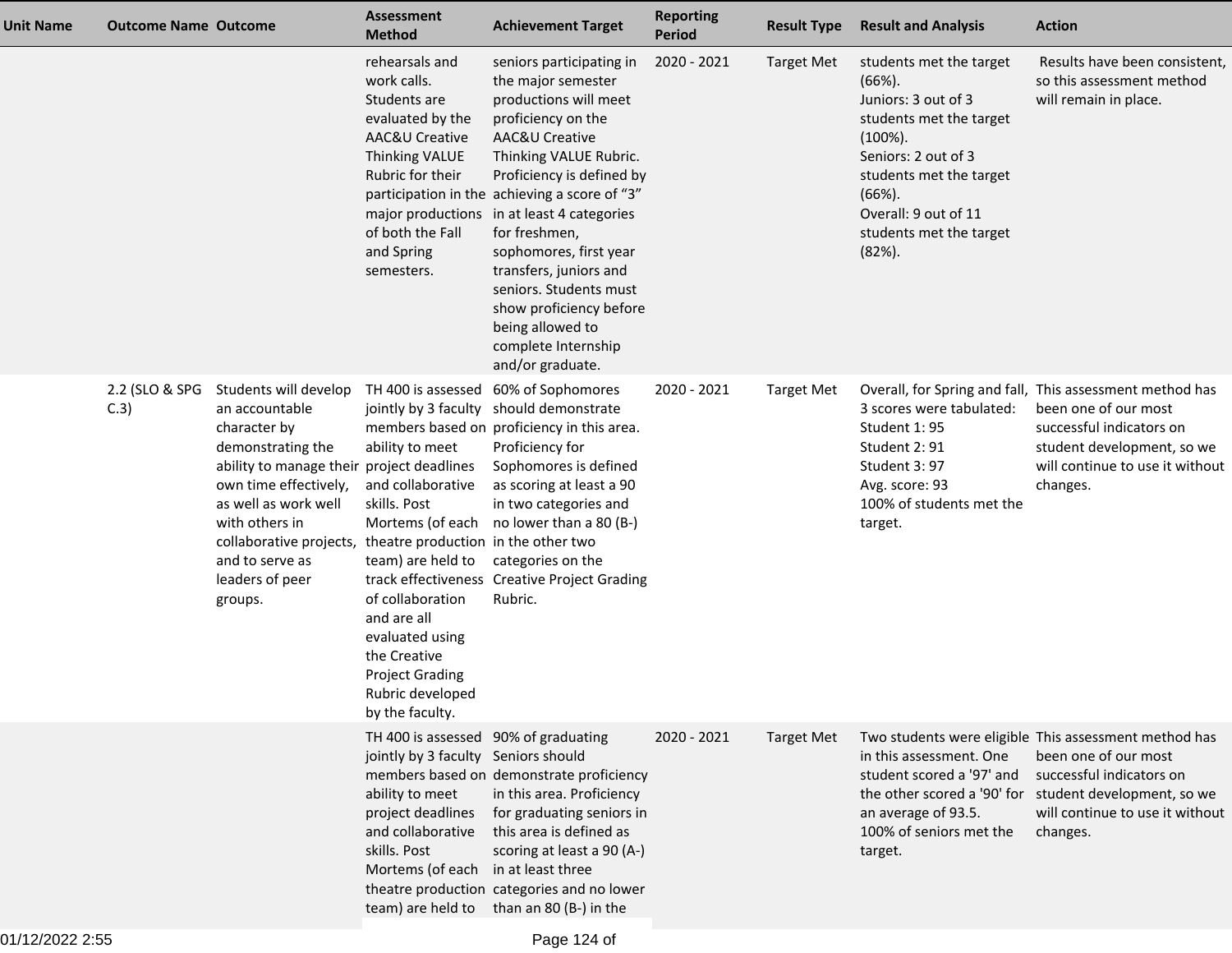| <b>Unit Name</b> | <b>Outcome Name Outcome</b>   |                                                                                                                                                                                                                                                                                      | <b>Assessment</b><br><b>Method</b>                                                                                                                                                                                                                                                                                                                                                                                                                                                                                                                                                                                                                                                        | <b>Achievement Target</b>                                                                                                                                               | <b>Reporting</b><br>Period | <b>Result Type</b> | <b>Result and Analysis</b>                                                                                        | <b>Action</b>                                                                                                                                                                                                      |
|------------------|-------------------------------|--------------------------------------------------------------------------------------------------------------------------------------------------------------------------------------------------------------------------------------------------------------------------------------|-------------------------------------------------------------------------------------------------------------------------------------------------------------------------------------------------------------------------------------------------------------------------------------------------------------------------------------------------------------------------------------------------------------------------------------------------------------------------------------------------------------------------------------------------------------------------------------------------------------------------------------------------------------------------------------------|-------------------------------------------------------------------------------------------------------------------------------------------------------------------------|----------------------------|--------------------|-------------------------------------------------------------------------------------------------------------------|--------------------------------------------------------------------------------------------------------------------------------------------------------------------------------------------------------------------|
|                  |                               |                                                                                                                                                                                                                                                                                      | of collaboration<br>and are all<br>evaluated using<br>the Creative<br><b>Project Grading</b><br>Rubric developed<br>by the faculty.                                                                                                                                                                                                                                                                                                                                                                                                                                                                                                                                                       | track effectiveness one other category on<br>the Creative Project<br>Grading Rubric.                                                                                    | 2020 - 2021                | <b>Target Met</b>  | in this assessment. One<br>student scored a '97' and<br>an average of 93.5.<br>100% of seniors met the<br>target. | Two students were eligible This assessment method has<br>been one of our most<br>successful indicators on<br>the other scored a '90' for student development, so we<br>will continue to use it without<br>changes. |
|                  | 2.3 (SLO & SAO) Students will | effectively<br>demonstrate their<br>comprehension and<br>developed abilities by<br>synthesizing the sum<br>of their knowledge<br>gleaned in the Theatre work in at least<br>curriculum to<br>independently devise<br>a creative piece with a production and<br>unique point of view. | During the<br>student's Senior<br>year, it is expected<br>that the student<br>will be able to<br>independently<br>craft a creative<br>one area of<br>practical Theatre<br>performance.<br>Examples include:<br>acting, directing,<br>scene painting and<br>costume design.<br>The student will<br>utilize practical<br>skills learned in<br>second-year and<br>some third-year<br>classes (TH 217-<br>Stage Crafts; TH<br>219-Beginning<br>Acting; TH 275-<br>Introduction to<br>Design; TH 318-<br>Stage Lighting, and<br>TH 319-<br>Intermediate<br>Acting). These<br>skills will be<br>mastered in more<br>advanced classes<br>(TH 320-Directing;<br>TH 419-Advanced<br>Acting; and TH | 90% of graduating<br>seniors are expected to<br>achieve Proficiency.<br>Proficiency is defined as<br>scoring at least 90% (A-)<br>on the Senior Exit<br>Project Rubric. | 2020 - 2021                | Inconclusive       | No seniors graduated this<br>year so were not able to<br>assess this outcome.                                     | Inconclusive, as we had no<br>data to assess.                                                                                                                                                                      |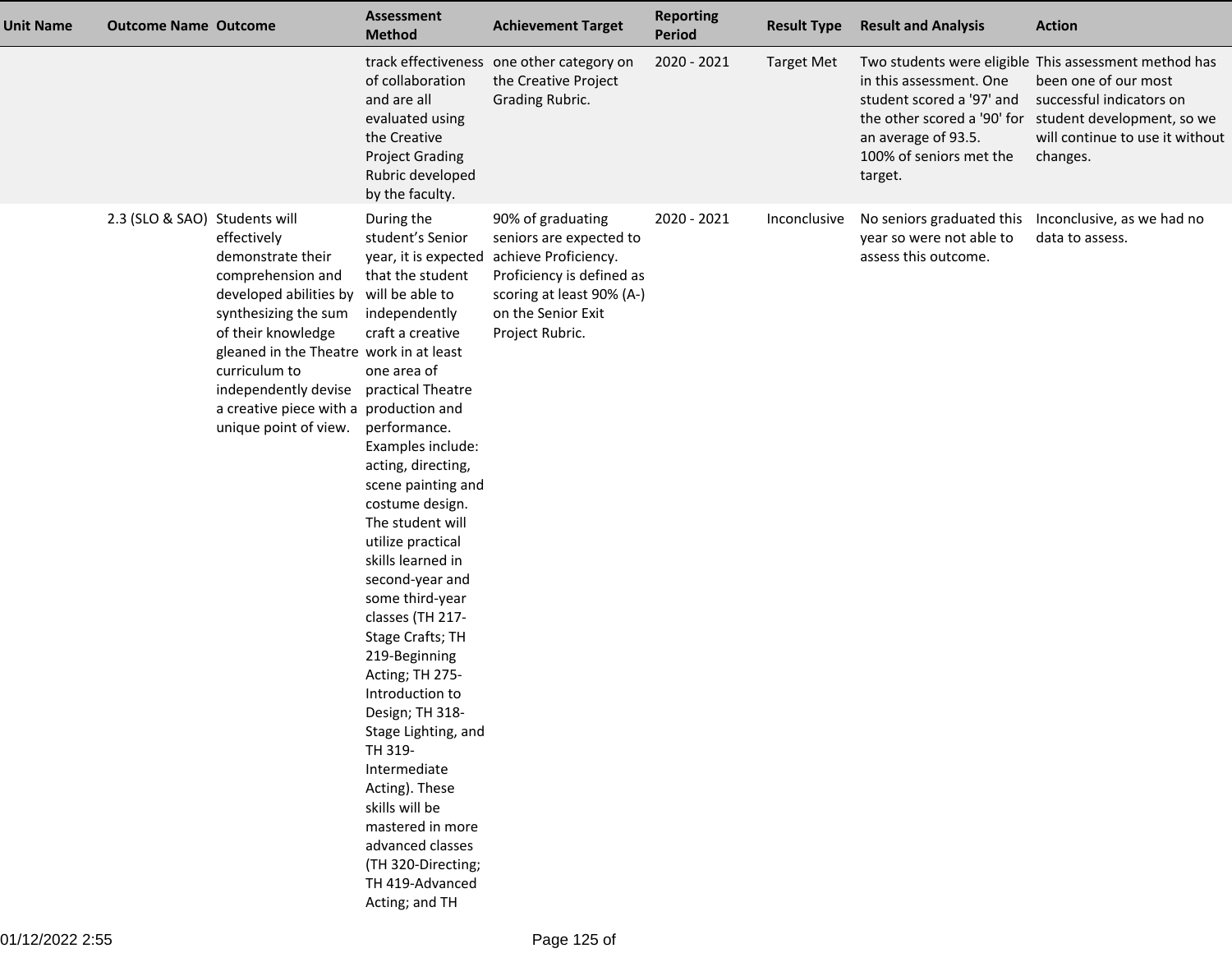| Unit Name                                                  | <b>Outcome Name Outcome</b>   |                                                                                                                                                                                                                                                                                       | <b>Assessment</b><br><b>Method</b>                                                                                                                                                                                                                                                                                                  | <b>Achievement Target</b>                                                                                                                                                                                                                                  | <b>Reporting</b><br><b>Period</b> | <b>Result Type</b>       | <b>Result and Analysis</b>                                                                                                                                                                                                                                                                                                                            | <b>Action</b>                                                                                                                                                                      |
|------------------------------------------------------------|-------------------------------|---------------------------------------------------------------------------------------------------------------------------------------------------------------------------------------------------------------------------------------------------------------------------------------|-------------------------------------------------------------------------------------------------------------------------------------------------------------------------------------------------------------------------------------------------------------------------------------------------------------------------------------|------------------------------------------------------------------------------------------------------------------------------------------------------------------------------------------------------------------------------------------------------------|-----------------------------------|--------------------------|-------------------------------------------------------------------------------------------------------------------------------------------------------------------------------------------------------------------------------------------------------------------------------------------------------------------------------------------------------|------------------------------------------------------------------------------------------------------------------------------------------------------------------------------------|
|                                                            | 2.3 (SLO & SAO) Students will | effectively<br>demonstrate their<br>comprehension and<br>developed abilities by<br>synthesizing the sum<br>of their knowledge<br>gleaned in the Theatre consent of the<br>curriculum to<br>independently devise<br>a creative piece with a Exit Project. The<br>unique point of view. | 400-Theatre<br>Practicum). The<br>individual<br>assessed will be<br>chosen by the<br>student, with the<br>Theatre faculty,<br>during the Senior<br>project will be<br>graded using the<br>departmental<br>Senior Exit Project<br>Rubric.                                                                                            | 90% of graduating<br>seniors are expected to<br>achieve Proficiency.<br>achievement to be Proficiency is defined as<br>scoring at least 90% (A-)<br>on the Senior Exit<br>Project Rubric.                                                                  | 2020 - 2021                       | Inconclusive             | No seniors graduated this<br>year so were not able to<br>assess this outcome.                                                                                                                                                                                                                                                                         | Inconclusive, as we had no<br>data to assess.                                                                                                                                      |
| Program -<br>Women's<br>Leadership -<br>MA {2016-<br>2017} | 1.1(RO)                       | Through finding,<br>examining and<br>analyzing primary and<br>secondary sources,<br>the students will<br>practice graduate<br>level research skills on research and<br>both assigned and<br>self-generated topics<br>on women's<br>leadership.                                        | will complete at<br>least one<br>Annotated<br>Bibliography<br>demonstrating<br>source quality<br>assessment skills<br>on a self-selected<br>topic. Either the<br>director or a<br>designated WS<br>faculty member<br>will assess the<br>annotated<br>bibliography using<br>the AAC&U VALUE<br>Rubric on<br>Information<br>Literacy. | Graduate students In a sample set of at<br>least three annotated<br>bibliographies from<br>either WS 500 or WS<br>501 sections, each of<br>the essays will earn an<br>average score of 3.5 or<br>higher on the AAC&U<br>Rubric on Information<br>Literacy. | 2020 - 2021                       | <b>Target Met</b>        | A set of 5 sample<br>annotated bibliographies<br>from WS 500 were scored<br>using the AAC&U Rubric<br>on Information Literacy.<br>Three of the five scored<br>on average above the<br>target score of 3.5<br>The range was 3.0-3.8<br>The mean was 3.36<br>As our program grows, we<br>have more sample papers<br>to score, which is a good<br>thing. | We will continue to collect<br>annotated bibliographies and<br>assess them using the Rubric.                                                                                       |
|                                                            | 1.2 (SLO & RO)                | Through analysis of<br>secondary sources the program will<br>students will learn to<br>assess the quality of<br>secondary research on or WS 502 article<br>both assigned and<br>self-generated topics<br>in women's                                                                   | assess a<br>completed WS 500 Review II" in the<br>using AAC&U<br>VALUE Rubric on                                                                                                                                                                                                                                                    | The director of the Each of the students<br>completing the<br>assignment for "Article<br>graduate course WS 500<br>review assignment or any of the article<br>review or critique<br>assignments in WS 501                                                  | 2020 - 2021                       | <b>Target Not</b><br>Met | Five students completed<br>the assignment for Article<br>Review 2 in WS 500 in Fall<br>2020. Of the five<br>submissions, only two<br>submissions hit the<br>average target score of<br>3.5. This is concerning, but                                                                                                                                   | Continue collecting Article 2<br>Reviews. It might be best to<br>collect both Article 1 and<br>Article 2 so that we have<br>more concrete data to access<br>progression of skills. |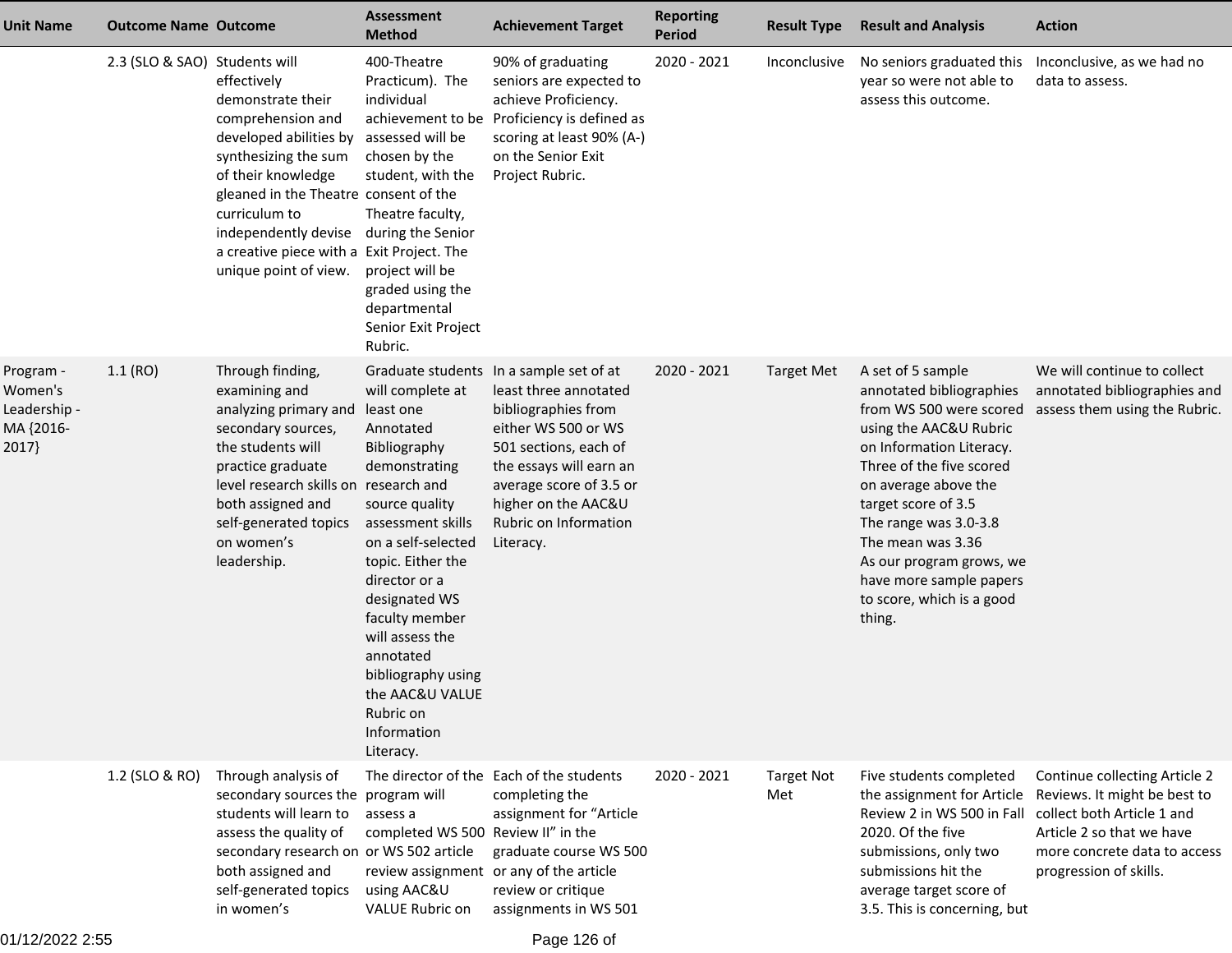| <b>Unit Name</b> | <b>Outcome Name Outcome</b> |                                                                                                                                                                                                                                                                                                                       | <b>Assessment</b><br><b>Method</b>                                                                                                                                                                                                                                                  | <b>Achievement Target</b>                                                                                                                                                                                                                                                                                                                                       | <b>Reporting</b><br><b>Period</b> | <b>Result Type</b>       | <b>Result and Analysis</b>                                                                                                                                                                                                                                                                                 | <b>Action</b>                                                                                                                                                                      |
|------------------|-----------------------------|-----------------------------------------------------------------------------------------------------------------------------------------------------------------------------------------------------------------------------------------------------------------------------------------------------------------------|-------------------------------------------------------------------------------------------------------------------------------------------------------------------------------------------------------------------------------------------------------------------------------------|-----------------------------------------------------------------------------------------------------------------------------------------------------------------------------------------------------------------------------------------------------------------------------------------------------------------------------------------------------------------|-----------------------------------|--------------------------|------------------------------------------------------------------------------------------------------------------------------------------------------------------------------------------------------------------------------------------------------------------------------------------------------------|------------------------------------------------------------------------------------------------------------------------------------------------------------------------------------|
|                  | 1.2 (SLO & RO)              | leadership.                                                                                                                                                                                                                                                                                                           | Inquiry and<br>Analysis.                                                                                                                                                                                                                                                            | will average at least a<br>3.5 using the AAC&U<br>VALUE Rubric for Inquiry<br>and Analysis.                                                                                                                                                                                                                                                                     | 2020 - 2021                       | <b>Target Not</b><br>Met | there were continuing<br>concerns with the<br>pandemic and the<br>work/life balance of many<br>students. Going forward,<br>we hope that the scores<br>improve on the article<br>review and that the<br>students' best work is<br>showcased in better<br>circumstances.                                     | Continue collecting Article 2<br>Reviews. It might be best to<br>collect both Article 1 and<br>Article 2 so that we have<br>more concrete data to access<br>progression of skills. |
|                  | 1.3 (SLO & RO)              | The student will<br>produce a master's<br>level project/thesis<br>with a review of<br>relevant literature and<br>analysis of primary<br>and secondary<br>sources, based on an<br>original idea<br>connected with the<br>development of<br>leadership in women<br>and girls.                                           | The students<br>Capstone/Thesis<br>committee<br>(consisting of a<br>director and two<br>other faculty<br>members) will<br>assess the<br>completed project<br>in WS 512:<br>Capstone/Thesis<br>using the AAC&U<br><b>VALUE Rubric on</b><br>Integrative<br>Learning.                 | A student's WS 512<br>Capstone/Thesis project<br>will score an average of<br>no less than 3.5 on the<br>AAC&U VALUE RUBRIC<br>on Integrative Learning.                                                                                                                                                                                                          | 2020 - 2021                       | <b>Target Met</b>        | thesis project for WS 512<br>this year, and graduated<br>with their master's<br>degrees. The AAC&U<br><b>VALUE RUBRIC on</b><br>Integrative Learning was<br>applied to each thesis, and<br>both students scored 4.<br>The range was 3.6-4.                                                                 | Two students completed a We will continue to collect<br>theses and assess them using<br>this rubric.                                                                               |
|                  | $2.1$ (SLO)                 | The students will<br>complete direct<br>mentor or internship<br>experience with a<br>woman who works in<br>a non-traditional field, complete a<br>in a political,<br>profit organization<br>with a connection to<br>improving women's<br>lives, or in a field<br>which documents<br>women's lives and<br>experiences. | At the end of their<br>mentoring or<br>internship<br>experience,<br>students will<br>"Reflective Essay"<br>their hands-on<br>knowledge of both experience.<br>the diversity and<br>commonalities of<br>women's<br>experiences. The<br>Director of the<br>Program will<br>assess the | 100% of students who<br>complete WS 510<br>(required practicum)<br>will be able to describe<br>at least two specific<br>examples of personal or<br>intellectual growth in<br>educational or non- including evidence their knowledge about<br>of intellectual and women's leadership<br>personal growth in skills gained during their<br>mentoring or internship | 2020 - 2021                       | <b>Target Met</b>        | WS 510 during 2019-20,<br>two of whom completed<br>their degrees May, 2021.<br>All wrote reflection essays<br>as part of their daily<br>journals (It was their<br>required final entry). All<br>described at least two<br>examples of personal<br>growth and leadership<br>development in their<br>essays. | Three students completed We will continue assessing<br>internship reflection essays<br>and daily journals using this<br>rubric.                                                    |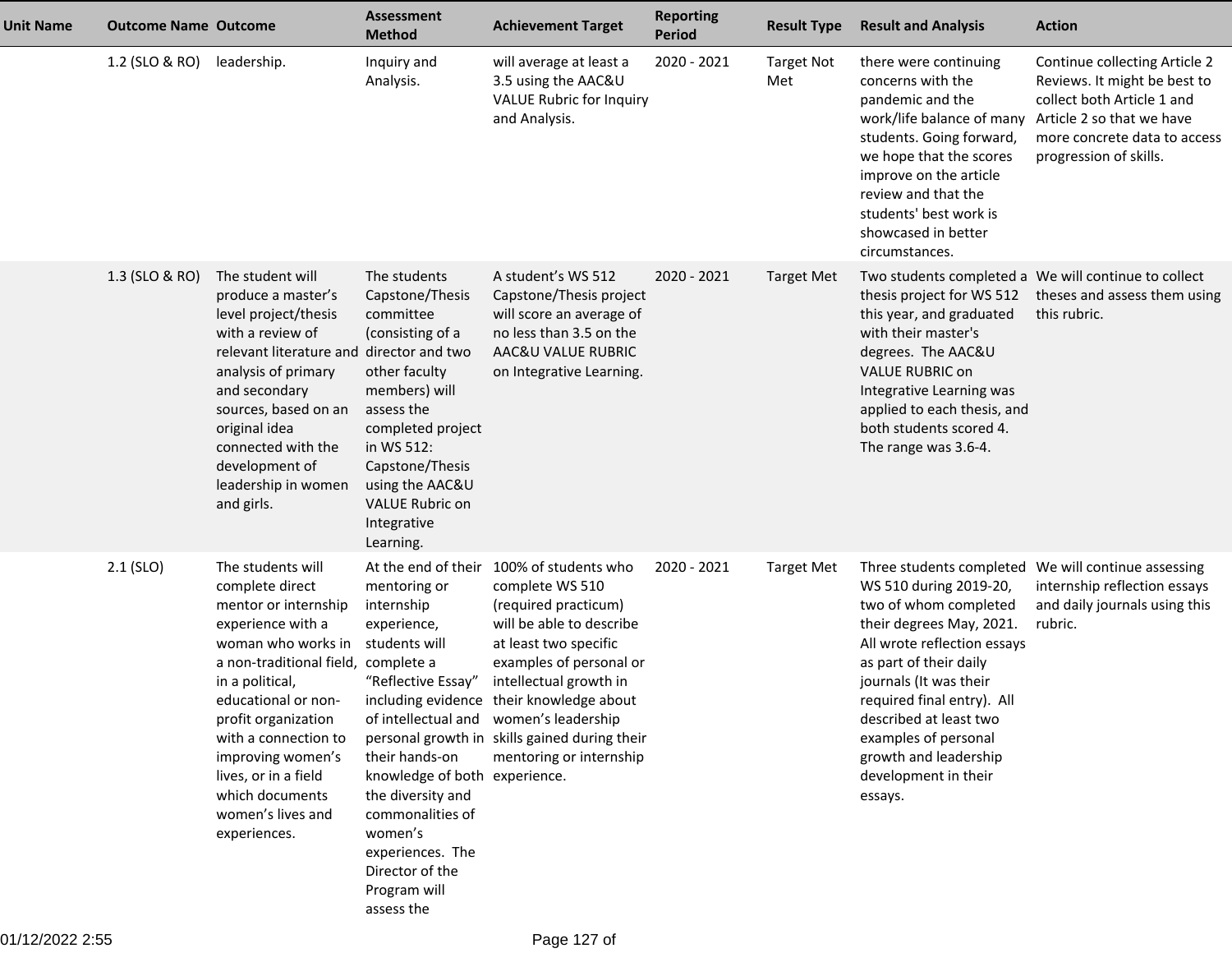| <b>Unit Name</b> | <b>Outcome Name Outcome</b> |                                                                                                                                                                                                                                                                                                                                   | <b>Assessment</b><br><b>Method</b>                                                                                                                                                         | <b>Achievement Target</b>                                                                                                                                                                                                                                                                                              | <b>Reporting</b><br><b>Period</b> | <b>Result Type</b> | <b>Result and Analysis</b>                                                                                                                                                                                                                                                                                                                                                                                                              | <b>Action</b>                                                                                                                                                                                               |
|------------------|-----------------------------|-----------------------------------------------------------------------------------------------------------------------------------------------------------------------------------------------------------------------------------------------------------------------------------------------------------------------------------|--------------------------------------------------------------------------------------------------------------------------------------------------------------------------------------------|------------------------------------------------------------------------------------------------------------------------------------------------------------------------------------------------------------------------------------------------------------------------------------------------------------------------|-----------------------------------|--------------------|-----------------------------------------------------------------------------------------------------------------------------------------------------------------------------------------------------------------------------------------------------------------------------------------------------------------------------------------------------------------------------------------------------------------------------------------|-------------------------------------------------------------------------------------------------------------------------------------------------------------------------------------------------------------|
|                  | $2.1$ (SLO)                 | The students will<br>complete direct<br>mentor or internship<br>experience with a<br>woman who works in<br>a non-traditional field,<br>in a political,<br>educational or non-<br>profit organization<br>with a connection to<br>improving women's<br>lives, or in a field<br>which documents<br>women's lives and<br>experiences. | reflection essays.                                                                                                                                                                         | 100% of students who<br>complete WS 510<br>(required practicum)<br>will be able to describe<br>at least two specific<br>examples of personal or<br>intellectual growth in<br>their knowledge about<br>women's leadership<br>skills gained during their<br>mentoring or internship<br>experience.                       | 2020 - 2021                       | <b>Target Met</b>  | Three students completed<br>WS 510 during 2019-20,<br>two of whom completed<br>their degrees May, 2021.<br>All wrote reflection essays<br>as part of their daily<br>journals (It was their<br>required final entry). All<br>described at least two<br>examples of personal<br>growth and leadership<br>development in their<br>essays.                                                                                                  | We will continue assessing<br>internship reflection essays<br>and daily journals using this<br>rubric.                                                                                                      |
|                  |                             |                                                                                                                                                                                                                                                                                                                                   | The women<br>leaders who act as<br>mentors or as<br>supervisors in WS<br>510 will complete<br>a Satisfaction<br>Survey about the<br>student's<br>participation.                            | At least 85% of students 2020 - 2021<br>who complete the WS<br>510 practicum will earn<br>a score of 3<br>"satisfactory" or 4<br>"highly satisfactory" (on<br>a four point range from<br>1 Unsatisfactory, 2<br>Slightly dissatisfied, 3<br>Satisfactory to 4 Highly<br>Satisfactory) from their<br>mentor/supervisor. |                                   | Inconclusive       | As the new, incoming<br>director of Women's<br>Leadership, I was not<br>aware of this particular<br>survey. The nature of the<br>continuing pandemic<br>made things even more<br>difficult. Students<br>completed their<br>internships, but their<br>directors were not<br>contacted directly by the<br>director for surveys. Going<br>forward, this will be made<br>a permanent and required<br>component of the<br>Internship course. | Ensure that all internship<br>directors receive a survey to<br>complete before the end of<br>the semester. This will aid in<br>future assessment data for<br>the internship course and<br>student progress. |
|                  | 3.1 (PO 4.d.)               | Students will take a<br>variety of graduate<br>level coursework in<br><b>Education, Business</b><br>and Professional<br>Studies, Nursing,<br>Public Health,<br>History/Political<br>Science/Public Policy,<br>and or Literature.                                                                                                  | The student<br>is registered in<br>Banner Web<br>during every<br>semester of the<br>program after the<br>first semester.<br>After the first<br>semester of<br>graduate work,<br>which will | 100% of MA in<br>course schedule in Women's Leadership<br>which the student graduates will complete<br>graduate level<br>coursework in at least<br>three other areas with<br>prefixes other than WS.                                                                                                                   | 2020 - 2021                       | <b>Target Met</b>  | The two completers in<br>May 2021 had an<br>areas of their coursework, Women's Studies can have<br>but no survey was sent to<br>the students to gauge<br>their satisfaction. As the<br>new, incoming director,<br>the survey part of the<br>assessment wasn't<br>completed<br>Both students had at least<br>four disciplines                                                                                                            | Going forward, students will<br>also be sent a completer's<br>impressive breadth in the survey so that the Director of<br>adequate data for<br>assessment.                                                  |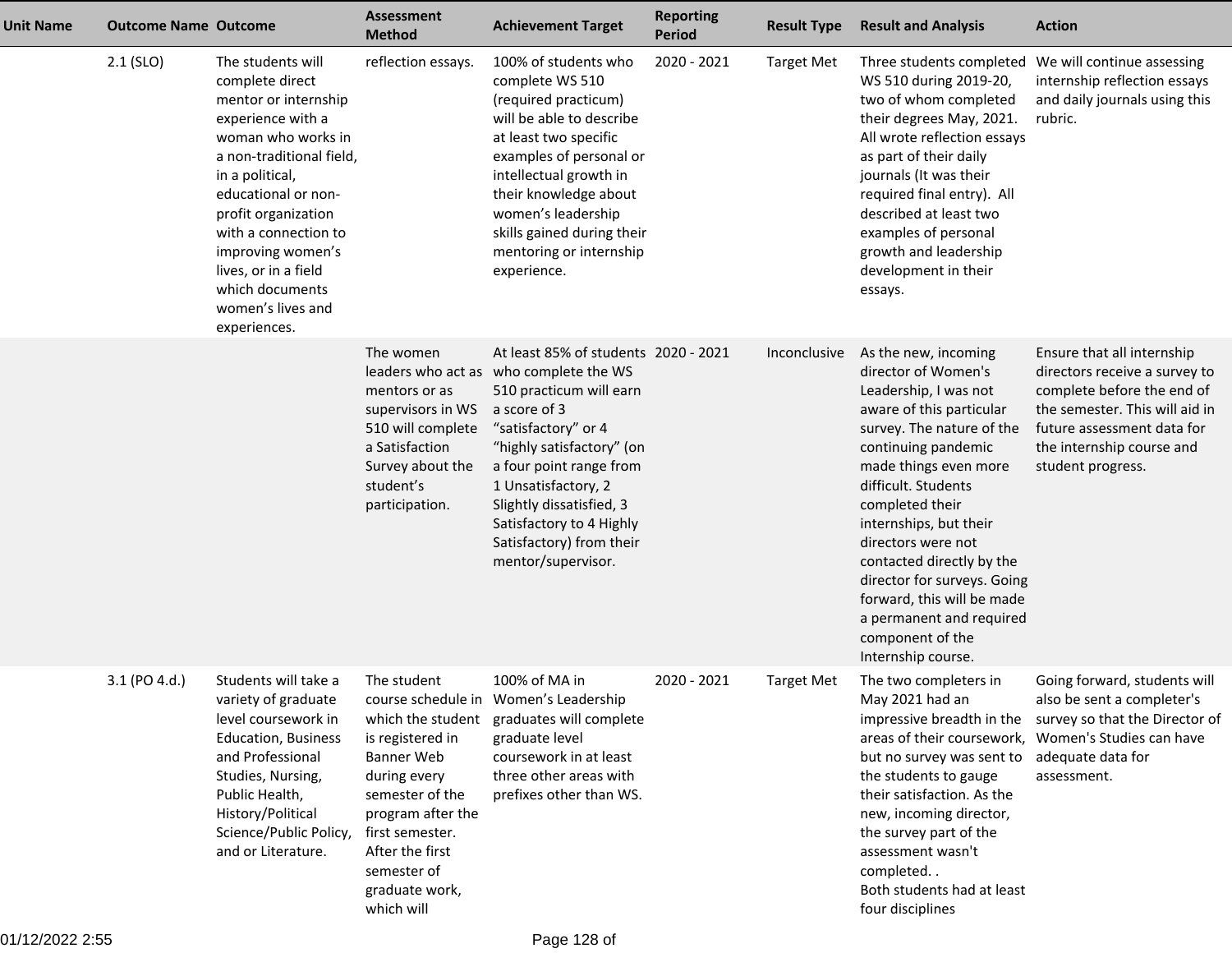| Unit Name | <b>Outcome Name Outcome</b> |                                                                                                                                                                                                                                                                                                                                                              | <b>Assessment</b><br><b>Method</b>                                                                                                                                                                                                                                                                                                                                                        | <b>Achievement Target</b>                                                                                                                                                                                                                                                                                                                                                                                                                                                                                                                                                                                                                         | <b>Reporting</b><br><b>Period</b> | <b>Result Type</b> | <b>Result and Analysis</b>                                                                                                                                                                            | <b>Action</b>                                                                                                                                                |
|-----------|-----------------------------|--------------------------------------------------------------------------------------------------------------------------------------------------------------------------------------------------------------------------------------------------------------------------------------------------------------------------------------------------------------|-------------------------------------------------------------------------------------------------------------------------------------------------------------------------------------------------------------------------------------------------------------------------------------------------------------------------------------------------------------------------------------------|---------------------------------------------------------------------------------------------------------------------------------------------------------------------------------------------------------------------------------------------------------------------------------------------------------------------------------------------------------------------------------------------------------------------------------------------------------------------------------------------------------------------------------------------------------------------------------------------------------------------------------------------------|-----------------------------------|--------------------|-------------------------------------------------------------------------------------------------------------------------------------------------------------------------------------------------------|--------------------------------------------------------------------------------------------------------------------------------------------------------------|
|           | 3.1 (PO 4.d.)               | Students will take a<br>variety of graduate<br>level coursework in<br><b>Education, Business</b><br>and Professional<br>Studies, Nursing,<br>Public Health,<br>History/Political<br>Science/Public Policy,<br>and or Literature.                                                                                                                             | generally consist<br>of enrollment in<br>WS 500, WS 501<br>and WS 502, the<br>student and<br>advisor will work<br>together to select<br>for registration in<br>at least one<br>mutually<br>agreeable course<br>per semester in<br>other graduate<br>programs at MUW<br>which do not have<br>the WS prefix, but<br>also offer<br>significant<br>women's issues or<br>women's<br>leadership | 100% of MA in<br>Women's Leadership<br>graduates will complete<br>graduate level<br>coursework in at least<br>three other areas with<br>prefixes other than WS.                                                                                                                                                                                                                                                                                                                                                                                                                                                                                   | 2020 - 2021                       | <b>Target Met</b>  | represented in their<br>graduate course work<br>(excluding the WS 502:<br>Special Topics courses)<br>and the courses were<br>from the four<br>colleges/schools at our<br>university                   | Going forward, students will<br>also be sent a completer's<br>survey so that the Director of<br>Women's Studies can have<br>adequate data for<br>assessment. |
|           | 3.2 (PO 4.d.)               | Students who take a<br>variety of graduate<br>level coursework in<br><b>Education, Business</b><br>and Professional<br>Studies, Nursing,<br>Public Health,<br>History/Political<br>Science/Public Policy,<br>and or Literature will<br>complete papers or<br>projects in those<br>classes with either a<br>on women's issues or year.<br>women's leadership. | The program<br>director will apply<br>a simple check off<br>rubric to a sample<br>group of at least<br>five papers from at taken in other<br>least three<br>graduate level<br>courses taken in<br>other disciplines<br>by Women's<br>Leadership                                                                                                                                           | The program director<br>will collect a sample set<br>of at least five papers<br>from at least three<br>graduate level courses<br>disciplines by program<br>students over the<br>academic year, and<br>using a simple check off<br>method (1. Paper or<br>project DOES MEET the<br>graduate students women's issues content<br>direct or indirect focus over the academic expectations of the MS<br>in Women's Leadership<br>Program or 2. Paper or<br>Project DOES NOT meet<br>the women's issues<br>content expectations),<br>90 % of students in the<br>program will produce<br>papers or projects<br>which DO MEET the<br>content expectation. | 2020 - 2021                       | <b>Target Met</b>  | Papers were collected<br>from WS courses that<br>displays women's issues<br>and content that meets<br>the expectations of the<br>Women's Leadership<br>Program. All samples meet<br>the requirements. | We will continue to collect at<br>least 5 essays to gauge<br>appropriate Women's<br>Leadership disciplines in the<br>curriculum.                             |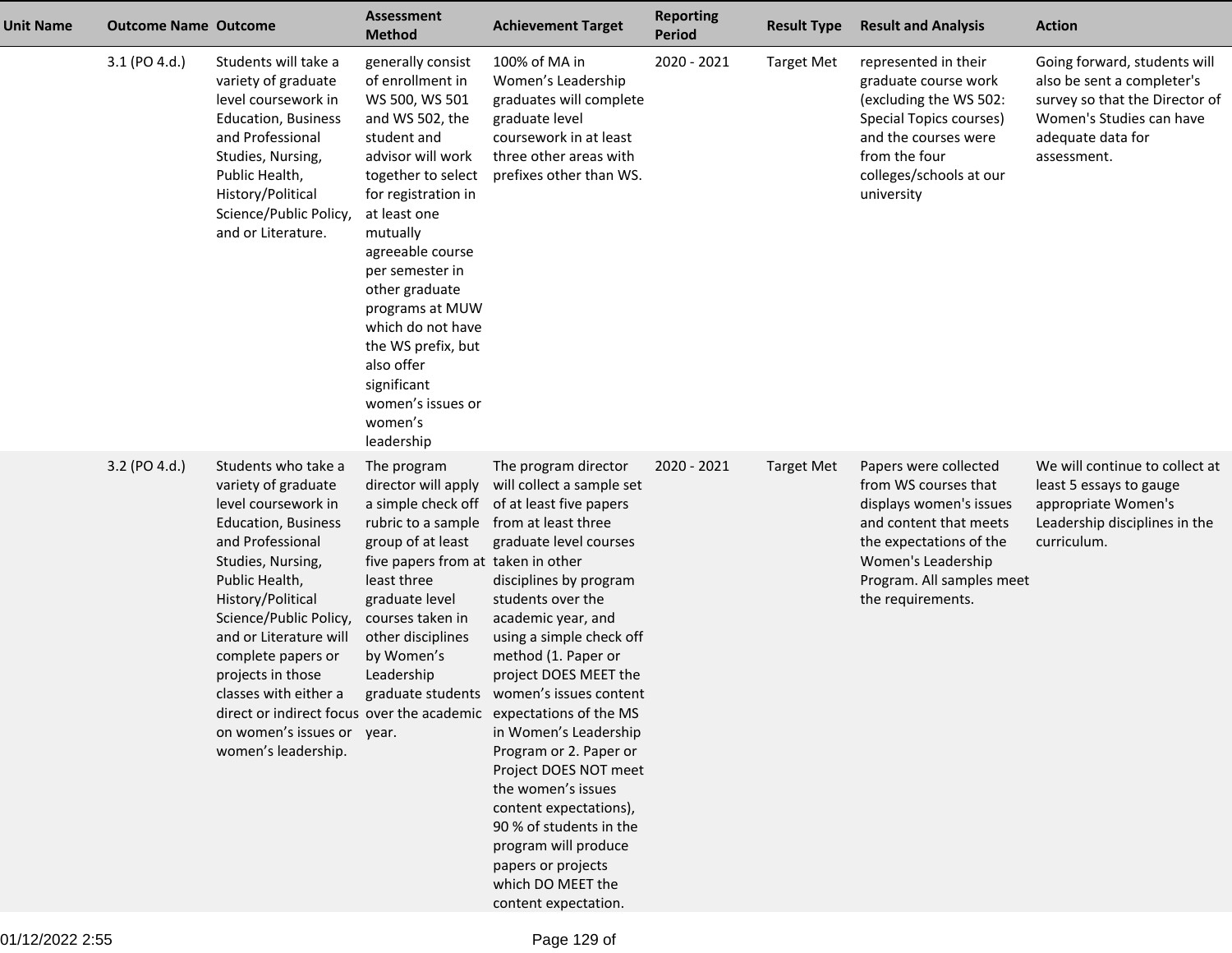| <b>Unit Name</b> | <b>Outcome Name Outcome</b> |                                                                                    | <b>Assessment</b><br><b>Method</b>                                                                                                                                                                                                                                                                                               | <b>Achievement Target</b>                                                                                                                                                                                                                                                                                                                           | <b>Reporting</b><br><b>Period</b> | <b>Result Type</b> | <b>Result and Analysis</b>                                                                                                                                                                                                                                                                                                                                                                                                                                                                                                                                                                                                                                                                                                                                       | <b>Action</b>                                                                                                                                                                                                                                                                                                                                                                                                  |
|------------------|-----------------------------|------------------------------------------------------------------------------------|----------------------------------------------------------------------------------------------------------------------------------------------------------------------------------------------------------------------------------------------------------------------------------------------------------------------------------|-----------------------------------------------------------------------------------------------------------------------------------------------------------------------------------------------------------------------------------------------------------------------------------------------------------------------------------------------------|-----------------------------------|--------------------|------------------------------------------------------------------------------------------------------------------------------------------------------------------------------------------------------------------------------------------------------------------------------------------------------------------------------------------------------------------------------------------------------------------------------------------------------------------------------------------------------------------------------------------------------------------------------------------------------------------------------------------------------------------------------------------------------------------------------------------------------------------|----------------------------------------------------------------------------------------------------------------------------------------------------------------------------------------------------------------------------------------------------------------------------------------------------------------------------------------------------------------------------------------------------------------|
|                  | 4.1 (PO 4.d.)               | Students will receive a At the end of the<br>quality women's<br>studies education. | academic year,<br>surveys will be<br>taken of program<br>completers.<br>Departmental<br>faculty will review<br>and analyze the<br>Capstone Survey<br>results.                                                                                                                                                                    | 90% of students<br>participating in the<br>Capstone Survey will<br>indicate a "somewhat<br>satisfied" or "very<br>satisfied" satisfaction<br>level reflective of the<br>women's studies<br>curriculum, hands-on<br>learning opportunities<br>and quality of<br>instruction.                                                                         | 2020 - 2021                       | Inconclusive       | As the new, incoming<br>director, this survey<br>wasn't formally given to<br>the two completers. So,<br>this target is not able to<br>be formally accessed. This<br>is due to the ongoing<br>shifts in the department<br>and with the ongoing<br>challenges of the COVID-<br>19 pandemic. Going<br>forward, all exit surveys<br>will be administered and<br>recorded for assessment<br>purposes.                                                                                                                                                                                                                                                                                                                                                                 | Going forward, all exit surveys<br>will be administered and<br>recorded for assessment<br>purposes.                                                                                                                                                                                                                                                                                                            |
|                  |                             |                                                                                    | Women's Studies<br>faculty (a group of<br>at least three<br>faculty) who<br>attend the<br>students'<br>Graduate<br>Capstone/Thesis<br>presentations and<br>review the final<br>projects will score<br>using the AAC&U<br><b>VALUE Rubrics on</b><br>Critical Thinking,<br>Oral<br>Communication,<br>and Integrative<br>Learning. | 100% of students<br>completing WS 512:<br>Capstone/Thesis will<br>average least a 3.5<br>(upper level milestone)<br>score or higher on all<br>three AAU&C VALUE<br>rubrics applied to their<br>final projects. An<br>average of the faculty<br>committee's scores will<br>the students' work be used to determine<br>the students' final<br>scores. | 2020 - 2021                       | <b>Target Met</b>  | In 2020-2021, two<br>students completed the<br>required six hours of WS<br>512 and successfully<br>defended their theses.<br>They both received the<br>Master's degree in<br>Women's Leadership in<br>May, 2021. Their theses<br>showcased excellent<br>critical inquiry, novel<br>approaches to women's<br>issues, particularly black<br>women in the south and<br>health outcomes. Both<br>students were able to<br>clearly explain their focus,<br>purpose, methodologies,<br>results, and conclusions,<br>while fielding questions<br>from committee members<br>in the oral defense.<br>Students applied revisions<br>from the oral<br>presentations to submit in<br>the written document.<br>Both students hit the<br>target score of 3.5 on the<br>rubric. | Both theses oral defenses<br>were conducted virtually. In<br>the future, oral defenses<br>should have the option of<br>virtual presentations for<br>students who are out of state<br>and for those who feel more<br>comfortable presented in a<br>virtual format, even when<br>campus resumes face to face<br>courses. Being able to record<br>the defense is a useful tool to<br>document students' progress. |
|                  | 4.2 (SAO)                   | Students will be                                                                   | The Alumni Survey 15% of students                                                                                                                                                                                                                                                                                                |                                                                                                                                                                                                                                                                                                                                                     | 2020 - 2021                       |                    | Inconclusive Survey will next be                                                                                                                                                                                                                                                                                                                                                                                                                                                                                                                                                                                                                                                                                                                                 | Survey will next be                                                                                                                                                                                                                                                                                                                                                                                            |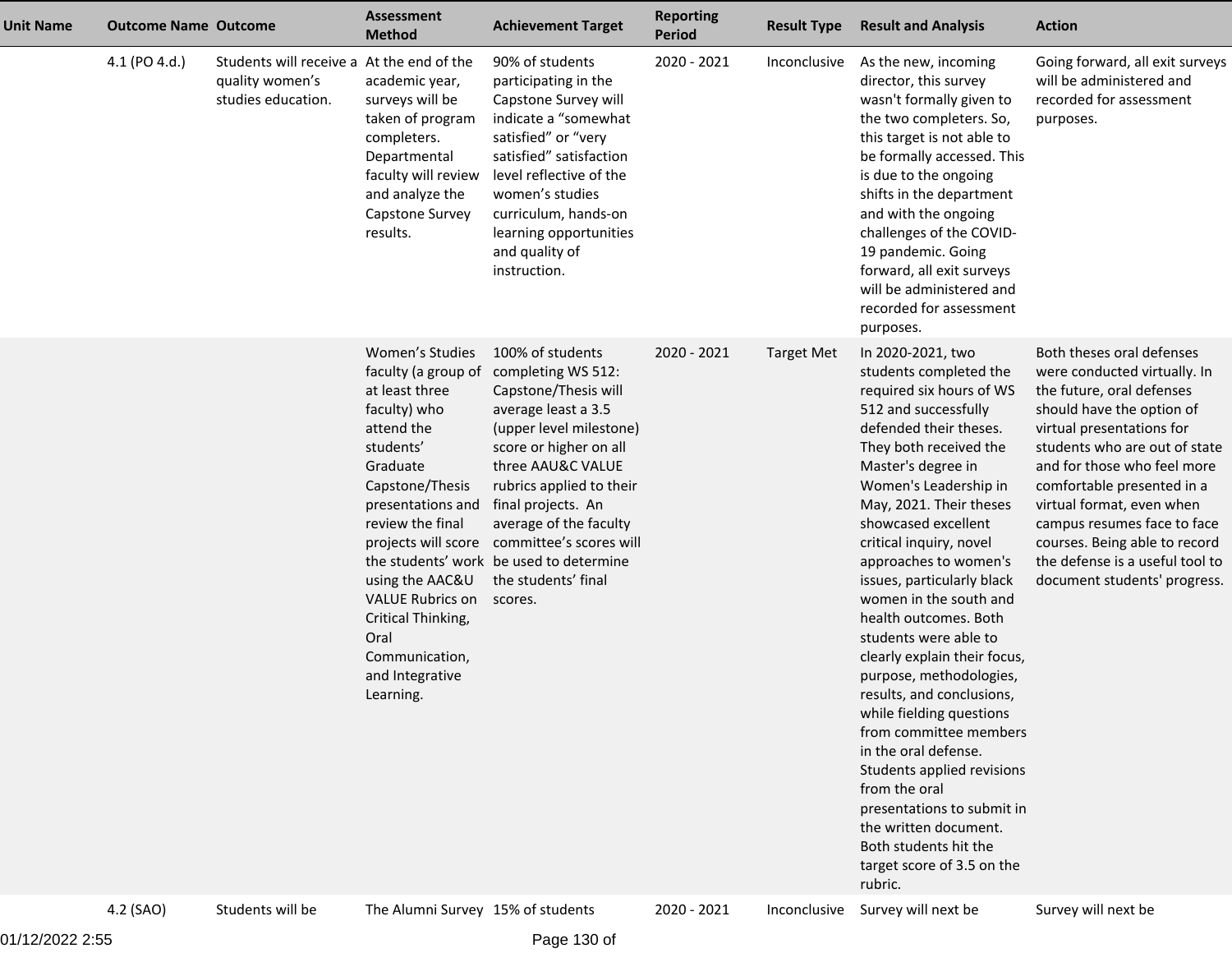| Unit Name | <b>Outcome Name Outcome</b> |                                                                                                                  | Assessment<br><b>Method</b>                                                                                                                                                                                                                                                                                               | <b>Achievement Target</b>                                                                                                                                                                                                                                                                                                                                                                                                                           | <b>Reporting</b><br><b>Period</b> | <b>Result Type</b> | <b>Result and Analysis</b>                                                                                                     | <b>Action</b>                                                                                                                                                                                                                                     |
|-----------|-----------------------------|------------------------------------------------------------------------------------------------------------------|---------------------------------------------------------------------------------------------------------------------------------------------------------------------------------------------------------------------------------------------------------------------------------------------------------------------------|-----------------------------------------------------------------------------------------------------------------------------------------------------------------------------------------------------------------------------------------------------------------------------------------------------------------------------------------------------------------------------------------------------------------------------------------------------|-----------------------------------|--------------------|--------------------------------------------------------------------------------------------------------------------------------|---------------------------------------------------------------------------------------------------------------------------------------------------------------------------------------------------------------------------------------------------|
|           | 4.2 (SAO)                   | actively engaged using is sent out every<br>their master's degrees three years. The<br>in Women's<br>Leadership. | next rotation will<br>be in 2019, 2022,<br>and so on. At the<br>end of the<br>program director<br>will review and<br>analyze the results<br>to determine if<br>achievement<br>target was met.                                                                                                                             | participating in the<br>Alumni Survey will state<br>that they are enrolled in<br>a higher level<br>graduate/professional<br>degree program<br>academic year, the connected with their<br>master's degree in<br>women's studies.                                                                                                                                                                                                                     | 2020 - 2021                       | Inconclusive       | administered in 2022.                                                                                                          | administered in 2022. We will<br>report the data at that time.                                                                                                                                                                                    |
|           |                             |                                                                                                                  | is sent out every<br>three years. The<br>next rotation will<br>be in 2019, 2022,<br>and so on. At the<br>end of the<br>program director<br>will review and<br>analyze the results<br>to determine if<br>achievement<br>target was met.                                                                                    | The Alumni Survey 75% of former students 2020 - 2021<br>participating in the<br>Alumni Survey will state<br>that they are currently<br>working in their field of<br>study or in a field where<br>they regularly use the<br>academic year, the skills acquired in the<br>master's program.                                                                                                                                                           |                                   | Inconclusive       | Survey will next be<br>administered in 2022                                                                                    | Survey will next be<br>administered in 2022. We will<br>report on the results at that<br>time.                                                                                                                                                    |
|           |                             |                                                                                                                  | The Departmental<br>Social Media<br>Survey is sent out<br>on the Program<br>Facebook page<br>every year. At the<br>end of the<br>director faculty<br>will analyze and<br>compare the<br>survey results to<br>the previous<br>academic year to<br>determine if there<br>was an increase or<br>decrease in<br>employment or | 5% increase from the<br>previous academic year<br>of Women's Studies<br>alumni students<br>participating in the<br><b>Official Departmental</b><br>Social Media Survey<br>academic year, the stating that they are<br>either employed in a<br>field where they<br>regularly use the skills<br>acquired in the master's<br>program or are enrolled<br>in a higher level<br>graduate/professional<br>program connected<br>with women's<br>leadership. | 2020 - 2021                       | Inconclusive       | Survey information not<br>accessed. This could be<br>continuing changes due to new director suggests<br>the COVID-19 pandemic. | Since we did not compile and<br>assess this information, the<br>resuming the survey in future<br>years when things are more<br>normalized in the program. It<br>would also be a good idea to<br>establish a media platform to<br>track graduates. |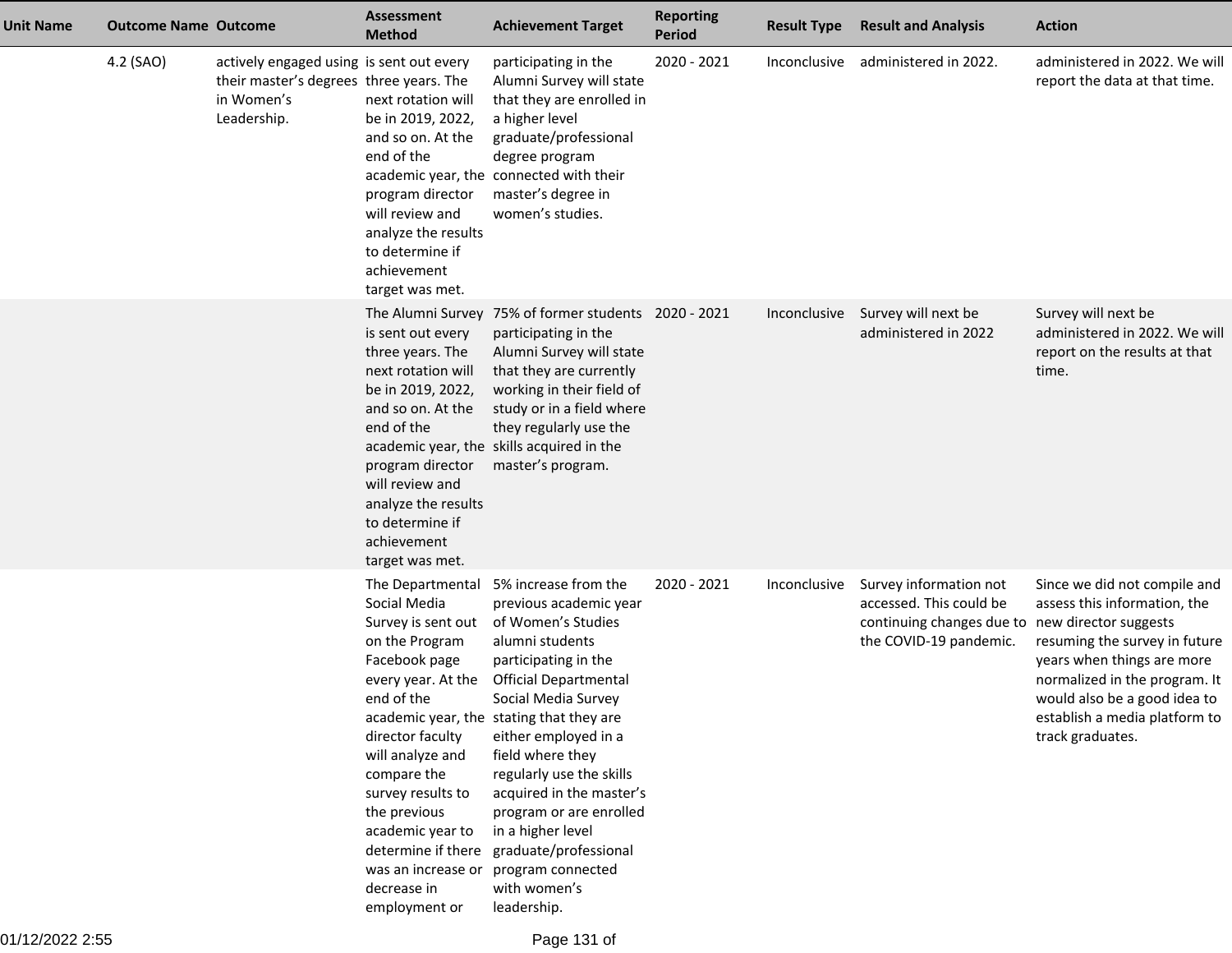| <b>Unit Name</b>                                                                     | <b>Outcome Name Outcome</b> |                                                                                                                                                                                                                                                 | <b>Assessment</b><br><b>Method</b>                                                                                                                                                                                                                                                                                                                                                                                                                                                                                                                             | <b>Achievement Target</b>                                                                                                                                                                                                                                                                                                                                                                                                        | <b>Reporting</b><br>Period | <b>Result Type</b> | <b>Result and Analysis</b>                                                                                                                                                                                                                                                                                                                                                                                                                                                                                                                                                                                                                     | <b>Action</b>                                                                                                                                                                                                                                                            |
|--------------------------------------------------------------------------------------|-----------------------------|-------------------------------------------------------------------------------------------------------------------------------------------------------------------------------------------------------------------------------------------------|----------------------------------------------------------------------------------------------------------------------------------------------------------------------------------------------------------------------------------------------------------------------------------------------------------------------------------------------------------------------------------------------------------------------------------------------------------------------------------------------------------------------------------------------------------------|----------------------------------------------------------------------------------------------------------------------------------------------------------------------------------------------------------------------------------------------------------------------------------------------------------------------------------------------------------------------------------------------------------------------------------|----------------------------|--------------------|------------------------------------------------------------------------------------------------------------------------------------------------------------------------------------------------------------------------------------------------------------------------------------------------------------------------------------------------------------------------------------------------------------------------------------------------------------------------------------------------------------------------------------------------------------------------------------------------------------------------------------------------|--------------------------------------------------------------------------------------------------------------------------------------------------------------------------------------------------------------------------------------------------------------------------|
|                                                                                      |                             |                                                                                                                                                                                                                                                 | further graduate<br>study.                                                                                                                                                                                                                                                                                                                                                                                                                                                                                                                                     | 5% increase from the<br>previous academic year<br>of Women's Studies<br>alumni students<br>participating in the<br><b>Official Departmental</b><br>Social Media Survey<br>stating that they are<br>either employed in a<br>field where they<br>regularly use the skills<br>acquired in the master's<br>program or are enrolled<br>in a higher level<br>graduate/professional<br>program connected<br>with women's<br>leadership. | 2020 - 2021                | Inconclusive       | Survey information not<br>accessed. This could be<br>continuing changes due to new director suggests<br>the COVID-19 pandemic.                                                                                                                                                                                                                                                                                                                                                                                                                                                                                                                 | Since we did not compile and<br>assess this information, the<br>resuming the survey in future<br>years when things are more<br>normalized in the program. It<br>would also be a good idea to<br>establish a media platform to<br>track graduates.                        |
| Program -<br>Women's<br><b>Studies</b><br>(including<br>Minor) - BA<br>${2016-2017}$ | 2.c.                        | 1.1 (GEO 1.b. & The students will be<br>able to analyze, in<br>written form, issues<br>dealing with the<br>global, historical,<br>political,<br>psychological,<br>sociological,<br>biological, and/or<br>religious aspects of<br>women's lives. | In a sample group<br>of at least 10<br>essays from the<br>final exams of at<br>least two sections<br>of WS 200, with<br>two women's<br>studies faculty<br>members scoring<br>using the AAC&U<br><b>VALUE Rubric on</b><br>Critical Thinking,<br>students enrolled<br>in WS 200:<br>Introduction to<br>Women's Studies<br>will demonstrate<br>the ability to write<br>a final exam essay<br>analyzing two or<br>more of the global<br>historical, political,<br>psychological,<br>sociological,<br>biological, and/or<br>religious aspects of<br>women's lives. | Non-women's studies<br>majors or minors'<br>writing will score an<br>average of at least a 2<br>(lower milestone level)<br>or higher using the<br>AAC&U VALUE rubric on<br>Critical Thinking.                                                                                                                                                                                                                                    | 2020 - 2021                | <b>Target Met</b>  | Eleven essays collected<br><b>Critical Thinking Rubric</b><br>from non-women's studies Essays. We might need a<br>majors/minors were of<br>mixed quality. Two<br>women's studies faculty<br>members accessed the<br>papers, and the their<br>results showed a large<br>disparity. One faculty<br>member ranked the<br>papers on average in the<br>2.5-3.0 range. The other<br>faculty member accessed<br>the papers in a much<br>lower range from 0-2.8.<br>When averaging the<br>scores of both reviewers,<br>it showed that the average<br>score was 2.2, which<br>meets the target score of<br>2.0 on the AACU Critical<br>Thinking Rubric. | I recommend continuing to<br>and access using the AACU use the AACU Critical Thinking<br>Rubric to assess WS 200<br>better system of interpreting<br>data that shows potentially<br>large data discrepancies so<br>that we can get the most<br>accurate assessment data. |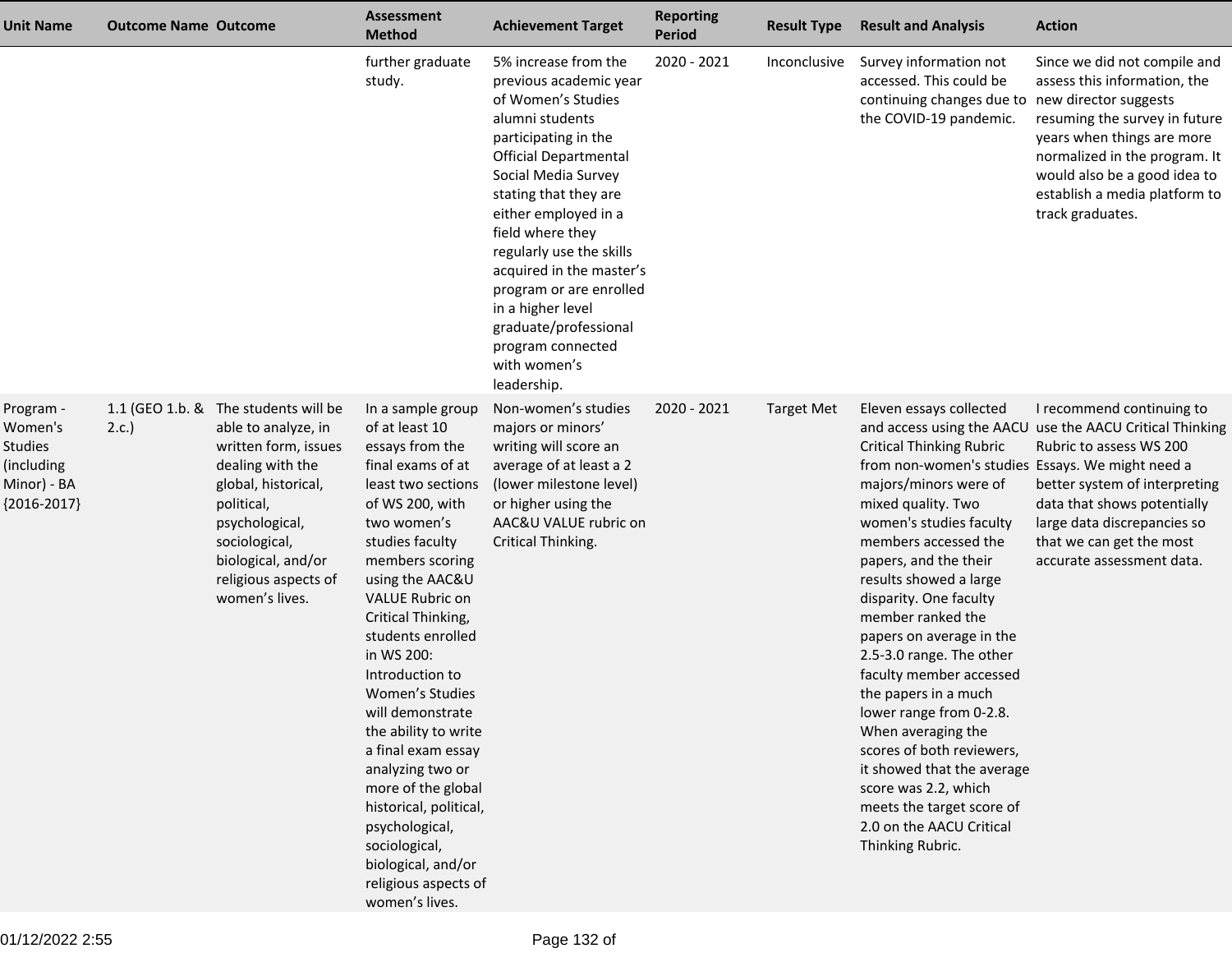| Unit Name | <b>Outcome Name Outcome</b> | <b>Assessment</b><br><b>Method</b>                                                                                                                                                                                                                                                                                                                                                                                                                                                                                                                      | <b>Achievement Target</b>                                                                                                                                                        | <b>Reporting</b><br><b>Period</b> | <b>Result Type</b>       | <b>Result and Analysis</b>                                                                                                                                                                                                                                                                          | <b>Action</b>                                                                                                                                                                                                                                                                                                                                                                                                                                                           |
|-----------|-----------------------------|---------------------------------------------------------------------------------------------------------------------------------------------------------------------------------------------------------------------------------------------------------------------------------------------------------------------------------------------------------------------------------------------------------------------------------------------------------------------------------------------------------------------------------------------------------|----------------------------------------------------------------------------------------------------------------------------------------------------------------------------------|-----------------------------------|--------------------------|-----------------------------------------------------------------------------------------------------------------------------------------------------------------------------------------------------------------------------------------------------------------------------------------------------|-------------------------------------------------------------------------------------------------------------------------------------------------------------------------------------------------------------------------------------------------------------------------------------------------------------------------------------------------------------------------------------------------------------------------------------------------------------------------|
|           |                             | In a sample group<br>of at least 10<br>essays from the<br>final exams of at<br>least two sections<br>of WS 200, with<br>two women's<br>studies faculty<br>members scoring<br>using the AAC&U<br>VALUE Rubric on<br>Critical Thinking,<br>students enrolled<br>in WS 200:<br>Introduction to<br>Women's Studies<br>will demonstrate<br>the ability to write<br>a final exam essay<br>analyzing two or<br>more of the global<br>historical, political,<br>psychological,<br>sociological,<br>biological, and/or<br>religious aspects of<br>women's lives. | Women's studies<br>majors or minors will<br>score an average of at<br>least a 2.5 or higher<br>(mid milestone level)<br>using the AAC&U VALUE<br>rubric on Critical<br>Thinking. | 2020 - 2021                       | <b>Target Not</b><br>Met | One WS Major was<br>included in the<br>assessment pool. That<br>essay was assessed, and<br>the essay average a score<br>of $2$ .                                                                                                                                                                    | The sole WS Major, was newly<br>declared this semester, scored<br>an average of 2.0 on the<br>rubric; therefore, it was<br>determined that the target<br>was not met. Student also<br>indicated some lingering<br>difficulties with balancing<br>coursework and home life due<br>to the ongoing pandemic. I<br>suggest regular checkins with<br>newly declared majors to<br>ensure that they are<br>acclimating to the standards<br>and requirements of the<br>program. |
|           |                             | The director of<br>women's studies<br>will apply the<br>AAC&U VALUE<br>rubric on Inquiry<br>and Analysis on a<br>sample group of at<br>least 10 essays<br>and/or discussion<br>posts from<br>students enrolled<br>in WS 200:<br>Introduction to<br>Women's Studies<br>to determine if the<br>achievement<br>target was met.                                                                                                                                                                                                                             | All students in WS 200<br>will score at least a 1.5<br>on the Inquiry and<br>Analysis VALUE Rubric.                                                                              | 2020 - 2021                       | <b>Target Met</b>        | Ten non WS major essays<br>were collected and the<br>Inquiry and Analysis rubric the Inquiry and Analysis<br>was applied. The range of<br>scores were 1.67-2.77.<br>The mean score for all<br>essays was 2.77. On the<br>whole, the mean score<br>suggests that the target<br>score of 1.5 was met. | Continue collecting at least 10<br>sample essays and applying<br>rubric. The rubric suggests<br>that students enrolled in the<br>program do well with these<br>skills in WS 200.                                                                                                                                                                                                                                                                                        |
|           |                             | With the director                                                                                                                                                                                                                                                                                                                                                                                                                                                                                                                                       | Non-women's studies                                                                                                                                                              | 2020 - 2021                       | <b>Target Met</b>        |                                                                                                                                                                                                                                                                                                     | The 2020-2021 academic  We will continue to use the                                                                                                                                                                                                                                                                                                                                                                                                                     |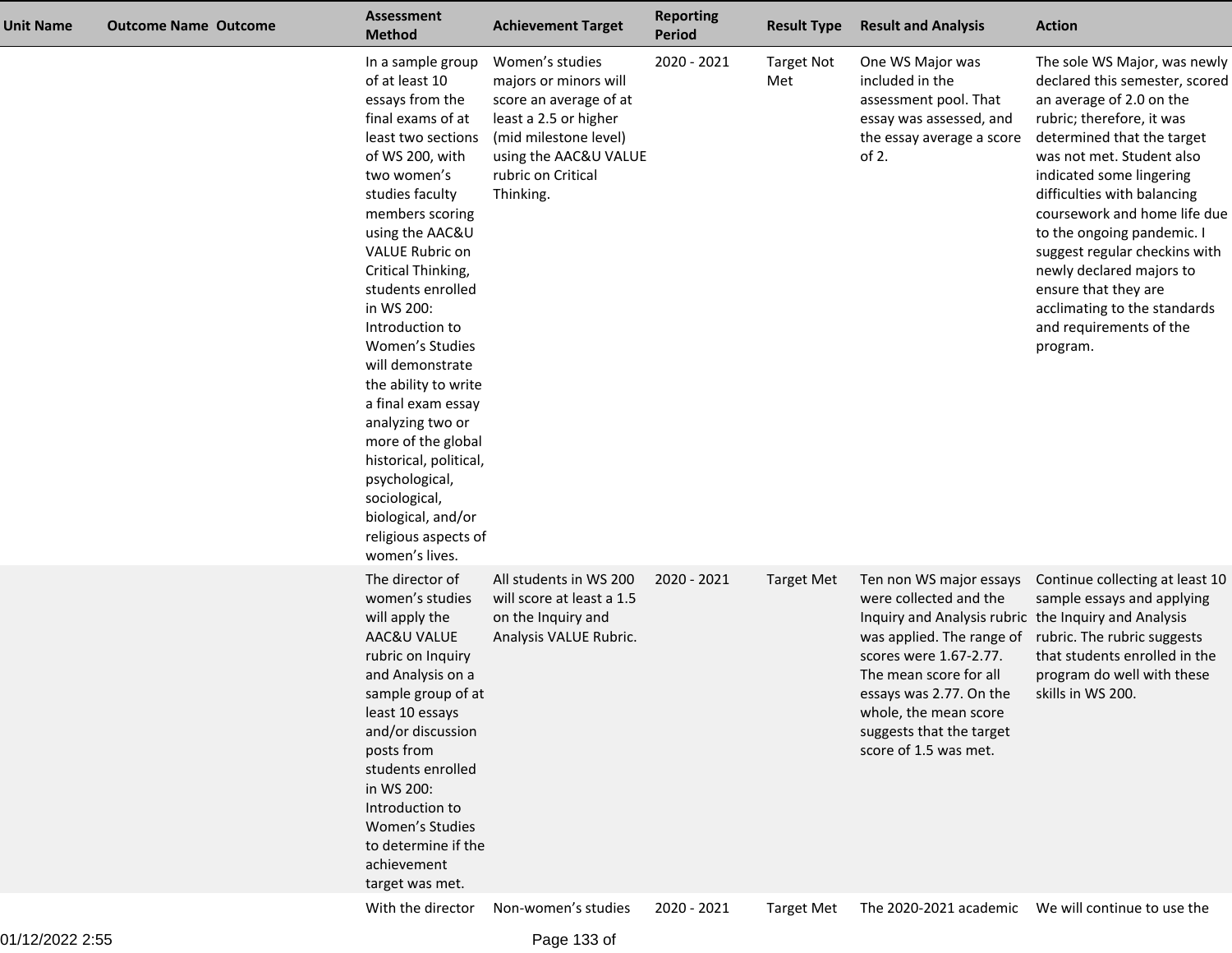| <b>Unit Name</b> | <b>Outcome Name Outcome</b> | <b>Assessment</b><br><b>Method</b>                                                                                                                                                                                                                                                                                                                                                                                                                                                                              | <b>Achievement Target</b>                                                                                                                                                    | <b>Reporting</b><br><b>Period</b> | <b>Result Type</b> | <b>Result and Analysis</b>                                                                                                                                                                                                                                                                                                                                                                                                                                                              | <b>Action</b>                                                                                                                                                                                                                                                                                                                                                                              |
|------------------|-----------------------------|-----------------------------------------------------------------------------------------------------------------------------------------------------------------------------------------------------------------------------------------------------------------------------------------------------------------------------------------------------------------------------------------------------------------------------------------------------------------------------------------------------------------|------------------------------------------------------------------------------------------------------------------------------------------------------------------------------|-----------------------------------|--------------------|-----------------------------------------------------------------------------------------------------------------------------------------------------------------------------------------------------------------------------------------------------------------------------------------------------------------------------------------------------------------------------------------------------------------------------------------------------------------------------------------|--------------------------------------------------------------------------------------------------------------------------------------------------------------------------------------------------------------------------------------------------------------------------------------------------------------------------------------------------------------------------------------------|
|                  |                             | of women's<br>studies applying<br>rubric on<br>Intercultural<br>Knowledge and<br>Competence, in a<br>sample group of at<br>least 10 essays<br>and/or discussion<br>posts from<br>students enrolled<br>in WS 200 in one<br>academic year,<br>students enrolled<br>in WS 200:<br>Introduction to<br>Women's Studies,<br>will demonstrate<br>the ability to write<br>an essay or<br>discussion post<br>demonstrating the<br>historical and<br>current global and<br>intercultural roles<br>of women in<br>society. | majors or minors will<br>score an average of at<br>the AAC&U VALUE least a 2 or higher on<br>the AAC&U Value Rubric<br>on Intercultural<br>Knowledge and<br>Competence.      | 2020 - 2021                       | <b>Target Met</b>  | year showed continued<br>shifts and changes due to<br>the COVID-19 pandemic.<br>We were able to have 10+<br>students enrolled in WS<br>200, so there are more<br>data available. Ten papers<br>from non-women's studies<br>majors/minors were<br>collected and assessed<br>using the AAC&U VALUE<br>Rubic on Intercultural<br>Knowledge and<br>Competence. Each essay<br>scored well above the<br>target of 2. The range was<br>from 2.17-3.83. The mean<br>for all 10 essays was 3.033 | rubric to assess WS 200<br>Essays. Only non-majors<br>should be included in this<br>assessment.                                                                                                                                                                                                                                                                                            |
|                  |                             | With the director<br>of women's<br>studies applying<br>the AAC&U VALUE<br>rubric on<br>Intercultural<br>Knowledge and<br>Competence, in a<br>sample group of at<br>least 10 essays<br>and/or discussion<br>posts from<br>students enrolled<br>in WS 200 in one<br>academic year,<br>students enrolled<br>in WS 200:                                                                                                                                                                                             | Women's studies<br>majors or minors will<br>score an average of at<br>least a 2.5 or higher on<br>the AAC&U Value Rubric<br>on Intercultural<br>Knowledge and<br>Competence. | 2020 - 2021                       | <b>Target Met</b>  | There was one WS major<br>in the collection of essays.<br>That essay score was an<br>average of 2, which just<br>misses the mark on the<br>target score of 2.5.                                                                                                                                                                                                                                                                                                                         | WS major, also a newly<br>declared major, did not meet<br>the rubric target. Student<br>expressed some lingering<br>difficulties balancing school<br>and work life as a result of the<br>continuing COVID-19<br>pandemic. It is recommended<br>that we institute regular<br>check ins with newly declared<br>majors to ensure that they are<br>acclimating to the program<br>requirements. |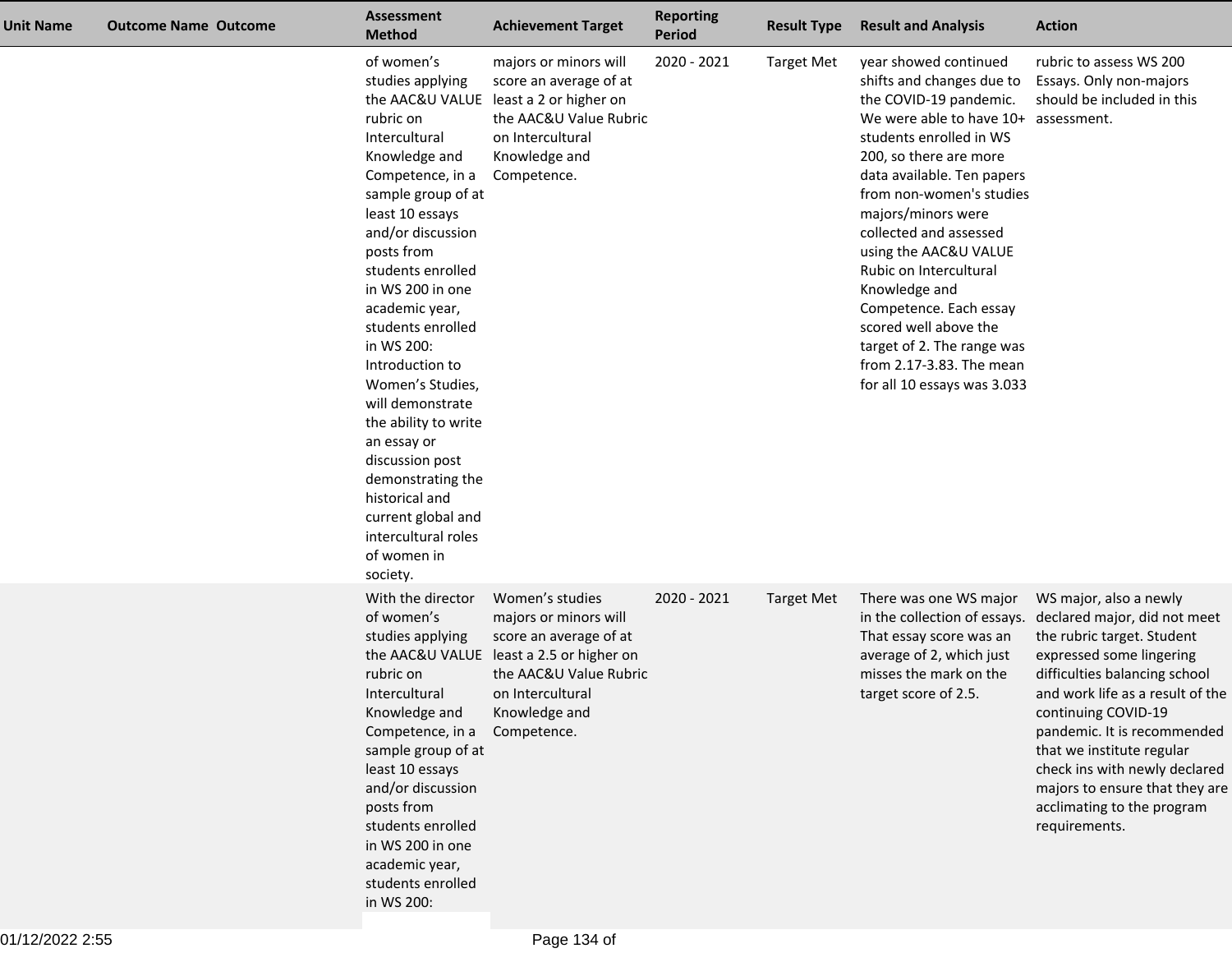| Unit Name | <b>Outcome Name Outcome</b> |                                                                                                                                                                                                                                                                                                                                                                                                        | <b>Assessment</b><br><b>Method</b>                                                                                                                                                                                                                                                                                                                                                                            | <b>Achievement Target</b>                                                                                                                                                                                                                                                                 | <b>Reporting</b><br><b>Period</b> | <b>Result Type</b> | <b>Result and Analysis</b>                                                                                                                                                                                                                                  | <b>Action</b>                                                                                                                                                                                                                                                                                                                                                                                                         |
|-----------|-----------------------------|--------------------------------------------------------------------------------------------------------------------------------------------------------------------------------------------------------------------------------------------------------------------------------------------------------------------------------------------------------------------------------------------------------|---------------------------------------------------------------------------------------------------------------------------------------------------------------------------------------------------------------------------------------------------------------------------------------------------------------------------------------------------------------------------------------------------------------|-------------------------------------------------------------------------------------------------------------------------------------------------------------------------------------------------------------------------------------------------------------------------------------------|-----------------------------------|--------------------|-------------------------------------------------------------------------------------------------------------------------------------------------------------------------------------------------------------------------------------------------------------|-----------------------------------------------------------------------------------------------------------------------------------------------------------------------------------------------------------------------------------------------------------------------------------------------------------------------------------------------------------------------------------------------------------------------|
|           |                             |                                                                                                                                                                                                                                                                                                                                                                                                        | Introduction to<br>Women's Studies,<br>will demonstrate<br>the ability to write<br>an essay or<br>discussion post<br>demonstrating the<br>historical and<br>current global and<br>intercultural roles<br>of women in<br>society.                                                                                                                                                                              | Women's studies<br>majors or minors will<br>score an average of at<br>least a 2.5 or higher on<br>the AAC&U Value Rubric<br>on Intercultural<br>Knowledge and<br>Competence.                                                                                                              | 2020 - 2021                       | <b>Target Met</b>  | There was one WS major<br>in the collection of essays.<br>That essay score was an<br>average of 2, which just<br>misses the mark on the<br>target score of 2.5.                                                                                             | WS major, also a newly<br>declared major, did not meet<br>the rubric target. Student<br>expressed some lingering<br>difficulties balancing school<br>and work life as a result of the<br>continuing COVID-19<br>pandemic. It is recommended<br>that we institute regular<br>check ins with newly declared<br>majors to ensure that they are<br>acclimating to the program<br>requirements.                            |
|           | 1.2 (SAO)                   | By the completion of<br>the minor or major<br>program in women's<br>studies, the students<br>will complete a direct<br>mentor or internship<br>experience with a<br>woman who works in<br>a non-traditional field, of intellectual and<br>in a non-profit<br>organization with a<br>connection to<br>improving women's<br>lives, or in a field<br>which documents<br>women's lives and<br>experiences. | At the end of their<br>mentoring or<br>internship<br>experience,<br>students will<br>complete a<br>"Reflective Essay"<br>including evidence<br>personal growth in or internship<br>their hands-on<br>knowledge of both<br>the diversity and<br>commonalities of<br>women's<br>experiences.<br>Faculty will review<br>and analyze the<br>students' essays to<br>determine if<br>achievement<br>target was met. | 90% of students will be<br>able to provide at least<br>two specific examples of<br>personal or intellectual<br>growth in their<br>knowledge about<br>women's experiences<br>which was gained<br>during their mentoring<br>experience.                                                     | 2020 - 2021                       | Inconclusive       | Women's studies majors<br>will complete WS 401<br>Internship with the<br>NEWLeadership<br>Mississippi directors in<br>preparation for the annual<br>program, which trains<br>young college women in<br>Mississippi in different<br>types of public service. | To remedy low enrollment in<br>the program, we will increase<br>recruitment efforts to attract<br>new majors. Those students<br>on academic probation will<br>receive additional advising to<br>get them back on track<br>academically. Once students<br>complete enough coursework<br>to reach internship status, we<br>will continue guiding them<br>through the internship course<br>and assessing their progress. |
|           | $2.1$ (SLO)                 | Students will exhibit<br>the ability to conduct<br>and record a<br>structured interview<br>of a woman.                                                                                                                                                                                                                                                                                                 | Faculty will review By the end of each<br>oral histories and<br>keep a log of all<br>new oral histories<br>of women that are studies majors or<br>added to the                                                                                                                                                                                                                                                | students' recorded academic year, at least<br>three new digital oral<br>histories of women<br>interviewed by women's<br>minors will be added to<br>university archives University archives for<br>for future student, future research. The<br>faculty and scholar interview subjects will | 2020 - 2021                       | Inconclusive       | New oral histories of<br>women from interviews<br>were intended to be<br>recorded and added to the interviews are collected. If<br>university archive for<br>future faculty and scholar<br>research. That did not<br>occur this year.                       | For future reporting periods,<br>we should reconsider the<br>methods through which these<br>Homecoming isn't held again<br>this year, there would be a<br>very limited opportunity to<br>gather these materials for<br>assessment. I recommend<br>that the committee revisit this                                                                                                                                     |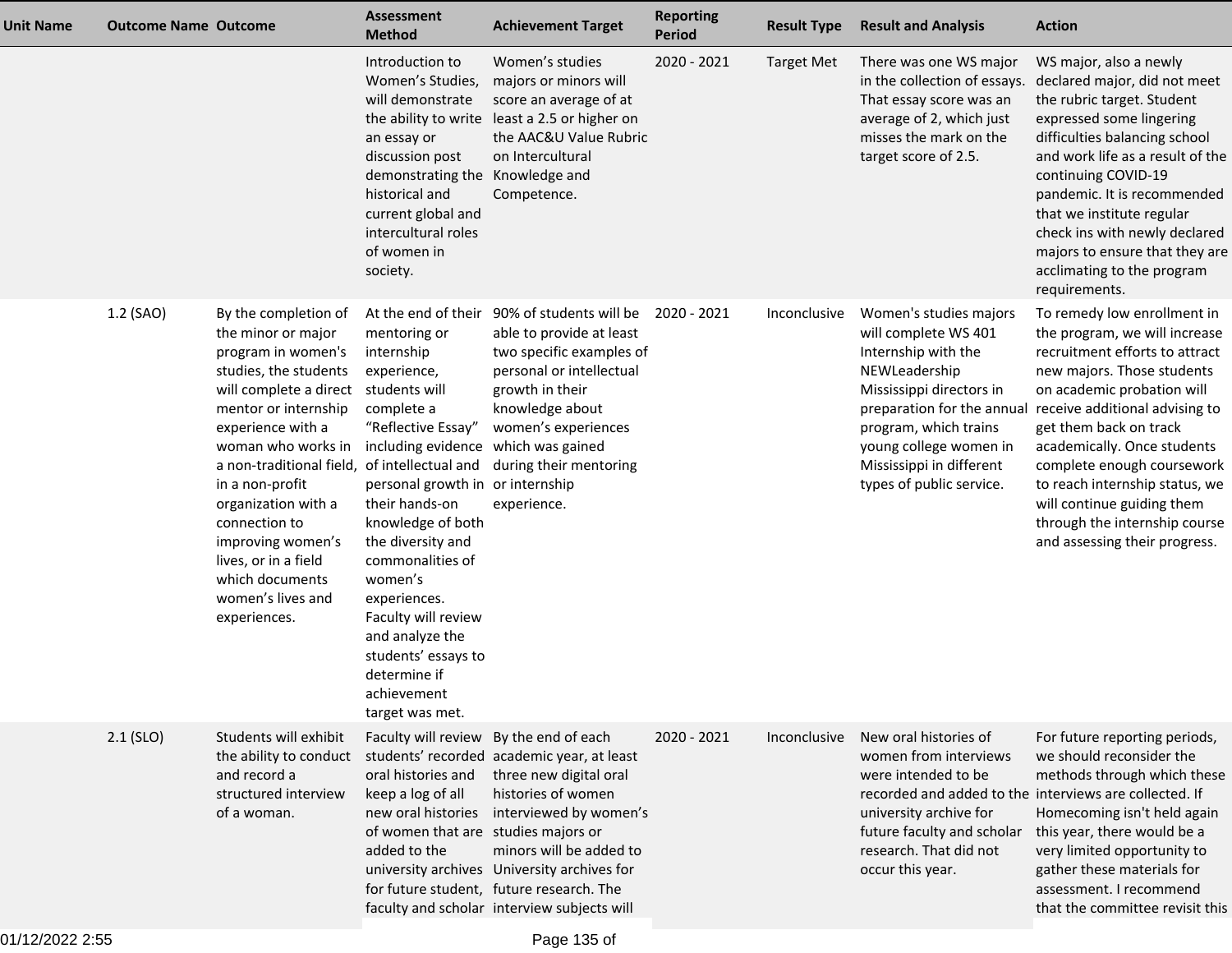| <b>Unit Name</b> | <b>Outcome Name Outcome</b>           |                                                                                                                                                                                                                                                                                                                                                                                                             | <b>Assessment</b><br><b>Method</b>                                                                                                                                                                                                                                                                                                                                                | <b>Achievement Target</b>                                                                                                                                                                                                                                                                                                                                                                            | <b>Reporting</b><br><b>Period</b> | <b>Result Type</b>       | <b>Result and Analysis</b>                                                                                                                                                                                                                                                                                                                                                                          | <b>Action</b>                                                                                                                                                                                                                                                                                                                                                                                                              |
|------------------|---------------------------------------|-------------------------------------------------------------------------------------------------------------------------------------------------------------------------------------------------------------------------------------------------------------------------------------------------------------------------------------------------------------------------------------------------------------|-----------------------------------------------------------------------------------------------------------------------------------------------------------------------------------------------------------------------------------------------------------------------------------------------------------------------------------------------------------------------------------|------------------------------------------------------------------------------------------------------------------------------------------------------------------------------------------------------------------------------------------------------------------------------------------------------------------------------------------------------------------------------------------------------|-----------------------------------|--------------------------|-----------------------------------------------------------------------------------------------------------------------------------------------------------------------------------------------------------------------------------------------------------------------------------------------------------------------------------------------------------------------------------------------------|----------------------------------------------------------------------------------------------------------------------------------------------------------------------------------------------------------------------------------------------------------------------------------------------------------------------------------------------------------------------------------------------------------------------------|
|                  | $2.1$ (SLO)                           | Students will exhibit<br>the ability to conduct<br>and record a<br>structured interview<br>of a woman.                                                                                                                                                                                                                                                                                                      | research.                                                                                                                                                                                                                                                                                                                                                                         | choose after the<br>completed interview<br>whether or not they<br>wish the recording and<br>written materials to be<br>preserved for future<br>research.                                                                                                                                                                                                                                             | 2020 - 2021                       | Inconclusive             | New oral histories of<br>women from interviews<br>were intended to be<br>recorded and added to the<br>university archive for<br>future faculty and scholar<br>research. That did not<br>occur this year.                                                                                                                                                                                            | requirement or provide other<br>avenues for obtaining this<br>information.                                                                                                                                                                                                                                                                                                                                                 |
|                  |                                       |                                                                                                                                                                                                                                                                                                                                                                                                             | Women's Studies<br>majors and minors graduate, 100% of<br>will use oral<br>history best<br>practices,<br>signed "deed of<br>gift" forms from<br>interviewees,<br>questions, and<br>digitally recording<br>an oral history of a work history,<br>woman from a<br>particular age<br>group or<br>professional<br>group. Faculty will<br>review and analyze<br>the students'<br>work. | By the time they<br>Women's Studies<br>minors and majors will<br>successfully conduct<br>including collecting and report in writing on<br>at least two structured<br>interviews of at least<br>two women. These<br>preparing targeted interviews will contain<br>specific familial and<br>biographical details,<br>educational history and<br>gender relationship<br>opinions (from the<br>subject). | 2020 - 2021                       | Inconclusive             | Women's Studies majors<br>and minors will use oral<br>history best practices,<br>including collecting signed of collecting them. Some<br>"deed of gift" forms from<br>interviewees, preparing<br>targeted questions, and<br>digitally recording an oral<br>history of a woman from a<br>particular age group or<br>professional group.<br>Faculty will review and<br>analyze the students'<br>work. | In the future, we should<br>revisit the requirements for<br>the interviews and the means<br>students may not need an<br>interview skillset depending<br>on their career aspirations. In<br>the event that large events<br>like Homecoming are<br>postponed or cancelled for<br>2021, we need to broaden<br>methods for collecting<br>interviews to ensure we have<br>enough data to assess in<br>future reporting periods. |
|                  | 2.2 (GEO 4.c. & Students will<br>1.b. | demonstrate that they studies faculty<br>can use women's<br>creative works<br>(including but not<br>limited to diaries,<br>letters, journals, body sample set of at<br>art, clothing, interior<br>design, non-<br>traditional medicinal<br>treatments, and/or<br>culinary arts) to draw<br>conclusions about the undergraduate<br>roles or statuses of<br>women in a culture or papers from WS<br>cultures. | Two women's<br>members will<br>apply the Value<br><b>Rubric on Critical</b><br>Thinking to a<br>least six research<br>or analytic essays<br>from at least three least a 3 (upper<br>upper level<br>women's studies<br>courses (excluding<br>400 or WS 499).                                                                                                                       | A sample set of at least 2020 - 2021<br>six research or analytic<br>essays from at least<br>three upper level<br>women's studies<br>undergraduate courses<br>(excluding papers from<br>WS 400 or WS 499) will<br>average a score of at<br>milestone level) or<br>higher on the AAC&U<br><b>VALUE Rubric on Critical</b><br>Thinking.                                                                 |                                   | <b>Target Not</b><br>Met | Nine upper Level WS<br>papers (300 and 400<br>random selection from<br>2020-2021 WS courses)<br>or related disciplines:<br>philosophy, religious<br>studies, English, public<br>health, and family studies,<br>are represented in the<br>sample.<br>This year we had a sample<br>set of nine essays. Using<br>the Critical Thinking AACU<br>Value Rubric, the ten                                   | Based on the data, it seems<br>that either the rubric target<br>score is too high at 3.0, or I<br>recommend that there should<br>-five different cross-listed be a way to account for the<br>wide gaps in assessment<br>scoring between the two<br>scorers.                                                                                                                                                                |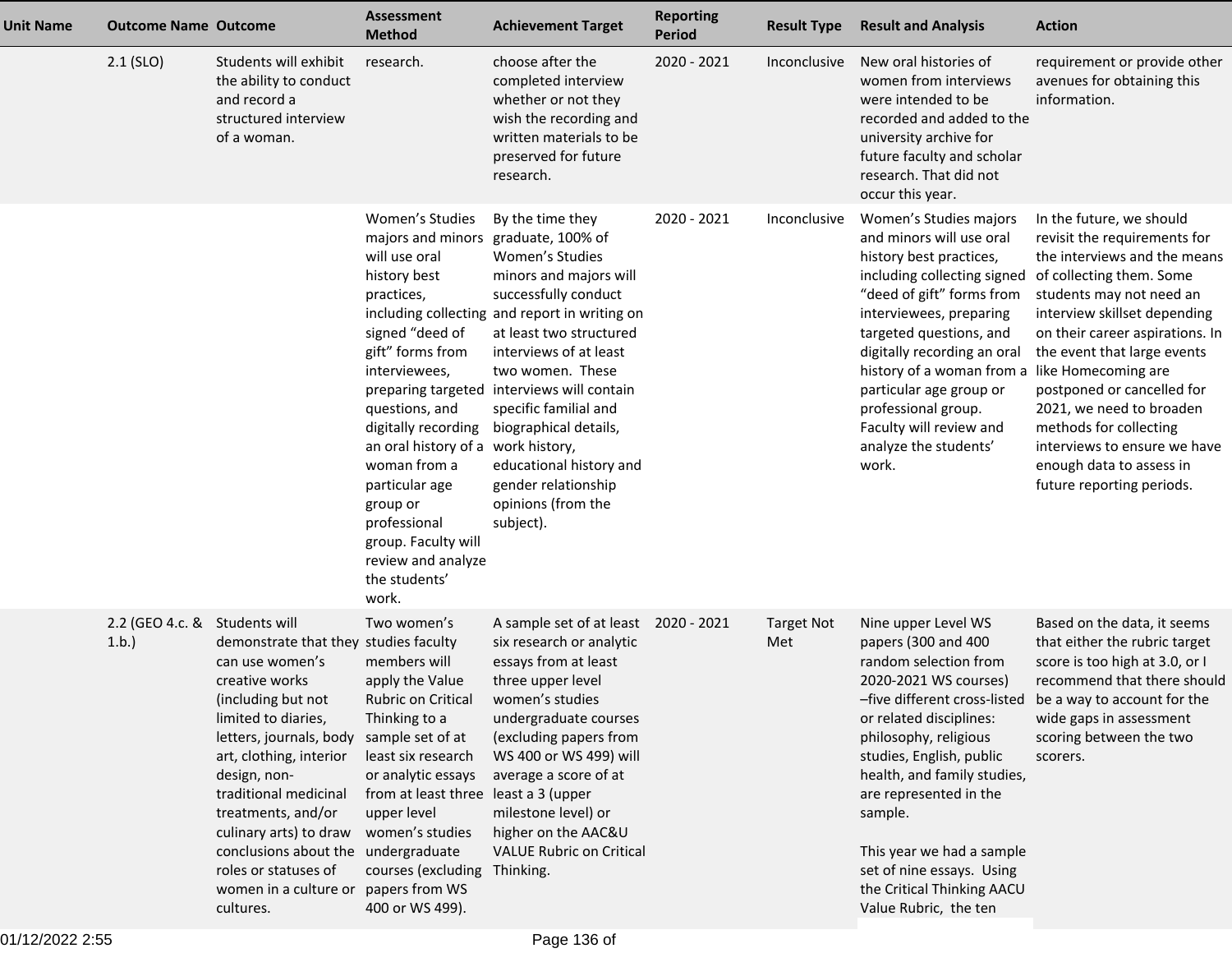| <b>Unit Name</b> | <b>Outcome Name Outcome</b>           |                                                                                                                                                                                                                                                                                                                                                                             | <b>Assessment</b><br><b>Method</b>                                                                                                                                                                                                                                                                   | <b>Achievement Target</b>                                                                                                                                                                                                                                                                                   | <b>Reporting</b><br><b>Period</b> | <b>Result Type</b>       | <b>Result and Analysis</b>                                                                                                                                                                                                                                                                                                                                                                                   | <b>Action</b>                                                                                                                                                                                                                                                                       |
|------------------|---------------------------------------|-----------------------------------------------------------------------------------------------------------------------------------------------------------------------------------------------------------------------------------------------------------------------------------------------------------------------------------------------------------------------------|------------------------------------------------------------------------------------------------------------------------------------------------------------------------------------------------------------------------------------------------------------------------------------------------------|-------------------------------------------------------------------------------------------------------------------------------------------------------------------------------------------------------------------------------------------------------------------------------------------------------------|-----------------------------------|--------------------------|--------------------------------------------------------------------------------------------------------------------------------------------------------------------------------------------------------------------------------------------------------------------------------------------------------------------------------------------------------------------------------------------------------------|-------------------------------------------------------------------------------------------------------------------------------------------------------------------------------------------------------------------------------------------------------------------------------------|
|                  | 2.2 (GEO 4.c. & Students will<br>1.b. | demonstrate that they studies faculty<br>can use women's<br>creative works<br>(including but not<br>limited to diaries,<br>letters, journals, body<br>art, clothing, interior<br>design, non-<br>traditional medicinal<br>treatments, and/or<br>culinary arts) to draw<br>conclusions about the undergraduate<br>roles or statuses of<br>women in a culture or<br>cultures. | Two women's<br>members will<br>apply the Value<br>Rubric on Critical<br>Thinking to a<br>sample set of at<br>least six research<br>or analytic essays<br>from at least three least a 3 (upper<br>upper level<br>women's studies<br>courses (excluding Thinking.<br>papers from WS<br>400 or WS 499). | A sample set of at least<br>six research or analytic<br>essays from at least<br>three upper level<br>women's studies<br>undergraduate courses<br>(excluding papers from<br>WS 400 or WS 499) will<br>average a score of at<br>milestone level) or<br>higher on the AAC&U<br><b>VALUE Rubric on Critical</b> | 2020 - 2021                       | <b>Target Not</b><br>Met | papers had a range of 0.6-<br>3.8. The overall average<br>was 2.39                                                                                                                                                                                                                                                                                                                                           | Based on the data, it seems<br>that either the rubric target<br>score is too high at 3.0, or I<br>recommend that there should<br>be a way to account for the<br>wide gaps in assessment<br>scoring between the two<br>scorers.                                                      |
|                  |                                       |                                                                                                                                                                                                                                                                                                                                                                             | Utilizing the<br>AAC&U the Inquiry score for those<br>and Analysis Value students' assessed<br>Rubric, the<br>assessment<br>coordinator will<br>assess the<br>students' papers<br>to determine if the<br>achievement<br>target was met.                                                              | The collective average<br>papers will be a 2 on the<br>AAC&U Inquiry and<br>Analysis Value Rubric.                                                                                                                                                                                                          | 2020 - 2021                       | <b>Target Met</b>        | Ten upper Level WS<br>papers (300 and 400<br>random selection from<br>2020 WS courses) - five<br>different cross-listed or<br>related disciplines:<br>philosophy, religious<br>studies, English, public<br>health, and family studies,<br>are represented in the<br>sample. One of the papers<br>is from a WS major.<br>Inquiry and Analysis<br>Rubric: - range 1.17 to<br>3.84; - overall average -<br>2.50 | Continue to use the rubric to<br>assess. The target score<br>seems appropriate for the<br>skills being assessed.                                                                                                                                                                    |
|                  |                                       |                                                                                                                                                                                                                                                                                                                                                                             | Women's Studies Women's Studies<br>will complete a<br>400 level project<br>using primary<br>biographical or<br>creative sources<br>by/from women.                                                                                                                                                    | majors and minors minors and majors will<br>successfully complete a<br>400 level project using<br>letters, diaries,<br>interviews, or other<br>primary sources<br>by/from women, and<br>average a score of at<br>least a 3 (upper level<br>milestone level) or<br>higher on the AAC&U                       | 2020 - 2021                       |                          | Inconclusive There are very few<br>students in the program<br>and none at this level in<br>the program. Therefore,<br>there were no course<br>offerings for WS 400 and<br>above, which yielded no<br>projects to assess.                                                                                                                                                                                     | Recruiting more students to<br>the major would give us more<br>students at the 400 level in<br>future reporting periods. I<br>recommend reaching out to<br>withdrawn students and those<br>on probation to encourage<br>them to re-enroll and to get<br>back on track academically. |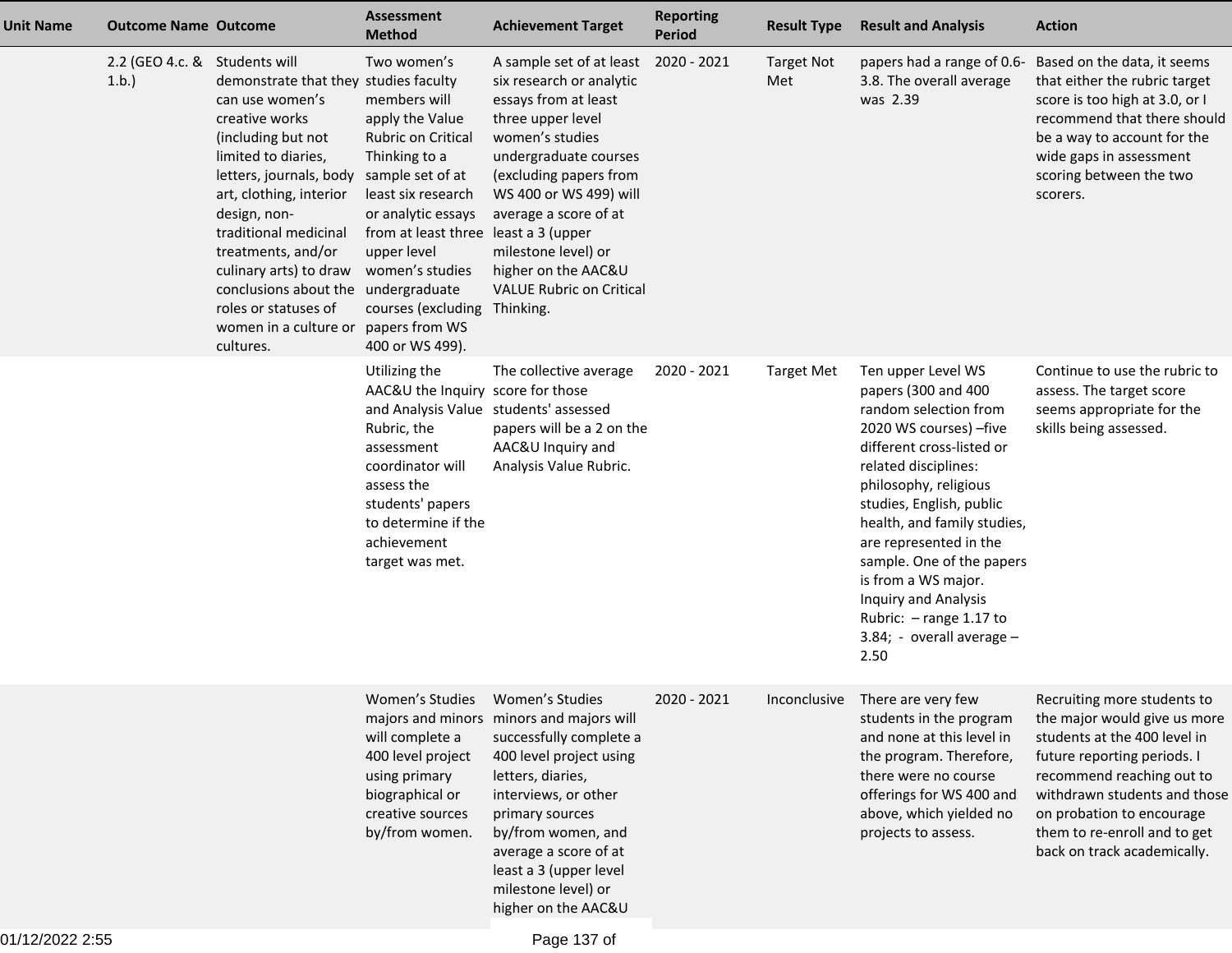| <b>Unit Name</b> | <b>Outcome Name Outcome</b> |                                                                                    | <b>Assessment</b><br><b>Method</b>                                                                                                                                                                                     | <b>Achievement Target</b>                                                                                                                                                                                                                                                                                            | <b>Reporting</b><br><b>Period</b> | <b>Result Type</b> | <b>Result and Analysis</b>                                                                                                                                                                                  | <b>Action</b>                                                                                                                                                                                                                                                                                                                                                                                            |
|------------------|-----------------------------|------------------------------------------------------------------------------------|------------------------------------------------------------------------------------------------------------------------------------------------------------------------------------------------------------------------|----------------------------------------------------------------------------------------------------------------------------------------------------------------------------------------------------------------------------------------------------------------------------------------------------------------------|-----------------------------------|--------------------|-------------------------------------------------------------------------------------------------------------------------------------------------------------------------------------------------------------|----------------------------------------------------------------------------------------------------------------------------------------------------------------------------------------------------------------------------------------------------------------------------------------------------------------------------------------------------------------------------------------------------------|
|                  |                             |                                                                                    | Women's Studies<br>majors and minors and Analysis.<br>will complete a<br>400 level project<br>using primary<br>biographical or<br>creative sources<br>by/from women.                                                   | VALUE Rubric for Inquiry 2020 - 2021                                                                                                                                                                                                                                                                                 |                                   | Inconclusive       | There are very few<br>students in the program<br>and none at this level in<br>the program. Therefore,<br>there were no course<br>offerings for WS 400 and<br>above, which yielded no<br>projects to assess. | Recruiting more students to<br>the major would give us more<br>students at the 400 level in<br>future reporting periods. I<br>recommend reaching out to<br>withdrawn students and those<br>on probation to encourage<br>them to re-enroll and to get<br>back on track academically.                                                                                                                      |
|                  | 2.3 (PO 4.d.)               | Students will exhibit<br>information literacy<br>and research skills.              | least three<br>women's studies<br>faculty members<br>will assess all WS<br>499 final projects<br>using the AAC&U<br>VALUE rubric on<br>Information<br>Literacy.                                                        | A committee of at 100% of students' WS<br>499 final projects will<br>score at least a 3 or<br>higher (upper milestone<br>level) on the AAC&U<br>VALUE rubric on<br>Information Literacy.                                                                                                                             | 2020 - 2021                       | Inconclusive       | This course was not<br>offered, so there are no<br>WS 499 final projects to<br>assess.                                                                                                                      | We will continue using the<br>rubric as listed above. There<br>were no women's studies<br>projects to access this term.<br>We will return to assessment<br>when students reach this<br>point in the program.                                                                                                                                                                                             |
|                  | 3.1 (PO 4.d.)               | Students will receive a At the end of the<br>quality women's<br>studies education. | academic year,<br>departmental<br>faculty will review<br>and analyze the<br>Capstone Survey<br>results to<br>determine if<br>achievement<br>target was met.                                                            | 90% of students<br>participating in the<br>Capstone Survey will<br>indicate a "somewhat<br>satisfied" or "very<br>satisfied" satisfaction<br>level reflective of the<br>women's studies<br>curriculum, hands-on<br>learning opportunities<br>and quality of<br>instruction.                                          | 2020 - 2021                       | Inconclusive       | The Capstone Survey was<br>course was not offered.<br>We will circulate the<br>the next course offering.                                                                                                    | The Capstone Survey was not<br>not circulated because this circulated because this course<br>was not offered. We will<br>circulate the survey at the<br>survey at the conclusion of conclusion of the next course<br>offering.                                                                                                                                                                           |
|                  |                             |                                                                                    | Women's Studies<br>faculty (a group of<br>at least three<br>faculty) who<br>attend the<br>students'<br>Capstone<br>presentations and<br>review the final<br>projects will score<br>using the AAC&U<br>VALUE rubrics on | 100% of all WS<br>Capstone students will<br>average a score of at<br>least a 3 (upper level<br>milestone) or higher on<br>all three AAC&U VALUE<br>rubrics applied to their<br>final projects. An<br>average of the faculty<br>scores will be used to<br>the students' work determine the students'<br>final scores. | 2020 - 2021                       | Inconclusive       | There were no senior<br>Capstone presentations<br>for WS, so no final<br>projects were assessed.                                                                                                            | There were no senior<br>Capstone presentations for<br>WS, so no final projects were<br>assessed. I recommend a<br>recruitment and retention<br>push to attract more majors<br>to this low enrolled program.<br>Several students withdrew<br>from the university after the<br>COVID-19 pandemic, and we<br>should reach out to bring as<br>many of those students back.<br>This will help with enrollment |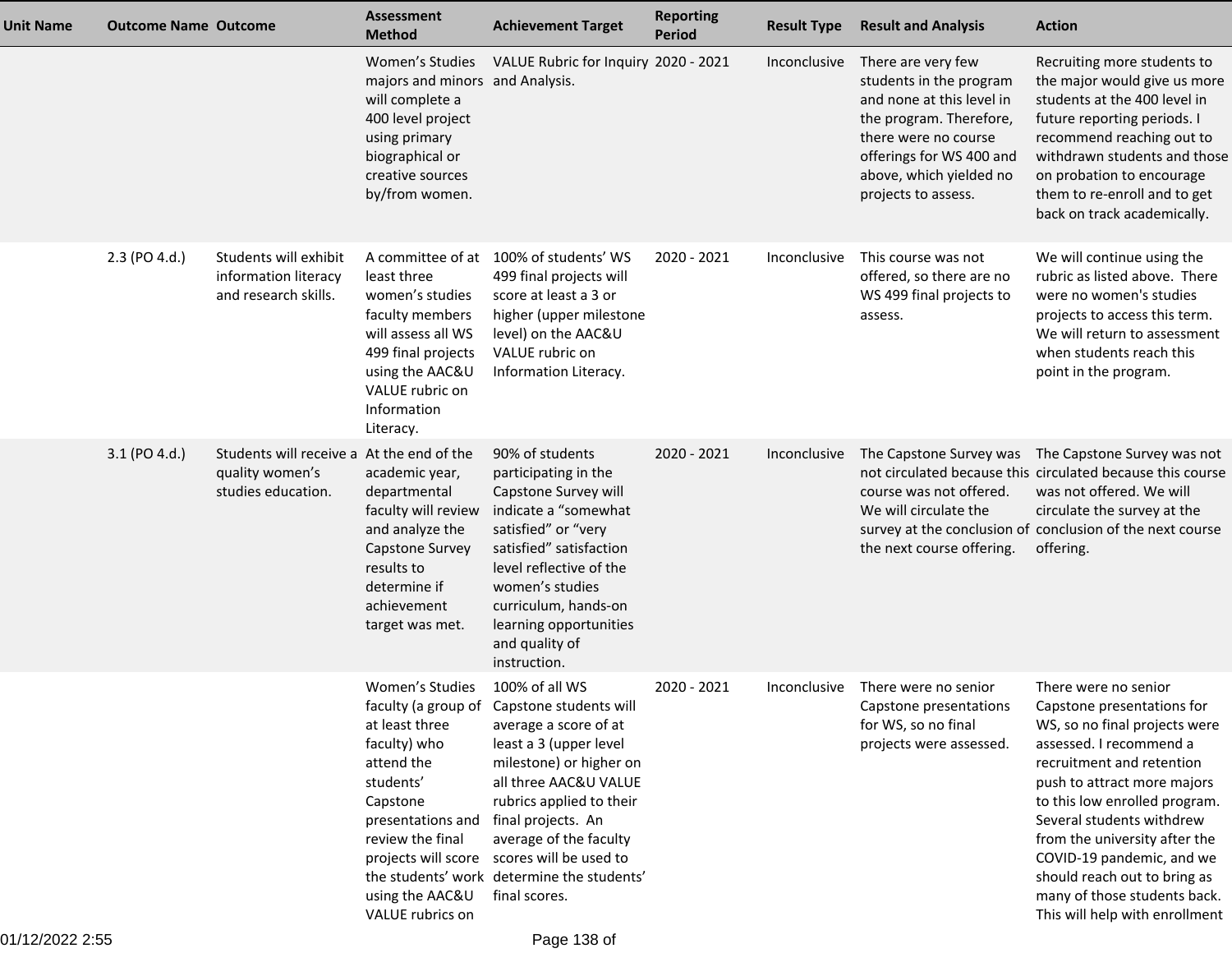| <b>Unit Name</b> | <b>Outcome Name Outcome</b> |                                                                                                   | <b>Assessment</b><br><b>Method</b>                                                                                                                                                                                                                                                                   | <b>Achievement Target</b>                                                                                                                                                                                                                                                                         | <b>Reporting</b><br><b>Period</b> | <b>Result Type</b> | <b>Result and Analysis</b>                                                                       | <b>Action</b>                                                                                                                          |
|------------------|-----------------------------|---------------------------------------------------------------------------------------------------|------------------------------------------------------------------------------------------------------------------------------------------------------------------------------------------------------------------------------------------------------------------------------------------------------|---------------------------------------------------------------------------------------------------------------------------------------------------------------------------------------------------------------------------------------------------------------------------------------------------|-----------------------------------|--------------------|--------------------------------------------------------------------------------------------------|----------------------------------------------------------------------------------------------------------------------------------------|
|                  |                             |                                                                                                   | Critical Thinking,<br>Oral<br>Communication,<br>and Information<br>Literacy.                                                                                                                                                                                                                         | 100% of all WS<br>Capstone students will<br>average a score of at<br>least a 3 (upper level<br>milestone) or higher on<br>all three AAC&U VALUE<br>rubrics applied to their<br>final projects. An<br>average of the faculty<br>scores will be used to<br>determine the students'<br>final scores. | 2020 - 2021                       | Inconclusive       | There were no senior<br>Capstone presentations<br>for WS, so no final<br>projects were assessed. | and give us better data for<br>future assessment periods.                                                                              |
|                  | 3.2 (SAO)                   | Students will be<br>actively engaged using is sent out every<br>their Women's<br>Studies degrees. | The Alumni Survey<br>three years. The<br>next rotation will<br>be in 2019, 2022,<br>and so on. At the<br>end of the<br>academic year,<br>departmental<br>faculty will review<br>and analyze the<br>results to<br>determine if<br>achievement<br>target was met.                                      | 25% of students<br>participating in the<br>Alumni Survey will state<br>that they are enrolled in<br>a graduate/professional<br>degree program<br>connected with their<br>degree in Women's<br>Studies.                                                                                            | 2020 - 2021                       | Inconclusive       | The MUW Alumni Survey<br>will next be administered<br>results at that time.                      | The MUW Alumni Survey will<br>next be administered in 2022.<br>in 2022. We will assess the We will assess the results at<br>that time. |
|                  |                             |                                                                                                   | The Alumni Survey 75% of students<br>is sent out every<br>three years. The<br>next rotation will<br>be in 2019, 2022,<br>and so on. At the<br>end of the<br>academic year,<br>departmental<br>faculty will review<br>and analyze the<br>results to<br>determine if<br>achievement<br>target was met. | participating in the<br>Alumni Survey will state<br>that they are currently<br>working in their field of<br>study or in a field where<br>they regularly use the<br>skills acquired in the<br>Women's Studies<br>program.                                                                          | 2020 - 2021                       | Inconclusive       | This survey is next<br>scheduled for 2022. We<br>will assess the results at<br>that time.        | This survey is next scheduled<br>for 2022. We will assess the<br>results at that time.                                                 |
|                  |                             |                                                                                                   | The Departmental<br>Social Media<br>Survey is sent out                                                                                                                                                                                                                                               | 5% increase from the<br>previous academic year<br>of Women's Studies                                                                                                                                                                                                                              | 2020 - 2021                       | Inconclusive       | No Social Media Surveys<br>were administered this<br>year. So, there is no data                  | I recommend that the<br>committee explore other<br>avenues to collect these                                                            |
|                  |                             |                                                                                                   |                                                                                                                                                                                                                                                                                                      |                                                                                                                                                                                                                                                                                                   |                                   |                    |                                                                                                  |                                                                                                                                        |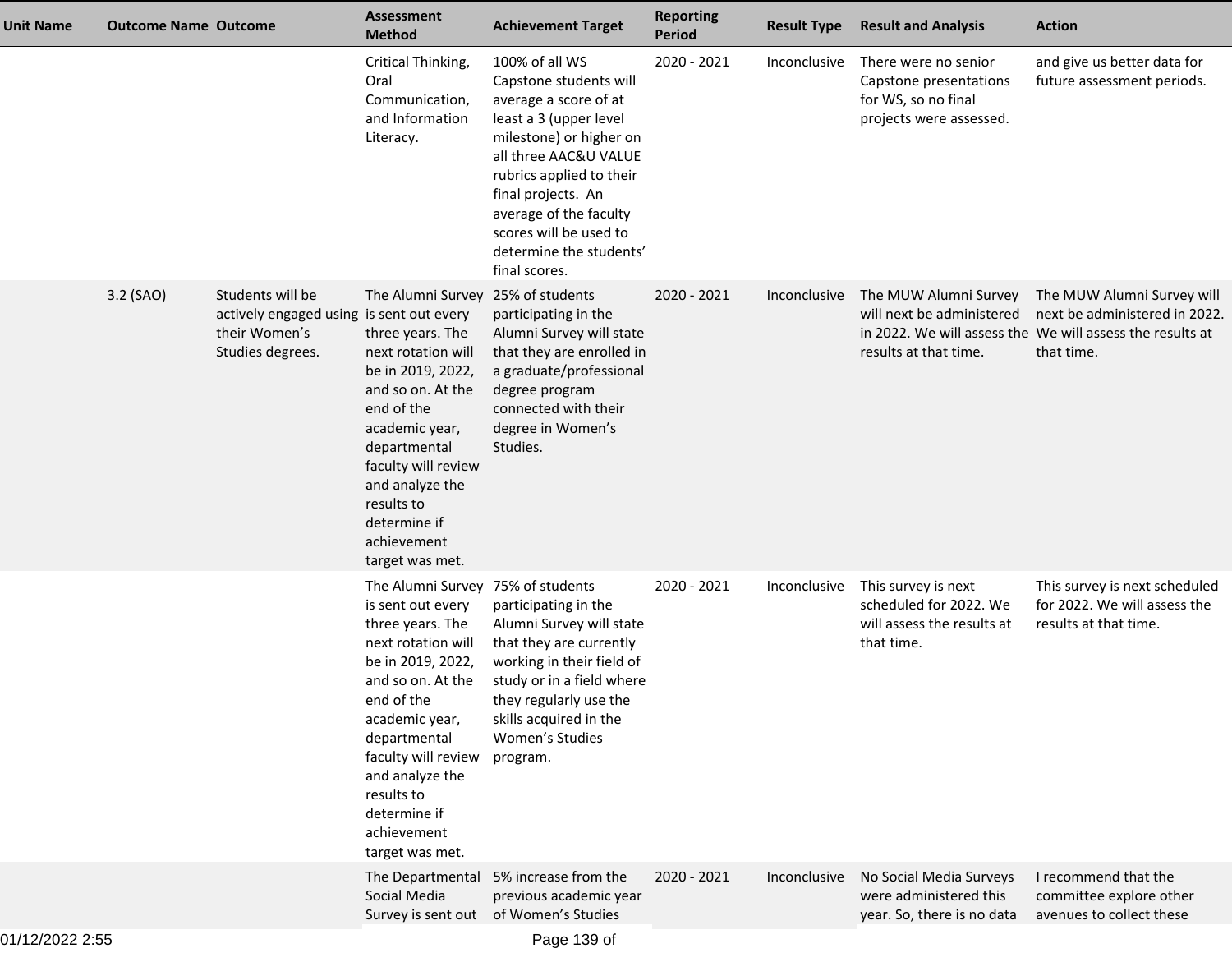| <b>Unit Name</b> | <b>Outcome Name Outcome</b> | <b>Assessment</b><br><b>Method</b>                                                                                                                                                                                                                                  | <b>Achievement Target</b>                                                                                                                                                                                                                                                                                                                                                                                                              | <b>Reporting</b><br><b>Period</b> | <b>Result Type</b> | <b>Result and Analysis</b> | <b>Action</b>                                                                                                                                                                                                                                     |
|------------------|-----------------------------|---------------------------------------------------------------------------------------------------------------------------------------------------------------------------------------------------------------------------------------------------------------------|----------------------------------------------------------------------------------------------------------------------------------------------------------------------------------------------------------------------------------------------------------------------------------------------------------------------------------------------------------------------------------------------------------------------------------------|-----------------------------------|--------------------|----------------------------|---------------------------------------------------------------------------------------------------------------------------------------------------------------------------------------------------------------------------------------------------|
|                  |                             | on the LLP<br>Facebook page<br>every year. At the<br>end of the<br>academic year,<br>departmental<br>and compare the<br>survey results to<br>the previous<br>academic year to<br>was an increase or in a<br>decrease in<br>employment or<br>graduate<br>enrollment. | alumni students<br>participating in the<br><b>Official Departmental</b><br>Social Media Survey<br>stating that they are<br>either employed in their<br>faculty will analyze field of study or in a<br>field where they<br>regularly use the skills<br>acquired in the<br>Women's Studies<br>determine if there program or are enrolled<br>graduate/professional<br>program connected<br>with women's studies or<br>women's leadership. | $2020 - 2021$                     | Inconclusive       | to assess.                 | surveys that will provide more<br>consistent and meaningful<br>data. If social media remains a<br>means of collection, then the<br>committee should reconstruct<br>the survey and make sure that<br>the goals align with our<br>assessment needs. |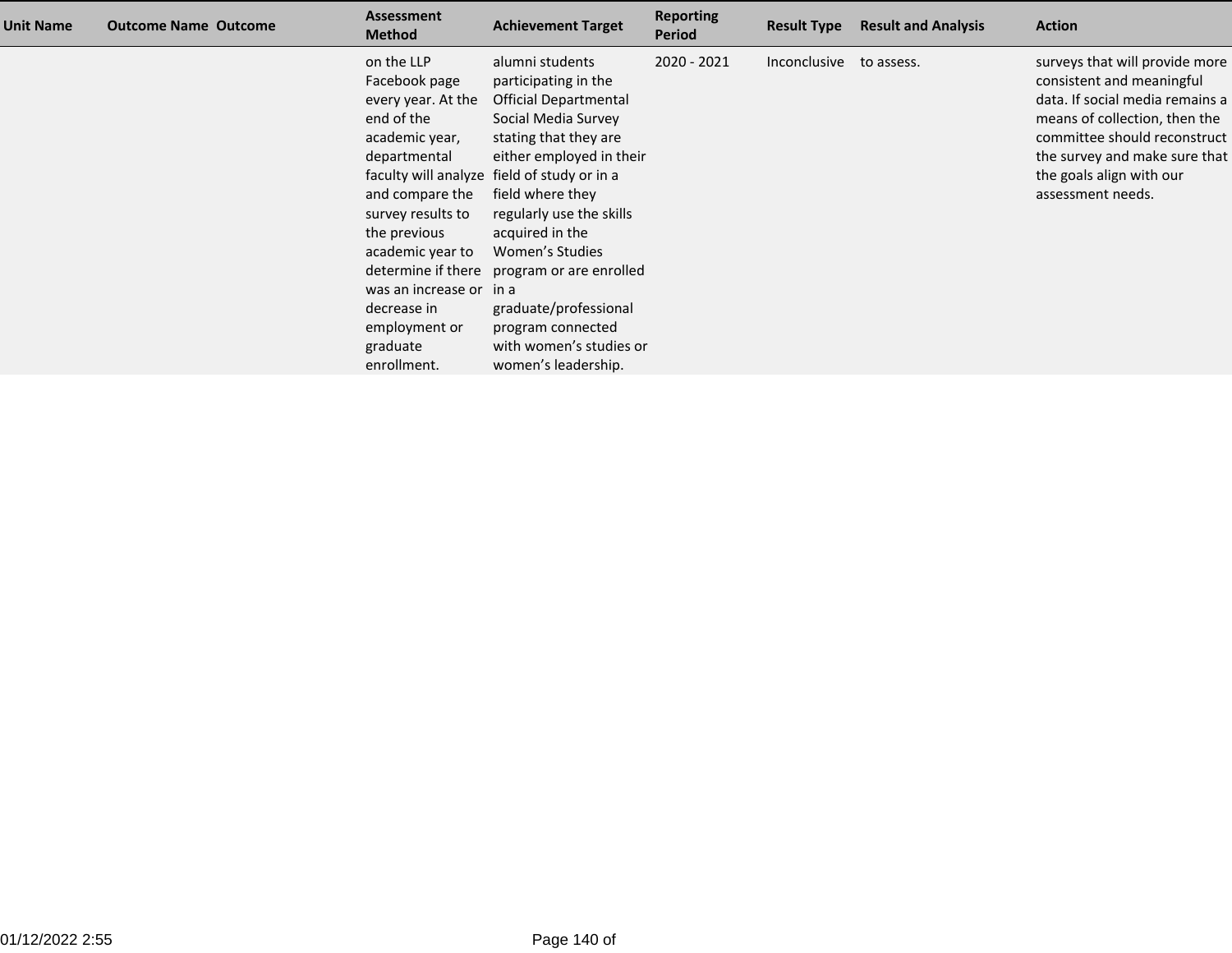## **Family Science**

|                                                                              | Unit Name Outcome Name | Outcome                                                                 | <b>Assessment</b><br><b>Method</b>                                   | <b>Achievement Target</b>                                                                                                                                                                                                                                                       | <b>Reporting</b><br><b>Period</b> | <b>Result Type</b> | <b>Result and Analysis</b>                                                                                                                             | <b>Action</b>                                                                                                                                                                                                                                                                                                                                                                                                                                                                                                                                                                            |
|------------------------------------------------------------------------------|------------------------|-------------------------------------------------------------------------|----------------------------------------------------------------------|---------------------------------------------------------------------------------------------------------------------------------------------------------------------------------------------------------------------------------------------------------------------------------|-----------------------------------|--------------------|--------------------------------------------------------------------------------------------------------------------------------------------------------|------------------------------------------------------------------------------------------------------------------------------------------------------------------------------------------------------------------------------------------------------------------------------------------------------------------------------------------------------------------------------------------------------------------------------------------------------------------------------------------------------------------------------------------------------------------------------------------|
| Program -<br>Family<br>Science<br>(including<br>Minor) - BS<br>${2016-2017}$ | $1.1$ (SLO)            | Students will<br>demonstrate effective<br>oral communication<br>skills. | students are<br>completing their<br>FLE microteaching<br>assignment. | Assessment of this Students will earn a score 2020 - 2021 Target Not Met<br>achievement target of at least 56/70 (grade of<br>will occur while the B, as measured by the<br>rubric) on the<br>Microteaching<br>Presentation Rubric on<br>their FLE microteaching<br>assignment. |                                   |                    | Eight of 10 students in<br>the course earned a<br>the Microteaching<br>Presentation Rubric;<br>thus, the target was not<br>met.                        | We will continue to assess the<br>microteaching using the same<br>score of at least 56/70 on rubric; in the future, as the<br>pandemic wanes, students will<br>provide F2F rather than online<br>family life education. Note that<br>the results from the current<br>year were likely related to the<br>impact of the pandemic on<br>two students in this class.<br>Given the change to the<br>Strategic Priorities for the W, a<br>review of our assessment plan<br>will begin in fall 2021 and may<br>result in changes to our<br>program assessment for the<br>2022-23 AY and beyond. |
|                                                                              | 1.2 (GEO 1.c.)         | Students will<br>demonstrate effective                                  | Assessment of this<br>will be complet                                | (Foundation Level) The<br>achievement target average score of FS/PSY<br>290 students will be at<br>least 2.8 (grade of C, as<br>measured by                                                                                                                                     | 2020 - 2021 Target Met            |                    | literature review<br>assignment in FSC/PSY<br>290 on the AAC & U<br><b>Written Communication</b><br>Value Rubric was a 2.8;<br>thus the target was met | The average score for the Given the challenges faced by<br>some students during the<br>pandemic, and that the course<br>moved to online, the course<br>activities leading to the final<br>writing assignment will<br>continue. Even though the<br>pandemic disrupted students'                                                                                                                                                                                                                                                                                                           |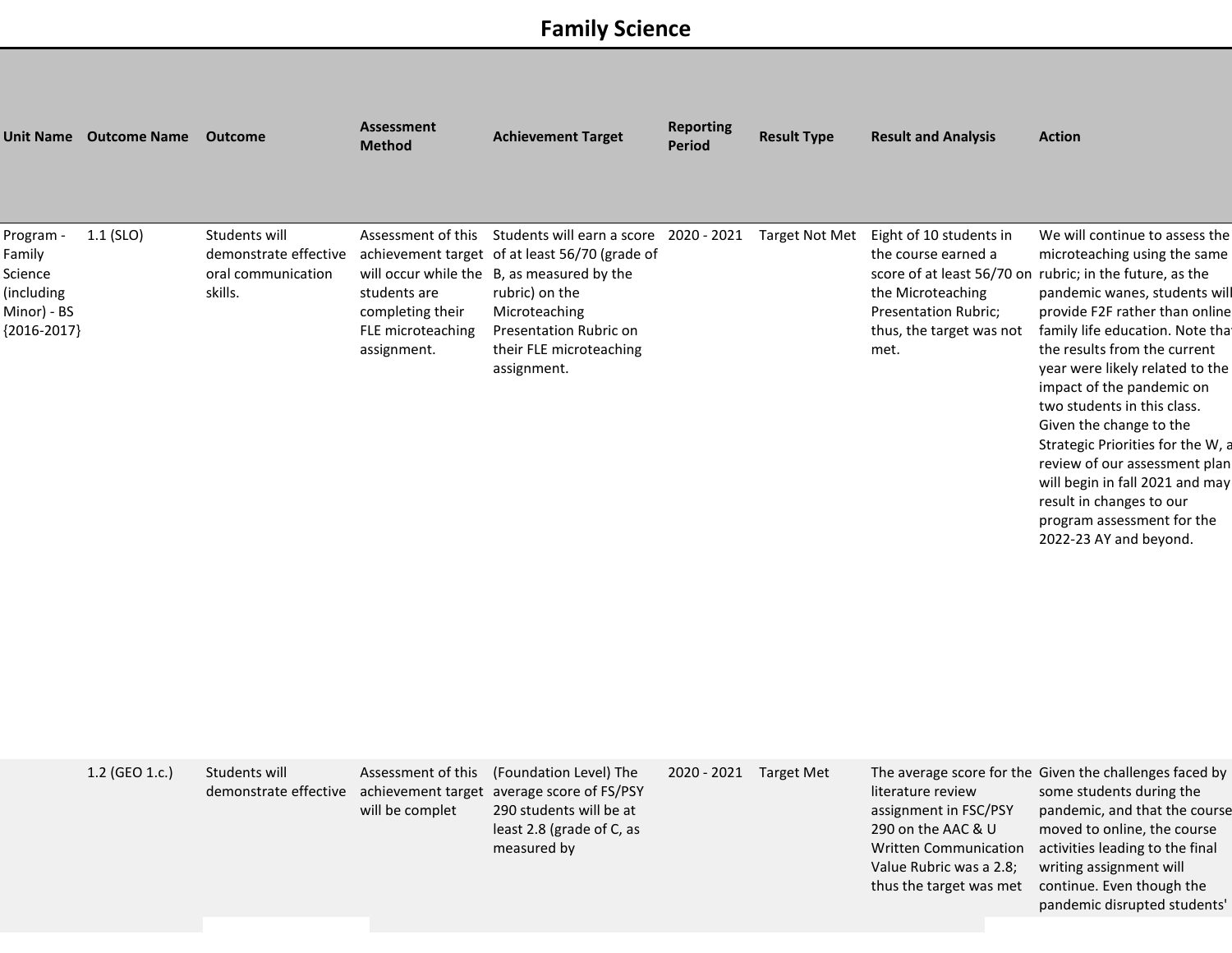| <b>Unit Name</b> | <b>Outcome Name Outcome</b> |                                  | Assessment<br><b>Method</b>                                                                                                                                       | <b>Achievement Target</b>                                                                                        | <b>Reporting</b><br>Period | <b>Result Type</b> | <b>Result and Analysis</b>                                                                                                                             | <b>Action</b>                                                                                                                                 |
|------------------|-----------------------------|----------------------------------|-------------------------------------------------------------------------------------------------------------------------------------------------------------------|------------------------------------------------------------------------------------------------------------------|----------------------------|--------------------|--------------------------------------------------------------------------------------------------------------------------------------------------------|-----------------------------------------------------------------------------------------------------------------------------------------------|
|                  |                             |                                  |                                                                                                                                                                   |                                                                                                                  |                            |                    |                                                                                                                                                        |                                                                                                                                               |
|                  | $1.2$ (GEO 1.c.)            | written<br>communication skills. | of the course: this<br>course is a cross-<br>listed course-both literature review<br>sections are taught assignment.<br>at the same time in<br>the same location. | ed by the instructor the rubric) on the AAC & U 2020 - 2021<br><b>Written Communication</b><br>Value Rubric on a |                            | Target Met         | literature review<br>assignment in FSC/PSY<br>290 on the AAC & U<br><b>Written Communication</b><br>Value Rubric was a 2.8;<br>thus the target was met | The average score for the will begin in fall 2021 and may<br>result in changes to our<br>program assessment for the<br>2022-23 AY and beyond. |

|                      | Assessment of this<br>will be completed<br>by the instructor of<br>this course. | (Baccalaureate level) The<br>achievement target average score of FSC 465<br>students will be at least<br>3.2 (a grade of B, as<br>measured by the rubric)<br>on a key stakeholder<br>writing assignment. | 2020 - 2021 | Target Not Met    | & U Written<br><b>Communication Value</b><br>Rubric was 3.0; thus the<br>target was not met. | The average score of FSC No changes will be made to<br>382 students on the AAC the assessment or to the way<br>in which the assignment is<br>presented to the students.<br>Our assumption at this time,<br>which might be supported by<br>data from the next AY, is that<br>the performance of the<br>students for fall 2020 was<br>impacted by Covid and related<br>stressors for students. Given<br>the change to the Strategic<br>Priorities for the W, a review<br>of our assessment plan will |
|----------------------|---------------------------------------------------------------------------------|----------------------------------------------------------------------------------------------------------------------------------------------------------------------------------------------------------|-------------|-------------------|----------------------------------------------------------------------------------------------|----------------------------------------------------------------------------------------------------------------------------------------------------------------------------------------------------------------------------------------------------------------------------------------------------------------------------------------------------------------------------------------------------------------------------------------------------------------------------------------------------|
| Students will evalua | Assessment of this<br>target                                                    | The average score of FS<br>465 students will be at<br>least                                                                                                                                              | 2020 - 2021 | <b>Target Met</b> | & U Problem Solving<br>Value Rubric was 3.68;                                                | The average score of FSC Students worked in teams to<br>465 students on the AAC complete the assignments for<br>this course; each student<br>completed an individual                                                                                                                                                                                                                                                                                                                               |

 $2.1$  (GE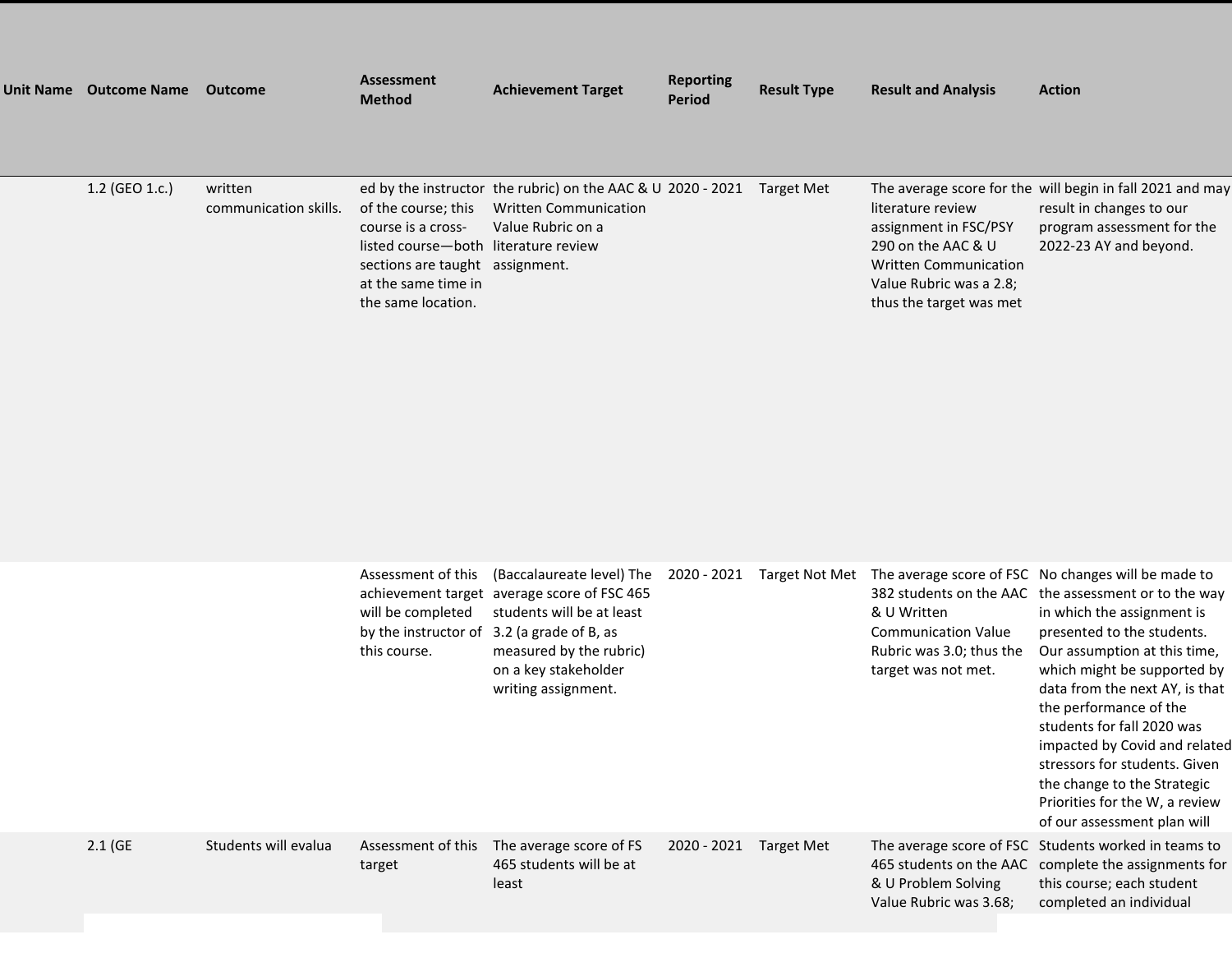| <b>Unit Name</b> | <b>Outcome Name</b> | Outcome                                                                                                                                                                                                                                          | <b>Assessment</b><br><b>Method</b>                | <b>Achievement Target</b>                                                                                   | <b>Reporting</b><br><b>Period</b> | <b>Result Type</b> | <b>Result and Analysis</b>                                                                            | <b>Action</b>                                                                                                                                                                                                                                                                                                                                                                                                                                                                                                                                       |
|------------------|---------------------|--------------------------------------------------------------------------------------------------------------------------------------------------------------------------------------------------------------------------------------------------|---------------------------------------------------|-------------------------------------------------------------------------------------------------------------|-----------------------------------|--------------------|-------------------------------------------------------------------------------------------------------|-----------------------------------------------------------------------------------------------------------------------------------------------------------------------------------------------------------------------------------------------------------------------------------------------------------------------------------------------------------------------------------------------------------------------------------------------------------------------------------------------------------------------------------------------------|
|                  | O(1.a.)             | te information for the<br>purposes of making<br>informed decisions<br>(NOTE: Part of being a<br>CFLE requires that<br>students learn to<br>engage in evidence-<br>based practice; in<br>other words, they<br>must use both peer-<br>reviewed and | will be completed<br>by the course<br>instructor. | a 3.2 (B) on the AAC & U<br>Problem Solving Value<br>Rubric for their completed<br>needs assessment papers. | 2020 - 2021                       | Target Met         | 465 students on the AAC<br>& U Problem Solving<br>Value Rubric was 3.68;<br>thus, the target was met. | The average score of FSC assignment and provided<br>Zoom sessions for individual<br>students and groups of<br>students to clarify assignments<br>and help students clarify and<br>modify content prior to final<br>submission of each<br>component. These actions wil<br>continue in spring 2022, given<br>that the most successful<br>students in the course were<br>the ones who attended the<br>optional Zoom sessions and<br>who used the instructor<br>feedback on the assignments<br>(F2F if the class resumes<br>normal operations in spring |

2022). Given the change to the Strategic Priorities for the W, a review of our assessment plan will begin in fall 2021 and may result in changes to our program assessment for the 2022-23 AY and beyond.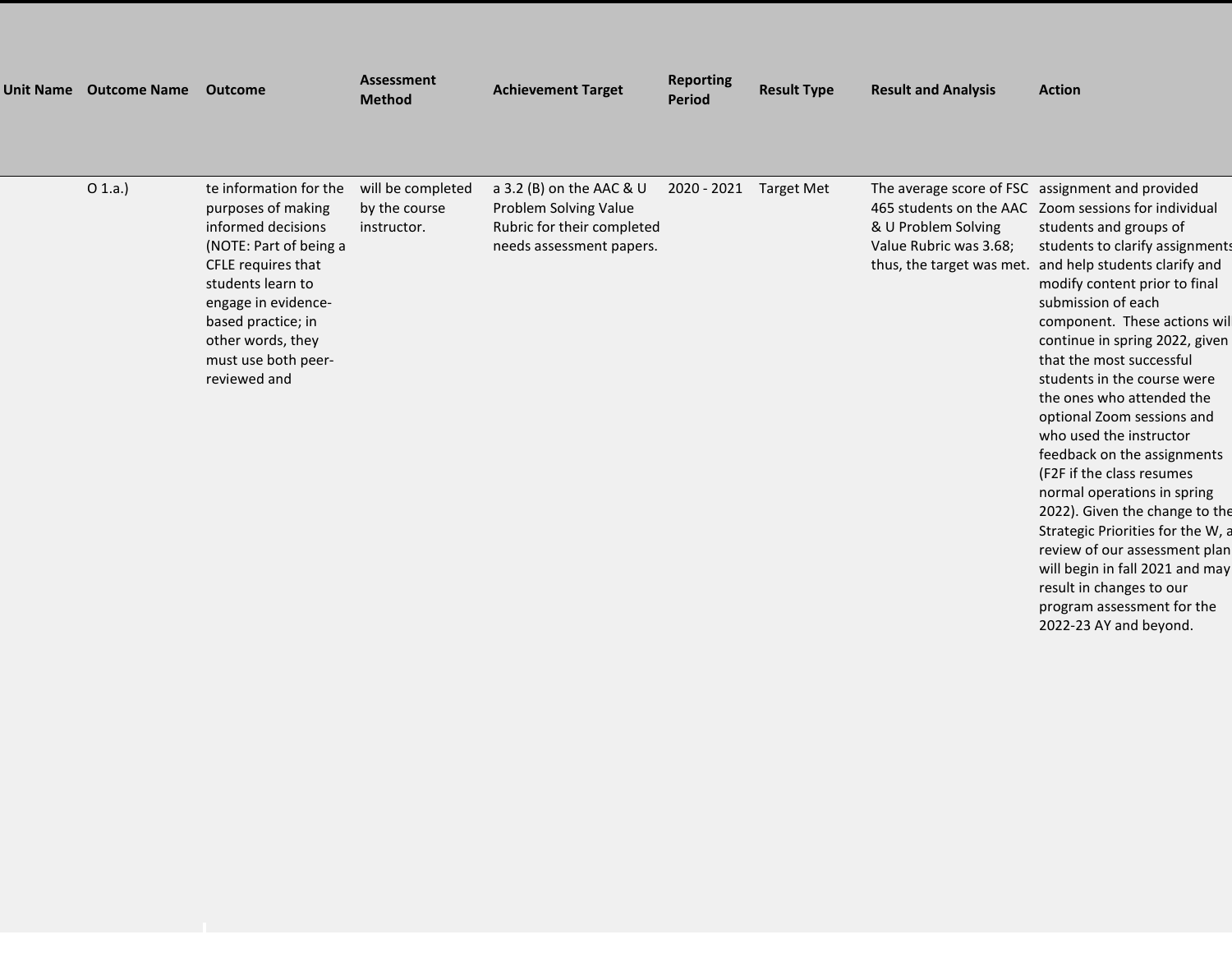| Unit Name Outcome Name | <b>Outcome</b>                                                                                                                                                                                                   | <b>Assessment</b><br><b>Method</b>                         | <b>Achievement Target</b>                                                                                                                                                  | <b>Reporting</b><br><b>Period</b> | <b>Result Type</b> | <b>Result and Analysis</b>                                           | <b>Action</b>                                                                                                                                                                                                                                                                                                                                                                                                                                                                                                                                                                                                                                                                                                                                                                                                                                                                                                                                                                                                                                                                     |
|------------------------|------------------------------------------------------------------------------------------------------------------------------------------------------------------------------------------------------------------|------------------------------------------------------------|----------------------------------------------------------------------------------------------------------------------------------------------------------------------------|-----------------------------------|--------------------|----------------------------------------------------------------------|-----------------------------------------------------------------------------------------------------------------------------------------------------------------------------------------------------------------------------------------------------------------------------------------------------------------------------------------------------------------------------------------------------------------------------------------------------------------------------------------------------------------------------------------------------------------------------------------------------------------------------------------------------------------------------------------------------------------------------------------------------------------------------------------------------------------------------------------------------------------------------------------------------------------------------------------------------------------------------------------------------------------------------------------------------------------------------------|
| 2.1 (GEO 1.a.)         | their own research,<br>along with current<br>theoretical approaches completed by the<br>to design, implement,<br>and evaluate<br>educations programs<br>for adult learners on<br>some aspect of family<br>life). | Assessment of this<br>target will be<br>course instructor. | The average score of FS<br>465 students will be at<br>least a 3.2 (B) on the AAC<br>& U Problem Solving<br>Value Rubric for their<br>completed needs<br>assessment papers. | 2020 - 2021 Target Met            |                    | & U Problem Solving<br>Value Rubric was 3.68;                        | The average score of FSC Students worked in teams to<br>465 students on the AAC complete the assignments for<br>this course; each student<br>completed an individual<br>thus, the target was met. portion of the assignments<br>(needs assessment, logic<br>model, unit plan, and lesson<br>plan) included in this<br>assessment. The instructor<br>required drafts of each portion<br>of the assignment and<br>provided Zoom sessions for<br>individual students and groups<br>of students to clarify<br>assignments and help students<br>clarify and modify content<br>prior to final submission of<br>each component. These<br>actions will continue in spring<br>2022, given that the most<br>successful students in the<br>course were the ones who<br>attended the optional Zoom<br>sessions and who used the<br>instructor feedback on the<br>assignments (F2F if the class<br>resumes normal operations in<br>spring 2022). Given the change<br>to the Strategic Priorities for<br>the W, a review of our<br>assessment plan will begin in<br>fall 2021 and may result in |
| 2.2 (SAO)              | Students will<br>experience clinical<br>practic                                                                                                                                                                  | This rubric form is<br>based on the<br>Employer            | 100% of students will earn 2020 - 2021 Target Met<br>at least a grade of B on<br>the Worksite Supervisor's                                                                 |                                   |                    | 100% of students<br>completing the course<br>for AY 2020-2021 earned | The results indicate that we<br>are preparing our students for<br>work as professional CFLEs.                                                                                                                                                                                                                                                                                                                                                                                                                                                                                                                                                                                                                                                                                                                                                                                                                                                                                                                                                                                     |

Evaluation

Evaluation Rubric form; supervisors and hiring

at least a grade of B on According to a recent national the Worksite Supervisor's survey of FSC internship site thus, the target was met. managers, our students are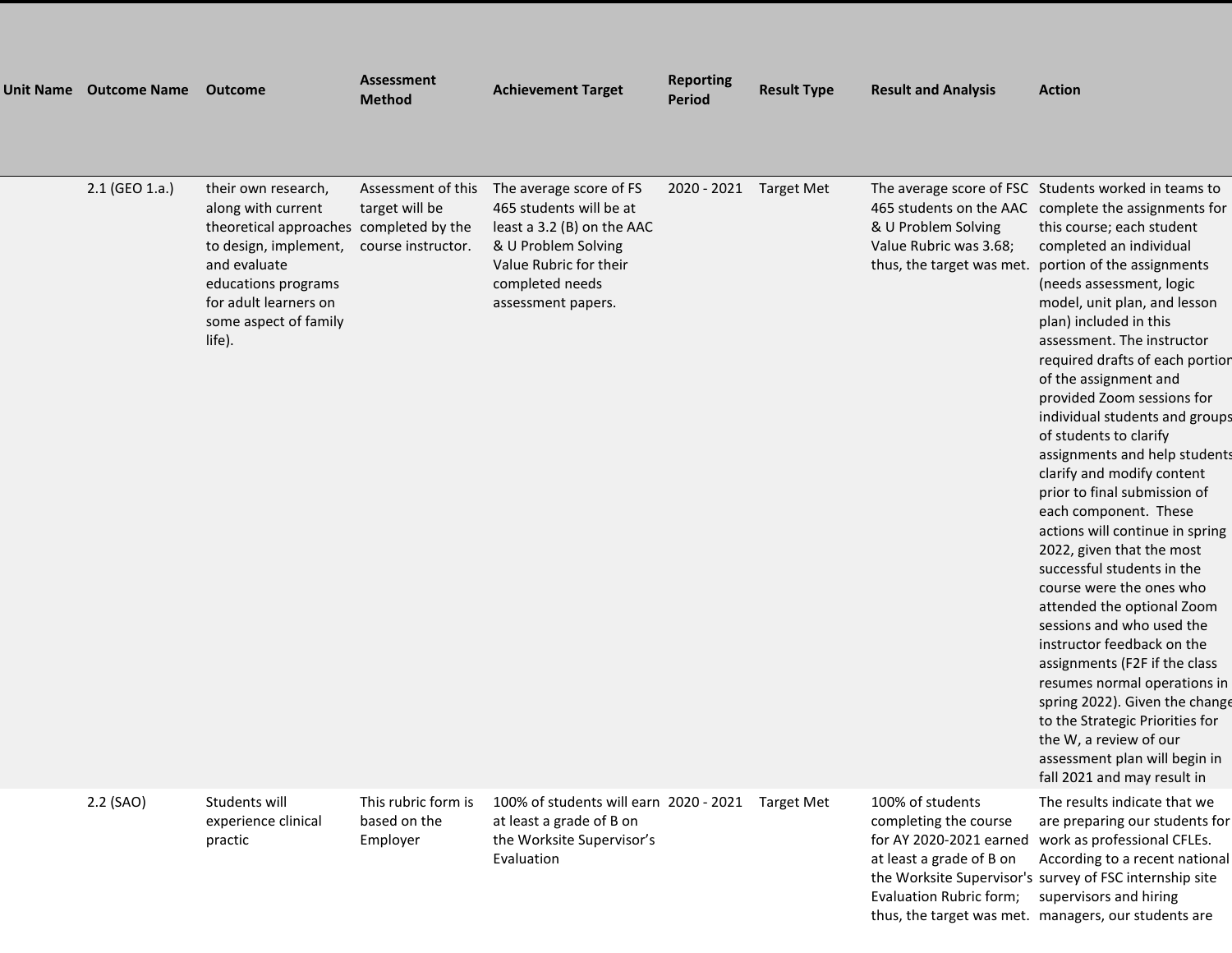| Unit Name Outcome Name | <b>Outcome</b>                  | <b>Assessment</b><br><b>Method</b>                                                                                                                                                                                                                                                                                                         | <b>Achievement Target</b>                                                                                                                   | <b>Reporting</b><br><b>Period</b> | <b>Result Type</b> | <b>Result and Analysis</b>                                                                                                  | <b>Action</b>                                                                                                                                                                                                                                                                                                                                                                                                                                                                                                                                                                                                                                                                                                                                                                                                                                                                                                                                                                                                                                                                                                                                                                                                                                                                                           |
|------------------------|---------------------------------|--------------------------------------------------------------------------------------------------------------------------------------------------------------------------------------------------------------------------------------------------------------------------------------------------------------------------------------------|---------------------------------------------------------------------------------------------------------------------------------------------|-----------------------------------|--------------------|-----------------------------------------------------------------------------------------------------------------------------|---------------------------------------------------------------------------------------------------------------------------------------------------------------------------------------------------------------------------------------------------------------------------------------------------------------------------------------------------------------------------------------------------------------------------------------------------------------------------------------------------------------------------------------------------------------------------------------------------------------------------------------------------------------------------------------------------------------------------------------------------------------------------------------------------------------------------------------------------------------------------------------------------------------------------------------------------------------------------------------------------------------------------------------------------------------------------------------------------------------------------------------------------------------------------------------------------------------------------------------------------------------------------------------------------------|
| 2.2 (SAO)              | e to become qualified<br>CFLEs. | <b>Assessment Form</b><br>used by the<br>National Council on for the FS 499, Field<br><b>Family Relations</b><br><b>Educator (NCFR-</b><br>CFLE) program to<br>assess application<br>for full CFLE status.<br>Our program is<br>accredited by this<br>body so that our<br>students can earn<br>provisional CFLE<br>status upon<br>graduati | Rubric form from their<br>internship site supervisor<br><b>Experience in Family</b><br>Certified Family Life Studies Occupations<br>Course. | 2020 - 2021 Target Met            |                    | 100% of students<br>completing the course<br>for AY 2020-2021 earned<br>at least a grade of B on<br>Evaluation Rubric form; | time position for which they<br>interned; another indicated<br>that the student has the<br>preparation and disposition for<br>the Worksite Supervisor's the work. We plan to continue<br>to support the development of<br>thus, the target was met. these skills through the major<br>coursework, as well as to offer<br>a new course in helping skills<br>(spring 2022) that might<br>become a part of the major<br>requirements. We will also<br>continue with our use of the<br>reflective journals and related<br>assignments for the internship<br>and pre-internship courses<br>(which are based on<br>assignments from the text<br>used for both courses, "The<br>successful internship:<br>Personal, professional, and<br>civic development in<br>experiential learning."<br>Research indicates that deep<br>reflection helps students<br>internalize their experiences<br>so that they can draw from<br>them the next time they<br>encounter a similar situation in<br>a professional setting.<br>Students begin learning these<br>skills in the first course they<br>complete; thus, we will begin<br>using the "Folio" app, a free<br>Cloud-based app available in<br>Canvas that enables students<br>to develop a professional<br>portfolio as students and<br>interns. They can then share |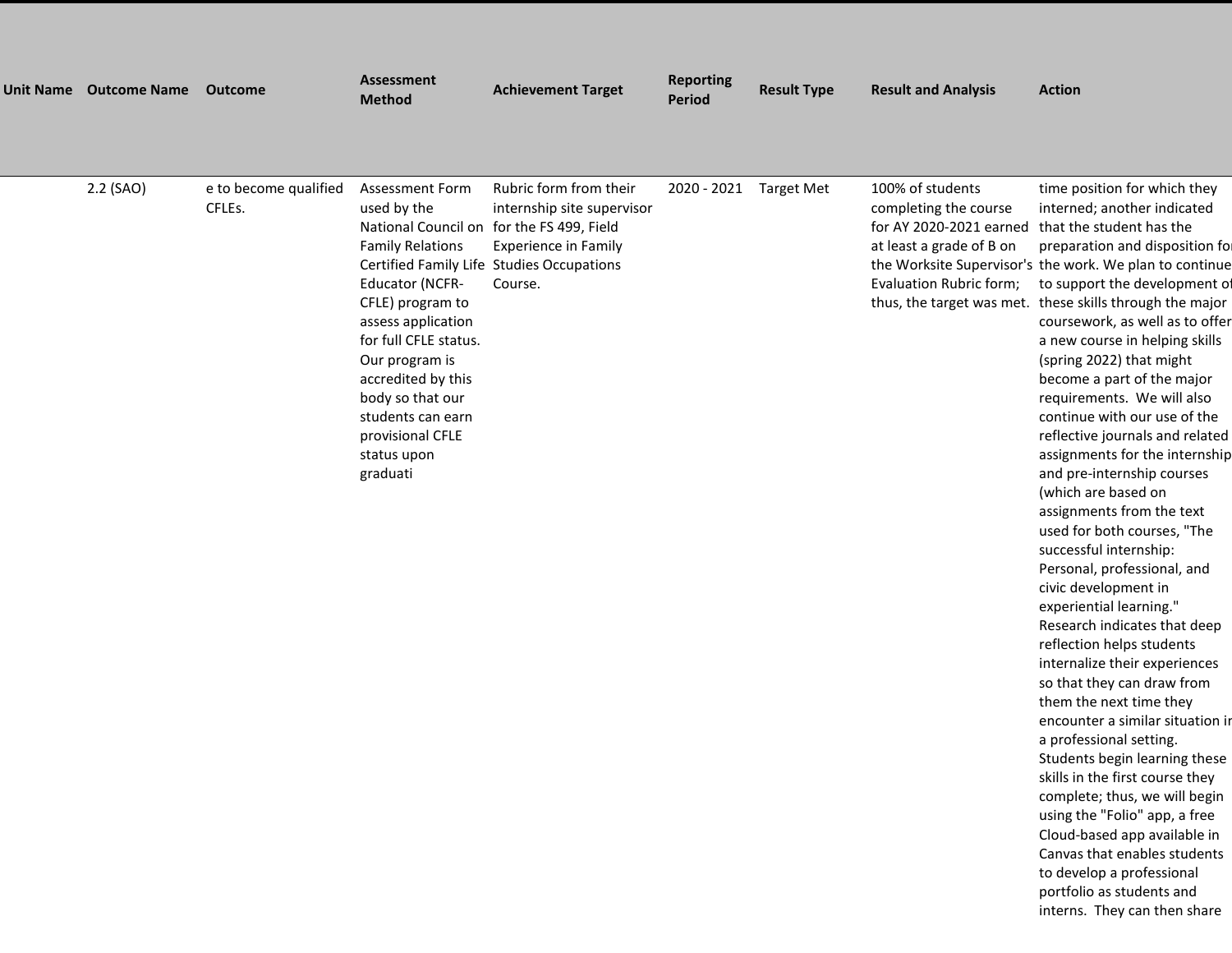| <b>Unit Name</b> | <b>Outcome Name</b> | <b>Outcome</b>                                                                 | <b>Assessment</b><br><b>Method</b>                                                                                                                                                                                                                                                                                                 | <b>Achievement Target</b>                                                                                                                                                                                                                                                      | <b>Reporting</b><br><b>Period</b> | <b>Result Type</b> | <b>Result and Analysis</b>                                                                                                  | <b>Action</b>                                                                                                                                                                                                                                                                                                                                                                                                                                                                                                                                                                                                                                                                                                                                                                                                                                                                                                                                                                |
|------------------|---------------------|--------------------------------------------------------------------------------|------------------------------------------------------------------------------------------------------------------------------------------------------------------------------------------------------------------------------------------------------------------------------------------------------------------------------------|--------------------------------------------------------------------------------------------------------------------------------------------------------------------------------------------------------------------------------------------------------------------------------|-----------------------------------|--------------------|-----------------------------------------------------------------------------------------------------------------------------|------------------------------------------------------------------------------------------------------------------------------------------------------------------------------------------------------------------------------------------------------------------------------------------------------------------------------------------------------------------------------------------------------------------------------------------------------------------------------------------------------------------------------------------------------------------------------------------------------------------------------------------------------------------------------------------------------------------------------------------------------------------------------------------------------------------------------------------------------------------------------------------------------------------------------------------------------------------------------|
|                  | 2.2 (SAO)           | Students will<br>experience clinical<br>practice to become<br>qualified CFLEs. | on. Students are<br>assessed not only<br>on their content<br>knowledge, but<br>also on the traits,<br>skills, and abilities<br>needed to function<br>well as a CFLE (our<br>rubric examines<br>their traits, skills,<br>and abilities as<br>their content<br>knowledge is<br>assessed in<br>coursework). This<br>rubric is complet | 100% of students will earn 2020 - 2021 Target Met<br>at least a grade of B on<br>the Worksite Supervisor's<br><b>Evaluation Rubric form</b><br>from their internship site<br>supervisor for the FS 499,<br>Field Experience in Family<br><b>Studies Occupations</b><br>Course. |                                   |                    | 100% of students<br>completing the course<br>for AY 2020-2021 earned<br>at least a grade of B on<br>Evaluation Rubric form; | The results indicate that we<br>are preparing our students for<br>work as professional CFLEs.<br>According to a recent national<br>the Worksite Supervisor's survey of FSC internship site<br>supervisors and hiring<br>thus, the target was met. managers, our students are<br>valued for their skills in<br>program planning, evidence-<br>based practice, case<br>management, grant writing,<br>and group facilitation.<br>Comments from the site<br>supervisors about the<br>students' performance attest<br>to the preparation that we<br>provide for them: One site<br>supervisor indicated they had<br>offered the intern the full-time<br>position for which they<br>interned; another indicated<br>that the student has the<br>preparation and disposition for<br>the work. We plan to continue<br>to support the development of<br>these skills through the major<br>coursework, as well as to offer<br>a new course in helping skills<br>(spring 2022) that might |

reflective journals and related assignments for the internship and pre-internship courses (which are based on assignments from the text used for both courses, "The successful internship:

become a part of the major requirements. We will also continue with our use of the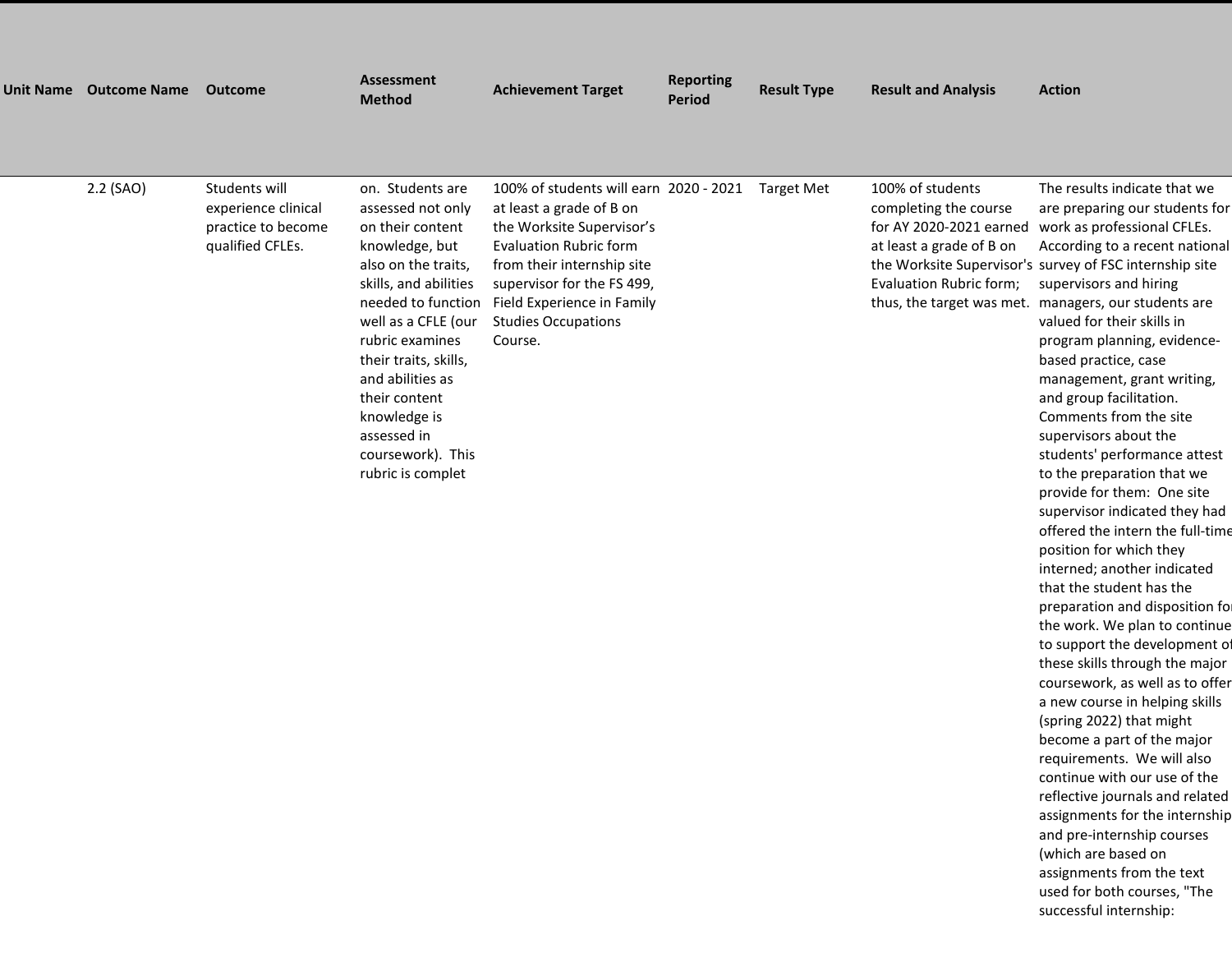| Unit Name Outcome Name Outcome |                                                                                | <b>Assessment</b><br><b>Method</b>                                                                                                                                                                                                                                                               | <b>Achievement Target</b>                                                                                                                                                                                                                                | <b>Reporting</b><br>Period | <b>Result Type</b> | <b>Result and Analysis</b>                                                                                                                               | <b>Action</b>                                                                                                                                                                                                                                                                                                                                                                                                                                                                                                                                                                                                                                                                                                                                                                                                                                                                                                                                                                                                                                  |
|--------------------------------|--------------------------------------------------------------------------------|--------------------------------------------------------------------------------------------------------------------------------------------------------------------------------------------------------------------------------------------------------------------------------------------------|----------------------------------------------------------------------------------------------------------------------------------------------------------------------------------------------------------------------------------------------------------|----------------------------|--------------------|----------------------------------------------------------------------------------------------------------------------------------------------------------|------------------------------------------------------------------------------------------------------------------------------------------------------------------------------------------------------------------------------------------------------------------------------------------------------------------------------------------------------------------------------------------------------------------------------------------------------------------------------------------------------------------------------------------------------------------------------------------------------------------------------------------------------------------------------------------------------------------------------------------------------------------------------------------------------------------------------------------------------------------------------------------------------------------------------------------------------------------------------------------------------------------------------------------------|
| 2.2 (SAO)                      | Students will<br>experience clinical<br>practice to become<br>qualified CFLEs. | ed by their site<br>supervisor (a<br>person at their<br>worksite that has<br>no affiliation with<br>the family studies<br>program) twice<br>during their<br>internship term and Course.<br>is therefore an<br>indirect<br>assessment. This<br>SAO ties into<br>strategic goals 2e;<br>3b, f; 4d. | 100% of students will earn 2020 - 2021<br>at least a grade of B on<br>the Worksite Supervisor's<br><b>Evaluation Rubric form</b><br>from their internship site<br>supervisor for the FS 499,<br>Field Experience in Family<br><b>Studies Occupations</b> |                            | <b>Target Met</b>  | 100% of students<br>completing the course<br>for AY 2020-2021 earned<br>at least a grade of B on<br>Evaluation Rubric form;<br>thus, the target was met. | The results indicate that we<br>are preparing our students for<br>work as professional CFLEs.<br>According to a recent national<br>the Worksite Supervisor's survey of FSC internship site<br>supervisors and hiring<br>managers, our students are<br>valued for their skills in<br>program planning, evidence-<br>based practice, case<br>management, grant writing,<br>and group facilitation.<br>Comments from the site<br>supervisors about the<br>students' performance attest<br>to the preparation that we<br>provide for them: One site<br>supervisor indicated they had<br>offered the intern the full-time<br>position for which they<br>interned; another indicated<br>that the student has the<br>preparation and disposition for<br>the work. We plan to continue<br>to support the development of<br>these skills through the major<br>coursework, as well as to offer<br>a new course in helping skills<br>(spring 2022) that might<br>become a part of the major<br>requirements. We will also<br>continue with our use of the |
|                                |                                                                                | This rubric form is<br>based on the<br>Employer                                                                                                                                                                                                                                                  | 100% of students will earn 2020 - 2021 Target Met<br>at least an average score<br>of 24 on the Worksite<br>Supervisor's                                                                                                                                  |                            |                    | 11 students who<br>completed FSC 499 for<br>the 2020-2021 AY on the<br>Worksite Supervisor's<br>Evaluation Form was 32;                                  | The average score for the Given that all students met the<br>target, we appear to be<br>preparing our students for<br>work as CFLEs. According to a<br>recent national survey of FSC<br>internship site supervisors and                                                                                                                                                                                                                                                                                                                                                                                                                                                                                                                                                                                                                                                                                                                                                                                                                        |

j

thus, the target was met. hiring managers, our students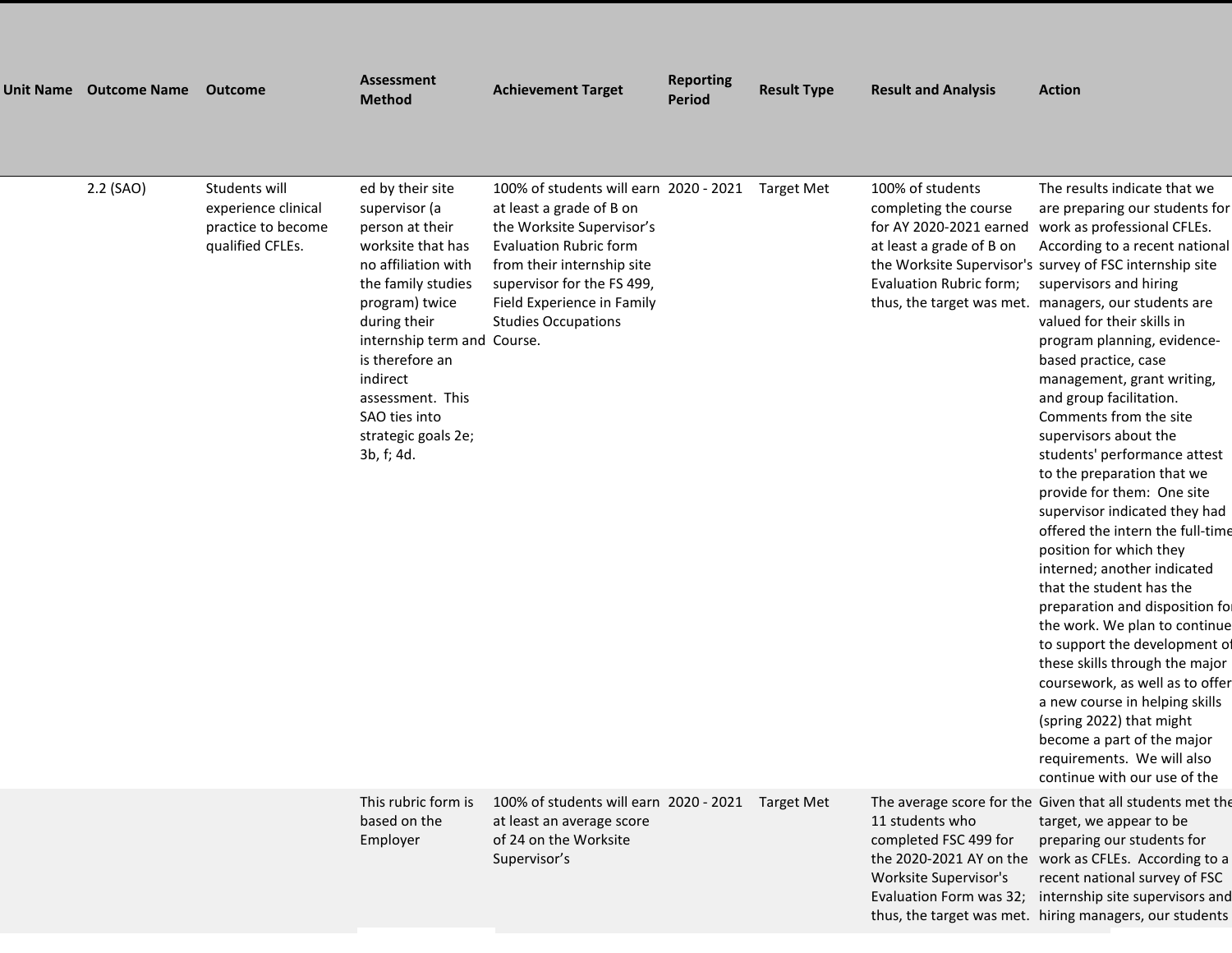| <b>Unit Name</b> | <b>Outcome Name</b> | <b>Outcome</b> | <b>Assessment</b><br><b>Method</b>                                                                                                                                                                                                                                                                                   | <b>Achievement Target</b>                                                                                                                                                       | <b>Reporting</b><br><b>Period</b> | <b>Result Type</b> | <b>Result and Analysis</b>                                                                                                                           | <b>Action</b>                                                                                                                                                                                                                                                                                                                                                                                                                                                                                                                                                                                                                                                                                                                                                                                                                                                                            |
|------------------|---------------------|----------------|----------------------------------------------------------------------------------------------------------------------------------------------------------------------------------------------------------------------------------------------------------------------------------------------------------------------|---------------------------------------------------------------------------------------------------------------------------------------------------------------------------------|-----------------------------------|--------------------|------------------------------------------------------------------------------------------------------------------------------------------------------|------------------------------------------------------------------------------------------------------------------------------------------------------------------------------------------------------------------------------------------------------------------------------------------------------------------------------------------------------------------------------------------------------------------------------------------------------------------------------------------------------------------------------------------------------------------------------------------------------------------------------------------------------------------------------------------------------------------------------------------------------------------------------------------------------------------------------------------------------------------------------------------|
|                  |                     |                | <b>Assessment Form</b><br>used by the<br>National Council on<br><b>Family Relations</b><br><b>Educator (NCFR-</b><br>CFLE) program to<br>assess application<br>for full CFLE status.<br>Our program is<br>accredited by this<br>body so that our<br>students can earn<br>provisional CFLE<br>status upon<br>graduati | <b>Evaluation Rubric form</b><br>from their internship site<br>supervisor for the FS 499,<br>Field Experience in Family<br>Certified Family Life Studies Occupations<br>Course. | 2020 - 2021                       | <b>Target Met</b>  | 11 students who<br>completed FSC 499 for<br>the 2020-2021 AY on the<br>Worksite Supervisor's<br>Evaluation Form was 32;<br>thus, the target was met. | The average score for the that might become a part of<br>the major requirements. We<br>will also continue with our use<br>of the reflective journals and<br>related assignments for the<br>internship and pre-internship<br>courses (which are based on<br>assignments from the text<br>used for both courses, "The<br>successful internship:<br>Personal, professional, and<br>civic development in<br>experiential learning."<br>Research indicates that deep<br>reflection helps students<br>internalize their experiences<br>so that they can draw from<br>them the next time they<br>encounter a similar situation ir<br>a professional setting.<br>Students begin learning these<br>skills in the first course they<br>complete; thus, we will begin<br>using the "Folio" app, a free<br>Cloud-based app available in<br>Canvas that enables students<br>to develop a professional |

portfolio as students and interns. They can then share the assignments and artifacts they have uploaded to Folio with future employers. In addition, the assignments for the internship are being revised to focus on career development (e.g., elevator speech; artifacts for site) to highlight the abilities of our graduates for employers.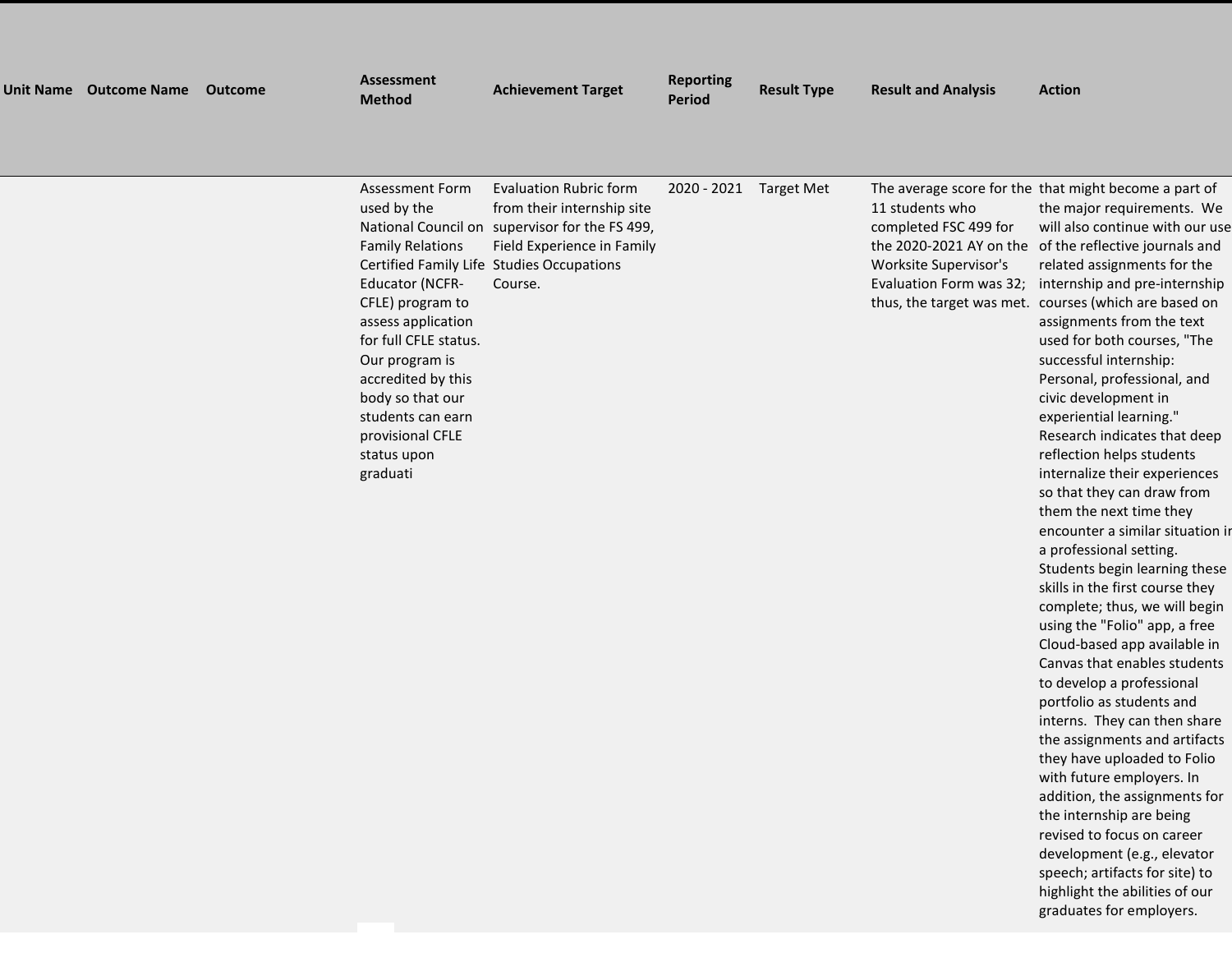| <b>Unit Name</b> | <b>Outcome Name</b> | <b>Outcome</b> | <b>Assessment</b><br><b>Method</b>                                                                                                                                                                                                                                                       | <b>Achievement Target</b>                                                                                                                                                                                                                                                 | <b>Reporting</b><br><b>Period</b> | <b>Result Type</b> | <b>Result and Analysis</b>                                                                                              | <b>Action</b>                                                                                                                                                                                                                                                                                                                                                                                                                                                                               |
|------------------|---------------------|----------------|------------------------------------------------------------------------------------------------------------------------------------------------------------------------------------------------------------------------------------------------------------------------------------------|---------------------------------------------------------------------------------------------------------------------------------------------------------------------------------------------------------------------------------------------------------------------------|-----------------------------------|--------------------|-------------------------------------------------------------------------------------------------------------------------|---------------------------------------------------------------------------------------------------------------------------------------------------------------------------------------------------------------------------------------------------------------------------------------------------------------------------------------------------------------------------------------------------------------------------------------------------------------------------------------------|
|                  |                     |                |                                                                                                                                                                                                                                                                                          |                                                                                                                                                                                                                                                                           |                                   |                    |                                                                                                                         |                                                                                                                                                                                                                                                                                                                                                                                                                                                                                             |
|                  |                     |                | on. Students are<br>assessed not only<br>on their content<br>knowledge, but<br>also on the traits,<br>skills, and abilities<br>needed to function<br>well as a CFLE (our<br>rubric examines<br>their traits, skills,<br>and abilities as<br>their content<br>knowledge is<br>assessed in | 100% of students will earn 2020 - 2021<br>at least an average score<br>of 24 on the Worksite<br>Supervisor's Evaluation<br>Rubric form from their<br>internship site supervisor<br>for the FS 499, Field<br>Experience in Family<br><b>Studies Occupations</b><br>Course. |                                   | <b>Target Met</b>  | 11 students who<br>completed FSC 499 for<br>the 2020-2021 AY on the<br>Worksite Supervisor's<br>Evaluation Form was 32; | The average score for the Given that all students met the<br>target, we appear to be<br>preparing our students for<br>work as CFLEs. According to a<br>recent national survey of FSC<br>internship site supervisors and<br>thus, the target was met. hiring managers, our students<br>are valued for their skills in<br>program planning, evidence-<br>based practice, case<br>management, ethical work,<br>grant writing, and group<br>facilitation. We plan to<br>continue to support the |

coursework). This rubric is complet

continue to support the development of these skills through the major coursework, as well as to offer a new course in helping skills (spring 2022) that might become a part of the major requirements. We will also continue with our use of the reflective journals and related assignments for the internship and pre-internship courses (which are based on assignments from the text used for both courses, "The successful internship: Personal, professional, and civic development in experiential learning." Research indicates that deep reflection helps students internalize their experiences so that they can draw from them the next time they encounter a similar situation in a professional setting.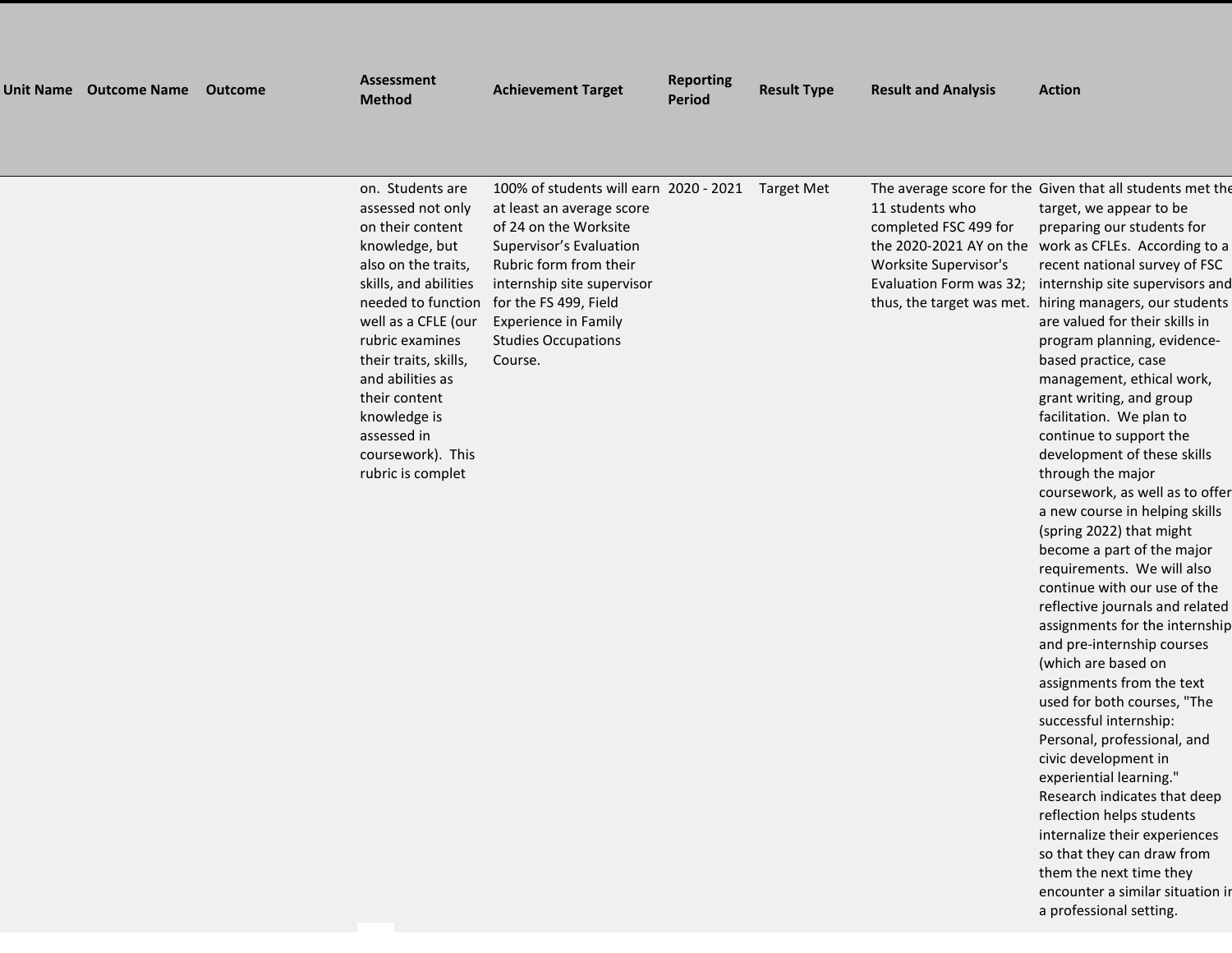| <b>Unit Name</b> | <b>Outcome Name</b> | <b>Outcome</b> | <b>Assessment</b><br><b>Method</b>                                                                                                                                                                                                                                                       | <b>Achievement Target</b>                                                                                                                                                                                                                                                        | <b>Reporting</b><br><b>Period</b> | <b>Result Type</b> | <b>Result and Analysis</b>                                                                                              | <b>Action</b>                                                                                                                                                                                                                                                                                                                                                                                                                                                                                                                                                                                                                                                                                                |
|------------------|---------------------|----------------|------------------------------------------------------------------------------------------------------------------------------------------------------------------------------------------------------------------------------------------------------------------------------------------|----------------------------------------------------------------------------------------------------------------------------------------------------------------------------------------------------------------------------------------------------------------------------------|-----------------------------------|--------------------|-------------------------------------------------------------------------------------------------------------------------|--------------------------------------------------------------------------------------------------------------------------------------------------------------------------------------------------------------------------------------------------------------------------------------------------------------------------------------------------------------------------------------------------------------------------------------------------------------------------------------------------------------------------------------------------------------------------------------------------------------------------------------------------------------------------------------------------------------|
|                  |                     |                |                                                                                                                                                                                                                                                                                          |                                                                                                                                                                                                                                                                                  |                                   |                    |                                                                                                                         |                                                                                                                                                                                                                                                                                                                                                                                                                                                                                                                                                                                                                                                                                                              |
|                  |                     |                | ed by their site<br>supervisor (a<br>person at their<br>worksite that has<br>no affiliation with<br>the family studies<br>program) twice<br>during their<br>internship term and<br>is therefore an<br>indirect<br>assessment. This<br>SAO ties into<br>strategic goals 2e;<br>3b, f; 4d. | 100% of students will earn 2020 - 2021<br>at least an average score<br>of 24 on the Worksite<br>Supervisor's Evaluation<br>Rubric form from their<br>internship site supervisor<br>for the FS 499, Field<br><b>Experience in Family</b><br><b>Studies Occupations</b><br>Course. |                                   | Target Met         | 11 students who<br>completed FSC 499 for<br>the 2020-2021 AY on the<br>Worksite Supervisor's<br>Evaluation Form was 32; | The average score for the Given that all students met the<br>target, we appear to be<br>preparing our students for<br>work as CFLEs. According to a<br>recent national survey of FSC<br>internship site supervisors and<br>thus, the target was met. hiring managers, our students<br>are valued for their skills in<br>program planning, evidence-<br>based practice, case<br>management, ethical work,<br>grant writing, and group<br>facilitation. We plan to<br>continue to support the<br>development of these skills<br>through the major<br>coursework, as well as to offer<br>a new course in helping skills<br>(spring 2022) that might<br>become a part of the major<br>requirements. We will also |

the Family

2.3 (SAO) Students will feel that At the end of the academic year, faculty will

Participating students' will 2020 - 2021 Target Met The average rating of report that they feel the Family Science program has prepared

 students on this question that, while students feel from the Senior Exit Survey was a 9.3, indicating that students believe the program has prepared them to work

experiential learning." We have noticed, anecdotally, prepared for work, the students also are unsure of how to translate their classroom and internship experiences into cover letter

continue with our use of the reflective journals and related assignments for the internship and pre-internship courses (which are based on assignments from the text used for both courses, "The successful internship: Personal, professional, and civic development in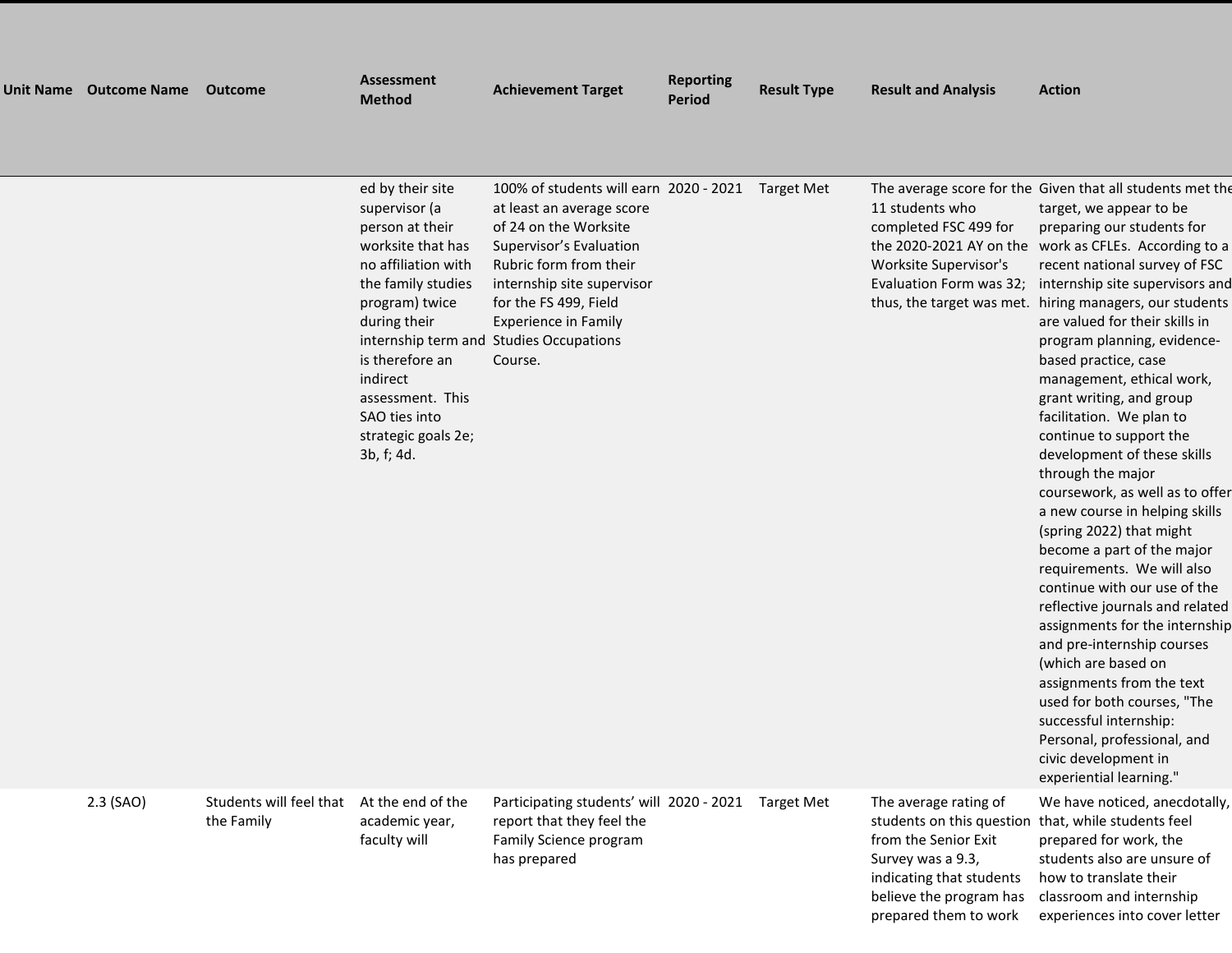| Unit Name Outcome Name | Outcome                                                                                                                  | <b>Assessment</b><br><b>Method</b>                                                                                      | <b>Achievement Target</b>                                                                                                                                                                                                                                                       | <b>Reporting</b><br><b>Period</b> | <b>Result Type</b> | <b>Result and Analysis</b>                                                                                                                                                                                                                                                                                                    | <b>Action</b>                                                                                                                                                                                                                                                                                                                                                                                                                                                                                                                                                                      |
|------------------------|--------------------------------------------------------------------------------------------------------------------------|-------------------------------------------------------------------------------------------------------------------------|---------------------------------------------------------------------------------------------------------------------------------------------------------------------------------------------------------------------------------------------------------------------------------|-----------------------------------|--------------------|-------------------------------------------------------------------------------------------------------------------------------------------------------------------------------------------------------------------------------------------------------------------------------------------------------------------------------|------------------------------------------------------------------------------------------------------------------------------------------------------------------------------------------------------------------------------------------------------------------------------------------------------------------------------------------------------------------------------------------------------------------------------------------------------------------------------------------------------------------------------------------------------------------------------------|
| 2.3 (SAO)              | Studies program has<br>prepared them to work evaluate the results<br>professionally and<br>ethically upon<br>graduating. | review and<br>of the Senior Exit<br>Survey.                                                                             | them to work ethically<br>upon graduating by having<br>an average rate of<br>satisfaction on the Senior<br>Exit Survey as a 6 on a<br>scale of 1 to 10.                                                                                                                         | 2020 - 2021 Target Met            |                    | The average rating of<br>students on this question<br>from the Senior Exit<br>Survey was a 9.3,<br>indicating that students<br>believe the program has<br>prepared them to work<br>ethically upon<br>graduation. Note that<br>$10/11$ students<br>completing the<br>internship in the current<br>AY completed this<br>survey. | listing a requirement for<br>students to develop an<br>elevator speech for employers<br>regarding CFLE, and to develop<br>a resume and a cover letter for<br>a future job based on their<br>coursework and internship<br>experiences. As noted four<br>years ago, however, we have<br>long planned for an alternative<br>assessment for this area. If we<br>receive budget approval for<br>use of the CFLE exit exam, we<br>will use that exam to assess<br>this outcome. Use of this<br>exam had been planned to<br>begin in AY 20-21 for the three                               |
|                        |                                                                                                                          | At the end of the<br>academic year,<br>faculty will review<br>and evaluate the<br>results of the<br>Senior Exit Survey. | Participating students' will 2020 - 2021<br>report that they feel the<br>Family Science program<br>has prepared them to<br>work professionally upon<br>graduating by having an<br>average rate of<br>satisfaction on the Senior<br>Exit Survey as a 6 on a<br>scale of 1 to 10. |                                   | Target Met         | program by the 10<br>students (of 11 students<br>in the internship course<br>for AY 2020-2021)<br>completing the Senior<br>Exit Survey for the 2020-<br>2021 AY was 9.6/10;<br>thus, the target was met.                                                                                                                      | The average rating of the We have noticed, anecdotally,<br>that, while students feel<br>prepared for work, the<br>students also are unsure of<br>how to translate their<br>classroom and internship<br>experiences into cover letter<br>and resume creation. For this<br>reason, for the past several<br>years, we have required<br>students in the internship<br>course write 10 statements<br>about what they have learned<br>in class and 10 statements<br>regarding what they have<br>learned in internship that they<br>can take forward into the<br>workplace. This year, we |
| 3.1(P)                 | <b>Family Studies</b>                                                                                                    | Faculty will review                                                                                                     | 5% increase from the<br>previous                                                                                                                                                                                                                                                | 2020 - 2021                       | Inconclusive       | The current edition<br>Network indicates that                                                                                                                                                                                                                                                                                 | More students plan to become<br>(March 2021) of the CFLE CFLEs; given, however, that<br>some students delay earning                                                                                                                                                                                                                                                                                                                                                                                                                                                                |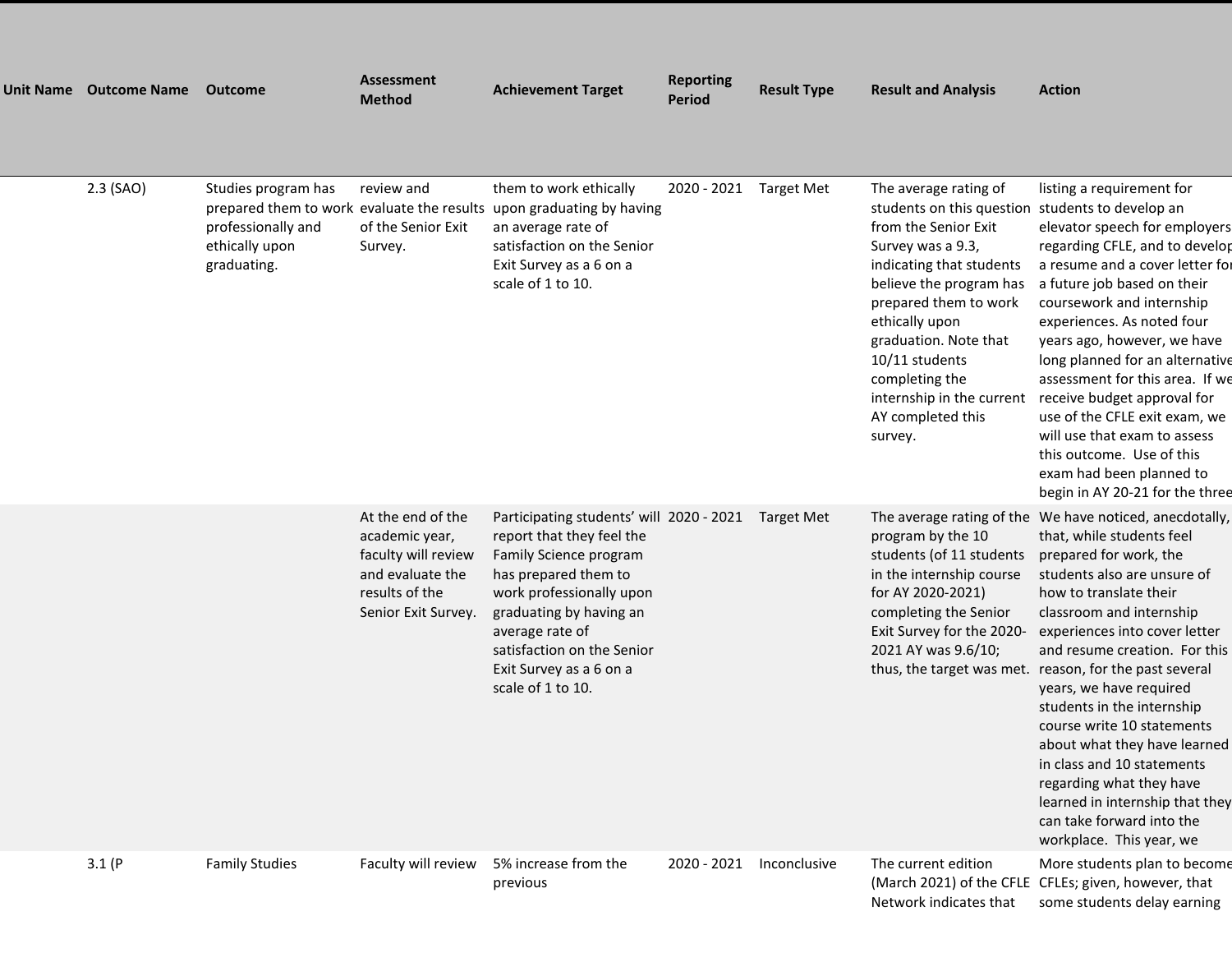| Unit Name Outcome Name | Outcome                                     | <b>Assessment</b><br><b>Method</b>                                                                                                                                                                                                                                                                                       | <b>Achievement Target</b>                                                                               | <b>Reporting</b><br><b>Period</b> | <b>Result Type</b> | <b>Result and Analysis</b>                                                                                                                                                                                                                                                                                                                                                                                                                                                                                                                                                                                                                                                                                                                                                                                                                                                                                                                                                                        | <b>Action</b>                                                                                                                                                                                                                                                                                                                                                                                                                                                                                                                                                                                                                                                                                                                                                                                                                                                                                                                                                                                                                                                                                                                                                                                                                                                                                  |
|------------------------|---------------------------------------------|--------------------------------------------------------------------------------------------------------------------------------------------------------------------------------------------------------------------------------------------------------------------------------------------------------------------------|---------------------------------------------------------------------------------------------------------|-----------------------------------|--------------------|---------------------------------------------------------------------------------------------------------------------------------------------------------------------------------------------------------------------------------------------------------------------------------------------------------------------------------------------------------------------------------------------------------------------------------------------------------------------------------------------------------------------------------------------------------------------------------------------------------------------------------------------------------------------------------------------------------------------------------------------------------------------------------------------------------------------------------------------------------------------------------------------------------------------------------------------------------------------------------------------------|------------------------------------------------------------------------------------------------------------------------------------------------------------------------------------------------------------------------------------------------------------------------------------------------------------------------------------------------------------------------------------------------------------------------------------------------------------------------------------------------------------------------------------------------------------------------------------------------------------------------------------------------------------------------------------------------------------------------------------------------------------------------------------------------------------------------------------------------------------------------------------------------------------------------------------------------------------------------------------------------------------------------------------------------------------------------------------------------------------------------------------------------------------------------------------------------------------------------------------------------------------------------------------------------|
| O(4.d.)                | students will become<br>professional CFLEs. | the quarterly<br>notifications of<br>newly approved<br>CFLEs in the CFLE<br>Networker, which is designation.<br>the newsletter<br>provided for CFLEs.<br>The CFLE<br>designation is<br>awarded to<br>individuals based<br>on work experience<br>over a certain<br>amount of time and<br>that the individuals<br>earned a | academic year in MUW<br>Family Studies alumni that<br>earn the Certified Family<br>Life Educator (CFLE) | 2020 - 2021                       | Inconclusive       | this edition was released<br>in March and does not<br>reflect students who<br>graduated in April (at<br>least two of whom<br>emailed the spring 2021<br>FSC 499 instructor with<br>questions about the<br>application form for<br>CFLE, so we assume that<br>two students from the<br>spring class have applied<br>for CFLE. Nor does the<br>recent edition include<br>students who have taken<br>the CFLE exam--those<br>who take the exam have<br>limit on submission of an<br>abbreviated application<br>for CFLE. There were<br>two recent alums who<br>took the national,<br>standardized CFLE exam<br>in April; results are not<br>available for 4-6 weeks<br>following completion of<br>the test. These students<br>had planned to take the<br>exam earlier in the year,<br>but Covid19 resulted in<br>changes to the exam<br>process (currently, the<br>exam is administered<br>online, with an online<br>proctoring service, on a<br>rolling basis. At the start<br>of the pandemic, all | CFLE; however, note that within 2 years of graduation),<br>we need to continue to<br>promote the abbreviated<br>application process to current<br>students in the FSC 499<br>course. Students can apply<br>during their last term of their<br>program and earn the<br>credential once they submit<br>their official transcript with<br>their degree listed. We have<br>also discussed adding a fee for<br>the course or major which<br>would cover the cost of the<br>abbreviated application. In<br>addition, given that some<br>students felt that becoming a<br>CFLE did not fit with their<br>exceeded the 2-year time career plans, some students<br>chose not to pursue the<br>credential; however, the fact<br>that one such student planned<br>for a career in corrections and<br>another planned for a career<br>in public health, we need to<br>remind students of how<br>broadly applicable their<br>degrees and credential are.<br>While it is true of our grads,<br>and FSC grads nationwide, that<br>many work for human and<br>family services organizations<br>as social workers or case<br>managers, and that many of<br>our grads enter graduate<br>programs in social work, our<br>field also applies to work in<br>government, corrections, and<br>health care, as well as |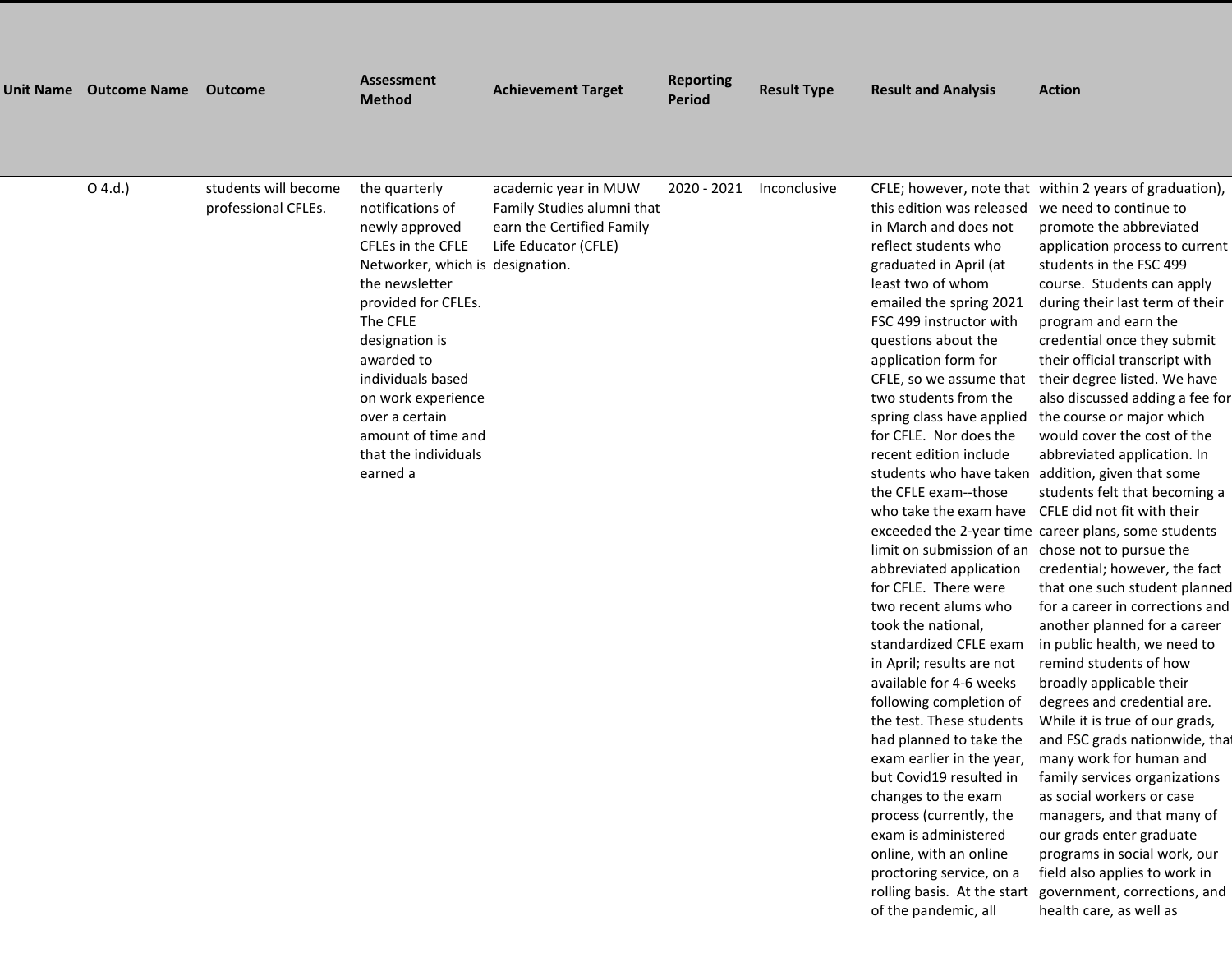| Unit Name Outcome Name | <b>Outcome</b>                                                       | <b>Assessment</b><br><b>Method</b>                                                                                                                                                                                                                                    | <b>Achievement Target</b>                                                                                                                                                | <b>Reporting</b><br><b>Period</b> | <b>Result Type</b> | <b>Result and Analysis</b>                                                                                                                                                                                                                                                                                                                                                                                                                                                                                                                                                                                                                                                                                                                                                                                                            | <b>Action</b>                                                                                                                                                                                                                                                                                                                                                                                                                                                                                                                                                                                                                                                                                                                                                                                                                                                                                                                                                                                                                                                                                                                                                                                 |
|------------------------|----------------------------------------------------------------------|-----------------------------------------------------------------------------------------------------------------------------------------------------------------------------------------------------------------------------------------------------------------------|--------------------------------------------------------------------------------------------------------------------------------------------------------------------------|-----------------------------------|--------------------|---------------------------------------------------------------------------------------------------------------------------------------------------------------------------------------------------------------------------------------------------------------------------------------------------------------------------------------------------------------------------------------------------------------------------------------------------------------------------------------------------------------------------------------------------------------------------------------------------------------------------------------------------------------------------------------------------------------------------------------------------------------------------------------------------------------------------------------|-----------------------------------------------------------------------------------------------------------------------------------------------------------------------------------------------------------------------------------------------------------------------------------------------------------------------------------------------------------------------------------------------------------------------------------------------------------------------------------------------------------------------------------------------------------------------------------------------------------------------------------------------------------------------------------------------------------------------------------------------------------------------------------------------------------------------------------------------------------------------------------------------------------------------------------------------------------------------------------------------------------------------------------------------------------------------------------------------------------------------------------------------------------------------------------------------|
| 3.1 (PO 4.d.)          | <b>Family Studies</b><br>students will become<br>professional CFLEs. | in all coursework<br>from an accredited<br>institution.<br>At the end of every<br>academic year, the designation.<br>assessment<br>coordinator will<br>report out the<br>number of Family<br>Studies graduates<br>to act as a frame of<br>reference for<br>reviewers. | grade of at least a C 5% increase from the<br>previous academic year in<br><b>MUW Family Studies</b><br>alumni that earn the<br>Certified Family Life<br>Educator (CFLE) | 2020 - 2021                       | Inconclusive       | The current edition<br>Network indicates that<br>one of our recent<br>graduates has become a<br>provisional CFLE;<br>however, note that this<br>edition was released in<br>March and does not<br>reflect students who<br>graduated in April (at<br>least two of whom<br>emailed the spring 2021<br>FSC 499 instructor with<br>questions about the<br>application form for<br>CFLE, so we assume that<br>two students from the<br>spring class have applied<br>for CFLE. Nor does the<br>recent edition include<br>students who have taken<br>the CFLE exam--those<br>who take the exam have<br>abbreviated application<br>for CFLE. There were<br>two recent alums who<br>took the national,<br>standardized CFLE exam<br>in April; results are not<br>available for 4-6 weeks<br>following completion of<br>the test. These students | More students plan to become<br>(March 2021) of the CFLE CFLEs; given, however, that<br>some students delay earning<br>their credential past the time<br>limit for provisional<br>certification (offered to<br>students who have earned a<br>degree from an approved<br>program within 2 years of<br>graduation), we need to<br>continue to promote the<br>abbreviated application<br>process to current students in<br>the FSC 499 course. Students<br>can apply during their last<br>term of their program and<br>earn the credential once they<br>submit their official transcript<br>with their degree listed. We<br>have also discussed adding a<br>fee for the course or major<br>which would cover the cost of<br>the abbreviated application. In<br>addition, given that some<br>exceeded the 2-year time students felt that becoming a<br>limit on submission of an CFLE did not fit with their<br>career plans, some students<br>chose not to pursue the<br>credential; however, the fact<br>that one such student planned<br>for a career in corrections and<br>another planned for a career<br>in public health, we need to<br>remind students of how<br>broadly applicable their |
| 4.1 (SLO               | CAST students will<br>demo                                           | Assessment of this<br>achieve                                                                                                                                                                                                                                         | The average score (on the 2020 - 2021<br>reflection completed                                                                                                            |                                   | Inconclusive       | The average score for 25<br>all 3 collected data, but second module will be                                                                                                                                                                                                                                                                                                                                                                                                                                                                                                                                                                                                                                                                                                                                                           | Next year, all CAST courses<br>students in CAST courses should be offered. Students'<br>(3 were offered this year; journal reflections after the                                                                                                                                                                                                                                                                                                                                                                                                                                                                                                                                                                                                                                                                                                                                                                                                                                                                                                                                                                                                                                              |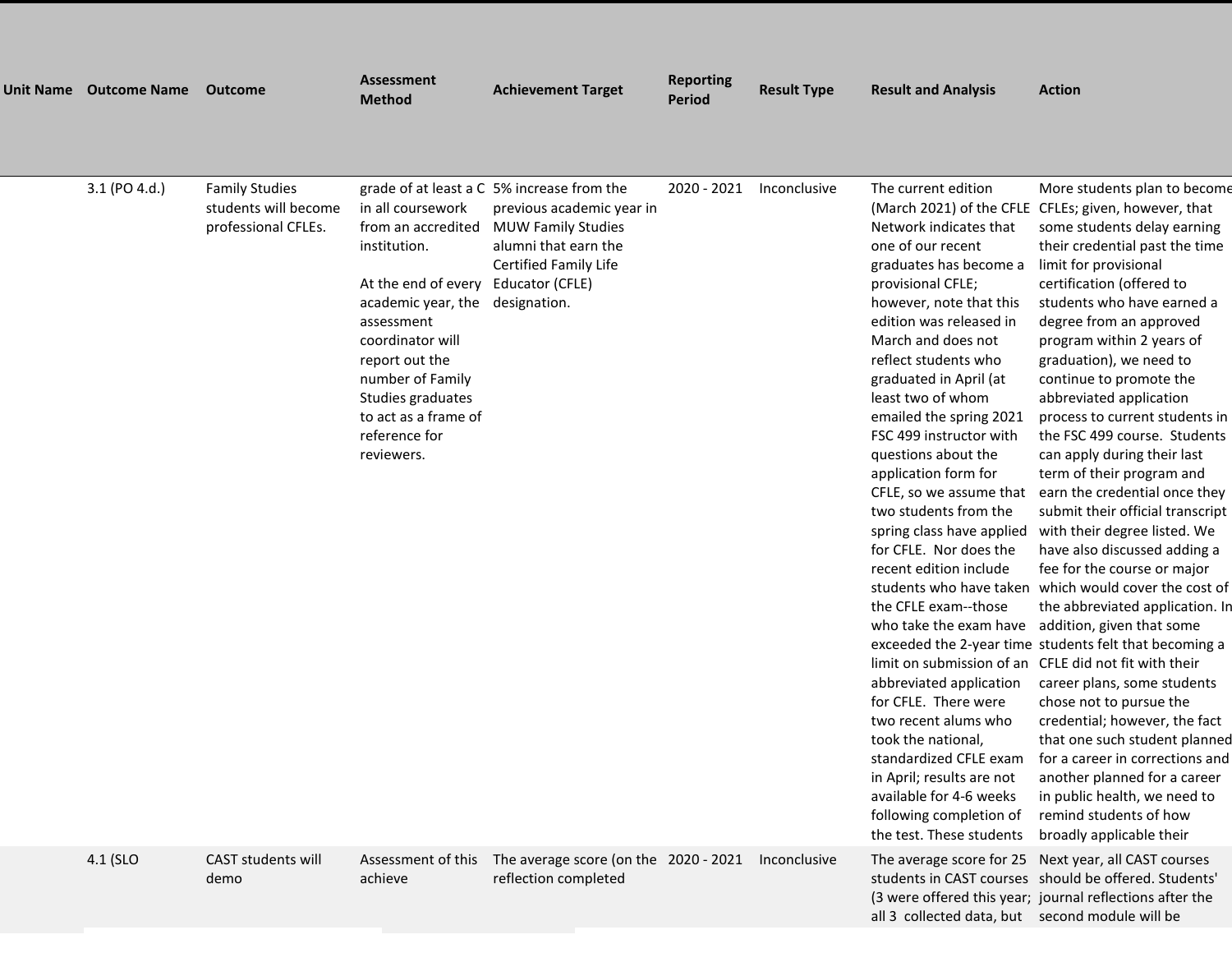| Unit Name | <b>Outcome Name</b> | <b>Outcome</b>                                                                                                                                                                                         | <b>Assessment</b><br><b>Method</b>                                                                                                                                                                                  | <b>Achievement Target</b>                                                                                                                                                                                                                                   | <b>Reporting</b><br><b>Period</b> | <b>Result Type</b> | <b>Result and Analysis</b>                                                                                               | <b>Action</b>                                                                                                                                                                                                                                                                                                                                                                                                                                                                                                             |
|-----------|---------------------|--------------------------------------------------------------------------------------------------------------------------------------------------------------------------------------------------------|---------------------------------------------------------------------------------------------------------------------------------------------------------------------------------------------------------------------|-------------------------------------------------------------------------------------------------------------------------------------------------------------------------------------------------------------------------------------------------------------|-----------------------------------|--------------------|--------------------------------------------------------------------------------------------------------------------------|---------------------------------------------------------------------------------------------------------------------------------------------------------------------------------------------------------------------------------------------------------------------------------------------------------------------------------------------------------------------------------------------------------------------------------------------------------------------------------------------------------------------------|
|           |                     |                                                                                                                                                                                                        |                                                                                                                                                                                                                     |                                                                                                                                                                                                                                                             |                                   |                    |                                                                                                                          |                                                                                                                                                                                                                                                                                                                                                                                                                                                                                                                           |
|           |                     | nstrate "Child First"<br>methodologies when<br>faced with potentially<br>child abusive situations CAST course; scores CAST course will be at<br>in their Second Module for each student<br>Submission. | ment target will be<br>completed by the<br>instructor of each<br>will be entered into<br>the DEAL Analysis<br>Template (see<br>attached). These<br>results will be<br>compiled by the<br>assessment<br>coordinator. | following the SECOND<br>module of each PBLS) of<br>CAST students in each<br>least 2.8 (grade of C, as<br>measured by the rubric)<br>on the DEAL Critical<br>Thinking Rubric on the<br>DESCRIBE subscale of the<br>Student Reflective Journal<br>Assignment. | 2020 - 2021                       | Inconclusive       | collected on the DEAL<br>was met. Results,<br>however, were<br>inconclusive. For more<br>information, see note<br>below. | simply to describe what they<br>rubric Describe sub-scale experienced in the first two<br>was 3.33; thus, the target modules; however, the three<br>examine questions have<br>multiple sub-questions, not all<br>of which students respond to.<br>Thus, we might separate out<br>the sub-questions for the<br>Examine subscale so that<br>students can see that those<br>questions are included (they<br>often answer only the first or<br>last question). As well,<br>reminders of posting the<br>reflections and having |

| 4.2 (SLO) | CAST students will<br>demonstrate "Child<br>First" | will be complet | Assessment of this The average score (on the 2020 - 2021 Inconclusive<br>achievement target reflection completed<br>following the FOURTH<br>module of each PBLS) of |  | The average score of<br>CAST students on the<br>Articulate Learning<br>subscale of the DEAL<br>target was met. Results,<br>however, were | This portion of the DEAL<br>reflection is the simplest for<br>students to complete, as it<br>involves sentence<br>rubric was 3.41; thus, the completions; even so, 22/25<br>students completed this<br>portion of the assessment. |
|-----------|----------------------------------------------------|-----------------|---------------------------------------------------------------------------------------------------------------------------------------------------------------------|--|------------------------------------------------------------------------------------------------------------------------------------------|-----------------------------------------------------------------------------------------------------------------------------------------------------------------------------------------------------------------------------------|

students respond in a timely manner will be provided to all CAST faculty at the beginning

of the new AY.

inconclusive. See note Next year, all four CAST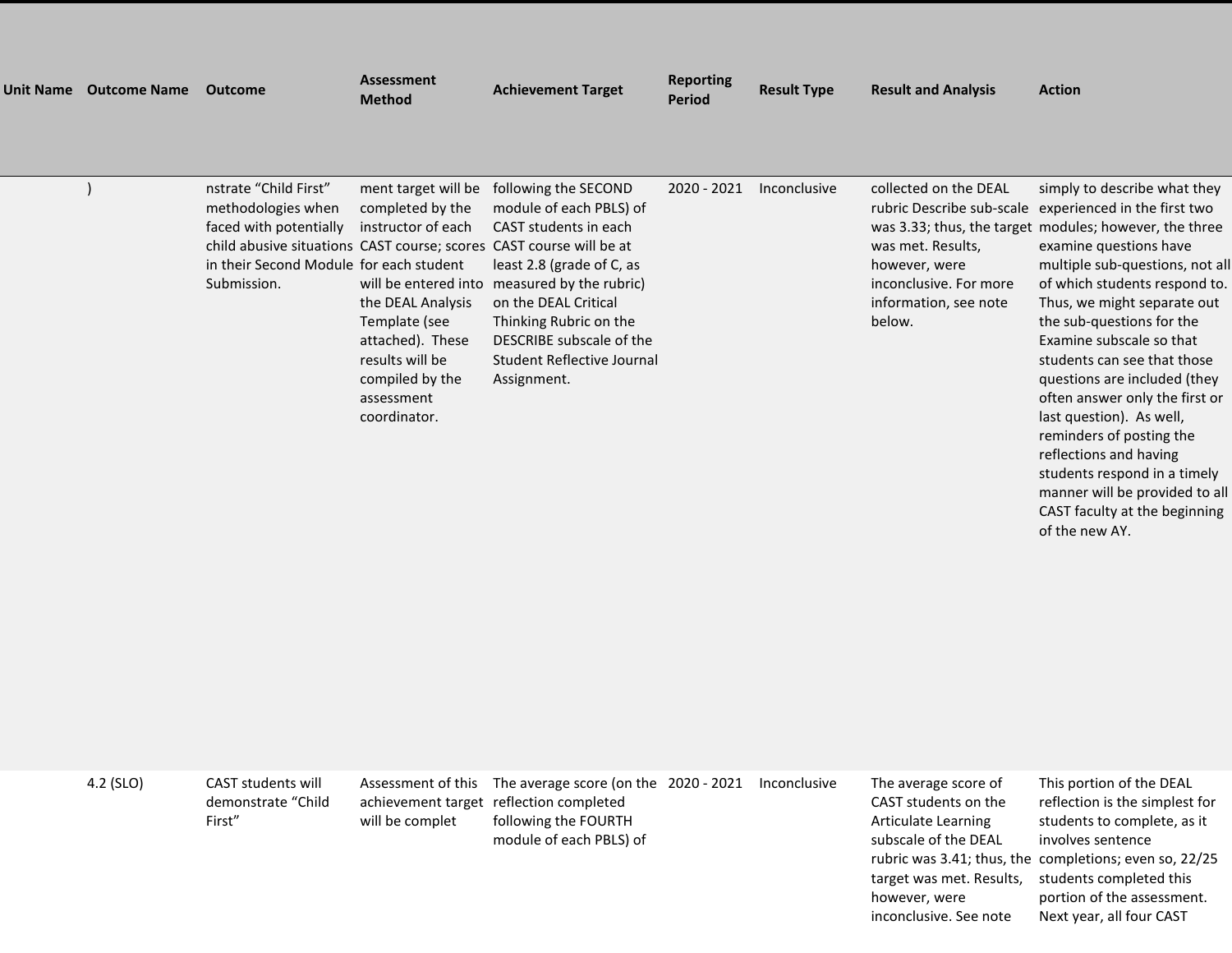| <b>Unit Name</b> | <b>Outcome Name</b> | <b>Outcome</b>                                                                                                                                    | <b>Assessment</b><br><b>Method</b>                                                                                                                                                        | <b>Achievement Target</b>                                                                                                                                                                                                                                             | <b>Reporting</b><br><b>Period</b> | <b>Result Type</b>  | <b>Result and Analysis</b>                                                                                                                                                                           | <b>Action</b>                                                                                                                                                                                                                                                                                                                                                                                    |
|------------------|---------------------|---------------------------------------------------------------------------------------------------------------------------------------------------|-------------------------------------------------------------------------------------------------------------------------------------------------------------------------------------------|-----------------------------------------------------------------------------------------------------------------------------------------------------------------------------------------------------------------------------------------------------------------------|-----------------------------------|---------------------|------------------------------------------------------------------------------------------------------------------------------------------------------------------------------------------------------|--------------------------------------------------------------------------------------------------------------------------------------------------------------------------------------------------------------------------------------------------------------------------------------------------------------------------------------------------------------------------------------------------|
|                  |                     |                                                                                                                                                   |                                                                                                                                                                                           |                                                                                                                                                                                                                                                                       |                                   |                     |                                                                                                                                                                                                      |                                                                                                                                                                                                                                                                                                                                                                                                  |
|                  | 4.2 (SLO)           | methodologies when<br>faced with potentially<br>child abusive situations course; scores for<br>in their Fourth and<br>Final Module<br>Submission. | of each CAST<br>each student will<br>be entered into the<br><b>DEAL Analysis</b><br>Template (see<br>attached). These<br>results will be<br>compiled by the<br>assessment<br>coordinator. | ed by the instructor CAST students in each<br>CAST course will be at<br>least 3.2 (grade of B, as<br>measured by the rubric)<br>on the DEAL Critical<br>Thinking Rubric on the<br>ARTICULATE LEARNING<br>subscale of the Student<br>Reflective Journal<br>Assignment. | 2020 - 2021                       | <b>Inconclusive</b> | The average score of<br>CAST students on the<br>Articulate Learning<br>subscale of the DEAL<br>target was met. Results,<br>however, were<br>inconclusive. See note<br>below for more<br>information. | This portion of the DEAL<br>reflection is the simplest for<br>students to complete, as it<br>involves sentence<br>rubric was 3.41; thus, the completions; even so, 22/25<br>students completed this<br>portion of the assessment.<br>Next year, all four CAST<br>courses should be offered, and<br>we plan to offer points for<br>completion of this assignment<br>as well as to remind students |

| Assessment of this<br>will be completed | The average score (on the 2020 - 2021<br>achievement target reflection completed<br>following the FOURTH<br>by the instructor of module of each PBLS) of<br>CAST students in each<br>CAST course will be at<br>least 3.2 | Inconclusive | students completing the the assessment to be<br>DEAL reflection following completed; thus, the<br>the fourth module of<br>each PBLS; thus, the<br>target was met. Results,<br>however, were<br>inconclusive; see note<br>below for more | The average score on the Next year, all CAST courses<br>DESCRIBE subscale of the should be offered and all<br>DEAL rubric was 3.49 for courses offered will require<br>assessment should provide a<br>better reflection of their<br>performance across multiple<br>courses. Students' journal<br>reflections after the fourth<br>module will be examined with |
|-----------------------------------------|--------------------------------------------------------------------------------------------------------------------------------------------------------------------------------------------------------------------------|--------------|-----------------------------------------------------------------------------------------------------------------------------------------------------------------------------------------------------------------------------------------|---------------------------------------------------------------------------------------------------------------------------------------------------------------------------------------------------------------------------------------------------------------------------------------------------------------------------------------------------------------|
|                                         |                                                                                                                                                                                                                          |              |                                                                                                                                                                                                                                         |                                                                                                                                                                                                                                                                                                                                                               |

information.

to complete this assignment. Data submitted by the the 3rd CAST course (PLG 395) was unavailable for this segment of the DEAL assessment..

respect to the DEAL rubric. For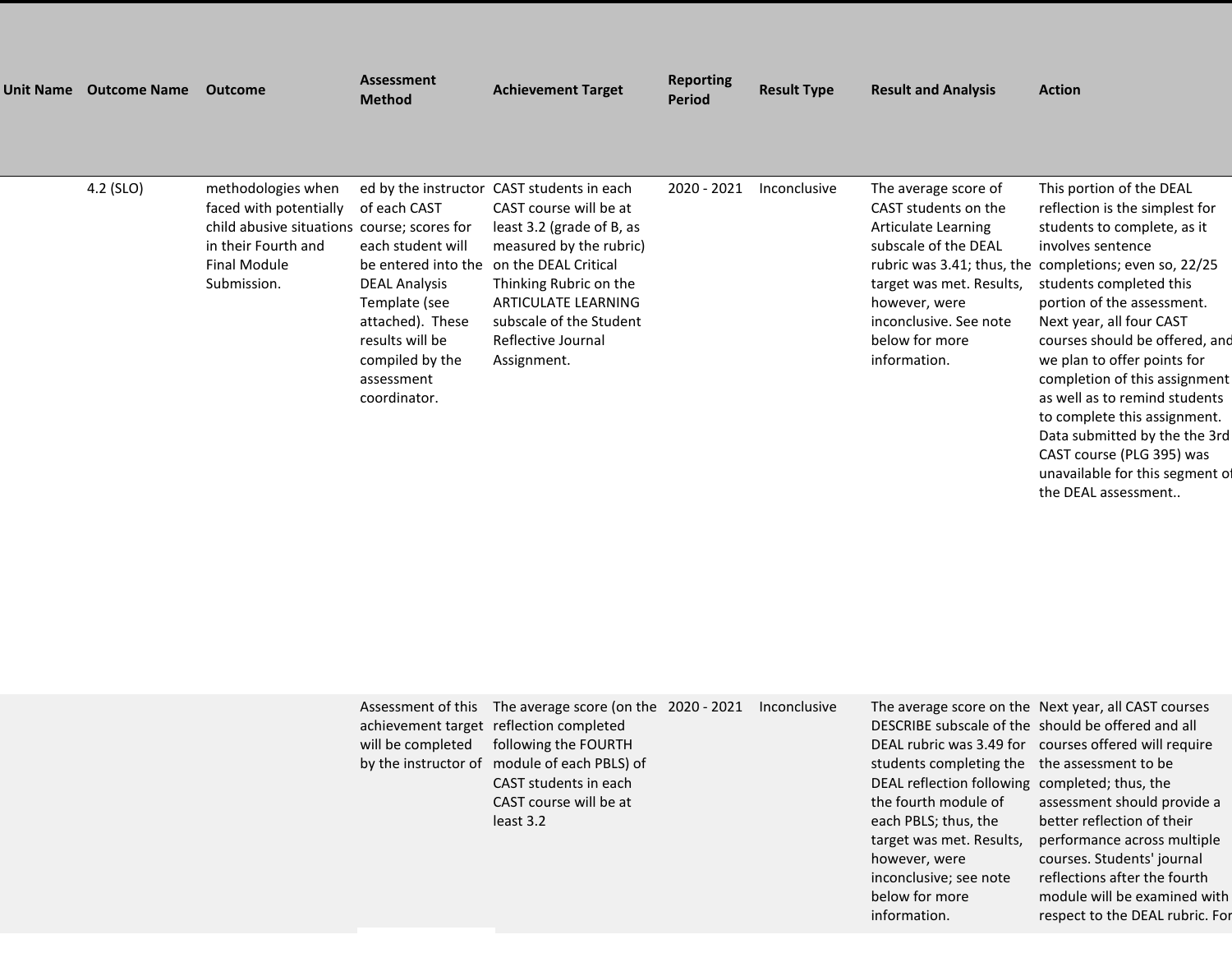| Unit Name Outcome Name | Outcome | Assessment<br><b>Method</b>                                                                                                                                                                                  | <b>Achievement Target</b>                                                                                                                                                                                                                                                                             | <b>Reporting</b><br><b>Period</b> | <b>Result Type</b> | <b>Result and Analysis</b>                                                                                                                                                                                                                              | <b>Action</b>                                                                                                                                                                                                                                                                                                                                                                                                                                                                                                                                                                                                                                                                                                                                                    |
|------------------------|---------|--------------------------------------------------------------------------------------------------------------------------------------------------------------------------------------------------------------|-------------------------------------------------------------------------------------------------------------------------------------------------------------------------------------------------------------------------------------------------------------------------------------------------------|-----------------------------------|--------------------|---------------------------------------------------------------------------------------------------------------------------------------------------------------------------------------------------------------------------------------------------------|------------------------------------------------------------------------------------------------------------------------------------------------------------------------------------------------------------------------------------------------------------------------------------------------------------------------------------------------------------------------------------------------------------------------------------------------------------------------------------------------------------------------------------------------------------------------------------------------------------------------------------------------------------------------------------------------------------------------------------------------------------------|
|                        |         | each CAST course;<br>scores for each<br>student will be<br>entered into the<br><b>DEAL Analysis</b><br>Template (see<br>attached). These<br>results will be<br>compiled by the<br>assessment<br>coordinator. | (grade of B, as measured 2020 - 2021<br>by the rubric) on the DEAL<br>Critical Thinking Rubric on<br>the DESCRIBE subscale of<br>the Student Reflective<br>Journal Assignment.                                                                                                                        |                                   | Inconclusive       | students completing the the assessment to be<br>DEAL reflection following completed; thus, the<br>the fourth module of<br>each PBLS; thus, the<br>target was met. Results,<br>however, were<br>inconclusive; see note<br>below for more<br>information. | The average score on the Next year, all CAST courses<br>DESCRIBE subscale of the should be offered and all<br>DEAL rubric was 3.49 for courses offered will require<br>assessment should provide a<br>better reflection of their<br>performance across multiple<br>courses. Students' journal<br>reflections after the fourth<br>module will be examined with<br>respect to the DEAL rubric. For<br>the second set of reflections,<br>which students complete after<br>their fourth PBLS module, only<br>22/25 students submitted this<br>assignment (despite being<br>given points for simply<br>submitting their work). The<br>average score of ALL students,<br>including the non-submitters,<br>was 3.05 on this rubric for the<br>second submission, likely |
|                        |         | will be completed<br>each CAST course;<br>scores                                                                                                                                                             | Assessment of this The average score (on the 2020 - 2021<br>achievement target reflection completed<br>following the FOURTH<br>by the instructor of module of each PBLS) of<br>CAST students in each<br>CAST course will be at<br>least 3.2 (grade of B, as<br>measured by the rubric)<br>on the DEAL |                                   | Inconclusive       | Examine subscale<br>following completion of<br>the fourth module was<br>3.11, thus the target was<br>not met. Results,<br>however, were<br>inconclusive; see note<br>below for more<br>information.                                                     | The average score on the Next year, all CAST courses<br>should be offered. Students'<br>journal reflections after the<br>second module will be<br>examined with respect to the<br>DEAL rubric. We have noted<br>that their Describe scores are<br>higher than their Examine<br>scores; this difference might<br>reflect the fact that describe<br>requires them simply to<br>describe what they<br>experienced in the first two<br>modules; however, the three                                                                                                                                                                                                                                                                                                   |

examine questions have multiple sub-questions, not all